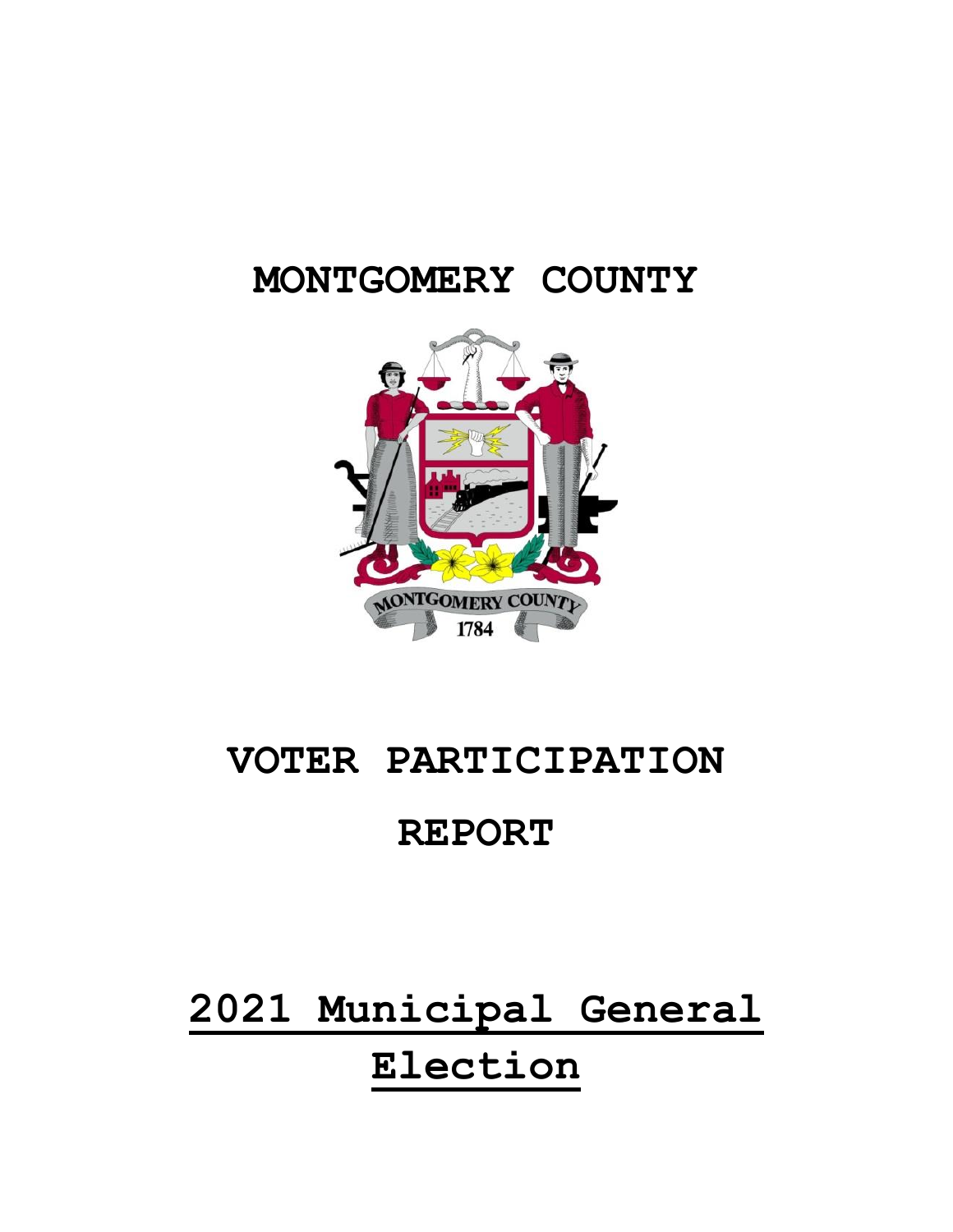# **Municipality Vote Totals Report**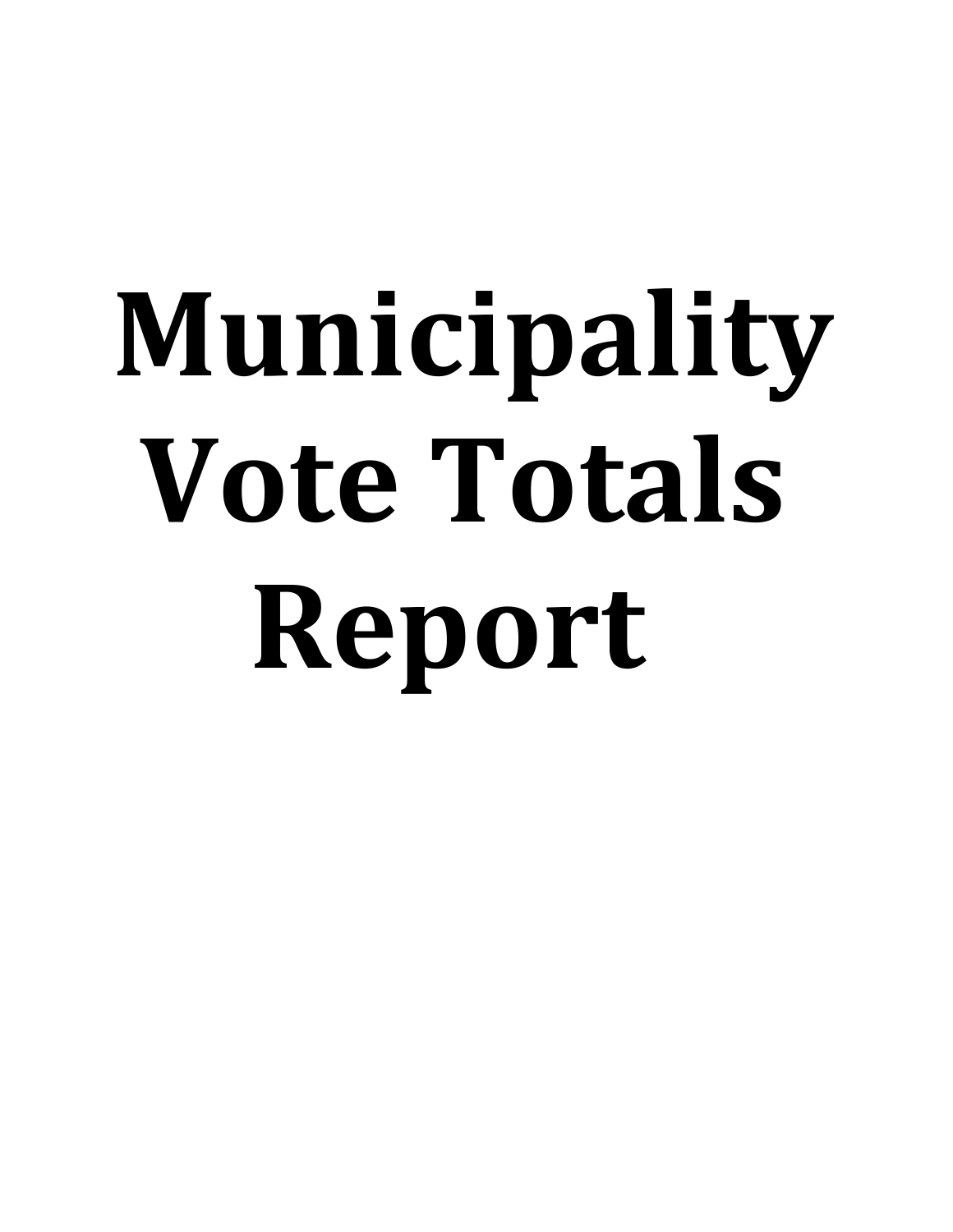**Montgomery County** 



Tuesday, January 18, 2022 00000-ELE-008-C

#### **Vote Count by Municipality**

Election ID (N) IS 2021 MUNICIPAL ELECTION

| <b>Municipality ID</b> | <b>Municipality</b>             | <b>Votes Cast</b> | % of Municipality Votes | % of Reg. Voters |
|------------------------|---------------------------------|-------------------|-------------------------|------------------|
| <b>MN001</b>           | <b>AMBLER BOROUGH</b>           | 1638              | 0.73 %                  | 0.27 %           |
| <b>MN002</b>           | <b>BRIDGEPORT BOROUGH</b>       | 858               | 0.38 %                  | 0.14%            |
| <b>MN003</b>           | BRYN ATHYN BOROUGH              | 360               | 0.16%                   | $0.06\,\%$       |
| <b>MN004</b>           | <b>COLLEGEVILLE BOROUGH</b>     | 1538              | 0.69%                   | 0.26 %           |
| <b>MN005</b>           | CONSHOHOCKEN BOROUGH            | 2387              | 1.06 %                  | 0.40%            |
| <b>MN006</b>           | EAST GREENVILLE BOROUGH         | 502               | 0.22 %                  | $0.08~\%$        |
| <b>MN007</b>           | <b>GREEN LANE BOROUGH</b>       | 105               | 0.05%                   | 0.02 %           |
| <b>MN008</b>           | HATBORO BOROUGH                 | 2112              | 0.94 %                  | 0.35 %           |
| <b>MN009</b>           | HATFIELD BOROUGH                | 724               | 0.32 %                  | 0.12%            |
| <b>MN010</b>           | <b>JENKINTOWN BOROUGH</b>       | 1480              | $0.66\,\%$              | 0.25 %           |
| <b>MN011</b>           | <b>LANSDALE BOROUGH</b>         | 3731              | 1.66 %                  | 0.63%            |
| MN012                  | NARBERTH BOROUGH                | 1593              | 0.71 %                  | 0.27 %           |
| MN013                  | NORRISTOWN BOROUGH              | 3047              | 1.36 %                  | 0.51 %           |
| <b>MN014</b>           | NORTH WALES BOROUGH             | 1005              | 0.45 %                  | 0.17%            |
| <b>MN015</b>           | PENNSBURG BOROUGH               | 662               | 0.29 %                  | 0.11%            |
| MN016                  | POTTSTOWN BOROUGH               | 2839              | 1.26 %                  | 0.48%            |
| <b>MN017</b>           | RED HILL BOROUGH                | 574               | 0.26 %                  | 0.10%            |
| <b>MN018</b>           | ROCKLEDGE BOROUGH               | 609               | 0.27 %                  | 0.10%            |
| MN019                  | ROYERSFORD BOROUGH              | 935               | 0.42 %                  | 0.16%            |
| <b>MN020</b>           | SCHWENKSVILLE BOROUGH           | 271               | 0.12 %                  | 0.05%            |
| MN021                  | SOUDERTON BOROUGH               | 1568              | 0.70%                   | 0.26 %           |
| <b>MN022</b>           | TELFORD BOROUGH                 | 607               | 0.27 %                  | 0.10%            |
| MN023                  | TRAPPE BORO BOROUGH             | 1130              | $0.50\;\%$              | 0.19%            |
| <b>MN024</b>           | WEST CONSHOHOCKEN BOROUGH       | 445               | 0.20%                   | 0.07%            |
| <b>MN030</b>           | <b>ABINGTON TOWNSHIP</b>        | 15782             | 7.03 %                  | 2.65 %           |
| <b>MN031</b>           | CHELTENHAM TOWNSHIP             | 9919              | 4.42 %                  | 1.66 %           |
| <b>MN032</b>           | <b>DOUGLASS TOWNSHIP</b>        | 2346              | 1.05 %                  | 0.39 %           |
| <b>MN033</b>           | <b>EAST NORRITON TOWNSHIP</b>   | 3517              | 1.57 %                  | 0.59 %           |
| <b>MN034</b>           | <b>FRANCONIA TOWNSHIP</b>       | 4117              | 1.83 %                  | 0.69%            |
| <b>MN035</b>           | <b>HATFIELD TOWNSHIP</b>        | 4720              | 2.10 %                  | 0.79%            |
| <b>MN036</b>           | HORSHAM TOWNSHIP                | 6752              | 3.01 %                  | 1.13 %           |
| <b>MN037</b>           | <b>LIMERICK TOWNSHIP</b>        | 5571              | 2.48 %                  | 0.93 %           |
| <b>MN038</b>           | <b>LOWER FREDERICK TOWNSHIP</b> | 1552              | 0.69%                   | 0.26 %           |
| <b>MN039</b>           | LOWER GWYNEDD TOWNSHIP          | 4309              | 1.92 %                  | 0.72 %           |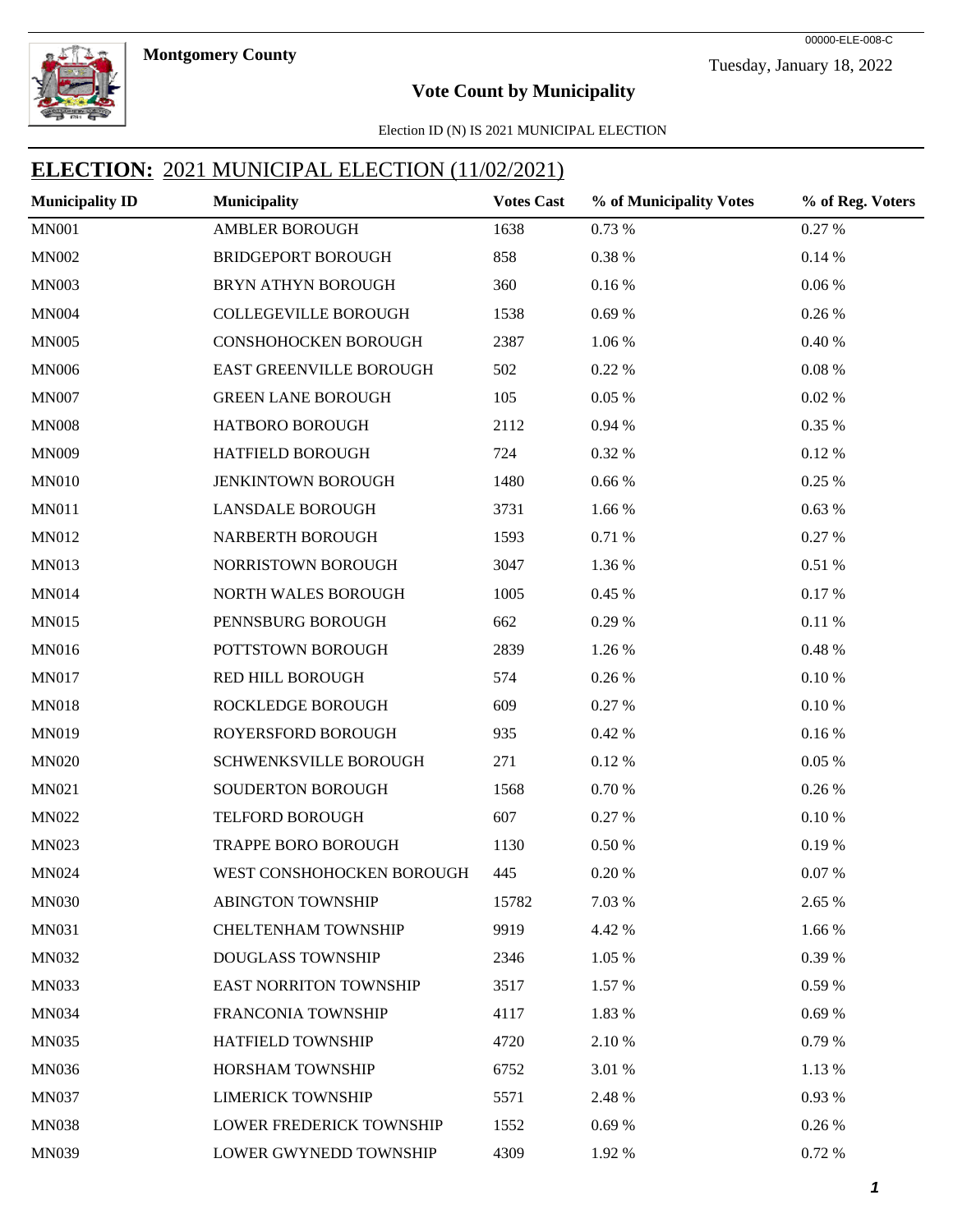| <b>Municipality ID</b> | <b>Municipality</b>           | <b>Votes Cast</b> | % of Municipality Votes | % of Reg. Voters |
|------------------------|-------------------------------|-------------------|-------------------------|------------------|
| <b>MN040</b>           | LOWER MERION TOWNSHIP         | 19518             | 8.70 %                  | 3.28 %           |
| MN041                  | LOWER MORELAND TOWNSHIP       | 4045              | 1.80 %                  | $0.68~\%$        |
| <b>MN042</b>           | LOWER POTTSGROVE TOWNSHIP     | 2392              | 1.07%                   | $0.40\ \%$       |
| MN043                  | LOWER PROVIDENCE TOWNSHIP     | 7632              | 3.40 %                  | 1.28 %           |
| <b>MN044</b>           | SALFORD TOWNSHIP              | 948               | 0.42 %                  | $0.16\,\%$       |
| <b>MN045</b>           | MARLBOROUGH TOWNSHIP          | 1020              | 0.45 %                  | 0.17%            |
| <b>MN046</b>           | MONTGOMERY TOWNSHIP           | 7169              | 3.19%                   | 1.20 %           |
| <b>MN047</b>           | NEW HANOVER TOWNSHIP          | 3207              | 1.43 %                  | 0.54 %           |
| <b>MN048</b>           | PERKIOMEN TOWNSHIP            | 2396              | 1.07%                   | $0.40\ \%$       |
| MN049                  | PLYMOUTH TOWNSHIP             | 4838              | 2.16%                   | $0.81\ \%$       |
| <b>MN050</b>           | LOWER SALFORD TOWNSHIP        | 4691              | 2.09 %                  | 0.79%            |
| MN051                  | <b>SKIPPACK TOWNSHIP</b>      | 3695              | 1.65 %                  | 0.62%            |
| <b>MN052</b>           | SPRINGFIELD TOWNSHIP          | 7476              | 3.33 %                  | 1.25 %           |
| <b>MN053</b>           | TOWAMENCIN TOWNSHIP           | 5681              | 2.53 %                  | 0.95 %           |
| <b>MN054</b>           | UPPER DUBLIN TOWNSHIP         | 9180              | 4.09 %                  | 1.54 %           |
| <b>MN055</b>           | UPPER FREDERICK TOWNSHIP      | 1043              | 0.46 %                  | $0.18~\%$        |
| <b>MN056</b>           | UPPER GWYNEDD TOWNSHIP        | 5300              | 2.36 %                  | 0.89%            |
| <b>MN057</b>           | <b>UPPER HANOVER TOWNSHIP</b> | 2224              | 0.99%                   | 0.37 %           |
| <b>MN058</b>           | <b>UPPER MERION TOWNSHIP</b>  | 8077              | 3.60 %                  | 1.36 %           |
| <b>MN059</b>           | UPPER MORELAND TOWNSHIP       | 6148              | 2.74 %                  | 1.03 %           |
| <b>MN060</b>           | UPPER POTTSGROVE TOWNSHIP     | 1220              | 0.54 %                  | 0.20%            |
| MN061                  | UPPER PROVIDENCE TOWNSHIP     | 6288              | 2.80 %                  | 1.06 %           |
| MN062                  | UPPER SALFORD TOWNSHIP        | 1110              | 0.49 %                  | 0.19%            |
| MN063                  | WEST NORRITON TOWNSHIP        | 3789              | 1.69 %                  | 0.64%            |
| <b>MN064</b>           | WEST POTTSGROVE TOWNSHIP      | 574               | 0.26 %                  | $0.10\ \%$       |
| <b>MN065</b>           | WHITEMARSH TOWNSHIP           | 5664              | 2.52 %                  | 0.95 %           |
| <b>MN066</b>           | WHITPAIN TOWNSHIP             | 6290              | 2.80 %                  | 1.06 %           |
| <b>MN067</b>           | <b>WORCESTER TOWNSHIP</b>     | 3527              | 1.57 %                  | 0.59 %           |
|                        | <b>Election Totals:</b>       | 224447            | 100.00 %                | 37.67 %          |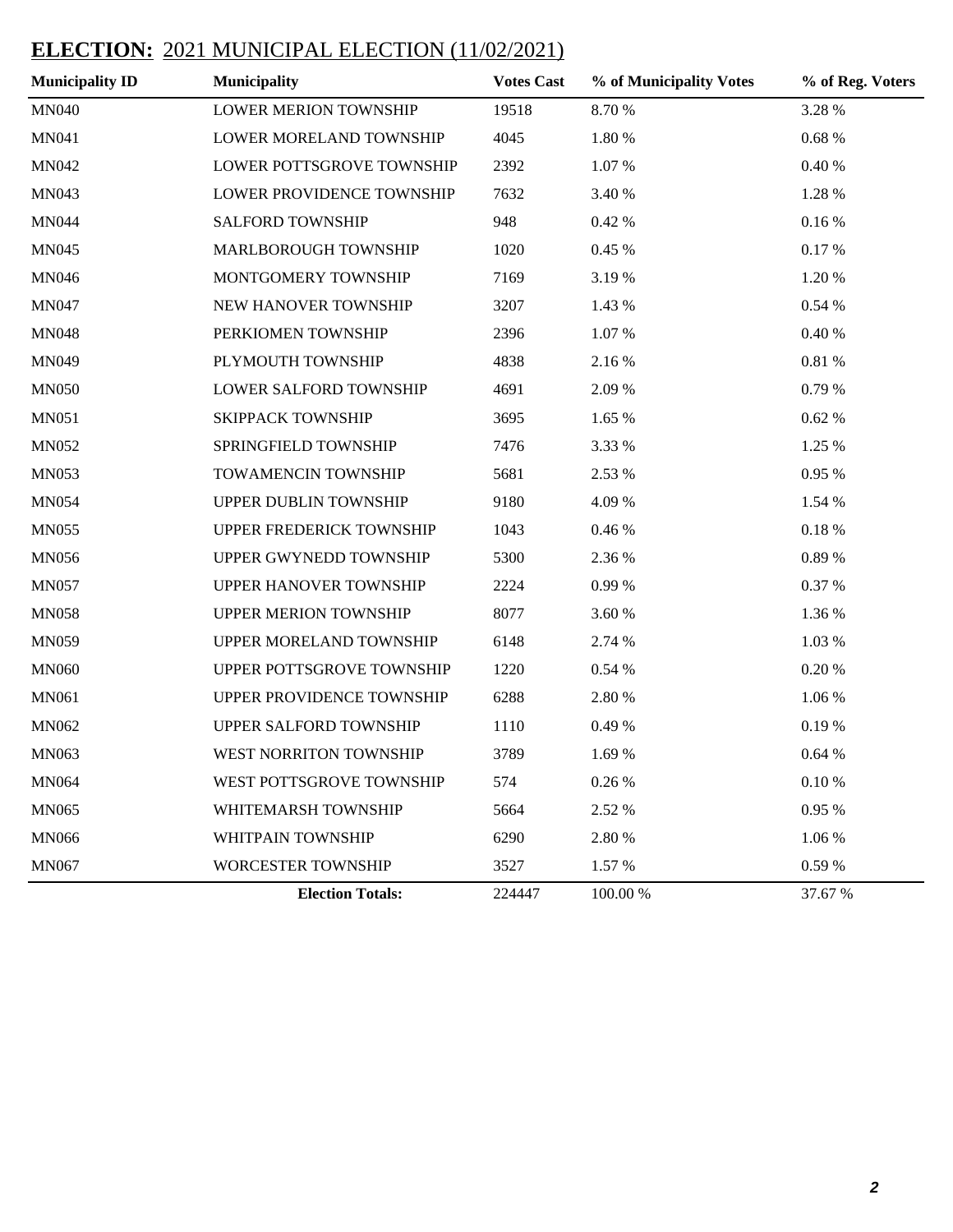# **Precinct Vote Totals Report**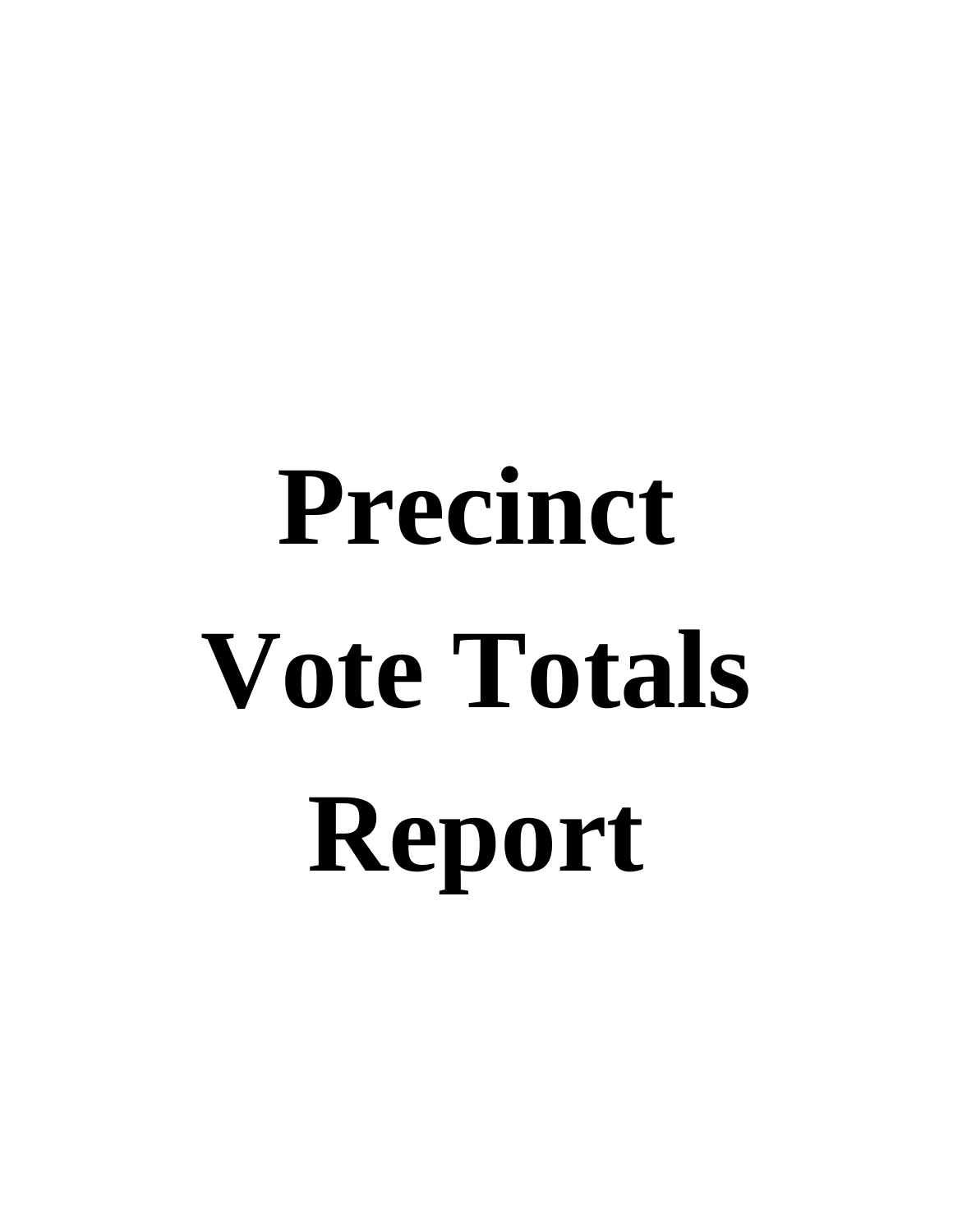



#### **Vote Count by Precinct**

Election ID (N) IS 2021 MUNICIPAL ELECTION

| <b>Precinct ID</b> | Precinct               | <b>Votes Cast</b> | % of Precinct Votes | % of Reg. Voters |
|--------------------|------------------------|-------------------|---------------------|------------------|
| 010100             | <b>AMBLER 1</b>        | 649               | 0.29 %              | 0.11 %           |
| 010200             | <b>AMBLER 2</b>        | 529               | 0.24%               | $0.09\ \%$       |
| 010300             | <b>AMBLER 3</b>        | 460               | 0.20%               | 0.08%            |
| 020100             | <b>BRIDGEPORT 1</b>    | 224               | $0.10\ \%$          | 0.04%            |
| 020200             | <b>BRIDGEPORT 2</b>    | 342               | 0.15 %              | $0.06~\%$        |
| 020300             | <b>BRIDGEPORT 3</b>    | 292               | 0.13 %              | $0.05~\%$        |
| 030001             | <b>BRYN ATHYN</b>      | 360               | 0.16%               | $0.06~\%$        |
| 040001             | <b>COLLEGEVILLE 1</b>  | 809               | 0.36 %              | 0.14%            |
| 040002             | <b>COLLEGEVILLE 2</b>  | 280               | 0.12%               | 0.05%            |
| 040003             | <b>COLLEGEVILLE 3</b>  | 449               | 0.20%               | 0.08%            |
| 050100             | <b>CONSHOHOCKEN 1</b>  | 452               | 0.20%               | $0.08~\%$        |
| 050200             | <b>CONSHOHOCKEN 2</b>  | 88                | 0.04%               | $0.01\ \%$       |
| 050300             | <b>CONSHOHOCKEN 3</b>  | 344               | 0.15 %              | $0.06\,\%$       |
| 050400             | CONSHOHOCKEN 4         | 435               | 0.19%               | $0.07~\%$        |
| 050500             | <b>CONSHOHOCKEN 5</b>  | 314               | 0.14%               | 0.05%            |
| 050600             | CONSHOHOCKEN 6         | 435               | 0.19%               | $0.07~\%$        |
| 050700             | <b>CONSHOHOCKEN 7</b>  | 319               | 0.14%               | 0.05%            |
| 060001             | <b>EAST GREENVILLE</b> | 502               | 0.22%               | 0.08%            |
| 070001             | <b>GREEN LANE</b>      | 105               | 0.05%               | $0.02~\%$        |
| 08N01              | HATBORO NORTH 1        | 351               | $0.16\:\%$          | $0.06~\%$        |
| 08N02              | HATBORO NORTH 2        | 726               | 0.32 %              | 0.12%            |
| 08S01              | HATBORO SOUTH 1        | 645               | 0.29 %              | 0.11%            |
| 08S02              | HATBORO SOUTH 2        | 390               | 0.17 %              | $0.07~\%$        |
| 090001             | HATFIELD BORO          | 724               | 0.32 %              | 0.12%            |
| 100100             | <b>JENKINTOWN 1</b>    | 344               | 0.15%               | 0.06%            |
| 100200             | <b>JENKINTOWN 2</b>    | 364               | 0.16%               | 0.06%            |
| 100300             | <b>JENKINTOWN 3</b>    | 373               | 0.17 %              | $0.06~\%$        |
| 100400             | <b>JENKINTOWN 4</b>    | 399               | $0.18~\%$           | 0.07%            |
| 110101             | <b>LANSDALE 1-1</b>    | 419               | 0.19%               | 0.07%            |
| 110102             | <b>LANSDALE 1-2</b>    | 410               | $0.18~\%$           | 0.07%            |
| 110103             | <b>LANSDALE 1-3</b>    | 307               | 0.14%               | 0.05%            |
| 110201             | <b>LANSDALE 2-1</b>    | 356               | 0.16%               | $0.06\,\%$       |
| 110202             | <b>LANSDALE 2-2</b>    | 428               | 0.19%               | $0.07~\%$        |
| 110203             | <b>LANSDALE 2-3</b>    | 461               | 0.21%               | $0.08~\%$        |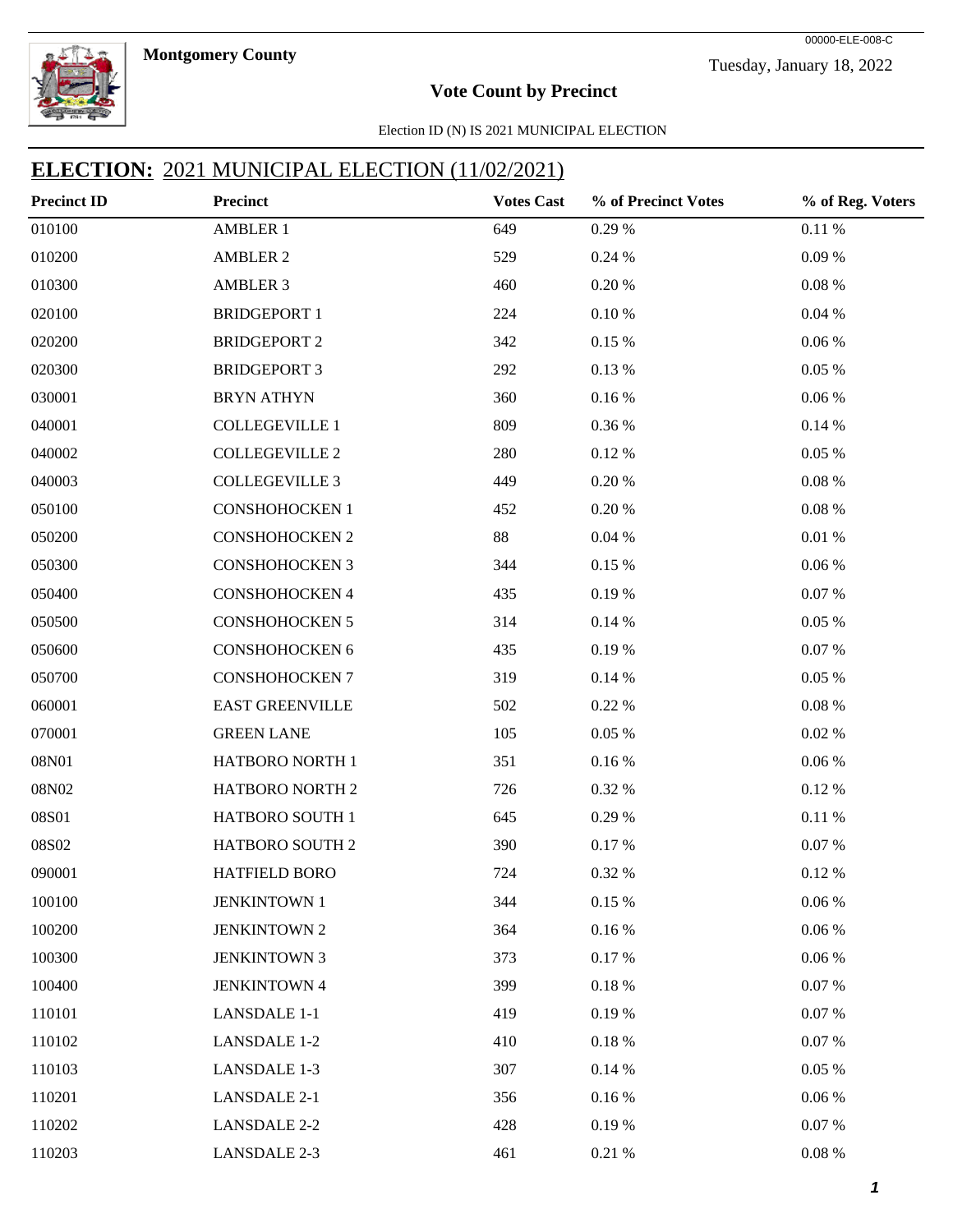| <b>Precinct ID</b> | <b>Precinct</b>       | <b>Votes Cast</b> | % of Precinct Votes | % of Reg. Voters |
|--------------------|-----------------------|-------------------|---------------------|------------------|
| 110301             | <b>LANSDALE 3-1</b>   | 193               | $0.09\ \%$          | $0.03~\%$        |
| 110302             | <b>LANSDALE 3-2</b>   | 439               | $0.20~\%$           | $0.07~\%$        |
| 110303             | <b>LANSDALE 3-3</b>   | 718               | 0.32 %              | $0.12~\%$        |
| 120001             | NARBERTH 1            | 437               | 0.19%               | $0.07~\%$        |
| 120002             | <b>NARBERTH 2</b>     | 797               | 0.36 %              | $0.13~\%$        |
| 120003             | <b>NARBERTH 3</b>     | 359               | 0.16%               | $0.06~\%$        |
| 130101             | NORRISTOWN 1-1        | 208               | 0.09%               | $0.03~\%$        |
| 130102             | <b>NORRISTOWN 1-2</b> | 236               | 0.11%               | $0.04~\%$        |
| 130103             | <b>NORRISTOWN 1-3</b> | 258               | $0.11\ \%$          | $0.04~\%$        |
| 130201             | <b>NORRISTOWN 2-1</b> | 179               | $0.08~\%$           | $0.03~\%$        |
| 130202             | <b>NORRISTOWN 2-2</b> | 90                | 0.04%               | $0.02~\%$        |
| 130203             | <b>NORRISTOWN 2-3</b> | 134               | $0.06\;\%$          | $0.02~\%$        |
| 130301             | <b>NORRISTOWN 3-1</b> | 417               | 0.19%               | $0.07~\%$        |
| 130302             | <b>NORRISTOWN 3-2</b> | 170               | $0.08~\%$           | $0.03~\%$        |
| 130303             | <b>NORRISTOWN 3-3</b> | 395               | $0.18~\%$           | 0.07 %           |
| 130401             | <b>NORRISTOWN 4-1</b> | 221               | $0.10\ \%$          | $0.04~\%$        |
| 130402             | <b>NORRISTOWN 4-2</b> | 353               | 0.16%               | $0.06~\%$        |
| 130403             | <b>NORRISTOWN 4-3</b> | 386               | 0.17%               | $0.06~\%$        |
| 140100             | <b>NORTH WALES 1</b>  | 303               | $0.13~\%$           | $0.05~\%$        |
| 140200             | <b>NORTH WALES 2</b>  | 288               | 0.13 %              | $0.05~\%$        |
| 140300             | <b>NORTH WALES 3</b>  | 414               | $0.18~\%$           | 0.07 %           |
| 150001             | PENNSBURG             | 662               | 0.29%               | $0.11\ \%$       |
| 160101             | POTTSTOWN 1-1         | 141               | $0.06\;\%$          | $0.02~\%$        |
| 160102             | POTTSTOWN 1-2         | 88                | 0.04%               | $0.01~\%$        |
| 160201             | POTTSTOWN 2-1         | 144               | $0.06\;\%$          | $0.02~\%$        |
| 160202             | POTTSTOWN 2-2         | 154               | 0.07 %              | $0.03~\%$        |
| 160300             | POTTSTOWN 3           | 430               | 0.19%               | 0.07 %           |
| 160400             | POTTSTOWN 4           | 496               | 0.22%               | $0.08~\%$        |
| 160500             | POTTSTOWN 5           | 479               | $0.21~\%$           | $0.08~\%$        |
| 160600             | POTTSTOWN 6           | 410               | $0.18~\%$           | 0.07 %           |
| 160701             | POTTSTOWN 7-1         | 224               | 0.10%               | $0.04~\%$        |
| 160702             | POTTSTOWN 7-2         | 273               | 0.12%               | 0.05%            |
| 170001             | <b>RED HILL</b>       | 574               | 0.26 %              | 0.10%            |
| 180001             | <b>ROCKLEDGE</b>      | 609               | 0.27 %              | 0.10%            |
| 190001             | <b>ROYERSFORD 1</b>   | 428               | 0.19%               | 0.07 %           |
| 190002             | <b>ROYERSFORD 2</b>   | 507               | 0.23 %              | 0.09%            |
| 200001             | <b>SCHWENKSVILLE</b>  | 271               | 0.12%               | $0.05~\%$        |
| 210100             | <b>SOUDERTON 1</b>    | 574               | $0.26~\%$           | $0.10\ \%$       |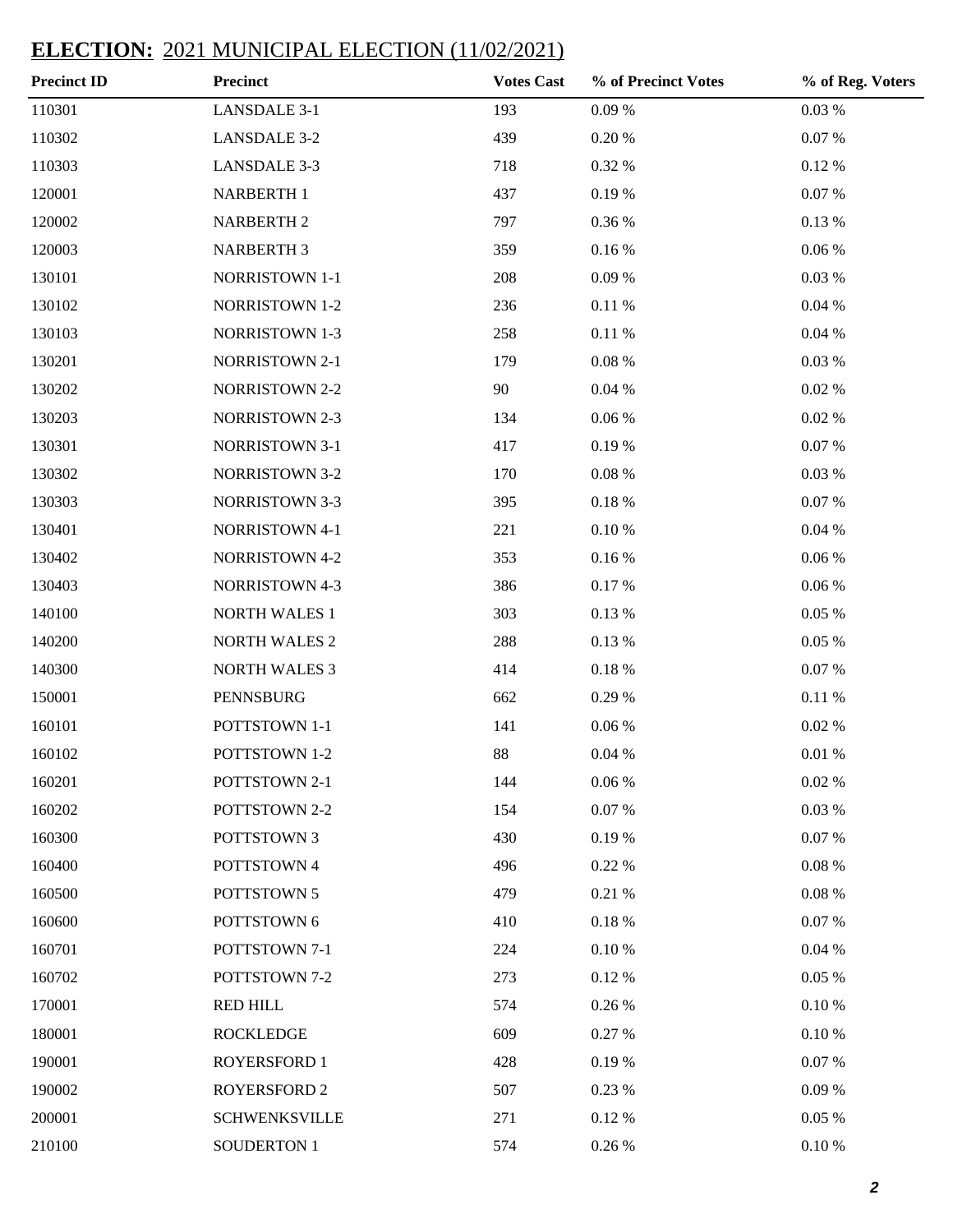| <b>Precinct ID</b> | <b>Precinct</b>      | <b>Votes Cast</b> | % of Precinct Votes | % of Reg. Voters |
|--------------------|----------------------|-------------------|---------------------|------------------|
| 210200             | <b>SOUDERTON 2</b>   | 522               | $0.23~\%$           | 0.09%            |
| 210300             | <b>SOUDERTON 3</b>   | 472               | 0.21%               | $0.08~\%$        |
| 220001             | <b>TELFORD</b>       | 607               | 0.27 %              | $0.10\ \%$       |
| 230001             | <b>TRAPPE BORO</b>   | 1130              | $0.50\;\%$          | 0.19%            |
| 240001             | WEST CONSHOHOCKEN    | 445               | $0.20~\%$           | 0.07 %           |
| 300101             | <b>ABINGTON 1-1</b>  | 498               | 0.22 %              | $0.08\ \%$       |
| 300102             | <b>ABINGTON 1-2</b>  | 340               | 0.15%               | $0.06~\%$        |
| 300103             | <b>ABINGTON 1-3</b>  | 501               | 0.22 %              | $0.08\ \%$       |
| 300201             | <b>ABINGTON 2-1</b>  | 398               | $0.18~\%$           | 0.07 %           |
| 300202             | <b>ABINGTON 2-2</b>  | 312               | 0.14%               | $0.05~\%$        |
| 300203             | <b>ABINGTON 2-3</b>  | 270               | 0.12%               | $0.05~\%$        |
| 300301             | <b>ABINGTON 3-1</b>  | 332               | 0.15%               | $0.06~\%$        |
| 300302             | <b>ABINGTON 3-2</b>  | 387               | 0.17%               | $0.06~\%$        |
| 300303             | <b>ABINGTON 3-3</b>  | 563               | 0.25 %              | 0.09%            |
| 300401             | <b>ABINGTON 4-1</b>  | 536               | 0.24%               | 0.09%            |
| 300402             | <b>ABINGTON 4-2</b>  | 474               | 0.21%               | $0.08\ \%$       |
| 300501             | <b>ABINGTON 5-1</b>  | 335               | 0.15%               | $0.06~\%$        |
| 300502             | <b>ABINGTON 5-2</b>  | 403               | $0.18~\%$           | $0.07~\%$        |
| 300601             | <b>ABINGTON 6-1</b>  | 571               | 0.25 %              | $0.10\ \%$       |
| 300602             | <b>ABINGTON 6-2</b>  | 459               | $0.20~\%$           | $0.08\ \%$       |
| 300701             | <b>ABINGTON 7-1</b>  | 522               | 0.23 %              | 0.09%            |
| 300702             | <b>ABINGTON 7-2</b>  | 395               | $0.18~\%$           | $0.07~\%$        |
| 300703             | <b>ABINGTON 7-3</b>  | 316               | 0.14%               | $0.05~\%$        |
| 300801             | <b>ABINGTON 8-1</b>  | 585               | 0.26 %              | $0.10\ \%$       |
| 300802             | <b>ABINGTON 8-2</b>  | 380               | 0.17%               | $0.06\;\%$       |
| 300901             | <b>ABINGTON 9-1</b>  | 529               | 0.24%               | 0.09%            |
| 300902             | <b>ABINGTON 9-2</b>  | 441               | 0.20%               | 0.07 %           |
| 301001             | <b>ABINGTON 10-1</b> | 403               | $0.18~\%$           | 0.07 %           |
| 301002             | <b>ABINGTON 10-2</b> | 330               | 0.15%               | $0.06~\%$        |
| 301003             | <b>ABINGTON 10-3</b> | 335               | 0.15%               | 0.06%            |
| 301101             | <b>ABINGTON 11-1</b> | 202               | 0.09%               | $0.03\ \%$       |
| 301102             | <b>ABINGTON 11-2</b> | 337               | 0.15%               | 0.06%            |
| 301103             | <b>ABINGTON 11-3</b> | 407               | $0.18~\%$           | 0.07 %           |
| 301201             | <b>ABINGTON 12-1</b> | 526               | 0.23 %              | 0.09%            |
| 301202             | <b>ABINGTON 12-2</b> | 372               | 0.17%               | $0.06~\%$        |
| 301203             | <b>ABINGTON 12-3</b> | 408               | $0.18~\%$           | 0.07 %           |
| 301301             | <b>ABINGTON 13-1</b> | 414               | $0.18~\%$           | 0.07 %           |
| 301302             | <b>ABINGTON 13-2</b> | 370               | $0.16\,\%$          | $0.06~\%$        |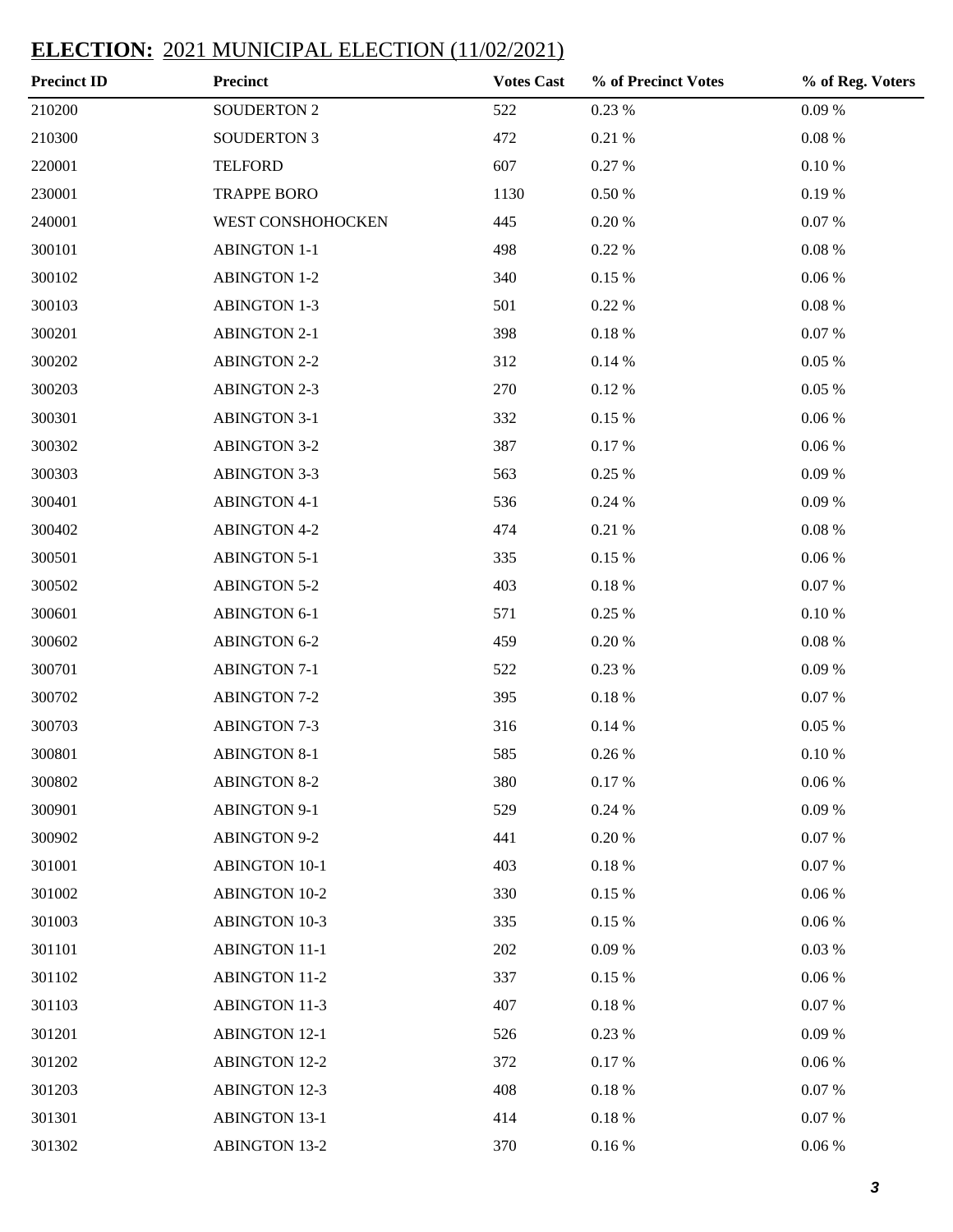| <b>Precinct ID</b> | <b>Precinct</b>          | <b>Votes Cast</b> | % of Precinct Votes | % of Reg. Voters |
|--------------------|--------------------------|-------------------|---------------------|------------------|
| 301303             | <b>ABINGTON 13-3</b>     | 328               | $0.15~\%$           | $0.06~\%$        |
| 301401             | <b>ABINGTON 14-1</b>     | 323               | 0.14%               | 0.05%            |
| 301402             | <b>ABINGTON 14-2</b>     | 600               | 0.27 %              | $0.10\ \%$       |
| 301501             | <b>ABINGTON 15-1</b>     | 409               | 0.18%               | $0.07~\%$        |
| 301502             | <b>ABINGTON 15-2</b>     | 471               | 0.21%               | $0.08~\%$        |
| 310101             | <b>CHELTENHAM 1-1</b>    | 519               | 0.23 %              | 0.09%            |
| 310102             | <b>CHELTENHAM 1-2</b>    | 330               | 0.15 %              | $0.06~\%$        |
| 310103             | <b>CHELTENHAM 1-3</b>    | 253               | 0.11%               | $0.04~\%$        |
| 310104             | <b>CHELTENHAM 1-4</b>    | 323               | 0.14%               | 0.05%            |
| 310201             | CHELTENHAM 2-1           | 364               | $0.16\,\%$          | $0.06~\%$        |
| 310202             | <b>CHELTENHAM 2-2</b>    | 344               | 0.15 %              | $0.06~\%$        |
| 310203             | <b>CHELTENHAM 2-3</b>    | 400               | $0.18~\%$           | $0.07~\%$        |
| 310204             | <b>CHELTENHAM 2-4</b>    | 371               | 0.17%               | $0.06~\%$        |
| 310301             | <b>CHELTENHAM 3-1</b>    | 329               | 0.15 %              | $0.06~\%$        |
| 310302             | <b>CHELTENHAM 3-2</b>    | 520               | 0.23 %              | 0.09%            |
| 310303             | <b>CHELTENHAM 3-3</b>    | 440               | 0.20%               | $0.07~\%$        |
| 310304             | <b>CHELTENHAM 3-4</b>    | 432               | 0.19%               | $0.07~\%$        |
| 310401             | <b>CHELTENHAM 4-1</b>    | 297               | 0.13 %              | 0.05%            |
| 310402             | <b>CHELTENHAM 4-2</b>    | 167               | $0.07~\%$           | 0.03%            |
| 310403             | <b>CHELTENHAM 4-3</b>    | 398               | $0.18~\%$           | $0.07~\%$        |
| 310404             | <b>CHELTENHAM 4-4</b>    | 241               | 0.11%               | $0.04~\%$        |
| 310501             | CHELTENHAM 5-1           | 348               | $0.16\,\%$          | $0.06~\%$        |
| 310502             | <b>CHELTENHAM 5-2</b>    | 370               | 0.16%               | $0.06~\%$        |
| 310503             | <b>CHELTENHAM 5-3</b>    | 315               | 0.14%               | $0.05~\%$        |
| 310504             | <b>CHELTENHAM 5-4</b>    | 369               | $0.16\:\%$          | $0.06\;\%$       |
| 310601             | <b>CHELTENHAM 6-1</b>    | 775               | 0.35 %              | $0.13\ \%$       |
| 310602             | <b>CHELTENHAM 6-2</b>    | 434               | 0.19%               | $0.07~\%$        |
| 310603             | <b>CHELTENHAM 6-3</b>    | 388               | 0.17 %              | 0.07 %           |
| 310701             | <b>CHELTENHAM 7-1</b>    | 437               | 0.19%               | $0.07~\%$        |
| 310702             | <b>CHELTENHAM 7-2</b>    | 367               | 0.16%               | $0.06~\%$        |
| 310703             | CHELTENHAM 7-3           | 388               | 0.17 %              | $0.07~\%$        |
| 320001             | <b>DOUGLASS 1</b>        | 576               | 0.26 %              | $0.10\ \%$       |
| 320002             | DOUGLASS <sub>2</sub>    | 381               | 0.17 %              | $0.06~\%$        |
| 320003             | DOUGLASS 3               | 810               | 0.36 %              | 0.14%            |
| 320004             | DOUGLASS 4               | 579               | 0.26 %              | $0.10\ \%$       |
| 330101             | <b>EAST NORRITON 1-1</b> | 380               | 0.17%               | $0.06~\%$        |
| 330102             | <b>EAST NORRITON 1-2</b> | 413               | 0.18%               | 0.07 %           |
| 330103             | <b>EAST NORRITON 1-3</b> | 601               | 0.27 %              | $0.10\ \%$       |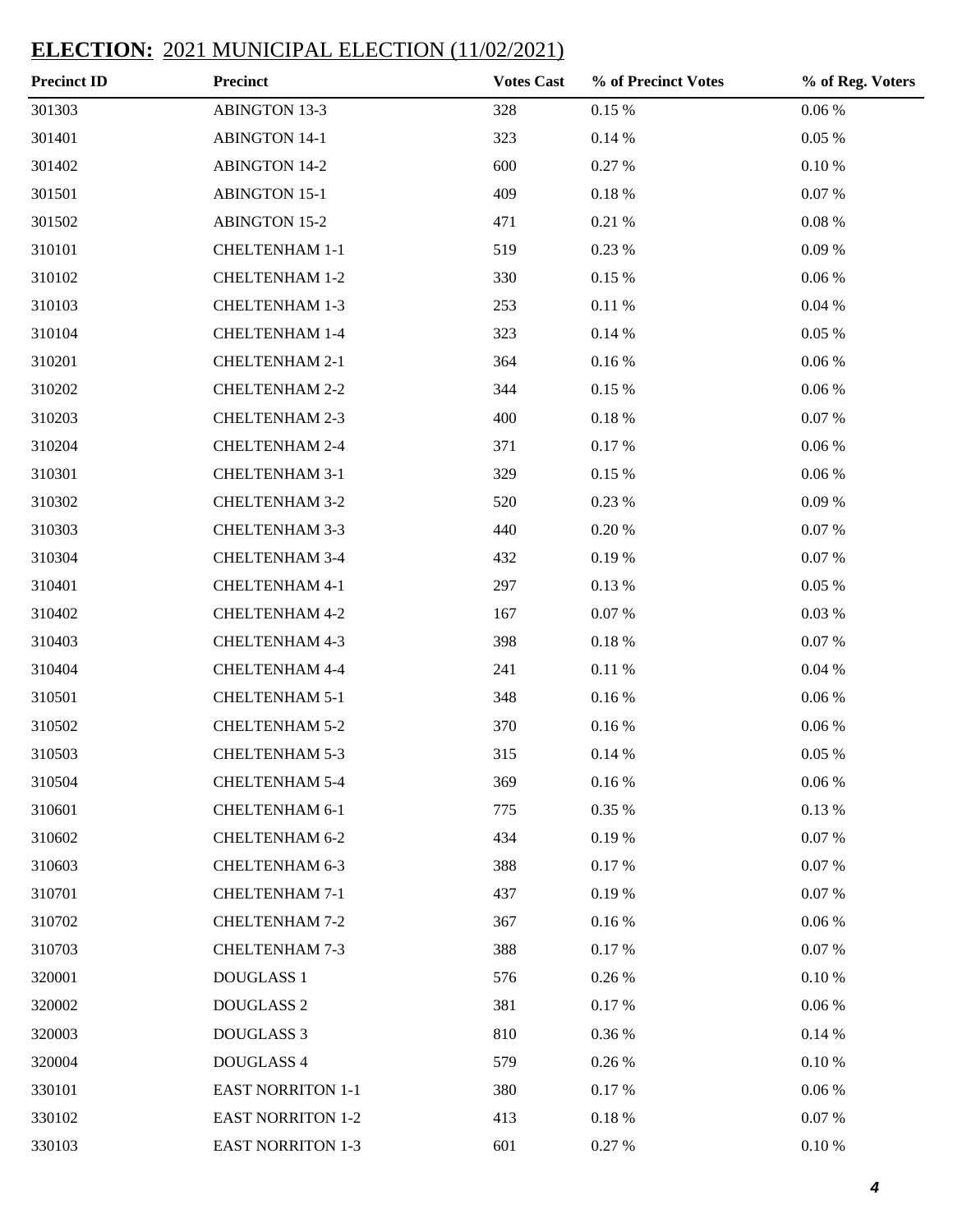| <b>Precinct ID</b> | <b>Precinct</b>          | <b>Votes Cast</b> | % of Precinct Votes | % of Reg. Voters |
|--------------------|--------------------------|-------------------|---------------------|------------------|
| 330104             | <b>EAST NORRITON 1-4</b> | 425               | 0.19%               | $0.07~\%$        |
| 330201             | <b>EAST NORRITON 2-1</b> | 315               | 0.14%               | 0.05%            |
| 330202             | <b>EAST NORRITON 2-2</b> | 395               | $0.18~\%$           | 0.07 %           |
| 330203             | <b>EAST NORRITON 2-3</b> | 564               | 0.25 %              | 0.09%            |
| 330204             | <b>EAST NORRITON 2-4</b> | 424               | 0.19%               | 0.07 %           |
| 340001             | FRANCONIA 1              | 430               | 0.19%               | $0.07~\%$        |
| 340002             | <b>FRANCONIA 2</b>       | 599               | 0.27 %              | $0.10\ \%$       |
| 340003             | <b>FRANCONIA 3</b>       | 605               | 0.27 %              | $0.10\ \%$       |
| 340004             | FRANCONIA 4              | 464               | 0.21%               | $0.08\ \%$       |
| 340005             | <b>FRANCONIA 5</b>       | 602               | 0.27 %              | $0.10\ \%$       |
| 340006             | FRANCONIA 6              | 580               | $0.26~\%$           | $0.10\ \%$       |
| 340007             | <b>FRANCONIA 7</b>       | 446               | $0.20~\%$           | $0.07~\%$        |
| 340008             | <b>FRANCONIA 8</b>       | 391               | 0.17%               | 0.07 %           |
| 350101             | HATFIELD 1-1             | 307               | 0.14%               | $0.05~\%$        |
| 350102             | HATFIELD 1-2             | 621               | $0.28~\%$           | $0.10\ \%$       |
| 350201             | HATFIELD 2-1             | 348               | $0.16\:\%$          | $0.06~\%$        |
| 350202             | HATFIELD 2-2             | 310               | 0.14%               | 0.05%            |
| 350301             | HATFIELD 3-1             | 432               | 0.19%               | 0.07 %           |
| 350302             | HATFIELD 3-2             | 708               | 0.32 %              | 0.12%            |
| 350401             | HATFIELD 4-1             | 456               | 0.20%               | $0.08\ \%$       |
| 350402             | HATFIELD 4-2             | 669               | $0.30~\%$           | 0.11%            |
| 350501             | HATFIELD 5-1             | 482               | 0.21%               | $0.08\ \%$       |
| 350502             | HATFIELD 5-2             | 387               | 0.17%               | $0.06~\%$        |
| 360101             | HORSHAM 1-1              | 197               | 0.09%               | 0.03%            |
| 360102             | HORSHAM 1-2              | 466               | 0.21%               | $0.08\ \%$       |
| 360103             | HORSHAM 1-3              | 355               | $0.16\:\%$          | $0.06\;\%$       |
| 360104             | HORSHAM 1-4              | 391               | 0.17%               | 0.07 %           |
| 360105             | HORSHAM 1-5              | 431               | $0.19\ \%$          | 0.07 %           |
| 360201             | HORSHAM 2-1              | 344               | 0.15%               | $0.06~\%$        |
| 360202             | HORSHAM 2-2              | 594               | $0.26~\%$           | 0.10%            |
| 360203             | HORSHAM 2-3              | 314               | 0.14%               | 0.05%            |
| 360204             | HORSHAM 2-4              | 493               | 0.22 %              | $0.08~\%$        |
| 360301             | HORSHAM 3-1              | 363               | $0.16\:\%$          | $0.06~\%$        |
| 360302             | HORSHAM 3-2              | 344               | 0.15 %              | $0.06\;\%$       |
| 360303             | HORSHAM 3-3              | 579               | $0.26~\%$           | $0.10\ \%$       |
| 360304             | HORSHAM 3-4              | 293               | 0.13 %              | 0.05%            |
| 360305             | HORSHAM 3-5              | 271               | 0.12%               | 0.05 %           |
| 360401             | HORSHAM 4-1              | 462               | 0.21 %              | $0.08~\%$        |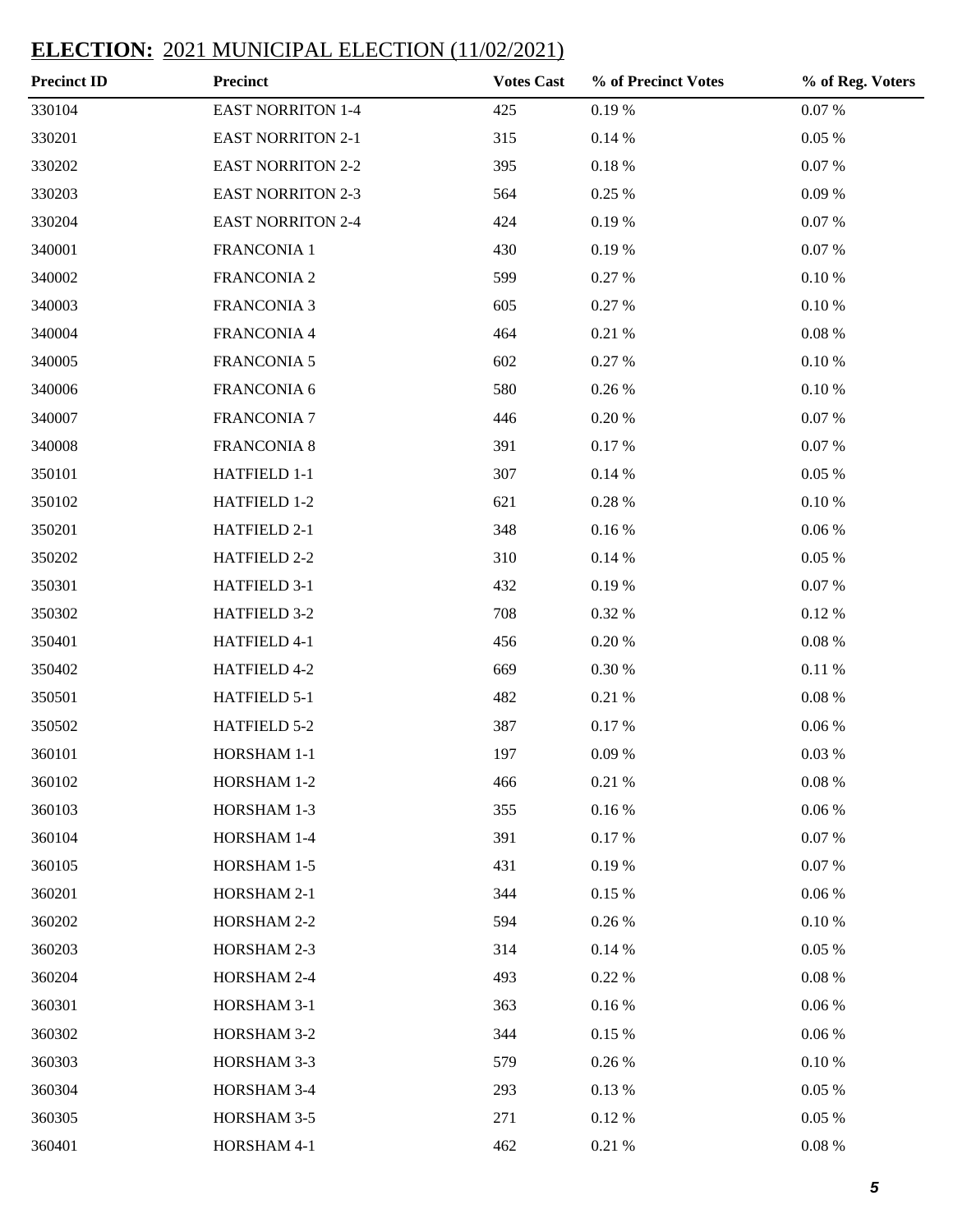| <b>Precinct ID</b> | <b>Precinct</b>          | <b>Votes Cast</b> | % of Precinct Votes | % of Reg. Voters |
|--------------------|--------------------------|-------------------|---------------------|------------------|
| 360402             | HORSHAM 4-2              | 391               | 0.17%               | $0.07~\%$        |
| 360403             | HORSHAM 4-3              | 216               | $0.10\:\%$          | $0.04~\%$        |
| 360404             | HORSHAM 4-4              | 248               | 0.11%               | $0.04~\%$        |
| 370001             | <b>LIMERICK 1</b>        | 1102              | 0.49 %              | $0.18\ \%$       |
| 370002             | <b>LIMERICK 2</b>        | 803               | 0.36 %              | 0.13 %           |
| 370003             | <b>LIMERICK 3</b>        | 1127              | $0.50\;\%$          | 0.19%            |
| 370004             | <b>LIMERICK 4</b>        | 855               | $0.38~\%$           | 0.14%            |
| 370005             | <b>LIMERICK 5</b>        | 902               | 0.40%               | 0.15 %           |
| 370006             | <b>LIMERICK 6</b>        | 782               | 0.35 %              | 0.13 %           |
| 380001             | <b>LOWER FREDERICK 1</b> | 532               | 0.24 %              | 0.09%            |
| 380002             | <b>LOWER FREDERICK 2</b> | 1020              | 0.45 %              | 0.17%            |
| 390101             | <b>LOWER GWYNEDD 1-1</b> | 809               | 0.36 %              | $0.14~\%$        |
| 390102             | <b>LOWER GWYNEDD 1-2</b> | 551               | 0.25 %              | 0.09%            |
| 390103             | <b>LOWER GWYNEDD 1-3</b> | 746               | 0.33 %              | 0.13 %           |
| 390104             | <b>LOWER GWYNEDD 1-4</b> | 591               | $0.26~\%$           | $0.10\ \%$       |
| 390201             | <b>LOWER GWYNEDD 2-1</b> | 977               | 0.44%               | $0.16\:\%$       |
| 390202             | <b>LOWER GWYNEDD 2-2</b> | 635               | $0.28~\%$           | 0.11%            |
| 400101             | <b>LOWER MERION 1-1</b>  | 476               | 0.21%               | $0.08\ \%$       |
| 400102             | <b>LOWER MERION 1-2</b>  | 676               | $0.30~\%$           | 0.11%            |
| 400103             | <b>LOWER MERION 1-3</b>  | 335               | 0.15%               | $0.06~\%$        |
| 400201             | <b>LOWER MERION 2-1</b>  | 572               | 0.25 %              | 0.10%            |
| 400202             | <b>LOWER MERION 2-2</b>  | 310               | 0.14%               | $0.05~\%$        |
| 400203             | <b>LOWER MERION 2-3</b>  | 466               | 0.21%               | $0.08~\%$        |
| 400301             | <b>LOWER MERION 3-1</b>  | 366               | 0.16%               | $0.06~\%$        |
| 400302             | <b>LOWER MERION 3-2</b>  | 597               | 0.27 %              | 0.10%            |
| 400303             | <b>LOWER MERION 3-3</b>  | 333               | 0.15%               | $0.06\;\%$       |
| 400401             | <b>LOWER MERION 4-1</b>  | 284               | 0.13 %              | 0.05%            |
| 400402             | <b>LOWER MERION 4-2</b>  | 498               | 0.22 %              | $0.08~\%$        |
| 400403             | <b>LOWER MERION 4-3</b>  | 405               | $0.18~\%$           | 0.07 %           |
| 400501             | <b>LOWER MERION 5-1</b>  | 371               | 0.17%               | $0.06\;\%$       |
| 400502             | <b>LOWER MERION 5-2</b>  | 476               | 0.21%               | $0.08~\%$        |
| 400503             | <b>LOWER MERION 5-3</b>  | 650               | 0.29 %              | 0.11%            |
| 400601             | <b>LOWER MERION 6-1</b>  | 395               | $0.18~\%$           | 0.07 %           |
| 400602             | <b>LOWER MERION 6-2</b>  | 411               | $0.18~\%$           | 0.07 %           |
| 400603             | <b>LOWER MERION 6-3</b>  | 445               | 0.20%               | 0.07 %           |
| 400701             | <b>LOWER MERION 7-1</b>  | 537               | 0.24 %              | 0.09%            |
| 400702             | <b>LOWER MERION 7-2</b>  | 521               | 0.23 %              | 0.09%            |
| 400703             | <b>LOWER MERION 7-3</b>  | 598               | 0.27 %              | $0.10\ \%$       |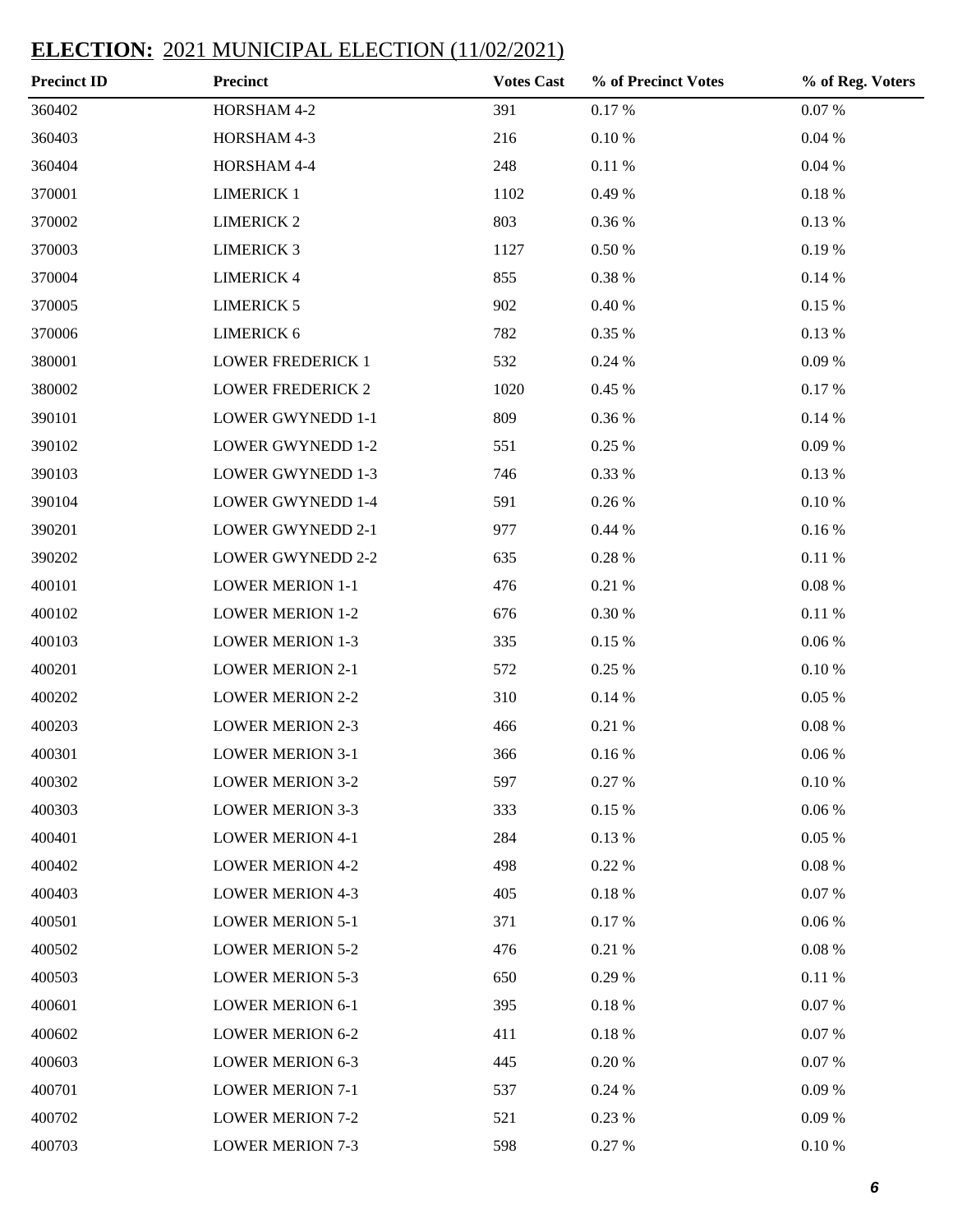| <b>Precinct ID</b> | <b>Precinct</b>             | <b>Votes Cast</b> | % of Precinct Votes | % of Reg. Voters |
|--------------------|-----------------------------|-------------------|---------------------|------------------|
| 400801             | <b>LOWER MERION 8-1</b>     | 276               | $0.12~\%$           | $0.05~\%$        |
| 400802             | <b>LOWER MERION 8-2</b>     | 354               | 0.16%               | $0.06~\%$        |
| 400803             | <b>LOWER MERION 8-3</b>     | 477               | 0.21%               | $0.08~\%$        |
| 400804             | <b>LOWER MERION 8-4</b>     | 418               | 0.19%               | $0.07~\%$        |
| 400901             | <b>LOWER MERION 9-1</b>     | 359               | 0.16%               | $0.06~\%$        |
| 400902             | <b>LOWER MERION 9-2</b>     | 572               | 0.25%               | $0.10\ \%$       |
| 400903             | <b>LOWER MERION 9-3</b>     | 624               | $0.28~\%$           | $0.10\ \%$       |
| 401001             | <b>LOWER MERION 10-1</b>    | 422               | 0.19%               | $0.07~\%$        |
| 401002             | <b>LOWER MERION 10-2</b>    | 529               | 0.24%               | $0.09\ \%$       |
| 401003             | <b>LOWER MERION 10-3</b>    | 397               | $0.18~\%$           | 0.07 %           |
| 401101             | <b>LOWER MERION 11-1</b>    | 397               | $0.18~\%$           | 0.07 %           |
| 401102             | <b>LOWER MERION 11-2</b>    | 124               | 0.06%               | $0.02~\%$        |
| 401103             | <b>LOWER MERION 11-3</b>    | 526               | 0.23 %              | $0.09\ \%$       |
| 401201             | <b>LOWER MERION 12-1</b>    | 482               | 0.21%               | $0.08~\%$        |
| 401202             | <b>LOWER MERION 12-2</b>    | 497               | 0.22%               | $0.08~\%$        |
| 401203             | <b>LOWER MERION 12-3</b>    | 457               | 0.20%               | $0.08~\%$        |
| 401301             | <b>LOWER MERION 13-1</b>    | 458               | 0.20%               | $0.08~\%$        |
| 401302             | <b>LOWER MERION 13-2</b>    | 542               | 0.24%               | 0.09%            |
| 401303             | <b>LOWER MERION 13-3</b>    | 408               | $0.18~\%$           | 0.07 %           |
| 401401             | <b>LOWER MERION 14-1</b>    | 462               | 0.21%               | $0.08~\%$        |
| 401402             | <b>LOWER MERION 14-2</b>    | 474               | 0.21%               | $0.08~\%$        |
| 401403             | <b>LOWER MERION 14-3</b>    | 541               | 0.24%               | 0.09%            |
| 410100             | <b>LOWER MORELAND 1</b>     | 624               | $0.28~\%$           | $0.10\ \%$       |
| 410200             | <b>LOWER MORELAND 2</b>     | 635               | 0.28 %              | 0.11%            |
| 410300             | <b>LOWER MORELAND 3</b>     | 703               | 0.31 %              | 0.12%            |
| 410401             | <b>LOWER MORELAND 4-1</b>   | 408               | 0.18%               | $0.07~\%$        |
| 410402             | <b>LOWER MORELAND 4-2</b>   | 427               | 0.19%               | 0.07 %           |
| 410500             | <b>LOWER MORELAND 5</b>     | 661               | 0.29 %              | 0.11%            |
| 410600             | <b>LOWER MORELAND 6</b>     | 587               | 0.26 %              | $0.10\ \%$       |
| 420001             | <b>LOWER POTTSGROVE 1</b>   | 457               | 0.20%               | $0.08~\%$        |
| 420002             | <b>LOWER POTTSGROVE 2</b>   | 819               | 0.36 %              | 0.14%            |
| 420003             | <b>LOWER POTTSGROVE 3</b>   | 461               | 0.21%               | $0.08~\%$        |
| 420004             | <b>LOWER POTTSGROVE 4</b>   | 655               | 0.29 %              | 0.11%            |
| 430101             | <b>LOWER PROVIDENCE 1-1</b> | 1000              | 0.45 %              | 0.17%            |
| 430102             | <b>LOWER PROVIDENCE 1-2</b> | 933               | 0.42 %              | $0.16\,\%$       |
| 430201             | <b>LOWER PROVIDENCE 2-1</b> | 560               | 0.25 %              | 0.09%            |
| 430202             | <b>LOWER PROVIDENCE 2-2</b> | 699               | 0.31 %              | 0.12%            |
| 430203             | <b>LOWER PROVIDENCE 2-3</b> | 824               | 0.37 %              | 0.14%            |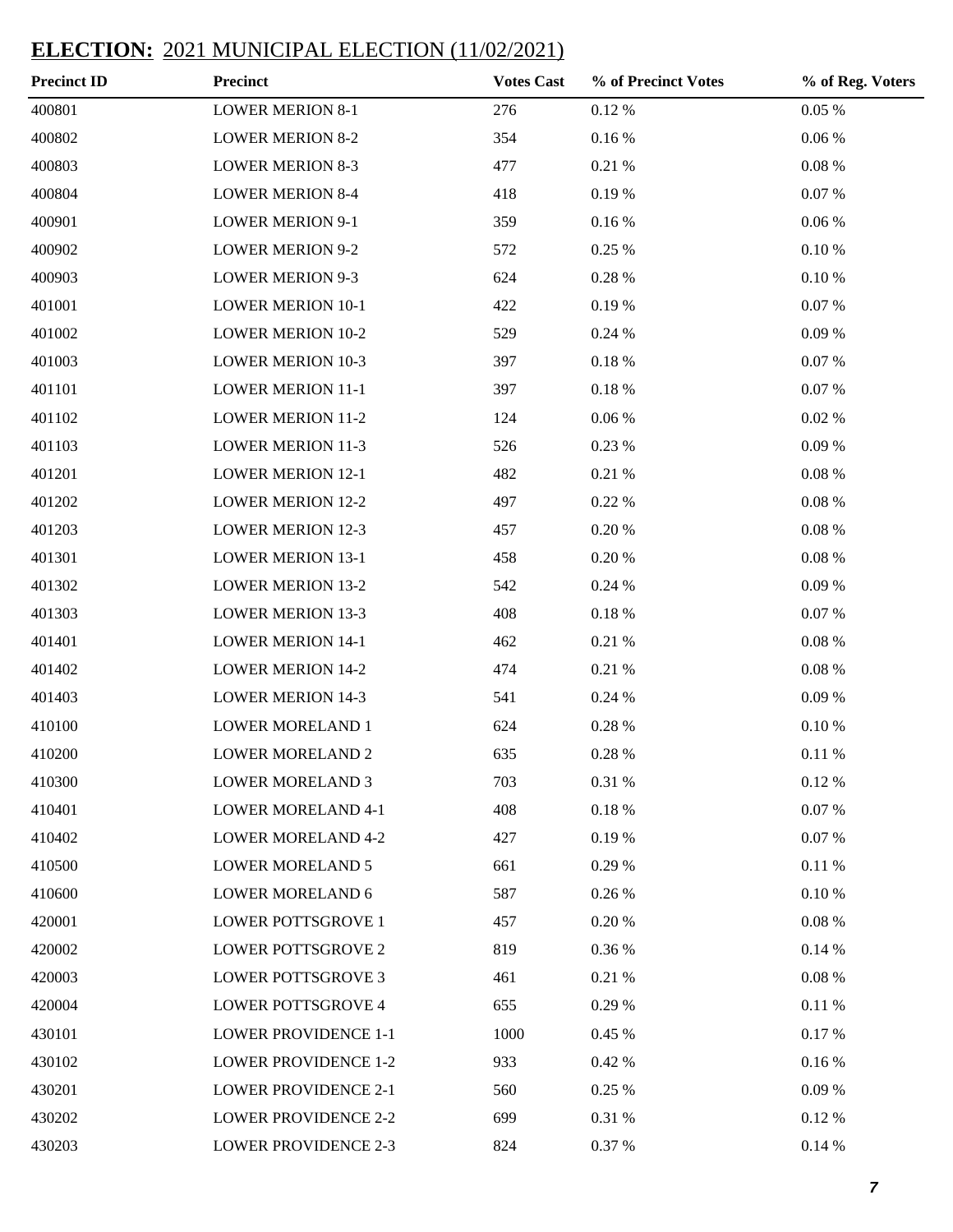| <b>Precinct ID</b> | <b>Precinct</b>             | <b>Votes Cast</b> | % of Precinct Votes | % of Reg. Voters |
|--------------------|-----------------------------|-------------------|---------------------|------------------|
| 430204             | <b>LOWER PROVIDENCE 2-4</b> | 525               | 0.23%               | $0.09\ \%$       |
| 430301             | <b>LOWER PROVIDENCE 3-1</b> | 339               | $0.15~\%$           | $0.06~\%$        |
| 430302             | <b>LOWER PROVIDENCE 3-2</b> | 507               | 0.23 %              | $0.09\ \%$       |
| 430303             | <b>LOWER PROVIDENCE 3-3</b> | 1107              | 0.49 %              | 0.19%            |
| 430304             | <b>LOWER PROVIDENCE 3-4</b> | 1138              | $0.51\ \%$          | 0.19%            |
| 440001             | <b>SALFORD</b>              | 948               | $0.42~\%$           | $0.16\:\%$       |
| 450001             | MARLBOROUGH                 | 1020              | 0.45 %              | 0.17%            |
| 460001             | MONTGOMERY 1                | 519               | 0.23 %              | 0.09%            |
| 460002             | MONTGOMERY 2                | 845               | $0.38~\%$           | $0.14~\%$        |
| 460003             | MONTGOMERY 3                | 1153              | $0.51\ \%$          | $0.19\ \%$       |
| 460004             | MONTGOMERY 4                | 573               | 0.26 %              | $0.10\ \%$       |
| 460005             | MONTGOMERY 5                | 669               | 0.30 %              | $0.11\ \%$       |
| 460006             | MONTGOMERY 6                | 821               | 0.37 %              | $0.14~\%$        |
| 460007             | MONTGOMERY 7                | 1268              | 0.56 %              | $0.21~\%$        |
| 460008             | <b>MONTGOMERY 8</b>         | 1321              | 0.59%               | 0.22 %           |
| 470001             | NEW HANOVER 1               | 1053              | 0.47 %              | $0.18~\%$        |
| 470002             | NEW HANOVER 2               | 1054              | 0.47 %              | $0.18~\%$        |
| 470003             | NEW HANOVER 3               | 1100              | 0.49 %              | $0.18~\%$        |
| 480001             | PERKIOMEN 1                 | 1145              | 0.51%               | $0.19\ \%$       |
| 480002             | PERKIOMEN 2                 | 1251              | $0.56~\%$           | $0.21~\%$        |
| 490101             | PLYMOUTH 1-1                | 601               | 0.27%               | $0.10\ \%$       |
| 490102             | PLYMOUTH 1-2                | 574               | 0.26%               | $0.10\ \%$       |
| 490201             | PLYMOUTH 2-1                | 317               | 0.14%               | $0.05~\%$        |
| 490202             | PLYMOUTH 2-2                | 367               | 0.16%               | 0.06%            |
| 490203             | PLYMOUTH 2-3                | 460               | $0.20~\%$           | $0.08~\%$        |
| 490301             | PLYMOUTH 3-1                | 677               | 0.30 %              | $0.11\ \%$       |
| 490302             | PLYMOUTH 3-2                | 411               | $0.18~\%$           | $0.07~\%$        |
| 490303             | PLYMOUTH 3-3                | 398               | $0.18~\%$           | 0.07 %           |
| 490401             | PLYMOUTH 4-1                | 331               | 0.15%               | $0.06~\%$        |
| 490402             | PLYMOUTH 4-2                | 702               | $0.31\ \%$          | 0.12%            |
| 500001             | <b>LOWER SALFORD 1</b>      | 808               | 0.36 %              | $0.14~\%$        |
| 500002             | <b>LOWER SALFORD 2</b>      | 721               | 0.32 %              | 0.12%            |
| 500003             | <b>LOWER SALFORD 3</b>      | 650               | 0.29%               | $0.11\ \%$       |
| 500004             | <b>LOWER SALFORD 4</b>      | 661               | 0.29%               | 0.11 %           |
| 500005             | <b>LOWER SALFORD 5</b>      | 1007              | 0.45 %              | 0.17%            |
| 500006             | <b>LOWER SALFORD 6</b>      | 844               | $0.38~\%$           | 0.14%            |
| 510001             | <b>SKIPPACK1</b>            | 1179              | 0.53 %              | 0.20%            |
| 510002             | <b>SKIPPACK 2</b>           | 1163              | 0.52%               | 0.20%            |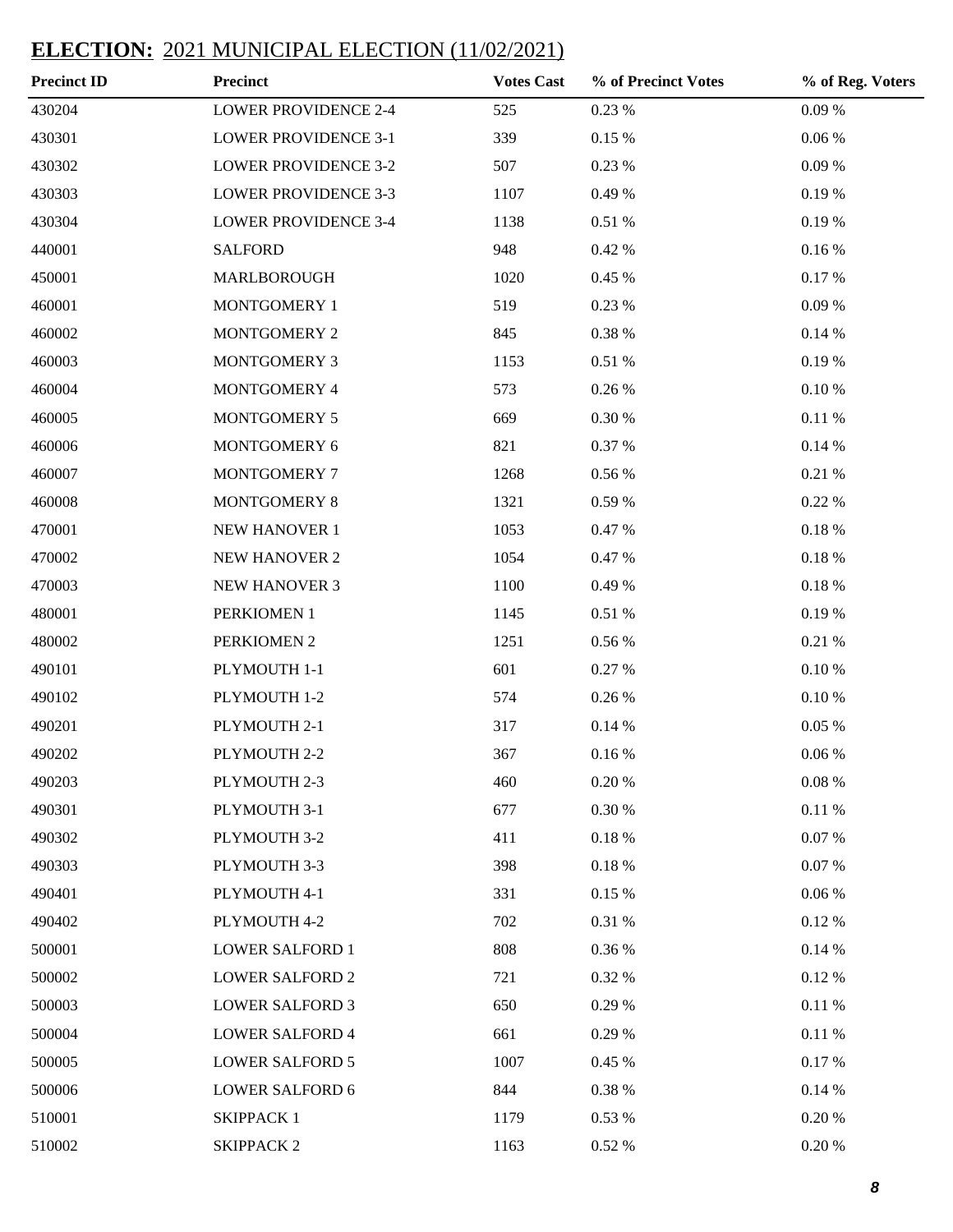| <b>Precinct ID</b> | <b>Precinct</b>         | <b>Votes Cast</b> | % of Precinct Votes | % of Reg. Voters |
|--------------------|-------------------------|-------------------|---------------------|------------------|
| 510003             | <b>SKIPPACK 3</b>       | 1353              | $0.60\ \%$          | 0.23 %           |
| 520101             | SPRINGFIELD 1-1         | 594               | $0.26~\%$           | $0.10\ \%$       |
| 520102             | SPRINGFIELD 1-2         | 726               | 0.32 %              | 0.12 %           |
| 520201             | SPRINGFIELD 2-1         | 481               | 0.21%               | $0.08~\%$        |
| 520202             | SPRINGFIELD 2-2         | 461               | 0.21%               | $0.08~\%$        |
| 520203             | SPRINGFIELD 2-3         | 202               | 0.09%               | 0.03 %           |
| 520301             | SPRINGFIELD 3-1         | 603               | 0.27 %              | 0.10%            |
| 520302             | SPRINGFIELD 3-2         | 600               | 0.27 %              | 0.10%            |
| 520401             | SPRINGFIELD 4-1         | 385               | 0.17%               | $0.06~\%$        |
| 520402             | SPRINGFIELD 4-2         | 666               | $0.30~\%$           | 0.11%            |
| 520501             | SPRINGFIELD 5-1         | 597               | 0.27 %              | 0.10%            |
| 520502             | SPRINGFIELD 5-2         | 307               | 0.14%               | 0.05%            |
| 520601             | SPRINGFIELD 6-1         | 448               | $0.20~\%$           | $0.08~\%$        |
| 520602             | SPRINGFIELD 6-2         | 513               | 0.23 %              | 0.09%            |
| 520701             | SPRINGFIELD 7-1         | 360               | $0.16\:\%$          | 0.06%            |
| 520702             | SPRINGFIELD 7-2         | 533               | 0.24%               | 0.09%            |
| 530101             | TOWAMENCIN 1-1          | 643               | 0.29 %              | 0.11 %           |
| 530102             | TOWAMENCIN 1-2          | 484               | 0.22 %              | $0.08~\%$        |
| 530103             | <b>TOWAMENCIN 1-3</b>   | 678               | 0.30%               | 0.11 %           |
| 530201             | TOWAMENCIN 2-1          | 694               | 0.31 %              | 0.12 %           |
| 530202             | <b>TOWAMENCIN 2-2</b>   | 633               | $0.28~\%$           | 0.11%            |
| 530203             | <b>TOWAMENCIN 2-3</b>   | 676               | $0.30~\%$           | 0.11%            |
| 530301             | TOWAMENCIN 3-1          | 838               | 0.37 %              | 0.14%            |
| 530302             | <b>TOWAMENCIN 3-2</b>   | 478               | 0.21%               | $0.08~\%$        |
| 530303             | <b>TOWAMENCIN 3-3</b>   | 557               | 0.25%               | 0.09%            |
| 540101             | <b>UPPER DUBLIN 1-1</b> | 395               | $0.18~\%$           | $0.07~\%$        |
| 540102             | <b>UPPER DUBLIN 1-2</b> | 420               | 0.19%               | 0.07 %           |
| 540103             | <b>UPPER DUBLIN 1-3</b> | 443               | 0.20 %              | 0.07 %           |
| 540201             | <b>UPPER DUBLIN 2-1</b> | 459               | 0.20%               | $0.08~\%$        |
| 540202             | <b>UPPER DUBLIN 2-2</b> | 400               | $0.18~\%$           | 0.07 %           |
| 540203             | <b>UPPER DUBLIN 2-3</b> | 560               | 0.25 %              | 0.09%            |
| 540301             | <b>UPPER DUBLIN 3-1</b> | 874               | 0.39 %              | 0.15%            |
| 540302             | <b>UPPER DUBLIN 3-2</b> | 464               | 0.21%               | $0.08~\%$        |
| 540401             | <b>UPPER DUBLIN 4-1</b> | 395               | $0.18~\%$           | 0.07 %           |
| 540402             | <b>UPPER DUBLIN 4-2</b> | 476               | 0.21%               | $0.08~\%$        |
| 540403             | <b>UPPER DUBLIN 4-3</b> | 447               | 0.20%               | $0.08~\%$        |
| 540501             | <b>UPPER DUBLIN 5-1</b> | 440               | 0.20 %              | 0.07 %           |
| 540502             | <b>UPPER DUBLIN 5-2</b> | 546               | 0.24 %              | 0.09%            |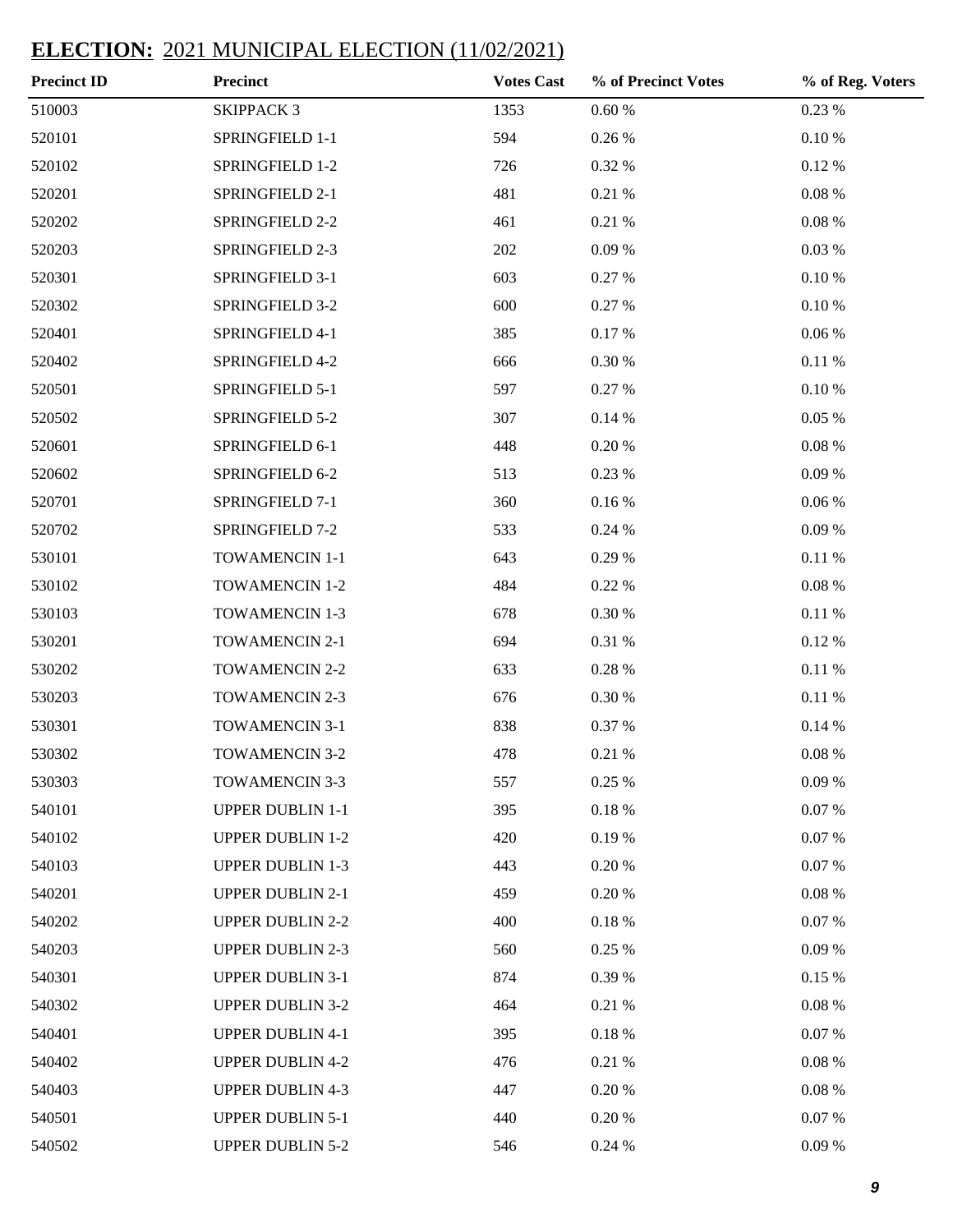| <b>Precinct ID</b> | <b>Precinct</b>                | <b>Votes Cast</b> | % of Precinct Votes | % of Reg. Voters |
|--------------------|--------------------------------|-------------------|---------------------|------------------|
| 540503             | <b>UPPER DUBLIN 5-3</b>        | 465               | $0.21~\%$           | $0.08~\%$        |
| 540601             | <b>UPPER DUBLIN 6-1</b>        | 737               | 0.33 %              | 0.12%            |
| 540602             | <b>UPPER DUBLIN 6-2</b>        | 476               | 0.21 %              | $0.08~\%$        |
| 540701             | <b>UPPER DUBLIN 7-1</b>        | 441               | 0.20%               | 0.07 %           |
| 540702             | <b>UPPER DUBLIN 7-2</b>        | 445               | 0.20%               | 0.07 %           |
| 540703             | <b>UPPER DUBLIN 7-3</b>        | 297               | 0.13 %              | 0.05%            |
| 550001             | <b>UPPER FREDERICK</b>         | 1043              | 0.46 %              | 0.18%            |
| 560001             | <b>UPPER GWYNEDD 1</b>         | 571               | 0.25 %              | $0.10\ \%$       |
| 560002             | <b>UPPER GWYNEDD 2</b>         | 589               | 0.26 %              | $0.10\ \%$       |
| 560003             | <b>UPPER GWYNEDD 3</b>         | 593               | 0.26 %              | 0.10%            |
| 560004             | <b>UPPER GWYNEDD 4</b>         | 1103              | 0.49 %              | 0.19%            |
| 560005             | <b>UPPER GWYNEDD 5</b>         | 589               | 0.26 %              | 0.10%            |
| 560006             | <b>UPPER GWYNEDD 6</b>         | 694               | 0.31 %              | 0.12%            |
| 560007             | <b>UPPER GWYNEDD 7</b>         | 1161              | 0.52 %              | 0.19%            |
| 570001             | <b>UPPER HANOVER 1</b>         | 1219              | 0.54 %              | 0.20%            |
| 570002             | <b>UPPER HANOVER 2</b>         | 477               | 0.21 %              | $0.08~\%$        |
| 570003             | <b>UPPER HANOVER 3</b>         | 528               | 0.24 %              | 0.09%            |
| 58BEL01            | <b>UPPER MERION BELMONT 1</b>  | 359               | 0.16%               | $0.06\,\%$       |
| 58BEL02            | <b>UPPER MERION BELMONT 2</b>  | 897               | 0.40%               | 0.15 %           |
| 58BEL03            | <b>UPPER MERION BELMONT 3</b>  | 475               | 0.21 %              | $0.08~\%$        |
| 58BEL04            | <b>UPPER MERION BELMONT 4</b>  | 882               | 0.39 %              | 0.15 %           |
| 58BEL05            | <b>UPPER MERION BELMONT 5</b>  | 562               | 0.25 %              | 0.09%            |
| 58CAN01            | <b>UPPER MERION CANDLE 1</b>   | 345               | 0.15%               | $0.06\,\%$       |
| 58CAN02            | <b>UPPER MERION CANDLE 2</b>   | 681               | 0.30%               | 0.11%            |
| 58GUL01            | <b>UPPER MERION GULPH 1</b>    | 734               | 0.33 %              | 0.12%            |
| 58GUL02            | <b>UPPER MERION GULPH 2</b>    | 790               | 0.35 %              | 0.13 %           |
| 58KIN01            | <b>UPPER MERION KING 1</b>     | 221               | $0.10\ \%$          | 0.04%            |
| 58KIN02            | <b>UPPER MERION KING 2</b>     | 352               | 0.16%               | 0.06%            |
| 58ROB00            | <b>UPPER MERION ROBERTS</b>    | 963               | 0.43 %              | 0.16%            |
| 58SBG00            | <b>UPPER MERION SWEDESBURG</b> | 172               | 0.08%               | 0.03%            |
| 58SLD00            | UPPER MERION SWEDELAND         | 159               | 0.07 %              | 0.03%            |
| 58TNC00            | UPPER MERION TOWN CENTER       | 485               | 0.22 %              | $0.08~\%$        |
| 590101             | <b>UPPER MORELAND 1-1</b>      | 474               | 0.21 %              | $0.08~\%$        |
| 590102             | <b>UPPER MORELAND 1-2</b>      | 448               | 0.20 %              | $0.08~\%$        |
| 590201             | <b>UPPER MORELAND 2-1</b>      | 271               | 0.12 %              | 0.05%            |
| 590202             | <b>UPPER MORELAND 2-2</b>      | 293               | 0.13 %              | 0.05%            |
| 590301             | <b>UPPER MORELAND 3-1</b>      | 463               | 0.21 %              | $0.08~\%$        |
| 590302             | <b>UPPER MORELAND 3-2</b>      | 302               | 0.13 %              | 0.05%            |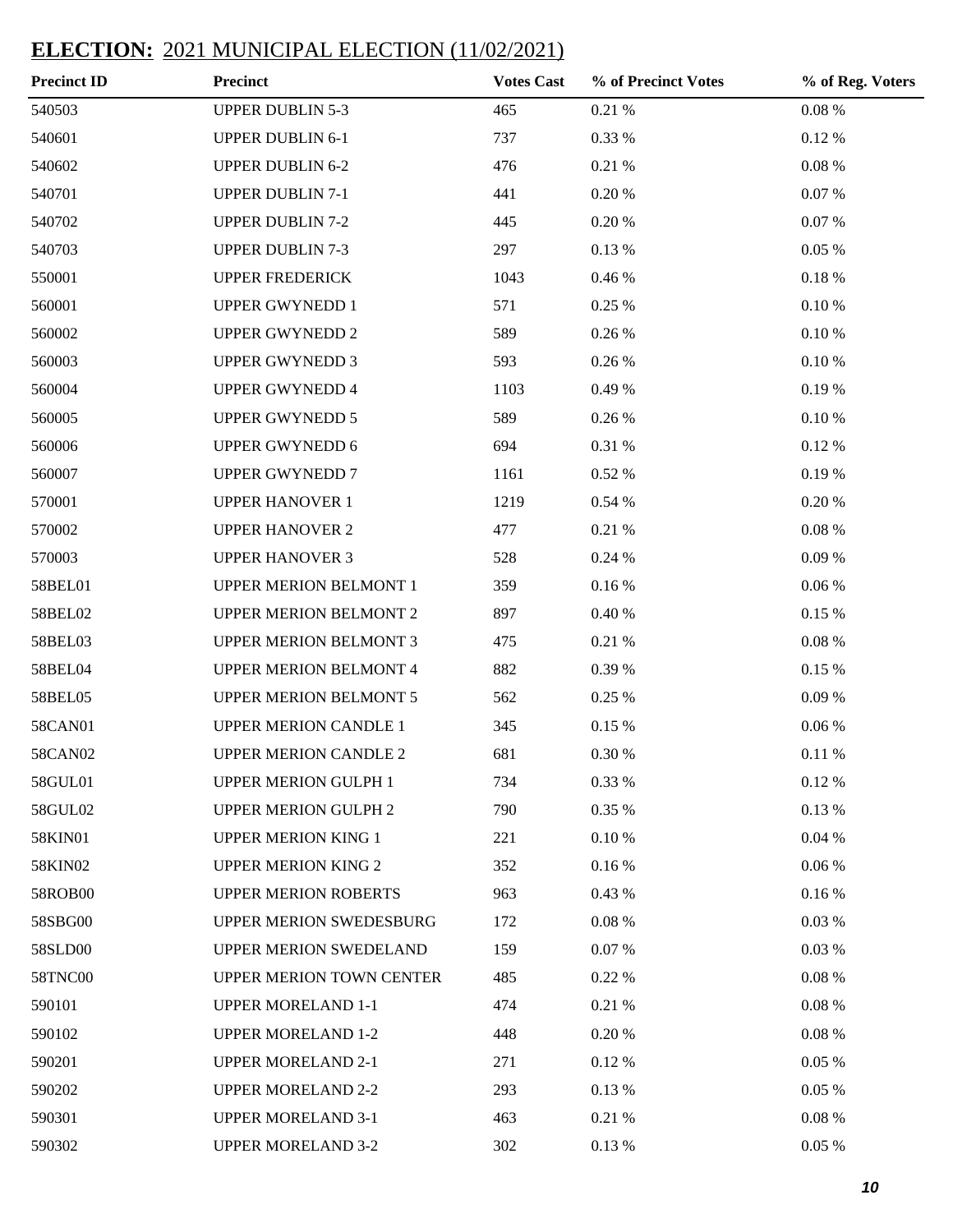| <b>Precinct ID</b> | <b>Precinct</b>              | <b>Votes Cast</b> | % of Precinct Votes | % of Reg. Voters |
|--------------------|------------------------------|-------------------|---------------------|------------------|
| 590401             | <b>UPPER MORELAND 4-1</b>    | 372               | 0.17%               | 0.06%            |
| 590402             | <b>UPPER MORELAND 4-2</b>    | 413               | $0.18~\%$           | $0.07~\%$        |
| 590501             | <b>UPPER MORELAND 5-1</b>    | 329               | 0.15 %              | 0.06%            |
| 590502             | <b>UPPER MORELAND 5-2</b>    | 625               | 0.28 %              | $0.10\ \%$       |
| 590601             | <b>UPPER MORELAND 6-1</b>    | 499               | 0.22 %              | $0.08~\%$        |
| 590602             | <b>UPPER MORELAND 6-2</b>    | 598               | 0.27 %              | 0.10%            |
| 590701             | <b>UPPER MORELAND 7-1</b>    | 508               | 0.23 %              | 0.09%            |
| 590702             | <b>UPPER MORELAND 7-2</b>    | 553               | 0.25 %              | 0.09%            |
| 600001             | UPPER POTTSGROVE             | 1220              | 0.54 %              | 0.20%            |
| 61M100             | <b>UPPER PROVIDENCE M-1</b>  | 859               | 0.38 %              | 0.14%            |
| 61M200             | UPPER PROVIDENCE M-2         | 1204              | 0.54 %              | 0.20%            |
| 61MC00             | UPPER PROVIDENCE MONT CLARE  | 1243              | 0.55 %              | 0.21 %           |
| 61O00              | <b>UPPER PROVIDENCE OAKS</b> | 1552              | 0.69%               | 0.26 %           |
| 61T00              | UPPER PROVIDENCE TRAPPE      | 1430              | 0.64%               | 0.24 %           |
| 620001             | <b>UPPER SALFORD</b>         | 1110              | 0.49 %              | 0.19%            |
| 630101             | <b>WEST NORRITON 1-1</b>     | 662               | 0.29 %              | 0.11 %           |
| 630102             | <b>WEST NORRITON 1-2</b>     | 358               | 0.16%               | 0.06%            |
| 630201             | <b>WEST NORRITON 2-1</b>     | 437               | 0.19%               | 0.07 %           |
| 630202             | <b>WEST NORRITON 2-2</b>     | 302               | 0.13 %              | 0.05%            |
| 630301             | <b>WEST NORRITON 3-1</b>     | 596               | 0.27 %              | 0.10%            |
| 630302             | <b>WEST NORRITON 3-2</b>     | 444               | 0.20%               | 0.07 %           |
| 630401             | <b>WEST NORRITON 4-1</b>     | 585               | 0.26 %              | 0.10%            |
| 630402             | <b>WEST NORRITON 4-2</b>     | 405               | 0.18%               | 0.07 %           |
| 640001             | WEST POTTSGROVE              | 574               | 0.26 %              | 0.10%            |
| 65E01              | WHITEMARSH EAST 1            | 670               | $0.30~\%$           | 0.11%            |
| 65E02              | WHITEMARSH EAST 2            | 468               | 0.21%               | $0.08~\%$        |
| 65M01              | WHITEMARSH MIDDLE 1          | 557               | 0.25 %              | 0.09%            |
| 65M02              | WHITEMARSH MIDDLE 2          | 298               | 0.13 %              | 0.05%            |
| 65M03              | WHITEMARSH MIDDLE 3          | 681               | 0.30%               | 0.11%            |
| 65M04              | WHITEMARSH MIDDLE 4          | 696               | 0.31 %              | 0.12%            |
| 65M05              | WHITEMARSH MIDDLE 5          | 396               | 0.18%               | 0.07 %           |
| 65W01              | WHITEMARSH WEST 1            | 440               | 0.20 %              | 0.07 %           |
| 65W02              | WHITEMARSH WEST 2            | 796               | 0.35 %              | 0.13 %           |
| 65W03              | WHITEMARSH WEST 3            | 662               | 0.29 %              | 0.11 %           |
| 660001             | <b>WHITPAIN 1</b>            | 953               | 0.42 %              | 0.16%            |
| 660002             | <b>WHITPAIN 2</b>            | 597               | 0.27 %              | 0.10%            |
| 660003             | <b>WHITPAIN 3</b>            | 463               | 0.21 %              | $0.08~\%$        |
| 660004             | WHITPAIN 4                   | 456               | 0.20 %              | $0.08~\%$        |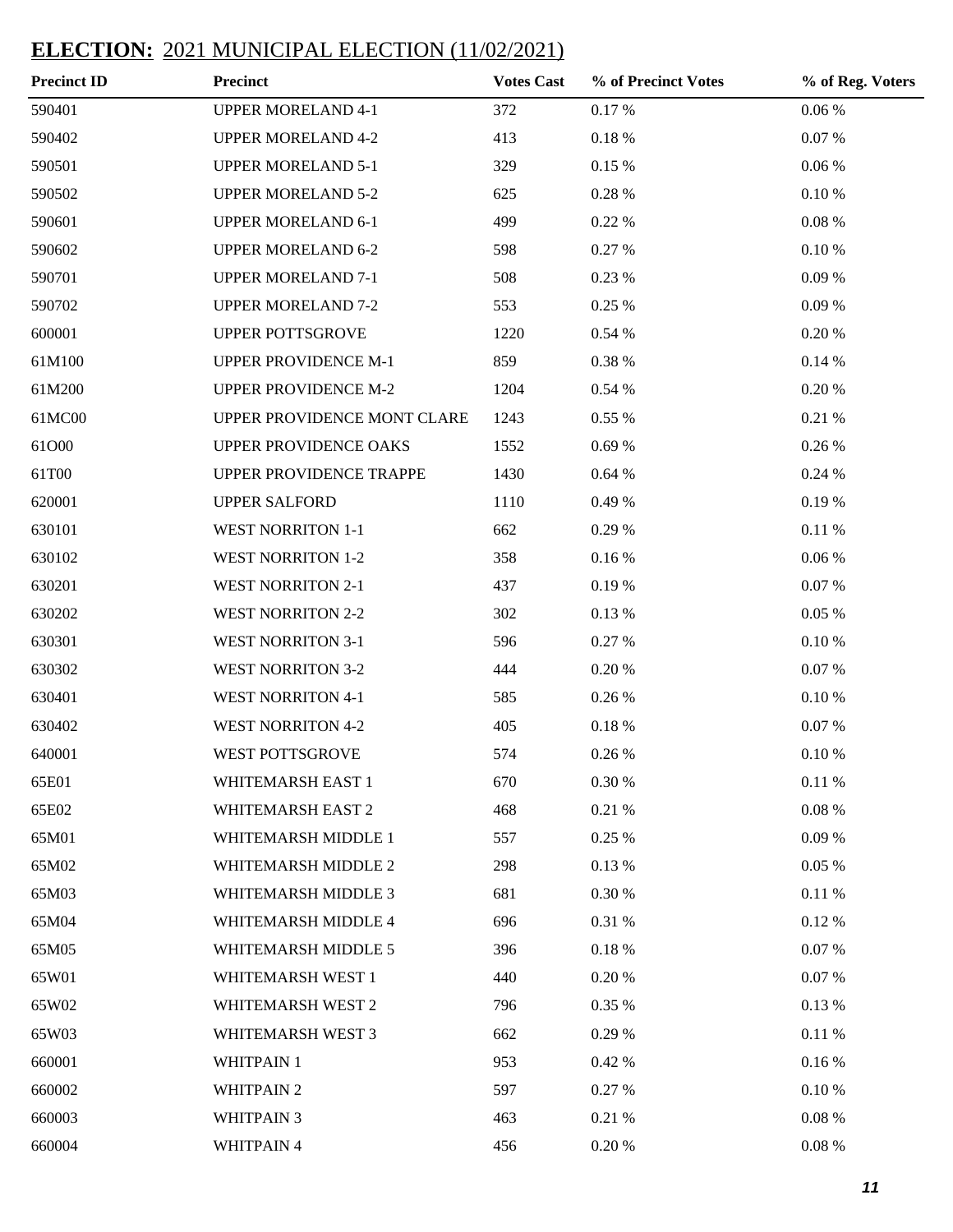| <b>Precinct ID</b> | <b>Precinct</b>         | <b>Votes Cast</b> | % of Precinct Votes | % of Reg. Voters |
|--------------------|-------------------------|-------------------|---------------------|------------------|
| 660005             | <b>WHITPAIN 5</b>       | 548               | 0.24%               | 0.09%            |
| 660006             | WHITPAIN 6              | 434               | 0.19%               | $0.07\%$         |
| 660007             | <b>WHITPAIN 7</b>       | 475               | 0.21%               | 0.08 %           |
| 660008             | <b>WHITPAIN 8</b>       | 351               | 0.16%               | $0.06\%$         |
| 660009             | WHITPAIN 9              | 416               | 0.19%               | 0.07 %           |
| 660010             | WHITPAIN 10             | 546               | 0.24%               | 0.09%            |
| 660011             | <b>WHITPAIN 11</b>      | 518               | 0.23%               | 0.09%            |
| 660012             | <b>WHITPAIN 12</b>      | 533               | 0.24%               | 0.09%            |
| 67E01              | <b>WORCESTER EAST 1</b> | 749               | $0.33\%$            | 0.13%            |
| 67E02              | <b>WORCESTER EAST 2</b> | 1065              | 0.47%               | 0.18%            |
| 67E03              | <b>WORCESTER EAST 3</b> | 724               | $0.32\%$            | 0.12%            |
| 67W00              | <b>WORCESTER WEST</b>   | 989               | 0.44%               | 0.17%            |
|                    | <b>Election Totals:</b> | 224447            | 100.00 %            | 37.67 %          |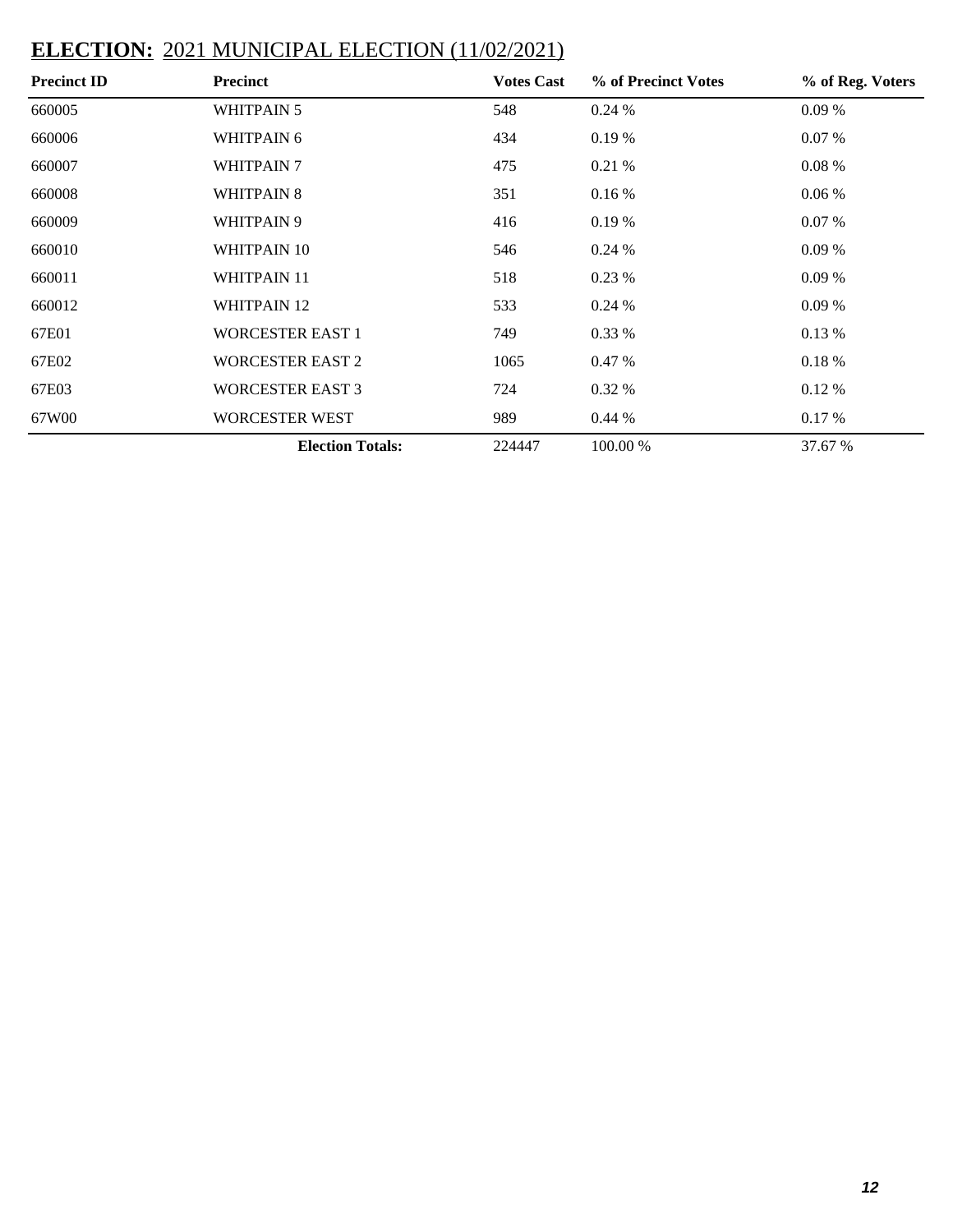# **Party Breakdown Per Precinct Vote Totals Report**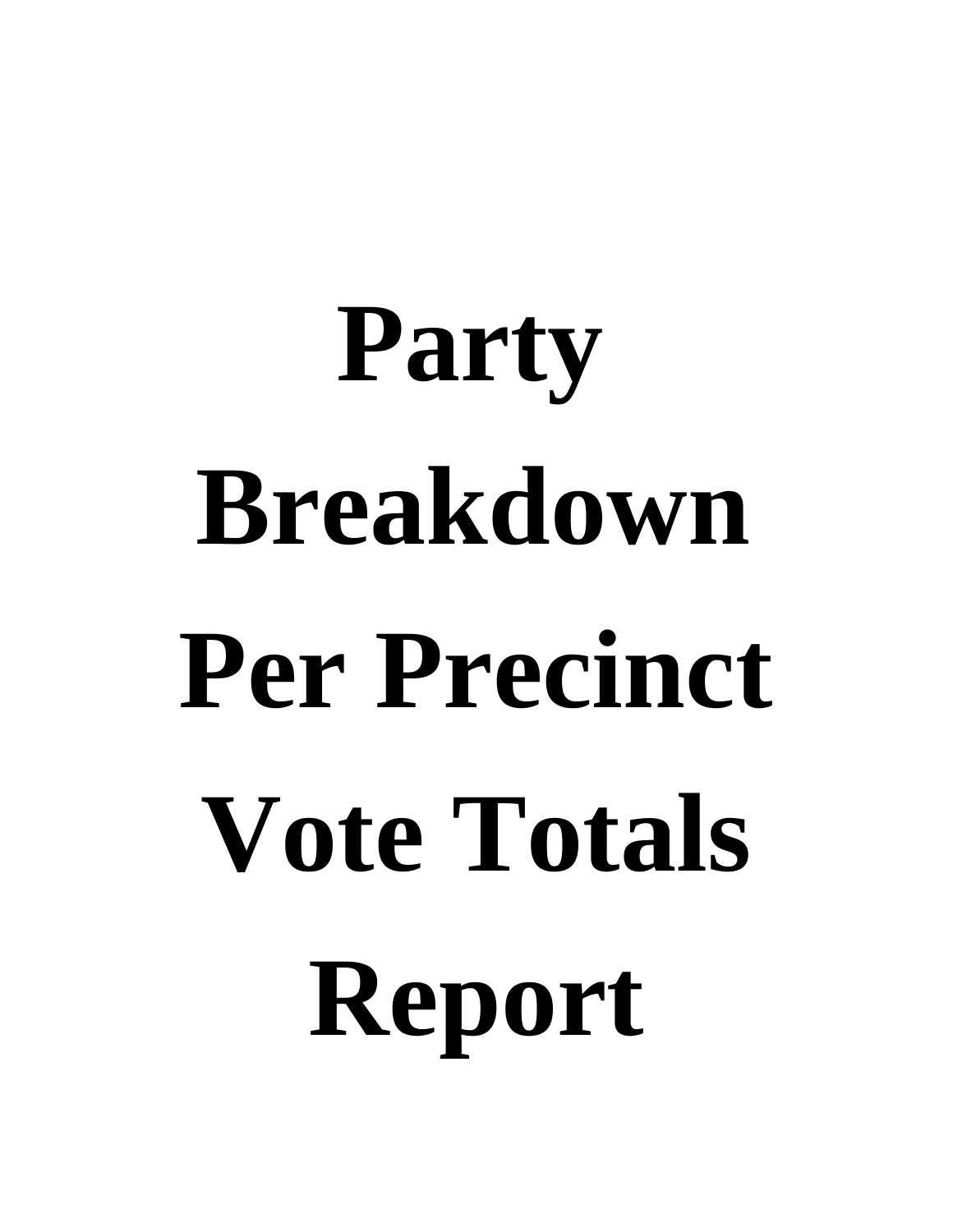**Montgomery County** 



Tuesday, January 18, 2022

00000-ELE-013-C

#### **Vote Count by Precinct and Party for Election**

Election ID (N) IS 2021 MUNICIPAL ELECTION

| <b>Precinct</b> | <b>Precinct Description</b> | <b>Political Party</b>            | <b>Count of Voters by Party</b> |
|-----------------|-----------------------------|-----------------------------------|---------------------------------|
| 301001          | <b>ABINGTON 10-1</b>        |                                   |                                 |
|                 |                             | <b>DEMOCRATIC</b>                 | 231                             |
|                 |                             | <b>INDEPENDENT</b>                | $\overline{2}$                  |
|                 |                             | <b>LIBERTARIAN</b>                | 1                               |
|                 |                             | NO AFFILIATION                    | 15                              |
|                 |                             | NON-PARTISAN                      | 10                              |
|                 |                             | <b>REPUBLICAN</b>                 | 144                             |
|                 |                             | <b>Count of Voters in 301001:</b> | 403                             |
| 301002          | <b>ABINGTON 10-2</b>        |                                   |                                 |
|                 |                             | <b>CONSUMER</b>                   | 1                               |
|                 |                             | <b>DEMOCRATIC</b>                 | 226                             |
|                 |                             | <b>GREEN</b>                      | $\mathbf{1}$                    |
|                 |                             | <b>INDEPENDENT</b>                | 3                               |
|                 |                             | <b>LIBERTARIAN</b>                | $\overline{2}$                  |
|                 |                             | NO AFFILIATION                    | $8\,$                           |
|                 |                             | NON-PARTISAN                      | 8                               |
|                 |                             | <b>REPUBLICAN</b>                 | 80                              |
|                 |                             | <b>SOCIALIST</b>                  | $\mathbf{1}$                    |
|                 |                             | Count of Voters in 301002:        | 330                             |
| 301003          | <b>ABINGTON 10-3</b>        |                                   |                                 |
|                 |                             | <b>DEMOCRATIC</b>                 | 198                             |
|                 |                             | <b>INDEPENDENCE</b>               | $\mathbf{1}$                    |
|                 |                             | <b>INDEPENDENT</b>                | $\mathbf{1}$                    |
|                 |                             | <b>LIBERTARIAN</b>                | $\mathbf{1}$                    |
|                 |                             | NO AFFILIATION                    | 12                              |
|                 |                             | <b>NONE</b>                       | 2                               |
|                 |                             | NON-PARTISAN                      | 10                              |
|                 |                             | <b>REPUBLICAN</b>                 | 110                             |
|                 |                             | <b>Count of Voters in 301003:</b> | 335                             |
| 300101          | <b>ABINGTON 1-1</b>         |                                   |                                 |
|                 |                             | <b>DEMOCRATIC</b>                 | 272                             |
|                 |                             | <b>INDEPENDENT</b>                | 5                               |
|                 |                             | <b>LIBERTARIAN</b>                | 2                               |
|                 |                             | NO AFFILIATION                    | $28\,$                          |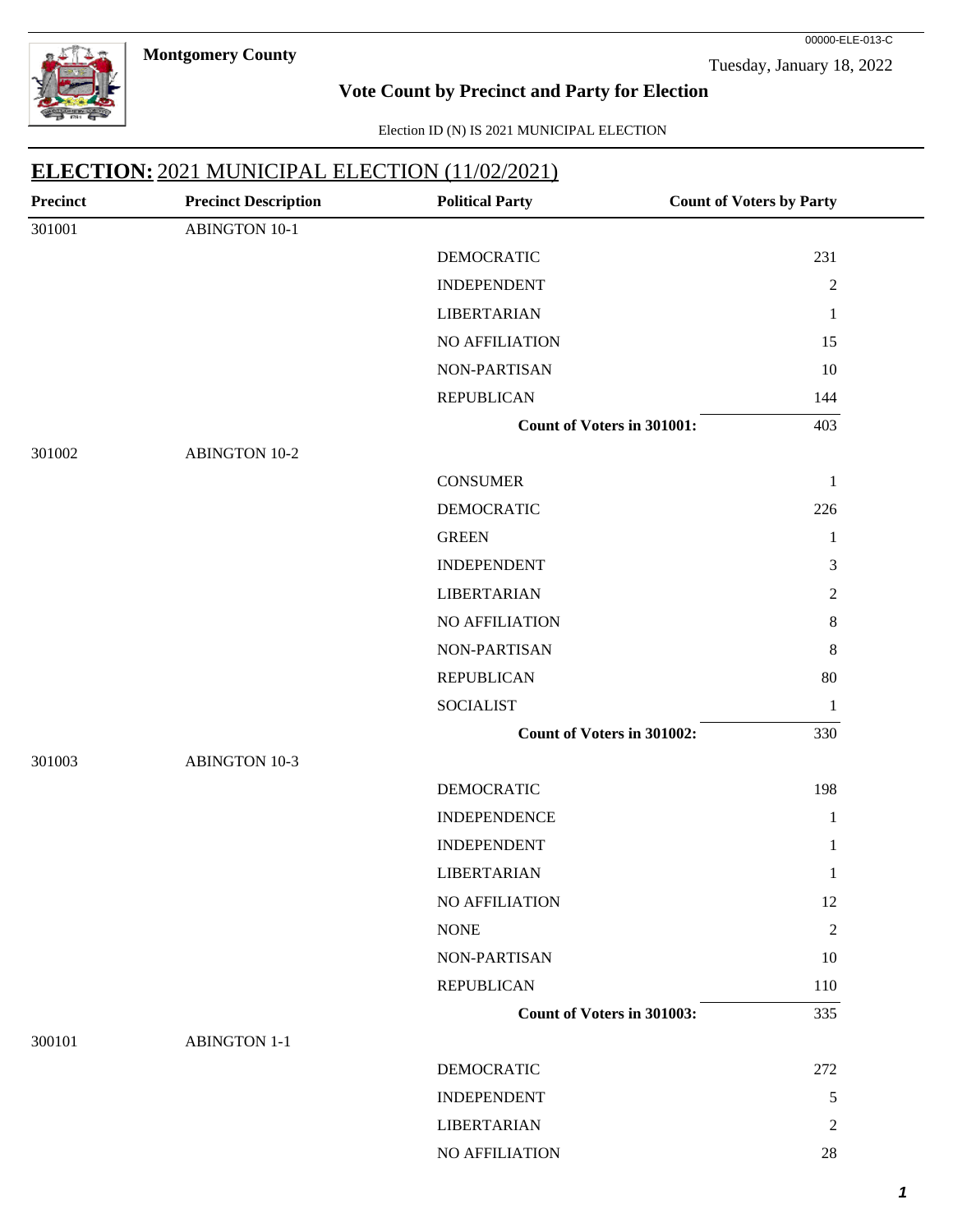| <b>Precinct</b> | <b>Precinct Description</b> | <b>Political Party</b>            | <b>Count of Voters by Party</b> |
|-----------------|-----------------------------|-----------------------------------|---------------------------------|
| 300101          | <b>ABINGTON 1-1</b>         |                                   |                                 |
|                 |                             | <b>NONE</b>                       | $\mathbf{1}$                    |
|                 |                             | NON-PARTISAN                      | 9                               |
|                 |                             | <b>OTHER</b>                      | 1                               |
|                 |                             | <b>REPUBLICAN</b>                 | 180                             |
|                 |                             | Count of Voters in 300101:        | 498                             |
| 301101          | <b>ABINGTON 11-1</b>        |                                   |                                 |
|                 |                             | <b>CONSTITUTION</b>               | $\mathbf{1}$                    |
|                 |                             | <b>DEMOCRATIC</b>                 | 134                             |
|                 |                             | <b>INDEPENDENT</b>                | $\mathbf{1}$                    |
|                 |                             | NO AFFILIATION                    | 9                               |
|                 |                             | NON-PARTISAN                      | 4                               |
|                 |                             | <b>OTHER</b>                      | 1                               |
|                 |                             | <b>REPUBLICAN</b>                 | 52                              |
|                 |                             | Count of Voters in 301101:        | 202                             |
| 301102          | <b>ABINGTON 11-2</b>        |                                   |                                 |
|                 |                             | <b>DEMOCRATIC</b>                 | 194                             |
|                 |                             | <b>INDEPENDENT</b>                | $\overline{2}$                  |
|                 |                             | <b>NO AFFILIATION</b>             | 15                              |
|                 |                             | NON-PARTISAN                      | $\boldsymbol{7}$                |
|                 |                             | <b>PATRIOT</b>                    | 1                               |
|                 |                             | <b>REPUBLICAN</b>                 | 118                             |
|                 |                             | Count of Voters in 301102:        | 337                             |
| 301103          | <b>ABINGTON 11-3</b>        |                                   |                                 |
|                 |                             | <b>DEMOCRATIC</b>                 | 246                             |
|                 |                             | <b>INDEPENDENT</b>                | 4                               |
|                 |                             | <b>LIBERTARIAN</b>                | 1                               |
|                 |                             | NO AFFILIATION                    | 17                              |
|                 |                             | NON-PARTISAN                      | 12                              |
|                 |                             | <b>REPUBLICAN</b>                 | 127                             |
|                 |                             | <b>Count of Voters in 301103:</b> | 407                             |
| 300102          | <b>ABINGTON 1-2</b>         |                                   |                                 |
|                 |                             | <b>DEMOCRATIC</b>                 | 227                             |
|                 |                             | <b>INDEPENDENT</b>                | 1                               |
|                 |                             | <b>LIBERTARIAN</b>                | 2                               |
|                 |                             | NO AFFILIATION                    | 13                              |
|                 |                             | <b>NO PARTY</b>                   | $\mathbf{1}$                    |
|                 |                             |                                   |                                 |
|                 |                             | NON-PARTISAN                      | $\tau$                          |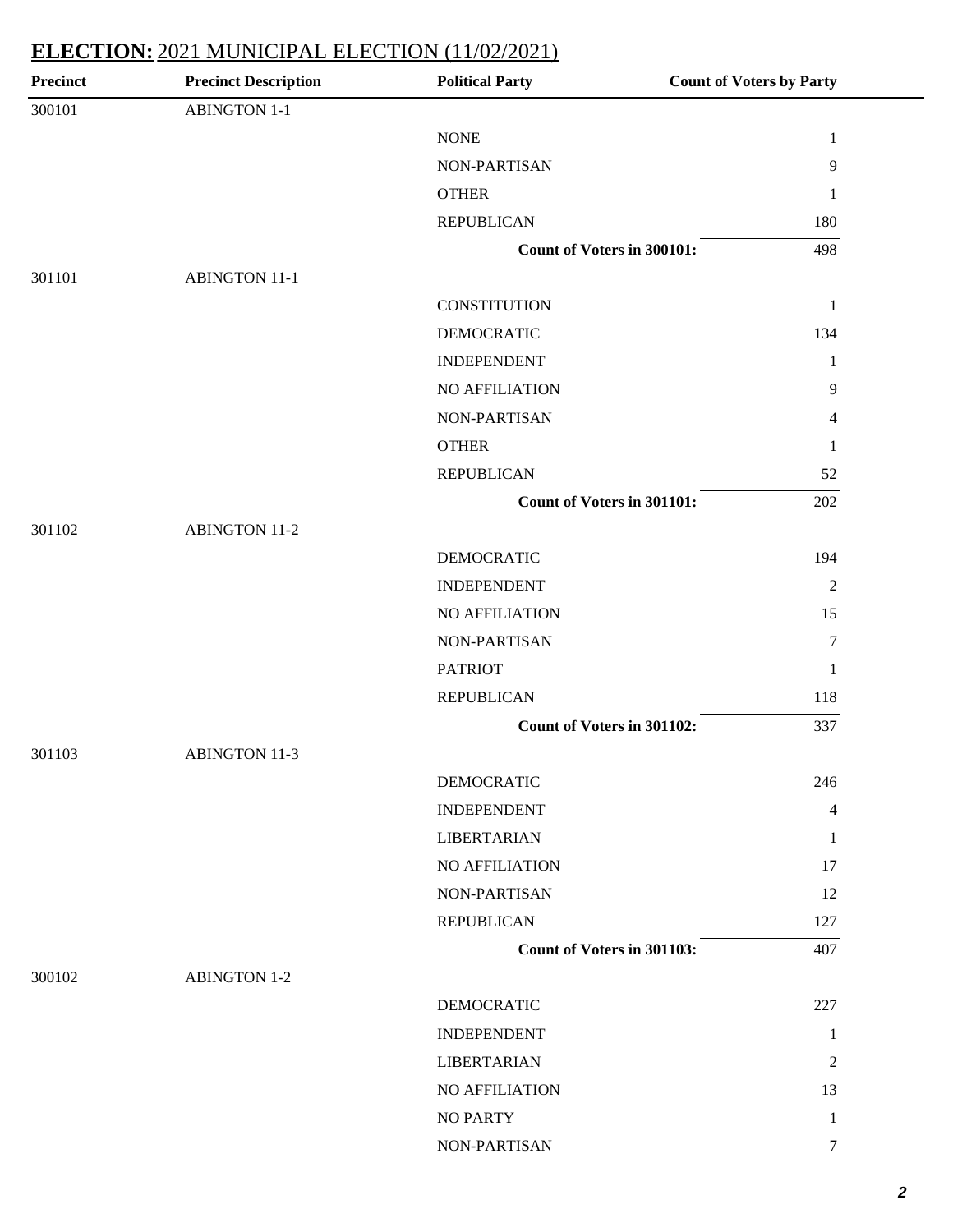| <b>Precinct</b> | <b>Precinct Description</b> | <b>Political Party</b>     | <b>Count of Voters by Party</b> |
|-----------------|-----------------------------|----------------------------|---------------------------------|
| 300102          | <b>ABINGTON 1-2</b>         |                            |                                 |
|                 |                             | <b>REPUBLICAN</b>          | 89                              |
|                 |                             | Count of Voters in 300102: | 340                             |
| 301201          | <b>ABINGTON 12-1</b>        |                            |                                 |
|                 |                             | <b>DEMOCRATIC</b>          | 313                             |
|                 |                             | <b>INDEPENDENT</b>         | $\overline{4}$                  |
|                 |                             | <b>LIBERTARIAN</b>         | 1                               |
|                 |                             | NO AFFILIATION             | 16                              |
|                 |                             | NON-PARTISAN               | 19                              |
|                 |                             | <b>NOT SURE</b>            | $\mathbf{1}$                    |
|                 |                             | <b>OTHER</b>               | 1                               |
|                 |                             | <b>REPUBLICAN</b>          | 171                             |
|                 |                             | Count of Voters in 301201: | 526                             |
| 301202          | <b>ABINGTON 12-2</b>        |                            |                                 |
|                 |                             | <b>DEMOCRATIC</b>          | 234                             |
|                 |                             | <b>INDEPENDENT</b>         | $\sqrt{5}$                      |
|                 |                             | <b>LIBERTARIAN</b>         | $\overline{2}$                  |
|                 |                             | NO AFFILIATION             | 14                              |
|                 |                             | <b>NO PARTY</b>            | $\mathbf{1}$                    |
|                 |                             | NON-PARTISAN               | 19                              |
|                 |                             | <b>REPUBLICAN</b>          | 97                              |
|                 |                             | Count of Voters in 301202: | 372                             |
| 301203          | <b>ABINGTON 12-3</b>        |                            |                                 |
|                 |                             | <b>DEMOCRATIC</b>          | 248                             |
|                 |                             | <b>INDEPENDENT</b>         | 3                               |
|                 |                             | NO AFFILIATION             | 28                              |
|                 |                             | <b>NONE</b>                | 2                               |
|                 |                             | <b>NON-PARTISAN</b>        | 8                               |
|                 |                             | <b>REPUBLICAN</b>          | 119                             |
|                 |                             | Count of Voters in 301203: | 408                             |
| 300103          | <b>ABINGTON 1-3</b>         |                            |                                 |
|                 |                             | <b>DEMOCRATIC</b>          | 328                             |
|                 |                             | <b>INDEPENDENT</b>         | $\overline{2}$                  |
|                 |                             | <b>LIBERTARIAN</b>         | 1                               |
|                 |                             | NO AFFILIATION             | 21                              |
|                 |                             | NON-PARTISAN               | 6                               |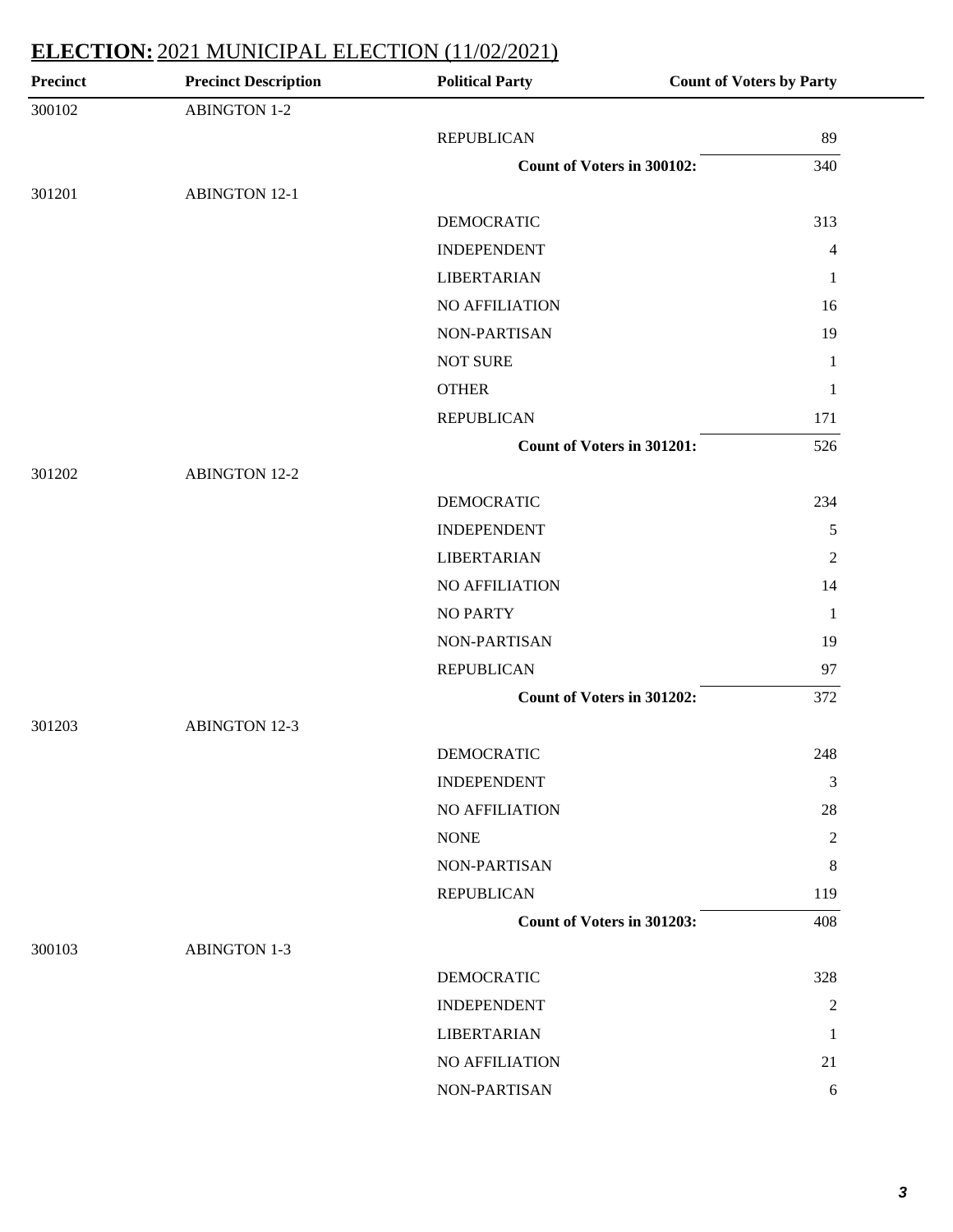| <b>Precinct</b> | <b>Precinct Description</b> | <b>Political Party</b>     | <b>Count of Voters by Party</b> |
|-----------------|-----------------------------|----------------------------|---------------------------------|
| 300103          | <b>ABINGTON 1-3</b>         |                            |                                 |
|                 |                             | <b>REPUBLICAN</b>          | 143                             |
|                 |                             | Count of Voters in 300103: | 501                             |
| 301301          | <b>ABINGTON 13-1</b>        |                            |                                 |
|                 |                             | <b>CENTRIST</b>            | $\mathbf{1}$                    |
|                 |                             | <b>DEMOCRATIC</b>          | 271                             |
|                 |                             | <b>INDEPENDENT</b>         | 1                               |
|                 |                             | <b>LIBERTARIAN</b>         | 1                               |
|                 |                             | NO AFFILIATION             | 6                               |
|                 |                             | <b>NONE</b>                | 1                               |
|                 |                             | NON-PARTISAN               | $8\phantom{.0}$                 |
|                 |                             | <b>REPUBLICAN</b>          | 125                             |
|                 |                             | Count of Voters in 301301: | 414                             |
| 301302          | <b>ABINGTON 13-2</b>        |                            |                                 |
|                 |                             | <b>DEMOCRATIC</b>          | 207                             |
|                 |                             | <b>INDEPENDENT</b>         | $\sqrt{2}$                      |
|                 |                             | <b>LIBERTARIAN</b>         | $\overline{2}$                  |
|                 |                             | NO AFFILIATION             | 17                              |
|                 |                             | <b>NO PARTY</b>            | 1                               |
|                 |                             | <b>NONE</b>                | 1                               |
|                 |                             | NON-PARTISAN               | $8\phantom{.0}$                 |
|                 |                             | <b>OTHER</b>               | 1                               |
|                 |                             | <b>REPUBLICAN</b>          | 131                             |
|                 |                             | Count of Voters in 301302: | 370                             |
| 301303          | <b>ABINGTON 13-3</b>        |                            |                                 |
|                 |                             | <b>DEMOCRATIC</b>          | 196                             |
|                 |                             | <b>INDEPENDENT</b>         | $\overline{2}$                  |
|                 |                             | <b>LIBERTARIAN</b>         | $\overline{c}$                  |
|                 |                             | NO AFFILIATION             | 13                              |
|                 |                             | NON-PARTISAN               | 7                               |
|                 |                             | <b>REPUBLICAN</b>          | 108                             |
|                 |                             | Count of Voters in 301303: | 328                             |
| 301401          | <b>ABINGTON 14-1</b>        |                            |                                 |
|                 |                             | <b>DEMOCRATIC</b>          | 245                             |
|                 |                             | <b>INDEPENDENT</b>         | 1                               |
|                 |                             | NO AFFILIATION             | 10                              |
|                 |                             | <b>NO PARTY</b>            | $\mathbf{1}$                    |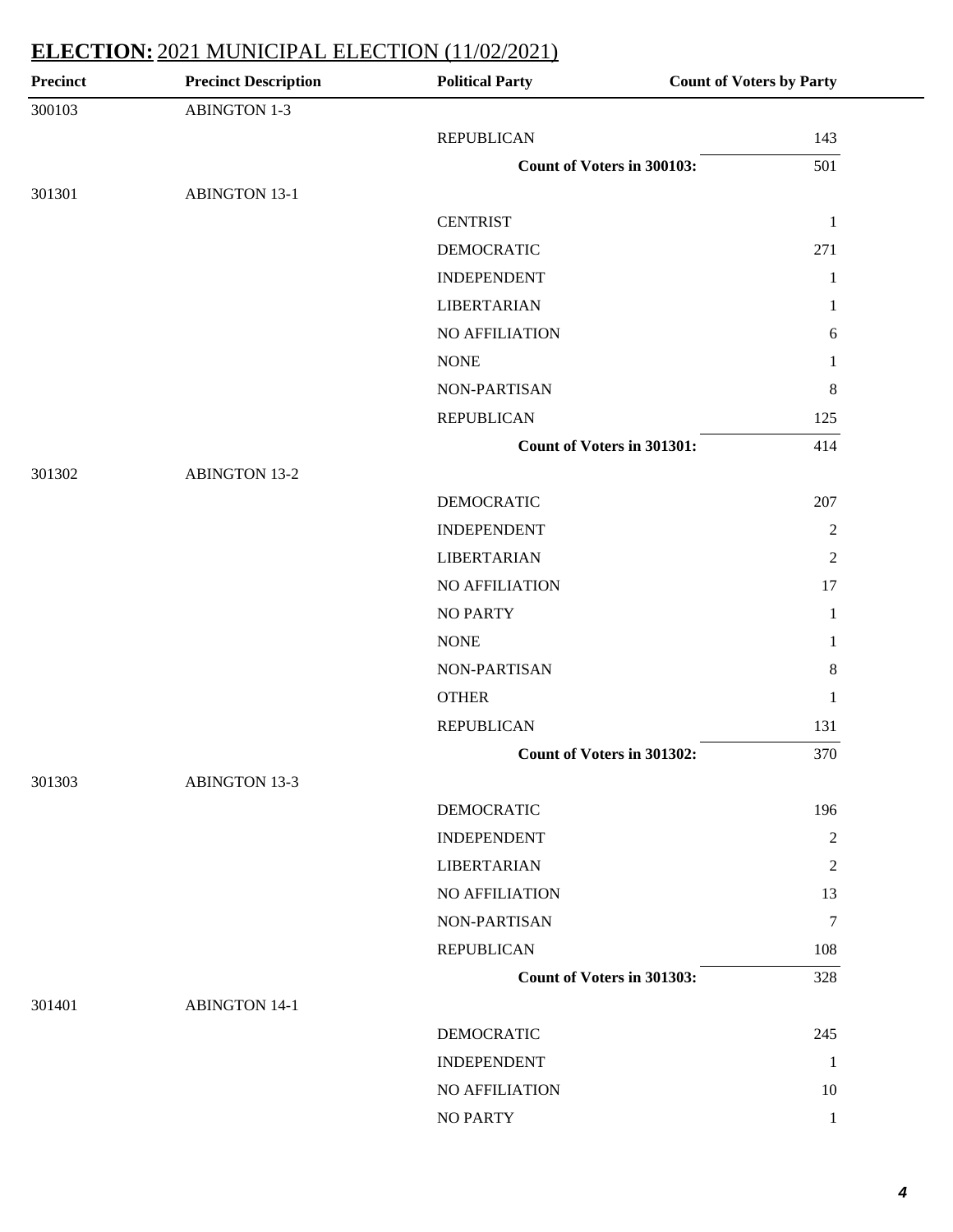| <b>Precinct</b> | <b>Precinct Description</b> | <b>Political Party</b>                  | <b>Count of Voters by Party</b> |
|-----------------|-----------------------------|-----------------------------------------|---------------------------------|
| 301401          | <b>ABINGTON 14-1</b>        |                                         |                                 |
|                 |                             | NON-PARTISAN                            | $\sqrt{5}$                      |
|                 |                             | <b>REPUBLICAN</b>                       | 61                              |
|                 |                             | Count of Voters in 301401:              | 323                             |
| 301402          | <b>ABINGTON 14-2</b>        |                                         |                                 |
|                 |                             | <b>DEMOCRATIC</b>                       | 360                             |
|                 |                             | <b>GREEN</b>                            | $\mathbf{1}$                    |
|                 |                             | <b>INDEPENDENT</b>                      | $\tau$                          |
|                 |                             | <b>LIBERTARIAN</b>                      | 1                               |
|                 |                             | NO AFFILIATION                          | 19                              |
|                 |                             | <b>NONE</b>                             | $\mathbf{1}$                    |
|                 |                             | NON-PARTISAN                            | 18                              |
|                 |                             | <b>REPUBLICAN</b>                       | 193                             |
|                 |                             | <b>Count of Voters in 301402:</b>       | 600                             |
| 301501          | <b>ABINGTON 15-1</b>        |                                         |                                 |
|                 |                             | <b>CONSTITUTION</b>                     | $\mathbf{1}$                    |
|                 |                             | <b>DEMOCRATIC</b>                       | 249                             |
|                 |                             | <b>GREEN</b>                            | $\overline{2}$                  |
|                 |                             | <b>INDEPENDENT</b>                      | 5                               |
|                 |                             | <b>INDEPENDENT</b><br><b>REPUBLICAN</b> | $\mathbf{1}$                    |
|                 |                             | <b>LIBERTARIAN</b>                      | 3                               |
|                 |                             | <b>NO AFFILIATION</b>                   | 24                              |
|                 |                             | NON-PARTISAN                            | 7                               |
|                 |                             | <b>REPUBLICAN</b>                       | 117                             |
|                 |                             | Count of Voters in 301501:              | 409                             |
| 301502          | <b>ABINGTON 15-2</b>        |                                         |                                 |
|                 |                             | <b>DEMOCRATIC</b>                       | 297                             |
|                 |                             | <b>NO AFFILIATION</b>                   | 19                              |
|                 |                             | <b>NON-PARTISAN</b>                     | 13                              |
|                 |                             | <b>OTHER</b>                            | 1                               |
|                 |                             | <b>REPUBLICAN</b>                       | 141                             |
|                 |                             | Count of Voters in 301502:              | 471                             |
| 300201          | <b>ABINGTON 2-1</b>         |                                         |                                 |
|                 |                             | <b>DEMOCRATIC</b>                       | 248                             |
|                 |                             | <b>INDEPENDENT</b>                      | 3                               |
|                 |                             | NO AFFILIATION                          | 30                              |
|                 |                             | <b>NO PARTY</b>                         | 1                               |
|                 |                             | <b>NONE</b>                             | 1                               |
|                 |                             |                                         |                                 |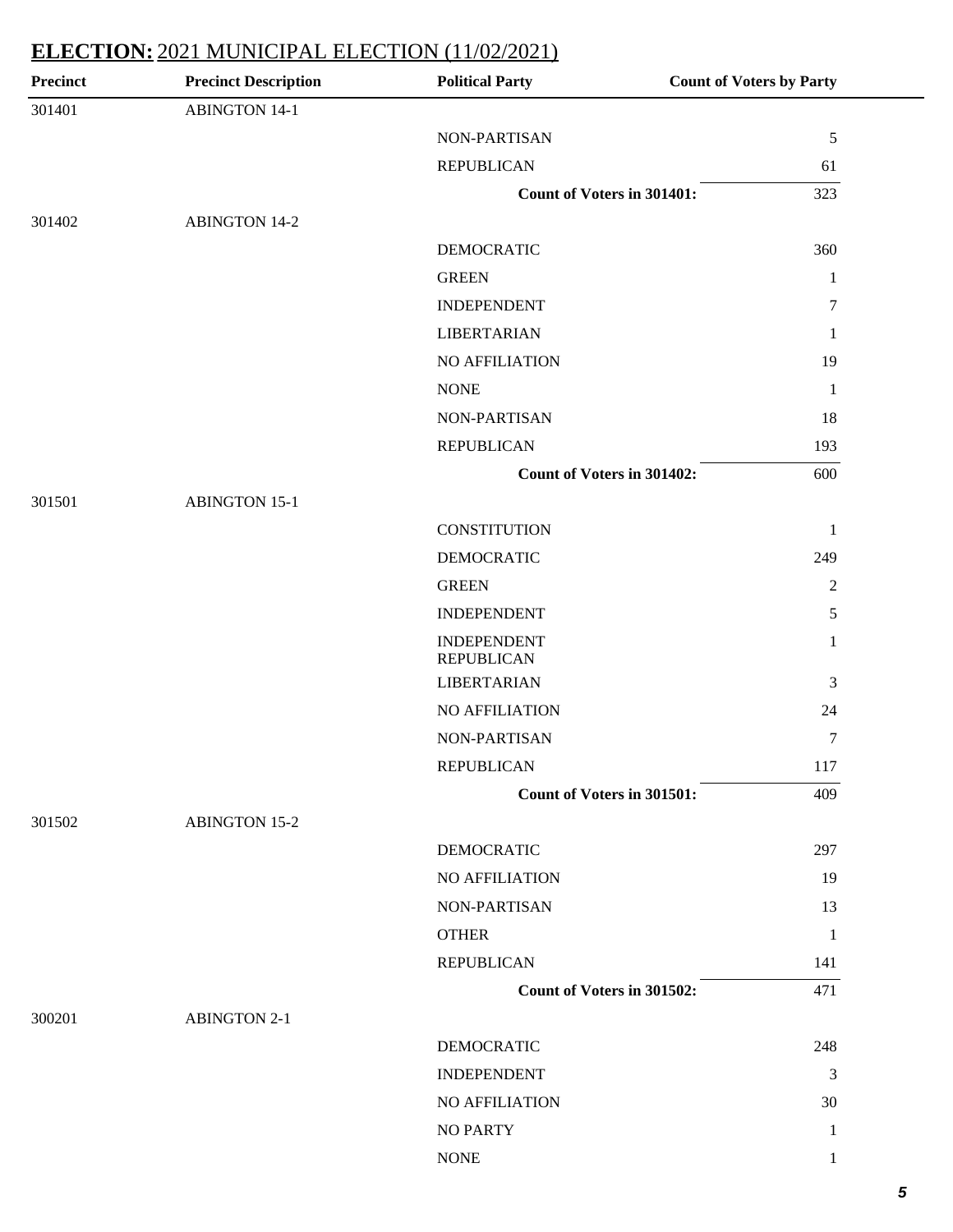| <b>Precinct</b> | <b>Precinct Description</b> | <b>Political Party</b>     | <b>Count of Voters by Party</b> |
|-----------------|-----------------------------|----------------------------|---------------------------------|
| 300201          | <b>ABINGTON 2-1</b>         |                            |                                 |
|                 |                             | NON-PARTISAN               | $\tau$                          |
|                 |                             | <b>REPUBLICAN</b>          | 108                             |
|                 |                             | Count of Voters in 300201: | 398                             |
| 300202          | <b>ABINGTON 2-2</b>         |                            |                                 |
|                 |                             | <b>DEMOCRATIC</b>          | 215                             |
|                 |                             | <b>INDEPENDENT</b>         | 1                               |
|                 |                             | NO AFFILIATION             | 14                              |
|                 |                             | NON-PARTISAN               | -1                              |
|                 |                             | <b>REPUBLICAN</b>          | 81                              |
|                 |                             | Count of Voters in 300202: | 312                             |
| 300203          | <b>ABINGTON 2-3</b>         |                            |                                 |
|                 |                             | <b>DEMOCRATIC</b>          | 148                             |
|                 |                             | <b>INDEPENDENT</b>         | $\mathbf{1}$                    |
|                 |                             | NO AFFILIATION             | 15                              |
|                 |                             | <b>NONE</b>                | $\overline{2}$                  |
|                 |                             | NON-PARTISAN               | 6                               |
|                 |                             | <b>REPUBLICAN</b>          | 98                              |
|                 |                             | Count of Voters in 300203: | 270                             |
| 300301          | <b>ABINGTON 3-1</b>         |                            |                                 |
|                 |                             | <b>DEMOCRATIC</b>          | 162                             |
|                 |                             | <b>INDEPENDENT</b>         | $\overline{2}$                  |
|                 |                             | NO AFFILIATION             | 14                              |
|                 |                             | NON-PARTISAN               | 7                               |
|                 |                             | <b>REPUBLICAN</b>          | 147                             |
|                 |                             | Count of Voters in 300301: | 332                             |
| 300302          | <b>ABINGTON 3-2</b>         |                            |                                 |
|                 |                             | <b>DEMOCRATIC</b>          | 182                             |
|                 |                             | <b>INDEPENDANT</b>         | 1                               |
|                 |                             | <b>INDEPENDENT</b>         | 4                               |
|                 |                             | <b>NO AFFILIATION</b>      | 19                              |
|                 |                             | <b>NONE</b>                | 2                               |
|                 |                             | NON-PARTISAN               | 12                              |
|                 |                             | <b>OTHER</b>               | 1                               |
|                 |                             | <b>REPUBLICAN</b>          | 166                             |
|                 |                             | Count of Voters in 300302: | 387                             |
| 300303          | <b>ABINGTON 3-3</b>         |                            |                                 |

DEMOCRATIC 385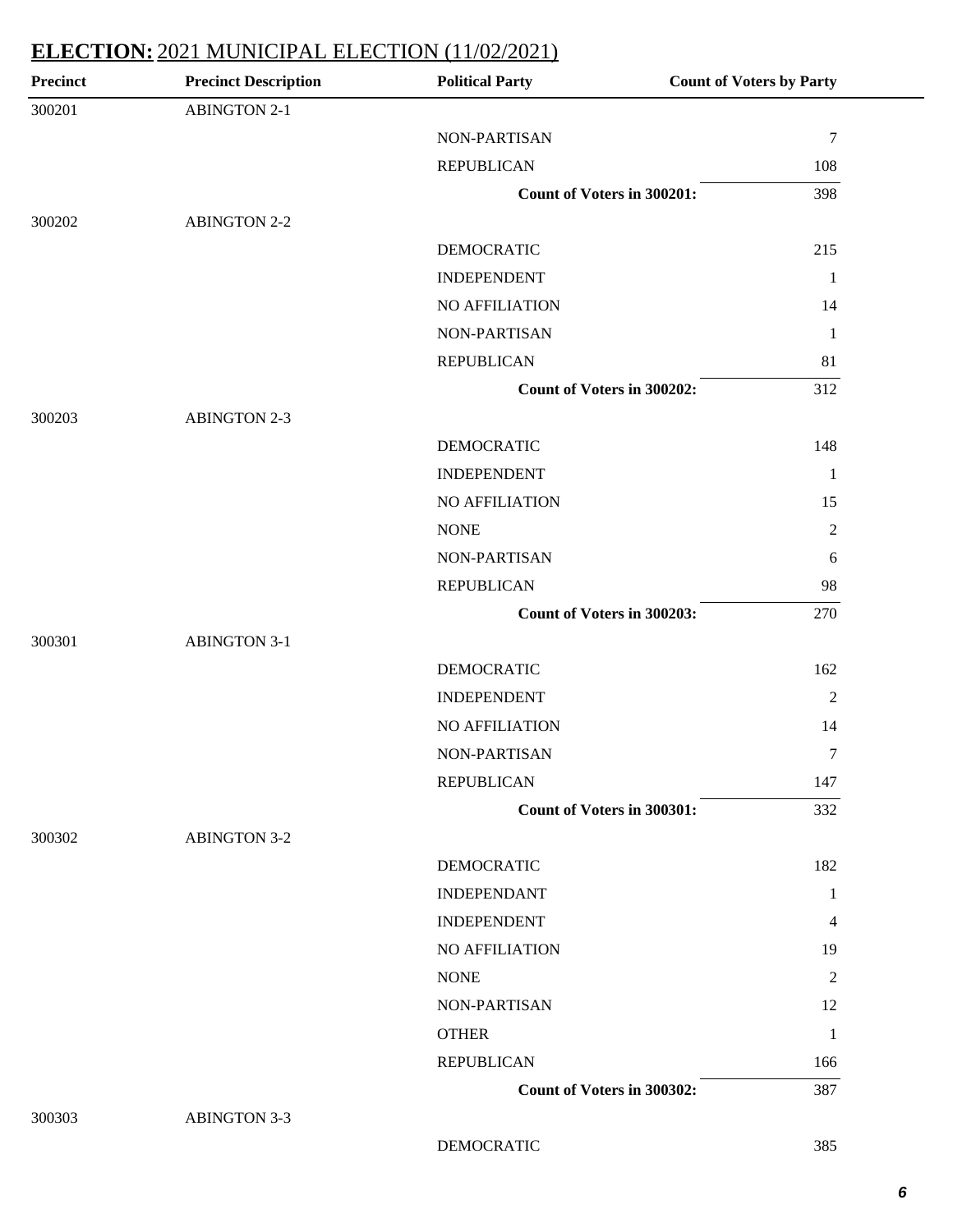| <b>Precinct</b> | <b>Precinct Description</b> | <b>Political Party</b>                  | <b>Count of Voters by Party</b> |
|-----------------|-----------------------------|-----------------------------------------|---------------------------------|
| 300303          | <b>ABINGTON 3-3</b>         |                                         |                                 |
|                 |                             | <b>GREEN</b>                            | $\mathfrak{Z}$                  |
|                 |                             | <b>INDEPENDENT</b>                      | 3                               |
|                 |                             | <b>LIBERTARIAN</b>                      | 1                               |
|                 |                             | <b>NO AFFILIATION</b>                   | 13                              |
|                 |                             | <b>NONE</b>                             | 1                               |
|                 |                             | NON-PARTISAN                            | 6                               |
|                 |                             | <b>OTHER</b>                            | 1                               |
|                 |                             | <b>REPUBLICAN</b>                       | 148                             |
|                 |                             | <b>UNAFFILIATED</b>                     | $\mathbf{1}$                    |
|                 |                             | <b>WORKING FAMILIES</b><br><b>PARTY</b> | $\mathbf{1}$                    |
|                 |                             | Count of Voters in 300303:              | 563                             |
| 300401          | <b>ABINGTON 4-1</b>         |                                         |                                 |
|                 |                             | <b>DEMOCRATIC</b>                       | 324                             |
|                 |                             | <b>INDEPENDENT</b>                      | $\mathfrak{Z}$                  |
|                 |                             | <b>LIBERTARIAN</b>                      | $\overline{2}$                  |
|                 |                             | NO AFFILIATION                          | 17                              |
|                 |                             | <b>NO PARTY</b>                         | $\mathbf{1}$                    |
|                 |                             | <b>NONE</b>                             | 1                               |
|                 |                             | NON-PARTISAN                            | 7                               |
|                 |                             | <b>OTHER</b>                            | 4                               |
|                 |                             | <b>REPUBLICAN</b>                       | 177                             |
|                 |                             | Count of Voters in 300401:              | 536                             |
| 300402          | <b>ABINGTON 4-2</b>         |                                         |                                 |
|                 |                             | <b>AMERICAN</b>                         | 1                               |
|                 |                             | American Solidarity Party               | 1                               |
|                 |                             | <b>DEMOCRATIC</b>                       | 326                             |
|                 |                             | <b>INDEPENDENT</b>                      | $\mathfrak{Z}$                  |
|                 |                             | <b>LIBERTARIAN</b>                      | $\mathfrak{Z}$                  |
|                 |                             | NO AFFILIATION                          | 27                              |
|                 |                             | <b>NO PARTY</b>                         | $\overline{2}$                  |
|                 |                             | NON-PARTISAN                            | 11                              |
|                 |                             | <b>OTHER</b>                            | $\mathbf{1}$                    |
|                 |                             | <b>REPUBLICAN</b>                       | 99                              |
|                 |                             | Count of Voters in 300402:              | 474                             |
| 300501          | <b>ABINGTON 5-1</b>         |                                         |                                 |
|                 |                             | <b>DEMOCRATIC</b>                       | 268                             |
|                 |                             | <b>INDEPENDENT</b>                      | 4                               |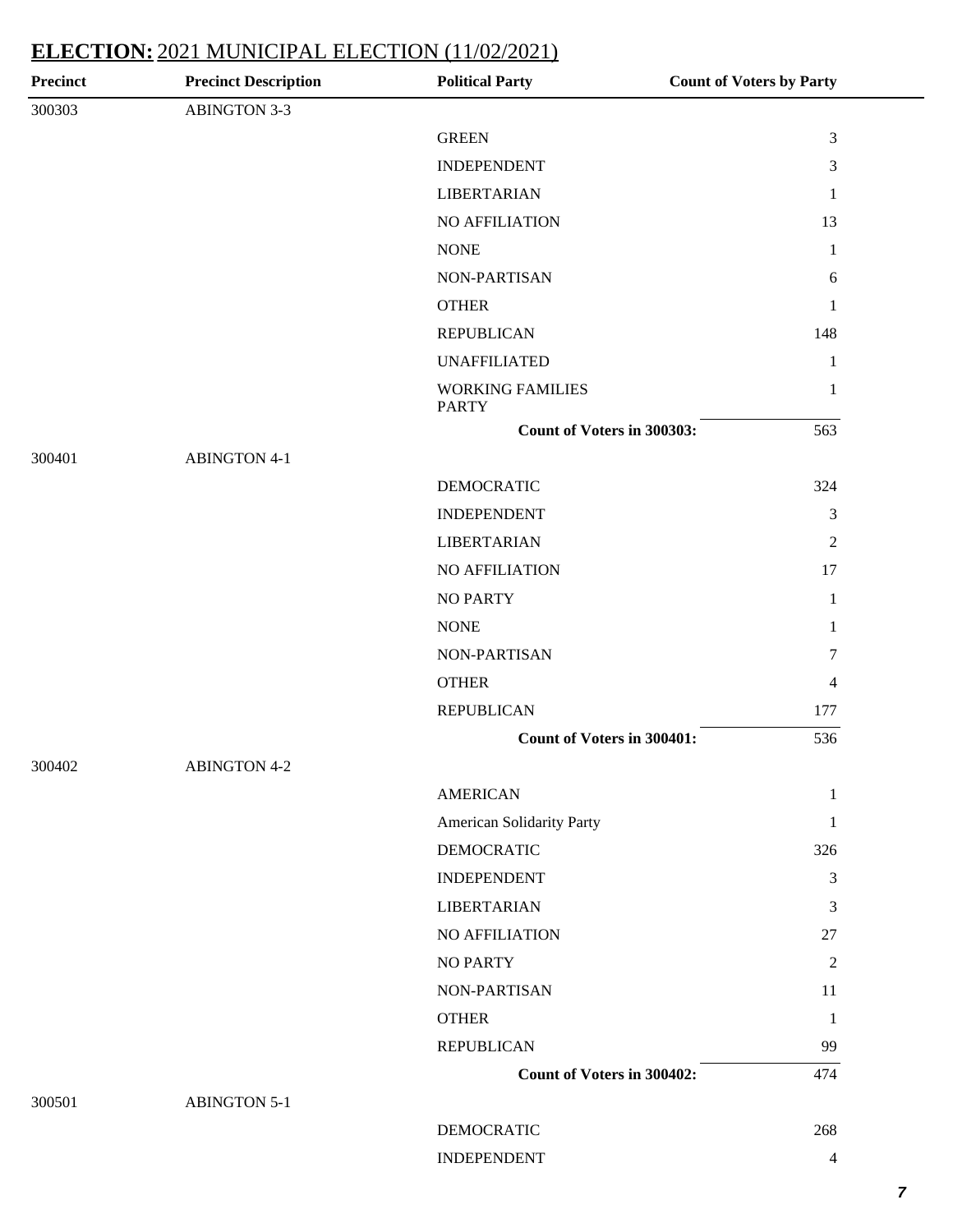| <b>Precinct</b> | <b>Precinct Description</b> | <b>Political Party</b>            | <b>Count of Voters by Party</b> |
|-----------------|-----------------------------|-----------------------------------|---------------------------------|
| 300501          | <b>ABINGTON 5-1</b>         |                                   |                                 |
|                 |                             | NO AFFILIATION                    | $\mathfrak s$                   |
|                 |                             | <b>NO PARTY</b>                   | 1                               |
|                 |                             | NON-PARTISAN                      | 8                               |
|                 |                             | <b>REPUBLICAN</b>                 | 49                              |
|                 |                             | Count of Voters in 300501:        | 335                             |
| 300502          | <b>ABINGTON 5-2</b>         |                                   |                                 |
|                 |                             | CONSTITUTIONAL                    | $\mathbf{1}$                    |
|                 |                             | <b>DEMOCRATIC</b>                 | 339                             |
|                 |                             | <b>INDEPENDENT</b>                | $\mathbf{2}$                    |
|                 |                             | NO AFFILIATION                    | 10                              |
|                 |                             | NON-PARTISAN                      | $\overline{2}$                  |
|                 |                             | <b>REPUBLICAN</b>                 | 49                              |
|                 |                             | <b>Count of Voters in 300502:</b> | 403                             |
| 300601          | <b>ABINGTON 6-1</b>         |                                   |                                 |
|                 |                             | <b>DEMOCRATIC</b>                 | 318                             |
|                 |                             | <b>INDEPENDENT</b>                | 4                               |
|                 |                             | <b>LIBERAL</b>                    | 1                               |
|                 |                             | <b>LIBERTARIAN</b>                | 6                               |
|                 |                             | NO AFFILIATION                    | 28                              |
|                 |                             | <b>NO PARTY</b>                   | 1                               |
|                 |                             | <b>NONE</b>                       | 3                               |
|                 |                             | NON-PARTISAN                      | 18                              |
|                 |                             | <b>REPUBLICAN</b>                 | 192                             |
|                 |                             | <b>Count of Voters in 300601:</b> | 571                             |
| 300602          | <b>ABINGTON 6-2</b>         |                                   |                                 |
|                 |                             | <b>DEMOCRATIC</b>                 | 306                             |
|                 |                             | <b>GREEN</b>                      | $\overline{c}$                  |
|                 |                             | <b>INDEPENDENT</b>                | $\overline{c}$                  |
|                 |                             | <b>LIBERTARIAN</b>                | $\overline{2}$                  |
|                 |                             | <b>NO AFFILIATION</b>             | 19                              |
|                 |                             | <b>NONE</b>                       | $\overline{c}$                  |
|                 |                             | NON-PARTISAN                      | 6                               |
|                 |                             | <b>REPUBLICAN</b>                 | 120                             |
|                 |                             | Count of Voters in 300602:        | 459                             |
| 300701          | <b>ABINGTON 7-1</b>         |                                   |                                 |
|                 |                             | <b>DEMOCRATIC</b>                 | 387                             |
|                 |                             | <b>INDEPENDENT</b>                | $\overline{2}$                  |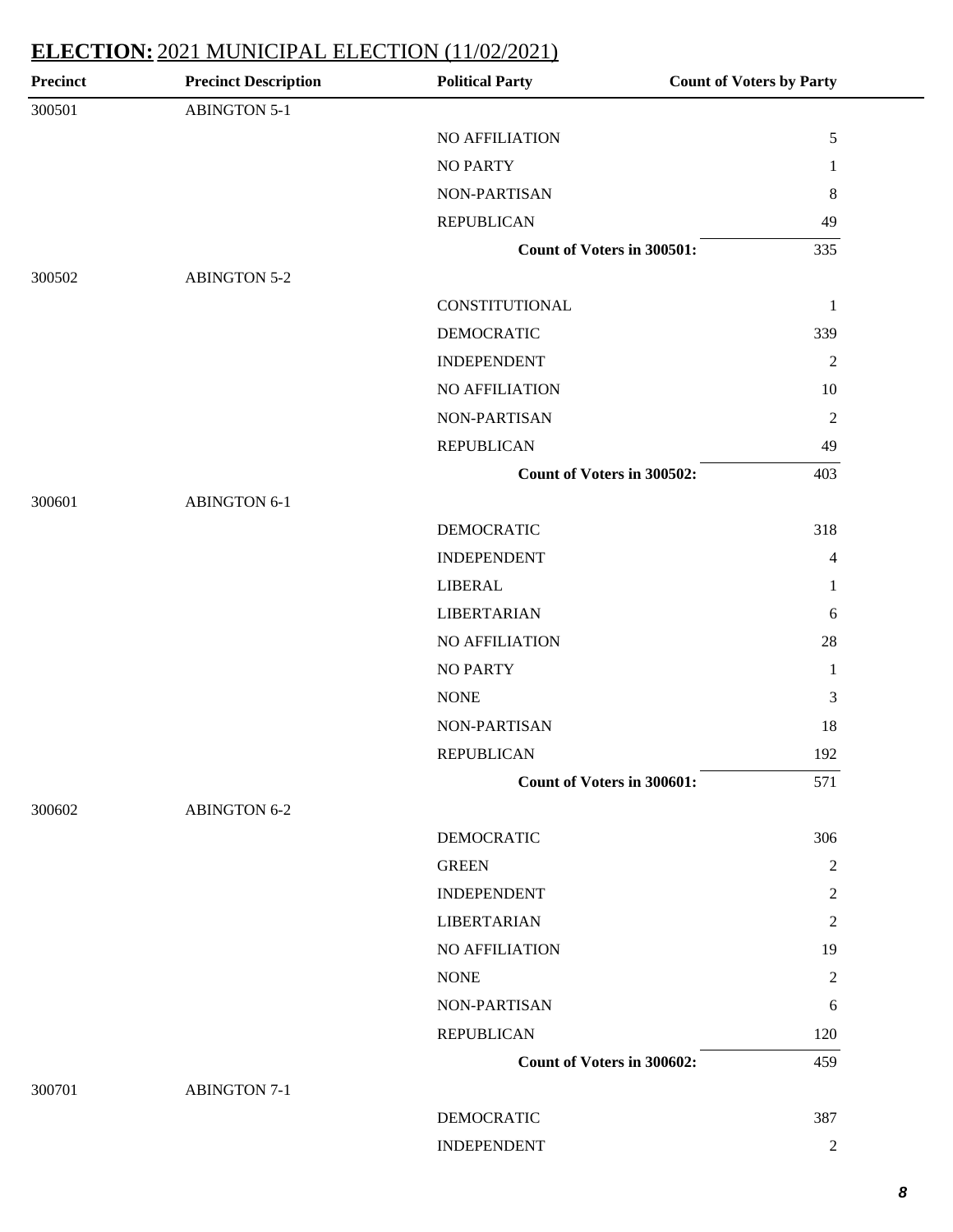| <b>Precinct</b> | <b>Precinct Description</b> | <b>Political Party</b>            | <b>Count of Voters by Party</b> |
|-----------------|-----------------------------|-----------------------------------|---------------------------------|
| 300701          | <b>ABINGTON 7-1</b>         |                                   |                                 |
|                 |                             | <b>LIBERTARIAN</b>                | $\mathbf{1}$                    |
|                 |                             | <b>NO AFFILIATION</b>             | 13                              |
|                 |                             | <b>NONE</b>                       | $\mathbf{1}$                    |
|                 |                             | NON-PARTISAN                      | $\sqrt{6}$                      |
|                 |                             | <b>OTHER</b>                      | $\mathbf{1}$                    |
|                 |                             | <b>REPUBLICAN</b>                 | 111                             |
|                 |                             | <b>Count of Voters in 300701:</b> | 522                             |
| 300702          | <b>ABINGTON 7-2</b>         |                                   |                                 |
|                 |                             | <b>DEMOCRATIC</b>                 | 290                             |
|                 |                             | NO AFFILIATION                    | 19                              |
|                 |                             | <b>NONE</b>                       | $\mathbf{1}$                    |
|                 |                             | NON-PARTISAN                      | $\sqrt{6}$                      |
|                 |                             | <b>OTHER</b>                      | $\mathbf{1}$                    |
|                 |                             | <b>REPUBLICAN</b>                 | 78                              |
|                 |                             | Count of Voters in 300702:        | 395                             |
| 300703          | <b>ABINGTON 7-3</b>         |                                   |                                 |
|                 |                             | <b>DEMOCRATIC</b>                 | 199                             |
|                 |                             | <b>LIBERTARIAN</b>                | $\mathbf{1}$                    |
|                 |                             | NO AFFILIATION                    | 11                              |
|                 |                             | <b>NONE</b>                       | $\sqrt{2}$                      |
|                 |                             | NON-PARTISAN                      | $\boldsymbol{7}$                |
|                 |                             | <b>REPUBLICAN</b>                 | 96                              |
|                 |                             | Count of Voters in 300703:        | 316                             |
| 300801          | <b>ABINGTON 8-1</b>         |                                   |                                 |
|                 |                             | <b>CONSERVATIVE</b>               | $\mathbf{1}$                    |
|                 |                             | <b>DEMOCRATIC</b>                 | 388                             |
|                 |                             | <b>GREEN</b>                      | $\mathbf{1}$                    |
|                 |                             | <b>INDEPENDENT</b>                | 8                               |
|                 |                             | NO AFFILIATION                    | 21                              |
|                 |                             | <b>NONE</b>                       | $\mathbf{1}$                    |
|                 |                             | NON-PARTISAN                      | 12                              |
|                 |                             | <b>OTHER</b>                      | $\mathbf{1}$                    |
|                 |                             | <b>REPUBLICAN</b>                 | 152                             |
|                 |                             | <b>Count of Voters in 300801:</b> | 585                             |
| 300802          | <b>ABINGTON 8-2</b>         |                                   |                                 |
|                 |                             | <b>DEMOCRATIC</b>                 | 285                             |
|                 |                             | <b>INDEPENDENT</b>                | $\overline{4}$                  |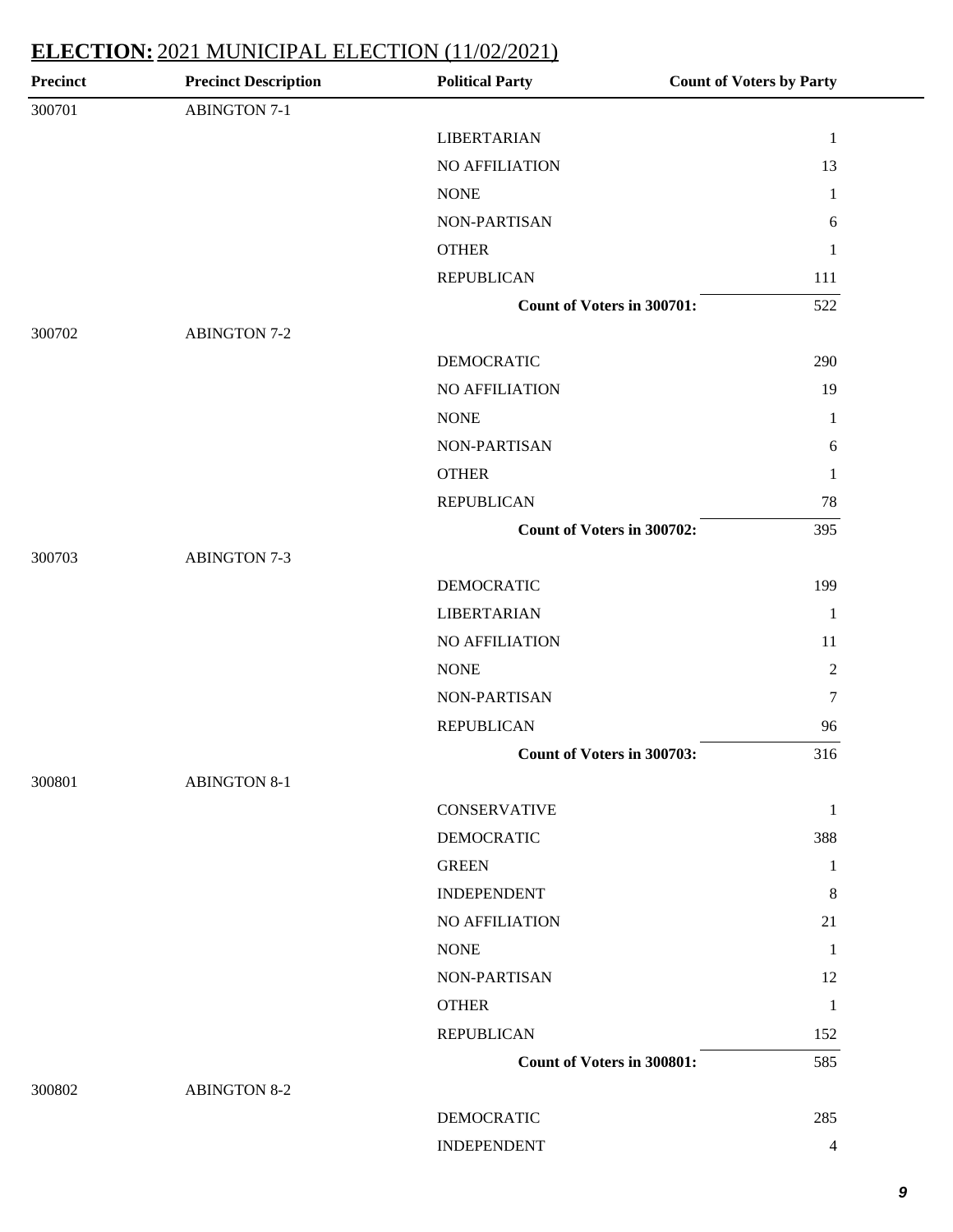| <b>Precinct</b> | <b>Precinct Description</b> | <b>Political Party</b>            | <b>Count of Voters by Party</b> |
|-----------------|-----------------------------|-----------------------------------|---------------------------------|
| 300802          | <b>ABINGTON 8-2</b>         |                                   |                                 |
|                 |                             | NO AFFILIATION                    | $\,8\,$                         |
|                 |                             | <b>NONE</b>                       | $\mathbf{2}$                    |
|                 |                             | NON-PARTISAN                      | $\,8\,$                         |
|                 |                             | <b>PATRIOT</b>                    | $\mathbf{1}$                    |
|                 |                             | <b>REPUBLICAN</b>                 | 71                              |
|                 |                             | <b>SILLY PARTY</b>                | $\mathbf{1}$                    |
|                 |                             | <b>Count of Voters in 300802:</b> | 380                             |
| 300901          | <b>ABINGTON 9-1</b>         |                                   |                                 |
|                 |                             | <b>DEMOCRATIC</b>                 | 308                             |
|                 |                             | <b>GREEN</b>                      | $\mathbf{1}$                    |
|                 |                             | <b>INDEPENDANT</b>                | $\mathbf{1}$                    |
|                 |                             | <b>INDEPENDENT</b>                | 5                               |
|                 |                             | <b>LIBERTARIAN</b>                | $\overline{4}$                  |
|                 |                             | NO AFFILIATION                    | 20                              |
|                 |                             | NON-PARTISAN                      | 11                              |
|                 |                             | <b>OTHER</b>                      | $\mathbf{1}$                    |
|                 |                             | <b>REPUBLICAN</b>                 | 178                             |
|                 |                             | Count of Voters in 300901:        | 529                             |
| 300902          | <b>ABINGTON 9-2</b>         |                                   |                                 |
|                 |                             | CONSTITUTIONAL                    | $\mathbf{1}$                    |
|                 |                             | <b>DEMOCRATIC</b>                 | 245                             |
|                 |                             | <b>INDEPENDENT</b>                | 7                               |
|                 |                             | <b>LIBERTARIAN</b>                | 3                               |
|                 |                             | NO AFFILIATION                    | 19                              |
|                 |                             | NON-PARTISAN                      | 9                               |
|                 |                             | <b>OTHER</b>                      | $\mathbf{1}$                    |
|                 |                             | <b>REPUBLICAN</b>                 | 156                             |
|                 |                             | <b>Count of Voters in 300902:</b> | 441                             |
| 010100          | <b>AMBLER 1</b>             |                                   |                                 |
|                 |                             | <b>DEMOCRATIC</b>                 | 391                             |
|                 |                             | <b>GREEN</b>                      | $\mathbf{1}$                    |
|                 |                             | <b>INDEPENDENT</b>                | 1                               |
|                 |                             | <b>LIBERTARIAN</b>                | 3                               |
|                 |                             | NO AFFILIATION                    | 41                              |
|                 |                             | <b>NONE</b>                       | $\overline{c}$                  |
|                 |                             | NON-PARTISAN                      | 14                              |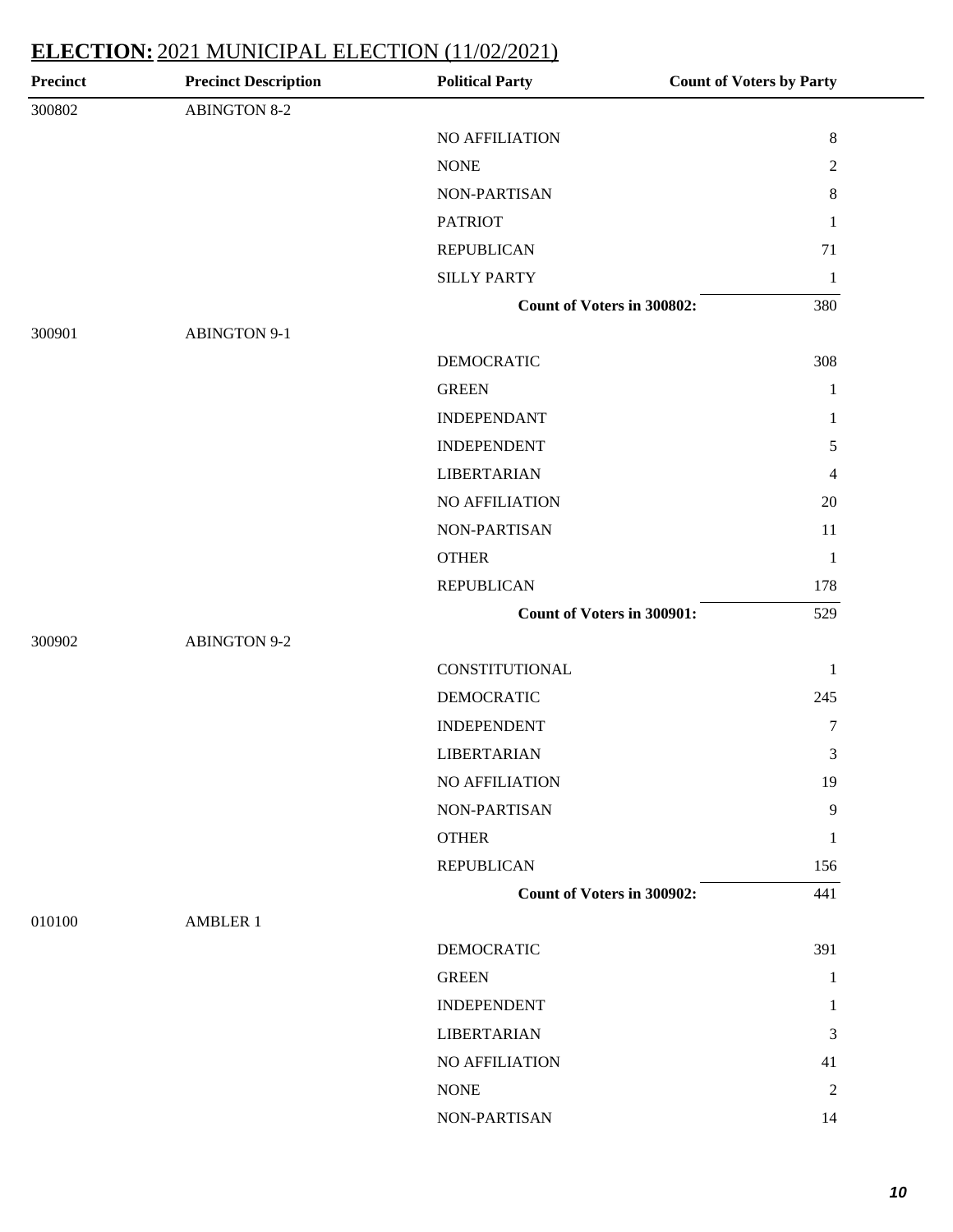| <b>Precinct</b> | <b>Precinct Description</b> | <b>Political Party</b>            | <b>Count of Voters by Party</b> |
|-----------------|-----------------------------|-----------------------------------|---------------------------------|
| 010100          | <b>AMBLER 1</b>             |                                   |                                 |
|                 |                             | <b>REPUBLICAN</b>                 | 196                             |
|                 |                             | <b>Count of Voters in 010100:</b> | 649                             |
| 010200          | <b>AMBLER 2</b>             |                                   |                                 |
|                 |                             | <b>DEMOCRATIC</b>                 | 362                             |
|                 |                             | <b>INDEPENDENT</b>                | $\sqrt{5}$                      |
|                 |                             | <b>LIBERTARIAN</b>                | 5                               |
|                 |                             | NO AFFILIATION                    | 24                              |
|                 |                             | <b>NO PARTY</b>                   | $\sqrt{2}$                      |
|                 |                             | NON-PARTISAN                      | 12                              |
|                 |                             | <b>OTHER</b>                      | $\mathbf{1}$                    |
|                 |                             | <b>REPUBLICAN</b>                 | 118                             |
|                 |                             | Count of Voters in 010200:        | 529                             |
| 010300          | <b>AMBLER 3</b>             |                                   |                                 |
|                 |                             | <b>DEMOCRATIC</b>                 | 321                             |
|                 |                             | <b>INDEPENDENT</b>                | $\overline{2}$                  |
|                 |                             | NO AFFILIATION                    | 25                              |
|                 |                             | <b>NONE</b>                       | $\mathbf{1}$                    |
|                 |                             | NON-PARTISAN                      | 6                               |
|                 |                             | <b>REPUBLICAN</b>                 | 105                             |
|                 |                             | Count of Voters in 010300:        | 460                             |
| 020100          | <b>BRIDGEPORT 1</b>         |                                   |                                 |
|                 |                             | <b>DEMOCRATIC</b>                 | 118                             |
|                 |                             | <b>INDEPENDENT</b>                | $\mathbf{1}$                    |
|                 |                             | <b>LIBERTARIAN</b>                | $\mathbf{1}$                    |
|                 |                             | NO AFFILIATION                    | 14                              |
|                 |                             | NON-PARTISAN                      | $\,8\,$                         |
|                 |                             | <b>REPUBLICAN</b>                 | 82                              |
|                 |                             | Count of Voters in 020100:        | 224                             |
| 020200          | <b>BRIDGEPORT 2</b>         |                                   |                                 |
|                 |                             | <b>DEMOCRATIC</b>                 | 185                             |
|                 |                             | <b>GREEN</b>                      | $\mathbf{1}$                    |
|                 |                             | <b>INDEPENDENT</b>                | 1                               |
|                 |                             | <b>LIBERTARIAN</b>                | 1                               |
|                 |                             | NO AFFILIATION                    | 22                              |
|                 |                             | NON-PARTISAN                      | 5                               |
|                 |                             | <b>OTHER</b>                      | $\overline{2}$                  |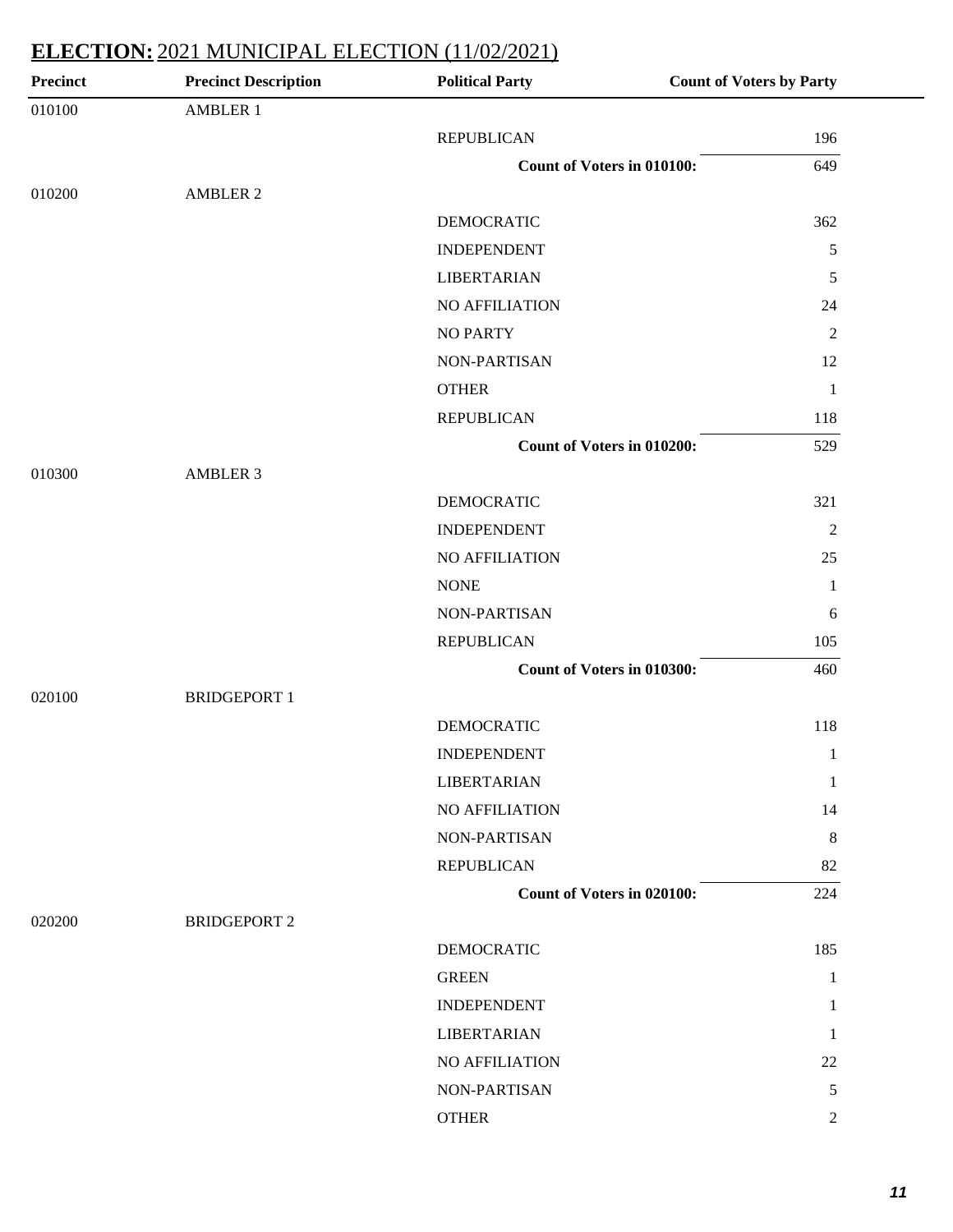| <b>Precinct</b> | <b>Precinct Description</b> | <b>Political Party</b>            | <b>Count of Voters by Party</b> |
|-----------------|-----------------------------|-----------------------------------|---------------------------------|
| 020200          | <b>BRIDGEPORT 2</b>         |                                   |                                 |
|                 |                             | <b>REPUBLICAN</b>                 | 125                             |
|                 |                             | <b>Count of Voters in 020200:</b> | 342                             |
| 020300          | <b>BRIDGEPORT 3</b>         |                                   |                                 |
|                 |                             | <b>DEMOCRATIC</b>                 | 154                             |
|                 |                             | <b>INDEPENDENT</b>                | 1                               |
|                 |                             | <b>LIBERTARIAN</b>                | 3                               |
|                 |                             | NO AFFILIATION                    | 23                              |
|                 |                             | NON-PARTISAN                      | $\overline{7}$                  |
|                 |                             | <b>OTHER</b>                      | $\mathbf{1}$                    |
|                 |                             | <b>REPUBLICAN</b>                 | 103                             |
|                 |                             | Count of Voters in 020300:        | 292                             |
| 030001          | <b>BRYN ATHYN</b>           |                                   |                                 |
|                 |                             | <b>DEMOCRATIC</b>                 | 131                             |
|                 |                             | <b>INDEPENDENT</b>                | 5                               |
|                 |                             | <b>LIBERTARIAN</b>                | 5                               |
|                 |                             | NO AFFILIATION                    | 21                              |
|                 |                             | NON-PARTISAN                      | $\tau$                          |
|                 |                             | <b>OTHER</b>                      | $\overline{2}$                  |
|                 |                             | <b>REPUBLICAN</b>                 | 189                             |
|                 |                             | <b>Count of Voters in 030001:</b> | 360                             |
| 310101          | CHELTENHAM 1-1              |                                   |                                 |
|                 |                             | <b>DEMOCRATIC</b>                 | 376                             |
|                 |                             | <b>GREEN</b>                      | $\mathbf{1}$                    |
|                 |                             | <b>INDEPENDENT</b>                | 6                               |
|                 |                             | <b>LIBERTARIAN</b>                | 1                               |
|                 |                             | NO AFFILIATION                    | 26                              |
|                 |                             | NON-PARTISAN                      | 13                              |
|                 |                             | <b>REPUBLICAN</b>                 | 96                              |
|                 |                             | <b>Count of Voters in 310101:</b> | 519                             |
| 310102          | <b>CHELTENHAM 1-2</b>       |                                   |                                 |
|                 |                             | <b>DEMOCRATIC</b>                 | 241                             |
|                 |                             | <b>INDEPENDENT</b>                | $\overline{2}$                  |
|                 |                             | NO AFFILIATION                    | 13                              |
|                 |                             | NON-PARTISAN                      | 9                               |
|                 |                             | <b>OTHER</b>                      | 1                               |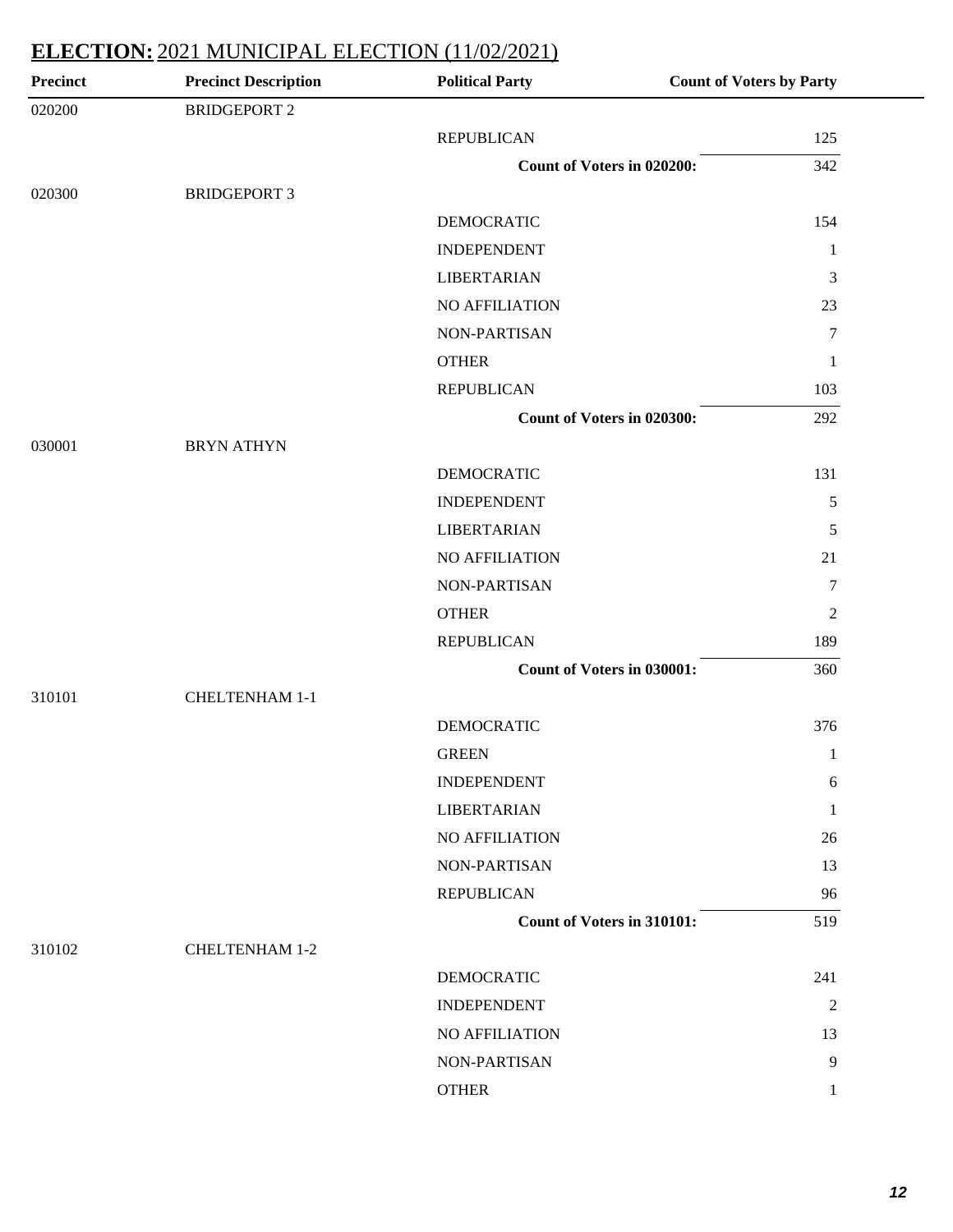| <b>Precinct Description</b> | <b>Political Party</b> | <b>Count of Voters by Party</b>                                                                                                                                         |
|-----------------------------|------------------------|-------------------------------------------------------------------------------------------------------------------------------------------------------------------------|
| CHELTENHAM 1-2              |                        |                                                                                                                                                                         |
|                             | <b>REPUBLICAN</b>      | 64                                                                                                                                                                      |
|                             |                        | 330                                                                                                                                                                     |
| <b>CHELTENHAM 1-3</b>       |                        |                                                                                                                                                                         |
|                             | <b>DEMOCRATIC</b>      | 220                                                                                                                                                                     |
|                             | <b>GREEN</b>           | $\mathbf{1}$                                                                                                                                                            |
|                             | <b>INDEPENDENT</b>     | 1                                                                                                                                                                       |
|                             | <b>LIBERTARIAN</b>     | $\overline{2}$                                                                                                                                                          |
|                             | NO AFFILIATION         | 6                                                                                                                                                                       |
|                             | NON-PARTISAN           | $\overline{2}$                                                                                                                                                          |
|                             | <b>REPUBLICAN</b>      | 21                                                                                                                                                                      |
|                             |                        | 253                                                                                                                                                                     |
| <b>CHELTENHAM 1-4</b>       |                        |                                                                                                                                                                         |
|                             | <b>DEMOCRATIC</b>      | 254                                                                                                                                                                     |
|                             | <b>INDEPENDENT</b>     | $\mathbf{1}$                                                                                                                                                            |
|                             | <b>LIBERTARIAN</b>     | $\overline{2}$                                                                                                                                                          |
|                             | NO AFFILIATION         | $\,8\,$                                                                                                                                                                 |
|                             | NON-PARTISAN           | 10                                                                                                                                                                      |
|                             | <b>REPUBLICAN</b>      | 48                                                                                                                                                                      |
|                             |                        | 323                                                                                                                                                                     |
| <b>CHELTENHAM 2-1</b>       |                        |                                                                                                                                                                         |
|                             | <b>DEMOCRATIC</b>      | 331                                                                                                                                                                     |
|                             | NO AFFILIATION         | 7                                                                                                                                                                       |
|                             | NON-PARTISAN           | 3                                                                                                                                                                       |
|                             | <b>REPUBLICAN</b>      | 23                                                                                                                                                                      |
|                             |                        | 364                                                                                                                                                                     |
| <b>CHELTENHAM 2-2</b>       |                        |                                                                                                                                                                         |
|                             | <b>DEMOCRATIC</b>      | 315                                                                                                                                                                     |
|                             | <b>INDEPENDENT</b>     | 3                                                                                                                                                                       |
|                             | NO AFFILIATION         | 8                                                                                                                                                                       |
|                             | NON-PARTISAN           | 1                                                                                                                                                                       |
|                             | <b>REPUBLICAN</b>      | 17                                                                                                                                                                      |
|                             |                        | 344                                                                                                                                                                     |
| <b>CHELTENHAM 2-3</b>       |                        |                                                                                                                                                                         |
|                             | <b>DEMOCRATIC</b>      | 368                                                                                                                                                                     |
|                             | <b>GREEN</b>           | 1                                                                                                                                                                       |
|                             | <b>INDEPENDENT</b>     | 2                                                                                                                                                                       |
|                             |                        | <b>Count of Voters in 310102:</b><br>Count of Voters in 310103:<br><b>Count of Voters in 310104:</b><br><b>Count of Voters in 310201:</b><br>Count of Voters in 310202: |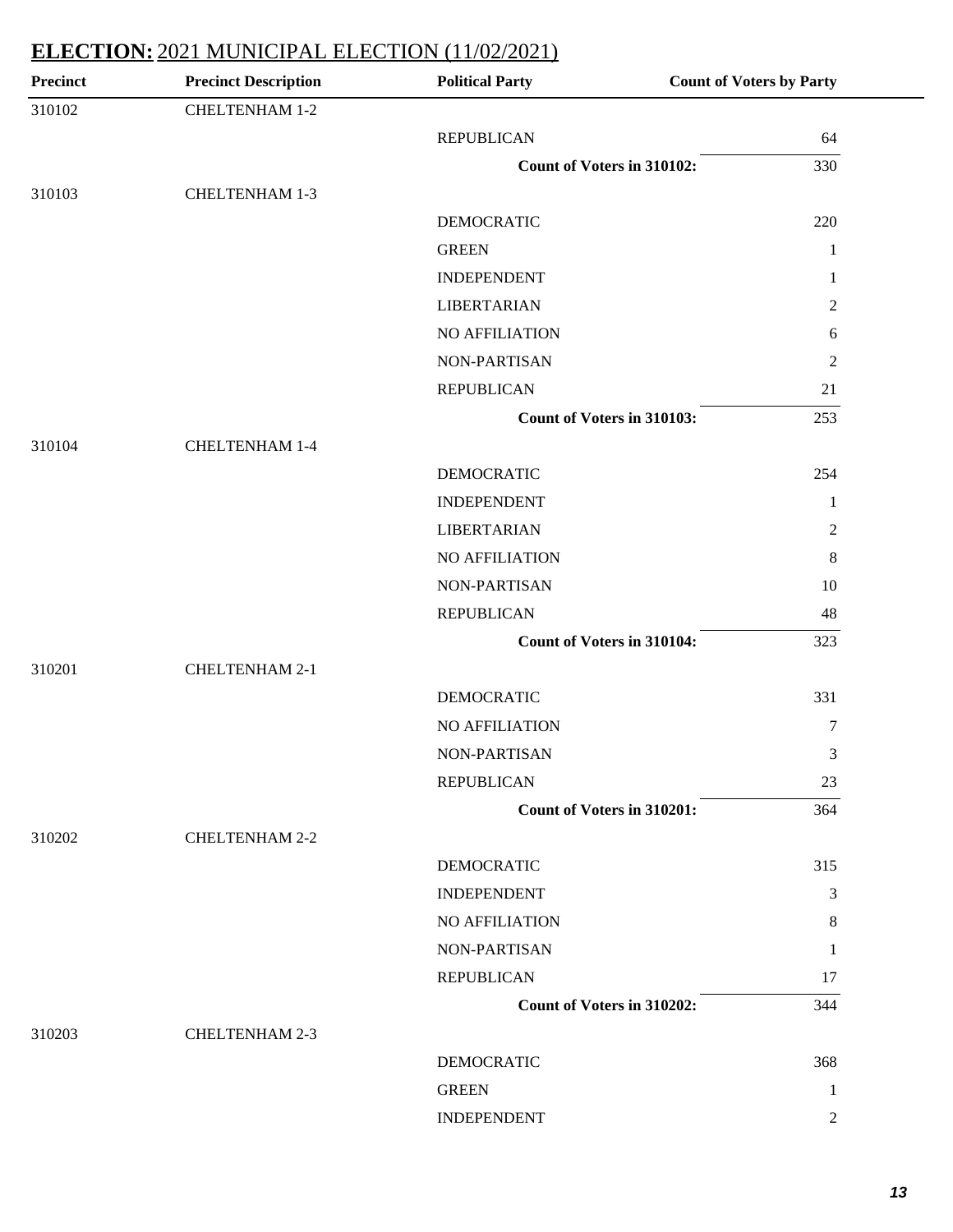| <b>Precinct</b> | <b>Precinct Description</b> | <b>Political Party</b>     | <b>Count of Voters by Party</b> |
|-----------------|-----------------------------|----------------------------|---------------------------------|
| 310203          | CHELTENHAM 2-3              |                            |                                 |
|                 |                             | NO AFFILIATION             | $\,8$                           |
|                 |                             | NON-PARTISAN               | 5                               |
|                 |                             | <b>REPUBLICAN</b>          | 16                              |
|                 |                             | Count of Voters in 310203: | 400                             |
| 310204          | <b>CHELTENHAM 2-4</b>       |                            |                                 |
|                 |                             | <b>DEMOCRATIC</b>          | 311                             |
|                 |                             | <b>INDEPENDENT</b>         | $\overline{c}$                  |
|                 |                             | NO AFFILIATION             | 18                              |
|                 |                             | NON-PARTISAN               | $7\phantom{.0}$                 |
|                 |                             | <b>REPUBLICAN</b>          | 33                              |
|                 |                             | Count of Voters in 310204: | 371                             |
| 310301          | <b>CHELTENHAM 3-1</b>       |                            |                                 |
|                 |                             | <b>DEMOCRATIC</b>          | 260                             |
|                 |                             | <b>GREEN</b>               | $\mathbf{1}$                    |
|                 |                             | <b>INDEPENDENT</b>         | 4                               |
|                 |                             | NO AFFILIATION             | 15                              |
|                 |                             | <b>NO PARTY</b>            | $\mathfrak{2}$                  |
|                 |                             | NON-PARTISAN               | $\overline{4}$                  |
|                 |                             | <b>OTHER</b>               | $\mathbf{1}$                    |
|                 |                             | <b>REPUBLICAN</b>          | $42\,$                          |
|                 |                             | Count of Voters in 310301: | 329                             |
| 310302          | <b>CHELTENHAM 3-2</b>       |                            |                                 |
|                 |                             | <b>COMMUNIST PARTY USA</b> | $\mathbf{1}$                    |
|                 |                             | <b>DEMOCRATIC</b>          | 450                             |
|                 |                             | NO AFFILIATION             | 11                              |
|                 |                             | NON-PARTISAN               | 5                               |
|                 |                             | <b>REPUBLICAN</b>          | 53                              |
|                 |                             | Count of Voters in 310302: | 520                             |
| 310303          | CHELTENHAM 3-3              |                            |                                 |
|                 |                             | <b>DEMOCRATIC</b>          | 377                             |
|                 |                             | N/A                        | 1                               |
|                 |                             | NO AFFILIATION             | 16                              |
|                 |                             | <b>NONE</b>                | 1                               |
|                 |                             | NON-PARTISAN               | 9                               |
|                 |                             | <b>OTHER</b>               | 2                               |
|                 |                             | <b>REPUBLICAN</b>          | 34                              |
|                 |                             | Count of Voters in 310303: | 440                             |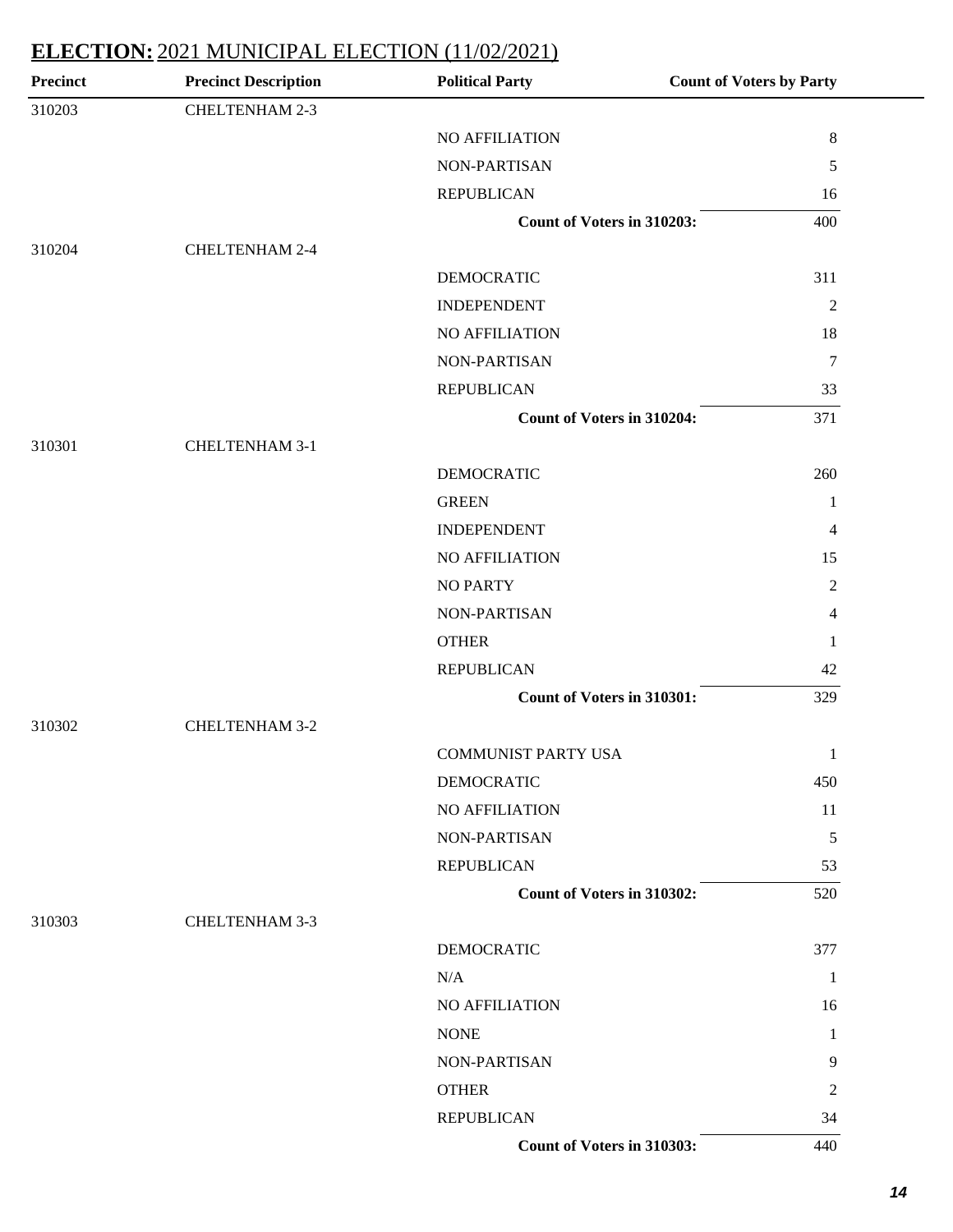| <b>Precinct</b> | <b>Precinct Description</b> | <b>Political Party</b>            | <b>Count of Voters by Party</b> |
|-----------------|-----------------------------|-----------------------------------|---------------------------------|
| 310304          | CHELTENHAM 3-4              |                                   |                                 |
|                 |                             | <b>DEMOCRATIC</b>                 | 389                             |
|                 |                             | <b>INDEPENDENT</b>                | $\mathbf{1}$                    |
|                 |                             | NO AFFILIATION                    | 11                              |
|                 |                             | NON-PARTISAN                      | $8\phantom{.0}$                 |
|                 |                             | <b>REPUBLICAN</b>                 | 23                              |
|                 |                             | <b>Count of Voters in 310304:</b> | 432                             |
| 310401          | <b>CHELTENHAM 4-1</b>       |                                   |                                 |
|                 |                             | <b>DEMOCRATIC</b>                 | 270                             |
|                 |                             | <b>INDEPENDENT</b>                | $\overline{2}$                  |
|                 |                             | <b>NO AFFILIATION</b>             | 6                               |
|                 |                             | <b>NONE</b>                       | $\overline{c}$                  |
|                 |                             | NON-PARTISAN                      | 4                               |
|                 |                             | <b>REPUBLICAN</b>                 | 13                              |
|                 |                             | Count of Voters in 310401:        | 297                             |
| 310402          | CHELTENHAM 4-2              |                                   |                                 |
|                 |                             | <b>DEMOCRATIC</b>                 | 160                             |
|                 |                             | NO AFFILIATION                    | 3                               |
|                 |                             | <b>REPUBLICAN</b>                 | $\overline{\mathcal{A}}$        |
|                 |                             | Count of Voters in 310402:        | 167                             |
| 310403          | CHELTENHAM 4-3              |                                   |                                 |
|                 |                             | <b>DEMOCRATIC</b>                 | 319                             |
|                 |                             | <b>GREEN</b>                      | 1                               |
|                 |                             | <b>INDEPENDENT</b>                | 3                               |
|                 |                             | NO AFFILIATION                    | 15                              |
|                 |                             | <b>NO PARTY</b>                   | 1                               |
|                 |                             | <b>NONE</b>                       | $\overline{c}$                  |
|                 |                             | NON-PARTISAN                      | 5                               |
|                 |                             | <b>REPUBLICAN</b>                 | 52                              |
|                 |                             | Count of Voters in 310403:        | 398                             |
| 310404          | <b>CHELTENHAM 4-4</b>       |                                   |                                 |
|                 |                             | DEMOCRATIC                        | 204                             |
|                 |                             | <b>INDEPENDENT</b>                | $\overline{2}$                  |
|                 |                             | NO AFFILIATION                    | 9                               |
|                 |                             | <b>NO PARTY</b>                   | 1                               |
|                 |                             | NON-PARTISAN                      | 4                               |
|                 |                             | <b>REPUBLICAN</b>                 | 21                              |
|                 |                             | Count of Voters in 310404:        | 241                             |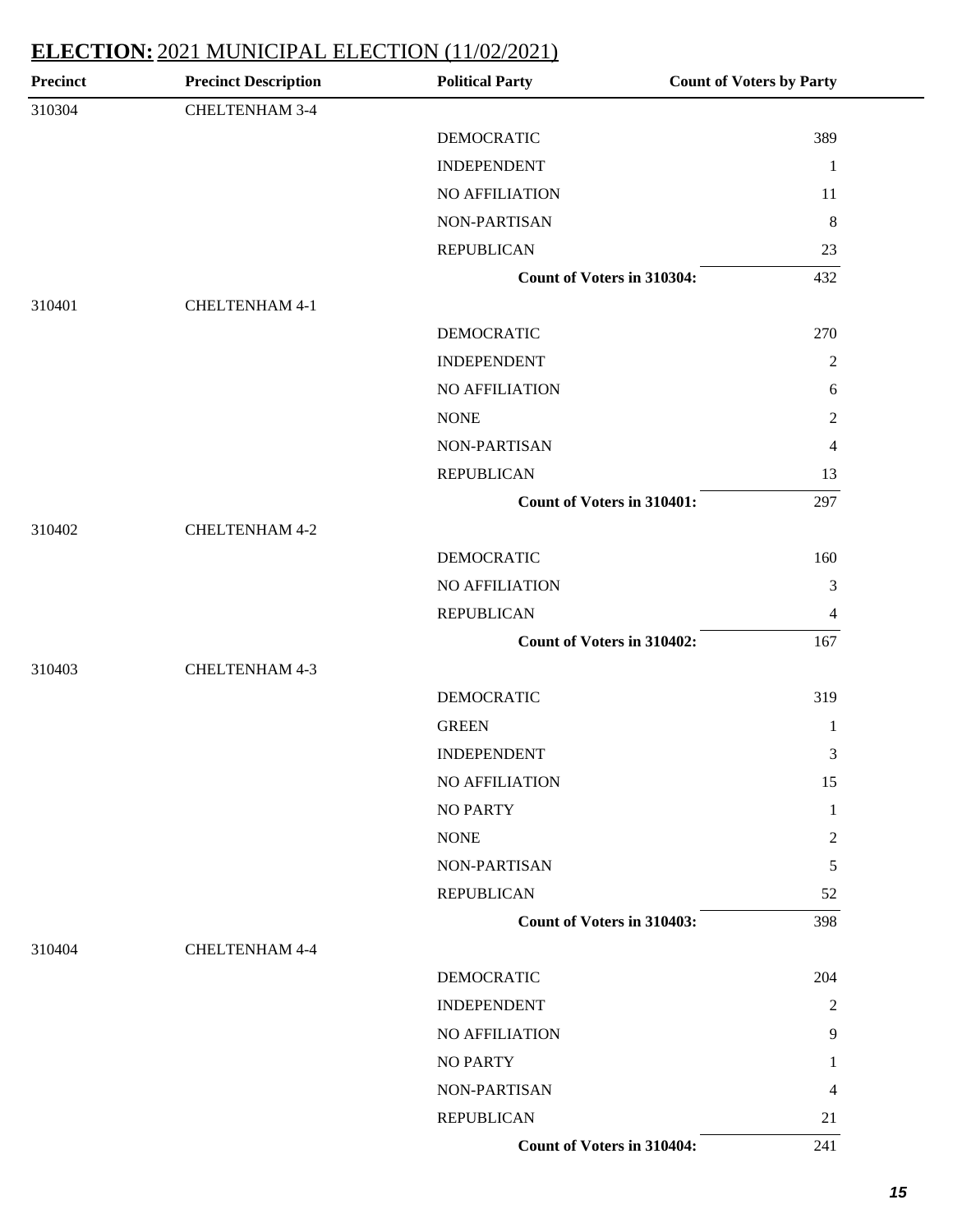| <b>Precinct</b> | <b>Precinct Description</b> | <b>Political Party</b>     | <b>Count of Voters by Party</b> |
|-----------------|-----------------------------|----------------------------|---------------------------------|
| 310501          | CHELTENHAM 5-1              |                            |                                 |
|                 |                             | <b>DEMOCRATIC</b>          | 296                             |
|                 |                             | <b>INDEPENDENT</b>         | $\sqrt{2}$                      |
|                 |                             | <b>LIBERTARIAN</b>         | $\mathfrak{2}$                  |
|                 |                             | NO AFFILIATION             | 10                              |
|                 |                             | <b>NONE</b>                | $\mathbf{1}$                    |
|                 |                             | NON-PARTISAN               | 6                               |
|                 |                             | <b>OTHER</b>               | $\mathbf{1}$                    |
|                 |                             | <b>REPUBLICAN</b>          | 30                              |
|                 |                             | Count of Voters in 310501: | 348                             |
| 310502          | <b>CHELTENHAM 5-2</b>       |                            |                                 |
|                 |                             | <b>DEMOCRATIC</b>          | 328                             |
|                 |                             | <b>INDEPENDENT</b>         | $\mathbf{1}$                    |
|                 |                             | NO AFFILIATION             | 10                              |
|                 |                             | <b>NO PARTY</b>            | $\mathbf{1}$                    |
|                 |                             | NON-PARTISAN               | $\mathfrak 3$                   |
|                 |                             | <b>REPUBLICAN</b>          | 27                              |
|                 |                             | Count of Voters in 310502: | 370                             |
| 310503          | CHELTENHAM 5-3              |                            |                                 |
|                 |                             | <b>DEMOCRATIC</b>          | 270                             |
|                 |                             | <b>INDEPENDENT</b>         | $\overline{2}$                  |
|                 |                             | NO AFFILIATION             | 13                              |
|                 |                             | NON-PARTISAN               | $\mathfrak{2}$                  |
|                 |                             | <b>OTHER</b>               | $\mathbf{1}$                    |
|                 |                             | <b>REPUBLICAN</b>          | 27                              |
|                 |                             | Count of Voters in 310503: | 315                             |
| 310504          | <b>CHELTENHAM 5-4</b>       |                            |                                 |
|                 |                             | <b>DEMOCRATIC</b>          | 316                             |
|                 |                             | <b>INDEPENDENT</b>         | 1                               |
|                 |                             | <b>LIBERTARIAN</b>         | 1                               |
|                 |                             | <b>NO AFFILIATION</b>      | 9                               |
|                 |                             | NON-PARTISAN               | 6                               |
|                 |                             | <b>REPUBLICAN</b>          | 36                              |
|                 |                             | Count of Voters in 310504: | 369                             |
| 310601          | <b>CHELTENHAM 6-1</b>       |                            |                                 |
|                 |                             | <b>DEMOCRATIC</b>          | 626                             |
|                 |                             | <b>INDEPENDENT</b>         | 6                               |
|                 |                             | NO AFFILIATION             | 21                              |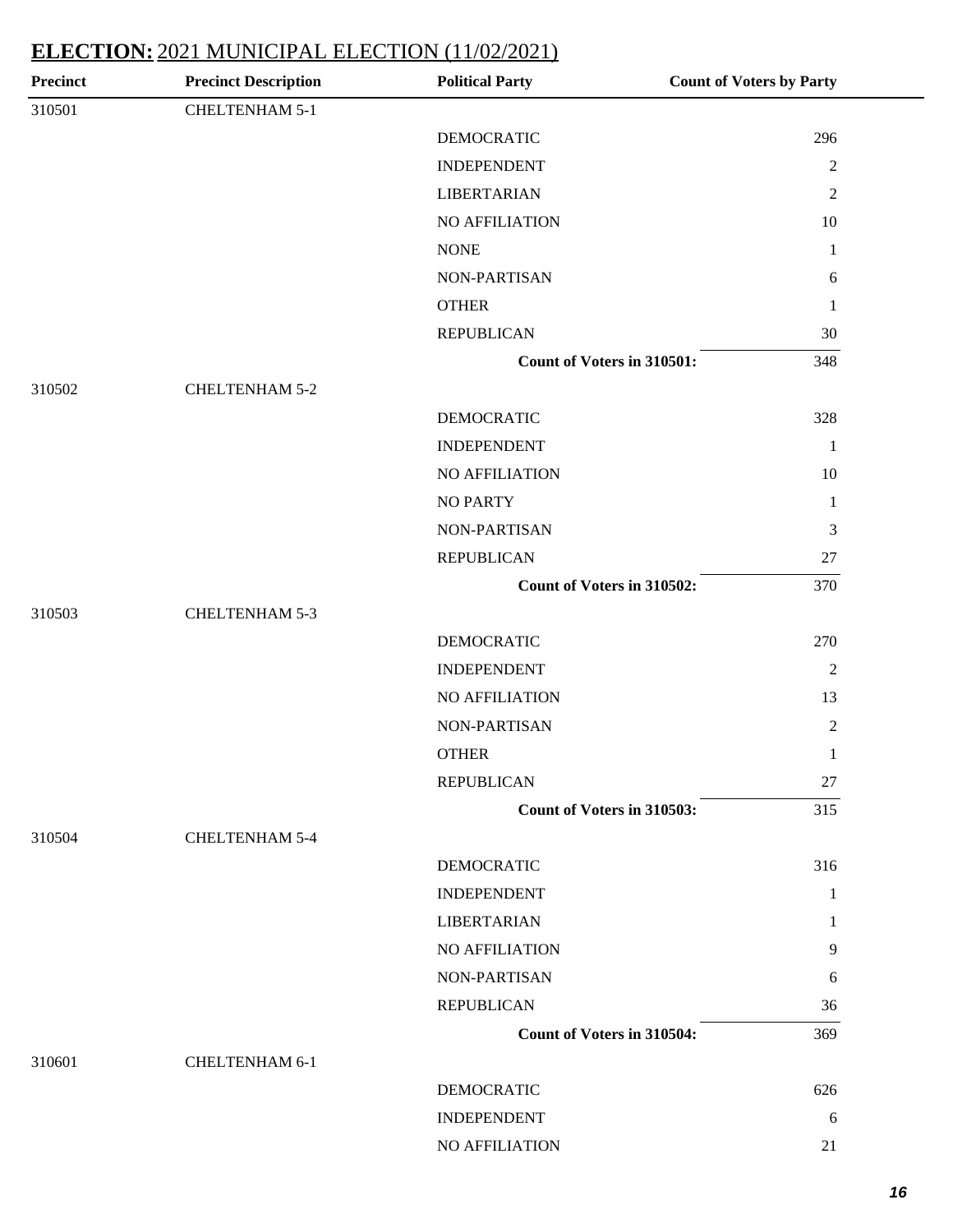| <b>Precinct</b> | <b>Precinct Description</b> | <b>Political Party</b>            | <b>Count of Voters by Party</b> |
|-----------------|-----------------------------|-----------------------------------|---------------------------------|
| 310601          | CHELTENHAM 6-1              |                                   |                                 |
|                 |                             | <b>NONE</b>                       | $\mathbf{1}$                    |
|                 |                             | NON-PARTISAN                      | 18                              |
|                 |                             | <b>OTHER</b>                      | $\mathbf{1}$                    |
|                 |                             | <b>REPUBLICAN</b>                 | 101                             |
|                 |                             | <b>UNAFFILIATED</b>               | $\mathbf{1}$                    |
|                 |                             | <b>Count of Voters in 310601:</b> | 775                             |
| 310602          | <b>CHELTENHAM 6-2</b>       |                                   |                                 |
|                 |                             | <b>DEMOCRATIC</b>                 | 378                             |
|                 |                             | <b>INDEPENDENT</b>                | $\sqrt{5}$                      |
|                 |                             | <b>LIBERTARIAN</b>                | $\mathbf{1}$                    |
|                 |                             | NO AFFILIATION                    | 17                              |
|                 |                             | NON-PARTISAN                      | $\mathfrak{Z}$                  |
|                 |                             | <b>REPUBLICAN</b>                 | 30                              |
|                 |                             | Count of Voters in 310602:        | 434                             |
| 310603          | CHELTENHAM 6-3              |                                   |                                 |
|                 |                             | <b>DEMOCRATIC</b>                 | 312                             |
|                 |                             | <b>INDEPENDENT</b>                | 2                               |
|                 |                             | NO AFFILIATION                    | 11                              |
|                 |                             | NO PARTY                          | $\mathbf{1}$                    |
|                 |                             | NON-PARTISAN                      | 5                               |
|                 |                             | <b>OTHER</b>                      | $\overline{2}$                  |
|                 |                             | <b>REPUBLICAN</b>                 | 55                              |
|                 |                             | Count of Voters in 310603:        | 388                             |
| 310701          | <b>CHELTENHAM 7-1</b>       |                                   |                                 |
|                 |                             | <b>DEMOCRATIC</b>                 | 269                             |
|                 |                             | <b>INDEPENDENT</b>                | 2                               |
|                 |                             | <b>LIBERTARIAN</b>                | $\sqrt{2}$                      |
|                 |                             | NO AFFILIATION                    | 15                              |
|                 |                             | <b>NONE</b>                       | $\overline{2}$                  |
|                 |                             | NON-PARTISAN                      | 13                              |
|                 |                             | <b>OTHER</b>                      | $\mathbf{1}$                    |
|                 |                             | <b>REPUBLICAN</b>                 | 133                             |
|                 |                             | Count of Voters in 310701:        | 437                             |
| 310702          | <b>CHELTENHAM 7-2</b>       |                                   |                                 |
|                 |                             | <b>DEMOCRATIC</b>                 | 273                             |
|                 |                             | <b>GREEN</b>                      | 1                               |
|                 |                             | <b>LIBERTARIAN</b>                | $\overline{2}$                  |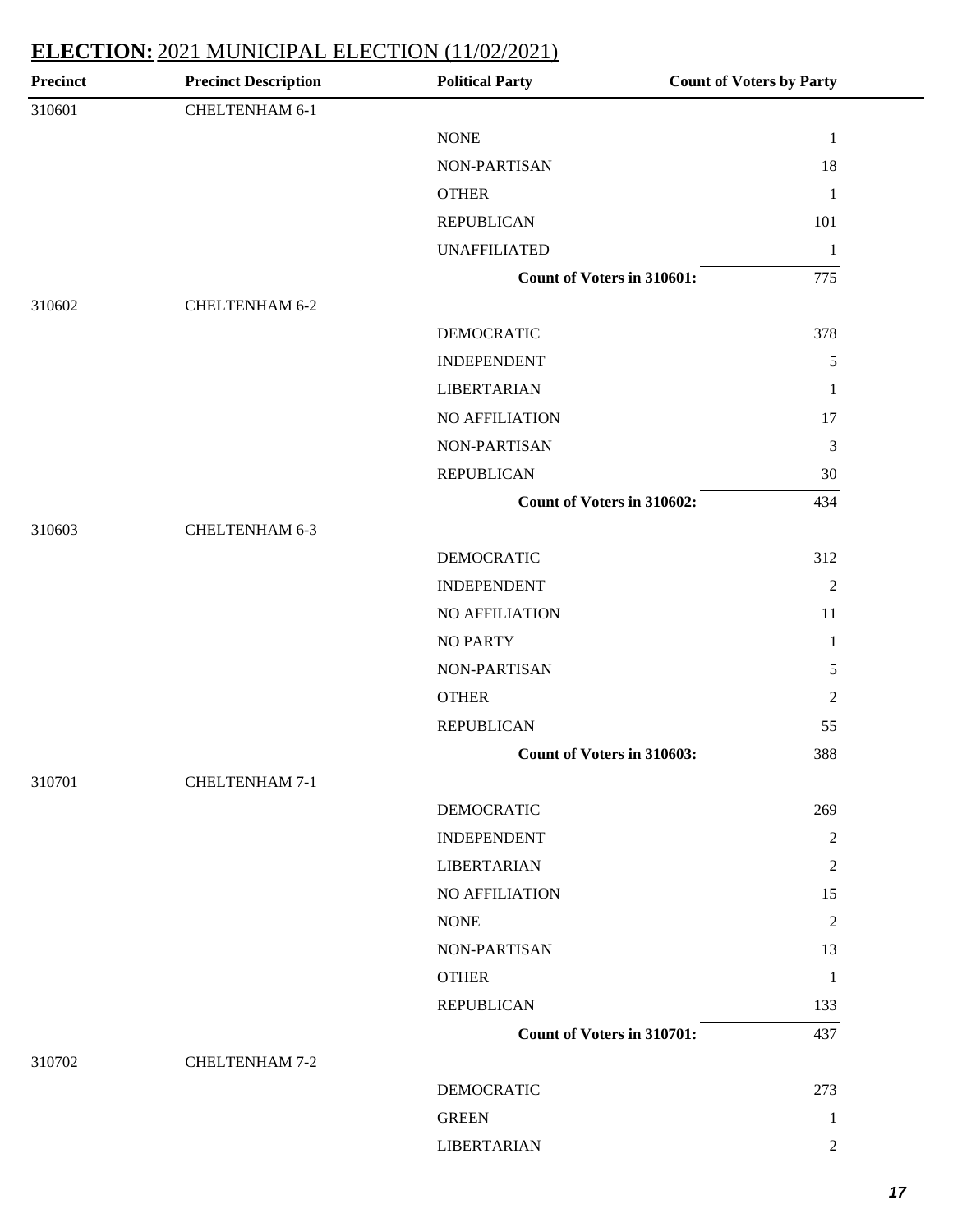| <b>Precinct</b> | <b>Precinct Description</b> | <b>Political Party</b>            | <b>Count of Voters by Party</b> |
|-----------------|-----------------------------|-----------------------------------|---------------------------------|
| 310702          | <b>CHELTENHAM 7-2</b>       |                                   |                                 |
|                 |                             | NO AFFILIATION                    | 12                              |
|                 |                             | <b>NONE</b>                       | -1                              |
|                 |                             | NON-PARTISAN                      | 3                               |
|                 |                             | <b>OTHER</b>                      | 1                               |
|                 |                             | <b>REPUBLICAN</b>                 | 74                              |
|                 |                             | Count of Voters in 310702:        | 367                             |
| 310703          | CHELTENHAM 7-3              |                                   |                                 |
|                 |                             | <b>DEMOCRATIC</b>                 | 320                             |
|                 |                             | <b>INDEPENDENT</b>                | 2                               |
|                 |                             | <b>LIBERTARIAN</b>                | 1                               |
|                 |                             | NO AFFILIATION                    | $\overline{9}$                  |
|                 |                             | NON-PARTISAN                      | $\boldsymbol{7}$                |
|                 |                             | <b>OTHER</b>                      | 1                               |
|                 |                             | <b>REPUBLICAN</b>                 | 48                              |
|                 |                             | Count of Voters in 310703:        | 388                             |
| 040001          | <b>COLLEGEVILLE 1</b>       |                                   |                                 |
|                 |                             | <b>DEMOCRATIC</b>                 | 345                             |
|                 |                             | <b>INDEPENDENT</b>                | 6                               |
|                 |                             | <b>LIBERTARIAN</b>                | $\overline{4}$                  |
|                 |                             | NO AFFILIATION                    | 54                              |
|                 |                             | <b>NO PARTY</b>                   | 1                               |
|                 |                             | <b>NONE</b>                       | 4                               |
|                 |                             | <b>NON-PARTISAN</b>               | 34                              |
|                 |                             | <b>OTHER</b>                      | 1                               |
|                 |                             | <b>REPUBLICAN</b>                 | 360                             |
|                 |                             | <b>Count of Voters in 040001:</b> | 809                             |
| 040002          | <b>COLLEGEVILLE 2</b>       |                                   |                                 |
|                 |                             | <b>DEMOCRATIC</b>                 | 147                             |
|                 |                             | <b>GREEN</b>                      | $\overline{2}$                  |
|                 |                             | <b>INDEPENDENT</b>                | 1                               |
|                 |                             | NO AFFILIATION                    | 17                              |
|                 |                             | NON-PARTISAN                      | 6                               |
|                 |                             | <b>REPUBLICAN</b>                 | 107                             |
|                 |                             | <b>Count of Voters in 040002:</b> | 280                             |
| 040003          | <b>COLLEGEVILLE 3</b>       |                                   |                                 |
|                 |                             | <b>DEMOCRATIC</b>                 | 210                             |
|                 |                             | <b>INDEPENDENT</b>                | 3                               |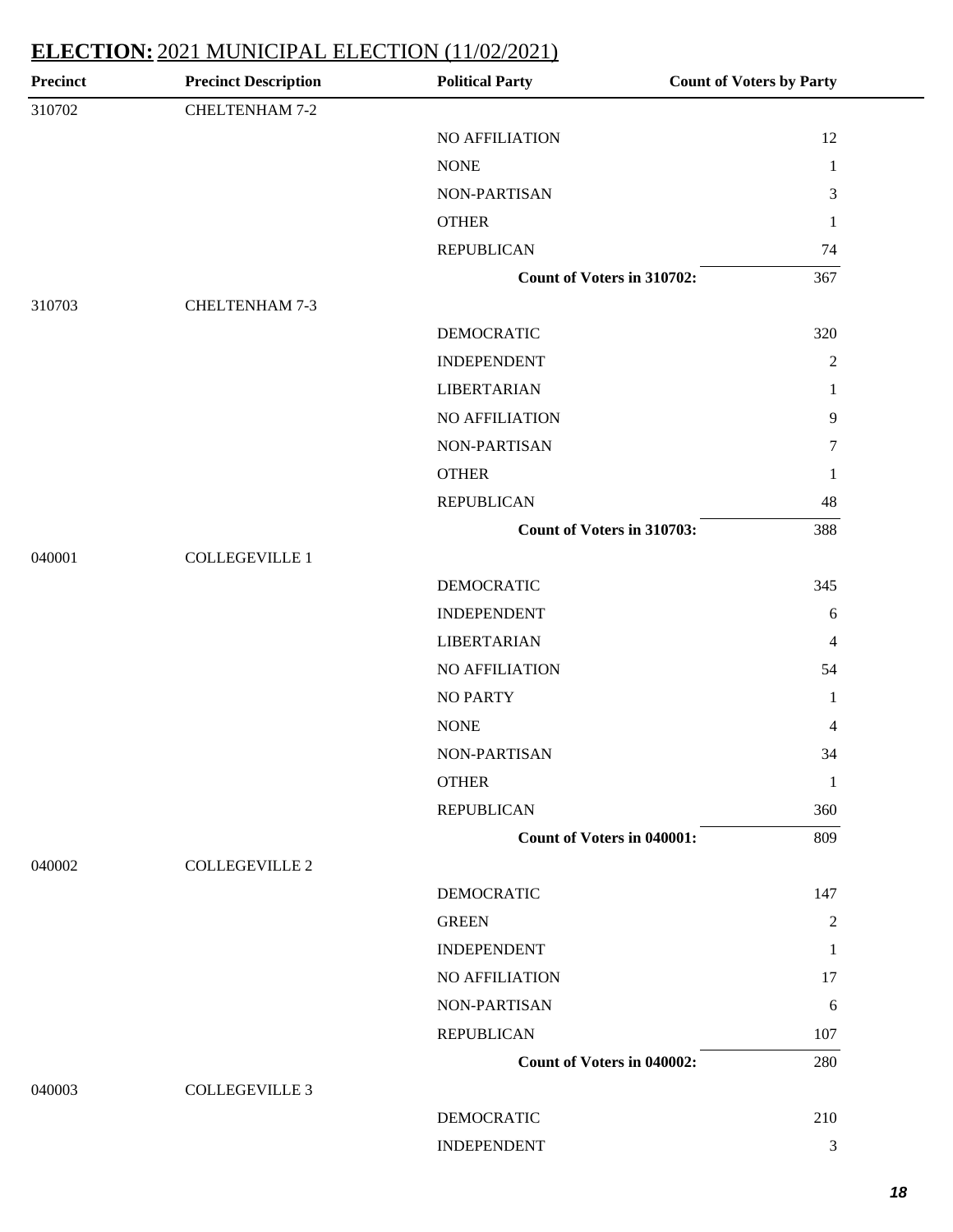| <b>Precinct</b> | <b>Precinct Description</b> | <b>Political Party</b>            | <b>Count of Voters by Party</b> |
|-----------------|-----------------------------|-----------------------------------|---------------------------------|
| 040003          | <b>COLLEGEVILLE 3</b>       |                                   |                                 |
|                 |                             | NO AFFILIATION                    | 28                              |
|                 |                             | <b>NONE</b>                       | $\mathbf{1}$                    |
|                 |                             | NON-PARTISAN                      | 12                              |
|                 |                             | <b>OTHER</b>                      | $\overline{2}$                  |
|                 |                             | <b>REPUBLICAN</b>                 | 193                             |
|                 |                             | <b>Count of Voters in 040003:</b> | 449                             |
| 050100          | <b>CONSHOHOCKEN 1</b>       |                                   |                                 |
|                 |                             | <b>DEMOCRATIC</b>                 | 286                             |
|                 |                             | <b>GREEN</b>                      | 1                               |
|                 |                             | <b>INDEPENDANT</b>                | $\mathbf{1}$                    |
|                 |                             | <b>INDEPENDENT</b>                | 3                               |
|                 |                             | <b>LIBERTARIAN</b>                | 4                               |
|                 |                             | <b>NO AFFILIATION</b>             | 33                              |
|                 |                             | NON-PARTISAN                      | $\overline{4}$                  |
|                 |                             | <b>REPUBLICAN</b>                 | 120                             |
|                 |                             | Count of Voters in 050100:        | 452                             |
| 050200          | <b>CONSHOHOCKEN 2</b>       |                                   |                                 |
|                 |                             | <b>DEMOCRATIC</b>                 | 54                              |
|                 |                             | <b>NO AFFILIATION</b>             | $\overline{7}$                  |
|                 |                             | <b>REPUBLICAN</b>                 | 27                              |
|                 |                             | Count of Voters in 050200:        | 88                              |
| 050300          | <b>CONSHOHOCKEN 3</b>       |                                   |                                 |
|                 |                             | <b>DEMOCRATIC</b>                 | 206                             |
|                 |                             | <b>INDEPENDENT</b>                | $\overline{c}$                  |
|                 |                             | <b>LIBERTARIAN</b>                | 2                               |
|                 |                             | NO AFFILIATION                    | 30                              |
|                 |                             | NON-PARTISAN                      | 7                               |
|                 |                             | <b>REPUBLICAN</b>                 | 97                              |
|                 |                             | Count of Voters in 050300:        | 344                             |
| 050400          | <b>CONSHOHOCKEN 4</b>       |                                   |                                 |
|                 |                             | <b>DEMOCRATIC</b>                 | 242                             |
|                 |                             | <b>INDEPENDENT</b>                | 5                               |
|                 |                             | NO AFFILIATION                    | 38                              |
|                 |                             | <b>NONE</b>                       | 2                               |
|                 |                             | NON-PARTISAN                      | 5                               |
|                 |                             | <b>REPUBLICAN</b>                 | 143                             |
|                 |                             | Count of Voters in 050400:        | 435                             |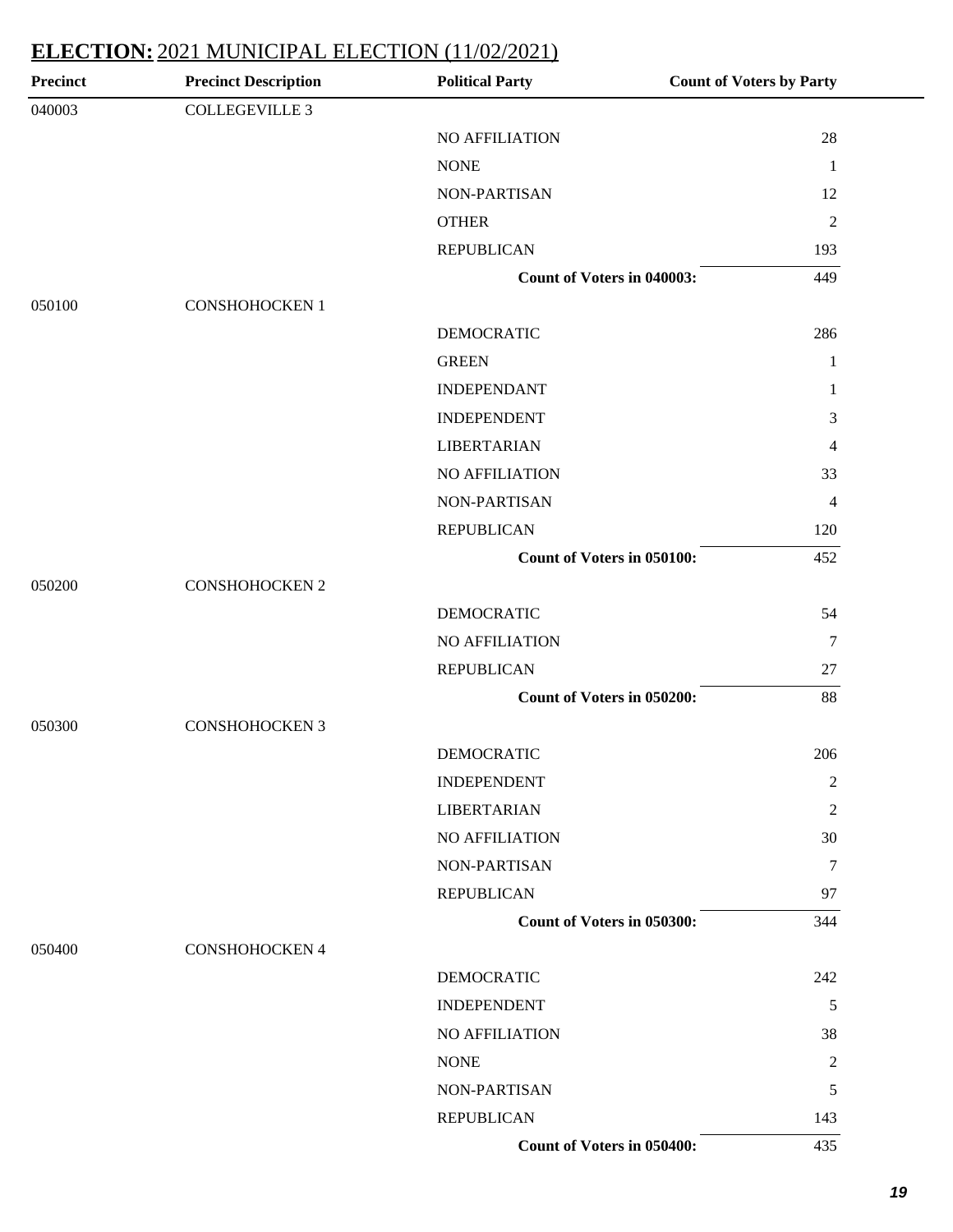| Precinct | <b>Precinct Description</b> | <b>Political Party</b>     | <b>Count of Voters by Party</b> |
|----------|-----------------------------|----------------------------|---------------------------------|
| 050500   | CONSHOHOCKEN 5              |                            |                                 |
|          |                             | <b>DEMOCRATIC</b>          | 177                             |
|          |                             | <b>GREEN</b>               | $\mathbf{1}$                    |
|          |                             | <b>INDEPENDENT</b>         | $\sqrt{5}$                      |
|          |                             | <b>LIBERTARIAN</b>         | 3                               |
|          |                             | NO AFFILIATION             | 22                              |
|          |                             | NON-PARTISAN               | 9                               |
|          |                             | <b>REPUBLICAN</b>          | 97                              |
|          |                             | Count of Voters in 050500: | 314                             |
| 050600   | CONSHOHOCKEN 6              |                            |                                 |
|          |                             | <b>DEMOCRATIC</b>          | 234                             |
|          |                             | <b>INDEPENDANT</b>         | $\mathbf{1}$                    |
|          |                             | <b>INDEPENDENT</b>         | $\overline{2}$                  |
|          |                             | <b>LIBERTARIAN</b>         | 1                               |
|          |                             | <b>NO AFFILIATION</b>      | 26                              |
|          |                             | <b>NO PARTY</b>            | $\overline{2}$                  |
|          |                             | <b>NONE</b>                | 1                               |
|          |                             | NON-PARTISAN               | $\,8\,$                         |
|          |                             | <b>OTHER</b>               | 1                               |
|          |                             | <b>REPUBLICAN</b>          | 159                             |
|          |                             | Count of Voters in 050600: | 435                             |
| 050700   | <b>CONSHOHOCKEN 7</b>       |                            |                                 |
|          |                             | <b>DEMOCRATIC</b>          | 185                             |
|          |                             | <b>INDEPENDENT</b>         | 1                               |
|          |                             | <b>LIBERTARIAN</b>         | $\overline{2}$                  |
|          |                             | NO AFFILIATION             | 21                              |
|          |                             | <b>NON-PARTISAN</b>        | 14                              |
|          |                             | <b>REPUBLICAN</b>          | 96                              |
|          |                             | Count of Voters in 050700: | 319                             |
| 320001   | <b>DOUGLASS 1</b>           |                            |                                 |
|          |                             | <b>DEMOCRATIC</b>          | 163                             |
|          |                             | <b>INDEPENDENT</b>         | $\mathfrak{Z}$                  |
|          |                             | <b>LIBERTARIAN</b>         | $\overline{2}$                  |
|          |                             | NO AFFILIATION             | 24                              |
|          |                             | <b>NON-PARTISAN</b>        | 26                              |
|          |                             | <b>OTHER</b>               | 1                               |
|          |                             | <b>REPUBLICAN</b>          | 357                             |
|          |                             | Count of Voters in 320001: | 576                             |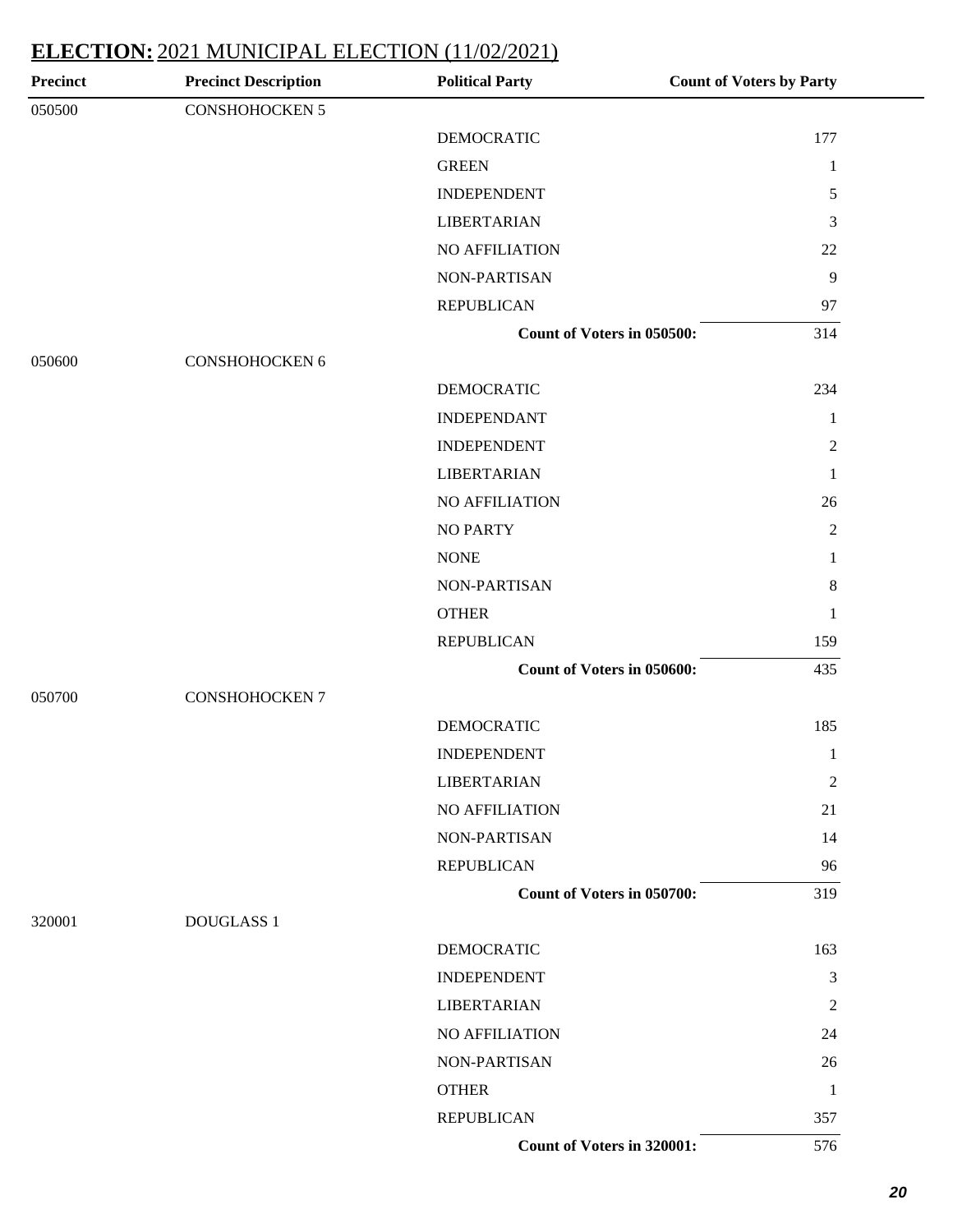| <b>Precinct Description</b> | <b>Political Party</b>            | <b>Count of Voters by Party</b> |
|-----------------------------|-----------------------------------|---------------------------------|
| DOUGLASS 2                  |                                   |                                 |
|                             | <b>DEMOCRATIC</b>                 | 124                             |
|                             | <b>INDEPENDENT</b>                | $\overline{2}$                  |
|                             | <b>LIBERTARIAN</b>                | $\overline{2}$                  |
|                             | NO AFFILIATION                    | 13                              |
|                             | NON-PARTISAN                      | $\,8\,$                         |
|                             | <b>REPUBLICAN</b>                 | 232                             |
|                             | Count of Voters in 320002:        | 381                             |
| <b>DOUGLASS 3</b>           |                                   |                                 |
|                             | <b>DEMOCRATIC</b>                 | 277                             |
|                             | <b>GREEN</b>                      | 1                               |
|                             | <b>INDEPENDENT</b>                | 3                               |
|                             | <b>NO AFFILIATION</b>             | 40                              |
|                             | <b>NO PARTY</b>                   | 1                               |
|                             | <b>NONE</b>                       | 1                               |
|                             | NON-PARTISAN                      | 16                              |
|                             | <b>REPUBLICAN</b>                 | 471                             |
|                             | Count of Voters in 320003:        | 810                             |
| DOUGLASS 4                  |                                   |                                 |
|                             | <b>DEMOCRATIC</b>                 | 179                             |
|                             | <b>INDEPENDENT</b>                | $\overline{2}$                  |
|                             | <b>LIBERTARIAN</b>                | $\sqrt{2}$                      |
|                             | NO AFFILIATION                    | 27                              |
|                             | <b>NONE</b>                       | $\mathbf{1}$                    |
|                             | NON-PARTISAN                      | 20                              |
|                             | <b>REPUBLICAN</b>                 | 348                             |
|                             | <b>Count of Voters in 320004:</b> | 579                             |
| <b>EAST GREENVILLE</b>      |                                   |                                 |
|                             | <b>DEMOCRATIC</b>                 | 201                             |
|                             | <b>INDEPENDENT</b>                | 6                               |
|                             | <b>LIBERTARIAN</b>                | 1                               |
|                             | <b>NO AFFILIATION</b>             | 25                              |
|                             | NON-PARTISAN                      | 12                              |
|                             | <b>REPUBLICAN</b>                 | 257                             |
|                             | Count of Voters in 060001:        | 502                             |
| <b>EAST NORRITON 1-1</b>    |                                   |                                 |
|                             | <b>DEMOCRATIC</b>                 | 166                             |
|                             | <b>INDEPENDENT</b>                | $\mathbf{1}$                    |
|                             |                                   |                                 |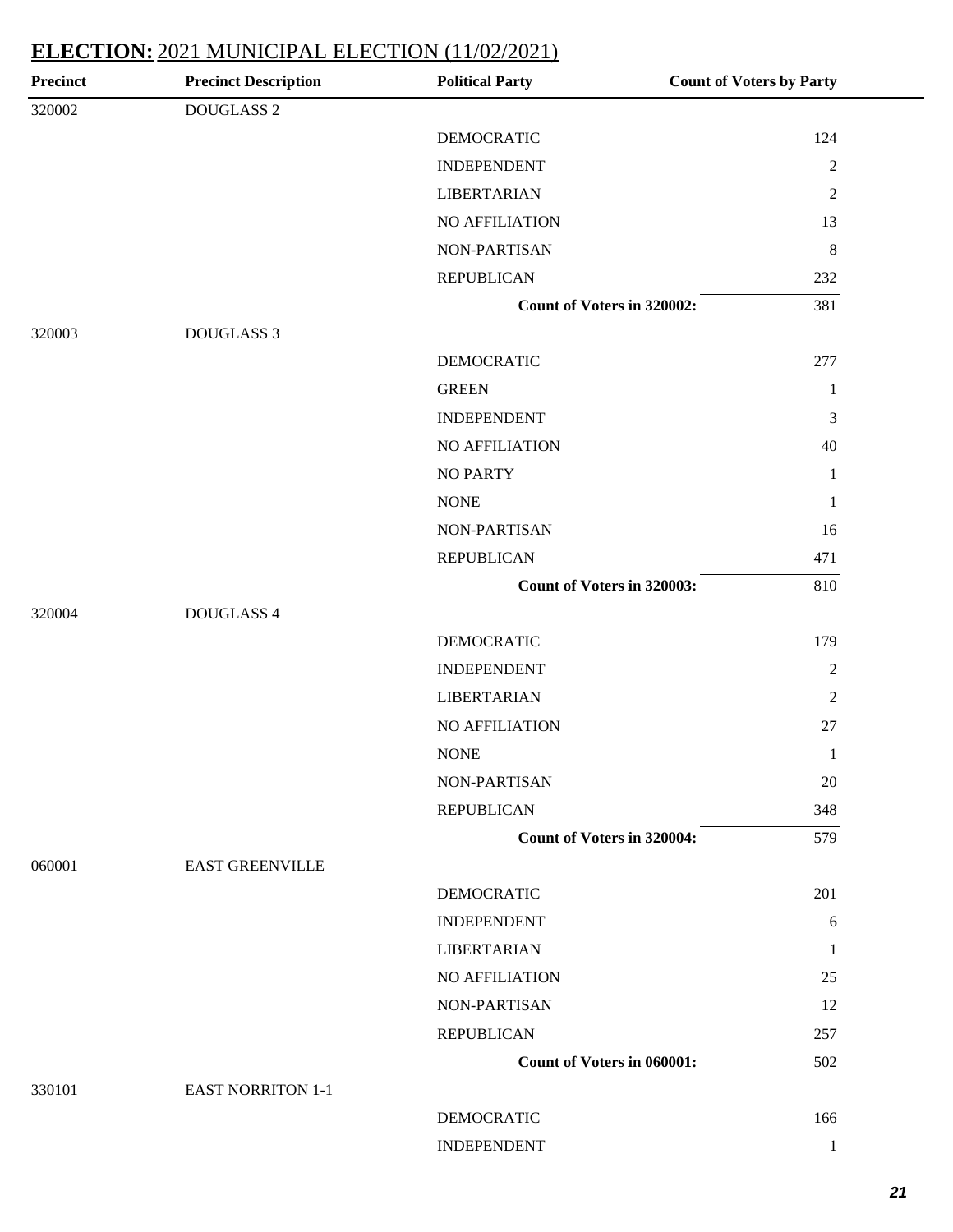| <b>Precinct</b> | <b>Precinct Description</b> | <b>Political Party</b>            | <b>Count of Voters by Party</b> |
|-----------------|-----------------------------|-----------------------------------|---------------------------------|
| 330101          | EAST NORRITON 1-1           |                                   |                                 |
|                 |                             | <b>LIBERTARIAN</b>                | $\mathfrak{Z}$                  |
|                 |                             | NO AFFILIATION                    | 14                              |
|                 |                             | <b>NO PARTY</b>                   | $\mathbf{1}$                    |
|                 |                             | NON-PARTISAN                      | 12                              |
|                 |                             | <b>REPUBLICAN</b>                 | 183                             |
|                 |                             | Count of Voters in 330101:        | 380                             |
| 330102          | <b>EAST NORRITON 1-2</b>    |                                   |                                 |
|                 |                             | <b>DEMOCRATIC</b>                 | 263                             |
|                 |                             | <b>INDEPENDENT</b>                | $\mathfrak{Z}$                  |
|                 |                             | <b>LIBERTARIAN</b>                | $\mathbf{1}$                    |
|                 |                             | <b>NO AFFILIATION</b>             | 17                              |
|                 |                             | <b>NO PARTY</b>                   | $\mathbf{1}$                    |
|                 |                             | <b>NONE</b>                       | $\mathfrak{Z}$                  |
|                 |                             | NON-PARTISAN                      | $\overline{9}$                  |
|                 |                             | <b>REPUBLICAN</b>                 | 116                             |
|                 |                             | Count of Voters in 330102:        | 413                             |
| 330103          | <b>EAST NORRITON 1-3</b>    |                                   |                                 |
|                 |                             | CONSTITUTIONAL                    | $\mathbf{1}$                    |
|                 |                             | <b>DEMOCRATIC</b>                 | 293                             |
|                 |                             | <b>GREEN</b>                      | $\mathbf{1}$                    |
|                 |                             | <b>INDEPENDENT</b>                | $\boldsymbol{6}$                |
|                 |                             | <b>LIBERTARIAN</b>                | $\mathbf{1}$                    |
|                 |                             | NO AFFILIATION                    | 27                              |
|                 |                             | <b>NO PARTY</b>                   | $\mathbf{1}$                    |
|                 |                             | <b>NON-PARTISAN</b>               | 20                              |
|                 |                             | <b>REPUBLICAN</b>                 | 251                             |
|                 |                             | Count of Voters in 330103:        | 601                             |
| 330104          | <b>EAST NORRITON 1-4</b>    |                                   |                                 |
|                 |                             | <b>DEMOCRATIC</b>                 | 199                             |
|                 |                             | <b>INDEPENDENT</b>                | $\mathfrak{Z}$                  |
|                 |                             | NO AFFILIATION                    | 21                              |
|                 |                             | <b>NONE</b>                       | 3                               |
|                 |                             | NON-PARTISAN                      | 8                               |
|                 |                             | <b>REPUBLICAN</b>                 | 191                             |
|                 |                             | <b>Count of Voters in 330104:</b> | 425                             |
| 330201          | <b>EAST NORRITON 2-1</b>    |                                   |                                 |
|                 |                             | <b>DEMOCRATIC</b>                 | 171                             |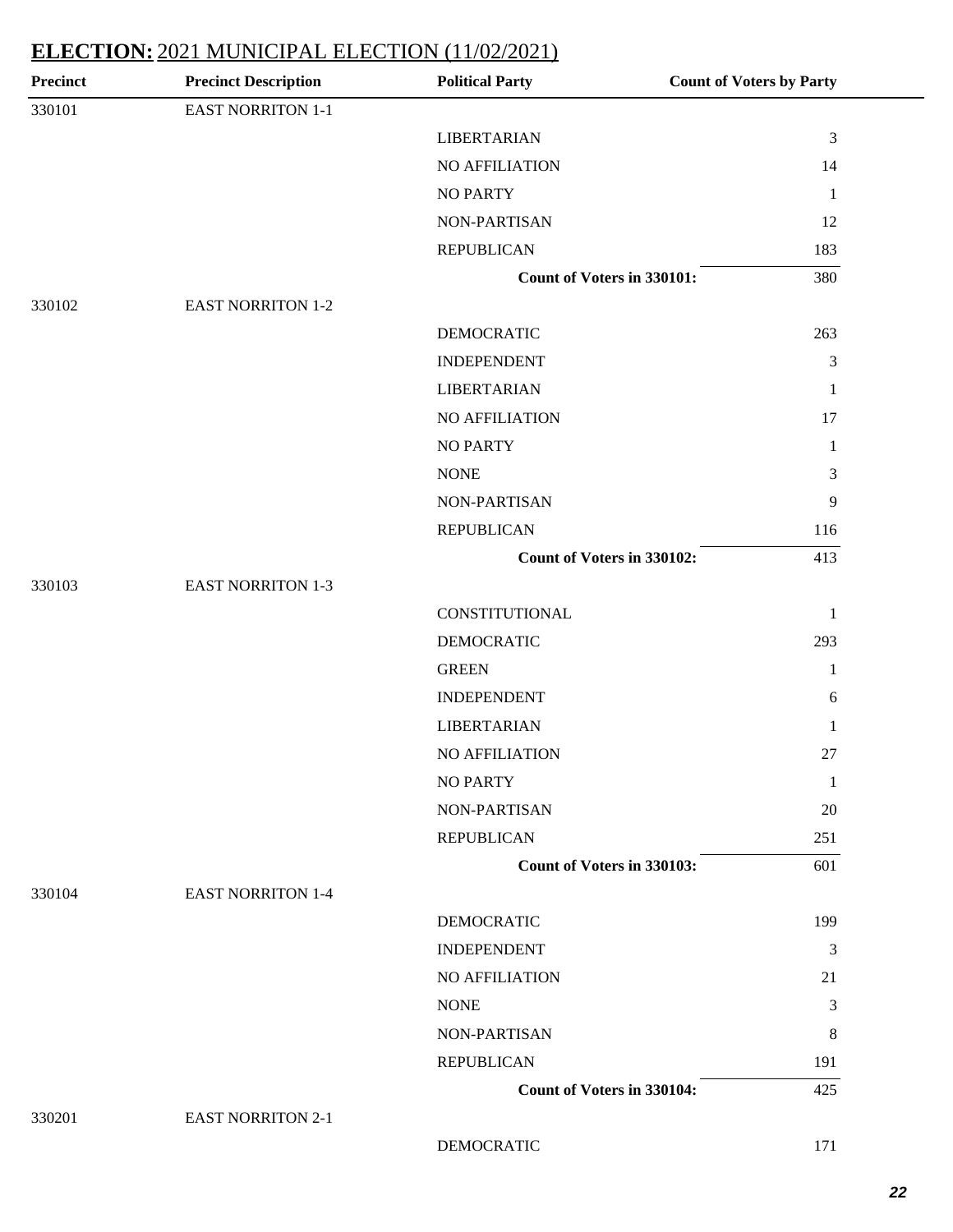| <b>Precinct</b> | <b>Precinct Description</b> | <b>Political Party</b>     | <b>Count of Voters by Party</b> |
|-----------------|-----------------------------|----------------------------|---------------------------------|
| 330201          | <b>EAST NORRITON 2-1</b>    |                            |                                 |
|                 |                             | <b>INDEPENDENT</b>         | $\sqrt{5}$                      |
|                 |                             | NO AFFILIATION             | 13                              |
|                 |                             | NON-PARTISAN               | $\overline{9}$                  |
|                 |                             | <b>REPUBLICAN</b>          | 117                             |
|                 |                             | Count of Voters in 330201: | 315                             |
| 330202          | <b>EAST NORRITON 2-2</b>    |                            |                                 |
|                 |                             | <b>DEMOCRATIC</b>          | 253                             |
|                 |                             | <b>INDEPENDENT</b>         | $\overline{2}$                  |
|                 |                             | NO AFFILIATION             | 15                              |
|                 |                             | <b>NONE</b>                | 1                               |
|                 |                             | NON-PARTISAN               | $\sqrt{5}$                      |
|                 |                             | <b>OTHER</b>               | $\mathbf{1}$                    |
|                 |                             | <b>REPUBLICAN</b>          | 118                             |
|                 |                             | Count of Voters in 330202: | 395                             |
| 330203          | <b>EAST NORRITON 2-3</b>    |                            |                                 |
|                 |                             | <b>DEMOCRATIC</b>          | 320                             |
|                 |                             | <b>INDEPENDENT</b>         | 6                               |
|                 |                             | <b>LIBERTARIAN</b>         | -1                              |
|                 |                             | NO AFFILIATION             | 23                              |
|                 |                             | <b>NO PARTY</b>            | 1                               |
|                 |                             | <b>NONE</b>                | $\mathfrak{Z}$                  |
|                 |                             | NON-PARTISAN               | 15                              |
|                 |                             | <b>REPUBLICAN</b>          | 195                             |
|                 |                             | Count of Voters in 330203: | 564                             |
| 330204          | <b>EAST NORRITON 2-4</b>    |                            |                                 |
|                 |                             | <b>DEMOCRATIC</b>          | 237                             |
|                 |                             | <b>GREEN</b>               | 2                               |
|                 |                             | <b>INDEPENDANT</b>         | 1                               |
|                 |                             | <b>INDEPENDENT</b>         | 4                               |
|                 |                             | <b>LIBERTARIAN</b>         | 3                               |
|                 |                             | NO AFFILIATION             | 24                              |
|                 |                             | <b>NO PARTY</b>            | 1                               |
|                 |                             | NON-PARTISAN               | 13                              |
|                 |                             | <b>OTHER</b>               | $\mathbf{1}$                    |
|                 |                             | <b>REPUBLICAN</b>          | 138                             |
|                 |                             | Count of Voters in 330204: | 424                             |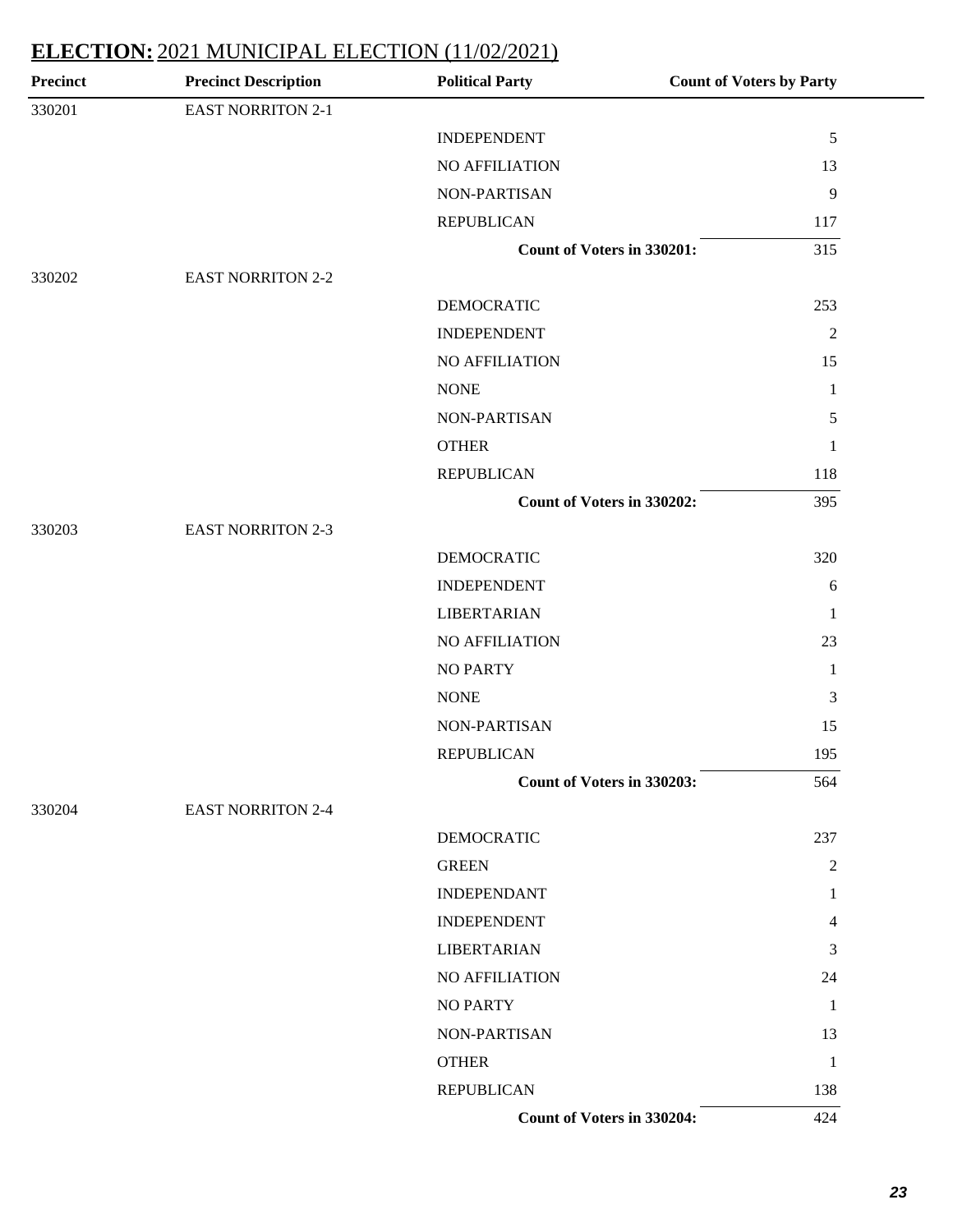| Precinct | <b>Precinct Description</b> | <b>Political Party</b>     | <b>Count of Voters by Party</b> |
|----------|-----------------------------|----------------------------|---------------------------------|
| 340001   | FRANCONIA 1                 |                            |                                 |
|          |                             | <b>DEMOCRATIC</b>          | 101                             |
|          |                             | <b>GREEN</b>               | $\mathbf{1}$                    |
|          |                             | <b>INDEPENDENT</b>         | $\overline{4}$                  |
|          |                             | <b>LIBERTARIAN</b>         | $\overline{4}$                  |
|          |                             | NO AFFILIATION             | 16                              |
|          |                             | NON-PARTISAN               | 13                              |
|          |                             | <b>OTHER</b>               | $\mathbf{1}$                    |
|          |                             | <b>REPUBLICAN</b>          | 290                             |
|          |                             | Count of Voters in 340001: | 430                             |
| 340002   | FRANCONIA 2                 |                            |                                 |
|          |                             | <b>DEMOCRATIC</b>          | 213                             |
|          |                             | <b>GREEN</b>               | $\mathbf{1}$                    |
|          |                             | <b>INDEPENDENT</b>         | $\overline{4}$                  |
|          |                             | <b>LIBERTARIAN</b>         | $\overline{4}$                  |
|          |                             | NO AFFILIATION             | 33                              |
|          |                             | <b>NO PARTY</b>            | $\mathbf{1}$                    |
|          |                             | NON-PARTISAN               | 23                              |
|          |                             | <b>REPUBLICAN</b>          | 320                             |
|          |                             | Count of Voters in 340002: | 599                             |
| 340003   | <b>FRANCONIA 3</b>          |                            |                                 |
|          |                             | <b>DEMOCRATIC</b>          | 179                             |
|          |                             | <b>INDEPENDENT</b>         | $\,8$                           |
|          |                             | <b>LIBERTARIAN</b>         | $\mathbf{1}$                    |
|          |                             | NO AFFILIATION             | 22                              |
|          |                             | <b>NO PARTY</b>            | $\mathbf{1}$                    |
|          |                             | <b>NONE</b>                | $\mathbf{1}$                    |
|          |                             | NON-PARTISAN               | 18                              |
|          |                             | <b>OTHER</b>               | $\mathbf{1}$                    |
|          |                             | <b>REPUBLICAN</b>          | 374                             |
|          |                             | Count of Voters in 340003: | 605                             |
| 340004   | <b>FRANCONIA 4</b>          |                            |                                 |
|          |                             | <b>DEMOCRATIC</b>          | 138                             |
|          |                             | <b>INDEPENDENT</b>         | 6                               |
|          |                             | <b>LIBERTARIAN</b>         | $\mathbf{1}$                    |
|          |                             | NO AFFILIATION             | 15                              |
|          |                             | <b>NO PARTY</b>            | $\mathbf{1}$                    |
|          |                             | <b>NONE</b>                | $\sqrt{2}$                      |
|          |                             |                            |                                 |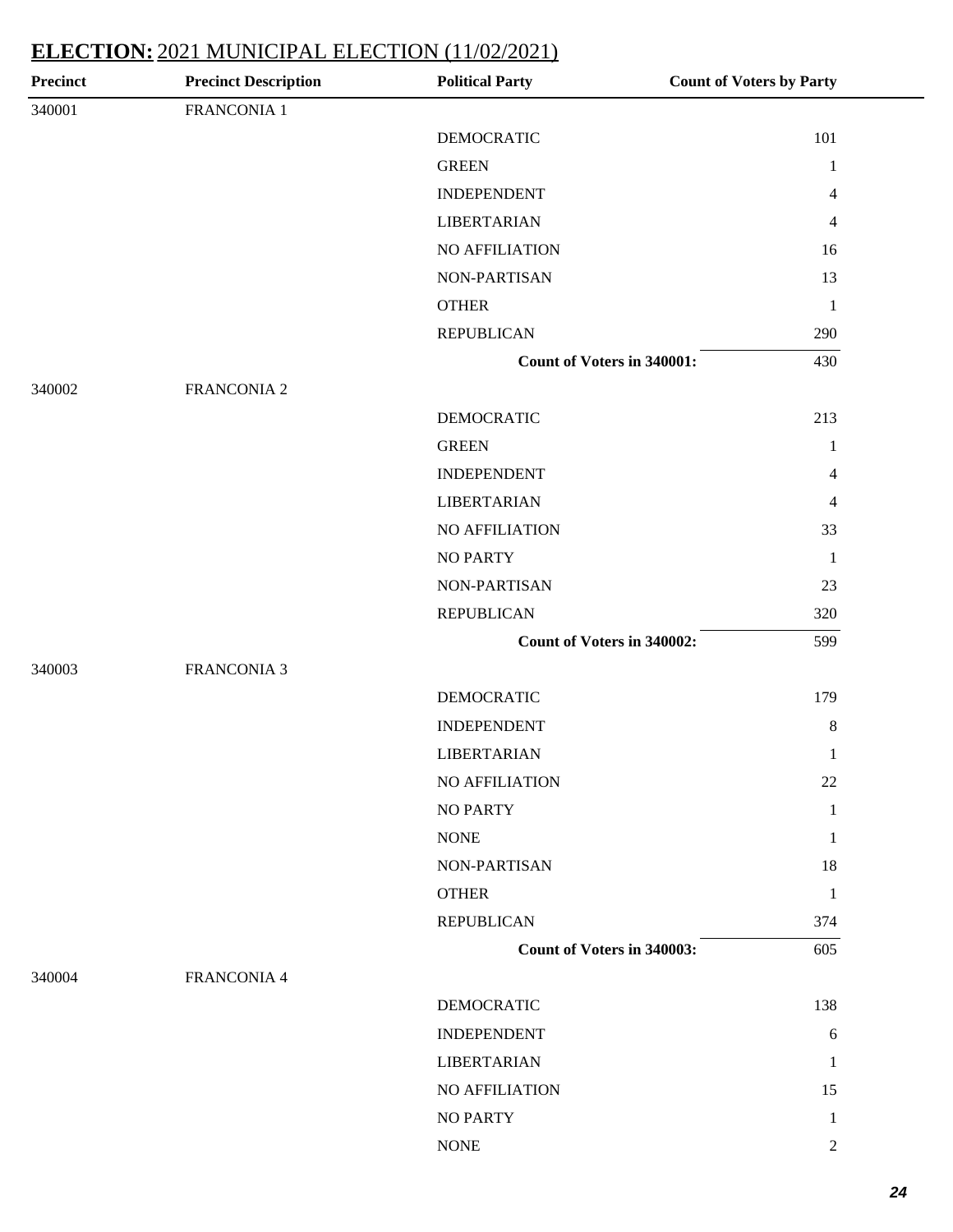| Precinct | <b>Precinct Description</b> | <b>Political Party</b>            | <b>Count of Voters by Party</b> |
|----------|-----------------------------|-----------------------------------|---------------------------------|
| 340004   | FRANCONIA 4                 |                                   |                                 |
|          |                             | NON-PARTISAN                      | 11                              |
|          |                             | <b>OTHER</b>                      | $\mathbf{1}$                    |
|          |                             | <b>REPUBLICAN</b>                 | 289                             |
|          |                             | <b>Count of Voters in 340004:</b> | 464                             |
| 340005   | <b>FRANCONIA 5</b>          |                                   |                                 |
|          |                             | <b>DEMOCRATIC</b>                 | 183                             |
|          |                             | <b>INDEPENDENT</b>                | $\overline{\mathcal{A}}$        |
|          |                             | NO AFFILIATION                    | 37                              |
|          |                             | <b>NO PARTY</b>                   | $\sqrt{5}$                      |
|          |                             | <b>NONE</b>                       | $\mathbf{1}$                    |
|          |                             | NON-PARTISAN                      | 10                              |
|          |                             | <b>REPUBLICAN</b>                 | 362                             |
|          |                             | <b>Count of Voters in 340005:</b> | 602                             |
| 340006   | FRANCONIA 6                 |                                   |                                 |
|          |                             | <b>DEMOCRATIC</b>                 | 158                             |
|          |                             | <b>INDEPENDENCE</b>               | $\mathbf{1}$                    |
|          |                             | <b>INDEPENDENT</b>                | $\mathfrak s$                   |
|          |                             | <b>LIBERTARIAN</b>                | 3                               |
|          |                             | NO AFFILIATION                    | 21                              |
|          |                             | <b>NO PARTY</b>                   | $\mathbf{1}$                    |
|          |                             | NON-PARTISAN                      | 11                              |
|          |                             | <b>OTHER</b>                      | $\overline{c}$                  |
|          |                             | <b>REPUBLICAN</b>                 | 378                             |
|          |                             | Count of Voters in 340006:        | 580                             |
| 340007   | <b>FRANCONIA 7</b>          |                                   |                                 |
|          |                             | <b>DEMOCRATIC</b>                 | 179                             |
|          |                             | <b>INDEPENDENT</b>                | 4                               |
|          |                             | <b>LIBERTARIAN</b>                | 1                               |
|          |                             | NO AFFILIATION                    | 23                              |
|          |                             | <b>NONE</b>                       | $\mathbf{1}$                    |
|          |                             | NON-PARTISAN                      | 13                              |
|          |                             | <b>REPUBLICAN</b>                 | 225                             |
|          |                             | Count of Voters in 340007:        | 446                             |
| 340008   | <b>FRANCONIA 8</b>          |                                   |                                 |
|          |                             | <b>DEMOCRATIC</b>                 | 148                             |
|          |                             | <b>INDEPENDENT</b>                | 3                               |
|          |                             | <b>LIBERTARIAN</b>                | $\mathbf{1}$                    |
|          |                             |                                   |                                 |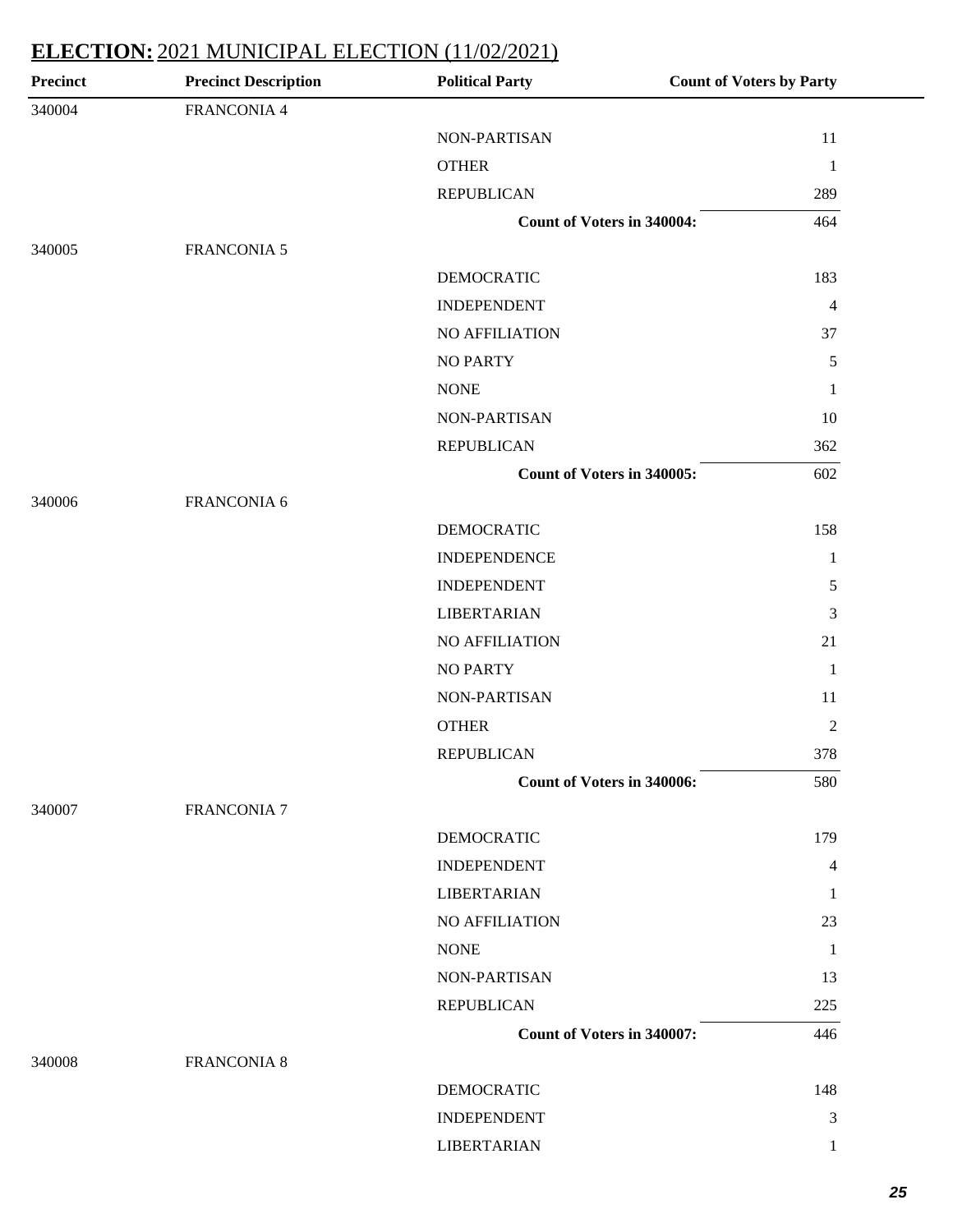| <b>Precinct</b> | <b>Precinct Description</b> | <b>Political Party</b>            | <b>Count of Voters by Party</b> |
|-----------------|-----------------------------|-----------------------------------|---------------------------------|
| 340008          | <b>FRANCONIA 8</b>          |                                   |                                 |
|                 |                             | NO AFFILIATION                    | 17                              |
|                 |                             | NON-PARTISAN                      | 11                              |
|                 |                             | <b>OTHER</b>                      | $\overline{2}$                  |
|                 |                             | <b>REPUBLICAN</b>                 | 208                             |
|                 |                             | <b>SOCIALIST</b>                  | $\mathbf{1}$                    |
|                 |                             | <b>Count of Voters in 340008:</b> | 391                             |
| 070001          | <b>GREEN LANE</b>           |                                   |                                 |
|                 |                             | <b>DEMOCRATIC</b>                 | 38                              |
|                 |                             | <b>GREEN</b>                      | $\mathbf{1}$                    |
|                 |                             | NO AFFILIATION                    | $\sqrt{2}$                      |
|                 |                             | NON-PARTISAN                      | 4                               |
|                 |                             | <b>OTHER</b>                      | 1                               |
|                 |                             | <b>REPUBLICAN</b>                 | 59                              |
|                 |                             | <b>Count of Voters in 070001:</b> | 105                             |
| 08N01           | HATBORO NORTH 1             |                                   |                                 |
|                 |                             | <b>DEMOCRATIC</b>                 | 150                             |
|                 |                             | <b>INDEPENDENT</b>                | $\mathfrak s$                   |
|                 |                             | NO AFFILIATION                    | 17                              |
|                 |                             | <b>NONE</b>                       | $\mathbf{1}$                    |
|                 |                             | NON-PARTISAN                      | $\tau$                          |
|                 |                             | <b>REPUBLICAN</b>                 | 171                             |
|                 |                             | <b>Count of Voters in 08N01:</b>  | 351                             |
| 08N02           | HATBORO NORTH 2             |                                   |                                 |
|                 |                             | CONSTITUTIONAL                    | $\mathbf{1}$                    |
|                 |                             | <b>DEMOCRATIC</b>                 | 368                             |
|                 |                             | <b>INDEPENDENT</b>                | 9                               |
|                 |                             | <b>LIBERTARIAN</b>                | 3                               |
|                 |                             | NO AFFILIATION                    | 36                              |
|                 |                             | <b>NONE</b>                       | 1                               |
|                 |                             | NON-PARTISAN                      | 13                              |
|                 |                             | <b>OTHER</b>                      | $\mathbf{1}$                    |
|                 |                             | <b>REPUBLICAN</b>                 | 293                             |
|                 |                             | <b>UNAFFILIATED</b>               | $\mathbf{1}$                    |
|                 |                             | <b>Count of Voters in 08N02:</b>  | 726                             |
| 08S01           | HATBORO SOUTH 1             |                                   |                                 |
|                 |                             | DEMOCRATIC                        | 335                             |
|                 |                             | <b>INDEPENDENT</b>                | 8                               |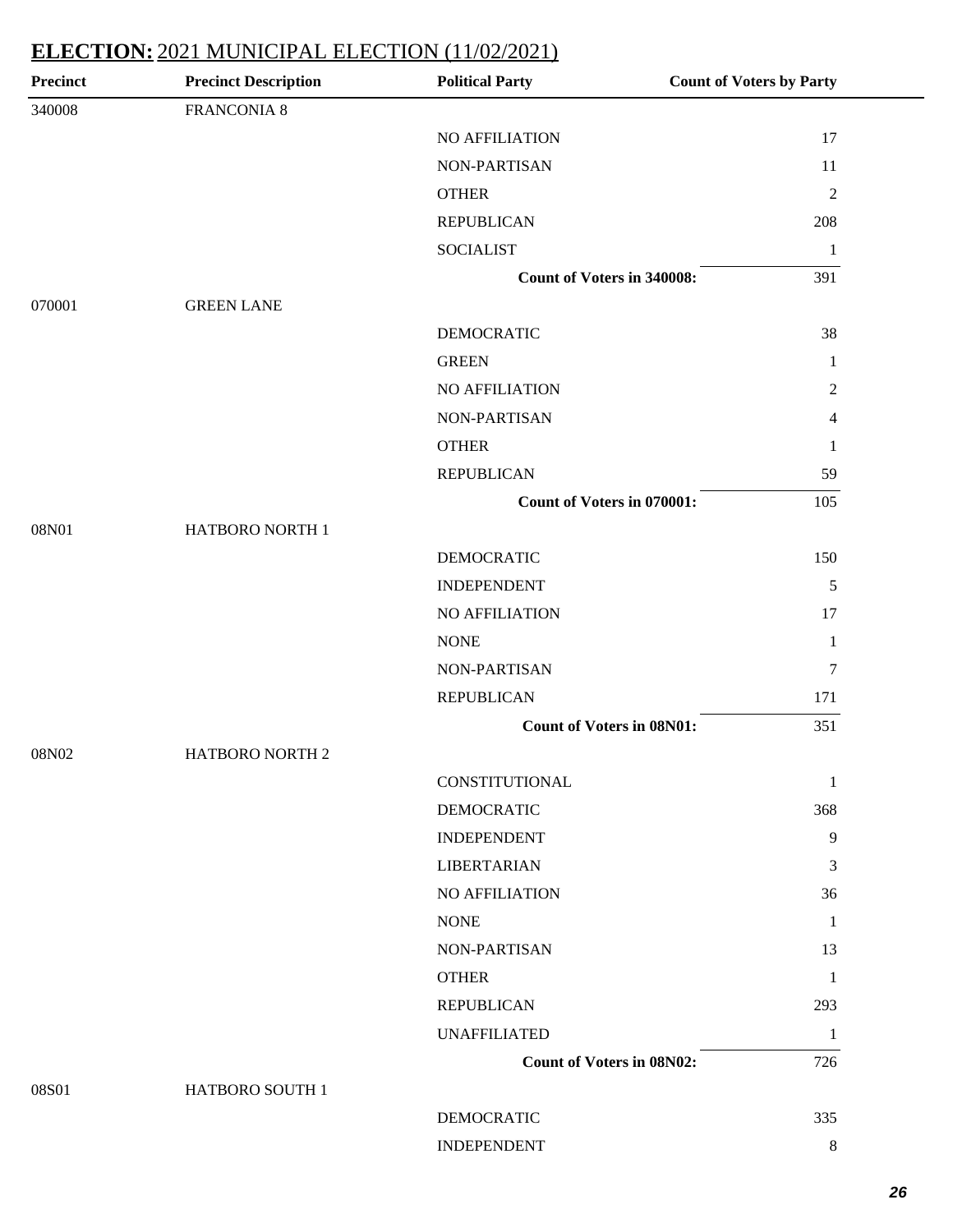| <b>Precinct</b> | <b>Precinct Description</b> | <b>Political Party</b>           | <b>Count of Voters by Party</b> |
|-----------------|-----------------------------|----------------------------------|---------------------------------|
| 08S01           | HATBORO SOUTH 1             |                                  |                                 |
|                 |                             | NO AFFILIATION                   | 32                              |
|                 |                             | <b>NO PARTY</b>                  | $\mathbf{1}$                    |
|                 |                             | NON-PARTISAN                     | 17                              |
|                 |                             | <b>REPUBLICAN</b>                | 252                             |
|                 |                             | <b>Count of Voters in 08S01:</b> | 645                             |
| 08S02           | HATBORO SOUTH 2             |                                  |                                 |
|                 |                             | <b>DEMOCRATIC</b>                | 201                             |
|                 |                             | <b>INDEPENDENT</b>               | 5                               |
|                 |                             | NO AFFILIATION                   | 19                              |
|                 |                             | <b>NO PARTY</b>                  | $\mathbf{1}$                    |
|                 |                             | <b>NONE</b>                      | $\mathbf{1}$                    |
|                 |                             | NON-PARTISAN                     | $8\,$                           |
|                 |                             | <b>OTHER</b>                     | $\sqrt{2}$                      |
|                 |                             | <b>REPUBLICAN</b>                | 153                             |
|                 |                             | <b>Count of Voters in 08S02:</b> | 390                             |
| 350101          | HATFIELD 1-1                |                                  |                                 |
|                 |                             | <b>DEMOCRATIC</b>                | 160                             |
|                 |                             | <b>INDEPENDENT</b>               | 3                               |
|                 |                             | <b>LIBERTARIAN</b>               | $\mathbf 1$                     |
|                 |                             | NO AFFILIATION                   | 25                              |
|                 |                             | <b>NONE</b>                      | $\sqrt{2}$                      |
|                 |                             | NON-PARTISAN                     | $8\,$                           |
|                 |                             | <b>OTHER</b>                     | $\,1$                           |
|                 |                             | <b>REPUBLICAN</b>                | 107                             |
|                 |                             | Count of Voters in 350101:       | 307                             |
| 350102          | HATFIELD 1-2                |                                  |                                 |
|                 |                             | <b>DEMOCRATIC</b>                | 267                             |
|                 |                             | <b>INDEPENDENT</b>               | 6                               |
|                 |                             | <b>LIBERTARIAN</b>               | 1                               |
|                 |                             | NO AFFILIATION                   | 23                              |
|                 |                             | <b>NO PARTY</b>                  | $\mathbf{1}$                    |
|                 |                             | <b>NON-PARTISAN</b>              | 18                              |
|                 |                             | <b>OTHER</b>                     | 4                               |
|                 |                             | <b>REPUBLICAN</b>                | 301                             |
|                 |                             | Count of Voters in 350102:       | 621                             |
| 350201          | HATFIELD 2-1                |                                  |                                 |
|                 |                             | <b>DEMOCRATIC</b>                | 139                             |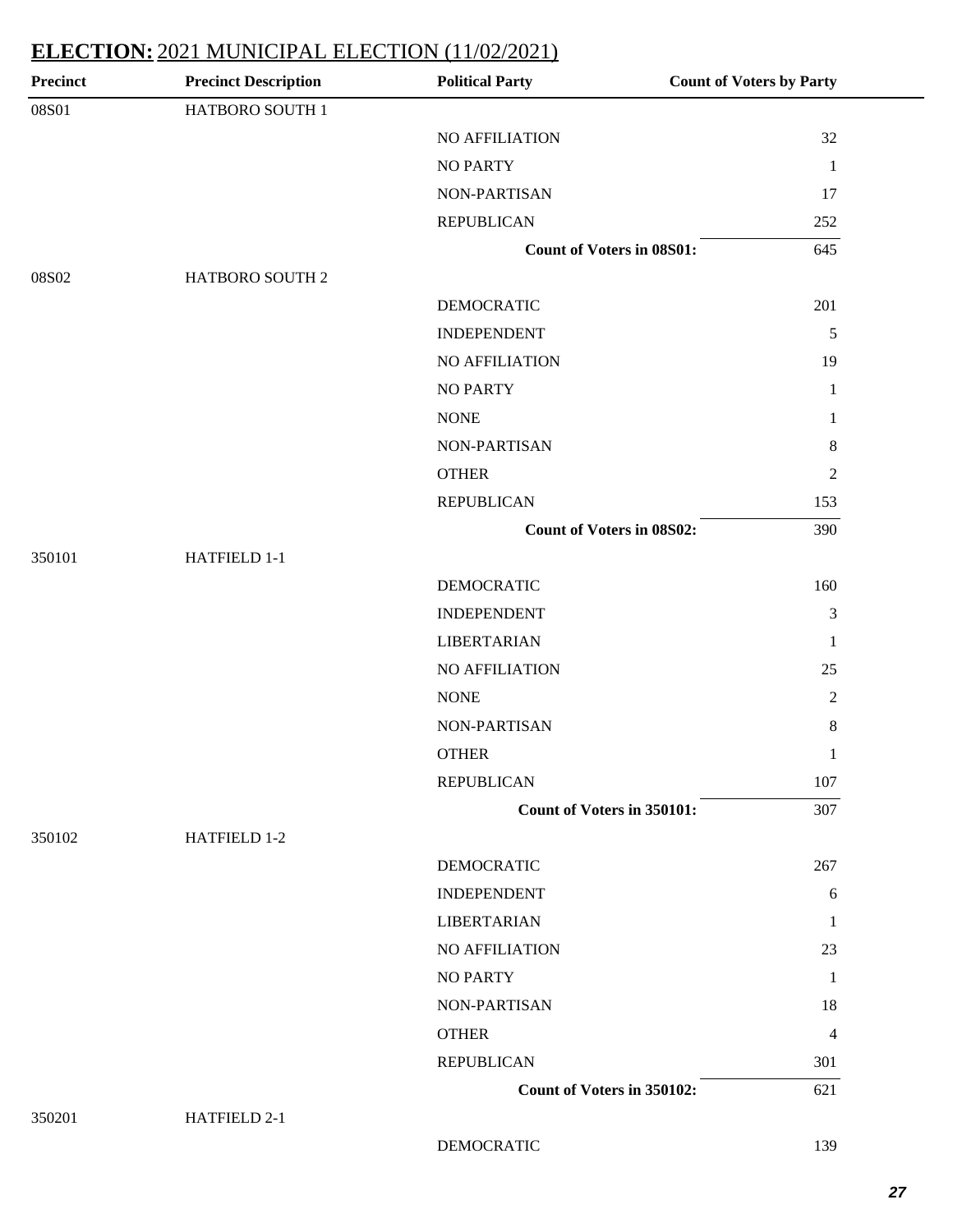| <b>Precinct</b> | <b>Precinct Description</b> | <b>Political Party</b>     | <b>Count of Voters by Party</b> |
|-----------------|-----------------------------|----------------------------|---------------------------------|
| 350201          | HATFIELD 2-1                |                            |                                 |
|                 |                             | <b>INDEPENDENT</b>         | $\mathbf{1}$                    |
|                 |                             | <b>LIBERTARIAN</b>         | $\overline{2}$                  |
|                 |                             | <b>NO AFFILIATION</b>      | 24                              |
|                 |                             | NON-PARTISAN               | 19                              |
|                 |                             | <b>REPUBLICAN</b>          | 163                             |
|                 |                             | Count of Voters in 350201: | 348                             |
| 350202          | HATFIELD 2-2                |                            |                                 |
|                 |                             | <b>DEMOCRATIC</b>          | 111                             |
|                 |                             | <b>GREEN</b>               | $\mathbf{1}$                    |
|                 |                             | <b>INDEPENDENT</b>         | $\mathbf{1}$                    |
|                 |                             | <b>LIBERTARIAN</b>         | $\mathbf{1}$                    |
|                 |                             | <b>NO AFFILIATION</b>      | 11                              |
|                 |                             | NON-PARTISAN               | $\overline{9}$                  |
|                 |                             | <b>OTHER</b>               | 1                               |
|                 |                             | <b>REPUBLICAN</b>          | 175                             |
|                 |                             | Count of Voters in 350202: | 310                             |
| 350301          | HATFIELD 3-1                |                            |                                 |
|                 |                             | <b>DEMOCRATIC</b>          | 173                             |
|                 |                             | <b>INDEPENDENT</b>         | $\overline{2}$                  |
|                 |                             | <b>LIBERTARIAN</b>         | 3                               |
|                 |                             | NO AFFILIATION             | 25                              |
|                 |                             | <b>NONE</b>                | 2                               |
|                 |                             | NON-PARTISAN               | 16                              |
|                 |                             | <b>REPUBLICAN</b>          | 211                             |
|                 |                             | Count of Voters in 350301: | 432                             |
| 350302          | HATFIELD 3-2                |                            |                                 |
|                 |                             | <b>DEMOCRATIC</b>          | 296                             |
|                 |                             | <b>INDEPENDENT</b>         | $\tau$                          |
|                 |                             | <b>LIBERTARIAN</b>         | 3                               |
|                 |                             | NO AFFILIATION             | 37                              |
|                 |                             | <b>NO PARTY</b>            | -1                              |
|                 |                             | <b>NONE</b>                | $\overline{c}$                  |
|                 |                             | NON-PARTISAN               | 17                              |
|                 |                             | <b>REPUBLICAN</b>          | 345                             |
|                 |                             | Count of Voters in 350302: | 708                             |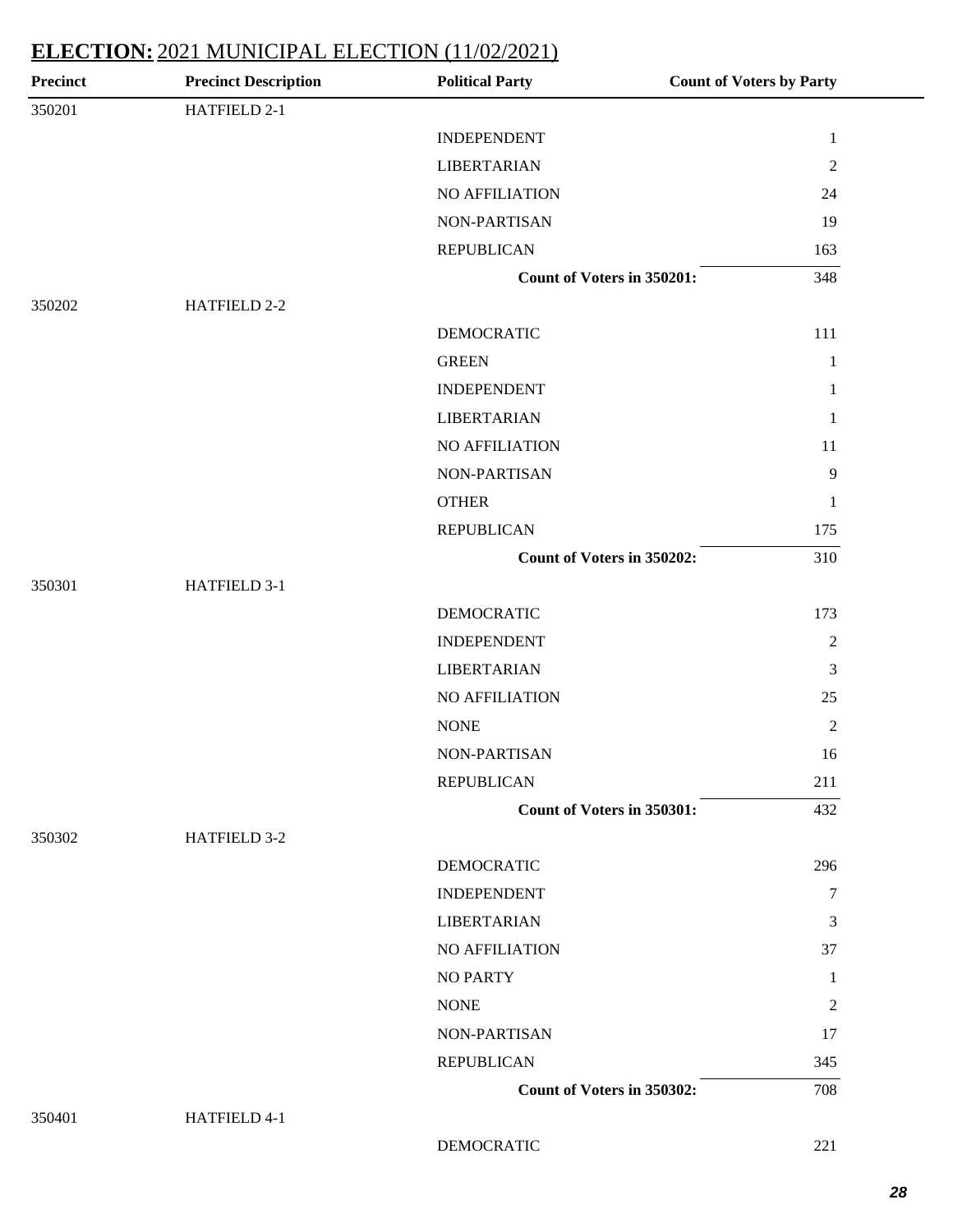| Precinct | <b>Precinct Description</b> | <b>Political Party</b>     | <b>Count of Voters by Party</b> |
|----------|-----------------------------|----------------------------|---------------------------------|
| 350401   | HATFIELD 4-1                |                            |                                 |
|          |                             | <b>GREEN</b>               | $\mathbf{1}$                    |
|          |                             | <b>INDEPENDENT</b>         | 4                               |
|          |                             | <b>LIBERTARIAN</b>         | $8\,$                           |
|          |                             | NO AFFILIATION             | 26                              |
|          |                             | <b>NO PARTY</b>            | $\mathbf{1}$                    |
|          |                             | NON-PARTISAN               | 13                              |
|          |                             | <b>REPUBLICAN</b>          | 182                             |
|          |                             | Count of Voters in 350401: | 456                             |
| 350402   | HATFIELD 4-2                |                            |                                 |
|          |                             | <b>DEMOCRATIC</b>          | 272                             |
|          |                             | <b>INDEPENDENT</b>         | 6                               |
|          |                             | <b>LIBERTARIAN</b>         | $\overline{2}$                  |
|          |                             | NO AFFILIATION             | 56                              |
|          |                             | <b>NONE</b>                | 3                               |
|          |                             | NON-PARTISAN               | 33                              |
|          |                             | <b>OTHER</b>               | $\mathbf{1}$                    |
|          |                             | <b>REPUBLICAN</b>          | 296                             |
|          |                             | Count of Voters in 350402: | 669                             |
| 350501   | HATFIELD 5-1                |                            |                                 |
|          |                             | <b>DEMOCRATIC</b>          | 215                             |
|          |                             | <b>GREEN</b>               | $\mathbf{1}$                    |
|          |                             | <b>INDEPENDENT</b>         | 3                               |
|          |                             | <b>LIBERTARIAN</b>         | $\overline{2}$                  |
|          |                             | NO AFFILIATION             | 17                              |
|          |                             | <b>NO PARTY</b>            | $\mathbf{1}$                    |
|          |                             | NON-PARTISAN               | 20                              |
|          |                             | <b>OTHER</b>               | $\mathbf{1}$                    |
|          |                             | <b>REPUBLICAN</b>          | 222                             |
|          |                             | Count of Voters in 350501: | 482                             |
| 350502   | HATFIELD 5-2                |                            |                                 |
|          |                             | <b>DEMOCRATIC</b>          | 200                             |
|          |                             | <b>INDEPENDENT</b>         | 4                               |
|          |                             | <b>LIBERTARIAN</b>         | 2                               |
|          |                             | NO AFFILIATION             | 20                              |
|          |                             | <b>NONE</b>                | 2                               |
|          |                             | NON-PARTISAN               | $\tau$                          |
|          |                             | <b>OTHER</b>               | $\mathbf{1}$                    |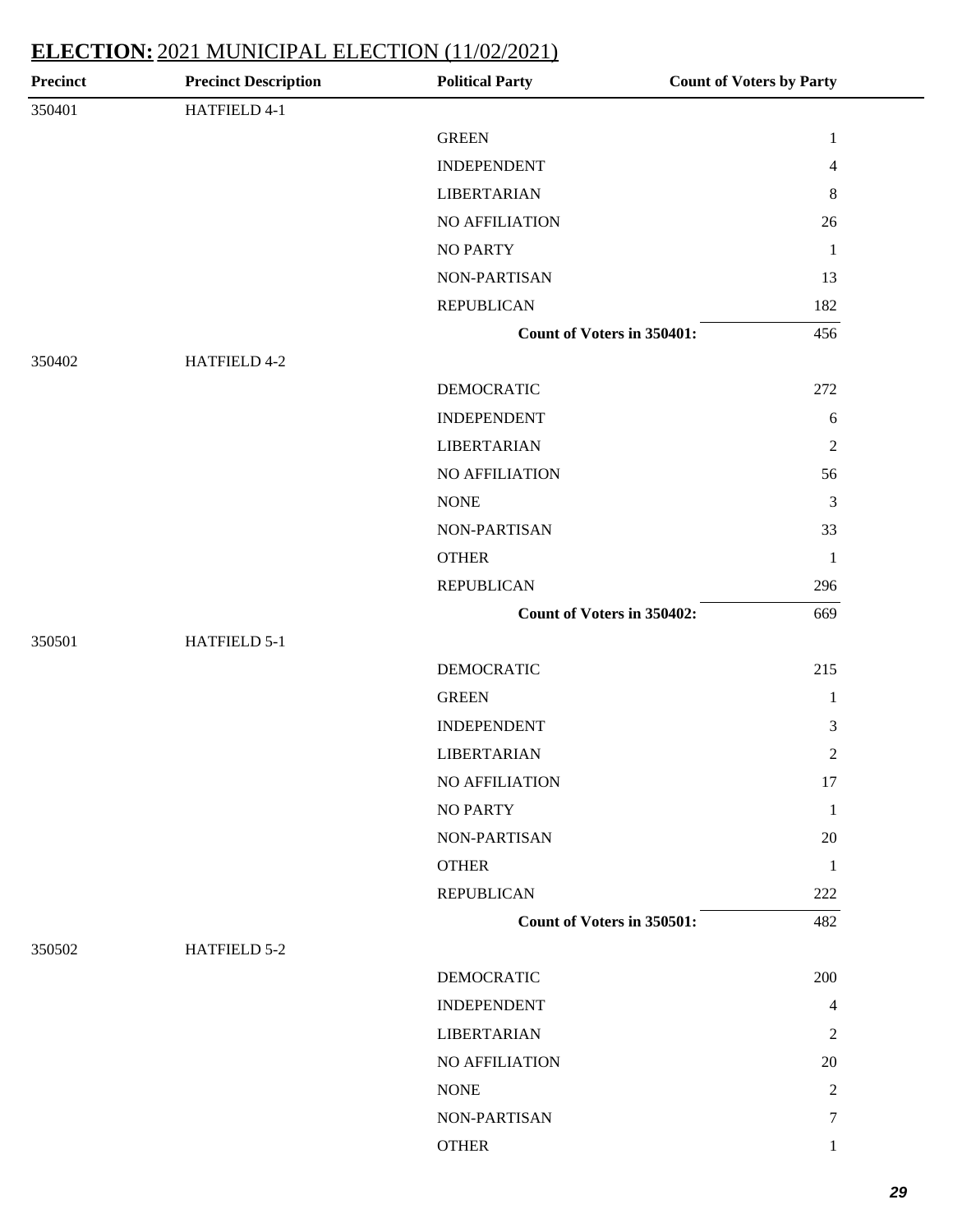| <b>Precinct</b> | <b>Precinct Description</b> | <b>Political Party</b>            | <b>Count of Voters by Party</b> |
|-----------------|-----------------------------|-----------------------------------|---------------------------------|
| 350502          | HATFIELD 5-2                |                                   |                                 |
|                 |                             | <b>REPUBLICAN</b>                 | 151                             |
|                 |                             | Count of Voters in 350502:        | 387                             |
| 090001          | HATFIELD BORO               |                                   |                                 |
|                 |                             | <b>DEMOCRATIC</b>                 | 356                             |
|                 |                             | <b>GREEN</b>                      | 1                               |
|                 |                             | <b>INDEPENDENT</b>                | 6                               |
|                 |                             | NO AFFILIATION                    | 40                              |
|                 |                             | <b>NO PARTY</b>                   | $\overline{2}$                  |
|                 |                             | <b>NONE</b>                       | 4                               |
|                 |                             | NON-PARTISAN                      | 25                              |
|                 |                             | <b>REPUBLICAN</b>                 | 290                             |
|                 |                             | <b>Count of Voters in 090001:</b> | 724                             |
| 360101          | HORSHAM 1-1                 |                                   |                                 |
|                 |                             | <b>DEMOCRATIC</b>                 | 86                              |
|                 |                             | <b>INDEPENDENT</b>                | 3                               |
|                 |                             | NO AFFILIATION                    | $\overline{9}$                  |
|                 |                             | <b>NO PARTY</b>                   | $\sqrt{2}$                      |
|                 |                             | NON-PARTISAN                      | 5                               |
|                 |                             | <b>REPUBLICAN</b>                 | 92                              |
|                 |                             | Count of Voters in 360101:        | 197                             |
| 360102          | HORSHAM 1-2                 |                                   |                                 |
|                 |                             | <b>DEMOCRATIC</b>                 | 175                             |
|                 |                             | <b>INDEPENDENT</b>                | 3                               |
|                 |                             | <b>NO AFFILIATION</b>             | 24                              |
|                 |                             | <b>NONE</b>                       | 1                               |
|                 |                             | NON-PARTISAN                      | 11                              |
|                 |                             | <b>OTHER</b>                      | 1                               |
|                 |                             | <b>REPUBLICAN</b>                 | 251                             |
|                 |                             | Count of Voters in 360102:        | 466                             |
| 360103          | HORSHAM 1-3                 |                                   |                                 |
|                 |                             | <b>DEMOCRATIC</b>                 | 127                             |
|                 |                             | <b>INDEPENDENT</b>                | 3                               |
|                 |                             | NO AFFILIATION                    | 14                              |
|                 |                             | $\rm{NONE}$                       | 1                               |
|                 |                             | NON-PARTISAN                      | 9                               |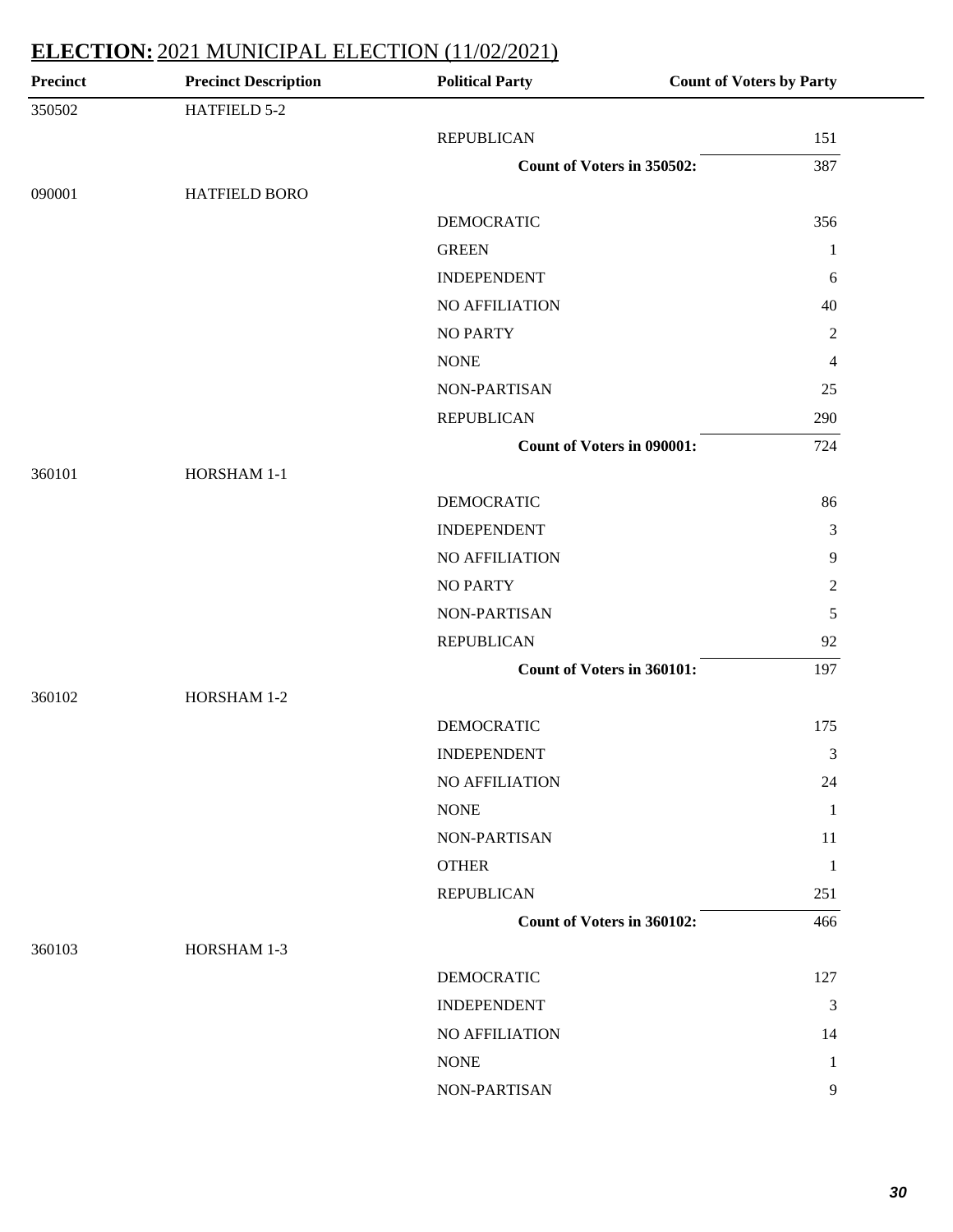| <b>Precinct</b> | <b>Precinct Description</b> | <b>Political Party</b>            | <b>Count of Voters by Party</b> |
|-----------------|-----------------------------|-----------------------------------|---------------------------------|
| 360103          | HORSHAM 1-3                 |                                   |                                 |
|                 |                             | <b>REPUBLICAN</b>                 | 201                             |
|                 |                             | Count of Voters in 360103:        | 355                             |
| 360104          | HORSHAM 1-4                 |                                   |                                 |
|                 |                             | <b>DEMOCRATIC</b>                 | 118                             |
|                 |                             | <b>INDEPENDENT</b>                | $\sqrt{5}$                      |
|                 |                             | <b>LIBERTARIAN</b>                | $\mathfrak{Z}$                  |
|                 |                             | NO AFFILIATION                    | $\tau$                          |
|                 |                             | NON-PARTISAN                      | 9                               |
|                 |                             | <b>OTHER</b>                      | 1                               |
|                 |                             | <b>REPUBLICAN</b>                 | 248                             |
|                 |                             | <b>Count of Voters in 360104:</b> | 391                             |
| 360105          | HORSHAM 1-5                 |                                   |                                 |
|                 |                             | <b>DEMOCRATIC</b>                 | 183                             |
|                 |                             | <b>INDEPENDENT</b>                | $\mathbf{1}$                    |
|                 |                             | <b>LIBERAL</b>                    | 1                               |
|                 |                             | NO AFFILIATION                    | 16                              |
|                 |                             | NON-PARTISAN                      | 12                              |
|                 |                             | <b>OTHER</b>                      | $\overline{2}$                  |
|                 |                             | <b>REPUBLICAN</b>                 | 216                             |
|                 |                             | Count of Voters in 360105:        | 431                             |
| 360201          | HORSHAM 2-1                 |                                   |                                 |
|                 |                             | DEMOCRATIC                        | 117                             |
|                 |                             | <b>INDEPENDENT</b>                | 5                               |
|                 |                             | <b>LIBERTARIAN</b>                | 1                               |
|                 |                             | NO AFFILIATION                    | 12                              |
|                 |                             | NON-PARTISAN                      | 14                              |
|                 |                             | <b>OTHER</b>                      | 1                               |
|                 |                             | <b>REPUBLICAN</b>                 | 194                             |
|                 |                             | Count of Voters in 360201:        | 344                             |
| 360202          | HORSHAM 2-2                 |                                   |                                 |
|                 |                             | DEMOCRATIC                        | 264                             |
|                 |                             | <b>INDEPENDENT</b>                | $\mathfrak{Z}$                  |
|                 |                             | NO AFFILIATION                    | 34                              |
|                 |                             | <b>NONE</b>                       | $\mathfrak{Z}$                  |
|                 |                             | NON-PARTISAN                      | 7                               |
|                 |                             | <b>OTHER</b>                      | 1                               |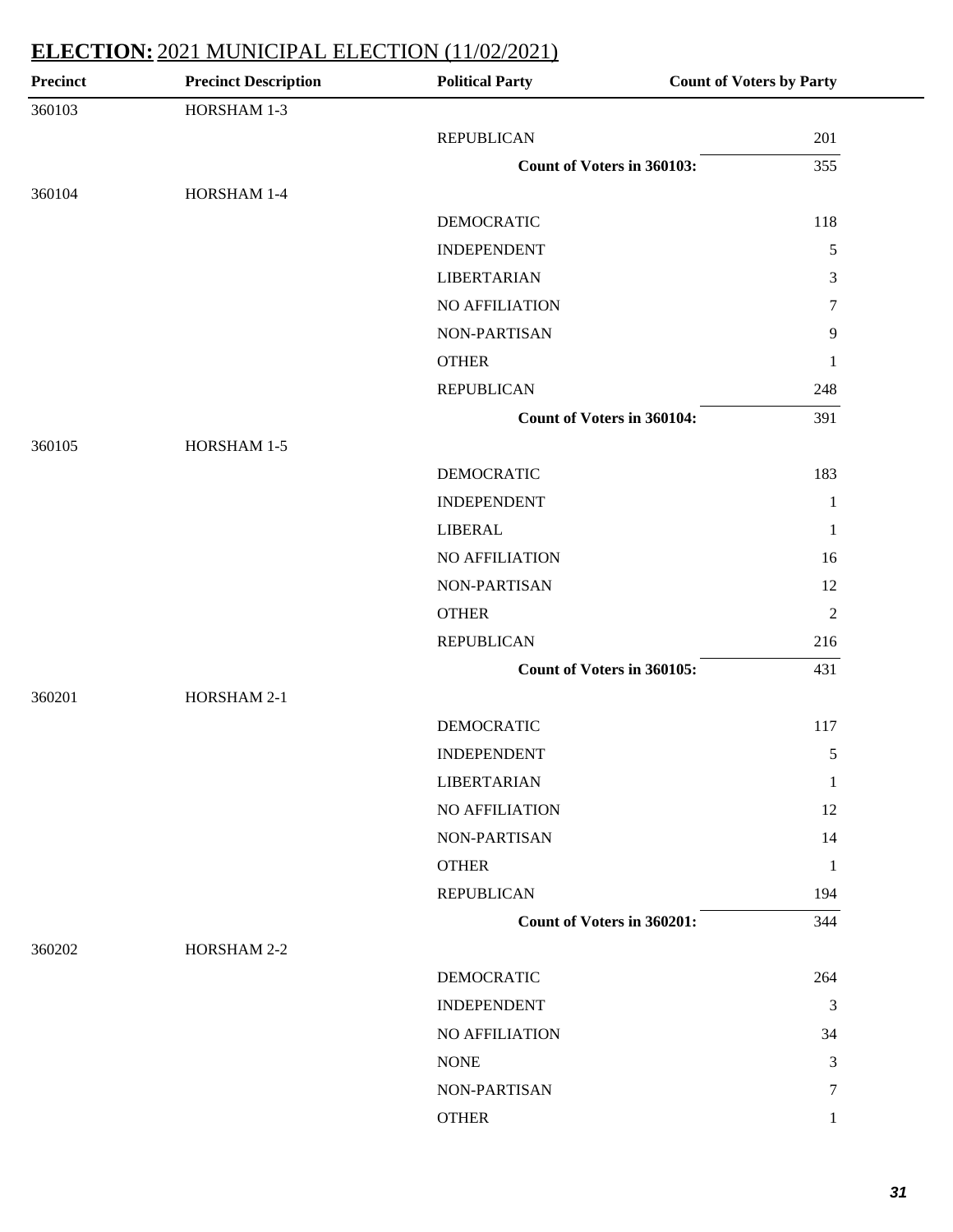| <b>Precinct</b> | <b>Precinct Description</b> | <b>Political Party</b>            | <b>Count of Voters by Party</b> |
|-----------------|-----------------------------|-----------------------------------|---------------------------------|
| 360202          | HORSHAM 2-2                 |                                   |                                 |
|                 |                             | <b>REPUBLICAN</b>                 | 282                             |
|                 |                             | Count of Voters in 360202:        | 594                             |
| 360203          | HORSHAM 2-3                 |                                   |                                 |
|                 |                             | <b>DEMOCRATIC</b>                 | 112                             |
|                 |                             | <b>INDEPENDENT</b>                | $\mathbf{1}$                    |
|                 |                             | NO AFFILIATION                    | 23                              |
|                 |                             | NON-PARTISAN                      | 11                              |
|                 |                             | <b>OTHER</b>                      | $\mathbf{1}$                    |
|                 |                             | <b>REPUBLICAN</b>                 | 166                             |
|                 |                             | Count of Voters in 360203:        | 314                             |
| 360204          | HORSHAM 2-4                 |                                   |                                 |
|                 |                             | <b>DEMOCRATIC</b>                 | 186                             |
|                 |                             | <b>INDEPENDENT</b>                | 6                               |
|                 |                             | <b>NO AFFILIATION</b>             | 21                              |
|                 |                             | <b>NO PARTY</b>                   | $\mathbf{1}$                    |
|                 |                             | NON-PARTISAN                      | 16                              |
|                 |                             | <b>REPUBLICAN</b>                 | 263                             |
|                 |                             | Count of Voters in 360204:        | 493                             |
| 360301          | HORSHAM 3-1                 |                                   |                                 |
|                 |                             | <b>DEMOCRATIC</b>                 | 176                             |
|                 |                             | <b>INDEPENDENT</b>                | $\mathbf{1}$                    |
|                 |                             | <b>LIBERTARIAN</b>                | 3                               |
|                 |                             | <b>NO AFFILIATION</b>             | 18                              |
|                 |                             | <b>NO PARTY</b>                   | 1                               |
|                 |                             | <b>NONE</b>                       | 1                               |
|                 |                             | <b>NON-PARTISAN</b>               | 8                               |
|                 |                             | <b>OPEN</b>                       | 1                               |
|                 |                             | <b>REPUBLICAN</b>                 | 154                             |
|                 |                             | <b>Count of Voters in 360301:</b> | 363                             |
| 360302          | HORSHAM 3-2                 |                                   |                                 |
|                 |                             | <b>DEMOCRATIC</b>                 | 190                             |
|                 |                             | <b>GREEN</b>                      | 1                               |
|                 |                             | <b>INDEPENDENT</b>                | 3                               |
|                 |                             | <b>LIBERTARIAN</b>                | 1                               |
|                 |                             | NO AFFILIATION                    | 13                              |
|                 |                             | NO PARTY                          |                                 |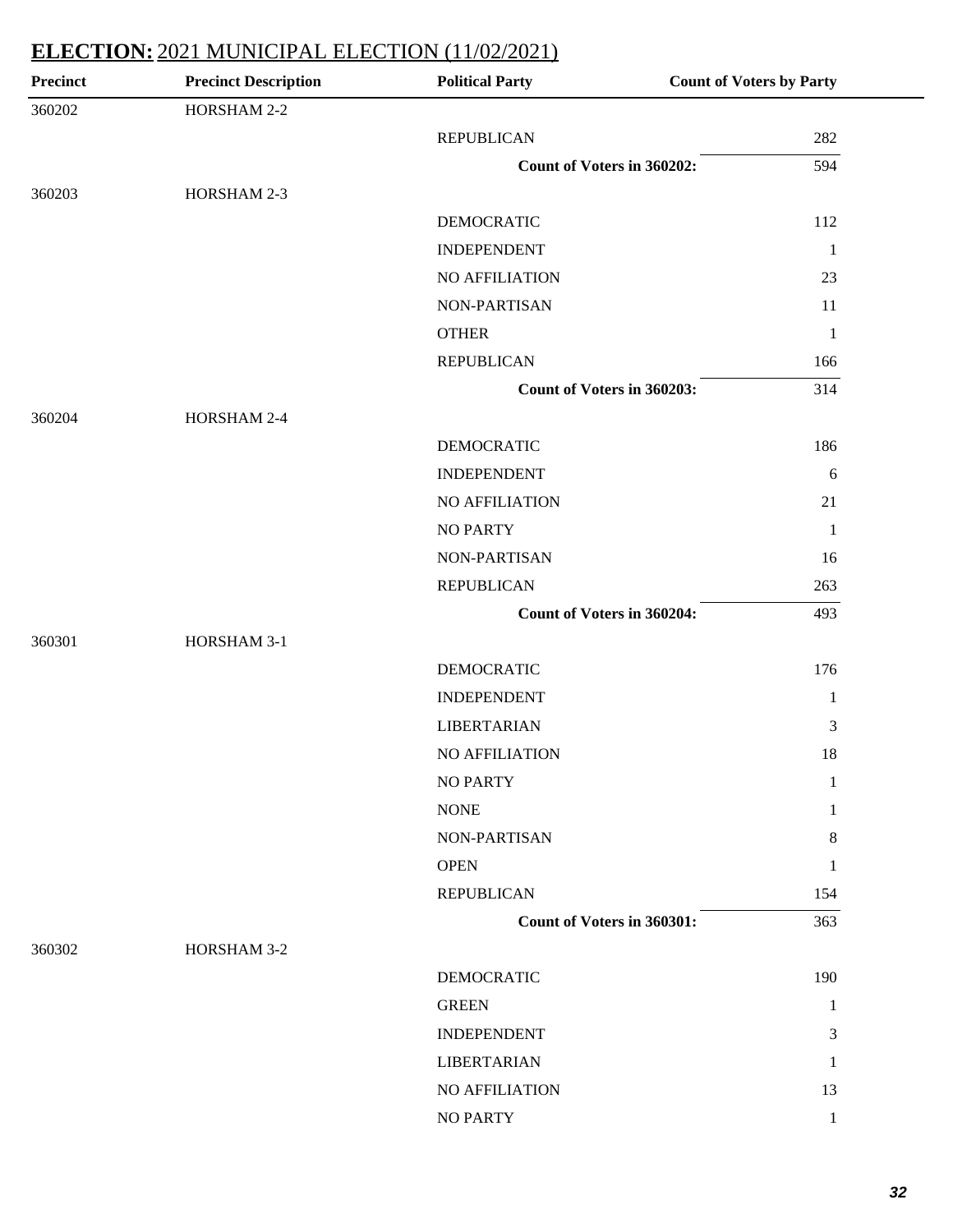| <b>Precinct</b> | <b>Precinct Description</b> | <b>Political Party</b>            | <b>Count of Voters by Party</b> |
|-----------------|-----------------------------|-----------------------------------|---------------------------------|
| 360302          | HORSHAM 3-2                 |                                   |                                 |
|                 |                             | NON-PARTISAN                      | $\tau$                          |
|                 |                             | <b>OTHER</b>                      | $\mathbf{1}$                    |
|                 |                             | <b>REPUBLICAN</b>                 | 127                             |
|                 |                             | Count of Voters in 360302:        | 344                             |
| 360303          | HORSHAM 3-3                 |                                   |                                 |
|                 |                             | <b>DEMOCRATIC</b>                 | 258                             |
|                 |                             | <b>GREEN</b>                      | $\mathbf{1}$                    |
|                 |                             | <b>INDEPENDENT</b>                | $\mathfrak{Z}$                  |
|                 |                             | <b>LIBERTARIAN</b>                | $\mathbf{1}$                    |
|                 |                             | NO AFFILIATION                    | 22                              |
|                 |                             | <b>NONE</b>                       | $\mathfrak{2}$                  |
|                 |                             | NON-PARTISAN                      | 17                              |
|                 |                             | <b>REPUBLICAN</b>                 | 275                             |
|                 |                             | Count of Voters in 360303:        | 579                             |
| 360304          | HORSHAM 3-4                 |                                   |                                 |
|                 |                             | <b>DEMOCRATIC</b>                 | 151                             |
|                 |                             | <b>INDEPENDENT</b>                | 4                               |
|                 |                             | NO AFFILIATION                    | 18                              |
|                 |                             | <b>NONE</b>                       | $\mathbf{1}$                    |
|                 |                             | NON-PARTISAN                      | 6                               |
|                 |                             | <b>REPUBLICAN</b>                 | 113                             |
|                 |                             | <b>Count of Voters in 360304:</b> | 293                             |
| 360305          | HORSHAM 3-5                 |                                   |                                 |
|                 |                             | <b>AMERICAN</b>                   | $\mathbf{1}$                    |
|                 |                             | <b>DEMOCRATIC</b>                 | 118                             |
|                 |                             | <b>INDEPENDENT</b>                | $\mathbf{1}$                    |
|                 |                             | <b>LIBERTARIAN</b>                | $\mathfrak{Z}$                  |
|                 |                             | NO AFFILIATION                    | 13                              |
|                 |                             | NON-PARTISAN                      | 8                               |
|                 |                             | <b>REPUBLICAN</b>                 | 127                             |
|                 |                             | Count of Voters in 360305:        | 271                             |
| 360401          | HORSHAM 4-1                 |                                   |                                 |
|                 |                             | <b>DEMOCRATIC</b>                 | 199                             |
|                 |                             | <b>INDEPENDENT</b>                | 3                               |
|                 |                             | NO AFFILIATION                    | 25                              |
|                 |                             | <b>NONE</b>                       | $\mathbf{1}$                    |
|                 |                             | NON-PARTISAN                      | 13                              |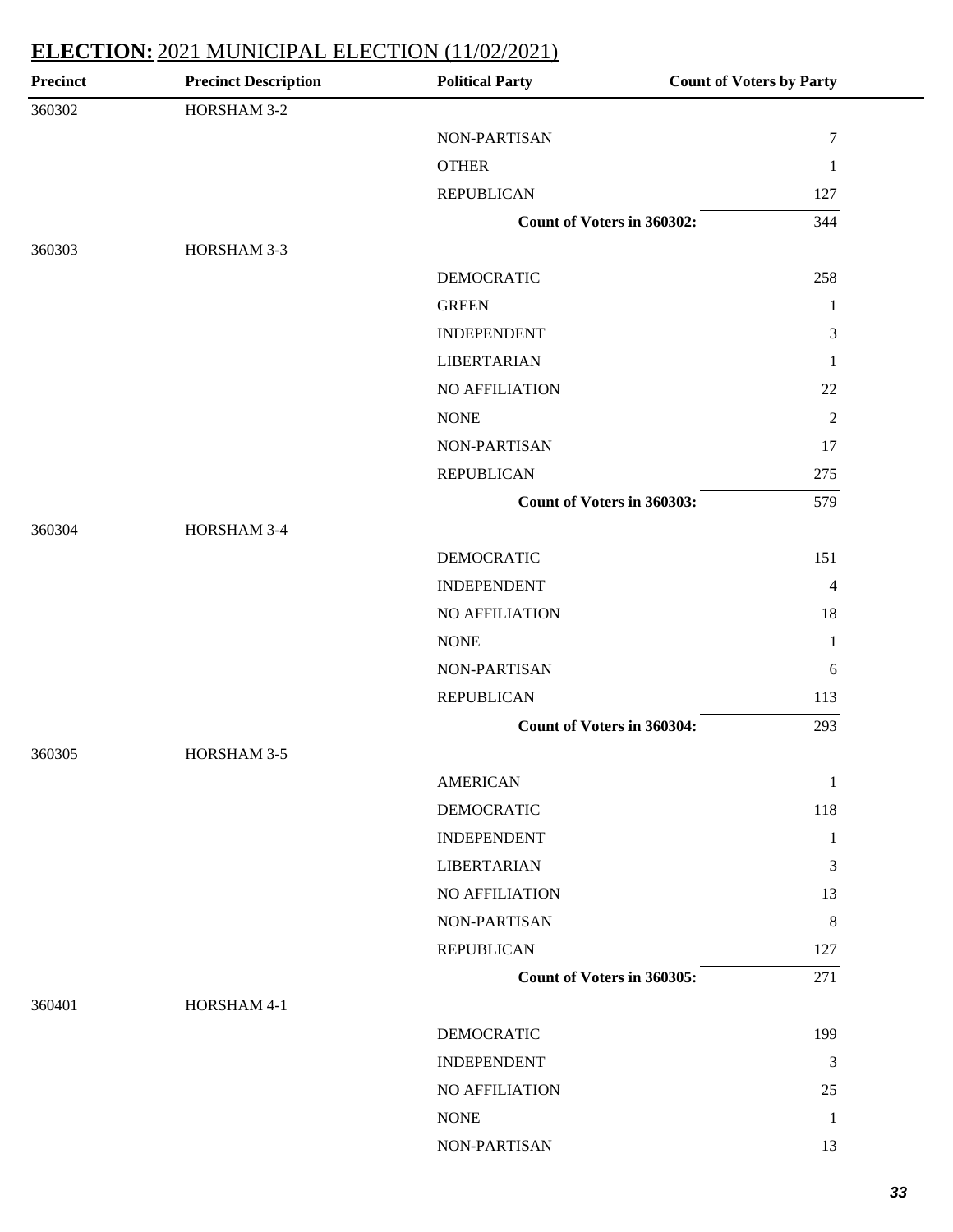| <b>Precinct</b> | <b>Precinct Description</b> | <b>Political Party</b>            | <b>Count of Voters by Party</b> |
|-----------------|-----------------------------|-----------------------------------|---------------------------------|
| 360401          | HORSHAM 4-1                 |                                   |                                 |
|                 |                             | <b>REPUBLICAN</b>                 | 221                             |
|                 |                             | <b>Count of Voters in 360401:</b> | 462                             |
| 360402          | HORSHAM 4-2                 |                                   |                                 |
|                 |                             | <b>DEMOCRATIC</b>                 | 169                             |
|                 |                             | <b>INDEPENDENT</b>                | $\mathbf{1}$                    |
|                 |                             | NO AFFILIATION                    | 25                              |
|                 |                             | <b>NONE</b>                       | $\mathbf{1}$                    |
|                 |                             | NON-PARTISAN                      | 13                              |
|                 |                             | <b>OTHER</b>                      | $\overline{4}$                  |
|                 |                             | <b>REPUBLICAN</b>                 | 178                             |
|                 |                             | Count of Voters in 360402:        | 391                             |
| 360403          | HORSHAM 4-3                 |                                   |                                 |
|                 |                             | <b>DEMOCRATIC</b>                 | 92                              |
|                 |                             | <b>INDEPENDENT</b>                | $\overline{2}$                  |
|                 |                             | NO AFFILIATION                    | 9                               |
|                 |                             | NON-PARTISAN                      | 8                               |
|                 |                             | <b>REPUBLICAN</b>                 | 105                             |
|                 |                             | Count of Voters in 360403:        | 216                             |
| 360404          | HORSHAM 4-4                 |                                   |                                 |
|                 |                             | <b>DEMOCRATIC</b>                 | 134                             |
|                 |                             | <b>INDEPENDENT</b>                | 1                               |
|                 |                             | NO AFFILIATION                    | 16                              |
|                 |                             | <b>NONE</b>                       | $\mathbf{1}$                    |
|                 |                             | NON-PARTISAN                      | 4                               |
|                 |                             | <b>REPUBLICAN</b>                 | 92                              |
|                 |                             | <b>Count of Voters in 360404:</b> | 248                             |
| 100100          | <b>JENKINTOWN 1</b>         |                                   |                                 |
|                 |                             | <b>DEMOCRATIC</b>                 | 246                             |
|                 |                             | <b>INDEPENDENT</b>                | 6                               |
|                 |                             | <b>NO AFFILIATION</b>             | 14                              |
|                 |                             | <b>NO PARTY</b>                   | 1                               |
|                 |                             | <b>NONE</b>                       | $\overline{c}$                  |
|                 |                             | NON-PARTISAN                      | 8                               |
|                 |                             | <b>REPUBLICAN</b>                 | 67                              |
|                 |                             | <b>Count of Voters in 100100:</b> | 344                             |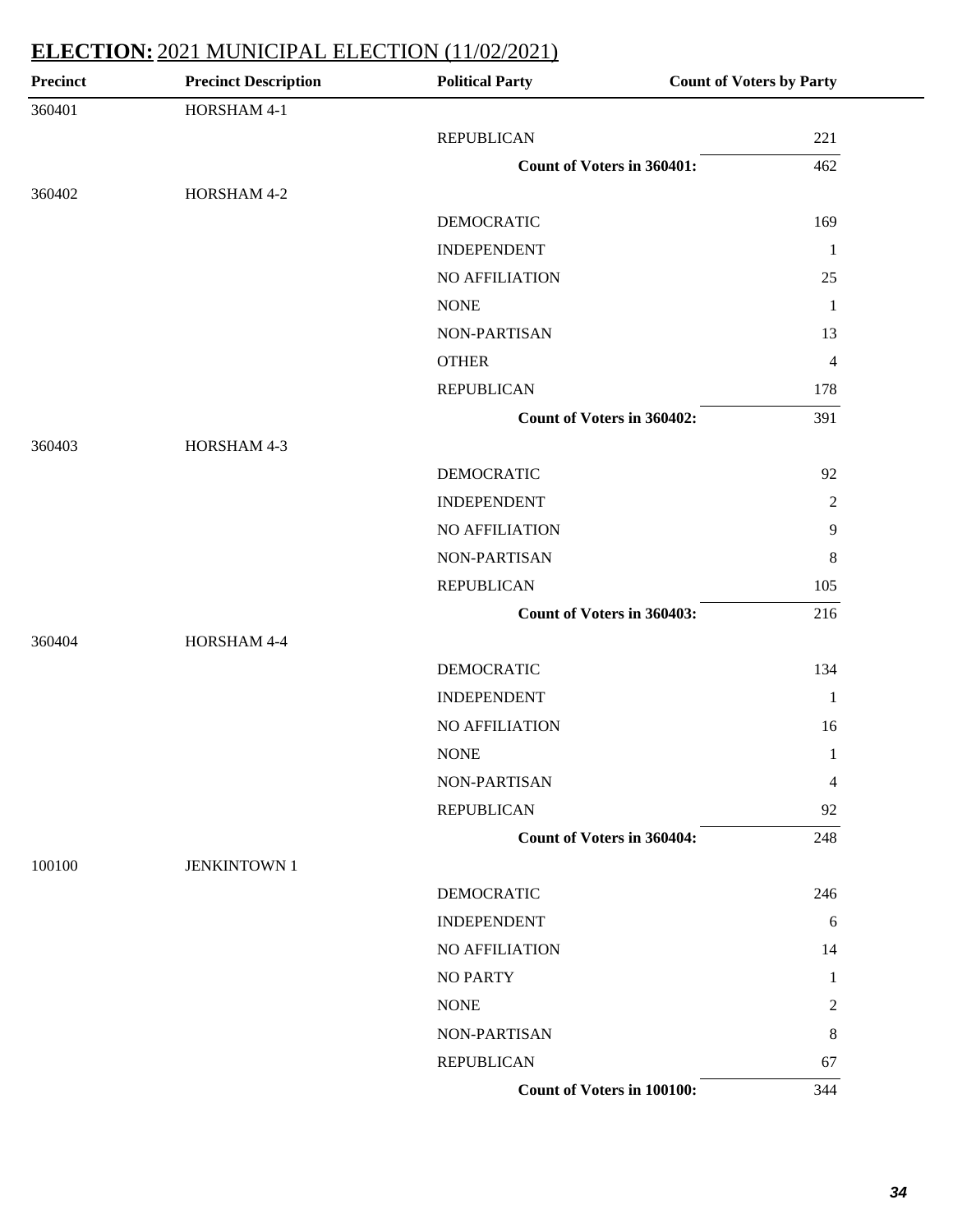| 100200<br><b>JENKINTOWN 2</b><br><b>DEMOCRATIC</b><br>292<br><b>GREEN</b><br>$\mathbf{1}$<br>$\mathfrak{Z}$<br><b>INDEPENDENT</b><br>NO AFFILIATION<br>15<br>$\sqrt{2}$<br>NON-PARTISAN<br><b>REPUBLICAN</b><br>51<br>Count of Voters in 100200:<br>364<br><b>JENKINTOWN 3</b><br>100300<br><b>DEMOCRATIC</b><br>292<br><b>INDEPENDENT</b><br>$\sqrt{2}$<br><b>LIBERTARIAN</b><br>$\mathbf{1}$<br>NO AFFILIATION<br>19<br>$\overline{9}$<br>NON-PARTISAN<br><b>REPUBLICAN</b><br>50<br>Count of Voters in 100300:<br>373<br><b>JENKINTOWN 4</b><br>100400<br><b>DEMOCRATIC</b><br>287<br><b>INDEPENDENT</b><br>$\overline{2}$<br>NO AFFILIATION<br>24<br><b>NO PARTY</b><br>$\mathbf{1}$<br>12<br>NON-PARTISAN<br><b>OTHER</b><br>$\overline{2}$<br><b>REPUBLICAN</b><br>71<br>399<br><b>Count of Voters in 100400:</b><br><b>LANSDALE 1-1</b><br>110101<br>DEMOCRATIC<br>256<br>$\overline{2}$<br><b>INDEPENDENT</b><br><b>LIBERTARIAN</b><br>$\overline{c}$<br>NO AFFILIATION<br>23<br>$\overline{9}$<br><b>NON-PARTISAN</b><br><b>REPUBLICAN</b><br>126<br><b>UNDECIDED</b><br>1<br><b>Count of Voters in 110101:</b><br>419<br>110102<br><b>LANSDALE 1-2</b><br>DEMOCRATIC<br>260<br><b>GREEN</b><br>1 | <b>Precinct</b> | <b>Precinct Description</b> | <b>Political Party</b> | <b>Count of Voters by Party</b> |
|------------------------------------------------------------------------------------------------------------------------------------------------------------------------------------------------------------------------------------------------------------------------------------------------------------------------------------------------------------------------------------------------------------------------------------------------------------------------------------------------------------------------------------------------------------------------------------------------------------------------------------------------------------------------------------------------------------------------------------------------------------------------------------------------------------------------------------------------------------------------------------------------------------------------------------------------------------------------------------------------------------------------------------------------------------------------------------------------------------------------------------------------------------------------------------------------------------|-----------------|-----------------------------|------------------------|---------------------------------|
|                                                                                                                                                                                                                                                                                                                                                                                                                                                                                                                                                                                                                                                                                                                                                                                                                                                                                                                                                                                                                                                                                                                                                                                                            |                 |                             |                        |                                 |
|                                                                                                                                                                                                                                                                                                                                                                                                                                                                                                                                                                                                                                                                                                                                                                                                                                                                                                                                                                                                                                                                                                                                                                                                            |                 |                             |                        |                                 |
|                                                                                                                                                                                                                                                                                                                                                                                                                                                                                                                                                                                                                                                                                                                                                                                                                                                                                                                                                                                                                                                                                                                                                                                                            |                 |                             |                        |                                 |
|                                                                                                                                                                                                                                                                                                                                                                                                                                                                                                                                                                                                                                                                                                                                                                                                                                                                                                                                                                                                                                                                                                                                                                                                            |                 |                             |                        |                                 |
|                                                                                                                                                                                                                                                                                                                                                                                                                                                                                                                                                                                                                                                                                                                                                                                                                                                                                                                                                                                                                                                                                                                                                                                                            |                 |                             |                        |                                 |
|                                                                                                                                                                                                                                                                                                                                                                                                                                                                                                                                                                                                                                                                                                                                                                                                                                                                                                                                                                                                                                                                                                                                                                                                            |                 |                             |                        |                                 |
|                                                                                                                                                                                                                                                                                                                                                                                                                                                                                                                                                                                                                                                                                                                                                                                                                                                                                                                                                                                                                                                                                                                                                                                                            |                 |                             |                        |                                 |
|                                                                                                                                                                                                                                                                                                                                                                                                                                                                                                                                                                                                                                                                                                                                                                                                                                                                                                                                                                                                                                                                                                                                                                                                            |                 |                             |                        |                                 |
|                                                                                                                                                                                                                                                                                                                                                                                                                                                                                                                                                                                                                                                                                                                                                                                                                                                                                                                                                                                                                                                                                                                                                                                                            |                 |                             |                        |                                 |
|                                                                                                                                                                                                                                                                                                                                                                                                                                                                                                                                                                                                                                                                                                                                                                                                                                                                                                                                                                                                                                                                                                                                                                                                            |                 |                             |                        |                                 |
|                                                                                                                                                                                                                                                                                                                                                                                                                                                                                                                                                                                                                                                                                                                                                                                                                                                                                                                                                                                                                                                                                                                                                                                                            |                 |                             |                        |                                 |
|                                                                                                                                                                                                                                                                                                                                                                                                                                                                                                                                                                                                                                                                                                                                                                                                                                                                                                                                                                                                                                                                                                                                                                                                            |                 |                             |                        |                                 |
|                                                                                                                                                                                                                                                                                                                                                                                                                                                                                                                                                                                                                                                                                                                                                                                                                                                                                                                                                                                                                                                                                                                                                                                                            |                 |                             |                        |                                 |
|                                                                                                                                                                                                                                                                                                                                                                                                                                                                                                                                                                                                                                                                                                                                                                                                                                                                                                                                                                                                                                                                                                                                                                                                            |                 |                             |                        |                                 |
|                                                                                                                                                                                                                                                                                                                                                                                                                                                                                                                                                                                                                                                                                                                                                                                                                                                                                                                                                                                                                                                                                                                                                                                                            |                 |                             |                        |                                 |
|                                                                                                                                                                                                                                                                                                                                                                                                                                                                                                                                                                                                                                                                                                                                                                                                                                                                                                                                                                                                                                                                                                                                                                                                            |                 |                             |                        |                                 |
|                                                                                                                                                                                                                                                                                                                                                                                                                                                                                                                                                                                                                                                                                                                                                                                                                                                                                                                                                                                                                                                                                                                                                                                                            |                 |                             |                        |                                 |
|                                                                                                                                                                                                                                                                                                                                                                                                                                                                                                                                                                                                                                                                                                                                                                                                                                                                                                                                                                                                                                                                                                                                                                                                            |                 |                             |                        |                                 |
|                                                                                                                                                                                                                                                                                                                                                                                                                                                                                                                                                                                                                                                                                                                                                                                                                                                                                                                                                                                                                                                                                                                                                                                                            |                 |                             |                        |                                 |
|                                                                                                                                                                                                                                                                                                                                                                                                                                                                                                                                                                                                                                                                                                                                                                                                                                                                                                                                                                                                                                                                                                                                                                                                            |                 |                             |                        |                                 |
|                                                                                                                                                                                                                                                                                                                                                                                                                                                                                                                                                                                                                                                                                                                                                                                                                                                                                                                                                                                                                                                                                                                                                                                                            |                 |                             |                        |                                 |
|                                                                                                                                                                                                                                                                                                                                                                                                                                                                                                                                                                                                                                                                                                                                                                                                                                                                                                                                                                                                                                                                                                                                                                                                            |                 |                             |                        |                                 |
|                                                                                                                                                                                                                                                                                                                                                                                                                                                                                                                                                                                                                                                                                                                                                                                                                                                                                                                                                                                                                                                                                                                                                                                                            |                 |                             |                        |                                 |
|                                                                                                                                                                                                                                                                                                                                                                                                                                                                                                                                                                                                                                                                                                                                                                                                                                                                                                                                                                                                                                                                                                                                                                                                            |                 |                             |                        |                                 |
|                                                                                                                                                                                                                                                                                                                                                                                                                                                                                                                                                                                                                                                                                                                                                                                                                                                                                                                                                                                                                                                                                                                                                                                                            |                 |                             |                        |                                 |
|                                                                                                                                                                                                                                                                                                                                                                                                                                                                                                                                                                                                                                                                                                                                                                                                                                                                                                                                                                                                                                                                                                                                                                                                            |                 |                             |                        |                                 |
|                                                                                                                                                                                                                                                                                                                                                                                                                                                                                                                                                                                                                                                                                                                                                                                                                                                                                                                                                                                                                                                                                                                                                                                                            |                 |                             |                        |                                 |
|                                                                                                                                                                                                                                                                                                                                                                                                                                                                                                                                                                                                                                                                                                                                                                                                                                                                                                                                                                                                                                                                                                                                                                                                            |                 |                             |                        |                                 |
|                                                                                                                                                                                                                                                                                                                                                                                                                                                                                                                                                                                                                                                                                                                                                                                                                                                                                                                                                                                                                                                                                                                                                                                                            |                 |                             |                        |                                 |
|                                                                                                                                                                                                                                                                                                                                                                                                                                                                                                                                                                                                                                                                                                                                                                                                                                                                                                                                                                                                                                                                                                                                                                                                            |                 |                             |                        |                                 |
|                                                                                                                                                                                                                                                                                                                                                                                                                                                                                                                                                                                                                                                                                                                                                                                                                                                                                                                                                                                                                                                                                                                                                                                                            |                 |                             |                        |                                 |
|                                                                                                                                                                                                                                                                                                                                                                                                                                                                                                                                                                                                                                                                                                                                                                                                                                                                                                                                                                                                                                                                                                                                                                                                            |                 |                             |                        |                                 |
|                                                                                                                                                                                                                                                                                                                                                                                                                                                                                                                                                                                                                                                                                                                                                                                                                                                                                                                                                                                                                                                                                                                                                                                                            |                 |                             |                        |                                 |
|                                                                                                                                                                                                                                                                                                                                                                                                                                                                                                                                                                                                                                                                                                                                                                                                                                                                                                                                                                                                                                                                                                                                                                                                            |                 |                             |                        |                                 |
|                                                                                                                                                                                                                                                                                                                                                                                                                                                                                                                                                                                                                                                                                                                                                                                                                                                                                                                                                                                                                                                                                                                                                                                                            |                 |                             |                        |                                 |
|                                                                                                                                                                                                                                                                                                                                                                                                                                                                                                                                                                                                                                                                                                                                                                                                                                                                                                                                                                                                                                                                                                                                                                                                            |                 |                             |                        |                                 |
|                                                                                                                                                                                                                                                                                                                                                                                                                                                                                                                                                                                                                                                                                                                                                                                                                                                                                                                                                                                                                                                                                                                                                                                                            |                 |                             |                        |                                 |
| <b>INDEPENDENT</b><br>3                                                                                                                                                                                                                                                                                                                                                                                                                                                                                                                                                                                                                                                                                                                                                                                                                                                                                                                                                                                                                                                                                                                                                                                    |                 |                             |                        |                                 |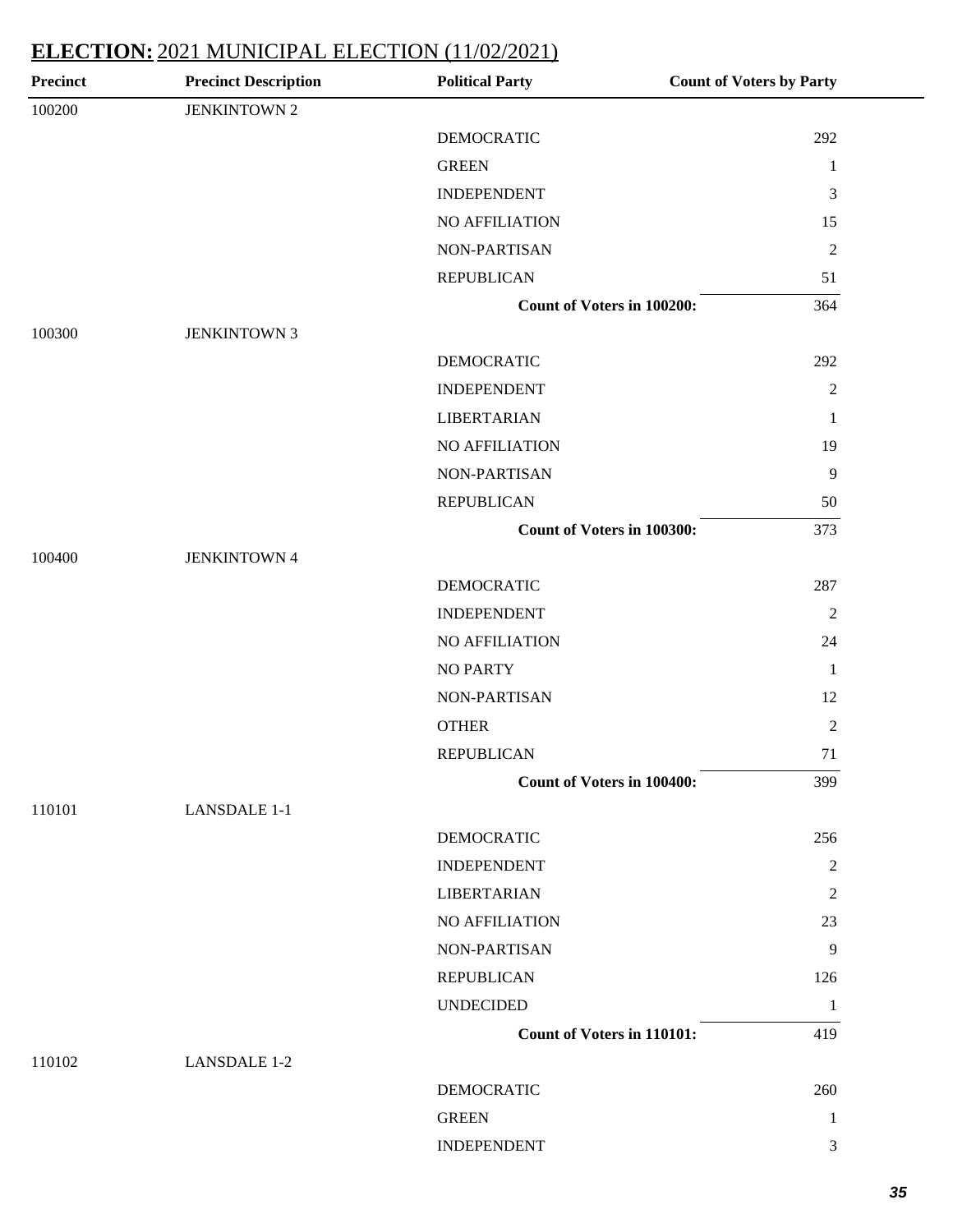| <b>Precinct</b> | <b>Precinct Description</b> | <b>Political Party</b>            | <b>Count of Voters by Party</b> |
|-----------------|-----------------------------|-----------------------------------|---------------------------------|
| 110102          | <b>LANSDALE 1-2</b>         |                                   |                                 |
|                 |                             | <b>LIBERTARIAN</b>                | $\overline{4}$                  |
|                 |                             | NO AFFILIATION                    | 22                              |
|                 |                             | <b>NONE</b>                       | $\mathbf{1}$                    |
|                 |                             | NON-PARTISAN                      | $\overline{9}$                  |
|                 |                             | <b>OTHER</b>                      | $\overline{4}$                  |
|                 |                             | <b>REPUBLICAN</b>                 | 106                             |
|                 |                             | <b>Count of Voters in 110102:</b> | 410                             |
| 110103          | <b>LANSDALE 1-3</b>         |                                   |                                 |
|                 |                             | <b>DEMOCRATIC</b>                 | 165                             |
|                 |                             | <b>INDEPENDENT</b>                | $\mathfrak{Z}$                  |
|                 |                             | NO AFFILIATION                    | 18                              |
|                 |                             | NON-PARTISAN                      | 12                              |
|                 |                             | <b>REPUBLICAN</b>                 | 109                             |
|                 |                             | <b>Count of Voters in 110103:</b> | 307                             |
| 110201          | <b>LANSDALE 2-1</b>         |                                   |                                 |
|                 |                             | <b>DEMOCRATIC</b>                 | 206                             |
|                 |                             | <b>INDEPENDENT</b>                | 4                               |
|                 |                             | <b>LIBERTARIAN</b>                | $\overline{4}$                  |
|                 |                             | NO AFFILIATION                    | 19                              |
|                 |                             | <b>NONE</b>                       | $\mathbf{1}$                    |
|                 |                             | NON-PARTISAN                      | $\overline{9}$                  |
|                 |                             | <b>REPUBLICAN</b>                 | 113                             |
|                 |                             | Count of Voters in 110201:        | 356                             |
| 110202          | <b>LANSDALE 2-2</b>         |                                   |                                 |
|                 |                             | DEMOCRATIC                        | 201                             |
|                 |                             | <b>INDEPENDENT</b>                | $\sqrt{6}$                      |
|                 |                             | <b>LIBERTARIAN</b>                | 1                               |
|                 |                             | NO AFFILIATION                    | 18                              |
|                 |                             | <b>NO PARTY</b>                   | $\mathbf{1}$                    |
|                 |                             | <b>NONE</b>                       | 1                               |
|                 |                             | NON-PARTISAN                      | 12                              |
|                 |                             | <b>OTHER</b>                      | $\mathbf{1}$                    |
|                 |                             | <b>REPUBLICAN</b>                 | 187                             |
|                 |                             | Count of Voters in 110202:        | 428                             |
| 110203          | <b>LANSDALE 2-3</b>         |                                   |                                 |
|                 |                             | <b>DEMOCRATIC</b>                 | 251                             |
|                 |                             | <b>GREEN</b>                      | $\mathbf{1}$                    |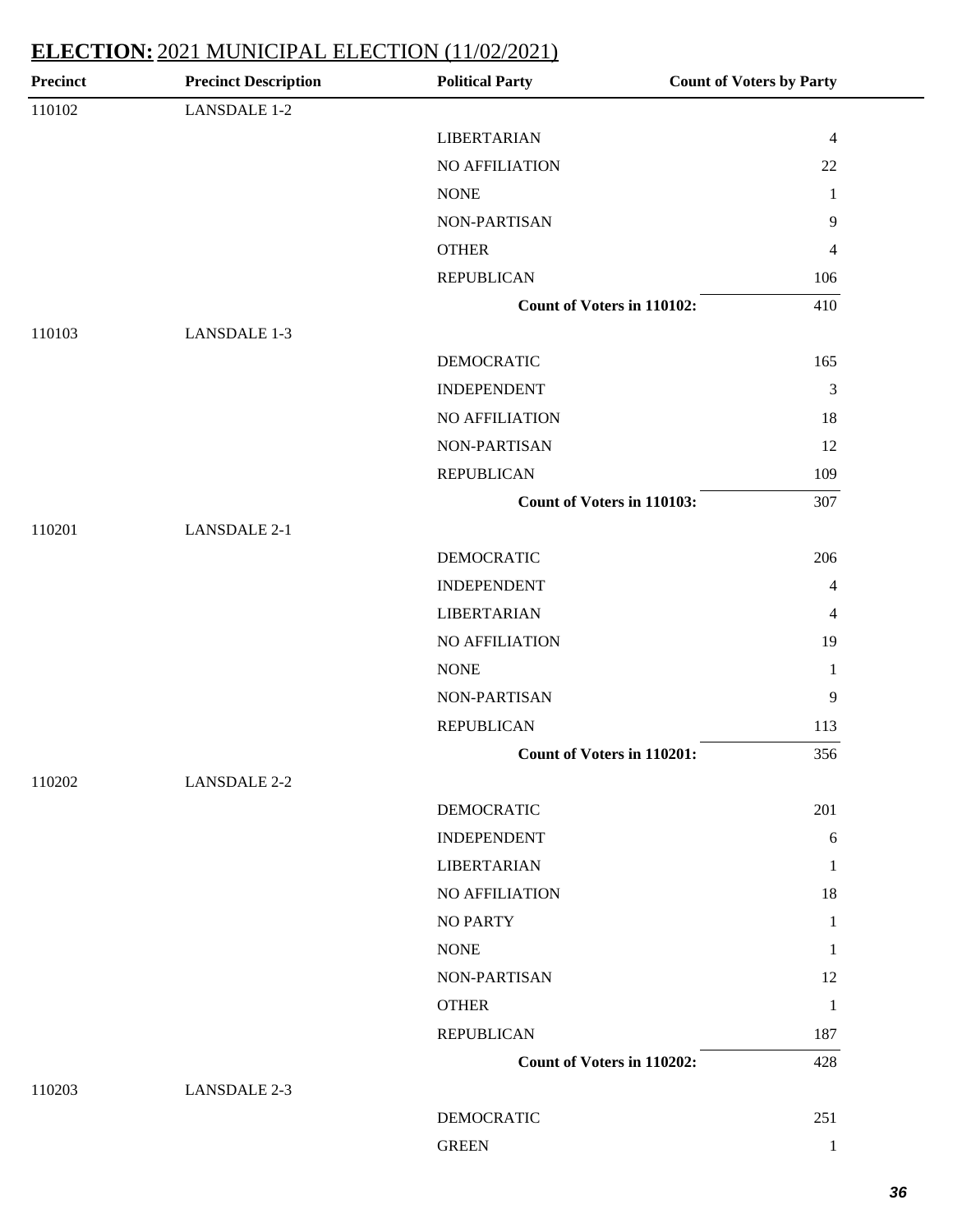| <b>Precinct</b> | <b>Precinct Description</b> | <b>Political Party</b>     | <b>Count of Voters by Party</b> |
|-----------------|-----------------------------|----------------------------|---------------------------------|
| 110203          | LANSDALE 2-3                |                            |                                 |
|                 |                             | <b>INDEPENDENT</b>         | $8\,$                           |
|                 |                             | <b>LIBERTARIAN</b>         | $\boldsymbol{2}$                |
|                 |                             | NO AFFILIATION             | 25                              |
|                 |                             | <b>NO PARTY</b>            | $\mathbf{1}$                    |
|                 |                             | <b>NONE</b>                | $\mathbf{1}$                    |
|                 |                             | NON-PARTISAN               | 13                              |
|                 |                             | <b>OTHER</b>               | $\overline{2}$                  |
|                 |                             | PROGRESSIVE                | $\mathbf{1}$                    |
|                 |                             | <b>REPUBLICAN</b>          | 156                             |
|                 |                             | Count of Voters in 110203: | 461                             |
| 110301          | <b>LANSDALE 3-1</b>         |                            |                                 |
|                 |                             | <b>DEMOCRATIC</b>          | 113                             |
|                 |                             | <b>INDEPENDENT</b>         | $\mathbf{1}$                    |
|                 |                             | NO AFFILIATION             | 15                              |
|                 |                             | <b>NO PARTY</b>            | $\mathbf{1}$                    |
|                 |                             | <b>NONE</b>                | $\overline{c}$                  |
|                 |                             | NON-PARTISAN               | $8\,$                           |
|                 |                             | <b>OTHER</b>               | $\mathbf{1}$                    |
|                 |                             | <b>REPUBLICAN</b>          | 52                              |
|                 |                             | Count of Voters in 110301: | 193                             |
| 110302          | <b>LANSDALE 3-2</b>         |                            |                                 |
|                 |                             | <b>DEMOCRATIC</b>          | 238                             |
|                 |                             | <b>INDEPENDENT</b>         | $\boldsymbol{2}$                |
|                 |                             | <b>LIBERTARIAN</b>         | 6                               |
|                 |                             | NO AFFILIATION             | $20\,$                          |
|                 |                             | NON-PARTISAN               | 14                              |
|                 |                             | <b>OTHER</b>               | 3                               |
|                 |                             | <b>REPUBLICAN</b>          | 156                             |
|                 |                             | Count of Voters in 110302: | 439                             |
| 110303          | LANSDALE 3-3                |                            |                                 |
|                 |                             | <b>DEMOCRATIC</b>          | 377                             |
|                 |                             | <b>GREEN</b>               | $\mathbf{1}$                    |
|                 |                             | <b>INDEPENDENT</b>         | 9                               |
|                 |                             | <b>LIBERTARIAN</b>         | 3                               |
|                 |                             | NO AFFILIATION             | 32                              |
|                 |                             | <b>NO PARTY</b>            | $\mathbf{2}$                    |
|                 |                             | $\rm{NONE}$                | $\mathbf{1}$                    |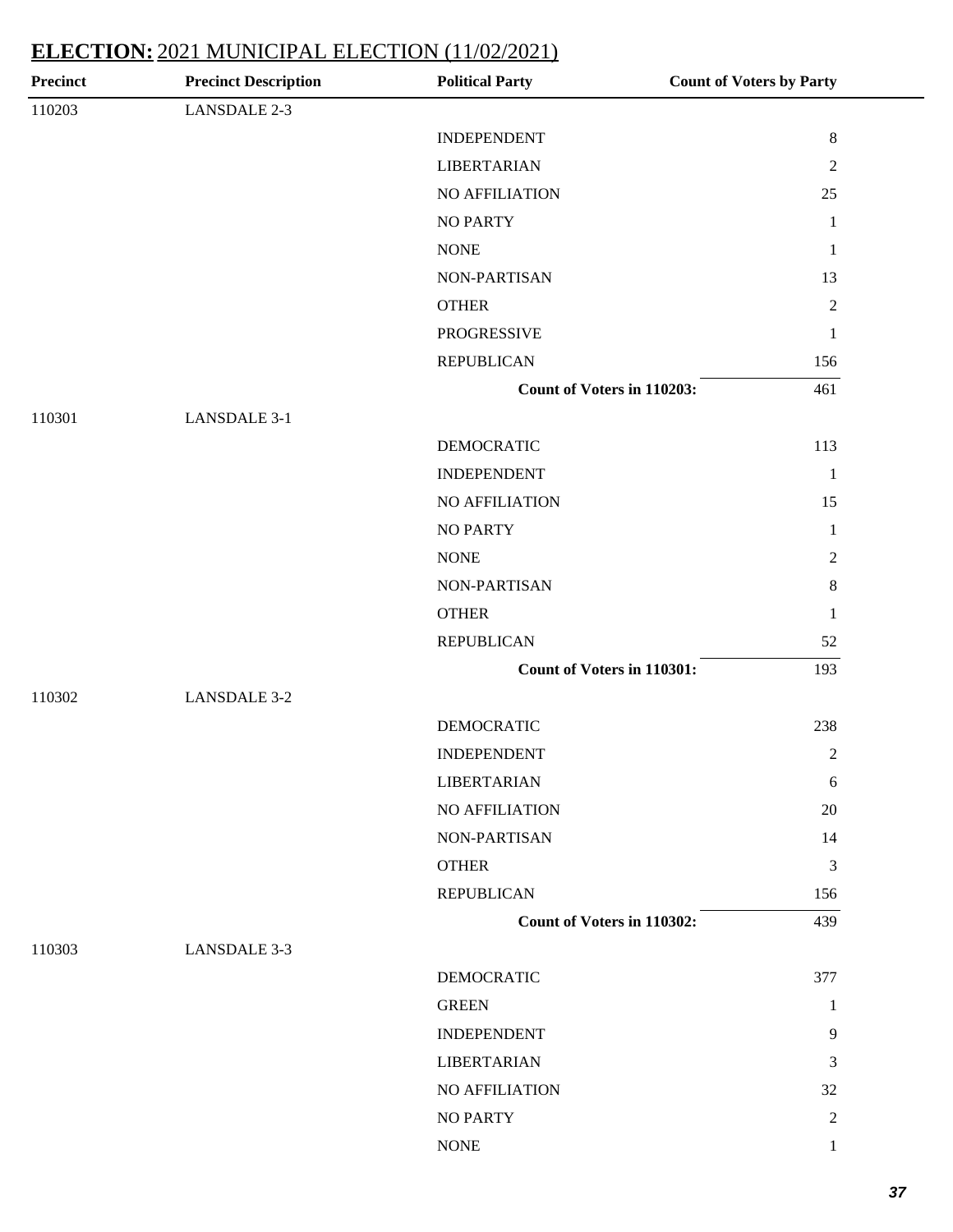| <b>Precinct</b> | <b>Precinct Description</b> | <b>Political Party</b>     | <b>Count of Voters by Party</b> |
|-----------------|-----------------------------|----------------------------|---------------------------------|
| 110303          | <b>LANSDALE 3-3</b>         |                            |                                 |
|                 |                             | NON-PARTISAN               | 23                              |
|                 |                             | <b>OTHER</b>               | $\mathbf{1}$                    |
|                 |                             | <b>REPUBLICAN</b>          | 269                             |
|                 |                             | Count of Voters in 110303: | 718                             |
| 370001          | <b>LIMERICK 1</b>           |                            |                                 |
|                 |                             | CONSTITUTIONAL             | $\mathbf{1}$                    |
|                 |                             | <b>DEMOCRATIC</b>          | 412                             |
|                 |                             | <b>INDEPENDANT</b>         | $\mathbf{1}$                    |
|                 |                             | <b>INDEPENDENT</b>         | 10                              |
|                 |                             | <b>LIBERTARIAN</b>         | $\sqrt{5}$                      |
|                 |                             | NO AFFILIATION             | 67                              |
|                 |                             | <b>NO PARTY</b>            | $\sqrt{2}$                      |
|                 |                             | <b>NONE</b>                | $\mathbf{1}$                    |
|                 |                             | NON-PARTISAN               | 25                              |
|                 |                             | <b>OTHER</b>               | 3                               |
|                 |                             | <b>REPUBLICAN</b>          | 575                             |
|                 |                             | Count of Voters in 370001: | 1102                            |
| 370002          | <b>LIMERICK 2</b>           |                            |                                 |
|                 |                             | <b>DEMOCRATIC</b>          | 335                             |
|                 |                             | <b>INDEPENDENT</b>         | 6                               |
|                 |                             | <b>LIBERTARIAN</b>         | $\sqrt{2}$                      |
|                 |                             | NO AFFILIATION             | 49                              |
|                 |                             | <b>NO PARTY</b>            | $\mathbf{1}$                    |
|                 |                             | <b>NONE</b>                | $\sqrt{2}$                      |
|                 |                             | NON-PARTISAN               | 12                              |
|                 |                             | <b>REPUBLICAN</b>          | 396                             |
|                 |                             | Count of Voters in 370002: | 803                             |
| 370003          | <b>LIMERICK 3</b>           |                            |                                 |
|                 |                             | <b>DEMOCRATIC</b>          | 458                             |
|                 |                             | <b>INDEPENDENT</b>         | 5                               |
|                 |                             | <b>LIBERTARIAN</b>         | 5                               |
|                 |                             | NO AFFILIATION             | 72                              |
|                 |                             | <b>NO PARTY</b>            | $\overline{c}$                  |
|                 |                             | <b>NONE</b>                | $\mathbf{1}$                    |
|                 |                             | NON-PARTISAN               | 34                              |
|                 |                             | <b>REPUBLICAN</b>          | 550                             |
|                 |                             | Count of Voters in 370003: | 1127                            |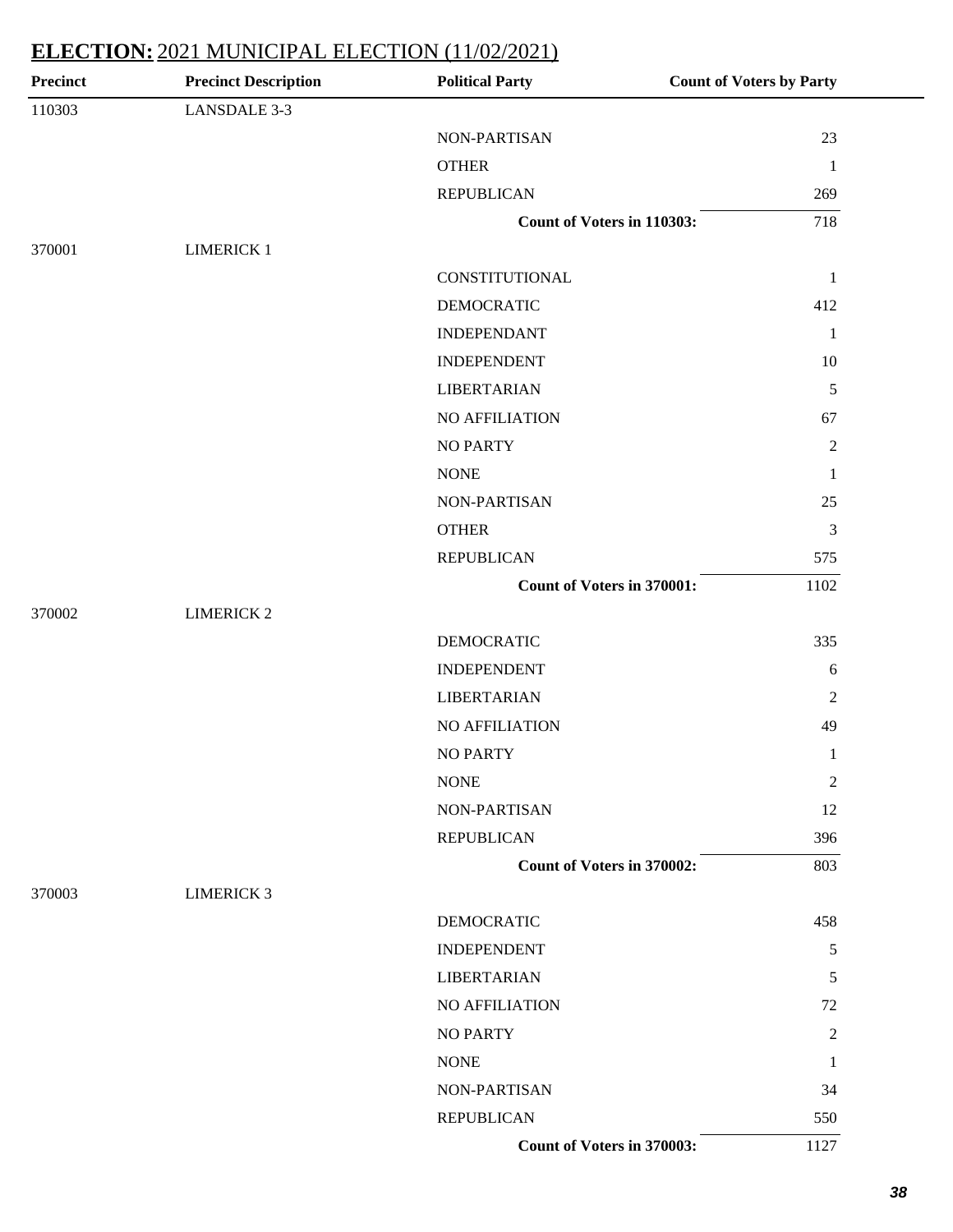| <b>DEMOCRATIC</b><br>394                 |
|------------------------------------------|
| <b>INDEPENDENT</b><br>$\tau$             |
| <b>LIBERTARIAN</b><br>$\mathfrak{Z}$     |
| NO AFFILIATION<br>56                     |
| $\mathbf{1}$                             |
| $\mathfrak{2}$                           |
| 22<br>NON-PARTISAN                       |
| $\mathfrak{2}$                           |
| <b>REPUBLICAN</b><br>367                 |
| <b>UNDECIDED</b><br>$\mathbf{1}$         |
| <b>Count of Voters in 370004:</b><br>855 |
|                                          |
| <b>DEMOCRATIC</b><br>314                 |
| <b>INDEPENDENT</b><br>$\sqrt{5}$         |
| <b>LIBERTARIAN</b><br>$\sqrt{5}$         |
| NO AFFILIATION<br>47                     |
| $\mathbf{1}$                             |
| $\mathbf{1}$                             |
| 32<br>NON-PARTISAN                       |
| <b>REPUBLICAN</b><br>497                 |
| Count of Voters in 370005:<br>902        |
|                                          |
| 329<br><b>DEMOCRATIC</b>                 |
| <b>INDEPENDENT</b><br>$\sqrt{6}$         |
| <b>LIBERTARIAN</b><br>1                  |
| NO AFFILIATION<br>49                     |
| 1                                        |
| NON-PARTISAN<br>19                       |
| <b>REPUBLICAN</b><br>377                 |
| <b>Count of Voters in 370006:</b><br>782 |
|                                          |
| <b>DEMOCRATIC</b><br>222                 |
| <b>INDEPENDENT</b><br>4                  |
| <b>LIBERTARIAN</b><br>5                  |
| NO AFFILIATION<br>32                     |
| $\mathbf{1}$                             |
| NON-PARTISAN<br>11                       |
|                                          |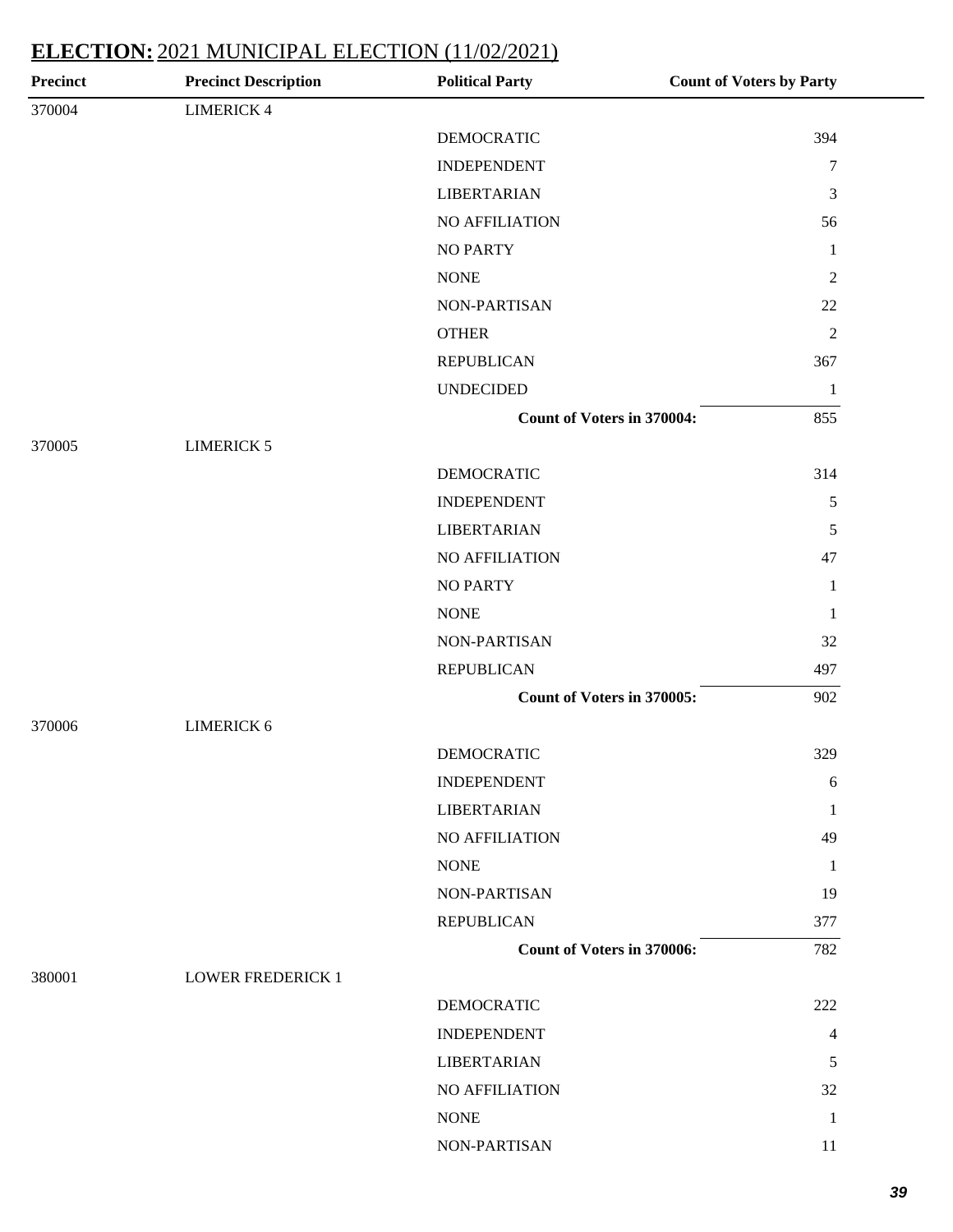| <b>Precinct</b> | <b>Precinct Description</b> | <b>Political Party</b>            | <b>Count of Voters by Party</b> |
|-----------------|-----------------------------|-----------------------------------|---------------------------------|
| 380001          | <b>LOWER FREDERICK 1</b>    |                                   |                                 |
|                 |                             | <b>PATRIOT</b>                    | $\mathbf{1}$                    |
|                 |                             | <b>REPUBLICAN</b>                 | 256                             |
|                 |                             | <b>Count of Voters in 380001:</b> | 532                             |
| 380002          | <b>LOWER FREDERICK 2</b>    |                                   |                                 |
|                 |                             | <b>DEMOCRATIC</b>                 | 355                             |
|                 |                             | <b>GREEN</b>                      | 1                               |
|                 |                             | <b>INDEPENDENT</b>                | $\,8\,$                         |
|                 |                             | <b>LIBERTARIAN</b>                | 3                               |
|                 |                             | NO AFFILIATION                    | 73                              |
|                 |                             | NON-PARTISAN                      | 34                              |
|                 |                             | <b>OTHER</b>                      | $\overline{2}$                  |
|                 |                             | <b>REPUBLICAN</b>                 | 543                             |
|                 |                             | <b>UNKNOWN</b>                    | $\mathbf{1}$                    |
|                 |                             | Count of Voters in 380002:        | 1020                            |
| 390101          | <b>LOWER GWYNEDD 1-1</b>    |                                   |                                 |
|                 |                             | <b>DEMOCRATIC</b>                 | 507                             |
|                 |                             | <b>INDEPENDENT</b>                | 4                               |
|                 |                             | NO AFFILIATION                    | 36                              |
|                 |                             | <b>NONE</b>                       | 3                               |
|                 |                             | NON-PARTISAN                      | 9                               |
|                 |                             | <b>REPUBLICAN</b>                 | 250                             |
|                 |                             | <b>Count of Voters in 390101:</b> | 809                             |
| 390102          | <b>LOWER GWYNEDD 1-2</b>    |                                   |                                 |
|                 |                             | DEMOCRATIC                        | 242                             |
|                 |                             | <b>INDEPENDENT</b>                | 3                               |
|                 |                             | <b>LIBERTARIAN</b>                | $\mathbf{1}$                    |
|                 |                             | NO AFFILIATION                    | 27                              |
|                 |                             | NON-PARTISAN                      | 22                              |
|                 |                             | <b>OTHER</b>                      | $\mathbf{1}$                    |
|                 |                             | <b>REPUBLICAN</b>                 | 255                             |
|                 |                             | Count of Voters in 390102:        | 551                             |
| 390103          | <b>LOWER GWYNEDD 1-3</b>    |                                   |                                 |
|                 |                             | <b>DEMOCRATIC</b>                 | 356                             |
|                 |                             | <b>INDEPENDANT</b>                | 1                               |
|                 |                             | <b>INDEPENDENT</b>                | 8                               |
|                 |                             | <b>LIBERTARIAN</b>                | 1                               |
|                 |                             | NO AFFILIATION                    | 49                              |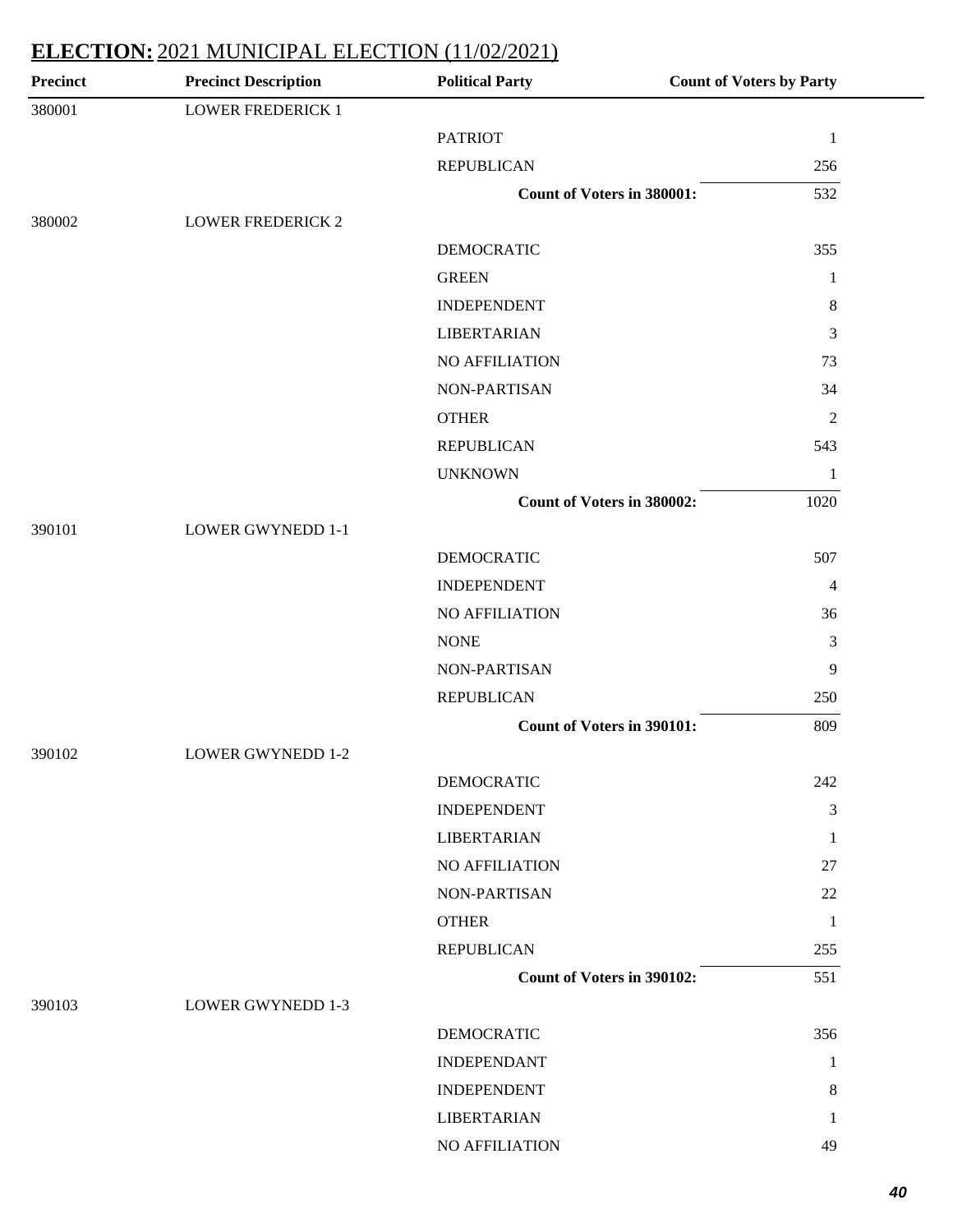| <b>Precinct</b> | <b>Precinct Description</b> | <b>Political Party</b>            | <b>Count of Voters by Party</b> |
|-----------------|-----------------------------|-----------------------------------|---------------------------------|
| 390103          | <b>LOWER GWYNEDD 1-3</b>    |                                   |                                 |
|                 |                             | <b>NONE</b>                       | $\mathfrak{Z}$                  |
|                 |                             | NON-PARTISAN                      | 18                              |
|                 |                             | <b>REPUBLICAN</b>                 | 310                             |
|                 |                             | Count of Voters in 390103:        | 746                             |
| 390104          | <b>LOWER GWYNEDD 1-4</b>    |                                   |                                 |
|                 |                             | <b>DEMOCRATIC</b>                 | 344                             |
|                 |                             | <b>INDEPENDENT</b>                | 6                               |
|                 |                             | <b>LIBERTARIAN</b>                | 4                               |
|                 |                             | NO AFFILIATION                    | 30                              |
|                 |                             | <b>NONE</b>                       | $\mathfrak{2}$                  |
|                 |                             | NON-PARTISAN                      | 13                              |
|                 |                             | <b>REPUBLICAN</b>                 | 192                             |
|                 |                             | <b>Count of Voters in 390104:</b> | 591                             |
| 390201          | <b>LOWER GWYNEDD 2-1</b>    |                                   |                                 |
|                 |                             | CONSTITUTIONAL                    | $\mathbf 1$                     |
|                 |                             | <b>DEMOCRATIC</b>                 | 424                             |
|                 |                             | <b>INDEPENDENT</b>                | $\tau$                          |
|                 |                             | <b>LIBERTARIAN</b>                | $\mathfrak{2}$                  |
|                 |                             | NO AFFILIATION                    | 40                              |
|                 |                             | <b>NO PARTY</b>                   | $\mathbf{1}$                    |
|                 |                             | <b>NONE</b>                       | $\mathfrak{Z}$                  |
|                 |                             | NON-PARTISAN                      | 18                              |
|                 |                             | <b>REPUBLICAN</b>                 | 481                             |
|                 |                             | <b>Count of Voters in 390201:</b> | 977                             |
| 390202          | <b>LOWER GWYNEDD 2-2</b>    |                                   |                                 |
|                 |                             | <b>DEMOCRATIC</b>                 | 362                             |
|                 |                             | <b>INDEPENDENT</b>                | 6                               |
|                 |                             | <b>LIBERTARIAN</b>                | 4                               |
|                 |                             | NO AFFILIATION                    | 29                              |
|                 |                             | <b>NON-PARTISAN</b>               | 13                              |
|                 |                             | <b>REPUBLICAN</b>                 | 221                             |
|                 |                             | Count of Voters in 390202:        | 635                             |
| 401001          | <b>LOWER MERION 10-1</b>    |                                   |                                 |
|                 |                             | <b>DEMOCRATIC</b>                 | 232                             |
|                 |                             | <b>INDEPENDENT</b>                | 6                               |
|                 |                             | NO AFFILIATION                    | 33                              |
|                 |                             | <b>NONE</b>                       | $\overline{2}$                  |
|                 |                             |                                   |                                 |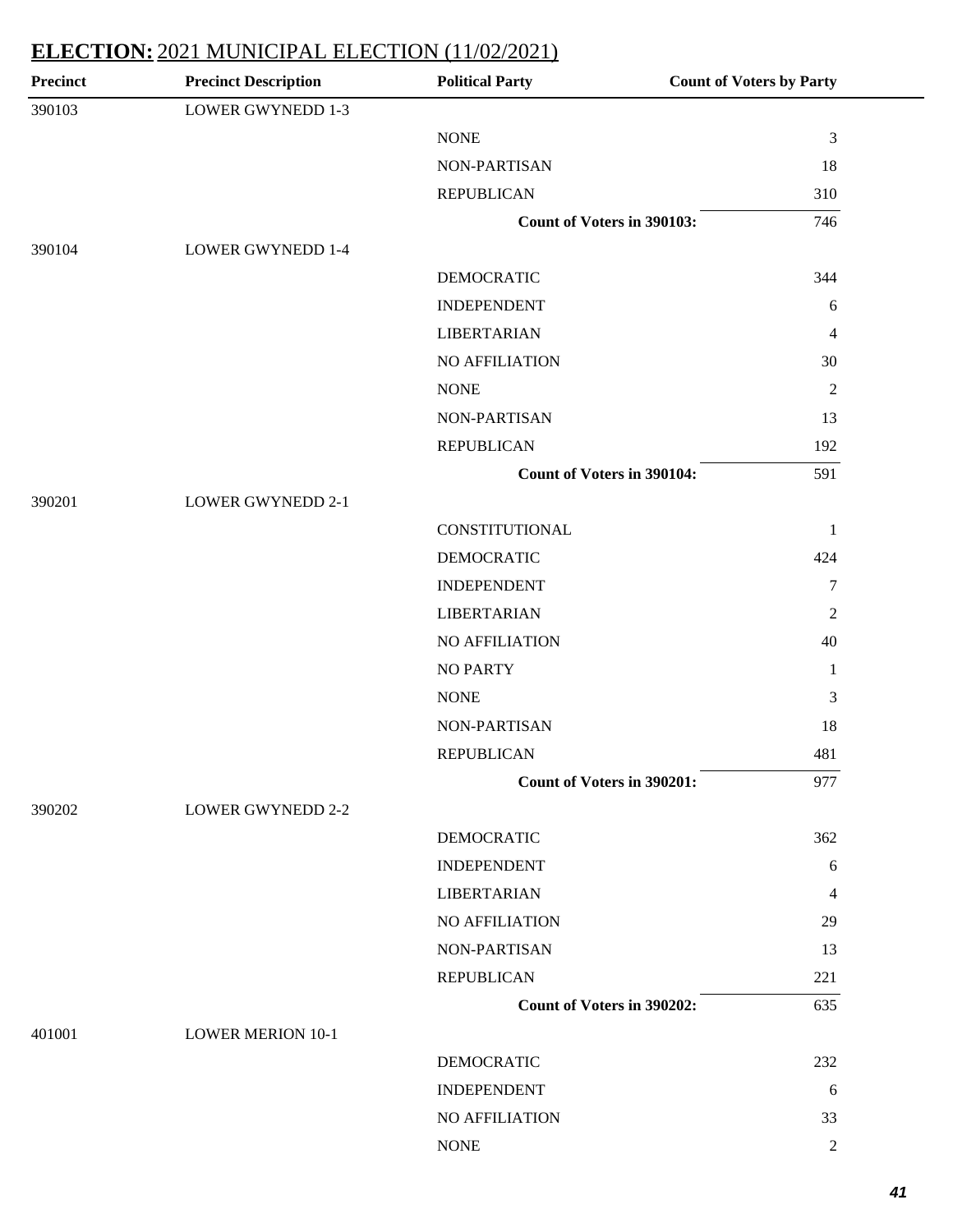| <b>Precinct</b> | <b>Precinct Description</b> | <b>Political Party</b>            | <b>Count of Voters by Party</b> |
|-----------------|-----------------------------|-----------------------------------|---------------------------------|
| 401001          | <b>LOWER MERION 10-1</b>    |                                   |                                 |
|                 |                             | NON-PARTISAN                      | 11                              |
|                 |                             | <b>OTHER</b>                      | $\mathbf{1}$                    |
|                 |                             | <b>REPUBLICAN</b>                 | 137                             |
|                 |                             | <b>Count of Voters in 401001:</b> | 422                             |
| 401002          | <b>LOWER MERION 10-2</b>    |                                   |                                 |
|                 |                             | <b>DEMOCRATIC</b>                 | 323                             |
|                 |                             | <b>INDEPENDENT</b>                | $\boldsymbol{2}$                |
|                 |                             | <b>LIBERTARIAN</b>                | $\overline{2}$                  |
|                 |                             | NO AFFILIATION                    | $28\,$                          |
|                 |                             | <b>NONE</b>                       | $\mathbf{1}$                    |
|                 |                             | NON-PARTISAN                      | 12                              |
|                 |                             | <b>REPUBLICAN</b>                 | 161                             |
|                 |                             | <b>Count of Voters in 401002:</b> | 529                             |
| 401003          | <b>LOWER MERION 10-3</b>    |                                   |                                 |
|                 |                             | <b>DEMOCRATIC</b>                 | 269                             |
|                 |                             | <b>GREEN</b>                      | $\mathfrak{2}$                  |
|                 |                             | <b>INDEPENDENT</b>                | $\overline{2}$                  |
|                 |                             | NO AFFILIATION                    | 24                              |
|                 |                             | <b>NO PARTY</b>                   | $\mathbf{1}$                    |
|                 |                             | NON-PARTISAN                      | 6                               |
|                 |                             | <b>OTHER</b>                      | $\mathbf{1}$                    |
|                 |                             | <b>REPUBLICAN</b>                 | 92                              |
|                 |                             | Count of Voters in 401003:        | 397                             |
| 400101          | <b>LOWER MERION 1-1</b>     |                                   |                                 |
|                 |                             | <b>DEMOCRATIC</b>                 | 363                             |
|                 |                             | <b>INDEPENDENT</b>                | $\mathfrak{Z}$                  |
|                 |                             | <b>LIBERTARIAN</b>                | $\mathbf{1}$                    |
|                 |                             | NO AFFILIATION                    | 18                              |
|                 |                             | <b>NONE</b>                       | $\sqrt{2}$                      |
|                 |                             | NON-PARTISAN                      | 11                              |
|                 |                             | <b>REPUBLICAN</b>                 | 78                              |
|                 |                             | <b>Count of Voters in 400101:</b> | 476                             |
| 401101          | <b>LOWER MERION 11-1</b>    |                                   |                                 |
|                 |                             | <b>DEMOCRATIC</b>                 | 238                             |
|                 |                             | <b>INDEPENDENT</b>                | $\overline{7}$                  |
|                 |                             | NO AFFILIATION                    | 19                              |
|                 |                             | NON-PARTISAN                      | $\boldsymbol{7}$                |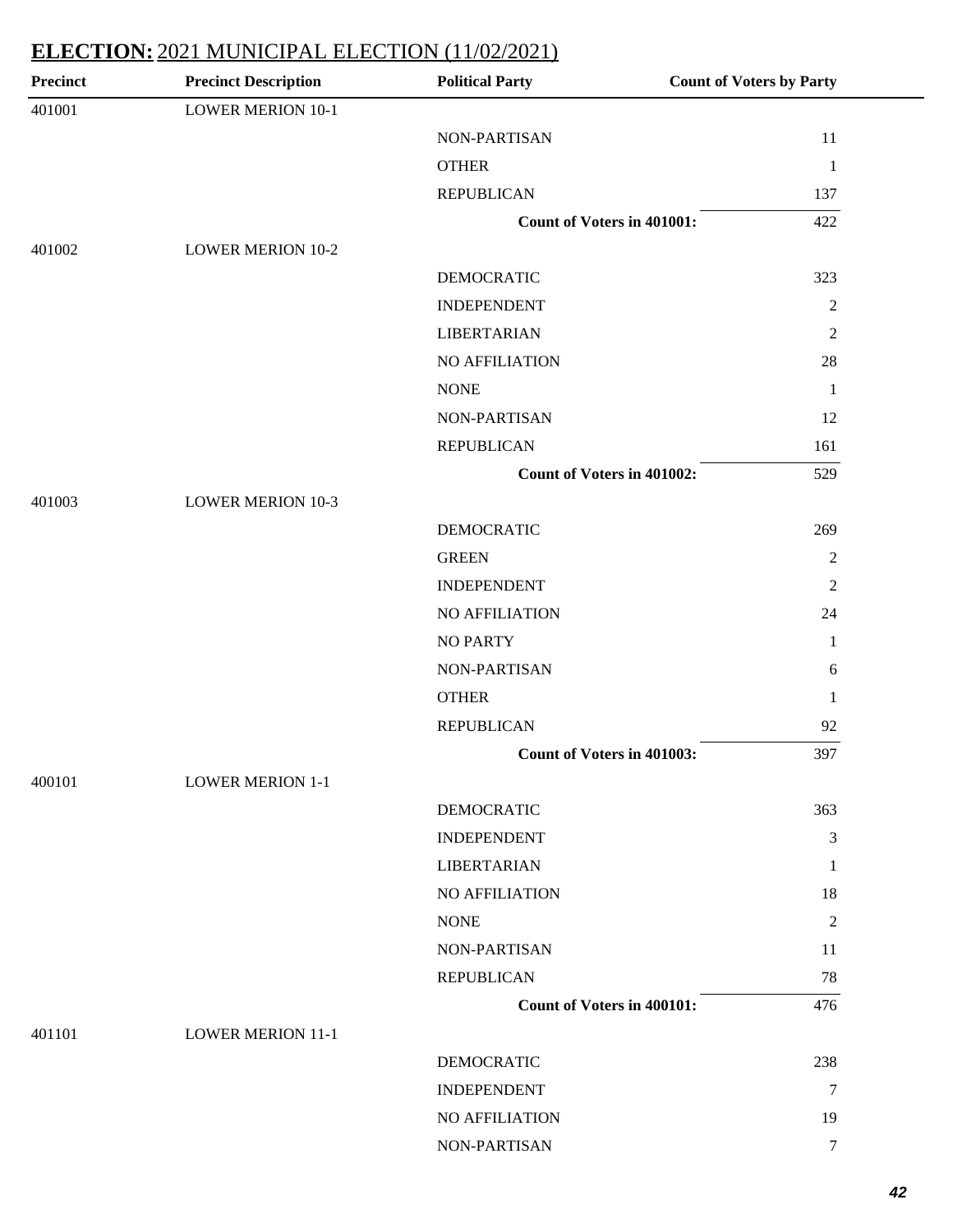| <b>Precinct</b> | <b>Precinct Description</b> | <b>Political Party</b>            | <b>Count of Voters by Party</b> |
|-----------------|-----------------------------|-----------------------------------|---------------------------------|
| 401101          | <b>LOWER MERION 11-1</b>    |                                   |                                 |
|                 |                             | <b>OTHER</b>                      | $\mathbf{1}$                    |
|                 |                             | <b>REPUBLICAN</b>                 | 125                             |
|                 |                             | <b>Count of Voters in 401101:</b> | 397                             |
| 401102          | <b>LOWER MERION 11-2</b>    |                                   |                                 |
|                 |                             | <b>DEMOCRATIC</b>                 | 85                              |
|                 |                             | NO AFFILIATION                    | 8                               |
|                 |                             | NON-PARTISAN                      | $\mathbf{1}$                    |
|                 |                             | <b>REPUBLICAN</b>                 | 30                              |
|                 |                             | Count of Voters in 401102:        | 124                             |
| 401103          | <b>LOWER MERION 11-3</b>    |                                   |                                 |
|                 |                             | <b>DEMOCRATIC</b>                 | 326                             |
|                 |                             | <b>INDEPENDENT</b>                | $\overline{4}$                  |
|                 |                             | <b>LIBERTARIAN</b>                | $\mathbf{1}$                    |
|                 |                             | <b>NO AFFILIATION</b>             | 23                              |
|                 |                             | NON-PARTISAN                      | $10\,$                          |
|                 |                             | <b>OTHER</b>                      | $\overline{2}$                  |
|                 |                             | <b>REPUBLICAN</b>                 | 160                             |
|                 |                             | Count of Voters in 401103:        | 526                             |
| 400102          | <b>LOWER MERION 1-2</b>     |                                   |                                 |
|                 |                             | <b>DEMOCRATIC</b>                 | 474                             |
|                 |                             | <b>INDEPENDENT</b>                | $\mathbf{1}$                    |
|                 |                             | NO AFFILIATION                    | 35                              |
|                 |                             | <b>NO PARTY</b>                   | $\mathbf{1}$                    |
|                 |                             | NON-PARTISAN                      | 10                              |
|                 |                             | <b>OTHER</b>                      | 1                               |
|                 |                             | <b>REPUBLICAN</b>                 | 154                             |
|                 |                             | <b>Count of Voters in 400102:</b> | 676                             |
| 401201          | <b>LOWER MERION 12-1</b>    |                                   |                                 |
|                 |                             | <b>DEMOCRATIC</b>                 | 408                             |
|                 |                             | <b>INDEPENDENT</b>                | 1                               |
|                 |                             | NO AFFILIATION                    | 17                              |
|                 |                             | <b>NO PARTY</b>                   | 1                               |
|                 |                             | <b>NONE</b>                       | 1                               |
|                 |                             | NON-PARTISAN                      | 8                               |
|                 |                             | <b>REPUBLICAN</b>                 | 46                              |
|                 |                             | <b>Count of Voters in 401201:</b> | 482                             |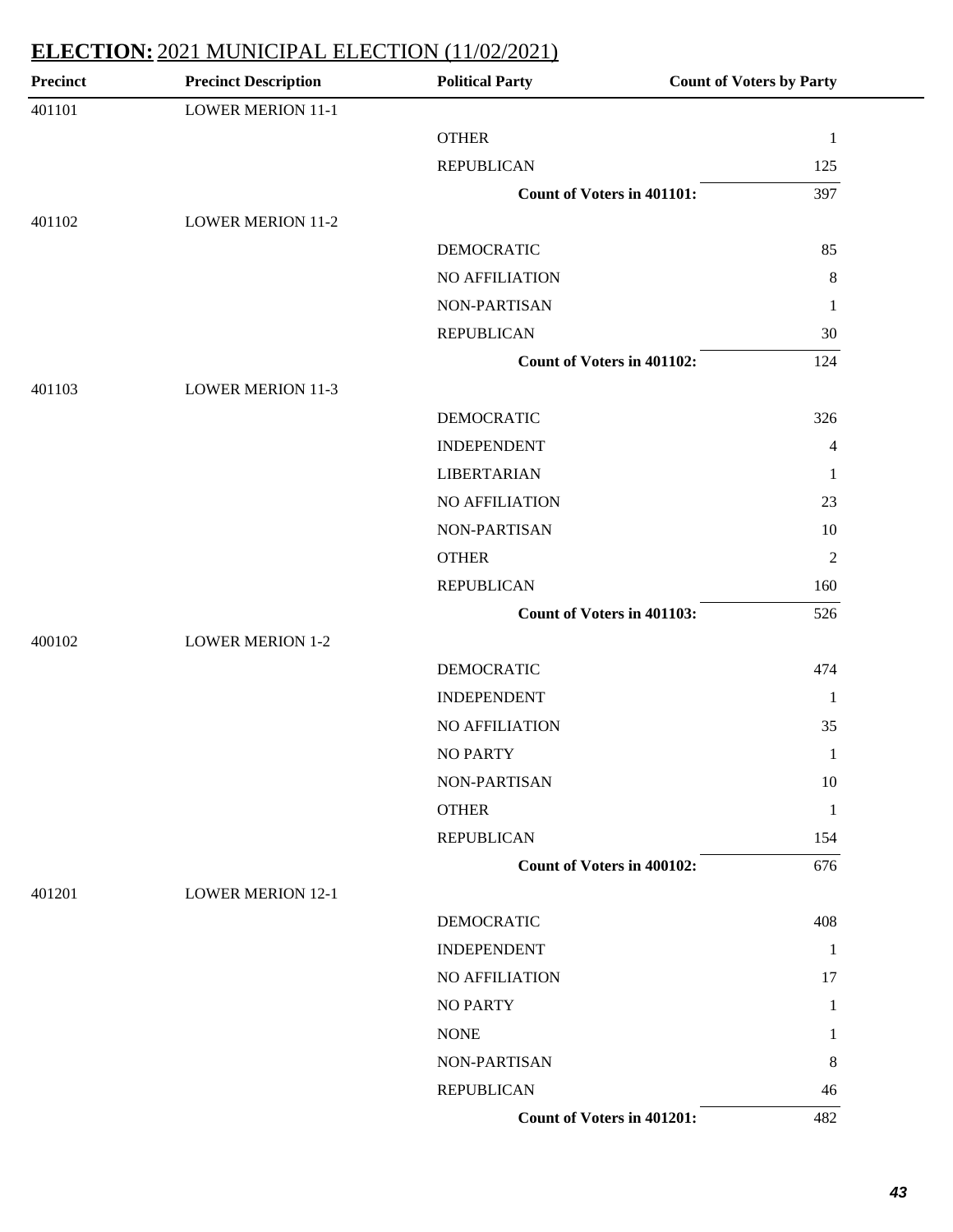| <b>Precinct</b> | <b>Precinct Description</b> | <b>Political Party</b>            | <b>Count of Voters by Party</b> |
|-----------------|-----------------------------|-----------------------------------|---------------------------------|
| 401202          | <b>LOWER MERION 12-2</b>    |                                   |                                 |
|                 |                             | <b>DEMOCRATIC</b>                 | 428                             |
|                 |                             | <b>INDEPENDENT</b>                | $\mathbf{1}$                    |
|                 |                             | <b>LIBERTARIAN</b>                | $\overline{2}$                  |
|                 |                             | NO AFFILIATION                    | 13                              |
|                 |                             | <b>NO PARTY</b>                   | $\mathbf{1}$                    |
|                 |                             | <b>NONE</b>                       | 1                               |
|                 |                             | NON-PARTISAN                      | 3                               |
|                 |                             | <b>REPUBLICAN</b>                 | 48                              |
|                 |                             | Count of Voters in 401202:        | 497                             |
| 401203          | <b>LOWER MERION 12-3</b>    |                                   |                                 |
|                 |                             | <b>DEMOCRATIC</b>                 | 338                             |
|                 |                             | <b>INDEPENDENT</b>                | $\mathbf{1}$                    |
|                 |                             | NO AFFILIATION                    | 17                              |
|                 |                             | <b>NONE</b>                       | 5                               |
|                 |                             | NON-PARTISAN                      | $\overline{9}$                  |
|                 |                             | <b>OTHER</b>                      | $\boldsymbol{2}$                |
|                 |                             | <b>REPUBLICAN</b>                 | 85                              |
|                 |                             | Count of Voters in 401203:        | 457                             |
| 400103          | <b>LOWER MERION 1-3</b>     |                                   |                                 |
|                 |                             | <b>DEMOCRATIC</b>                 | 187                             |
|                 |                             | <b>INDEPENDENT</b>                | $\mathbf{2}$                    |
|                 |                             | <b>LIBERTARIAN</b>                | 1                               |
|                 |                             | NO AFFILIATION                    | 15                              |
|                 |                             | <b>NO PARTY</b>                   | 1                               |
|                 |                             | NON-PARTISAN                      | 4                               |
|                 |                             | <b>REPUBLICAN</b>                 | 125                             |
|                 |                             | <b>Count of Voters in 400103:</b> | 335                             |
| 401301          | <b>LOWER MERION 13-1</b>    |                                   |                                 |
|                 |                             | <b>DEMOCRATIC</b>                 | 358                             |
|                 |                             | NO AFFILIATION                    | 19                              |
|                 |                             | <b>NO PARTY</b>                   | 1                               |
|                 |                             | <b>NONE</b>                       | 1                               |
|                 |                             | NON-PARTISAN                      | 14                              |
|                 |                             |                                   |                                 |
|                 |                             | <b>REPUBLICAN</b>                 | 65                              |

DEMOCRATIC 452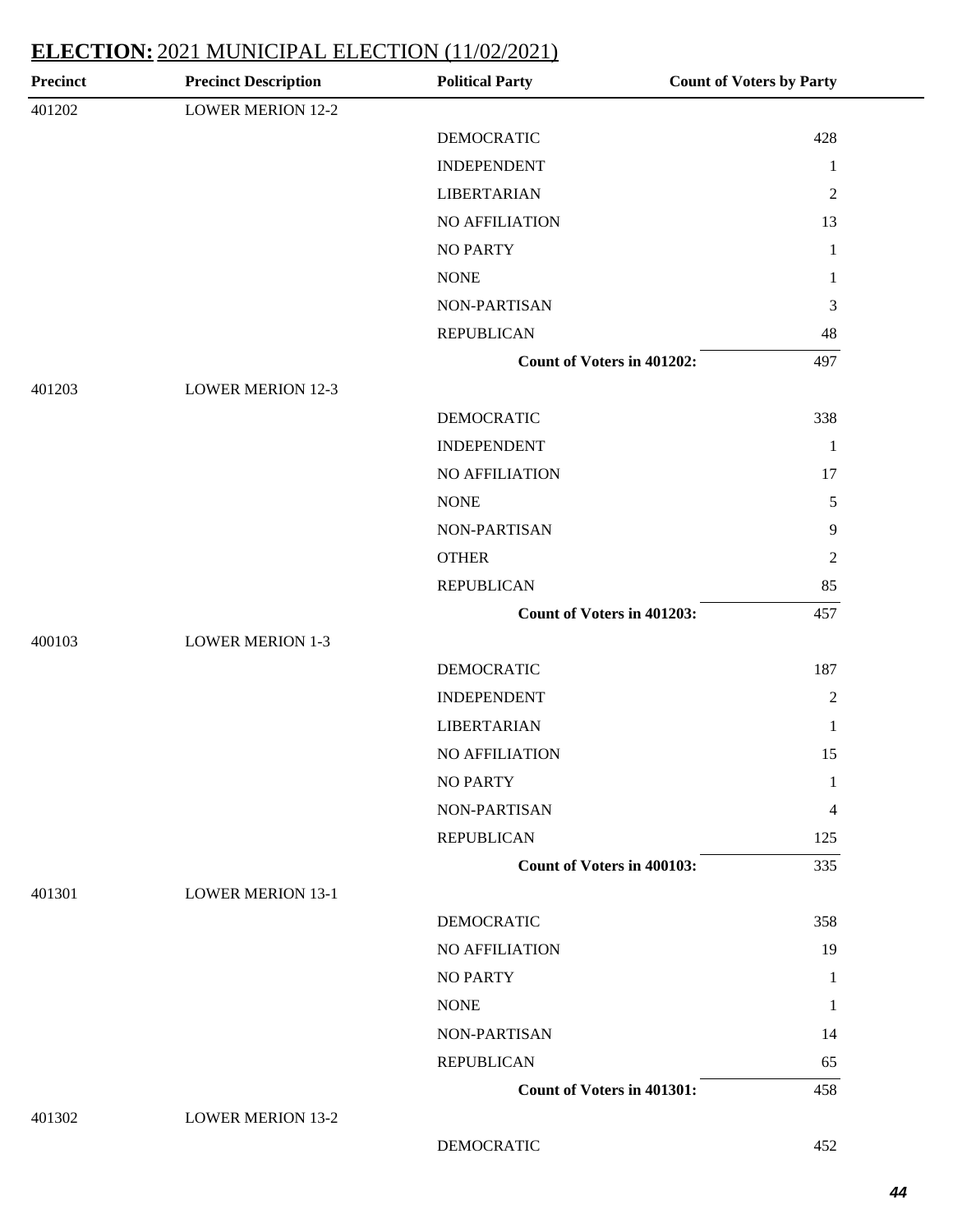| <b>Precinct</b> | <b>Precinct Description</b> | <b>Political Party</b>            | <b>Count of Voters by Party</b> |
|-----------------|-----------------------------|-----------------------------------|---------------------------------|
| 401302          | <b>LOWER MERION 13-2</b>    |                                   |                                 |
|                 |                             | <b>GREEN</b>                      | $\mathbf 1$                     |
|                 |                             | <b>INDEPENDENT</b>                | $\mathbf{1}$                    |
|                 |                             | <b>LIBERTARIAN</b>                | $\mathbf{1}$                    |
|                 |                             | NO AFFILIATION                    | 17                              |
|                 |                             | NON-PARTISAN                      | $\overline{9}$                  |
|                 |                             | <b>REPUBLICAN</b>                 | 61                              |
|                 |                             | Count of Voters in 401302:        | 542                             |
| 401303          | <b>LOWER MERION 13-3</b>    |                                   |                                 |
|                 |                             | <b>DEMOCRATIC</b>                 | 313                             |
|                 |                             | NO AFFILIATION                    | 22                              |
|                 |                             | <b>NO PARTY</b>                   | $\mathbf{1}$                    |
|                 |                             | NON-PARTISAN                      | 11                              |
|                 |                             | <b>REPUBLICAN</b>                 | 61                              |
|                 |                             | Count of Voters in 401303:        | 408                             |
| 401401          | <b>LOWER MERION 14-1</b>    |                                   |                                 |
|                 |                             | <b>DEMOCRATIC</b>                 | 363                             |
|                 |                             | <b>GREEN</b>                      | $\mathbf{1}$                    |
|                 |                             | <b>INDEPENDENT</b>                | $\overline{2}$                  |
|                 |                             | NO AFFILIATION                    | 19                              |
|                 |                             | NON-PARTISAN                      | 11                              |
|                 |                             | <b>REPUBLICAN</b>                 | 66                              |
|                 |                             | <b>Count of Voters in 401401:</b> | 462                             |
| 401402          | <b>LOWER MERION 14-2</b>    |                                   |                                 |
|                 |                             | <b>DEMOCRATIC</b>                 | 399                             |
|                 |                             | NO AFFILIATION                    | 12                              |
|                 |                             | <b>NONE</b>                       | $\mathfrak{Z}$                  |
|                 |                             | NON-PARTISAN                      | 13                              |
|                 |                             | <b>REPUBLICAN</b>                 | 47                              |
|                 |                             | <b>Count of Voters in 401402:</b> | 474                             |
| 401403          | <b>LOWER MERION 14-3</b>    |                                   |                                 |
|                 |                             | <b>DEMOCRATIC</b>                 | 430                             |
|                 |                             | <b>INDEPENDENT</b>                | $\mathfrak{Z}$                  |
|                 |                             | <b>LIBERTARIAN</b>                | $\overline{2}$                  |
|                 |                             | NO AFFILIATION                    | 27                              |
|                 |                             | <b>NONE</b>                       | $\mathbf{1}$                    |
|                 |                             | NON-PARTISAN                      | 12                              |
|                 |                             | <b>OTHER</b>                      | $\mathbf{1}$                    |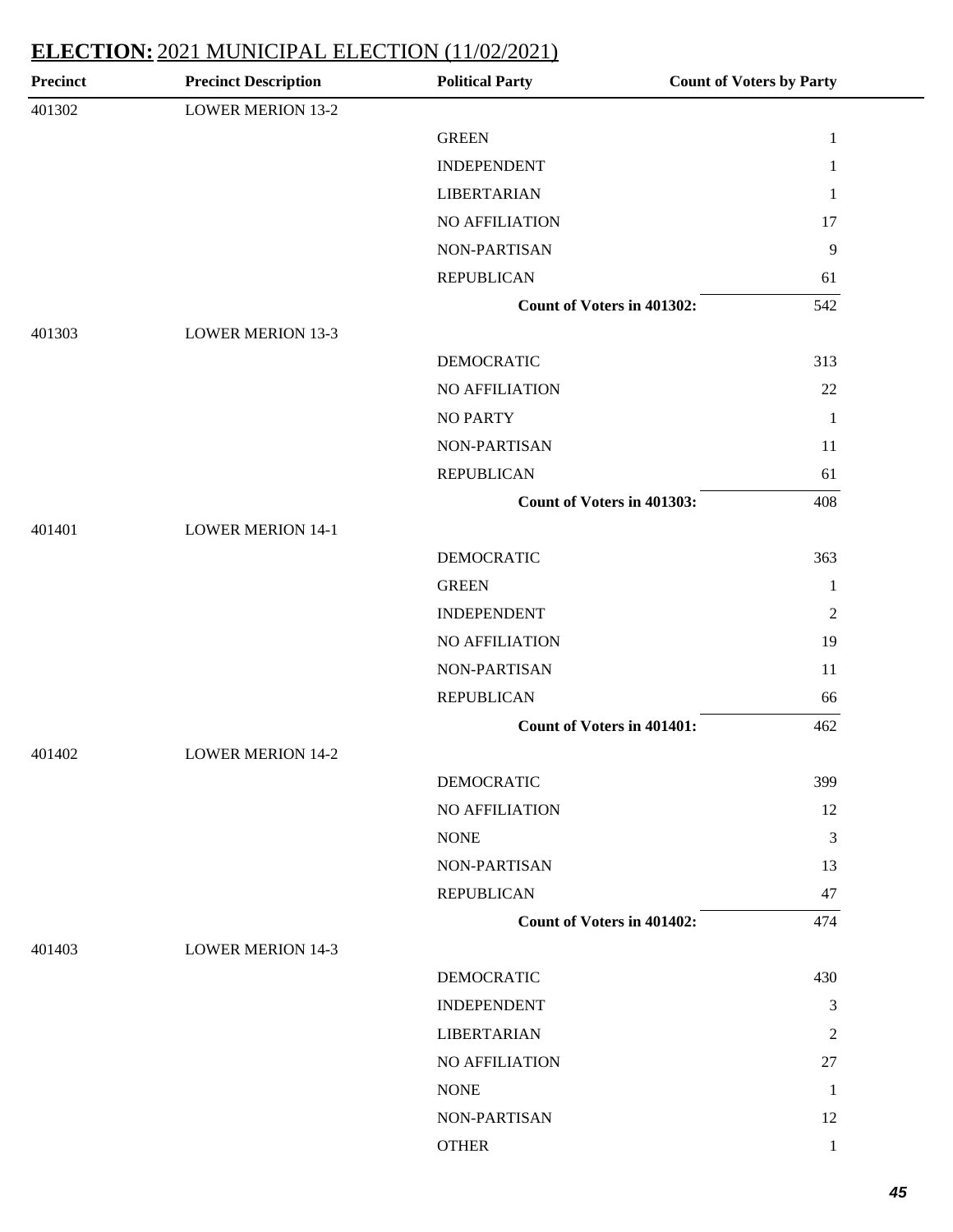| <b>Precinct</b> | <b>Precinct Description</b> | <b>Political Party</b>            | <b>Count of Voters by Party</b> |
|-----------------|-----------------------------|-----------------------------------|---------------------------------|
| 401403          | <b>LOWER MERION 14-3</b>    |                                   |                                 |
|                 |                             | <b>REPUBLICAN</b>                 | 65                              |
|                 |                             | Count of Voters in 401403:        | 541                             |
| 400201          | <b>LOWER MERION 2-1</b>     |                                   |                                 |
|                 |                             | <b>DEMOCRATIC</b>                 | 330                             |
|                 |                             | <b>INDEPENDENT</b>                | $\overline{2}$                  |
|                 |                             | <b>LIBERTARIAN</b>                | $\mathfrak{2}$                  |
|                 |                             | <b>NO AFFILIATION</b>             | 30                              |
|                 |                             | <b>NO PARTY</b>                   | 1                               |
|                 |                             | <b>NONE</b>                       | 3                               |
|                 |                             | NON-PARTISAN                      | 6                               |
|                 |                             | <b>OTHER</b>                      | 1                               |
|                 |                             | <b>REPUBLICAN</b>                 | 197                             |
|                 |                             | <b>Count of Voters in 400201:</b> | 572                             |
| 400202          | <b>LOWER MERION 2-2</b>     |                                   |                                 |
|                 |                             | <b>DEMOCRATIC</b>                 | 150                             |
|                 |                             | <b>INDEPENDENT</b>                | 4                               |
|                 |                             | <b>LIBERTARIAN</b>                | 1                               |
|                 |                             | NO AFFILIATION                    | 23                              |
|                 |                             | <b>NONE</b>                       | $\mathbf{1}$                    |
|                 |                             | NON-PARTISAN                      | 10                              |
|                 |                             | <b>REPUBLICAN</b>                 | 121                             |
|                 |                             | Count of Voters in 400202:        | 310                             |
| 400203          | <b>LOWER MERION 2-3</b>     |                                   |                                 |
|                 |                             | <b>DEMOCRATIC</b>                 | 368                             |
|                 |                             | <b>INDEPENDENT</b>                | 5                               |
|                 |                             | <b>NO AFFILIATION</b>             | 14                              |
|                 |                             | <b>NO PARTY</b>                   | 1                               |
|                 |                             | NON-PARTISAN                      | 7                               |
|                 |                             | <b>OTHER</b>                      | 1                               |
|                 |                             | <b>REPUBLICAN</b>                 | 70                              |
|                 |                             | Count of Voters in 400203:        | 466                             |
| 400301          | <b>LOWER MERION 3-1</b>     |                                   |                                 |
|                 |                             | <b>DEMOCRATIC</b>                 | 308                             |
|                 |                             | <b>GREEN</b>                      | $\mathfrak{2}$                  |
|                 |                             | <b>INDEPENDENT</b>                | 3                               |
|                 |                             | NO AFFILIATION                    | 14                              |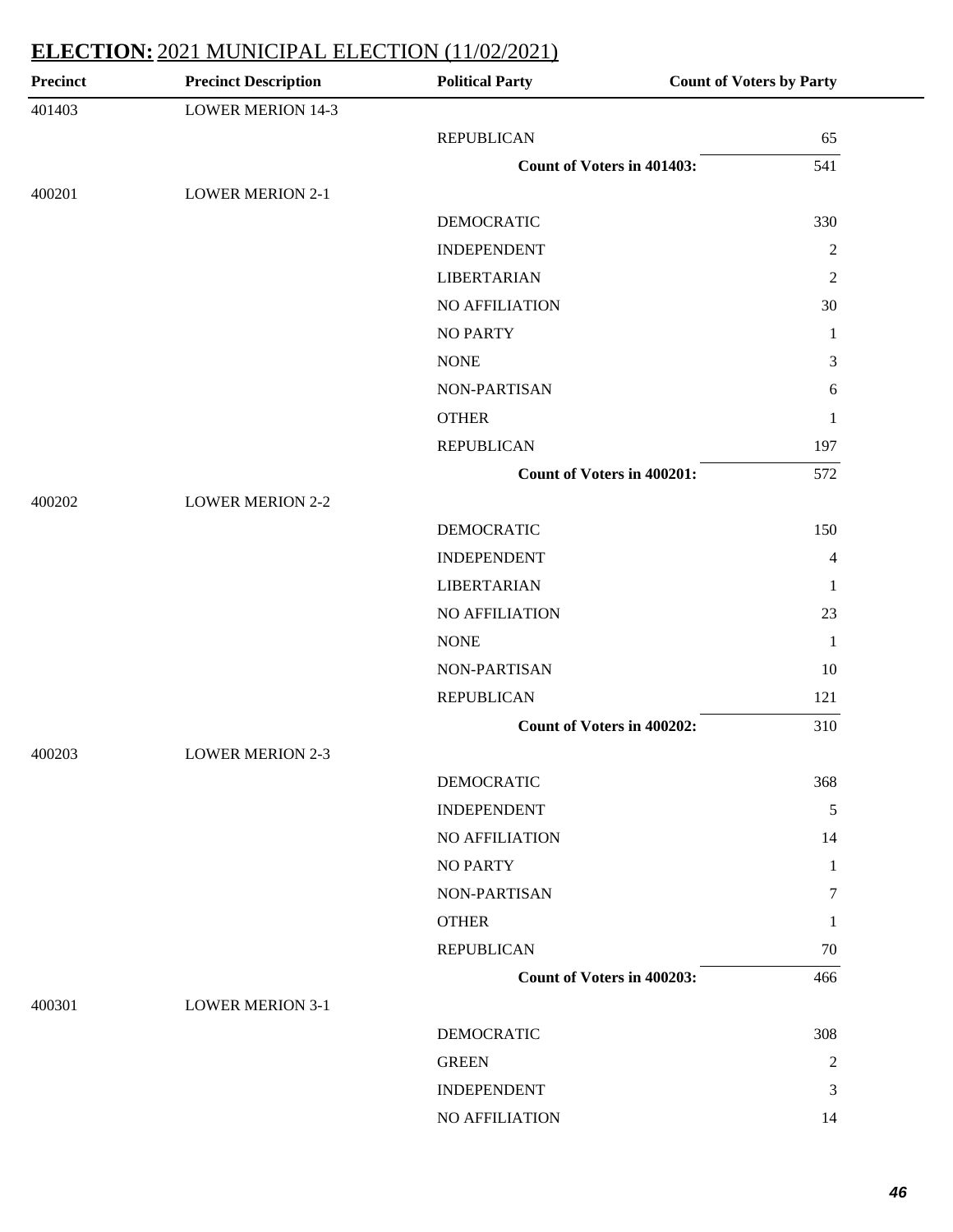| Precinct | <b>Precinct Description</b> | <b>Political Party</b>            | <b>Count of Voters by Party</b> |
|----------|-----------------------------|-----------------------------------|---------------------------------|
| 400301   | <b>LOWER MERION 3-1</b>     |                                   |                                 |
|          |                             | NON-PARTISAN                      | 6                               |
|          |                             | <b>REPUBLICAN</b>                 | 33                              |
|          |                             | <b>Count of Voters in 400301:</b> | 366                             |
| 400302   | <b>LOWER MERION 3-2</b>     |                                   |                                 |
|          |                             | <b>DEMOCRATIC</b>                 | 431                             |
|          |                             | <b>INDEPENDENT</b>                | 3                               |
|          |                             | <b>LIBERTARIAN</b>                | $\mathbf{1}$                    |
|          |                             | NO AFFILIATION                    | 42                              |
|          |                             | <b>NO PARTY</b>                   | $\mathbf{1}$                    |
|          |                             | <b>NONE</b>                       | 1                               |
|          |                             | NON-PARTISAN                      | 8                               |
|          |                             | <b>REPUBLICAN</b>                 | 110                             |
|          |                             | Count of Voters in 400302:        | 597                             |
| 400303   | <b>LOWER MERION 3-3</b>     |                                   |                                 |
|          |                             | <b>DEMOCRATIC</b>                 | 177                             |
|          |                             | <b>INDEPENDENT</b>                | 4                               |
|          |                             | <b>LIBERTARIAN</b>                | $\mathbf{1}$                    |
|          |                             | NO AFFILIATION                    | 12                              |
|          |                             | <b>NONE</b>                       | $\mathbf{1}$                    |
|          |                             | NON-PARTISAN                      | 6                               |
|          |                             | <b>OTHER</b>                      | $\mathbf{1}$                    |
|          |                             | <b>REPUBLICAN</b>                 | 130                             |
|          |                             | <b>UNDECIDED</b>                  | $\mathbf{1}$                    |
|          |                             | Count of Voters in 400303:        | 333                             |
| 400401   | <b>LOWER MERION 4-1</b>     |                                   |                                 |
|          |                             | <b>DEMOCRATIC</b>                 | 238                             |
|          |                             | <b>GREEN</b>                      | 1                               |
|          |                             | <b>INDEPENDENT</b>                | 5                               |
|          |                             | NO AFFILIATION                    | 13                              |
|          |                             | <b>NONE</b>                       | 2                               |
|          |                             | NON-PARTISAN                      | 4                               |
|          |                             | <b>REPUBLICAN</b>                 | 21                              |
|          |                             | <b>Count of Voters in 400401:</b> | 284                             |
| 400402   | <b>LOWER MERION 4-2</b>     |                                   |                                 |
|          |                             | DEMOCRATIC                        | 396                             |
|          |                             | <b>INDEPENDENT</b>                | $\overline{4}$                  |
|          |                             | NO AFFILIATION                    | 26                              |
|          |                             |                                   |                                 |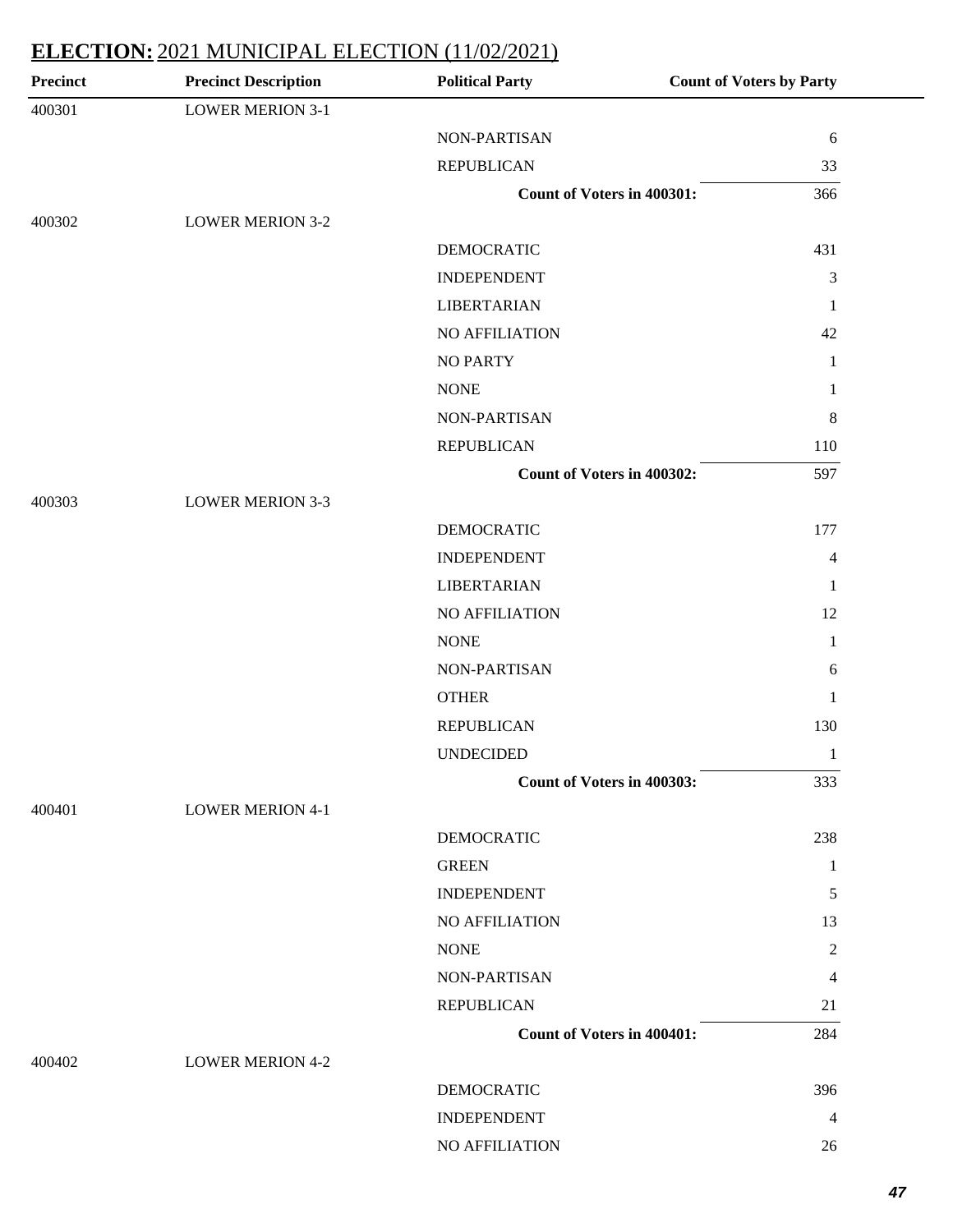| Precinct | <b>Precinct Description</b> | <b>Political Party</b>            | <b>Count of Voters by Party</b> |
|----------|-----------------------------|-----------------------------------|---------------------------------|
| 400402   | <b>LOWER MERION 4-2</b>     |                                   |                                 |
|          |                             | <b>NO PARTY</b>                   | 3                               |
|          |                             | <b>NONE</b>                       | $\overline{c}$                  |
|          |                             | NON-PARTISAN                      | 4                               |
|          |                             | <b>OTHER</b>                      | $\mathbf{1}$                    |
|          |                             | <b>REPUBLICAN</b>                 | 62                              |
|          |                             | <b>Count of Voters in 400402:</b> | 498                             |
| 400403   | <b>LOWER MERION 4-3</b>     |                                   |                                 |
|          |                             | <b>DEMOCRATIC</b>                 | 289                             |
|          |                             | <b>INDEPENDENT</b>                | $\mathfrak{2}$                  |
|          |                             | <b>LIBERTARIAN</b>                | $\mathbf{1}$                    |
|          |                             | NO AFFILIATION                    | 20                              |
|          |                             | <b>NONE</b>                       | $\mathbf{1}$                    |
|          |                             | <b>NON-PARTISAN</b>               | $\tau$                          |
|          |                             | <b>REPUBLICAN</b>                 | 85                              |
|          |                             | <b>Count of Voters in 400403:</b> | 405                             |
| 400501   | <b>LOWER MERION 5-1</b>     |                                   |                                 |
|          |                             | <b>DEMOCRATIC</b>                 | 290                             |
|          |                             | <b>INDEPENDENT</b>                | $\mathbf{1}$                    |
|          |                             | NO AFFILIATION                    | 12                              |
|          |                             | <b>NO PARTY</b>                   | $\mathbf{1}$                    |
|          |                             | <b>NONE</b>                       | $\mathbf{1}$                    |
|          |                             | NON-PARTISAN                      | 9                               |
|          |                             | <b>REPUBLICAN</b>                 | 57                              |
|          |                             | Count of Voters in 400501:        | 371                             |
| 400502   | <b>LOWER MERION 5-2</b>     |                                   |                                 |
|          |                             | <b>DEMOCRATIC</b>                 | 358                             |
|          |                             | <b>INDEPENDENT</b>                | 3                               |
|          |                             | NO AFFILIATION                    | $28\,$                          |
|          |                             | <b>NO PARTY</b>                   | $\mathbf{1}$                    |
|          |                             | NON-PARTISAN                      | 10                              |
|          |                             | <b>REPUBLICAN</b>                 | 76                              |
|          |                             | Count of Voters in 400502:        | 476                             |
| 400503   | <b>LOWER MERION 5-3</b>     |                                   |                                 |
|          |                             | <b>DEMOCRATIC</b>                 | 481                             |
|          |                             | <b>INDEPENDENT</b>                | 3                               |
|          |                             | <b>LIBERTARIAN</b>                | 6                               |
|          |                             | NO AFFILIATION                    | 30                              |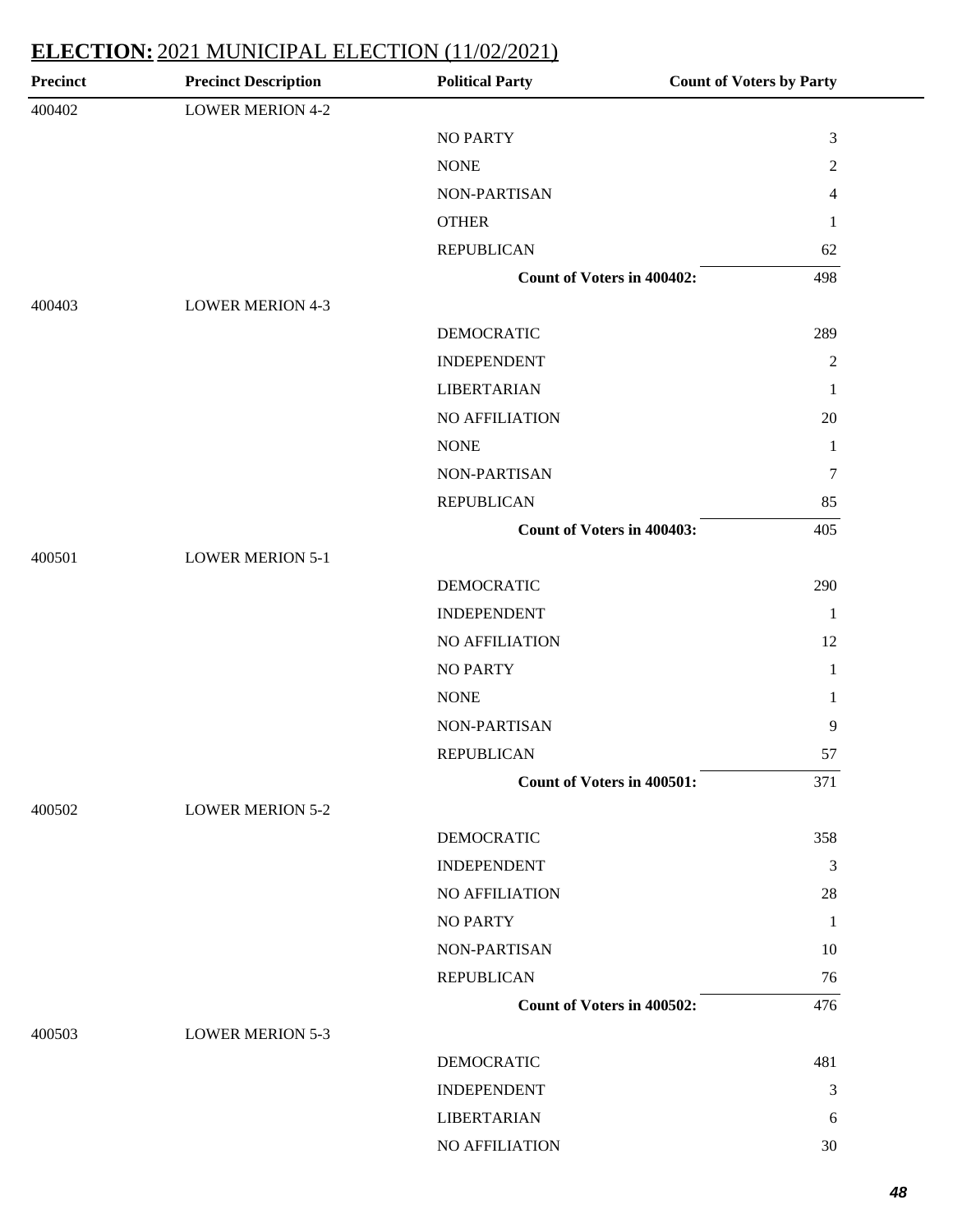| <b>Precinct</b> | <b>Precinct Description</b> | <b>Political Party</b>            | <b>Count of Voters by Party</b> |
|-----------------|-----------------------------|-----------------------------------|---------------------------------|
| 400503          | <b>LOWER MERION 5-3</b>     |                                   |                                 |
|                 |                             | <b>NO PARTY</b>                   | $\sqrt{2}$                      |
|                 |                             | <b>NONE</b>                       | 3                               |
|                 |                             | NON-PARTISAN                      | 10                              |
|                 |                             | <b>OTHER</b>                      | $\mathbf{1}$                    |
|                 |                             | <b>REPUBLICAN</b>                 | 114                             |
|                 |                             | Count of Voters in 400503:        | 650                             |
| 400601          | <b>LOWER MERION 6-1</b>     |                                   |                                 |
|                 |                             | <b>DEMOCRATIC</b>                 | 232                             |
|                 |                             | <b>GREEN</b>                      | 1                               |
|                 |                             | <b>LIBERTARIAN</b>                | $\overline{c}$                  |
|                 |                             | NO AFFILIATION                    | 34                              |
|                 |                             | <b>NO PARTY</b>                   | $\mathbf{1}$                    |
|                 |                             | <b>NONE</b>                       | $\mathbf{1}$                    |
|                 |                             | NON-PARTISAN                      | 10                              |
|                 |                             | <b>REPUBLICAN</b>                 | 114                             |
|                 |                             | <b>Count of Voters in 400601:</b> | 395                             |
| 400602          | <b>LOWER MERION 6-2</b>     |                                   |                                 |
|                 |                             | <b>DEMOCRATIC</b>                 | 244                             |
|                 |                             | <b>INDEPENDENT</b>                | 3                               |
|                 |                             | NO AFFILIATION                    | 17                              |
|                 |                             | NON-PARTISAN                      | 12                              |
|                 |                             | <b>REPUBLICAN</b>                 | 135                             |
|                 |                             | Count of Voters in 400602:        | 411                             |
| 400603          | <b>LOWER MERION 6-3</b>     |                                   |                                 |
|                 |                             | <b>DEMOCRATIC</b>                 | 272                             |
|                 |                             | <b>INDEPENDENT</b>                | $\overline{2}$                  |
|                 |                             | N/A                               | 1                               |
|                 |                             | NO AFFILIATION                    | 24                              |
|                 |                             | <b>NO PARTY</b>                   | $\mathbf{1}$                    |
|                 |                             | NON-PARTISAN                      | 12                              |
|                 |                             | <b>REPUBLICAN</b>                 | 133                             |
|                 |                             | Count of Voters in 400603:        | 445                             |
| 400701          | <b>LOWER MERION 7-1</b>     |                                   |                                 |
|                 |                             | <b>DEMOCRATIC</b>                 | 438                             |
|                 |                             | <b>GREEN</b>                      | 1                               |
|                 |                             | NO AFFILIATION                    | 20                              |
|                 |                             | <b>NO PARTY</b>                   | $\overline{c}$                  |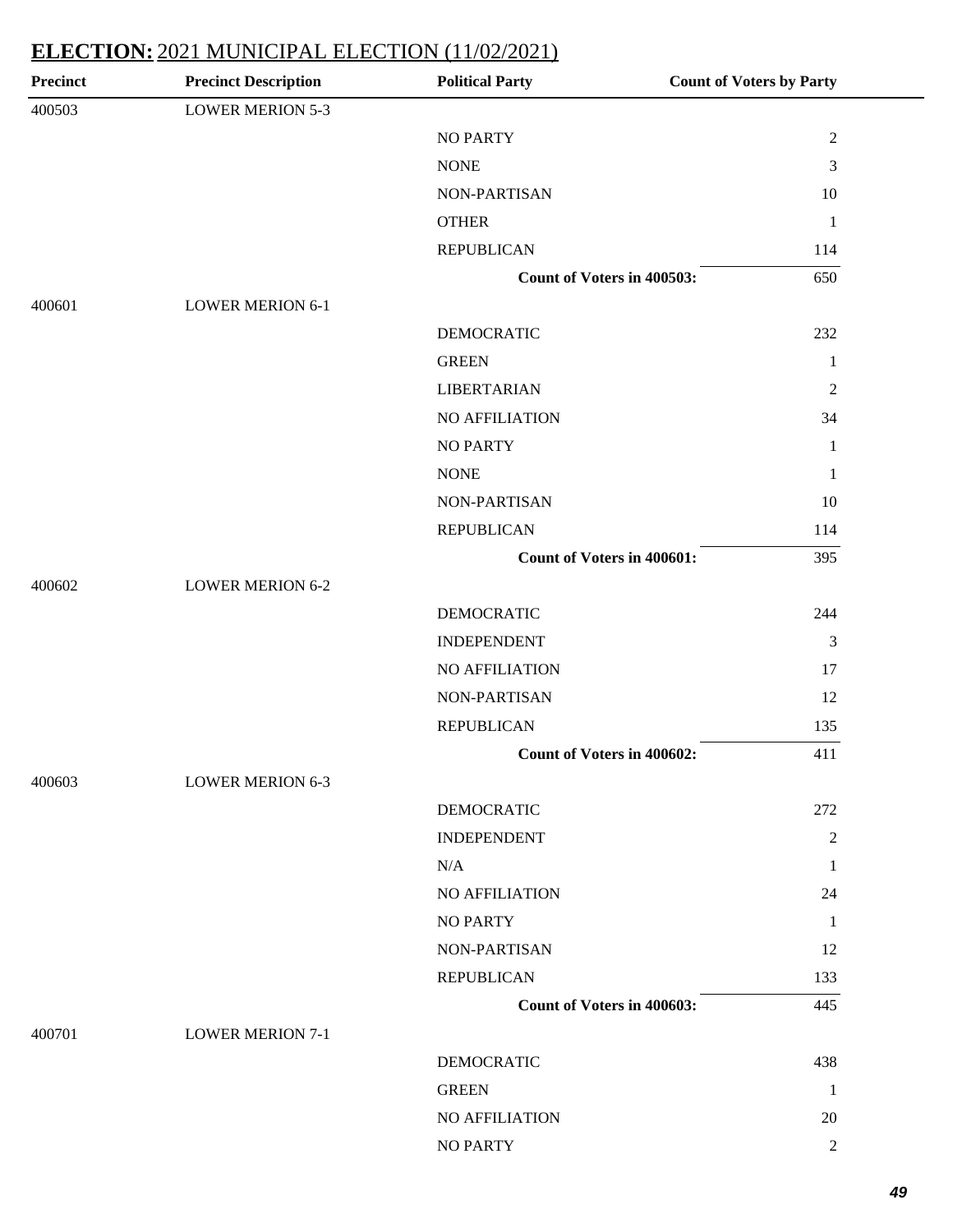| <b>Precinct Description</b> | <b>Political Party</b> | <b>Count of Voters by Party</b>                                                                                                    |
|-----------------------------|------------------------|------------------------------------------------------------------------------------------------------------------------------------|
| <b>LOWER MERION 7-1</b>     |                        |                                                                                                                                    |
|                             | <b>NONE</b>            | $\mathbf{1}$                                                                                                                       |
|                             | NON-PARTISAN           | 4                                                                                                                                  |
|                             | <b>OTHER</b>           | 1                                                                                                                                  |
|                             | <b>REPUBLICAN</b>      | $70\,$                                                                                                                             |
|                             |                        | 537                                                                                                                                |
| <b>LOWER MERION 7-2</b>     |                        |                                                                                                                                    |
|                             | <b>CAPITALIST</b>      | $\mathbf{1}$                                                                                                                       |
|                             | <b>DEMOCRATIC</b>      | 406                                                                                                                                |
|                             | <b>INDEPENDENT</b>     | 4                                                                                                                                  |
|                             | <b>LIBERTARIAN</b>     | $\overline{c}$                                                                                                                     |
|                             | NO AFFILIATION         | $28\,$                                                                                                                             |
|                             | <b>NO PARTY</b>        | $\mathbf{1}$                                                                                                                       |
|                             | NON-PARTISAN           | 11                                                                                                                                 |
|                             | <b>REPUBLICAN</b>      | 68                                                                                                                                 |
|                             |                        | 521                                                                                                                                |
| <b>LOWER MERION 7-3</b>     |                        |                                                                                                                                    |
|                             | <b>DEMOCRATIC</b>      | 443                                                                                                                                |
|                             | <b>GREEN</b>           | $\mathbf{1}$                                                                                                                       |
|                             | <b>INDEPENDENT</b>     | 4                                                                                                                                  |
|                             | <b>LIBERTARIAN</b>     | 1                                                                                                                                  |
|                             | NO AFFILIATION         | 37                                                                                                                                 |
|                             | <b>NONE</b>            | 3                                                                                                                                  |
|                             | NON-PARTISAN           | 8                                                                                                                                  |
|                             | <b>REPUBLICAN</b>      | 101                                                                                                                                |
|                             |                        | 598                                                                                                                                |
| <b>LOWER MERION 8-1</b>     |                        |                                                                                                                                    |
|                             | <b>DEMOCRATIC</b>      | 225                                                                                                                                |
|                             | <b>INDEPENDENT</b>     | 1                                                                                                                                  |
|                             | NO AFFILIATION         | 9                                                                                                                                  |
|                             | <b>NONE</b>            | 1                                                                                                                                  |
|                             | NON-PARTISAN           | 5                                                                                                                                  |
|                             | <b>REPUBLICAN</b>      | 35                                                                                                                                 |
|                             |                        | 276                                                                                                                                |
| <b>LOWER MERION 8-2</b>     |                        |                                                                                                                                    |
|                             | <b>DEMOCRATIC</b>      | 249                                                                                                                                |
|                             | <b>INDEPENDENT</b>     | 4                                                                                                                                  |
|                             | <b>LIBERTARIAN</b>     | 1                                                                                                                                  |
|                             |                        | <b>Count of Voters in 400701:</b><br>Count of Voters in 400702:<br>Count of Voters in 400703:<br><b>Count of Voters in 400801:</b> |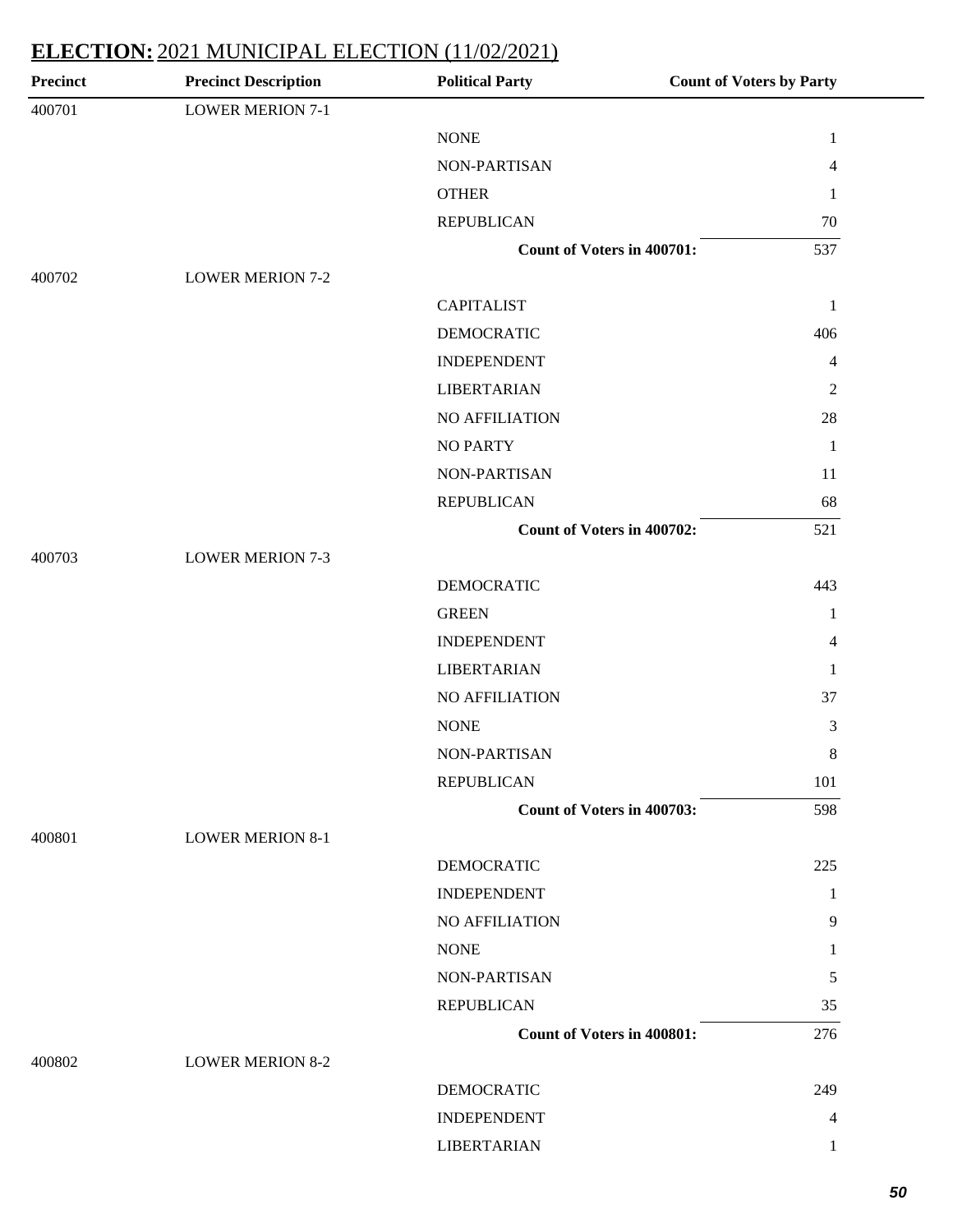| <b>Precinct</b> | <b>Precinct Description</b> | <b>Political Party</b>            | <b>Count of Voters by Party</b> |
|-----------------|-----------------------------|-----------------------------------|---------------------------------|
| 400802          | <b>LOWER MERION 8-2</b>     |                                   |                                 |
|                 |                             | NO AFFILIATION                    | 18                              |
|                 |                             | <b>NO PARTY</b>                   | $\mathbf{1}$                    |
|                 |                             | <b>NONE</b>                       | 1                               |
|                 |                             | NON-PARTISAN                      | 8                               |
|                 |                             | <b>REPUBLICAN</b>                 | 72                              |
|                 |                             | <b>Count of Voters in 400802:</b> | 354                             |
| 400803          | <b>LOWER MERION 8-3</b>     |                                   |                                 |
|                 |                             | <b>DEMOCRATIC</b>                 | 376                             |
|                 |                             | <b>INDEPENDENT</b>                | 1                               |
|                 |                             | NO AFFILIATION                    | 34                              |
|                 |                             | <b>NO PARTY</b>                   | 1                               |
|                 |                             | NON-PARTISAN                      | 6                               |
|                 |                             | <b>REPUBLICAN</b>                 | 59                              |
|                 |                             | <b>Count of Voters in 400803:</b> | 477                             |
| 400804          | <b>LOWER MERION 8-4</b>     |                                   |                                 |
|                 |                             | <b>DEMOCRATIC</b>                 | 322                             |
|                 |                             | <b>INDEPENDENT</b>                | $\overline{4}$                  |
|                 |                             | NO AFFILIATION                    | 24                              |
|                 |                             | <b>NO PARTY</b>                   | $\mathbf{1}$                    |
|                 |                             | <b>NONE</b>                       | 1                               |
|                 |                             | NON-PARTISAN                      | 1                               |
|                 |                             | <b>REPUBLICAN</b>                 | 65                              |
|                 |                             | <b>Count of Voters in 400804:</b> | 418                             |
| 400901          | <b>LOWER MERION 9-1</b>     |                                   |                                 |
|                 |                             | <b>DEMOCRATIC</b>                 | 289                             |
|                 |                             | <b>GREEN</b>                      | 1                               |
|                 |                             | <b>INDEPENDENT</b>                | 1                               |
|                 |                             | NO AFFILIATION                    | 18                              |
|                 |                             | NON-PARTISAN                      | 4                               |
|                 |                             | <b>REPUBLICAN</b>                 | 46                              |
|                 |                             | <b>Count of Voters in 400901:</b> | 359                             |
| 400902          | <b>LOWER MERION 9-2</b>     |                                   |                                 |
|                 |                             | <b>DEMOCRATIC</b>                 | 472                             |
|                 |                             | <b>INDEPENDENT</b>                | $\overline{4}$                  |
|                 |                             | <b>LIBERTARIAN</b>                | 1                               |
|                 |                             | NO AFFILIATION                    | 24                              |
|                 |                             | <b>NONE</b>                       | $\mathfrak{2}$                  |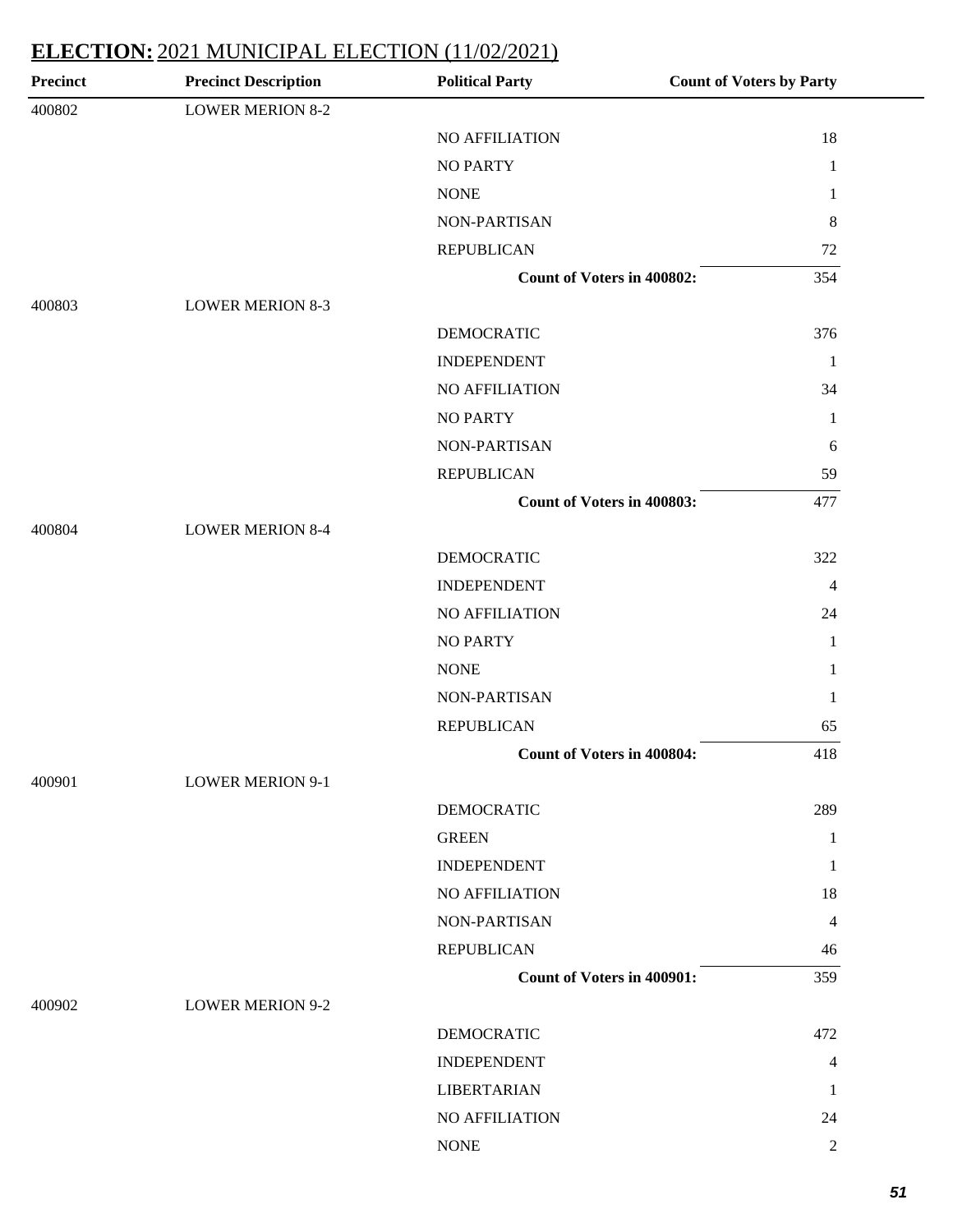| <b>Precinct</b> | <b>Precinct Description</b> | <b>Political Party</b>            | <b>Count of Voters by Party</b> |
|-----------------|-----------------------------|-----------------------------------|---------------------------------|
| 400902          | <b>LOWER MERION 9-2</b>     |                                   |                                 |
|                 |                             | NON-PARTISAN                      | $\overline{2}$                  |
|                 |                             | <b>REPUBLICAN</b>                 | 67                              |
|                 |                             | <b>Count of Voters in 400902:</b> | 572                             |
| 400903          | <b>LOWER MERION 9-3</b>     |                                   |                                 |
|                 |                             | <b>DEMOCRATIC</b>                 | 488                             |
|                 |                             | <b>GREEN</b>                      | 1                               |
|                 |                             | <b>INDEPENDENT</b>                | 3                               |
|                 |                             | NO AFFILIATION                    | 29                              |
|                 |                             | <b>NO PARTY</b>                   | $\mathbf{1}$                    |
|                 |                             | <b>NONE</b>                       | 1                               |
|                 |                             | NON-PARTISAN                      | 11                              |
|                 |                             | <b>OTHER</b>                      | $\mathbf{1}$                    |
|                 |                             | <b>REPUBLICAN</b>                 | 88                              |
|                 |                             | <b>UNITED AMERICA</b>             | $\mathbf{1}$                    |
|                 |                             | <b>Count of Voters in 400903:</b> | 624                             |
| 410100          | <b>LOWER MORELAND 1</b>     |                                   |                                 |
|                 |                             | <b>DEMOCRATIC</b>                 | 329                             |
|                 |                             | <b>GREEN</b>                      | $\overline{2}$                  |
|                 |                             | <b>INDEPENDENT</b>                | $\,8\,$                         |
|                 |                             | <b>LIBERTARIAN</b>                | 3                               |
|                 |                             | NO AFFILIATION                    | 28                              |
|                 |                             | <b>NO PARTY</b>                   | 1                               |
|                 |                             | <b>NONE</b>                       | $\mathbf{1}$                    |
|                 |                             | NON-PARTISAN                      | 11                              |
|                 |                             | <b>OTHER</b>                      | 1                               |
|                 |                             | <b>REPUBLICAN</b>                 | 240                             |
|                 |                             | <b>Count of Voters in 410100:</b> | 624                             |
| 410200          | <b>LOWER MORELAND 2</b>     |                                   |                                 |
|                 |                             | <b>DEMOCRATIC</b>                 | 265                             |
|                 |                             | <b>GREEN</b>                      | 1                               |
|                 |                             | <b>INDEPENDENT</b>                | 6                               |
|                 |                             | <b>NO AFFILIATION</b>             | 42                              |
|                 |                             | <b>NO PARTY</b>                   | 1                               |
|                 |                             | <b>NONE</b>                       | 5                               |
|                 |                             | NON-PARTISAN                      | 11                              |
|                 |                             | <b>REPUBLICAN</b>                 | 304                             |
|                 |                             | Count of Voters in 410200:        | 635                             |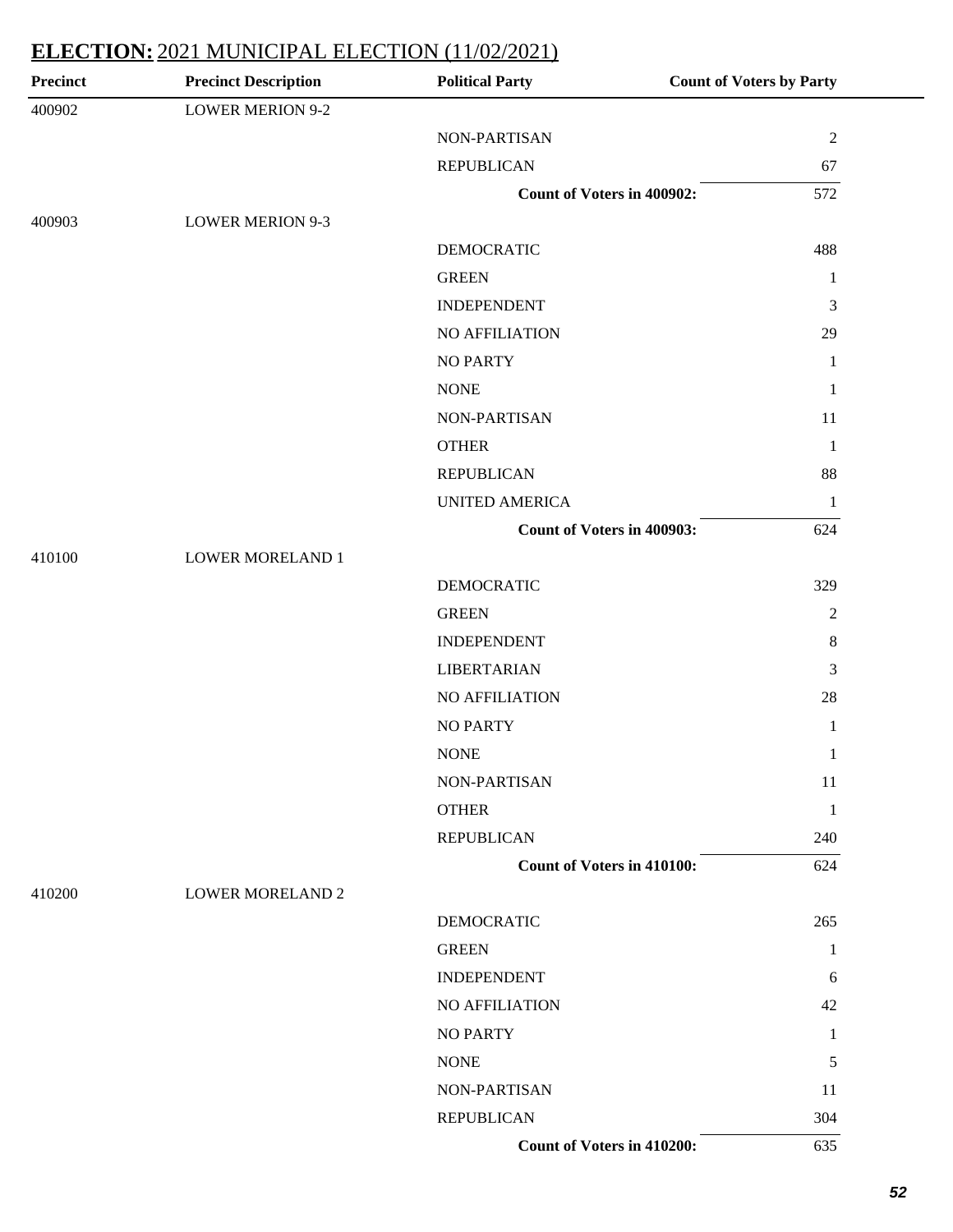| Precinct | <b>Precinct Description</b> | <b>Political Party</b>            | <b>Count of Voters by Party</b> |
|----------|-----------------------------|-----------------------------------|---------------------------------|
| 410300   | <b>LOWER MORELAND 3</b>     |                                   |                                 |
|          |                             | <b>DEMOCRATIC</b>                 | 340                             |
|          |                             | <b>GREEN</b>                      | $\mathbf{1}$                    |
|          |                             | <b>INDEPENDENT</b>                | 6                               |
|          |                             | <b>LIBERTARIAN</b>                | $\overline{2}$                  |
|          |                             | <b>NO AFFILIATION</b>             | 44                              |
|          |                             | <b>NO PARTY</b>                   | 1                               |
|          |                             | <b>NONE</b>                       | $\mathfrak{Z}$                  |
|          |                             | NON-PARTISAN                      | 11                              |
|          |                             | <b>REPUBLICAN</b>                 | 295                             |
|          |                             | Count of Voters in 410300:        | 703                             |
| 410401   | <b>LOWER MORELAND 4-1</b>   |                                   |                                 |
|          |                             | <b>DEMOCRATIC</b>                 | 146                             |
|          |                             | <b>INDEPENDENT</b>                | $\overline{4}$                  |
|          |                             | <b>LIBERTARIAN</b>                | $\overline{2}$                  |
|          |                             | NO AFFILIATION                    | 29                              |
|          |                             | <b>NO PARTY</b>                   | 1                               |
|          |                             | <b>NONE</b>                       | 1                               |
|          |                             | NON-PARTISAN                      | 2                               |
|          |                             | <b>REPUBLICAN</b>                 | 223                             |
|          |                             | <b>Count of Voters in 410401:</b> | 408                             |
| 410402   | <b>LOWER MORELAND 4-2</b>   |                                   |                                 |
|          |                             | <b>DEMOCRATIC</b>                 | 194                             |
|          |                             | <b>LIBERTARIAN</b>                | 1                               |
|          |                             | NO AFFILIATION                    | 19                              |
|          |                             | NON-PARTISAN                      | 8                               |
|          |                             | <b>OTHER</b>                      | 1                               |
|          |                             | <b>REPUBLICAN</b>                 | 204                             |
|          |                             | <b>Count of Voters in 410402:</b> | 427                             |
| 410500   | <b>LOWER MORELAND 5</b>     |                                   |                                 |
|          |                             | <b>DEMOCRATIC</b>                 | 293                             |
|          |                             | <b>INDEPENDENT</b>                | 1                               |
|          |                             | <b>LIBERTARIAN</b>                | 4                               |
|          |                             | NO AFFILIATION                    | 52                              |
|          |                             | <b>NO PARTY</b>                   | $\overline{2}$                  |
|          |                             | <b>NONE</b>                       | 1                               |
|          |                             | NON-PARTISAN                      | 6                               |
|          |                             | <b>OTHER</b>                      | 1                               |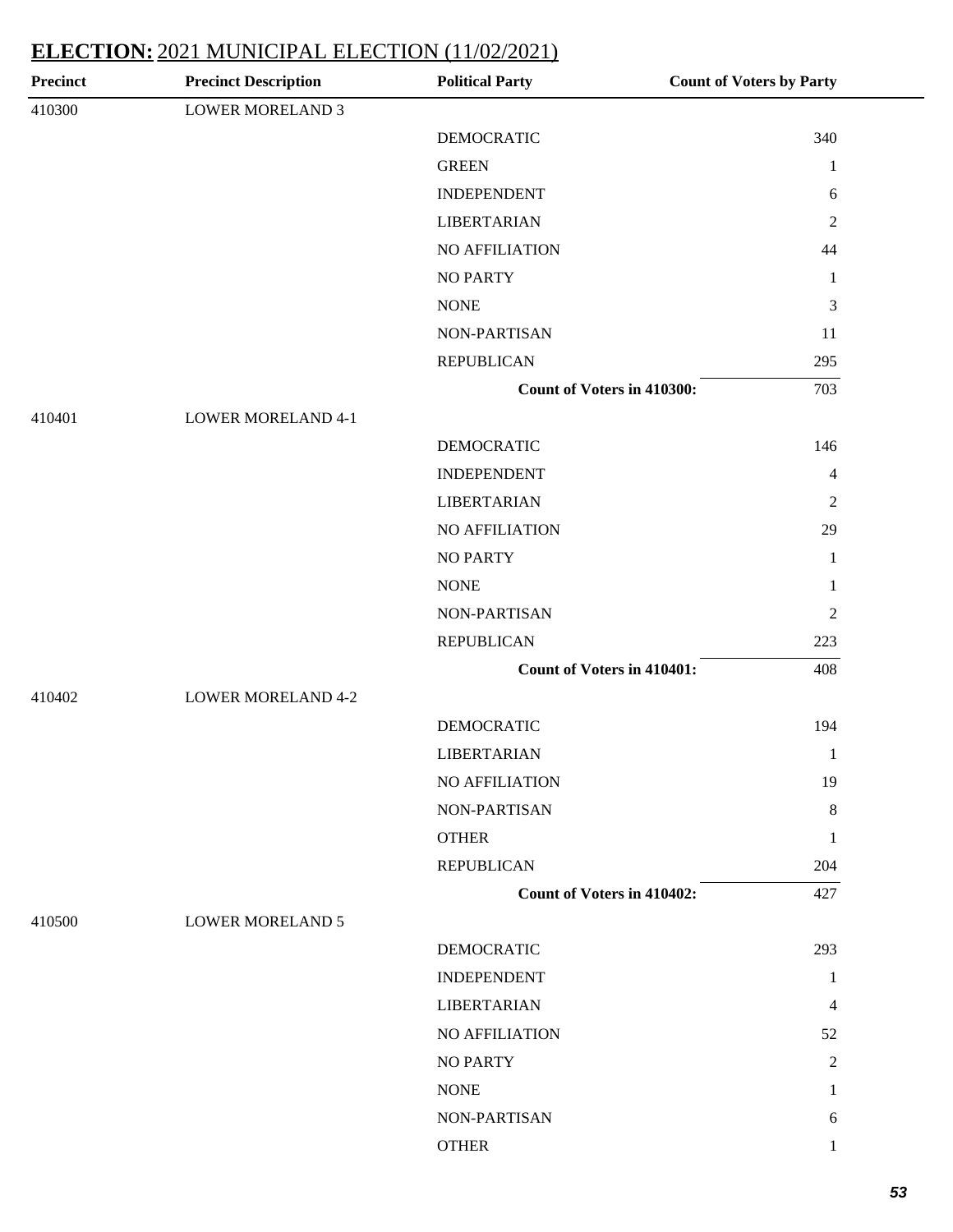| Precinct | <b>Precinct Description</b> | <b>Political Party</b>            | <b>Count of Voters by Party</b> |
|----------|-----------------------------|-----------------------------------|---------------------------------|
| 410500   | <b>LOWER MORELAND 5</b>     |                                   |                                 |
|          |                             | <b>REPUBLICAN</b>                 | 301                             |
|          |                             | Count of Voters in 410500:        | 661                             |
| 410600   | <b>LOWER MORELAND 6</b>     |                                   |                                 |
|          |                             | <b>DEMOCRATIC</b>                 | 331                             |
|          |                             | <b>INDEPENDENT</b>                | 3                               |
|          |                             | NO AFFILIATION                    | 25                              |
|          |                             | <b>NONE</b>                       | $\overline{1}$                  |
|          |                             | NON-PARTISAN                      | 15                              |
|          |                             | <b>REPUBLICAN</b>                 | 212                             |
|          |                             | <b>Count of Voters in 410600:</b> | 587                             |
| 420001   | <b>LOWER POTTSGROVE 1</b>   |                                   |                                 |
|          |                             | <b>DEMOCRATIC</b>                 | 195                             |
|          |                             | <b>INDEPENDENT</b>                | $\overline{4}$                  |
|          |                             | <b>LIBERTARIAN</b>                | 5                               |
|          |                             | NO AFFILIATION                    | 21                              |
|          |                             | <b>NONE</b>                       | 1                               |
|          |                             | NON-PARTISAN                      | $\overline{4}$                  |
|          |                             | <b>OTHER</b>                      | 1                               |
|          |                             | <b>REPUBLICAN</b>                 | 226                             |
|          |                             | <b>Count of Voters in 420001:</b> | 457                             |
| 420002   | <b>LOWER POTTSGROVE 2</b>   |                                   |                                 |
|          |                             | <b>DEMOCRATIC</b>                 | 357                             |
|          |                             | <b>GREEN</b>                      | $\mathfrak{2}$                  |
|          |                             | <b>INDEPENDENT</b>                | 4                               |
|          |                             | <b>LIBERTARIAN</b>                | 3                               |
|          |                             | <b>NO AFFILIATION</b>             | 32                              |
|          |                             | <b>NO PARTY</b>                   | 1                               |
|          |                             | <b>NONE</b>                       | -1                              |
|          |                             | NON-PARTISAN                      | 30                              |
|          |                             | <b>OTHER</b>                      | 3                               |
|          |                             | <b>REFORM</b>                     | 1                               |
|          |                             | <b>REPUBLICAN</b>                 | 385                             |
|          |                             | <b>Count of Voters in 420002:</b> | 819                             |
| 420003   | <b>LOWER POTTSGROVE 3</b>   |                                   |                                 |
|          |                             | <b>BULL MOOSE</b>                 | -1                              |
|          |                             | <b>DEMOCRATIC</b>                 | 199                             |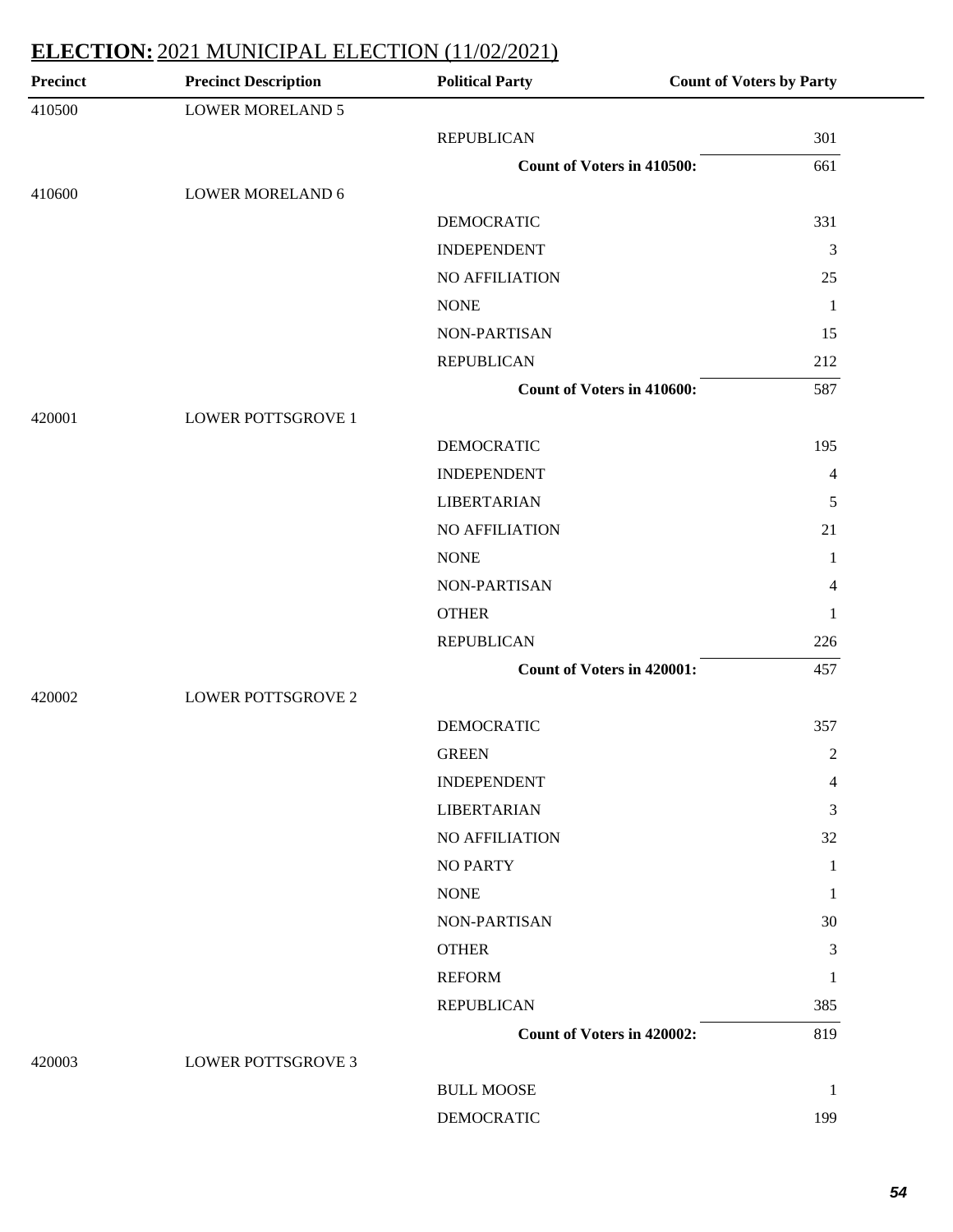| <b>Precinct</b> | <b>Precinct Description</b> | <b>Political Party</b>            | <b>Count of Voters by Party</b> |
|-----------------|-----------------------------|-----------------------------------|---------------------------------|
| 420003          | <b>LOWER POTTSGROVE 3</b>   |                                   |                                 |
|                 |                             | <b>INDEPENDENT</b>                | $\mathfrak{Z}$                  |
|                 |                             | <b>LIBERTARIAN</b>                | $\mathfrak{Z}$                  |
|                 |                             | NO AFFILIATION                    | 17                              |
|                 |                             | <b>NONE</b>                       | 3                               |
|                 |                             | NON-PARTISAN                      | 18                              |
|                 |                             | <b>REPUBLICAN</b>                 | 217                             |
|                 |                             | <b>Count of Voters in 420003:</b> | 461                             |
| 420004          | <b>LOWER POTTSGROVE 4</b>   |                                   |                                 |
|                 |                             | <b>CONSTITUTION</b>               | $\mathbf{1}$                    |
|                 |                             | <b>DEMOCRATIC</b>                 | 297                             |
|                 |                             | <b>INDEPENDENT</b>                | $\sqrt{6}$                      |
|                 |                             | <b>LIBERTARIAN</b>                | $\sqrt{2}$                      |
|                 |                             | NO AFFILIATION                    | 17                              |
|                 |                             | <b>NO PARTY</b>                   | $\mathbf{1}$                    |
|                 |                             | NON-PARTISAN                      | 17                              |
|                 |                             | <b>OTHER</b>                      | 3                               |
|                 |                             | <b>REPUBLICAN</b>                 | 311                             |
|                 |                             | <b>Count of Voters in 420004:</b> | 655                             |
| 430101          | <b>LOWER PROVIDENCE 1-1</b> |                                   |                                 |
|                 |                             | <b>DEMOCRATIC</b>                 | 453                             |
|                 |                             | <b>INDEPENDENT</b>                | 13                              |
|                 |                             | <b>LIBERTARIAN</b>                | $\mathbf{2}$                    |
|                 |                             | NO AFFILIATION                    | 70                              |
|                 |                             | <b>NO PARTY</b>                   | 1                               |
|                 |                             | <b>NONE</b>                       | 1                               |
|                 |                             | NON-PARTISAN                      | 35                              |
|                 |                             | <b>REPUBLICAN</b>                 | 425                             |
|                 |                             | <b>Count of Voters in 430101:</b> | 1000                            |
| 430102          | <b>LOWER PROVIDENCE 1-2</b> |                                   |                                 |
|                 |                             | <b>DEMOCRATIC</b>                 | 426                             |
|                 |                             | <b>INDEPENDENT</b>                | $\,8\,$                         |
|                 |                             | <b>LIBERTARIAN</b>                | 1                               |
|                 |                             | NO AFFILIATION                    | 50                              |
|                 |                             | <b>NO PARTY</b>                   | -1                              |
|                 |                             | NON-PARTISAN                      | 30                              |
|                 |                             | <b>REPUBLICAN</b>                 | 417                             |
|                 |                             | Count of Voters in 430102:        | 933                             |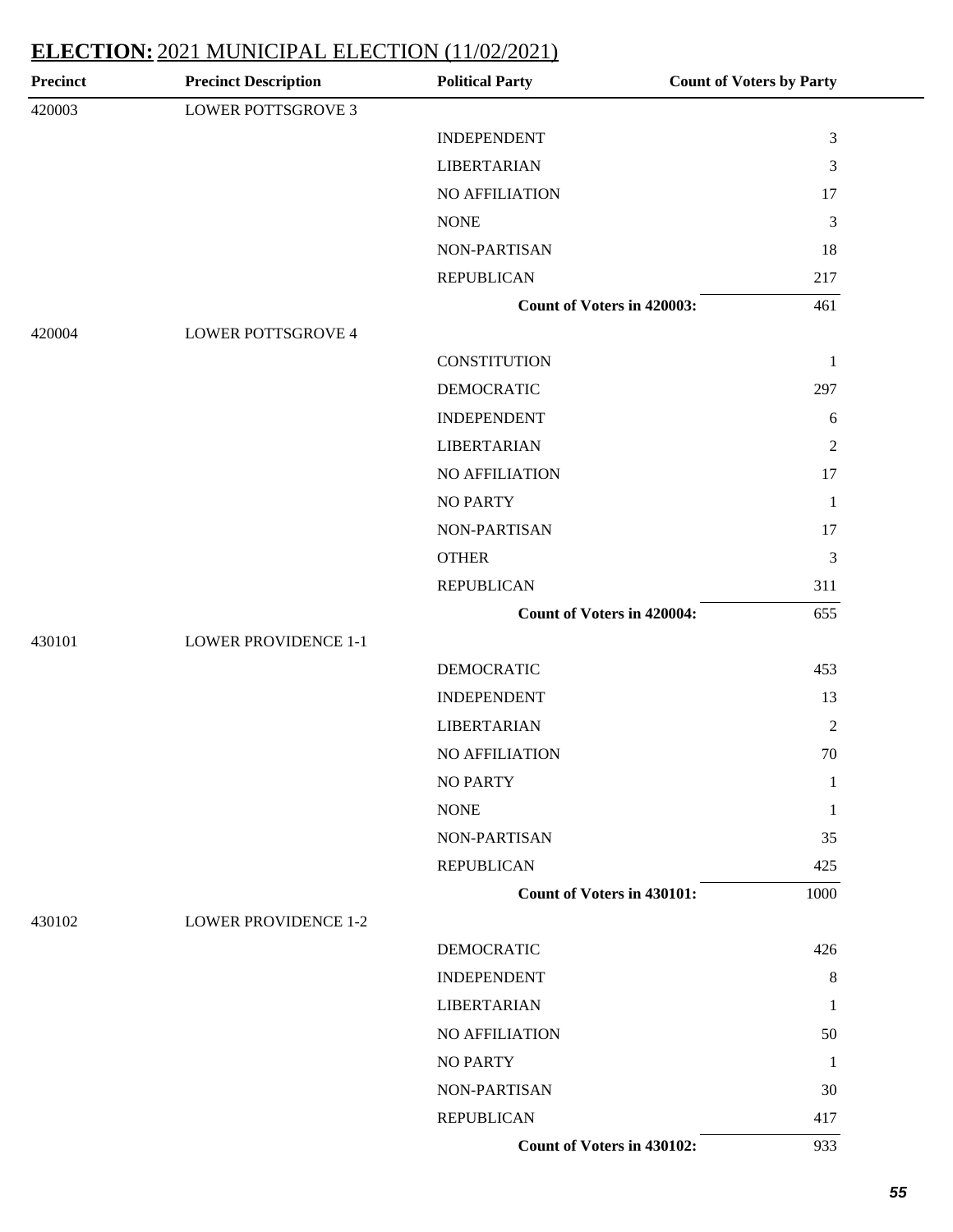| Precinct | <b>Precinct Description</b> | <b>Political Party</b>            | <b>Count of Voters by Party</b> |
|----------|-----------------------------|-----------------------------------|---------------------------------|
| 430201   | <b>LOWER PROVIDENCE 2-1</b> |                                   |                                 |
|          |                             | <b>DEMOCRATIC</b>                 | 246                             |
|          |                             | <b>INDEPENDANT</b>                | $\mathbf{1}$                    |
|          |                             | <b>INDEPENDENT</b>                | 2                               |
|          |                             | <b>LIBERTARIAN</b>                | 2                               |
|          |                             | NO AFFILIATION                    | 30                              |
|          |                             | <b>NO PARTY</b>                   | $\mathbf{1}$                    |
|          |                             | NON-PARTISAN                      | 12                              |
|          |                             | <b>REPUBLICAN</b>                 | 266                             |
|          |                             | <b>Count of Voters in 430201:</b> | 560                             |
| 430202   | <b>LOWER PROVIDENCE 2-2</b> |                                   |                                 |
|          |                             | <b>DEMOCRATIC</b>                 | 325                             |
|          |                             | <b>INDEPENDENT</b>                | $\sqrt{2}$                      |
|          |                             | <b>LIBERTARIAN</b>                | $\mathbf{2}$                    |
|          |                             | <b>NO AFFILIATION</b>             | 38                              |
|          |                             | <b>NONE</b>                       | $\mathbf{1}$                    |
|          |                             | NON-PARTISAN                      | 30                              |
|          |                             | <b>OTHER</b>                      | $\mathfrak{Z}$                  |
|          |                             | <b>REPUBLICAN</b>                 | 298                             |
|          |                             | Count of Voters in 430202:        | 699                             |
| 430203   | <b>LOWER PROVIDENCE 2-3</b> |                                   |                                 |
|          |                             | <b>DEMOCRATIC</b>                 | 341                             |
|          |                             | Democratic Republican             | $\mathbf{1}$                    |
|          |                             | <b>INDEPENDENT</b>                | $\tau$                          |
|          |                             | <b>LIBERTARIAN</b>                | 3                               |
|          |                             | <b>NO AFFILIATION</b>             | 49                              |
|          |                             | <b>NONE</b>                       | -1                              |
|          |                             | NON-PARTISAN                      | 29                              |
|          |                             | <b>OTHER</b>                      | $\mathbf{1}$                    |
|          |                             | <b>REPUBLICAN</b>                 | 392                             |
|          |                             | <b>Count of Voters in 430203:</b> | 824                             |
| 430204   | <b>LOWER PROVIDENCE 2-4</b> |                                   |                                 |
|          |                             | <b>DEMOCRATIC</b>                 | 220                             |
|          |                             | <b>INDEPENDANT</b>                | 1                               |
|          |                             | <b>INDEPENDENT</b>                | 3                               |
|          |                             | NO AFFILIATION                    | 42                              |
|          |                             | <b>NONE</b>                       | 1                               |
|          |                             | NON-PARTISAN                      | 15                              |
|          |                             |                                   |                                 |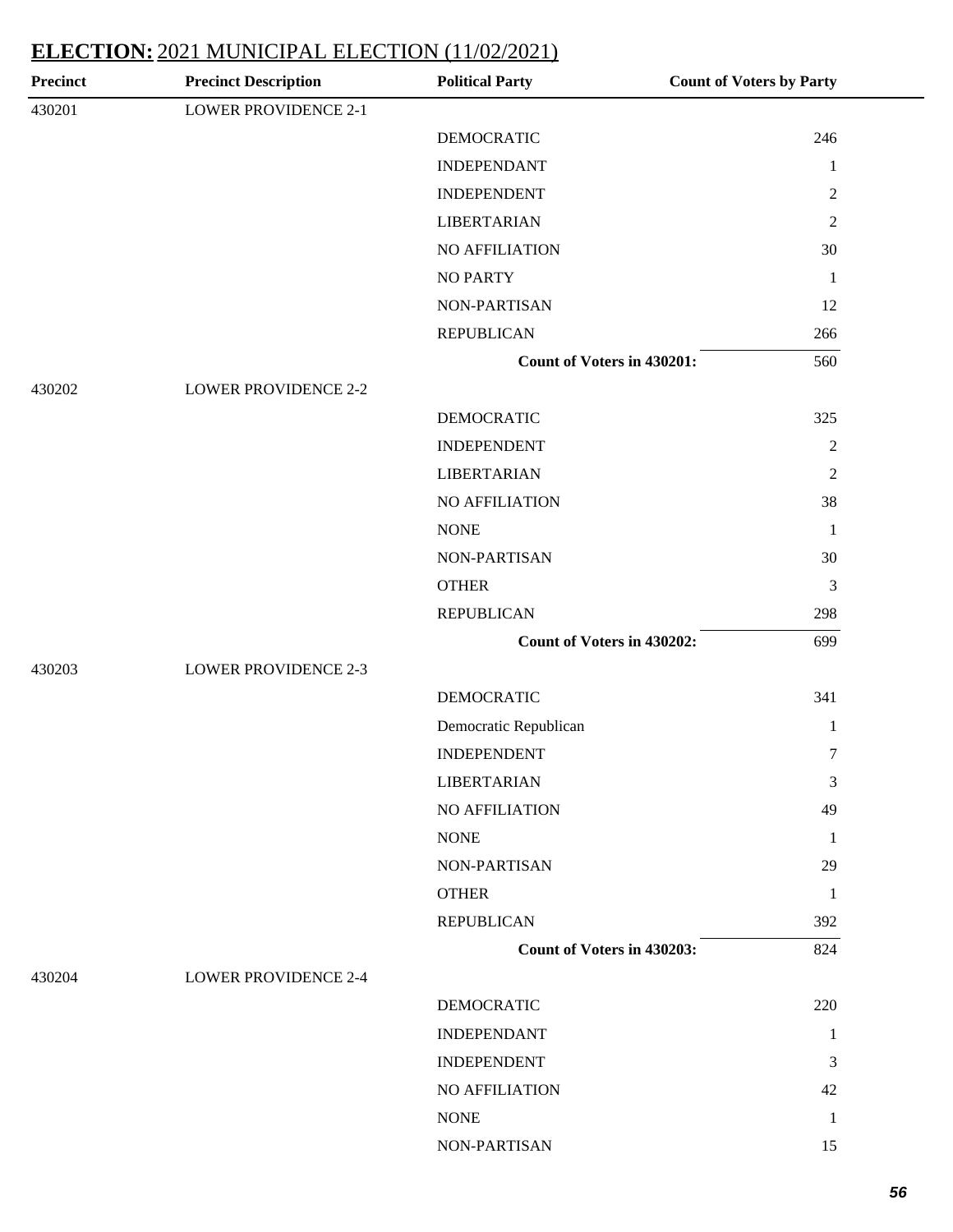| Precinct | <b>Precinct Description</b> | <b>Political Party</b>            | <b>Count of Voters by Party</b> |
|----------|-----------------------------|-----------------------------------|---------------------------------|
| 430204   | <b>LOWER PROVIDENCE 2-4</b> |                                   |                                 |
|          |                             | <b>REPUBLICAN</b>                 | 243                             |
|          |                             | <b>Count of Voters in 430204:</b> | 525                             |
| 430301   | <b>LOWER PROVIDENCE 3-1</b> |                                   |                                 |
|          |                             | <b>DEMOCRATIC</b>                 | 184                             |
|          |                             | <b>INDEPENDENT</b>                | $\mathfrak{Z}$                  |
|          |                             | <b>LIBERTARIAN</b>                | 4                               |
|          |                             | NO AFFILIATION                    | 17                              |
|          |                             | NON-PARTISAN                      | $8\phantom{1}$                  |
|          |                             | <b>REPUBLICAN</b>                 | 123                             |
|          |                             | Count of Voters in 430301:        | 339                             |
| 430302   | <b>LOWER PROVIDENCE 3-2</b> |                                   |                                 |
|          |                             | <b>DEMOCRATIC</b>                 | 240                             |
|          |                             | <b>INDEPENDENT</b>                | $\boldsymbol{2}$                |
|          |                             | <b>LIBERTARIAN</b>                | 3                               |
|          |                             | NO AFFILIATION                    | 26                              |
|          |                             | <b>NONE</b>                       | 1                               |
|          |                             | NON-PARTISAN                      | 13                              |
|          |                             | <b>OTHER</b>                      | $\sqrt{2}$                      |
|          |                             | <b>REPUBLICAN</b>                 | 220                             |
|          |                             | Count of Voters in 430302:        | 507                             |
| 430303   | <b>LOWER PROVIDENCE 3-3</b> |                                   |                                 |
|          |                             | DECLINE TO STATE                  | $\mathbf{1}$                    |
|          |                             | DEMOCRATIC                        | 486                             |
|          |                             | <b>GREEN</b>                      | 1                               |
|          |                             | <b>INDEPENDENT</b>                | 7                               |
|          |                             | <b>LIBERTARIAN</b>                | 3                               |
|          |                             | NO AFFILIATION                    | 72                              |
|          |                             | <b>NONE</b>                       | $\overline{c}$                  |
|          |                             | NON-PARTISAN                      | 42                              |
|          |                             | <b>REPUBLICAN</b>                 | 492                             |
|          |                             | <b>UNDECIDED</b>                  | 1                               |
|          |                             | Count of Voters in 430303:        | 1107                            |
| 430304   | <b>LOWER PROVIDENCE 3-4</b> |                                   |                                 |
|          |                             | <b>DEMOCRATIC</b>                 | 536                             |
|          |                             | <b>INDEPENDANT</b>                | 1                               |
|          |                             | <b>INDEPENDENT</b>                | 10                              |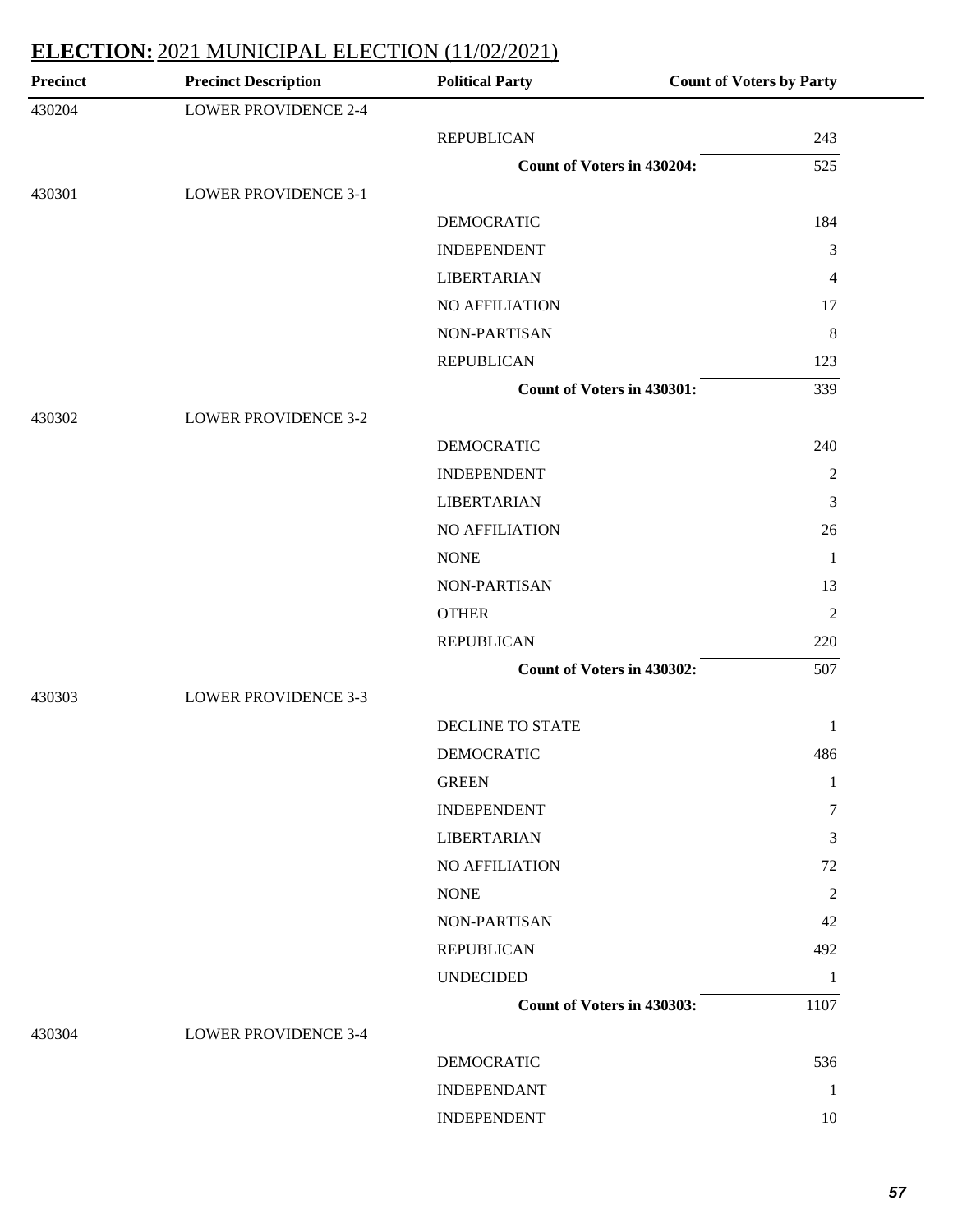| 30<br>$\mathbf{1}$<br>3<br>13<br>$\sqrt{2}$<br>542<br>1138<br>254<br>13<br>$\mathbf{1}$ |
|-----------------------------------------------------------------------------------------|
|                                                                                         |
|                                                                                         |
|                                                                                         |
|                                                                                         |
|                                                                                         |
|                                                                                         |
|                                                                                         |
|                                                                                         |
|                                                                                         |
|                                                                                         |
|                                                                                         |
|                                                                                         |
| 52                                                                                      |
| $\mathbf{1}$                                                                            |
| $20\,$                                                                                  |
| $\mathbf{1}$                                                                            |
| 466                                                                                     |
| 808                                                                                     |
|                                                                                         |
| 269                                                                                     |
| 1                                                                                       |
| 4                                                                                       |
| 6                                                                                       |
| 33                                                                                      |
| 1                                                                                       |
| $\overline{c}$                                                                          |
| 32                                                                                      |
| 373                                                                                     |
| 721                                                                                     |
|                                                                                         |
| 250                                                                                     |
| 1                                                                                       |
| 1                                                                                       |
| 1                                                                                       |
| 40                                                                                      |
| $\overline{c}$                                                                          |
| 1                                                                                       |
| 23                                                                                      |
|                                                                                         |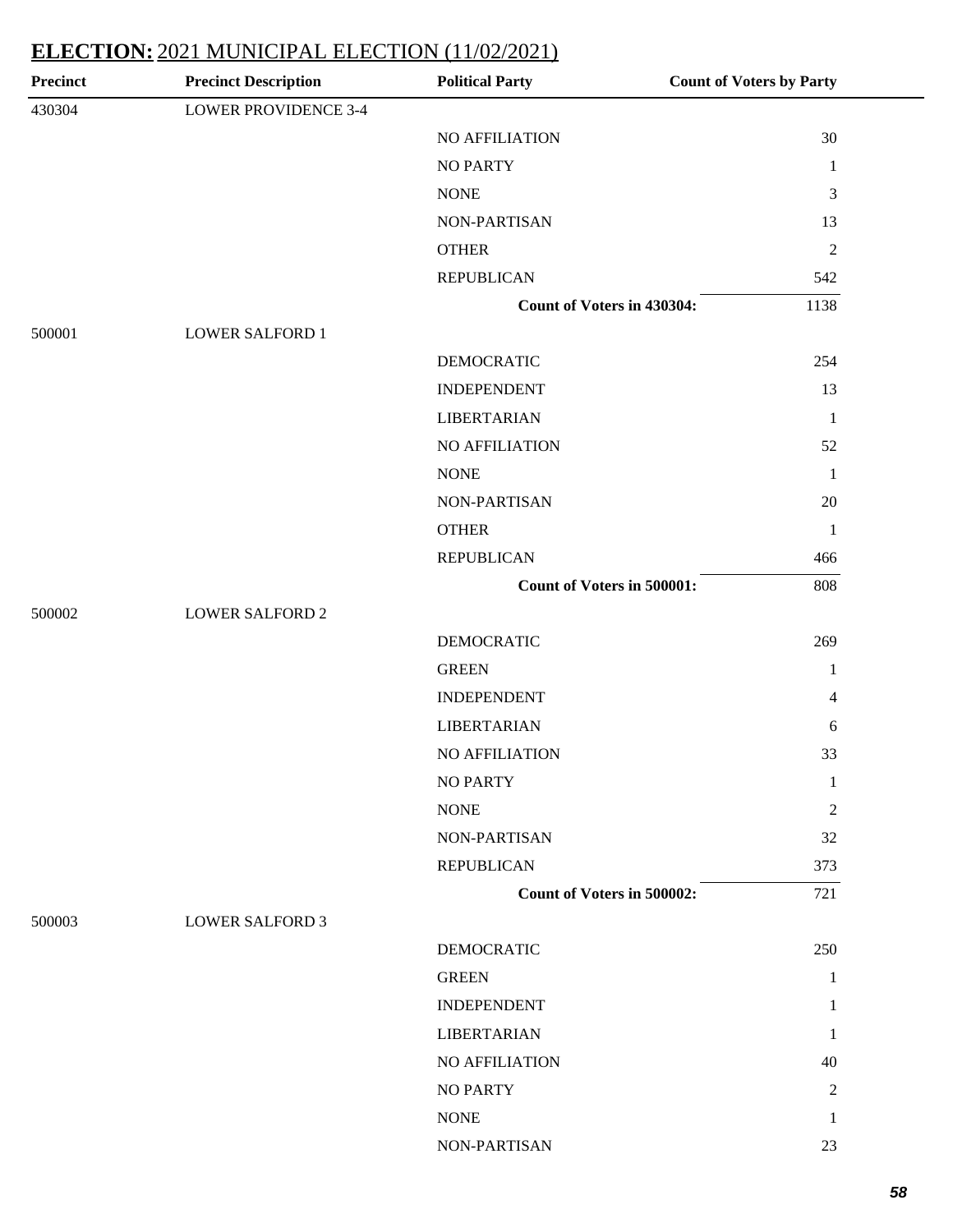| <b>Precinct</b> | <b>Precinct Description</b> | <b>Political Party</b>            | <b>Count of Voters by Party</b> |
|-----------------|-----------------------------|-----------------------------------|---------------------------------|
| 500003          | <b>LOWER SALFORD 3</b>      |                                   |                                 |
|                 |                             | <b>OTHER</b>                      | $\overline{2}$                  |
|                 |                             | <b>REPUBLICAN</b>                 | 329                             |
|                 |                             | Count of Voters in 500003:        | 650                             |
| 500004          | <b>LOWER SALFORD 4</b>      |                                   |                                 |
|                 |                             | <b>DEMOCRATIC</b>                 | 257                             |
|                 |                             | <b>INDEPENDANT</b>                | $\mathbf{1}$                    |
|                 |                             | <b>INDEPENDENT</b>                | $\overline{9}$                  |
|                 |                             | <b>LIBERTARIAN</b>                | $\overline{2}$                  |
|                 |                             | NO AFFILIATION                    | 26                              |
|                 |                             | <b>NO PARTY</b>                   | $\mathbf{1}$                    |
|                 |                             | <b>NONE</b>                       | $\mathbf{1}$                    |
|                 |                             | <b>NON-PARTISAN</b>               | 10                              |
|                 |                             | <b>REPUBLICAN</b>                 | 354                             |
|                 |                             | <b>Count of Voters in 500004:</b> | 661                             |
| 500005          | <b>LOWER SALFORD 5</b>      |                                   |                                 |
|                 |                             | <b>DEMOCRATIC</b>                 | 331                             |
|                 |                             | <b>INDEPENDENT</b>                | 13                              |
|                 |                             | <b>LIBERTARIAN</b>                | $\overline{2}$                  |
|                 |                             | NO AFFILIATION                    | 58                              |
|                 |                             | <b>NO PARTY</b>                   | $\mathbf{1}$                    |
|                 |                             | NON-PARTISAN                      | 22                              |
|                 |                             | <b>OTHER</b>                      | $\mathbf{1}$                    |
|                 |                             | <b>REPUBLICAN</b>                 | 579                             |
|                 |                             | <b>Count of Voters in 500005:</b> | 1007                            |
| 500006          | <b>LOWER SALFORD 6</b>      |                                   |                                 |
|                 |                             | <b>COMMUNIST</b>                  | $\mathbf{1}$                    |
|                 |                             | <b>DEMOCRATIC</b>                 | 346                             |
|                 |                             | <b>INDEPENDENT</b>                | 10                              |
|                 |                             | <b>LIBERTARIAN</b>                | 6                               |
|                 |                             | NO AFFILIATION                    | 51                              |
|                 |                             | <b>NO PARTY</b>                   | $\overline{c}$                  |
|                 |                             | <b>NONE</b>                       | $\overline{2}$                  |
|                 |                             | NON-PARTISAN                      | 29                              |
|                 |                             | <b>OTHER</b>                      | 3                               |
|                 |                             | <b>REPUBLICAN</b>                 | 394                             |
|                 |                             | <b>Count of Voters in 500006:</b> | 844                             |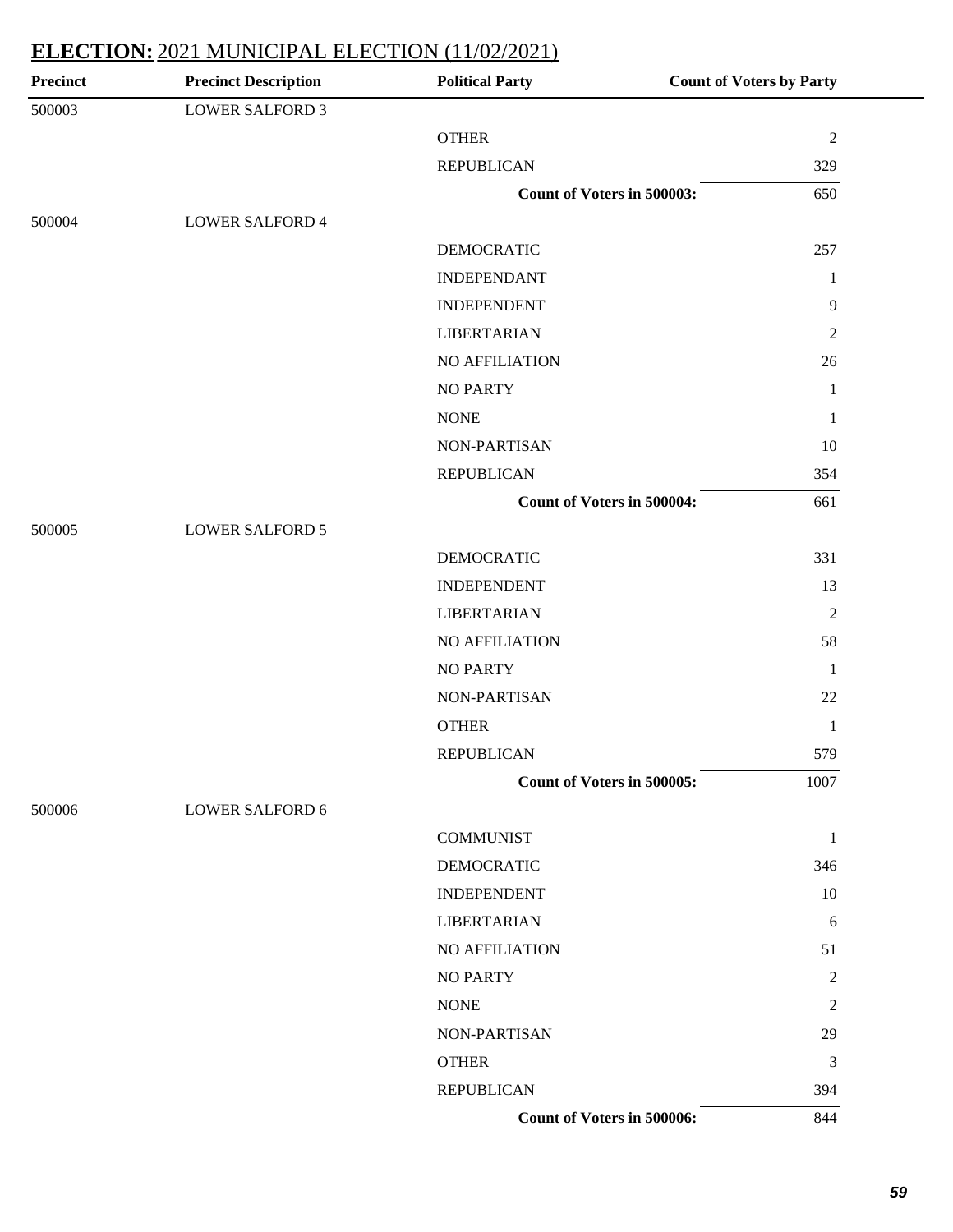| <b>Precinct</b> | <b>Precinct Description</b> | <b>Political Party</b>            | <b>Count of Voters by Party</b> |
|-----------------|-----------------------------|-----------------------------------|---------------------------------|
| 450001          | MARLBOROUGH                 |                                   |                                 |
|                 |                             | <b>DEMOCRATIC</b>                 | 344                             |
|                 |                             | <b>INDEPENDENT</b>                | $\,8\,$                         |
|                 |                             | <b>LIBERTARIAN</b>                | 3                               |
|                 |                             | NO AFFILIATION                    | 38                              |
|                 |                             | <b>NO PARTY</b>                   | $\mathbf{1}$                    |
|                 |                             | <b>NONE</b>                       | $\sqrt{2}$                      |
|                 |                             | NON-PARTISAN                      | 40                              |
|                 |                             | <b>REPUBLICAN</b>                 | 584                             |
|                 |                             | <b>Count of Voters in 450001:</b> | 1020                            |
| 460001          | MONTGOMERY 1                |                                   |                                 |
|                 |                             | CONSTITUTIONAL                    | $\mathbf{1}$                    |
|                 |                             | <b>DEMOCRATIC</b>                 | 242                             |
|                 |                             | <b>INDEPENDANT</b>                | $\mathbf{1}$                    |
|                 |                             | <b>INDEPENDENT</b>                | $\mathbf{1}$                    |
|                 |                             | NO AFFILIATION                    | 33                              |
|                 |                             | <b>NO PARTY</b>                   | $\mathbf{1}$                    |
|                 |                             | NON-PARTISAN                      | 22                              |
|                 |                             | <b>OTHER</b>                      | $\mathbf{1}$                    |
|                 |                             | <b>REPUBLICAN</b>                 | 217                             |
|                 |                             | <b>Count of Voters in 460001:</b> | 519                             |
| 460002          | MONTGOMERY 2                |                                   |                                 |
|                 |                             | CONSTITUTIONAL                    | 1                               |
|                 |                             | <b>DEMOCRATIC</b>                 | 410                             |
|                 |                             | <b>INDEPENDENT</b>                | 16                              |
|                 |                             | <b>LIBERTARIAN</b>                | 4                               |
|                 |                             | NO AFFILIATION                    | 51                              |
|                 |                             | <b>NONE</b>                       | 4                               |
|                 |                             | NON-PARTISAN                      | 24                              |
|                 |                             | <b>OTHER</b>                      | $\mathbf{1}$                    |
|                 |                             | <b>REPUBLICAN</b>                 | 334                             |
|                 |                             | <b>Count of Voters in 460002:</b> | 845                             |
| 460003          | MONTGOMERY 3                |                                   |                                 |
|                 |                             | <b>DEMOCRATIC</b>                 | 563                             |
|                 |                             | <b>GREEN</b>                      | $\mathbf{1}$                    |
|                 |                             | <b>INDEPENDENT</b>                | 7                               |
|                 |                             | <b>LIBERTARIAN</b>                | $\mathfrak{2}$                  |
|                 |                             | NO AFFILIATION                    | 75                              |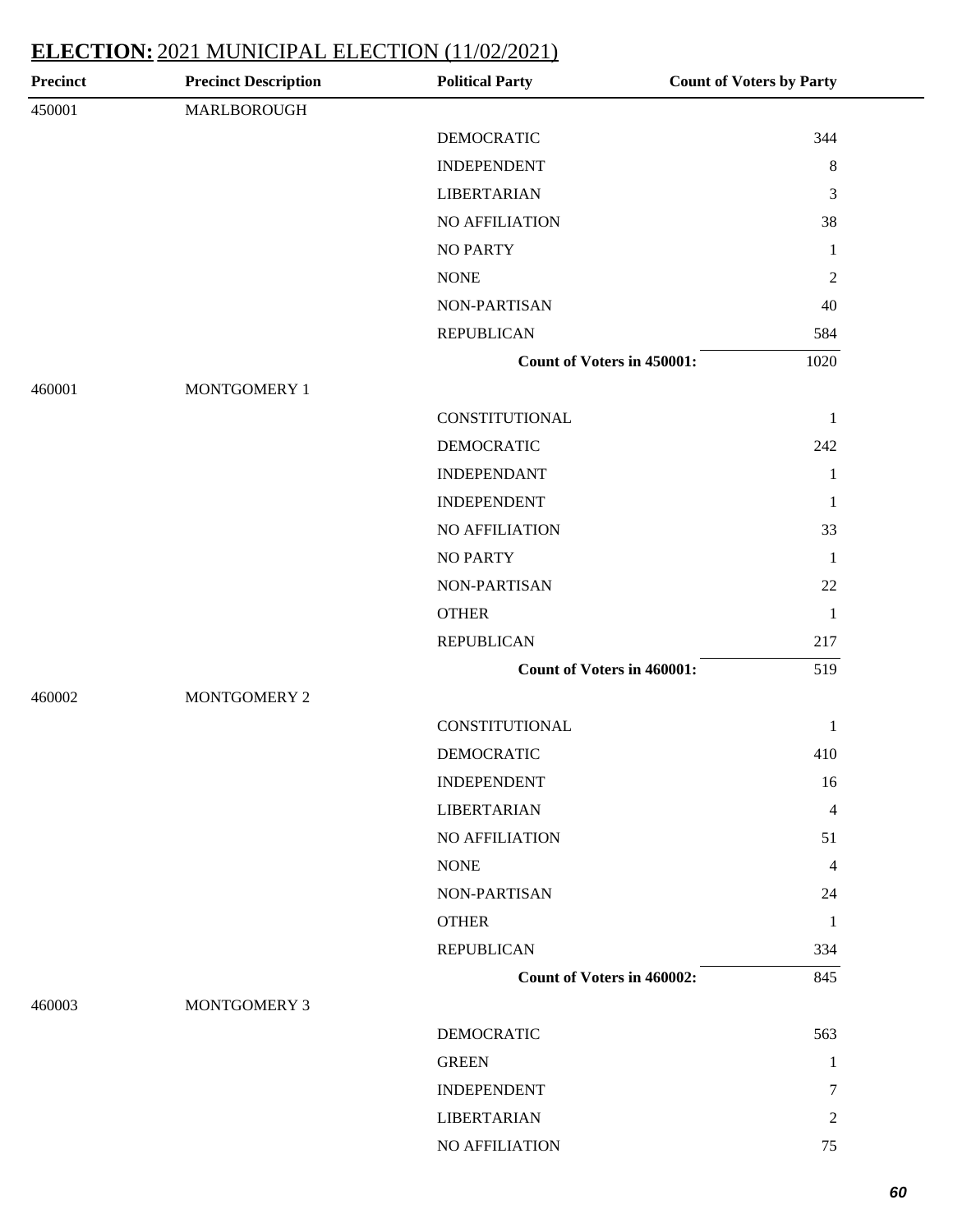| <b>Precinct</b> | <b>Precinct Description</b> | <b>Political Party</b>            | <b>Count of Voters by Party</b> |
|-----------------|-----------------------------|-----------------------------------|---------------------------------|
| 460003          | MONTGOMERY 3                |                                   |                                 |
|                 |                             | <b>NO PARTY</b>                   | $\mathbf{1}$                    |
|                 |                             | <b>NONE</b>                       | 5                               |
|                 |                             | NON-PARTISAN                      | 47                              |
|                 |                             | <b>OTHER</b>                      | $\mathbf{1}$                    |
|                 |                             | <b>REPUBLICAN</b>                 | 451                             |
|                 |                             | Count of Voters in 460003:        | 1153                            |
| 460004          | MONTGOMERY 4                |                                   |                                 |
|                 |                             | <b>DEMOCRATIC</b>                 | 243                             |
|                 |                             | <b>GREEN</b>                      | $\mathbf{1}$                    |
|                 |                             | <b>INDEPENDENT</b>                | $\mathfrak{2}$                  |
|                 |                             | <b>NO AFFILIATION</b>             | 19                              |
|                 |                             | <b>NONE</b>                       | $\boldsymbol{2}$                |
|                 |                             | NON-PARTISAN                      | $\tau$                          |
|                 |                             | <b>REPUBLICAN</b>                 | 299                             |
|                 |                             | <b>Count of Voters in 460004:</b> | 573                             |
| 460005          | MONTGOMERY 5                |                                   |                                 |
|                 |                             | <b>DEMOCRATIC</b>                 | 342                             |
|                 |                             | <b>INDEPENDENT</b>                | 4                               |
|                 |                             | <b>LIBERTARIAN</b>                | $\overline{2}$                  |
|                 |                             | NO AFFILIATION                    | 31                              |
|                 |                             | <b>NO PARTY</b>                   | $\mathbf{1}$                    |
|                 |                             | NON-PARTISAN                      | 24                              |
|                 |                             | <b>REPUBLICAN</b>                 | 265                             |
|                 |                             | Count of Voters in 460005:        | 669                             |
| 460006          | MONTGOMERY 6                |                                   |                                 |
|                 |                             | <b>DEMOCRATIC</b>                 | 396                             |
|                 |                             | <b>INDEPENDENT</b>                | 5                               |
|                 |                             | <b>LIBERTARIAN</b>                | $\overline{c}$                  |
|                 |                             | <b>NO AFFILIATION</b>             | 34                              |
|                 |                             | NO PARTY                          | 2                               |
|                 |                             | <b>NONE</b>                       | $\overline{c}$                  |
|                 |                             | NON-PARTISAN                      | 25                              |
|                 |                             | <b>OTHER</b>                      | $\overline{c}$                  |
|                 |                             | <b>REPUBLICAN</b>                 | 353                             |
|                 |                             | Count of Voters in 460006:        | 821                             |
| 460007          | MONTGOMERY 7                |                                   |                                 |
|                 |                             | DECLINE TO STATE                  | $\mathbf{1}$                    |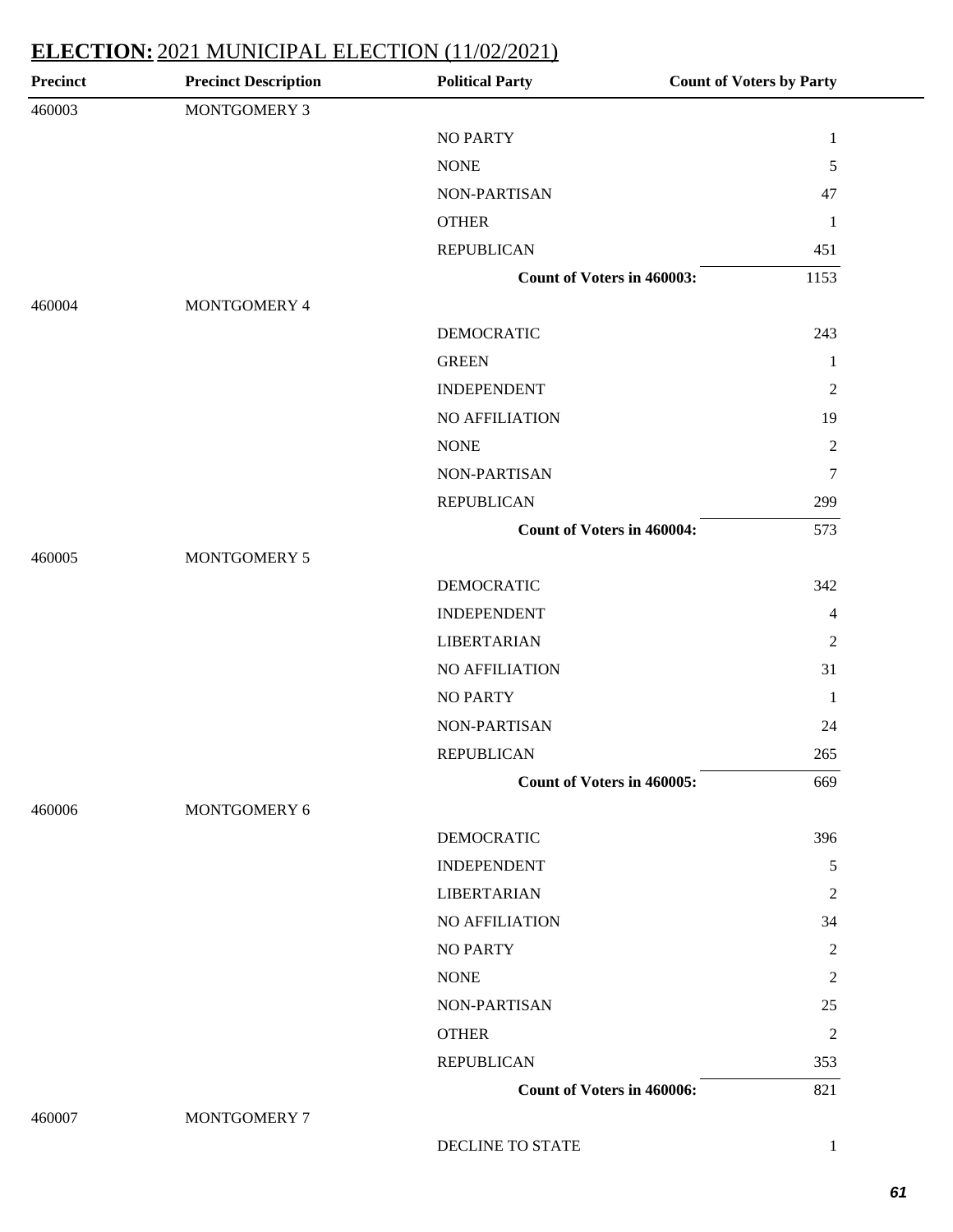| MONTGOMERY 7<br><b>DEMOCRATIC</b><br>605<br><b>GREEN</b><br>$\sqrt{2}$<br><b>INDEPENDENT</b><br>$6\,$<br><b>LIBERTARIAN</b><br>$\mathbf{1}$<br>NO AFFILIATION<br>92<br><b>NO PARTY</b><br>$\mathfrak{Z}$<br>$\mathfrak{Z}$<br><b>NONE</b><br>34<br>NON-PARTISAN<br>$\sqrt{2}$<br><b>OTHER</b><br><b>REPUBLICAN</b><br>519<br>Count of Voters in 460007:<br>1268<br>MONTGOMERY 8<br>746<br><b>DEMOCRATIC</b><br><b>INDEPENDENT</b><br>14<br><b>LIBERTARIAN</b><br>6<br>NO AFFILIATION<br>87<br>$\sqrt{2}$<br><b>NO PARTY</b><br>$\rm{NONE}$<br>$\mathfrak{Z}$<br>NON-PARTISAN<br>34<br><b>OTHER</b><br>$\mathbf{1}$<br><b>REPUBLICAN</b><br>428<br>1321<br><b>Count of Voters in 460008:</b><br><b>NARBERTH 1</b><br><b>DEMOCRATIC</b><br>334<br><b>GREEN</b><br>$\mathbf{1}$<br>3<br><b>INDEPENDENT</b><br>NO AFFILIATION<br>15<br><b>NO PARTY</b><br>$\mathbf{1}$<br><b>NONE</b><br>1<br>NON-PARTISAN<br>6<br><b>OTHER</b><br>1<br><b>REPUBLICAN</b><br>75<br><b>Count of Voters in 120001:</b><br>437<br><b>NARBERTH 2</b><br><b>DEMOCRATIC</b><br>602<br><b>INDEPENDENT</b><br>6<br>$\mathbf{1}$ | Precinct | <b>Precinct Description</b> | <b>Political Party</b> | <b>Count of Voters by Party</b> |
|-----------------------------------------------------------------------------------------------------------------------------------------------------------------------------------------------------------------------------------------------------------------------------------------------------------------------------------------------------------------------------------------------------------------------------------------------------------------------------------------------------------------------------------------------------------------------------------------------------------------------------------------------------------------------------------------------------------------------------------------------------------------------------------------------------------------------------------------------------------------------------------------------------------------------------------------------------------------------------------------------------------------------------------------------------------------------------------------------------|----------|-----------------------------|------------------------|---------------------------------|
|                                                                                                                                                                                                                                                                                                                                                                                                                                                                                                                                                                                                                                                                                                                                                                                                                                                                                                                                                                                                                                                                                                     | 460007   |                             |                        |                                 |
|                                                                                                                                                                                                                                                                                                                                                                                                                                                                                                                                                                                                                                                                                                                                                                                                                                                                                                                                                                                                                                                                                                     |          |                             |                        |                                 |
|                                                                                                                                                                                                                                                                                                                                                                                                                                                                                                                                                                                                                                                                                                                                                                                                                                                                                                                                                                                                                                                                                                     |          |                             |                        |                                 |
|                                                                                                                                                                                                                                                                                                                                                                                                                                                                                                                                                                                                                                                                                                                                                                                                                                                                                                                                                                                                                                                                                                     |          |                             |                        |                                 |
|                                                                                                                                                                                                                                                                                                                                                                                                                                                                                                                                                                                                                                                                                                                                                                                                                                                                                                                                                                                                                                                                                                     |          |                             |                        |                                 |
|                                                                                                                                                                                                                                                                                                                                                                                                                                                                                                                                                                                                                                                                                                                                                                                                                                                                                                                                                                                                                                                                                                     |          |                             |                        |                                 |
|                                                                                                                                                                                                                                                                                                                                                                                                                                                                                                                                                                                                                                                                                                                                                                                                                                                                                                                                                                                                                                                                                                     |          |                             |                        |                                 |
|                                                                                                                                                                                                                                                                                                                                                                                                                                                                                                                                                                                                                                                                                                                                                                                                                                                                                                                                                                                                                                                                                                     |          |                             |                        |                                 |
|                                                                                                                                                                                                                                                                                                                                                                                                                                                                                                                                                                                                                                                                                                                                                                                                                                                                                                                                                                                                                                                                                                     |          |                             |                        |                                 |
|                                                                                                                                                                                                                                                                                                                                                                                                                                                                                                                                                                                                                                                                                                                                                                                                                                                                                                                                                                                                                                                                                                     |          |                             |                        |                                 |
|                                                                                                                                                                                                                                                                                                                                                                                                                                                                                                                                                                                                                                                                                                                                                                                                                                                                                                                                                                                                                                                                                                     |          |                             |                        |                                 |
|                                                                                                                                                                                                                                                                                                                                                                                                                                                                                                                                                                                                                                                                                                                                                                                                                                                                                                                                                                                                                                                                                                     |          |                             |                        |                                 |
|                                                                                                                                                                                                                                                                                                                                                                                                                                                                                                                                                                                                                                                                                                                                                                                                                                                                                                                                                                                                                                                                                                     | 460008   |                             |                        |                                 |
|                                                                                                                                                                                                                                                                                                                                                                                                                                                                                                                                                                                                                                                                                                                                                                                                                                                                                                                                                                                                                                                                                                     |          |                             |                        |                                 |
|                                                                                                                                                                                                                                                                                                                                                                                                                                                                                                                                                                                                                                                                                                                                                                                                                                                                                                                                                                                                                                                                                                     |          |                             |                        |                                 |
|                                                                                                                                                                                                                                                                                                                                                                                                                                                                                                                                                                                                                                                                                                                                                                                                                                                                                                                                                                                                                                                                                                     |          |                             |                        |                                 |
|                                                                                                                                                                                                                                                                                                                                                                                                                                                                                                                                                                                                                                                                                                                                                                                                                                                                                                                                                                                                                                                                                                     |          |                             |                        |                                 |
|                                                                                                                                                                                                                                                                                                                                                                                                                                                                                                                                                                                                                                                                                                                                                                                                                                                                                                                                                                                                                                                                                                     |          |                             |                        |                                 |
|                                                                                                                                                                                                                                                                                                                                                                                                                                                                                                                                                                                                                                                                                                                                                                                                                                                                                                                                                                                                                                                                                                     |          |                             |                        |                                 |
|                                                                                                                                                                                                                                                                                                                                                                                                                                                                                                                                                                                                                                                                                                                                                                                                                                                                                                                                                                                                                                                                                                     |          |                             |                        |                                 |
|                                                                                                                                                                                                                                                                                                                                                                                                                                                                                                                                                                                                                                                                                                                                                                                                                                                                                                                                                                                                                                                                                                     |          |                             |                        |                                 |
|                                                                                                                                                                                                                                                                                                                                                                                                                                                                                                                                                                                                                                                                                                                                                                                                                                                                                                                                                                                                                                                                                                     |          |                             |                        |                                 |
|                                                                                                                                                                                                                                                                                                                                                                                                                                                                                                                                                                                                                                                                                                                                                                                                                                                                                                                                                                                                                                                                                                     |          |                             |                        |                                 |
|                                                                                                                                                                                                                                                                                                                                                                                                                                                                                                                                                                                                                                                                                                                                                                                                                                                                                                                                                                                                                                                                                                     | 120001   |                             |                        |                                 |
|                                                                                                                                                                                                                                                                                                                                                                                                                                                                                                                                                                                                                                                                                                                                                                                                                                                                                                                                                                                                                                                                                                     |          |                             |                        |                                 |
|                                                                                                                                                                                                                                                                                                                                                                                                                                                                                                                                                                                                                                                                                                                                                                                                                                                                                                                                                                                                                                                                                                     |          |                             |                        |                                 |
|                                                                                                                                                                                                                                                                                                                                                                                                                                                                                                                                                                                                                                                                                                                                                                                                                                                                                                                                                                                                                                                                                                     |          |                             |                        |                                 |
|                                                                                                                                                                                                                                                                                                                                                                                                                                                                                                                                                                                                                                                                                                                                                                                                                                                                                                                                                                                                                                                                                                     |          |                             |                        |                                 |
|                                                                                                                                                                                                                                                                                                                                                                                                                                                                                                                                                                                                                                                                                                                                                                                                                                                                                                                                                                                                                                                                                                     |          |                             |                        |                                 |
|                                                                                                                                                                                                                                                                                                                                                                                                                                                                                                                                                                                                                                                                                                                                                                                                                                                                                                                                                                                                                                                                                                     |          |                             |                        |                                 |
|                                                                                                                                                                                                                                                                                                                                                                                                                                                                                                                                                                                                                                                                                                                                                                                                                                                                                                                                                                                                                                                                                                     |          |                             |                        |                                 |
|                                                                                                                                                                                                                                                                                                                                                                                                                                                                                                                                                                                                                                                                                                                                                                                                                                                                                                                                                                                                                                                                                                     |          |                             |                        |                                 |
|                                                                                                                                                                                                                                                                                                                                                                                                                                                                                                                                                                                                                                                                                                                                                                                                                                                                                                                                                                                                                                                                                                     |          |                             |                        |                                 |
|                                                                                                                                                                                                                                                                                                                                                                                                                                                                                                                                                                                                                                                                                                                                                                                                                                                                                                                                                                                                                                                                                                     |          |                             |                        |                                 |
|                                                                                                                                                                                                                                                                                                                                                                                                                                                                                                                                                                                                                                                                                                                                                                                                                                                                                                                                                                                                                                                                                                     | 120002   |                             |                        |                                 |
|                                                                                                                                                                                                                                                                                                                                                                                                                                                                                                                                                                                                                                                                                                                                                                                                                                                                                                                                                                                                                                                                                                     |          |                             |                        |                                 |
|                                                                                                                                                                                                                                                                                                                                                                                                                                                                                                                                                                                                                                                                                                                                                                                                                                                                                                                                                                                                                                                                                                     |          |                             |                        |                                 |
|                                                                                                                                                                                                                                                                                                                                                                                                                                                                                                                                                                                                                                                                                                                                                                                                                                                                                                                                                                                                                                                                                                     |          |                             | <b>JACOBIN</b>         |                                 |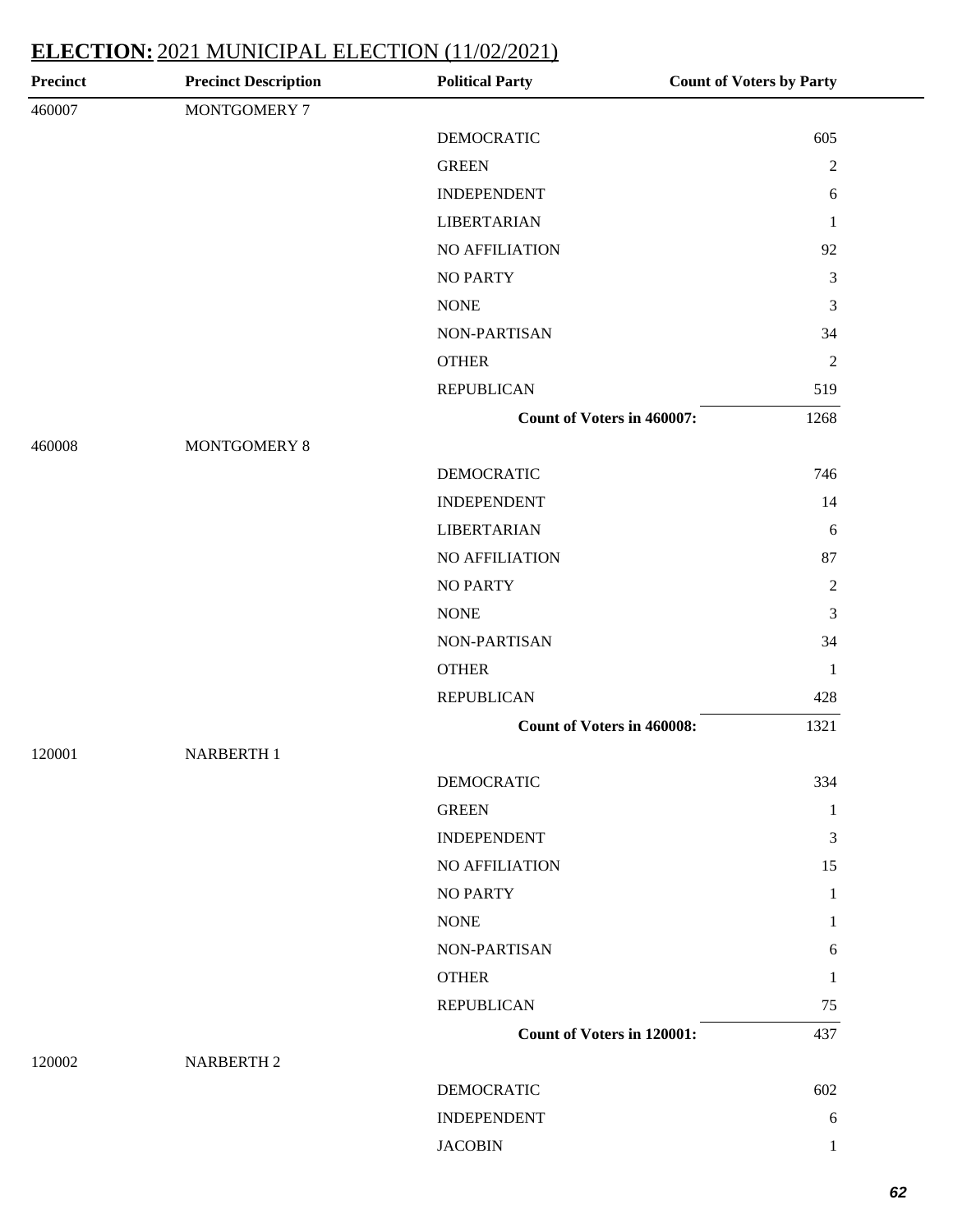| <b>Precinct</b> | <b>Precinct Description</b> | <b>Political Party</b>            | <b>Count of Voters by Party</b> |
|-----------------|-----------------------------|-----------------------------------|---------------------------------|
| 120002          | <b>NARBERTH 2</b>           |                                   |                                 |
|                 |                             | <b>LIBERTARIAN</b>                | $\mathbf{1}$                    |
|                 |                             | NO AFFILIATION                    | 32                              |
|                 |                             | <b>NO PARTY</b>                   | $\overline{2}$                  |
|                 |                             | <b>NONE</b>                       | $\mathbf{2}$                    |
|                 |                             | NON-PARTISAN                      | 13                              |
|                 |                             | <b>OTHER</b>                      | $\mathbf{1}$                    |
|                 |                             | <b>REPUBLICAN</b>                 | 136                             |
|                 |                             | <b>UNAFFILIATED</b>               | $\mathbf{1}$                    |
|                 |                             | Count of Voters in 120002:        | 797                             |
| 120003          | <b>NARBERTH 3</b>           |                                   |                                 |
|                 |                             | <b>DEMOCRATIC</b>                 | 307                             |
|                 |                             | <b>INDEPENDENT</b>                | $\overline{2}$                  |
|                 |                             | NO AFFILIATION                    | 17                              |
|                 |                             | <b>NO PARTY</b>                   | $\mathbf{1}$                    |
|                 |                             | NON-PARTISAN                      | 3                               |
|                 |                             | <b>REPUBLICAN</b>                 | $29\,$                          |
|                 |                             | Count of Voters in 120003:        | 359                             |
| 470001          | NEW HANOVER 1               |                                   |                                 |
|                 |                             | <b>DEMOCRATIC</b>                 | 350                             |
|                 |                             | <b>GREEN</b>                      | $\mathbf{1}$                    |
|                 |                             | <b>INDEPENDENT</b>                | 11                              |
|                 |                             | <b>LIBERTARIAN</b>                | 3                               |
|                 |                             | <b>NO AFFILIATION</b>             | 63                              |
|                 |                             | <b>NONE</b>                       | 3                               |
|                 |                             | NON-PARTISAN                      | 29                              |
|                 |                             | <b>OTHER</b>                      | $\mathfrak{Z}$                  |
|                 |                             | <b>REPUBLICAN</b>                 | 590                             |
|                 |                             | <b>Count of Voters in 470001:</b> | 1053                            |
| 470002          | NEW HANOVER 2               |                                   |                                 |
|                 |                             | <b>CONSTITUTION</b>               | $\mathbf{1}$                    |
|                 |                             | <b>DEMOCRATIC</b>                 | 354                             |
|                 |                             | <b>INDEPENDENT</b>                | 10                              |
|                 |                             | <b>LIBERTARIAN</b>                | 5                               |
|                 |                             | <b>NO AFFILIATION</b>             | 49                              |
|                 |                             | <b>NONE</b>                       | 2                               |
|                 |                             | NON-PARTISAN                      | 26                              |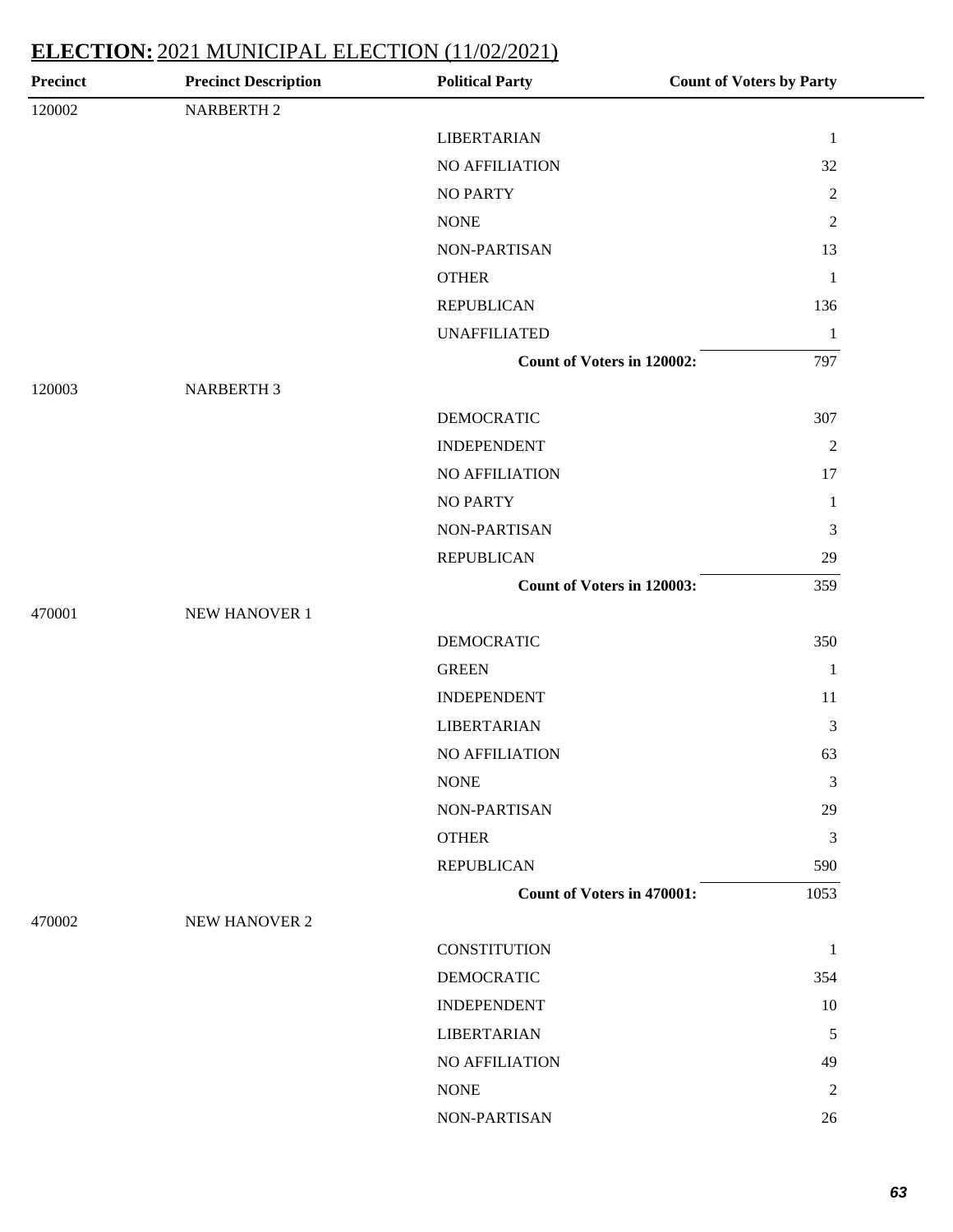| <b>Precinct</b> | <b>Precinct Description</b> | <b>Political Party</b>            | <b>Count of Voters by Party</b> |
|-----------------|-----------------------------|-----------------------------------|---------------------------------|
| 470002          | NEW HANOVER 2               |                                   |                                 |
|                 |                             | <b>REPUBLICAN</b>                 | 607                             |
|                 |                             | <b>Count of Voters in 470002:</b> | 1054                            |
| 470003          | NEW HANOVER 3               |                                   |                                 |
|                 |                             | <b>DEMOCRATIC</b>                 | 450                             |
|                 |                             | <b>INDEPENDENT</b>                | 10                              |
|                 |                             | <b>LIBERTARIAN</b>                | 6                               |
|                 |                             | NO AFFILIATION                    | 33                              |
|                 |                             | <b>NO PARTY</b>                   | $\mathbf{1}$                    |
|                 |                             | NON-PARTISAN                      | 30                              |
|                 |                             | <b>OTHER</b>                      | $\mathbf{1}$                    |
|                 |                             | <b>REPUBLICAN</b>                 | 569                             |
|                 |                             | <b>Count of Voters in 470003:</b> | 1100                            |
| 130101          | <b>NORRISTOWN 1-1</b>       |                                   |                                 |
|                 |                             | <b>DEMOCRATIC</b>                 | 152                             |
|                 |                             | <b>GREEN</b>                      | 1                               |
|                 |                             | <b>LIBERTARIAN</b>                | 1                               |
|                 |                             | NO AFFILIATION                    | 7                               |
|                 |                             | <b>NO PARTY</b>                   | 1                               |
|                 |                             | NON-PARTISAN                      | 3                               |
|                 |                             | <b>OTHER</b>                      | 1                               |
|                 |                             | <b>REPUBLICAN</b>                 | 42                              |
|                 |                             | Count of Voters in 130101:        | 208                             |
| 130102          | <b>NORRISTOWN 1-2</b>       |                                   |                                 |
|                 |                             | <b>DEMOCRATIC</b>                 | 154                             |
|                 |                             | <b>GREEN</b>                      | 1                               |
|                 |                             | <b>INDEPENDENT</b>                | 3                               |
|                 |                             | <b>LIBERTARIAN</b>                | 3                               |
|                 |                             | <b>NO AFFILIATION</b>             | 3                               |
|                 |                             | NON-PARTISAN                      | 8                               |
|                 |                             | <b>REPUBLICAN</b>                 | 64                              |
|                 |                             | Count of Voters in 130102:        | 236                             |
| 130103          | <b>NORRISTOWN 1-3</b>       |                                   |                                 |
|                 |                             | DEMOCRATIC                        | 173                             |
|                 |                             | <b>GREEN PARTY OF THE US</b>      | 1                               |
|                 |                             | <b>INDEPENDENT</b>                | 5                               |
|                 |                             | NO AFFILIATION                    | 9                               |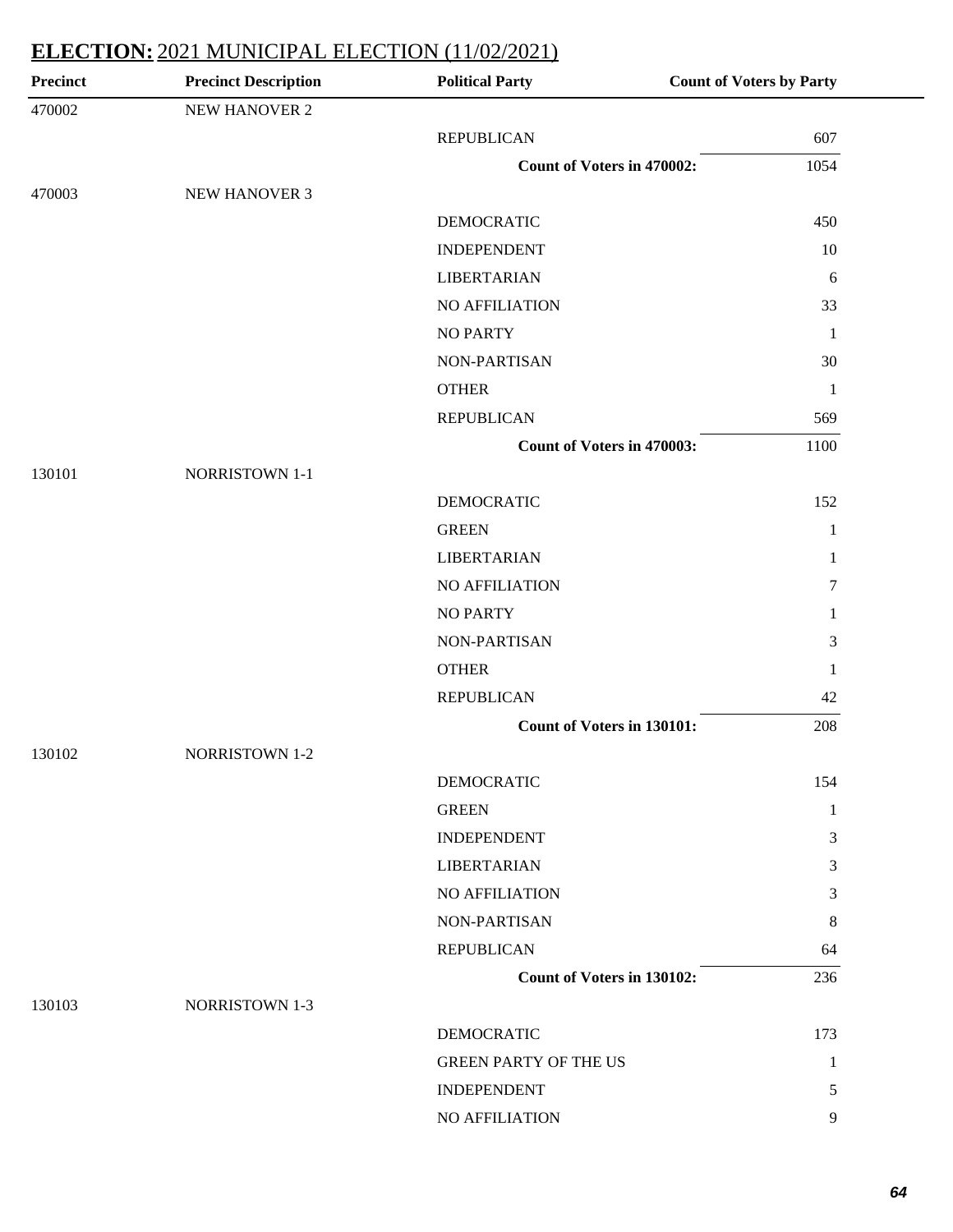| Precinct | <b>Precinct Description</b> | <b>Political Party</b>     | <b>Count of Voters by Party</b> |
|----------|-----------------------------|----------------------------|---------------------------------|
| 130103   | <b>NORRISTOWN 1-3</b>       |                            |                                 |
|          |                             | <b>NONE</b>                | $\mathbf{1}$                    |
|          |                             | NON-PARTISAN               | 5                               |
|          |                             | <b>OTHER</b>               | $\overline{c}$                  |
|          |                             | <b>REPUBLICAN</b>          | 62                              |
|          |                             | Count of Voters in 130103: | 258                             |
| 130201   | NORRISTOWN 2-1              |                            |                                 |
|          |                             | <b>DEMOCRATIC</b>          | 137                             |
|          |                             | <b>GREEN</b>               | $\mathbf{1}$                    |
|          |                             | <b>INDEPENDENT</b>         | 1                               |
|          |                             | <b>LIBERTARIAN</b>         | 1                               |
|          |                             | NO AFFILIATION             | 7                               |
|          |                             | NON-PARTISAN               | 4                               |
|          |                             | <b>REPUBLICAN</b>          | $28\,$                          |
|          |                             | Count of Voters in 130201: | 179                             |
| 130202   | <b>NORRISTOWN 2-2</b>       |                            |                                 |
|          |                             | <b>DEMOCRATIC</b>          | 59                              |
|          |                             | NO AFFILIATION             | 4                               |
|          |                             | NON-PARTISAN               | $\mathbf{1}$                    |
|          |                             | <b>REPUBLICAN</b>          | 26                              |
|          |                             | Count of Voters in 130202: | 90                              |
| 130203   | <b>NORRISTOWN 2-3</b>       |                            |                                 |
|          |                             | <b>DEMOCRATIC</b>          | 105                             |
|          |                             | NO AFFILIATION             | $\tau$                          |
|          |                             | <b>NO PARTY</b>            | 1                               |
|          |                             | NON-PARTISAN               | 3                               |
|          |                             | <b>OTHER</b>               | $\overline{c}$                  |
|          |                             | <b>REPUBLICAN</b>          | 16                              |
|          |                             | Count of Voters in 130203: | 134                             |
| 130301   | <b>NORRISTOWN 3-1</b>       |                            |                                 |
|          |                             | <b>DEMOCRATIC</b>          | 310                             |
|          |                             | <b>INDEPENDENT</b>         | 3                               |
|          |                             | <b>LIBERTARIAN</b>         | $\overline{c}$                  |
|          |                             | NO AFFILIATION             | 16                              |
|          |                             | <b>NONE</b>                | 1                               |
|          |                             | NON-PARTISAN               | 6                               |
|          |                             | <b>REPUBLICAN</b>          | 79                              |
|          |                             | Count of Voters in 130301: | 417                             |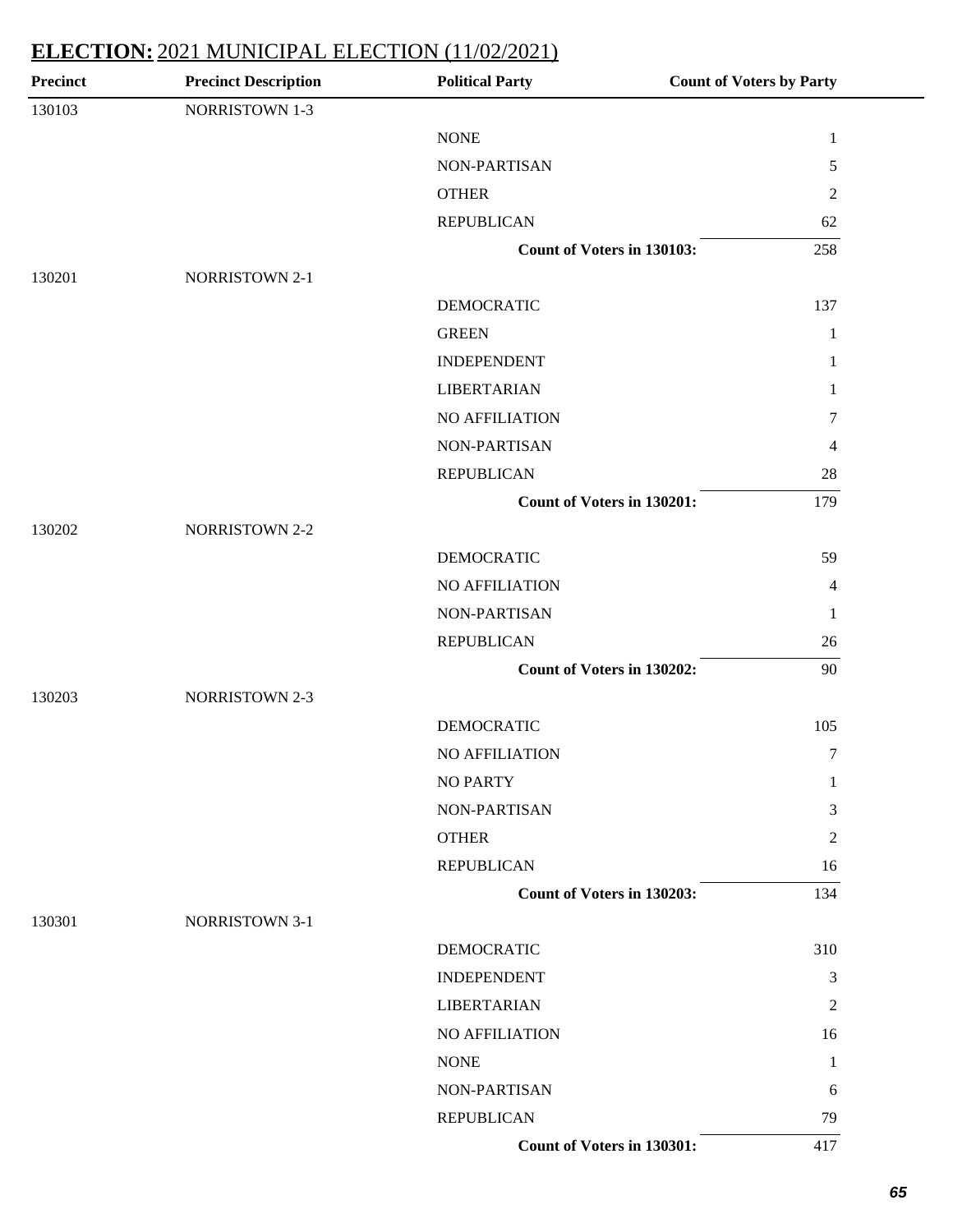| Precinct | <b>Precinct Description</b> | <b>Political Party</b>            | <b>Count of Voters by Party</b> |
|----------|-----------------------------|-----------------------------------|---------------------------------|
| 130302   | <b>NORRISTOWN 3-2</b>       |                                   |                                 |
|          |                             | <b>DEMOCRATIC</b>                 | 151                             |
|          |                             | <b>INDEPENDENT</b>                | $\sqrt{2}$                      |
|          |                             | NO AFFILIATION                    | $\mathfrak{Z}$                  |
|          |                             | <b>NONE</b>                       | 1                               |
|          |                             | <b>NON-PARTISAN</b>               | $\mathbf{1}$                    |
|          |                             | <b>REPUBLICAN</b>                 | 12                              |
|          |                             | Count of Voters in 130302:        | 170                             |
| 130303   | <b>NORRISTOWN 3-3</b>       |                                   |                                 |
|          |                             | <b>CONSTITUTION</b>               | $\mathbf{1}$                    |
|          |                             | <b>DEMOCRATIC</b>                 | 295                             |
|          |                             | <b>INDEPENDENT</b>                | $\mathbf{1}$                    |
|          |                             | <b>LIBERTARIAN</b>                | 1                               |
|          |                             | NO AFFILIATION                    | $8\,$                           |
|          |                             | NON-PARTISAN                      | 7                               |
|          |                             | <b>OTHER</b>                      | $\mathbf{1}$                    |
|          |                             | <b>REPUBLICAN</b>                 | 81                              |
|          |                             | Count of Voters in 130303:        | 395                             |
| 130401   | NORRISTOWN 4-1              |                                   |                                 |
|          |                             | <b>CONSTITUTION</b>               | $\mathbf{1}$                    |
|          |                             | <b>DEMOCRATIC</b>                 | 161                             |
|          |                             | <b>INDEPENDENT</b>                | $\mathbf{1}$                    |
|          |                             | <b>LIBERTARIAN</b>                | $\mathbf{2}$                    |
|          |                             | NO AFFILIATION                    | 14                              |
|          |                             | <b>NONE</b>                       | $\boldsymbol{2}$                |
|          |                             | NON-PARTISAN                      | $\overline{2}$                  |
|          |                             | <b>OTHER</b>                      | 1                               |
|          |                             | <b>REPUBLICAN</b>                 | 37                              |
|          |                             | <b>Count of Voters in 130401:</b> | 221                             |
| 130402   | <b>NORRISTOWN 4-2</b>       |                                   |                                 |
|          |                             | <b>DEMOCRATIC</b>                 | 294                             |
|          |                             | NO AFFILIATION                    | 8                               |
|          |                             | <b>NONE</b>                       | 1                               |
|          |                             | NON-PARTISAN                      | 5                               |
|          |                             | <b>REPUBLICAN</b>                 | 45                              |
|          |                             | <b>Count of Voters in 130402:</b> | 353                             |
| 130403   | NORRISTOWN 4-3              |                                   |                                 |

DEMOCRATIC 267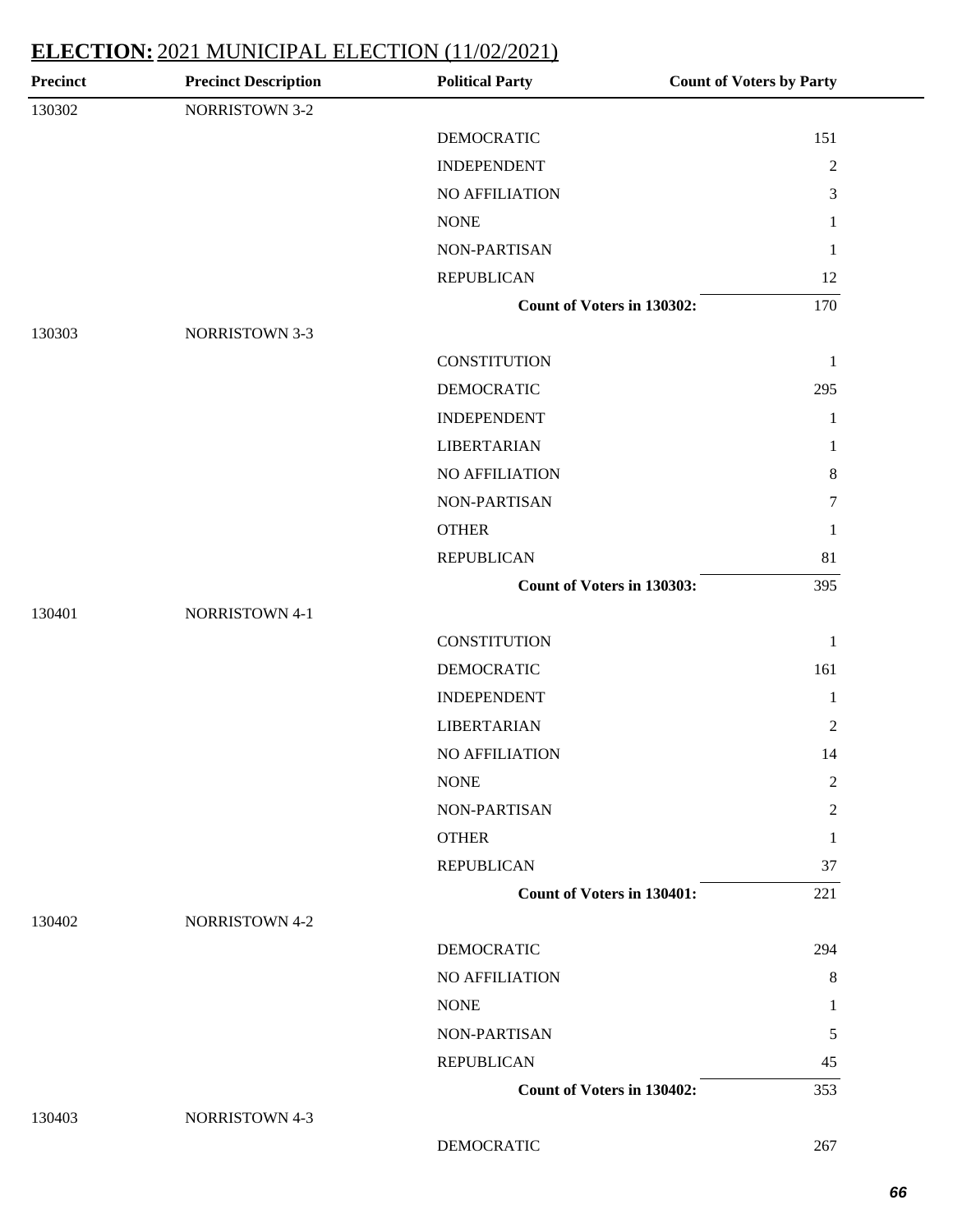| <b>Precinct Description</b> | <b>Political Party</b> | <b>Count of Voters by Party</b>                                                                      |
|-----------------------------|------------------------|------------------------------------------------------------------------------------------------------|
| NORRISTOWN 4-3              |                        |                                                                                                      |
|                             | <b>GREEN</b>           | $\mathbf{1}$                                                                                         |
|                             | <b>INDEPENDENT</b>     | 3                                                                                                    |
|                             | <b>LIBERTARIAN</b>     | 3                                                                                                    |
|                             | NO AFFILIATION         | 13                                                                                                   |
|                             | <b>NONE</b>            | $\mathbf{1}$                                                                                         |
|                             | NON-PARTISAN           | $\overline{4}$                                                                                       |
|                             | <b>OTHER</b>           | 1                                                                                                    |
|                             | <b>REPUBLICAN</b>      | 92                                                                                                   |
|                             | <b>SOCIALIST</b>       | $\mathbf{1}$                                                                                         |
|                             |                        | 386                                                                                                  |
| <b>NORTH WALES 1</b>        |                        |                                                                                                      |
|                             | <b>DEMOCRATIC</b>      | 169                                                                                                  |
|                             | <b>GREEN</b>           | 1                                                                                                    |
|                             | <b>INDEPENDENT</b>     | $\overline{2}$                                                                                       |
|                             | NO AFFILIATION         | 18                                                                                                   |
|                             | <b>NO PARTY</b>        | $\mathbf{1}$                                                                                         |
|                             | <b>NONE</b>            | $\sqrt{2}$                                                                                           |
|                             | NON-PARTISAN           | 13                                                                                                   |
|                             | <b>OTHER</b>           | $\mathfrak{Z}$                                                                                       |
|                             | <b>REPUBLICAN</b>      | 94                                                                                                   |
|                             |                        | 303                                                                                                  |
| <b>NORTH WALES 2</b>        |                        |                                                                                                      |
|                             | <b>DEMOCRATIC</b>      | 149                                                                                                  |
|                             | <b>INDEPENDENT</b>     | $\mathbf{1}$                                                                                         |
|                             | <b>LIBERTARIAN</b>     | $\overline{2}$                                                                                       |
|                             | <b>NO AFFILIATION</b>  | 19                                                                                                   |
|                             | <b>NONE</b>            | $\mathbf{1}$                                                                                         |
|                             | NON-PARTISAN           | 8                                                                                                    |
|                             | <b>REPUBLICAN</b>      | 108                                                                                                  |
|                             |                        | 288                                                                                                  |
| <b>NORTH WALES 3</b>        |                        |                                                                                                      |
|                             | <b>DEMOCRATIC</b>      | 239                                                                                                  |
|                             | <b>GREEN</b>           | 1                                                                                                    |
|                             | <b>INDEPENDENT</b>     | $\overline{2}$                                                                                       |
|                             | <b>LIBERTARIAN</b>     | 1                                                                                                    |
|                             | NO AFFILIATION         | 23                                                                                                   |
|                             | NON-PARTISAN           | 10                                                                                                   |
|                             |                        | <b>Count of Voters in 130403:</b><br><b>Count of Voters in 140100:</b><br>Count of Voters in 140200: |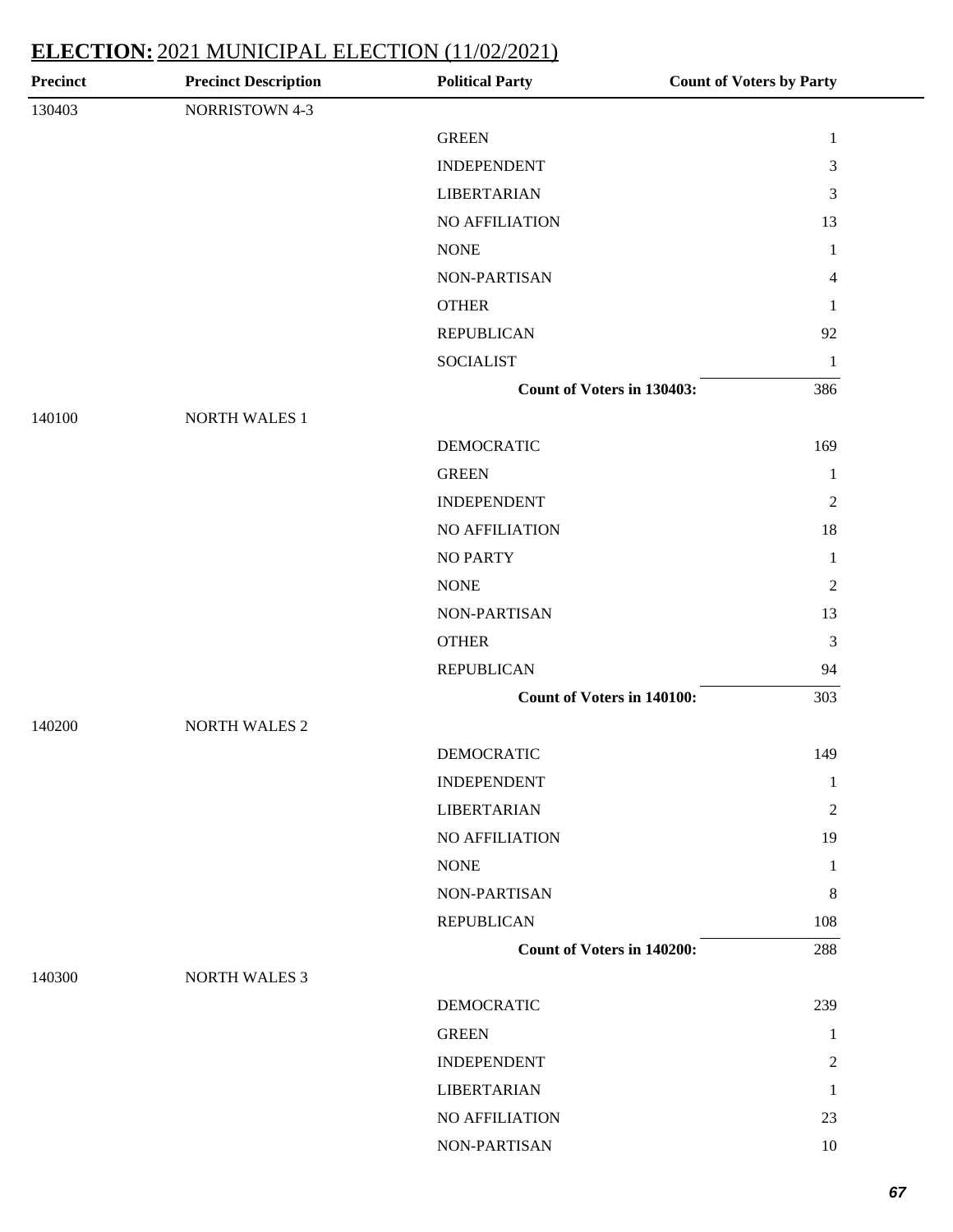| Precinct | <b>Precinct Description</b> | <b>Political Party</b>            | <b>Count of Voters by Party</b> |
|----------|-----------------------------|-----------------------------------|---------------------------------|
| 140300   | <b>NORTH WALES 3</b>        |                                   |                                 |
|          |                             | <b>REPUBLICAN</b>                 | 138                             |
|          |                             | Count of Voters in 140300:        | 414                             |
| 150001   | PENNSBURG                   |                                   |                                 |
|          |                             | <b>BI-PARTISAN</b>                | $\mathbf{1}$                    |
|          |                             | <b>DEMOCRATIC</b>                 | 263                             |
|          |                             | <b>GREEN</b>                      | $\boldsymbol{2}$                |
|          |                             | <b>INDEPENDANT</b>                | 1                               |
|          |                             | <b>INDEPENDENT</b>                | 4                               |
|          |                             | <b>LIBERTARIAN</b>                | $\overline{4}$                  |
|          |                             | <b>NO AFFILIATION</b>             | 32                              |
|          |                             | <b>NO PARTY</b>                   | $\mathbf{1}$                    |
|          |                             | NON-PARTISAN                      | 13                              |
|          |                             | <b>OTHER</b>                      | $\overline{2}$                  |
|          |                             | <b>REPUBLICAN</b>                 | 339                             |
|          |                             | <b>Count of Voters in 150001:</b> | 662                             |
| 480001   | PERKIOMEN 1                 |                                   |                                 |
|          |                             | <b>DEMOCRATIC</b>                 | 536                             |
|          |                             | <b>GREEN</b>                      | $\mathbf{1}$                    |
|          |                             | <b>INDEPENDENT</b>                | 11                              |
|          |                             | <b>LIBERTARIAN</b>                | $\overline{4}$                  |
|          |                             | NO AFFILIATION                    | 69                              |
|          |                             | <b>NO PARTY</b>                   | 1                               |
|          |                             | <b>NONE</b>                       | 1                               |
|          |                             | NON-PARTISAN                      | 40                              |
|          |                             | <b>PATRIOT</b>                    | 1                               |
|          |                             | <b>REPUBLICAN</b>                 | 481                             |
|          |                             | <b>Count of Voters in 480001:</b> | 1145                            |
| 480002   | PERKIOMEN 2                 |                                   |                                 |
|          |                             | <b>DEMOCRATIC</b>                 | 527                             |
|          |                             | <b>GREEN</b>                      | $\overline{2}$                  |
|          |                             | <b>INDEPENDENT</b>                | 14                              |
|          |                             | <b>LIBERTARIAN</b>                | 5                               |
|          |                             | NO AFFILIATION                    | 68                              |
|          |                             | <b>NO PARTY</b>                   | 2                               |
|          |                             | <b>NONE</b>                       | 1                               |
|          |                             | NON-PARTISAN                      | 51                              |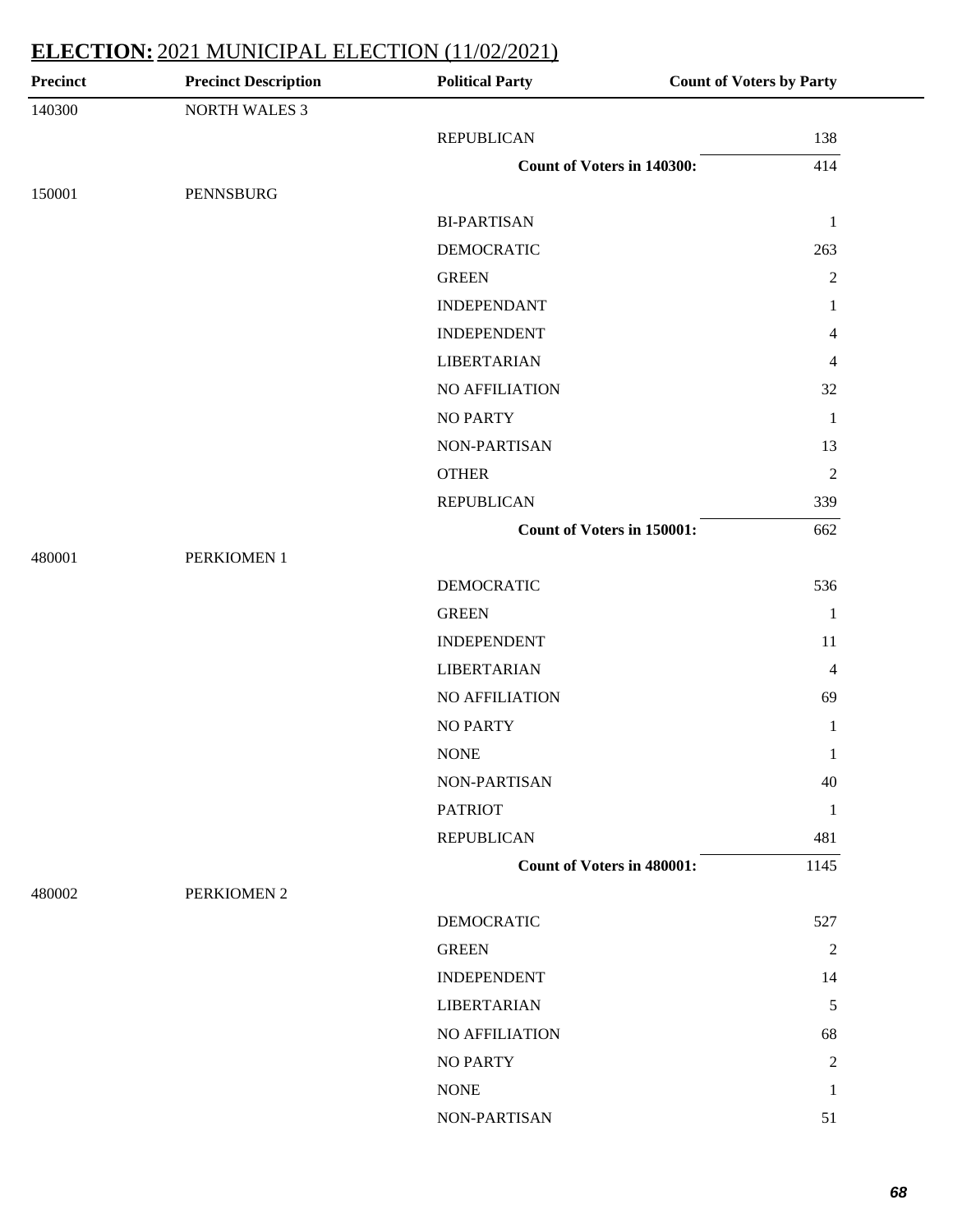| <b>Precinct</b> | <b>Precinct Description</b> | <b>Political Party</b>            | <b>Count of Voters by Party</b> |
|-----------------|-----------------------------|-----------------------------------|---------------------------------|
| 480002          | PERKIOMEN 2                 |                                   |                                 |
|                 |                             | <b>OTHER</b>                      | $\overline{4}$                  |
|                 |                             | <b>PATRIOT</b>                    | $\mathbf{1}$                    |
|                 |                             | <b>REPUBLICAN</b>                 | 576                             |
|                 |                             | <b>Count of Voters in 480002:</b> | 1251                            |
| 490101          | PLYMOUTH 1-1                |                                   |                                 |
|                 |                             | <b>CONSTITUTIONAL</b>             | $\mathbf{1}$                    |
|                 |                             | <b>DEMOCRATIC</b>                 | 298                             |
|                 |                             | <b>INDEPENDANT</b>                | 1                               |
|                 |                             | <b>INDEPENDENT</b>                | $\overline{4}$                  |
|                 |                             | NO AFFILIATION                    | 25                              |
|                 |                             | <b>NONE</b>                       | $\mathfrak{2}$                  |
|                 |                             | NON-PARTISAN                      | 12                              |
|                 |                             | <b>OTHER</b>                      | $\mathfrak{2}$                  |
|                 |                             | <b>REPUBLICAN</b>                 | 256                             |
|                 |                             | <b>Count of Voters in 490101:</b> | 601                             |
| 490102          | PLYMOUTH 1-2                |                                   |                                 |
|                 |                             | <b>DEMOCRATIC</b>                 | 347                             |
|                 |                             | <b>INDEPENDENT</b>                | 5                               |
|                 |                             | NO AFFILIATION                    | 29                              |
|                 |                             | <b>NONE</b>                       | $\overline{2}$                  |
|                 |                             | NON-PARTISAN                      | 10                              |
|                 |                             | <b>REPUBLICAN</b>                 | 181                             |
|                 |                             | <b>Count of Voters in 490102:</b> | 574                             |
| 490201          | PLYMOUTH 2-1                |                                   |                                 |
|                 |                             | <b>DEMOCRATIC</b>                 | 150                             |
|                 |                             | <b>LIBERTARIAN</b>                | 1                               |
|                 |                             | NO AFFILIATION                    | 8                               |
|                 |                             | <b>NONE</b>                       | $\overline{2}$                  |
|                 |                             | NON-PARTISAN                      | 12                              |
|                 |                             | <b>REPUBLICAN</b>                 | 144                             |
|                 |                             | <b>Count of Voters in 490201:</b> | 317                             |
| 490202          | PLYMOUTH 2-2                |                                   |                                 |
|                 |                             | <b>DEMOCRATIC</b>                 | 162                             |
|                 |                             | <b>GREEN</b>                      | $\mathbf{1}$                    |
|                 |                             | <b>INDEPENDENT</b>                | 7                               |
|                 |                             | NO AFFILIATION                    | 18                              |
|                 |                             | NON-PARTISAN                      | 17                              |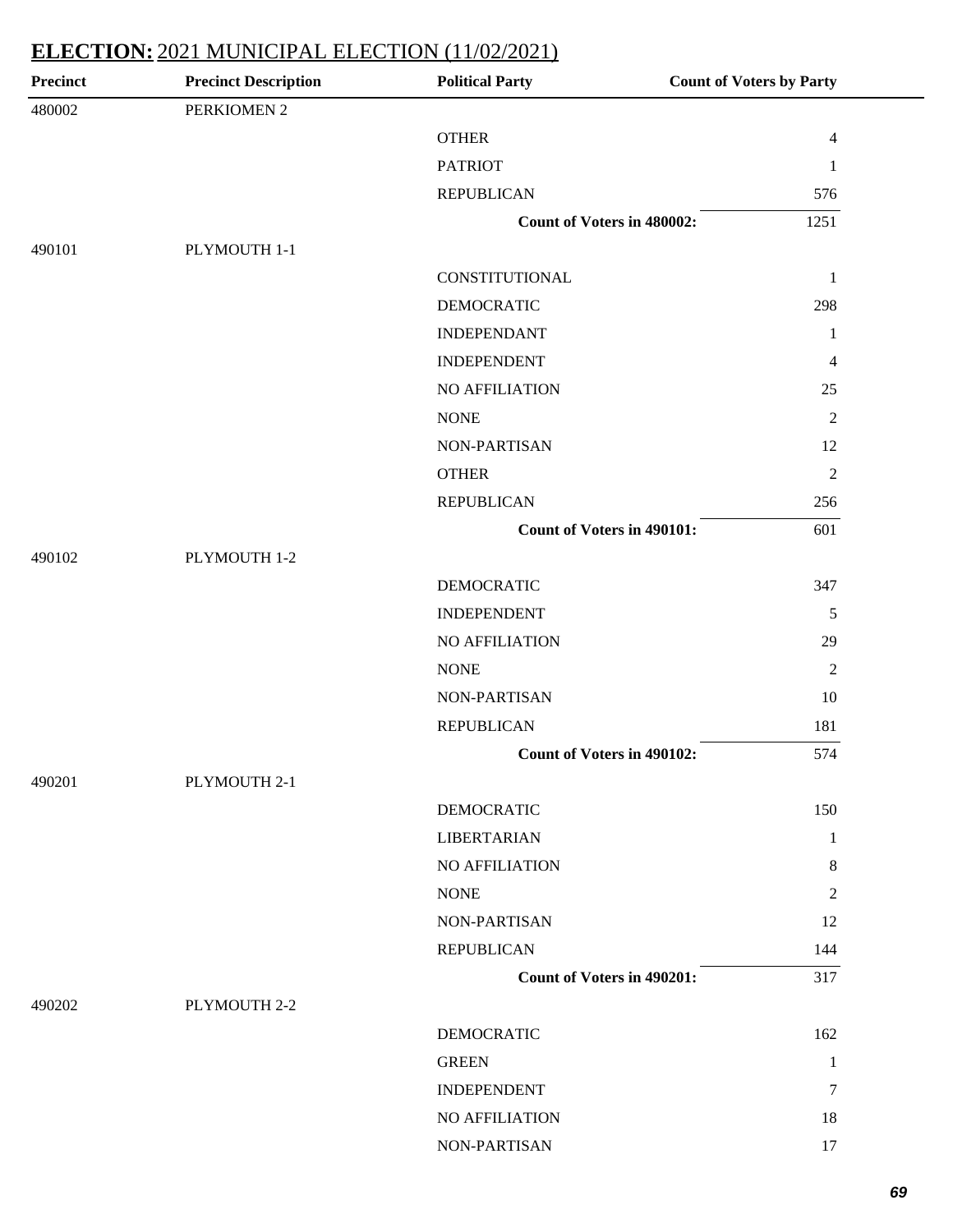| <b>Precinct</b> | <b>Precinct Description</b> | <b>Political Party</b>            | <b>Count of Voters by Party</b> |
|-----------------|-----------------------------|-----------------------------------|---------------------------------|
| 490202          | PLYMOUTH 2-2                |                                   |                                 |
|                 |                             | <b>REPUBLICAN</b>                 | 162                             |
|                 |                             | <b>Count of Voters in 490202:</b> | 367                             |
| 490203          | PLYMOUTH 2-3                |                                   |                                 |
|                 |                             | <b>DEMOCRATIC</b>                 | 224                             |
|                 |                             | <b>GREEN</b>                      | $\mathbf{1}$                    |
|                 |                             | <b>INDEPENDENT</b>                | 1                               |
|                 |                             | NO AFFILIATION                    | 27                              |
|                 |                             | <b>NO PARTY</b>                   | $\mathbf{1}$                    |
|                 |                             | <b>NONE</b>                       | $\mathfrak{2}$                  |
|                 |                             | NON-PARTISAN                      | 12                              |
|                 |                             | <b>OTHER</b>                      | $\mathbf{1}$                    |
|                 |                             | <b>REPUBLICAN</b>                 | 191                             |
|                 |                             | Count of Voters in 490203:        | 460                             |
| 490301          | PLYMOUTH 3-1                |                                   |                                 |
|                 |                             | <b>DEMOCRATIC</b>                 | 337                             |
|                 |                             | <b>INDEPENDENT</b>                | 6                               |
|                 |                             | NO AFFILIATION                    | 26                              |
|                 |                             | <b>NONE</b>                       | $\overline{4}$                  |
|                 |                             | NON-PARTISAN                      | 19                              |
|                 |                             | <b>OTHER</b>                      | $\mathbf{1}$                    |
|                 |                             | <b>REPUBLICAN</b>                 | 284                             |
|                 |                             | <b>Count of Voters in 490301:</b> | 677                             |
| 490302          | PLYMOUTH 3-2                |                                   |                                 |
|                 |                             | <b>DEMOCRATIC</b>                 | 273                             |
|                 |                             | <b>INDEPENDENT</b>                | $\mathbf{1}$                    |
|                 |                             | <b>LIBERTARIAN</b>                | 1                               |
|                 |                             | NO AFFILIATION                    | 23                              |
|                 |                             | NON-PARTISAN                      | 6                               |
|                 |                             | <b>OTHER</b>                      | 1                               |
|                 |                             | <b>REPUBLICAN</b>                 | 106                             |
|                 |                             | Count of Voters in 490302:        | 411                             |
| 490303          | PLYMOUTH 3-3                |                                   |                                 |
|                 |                             | <b>DEMOCRATIC</b>                 | 288                             |
|                 |                             | <b>INDEPENDENT</b>                | 3                               |
|                 |                             | NO AFFILIATION                    | 16                              |
|                 |                             | <b>NONE</b>                       | $\mathbf{1}$                    |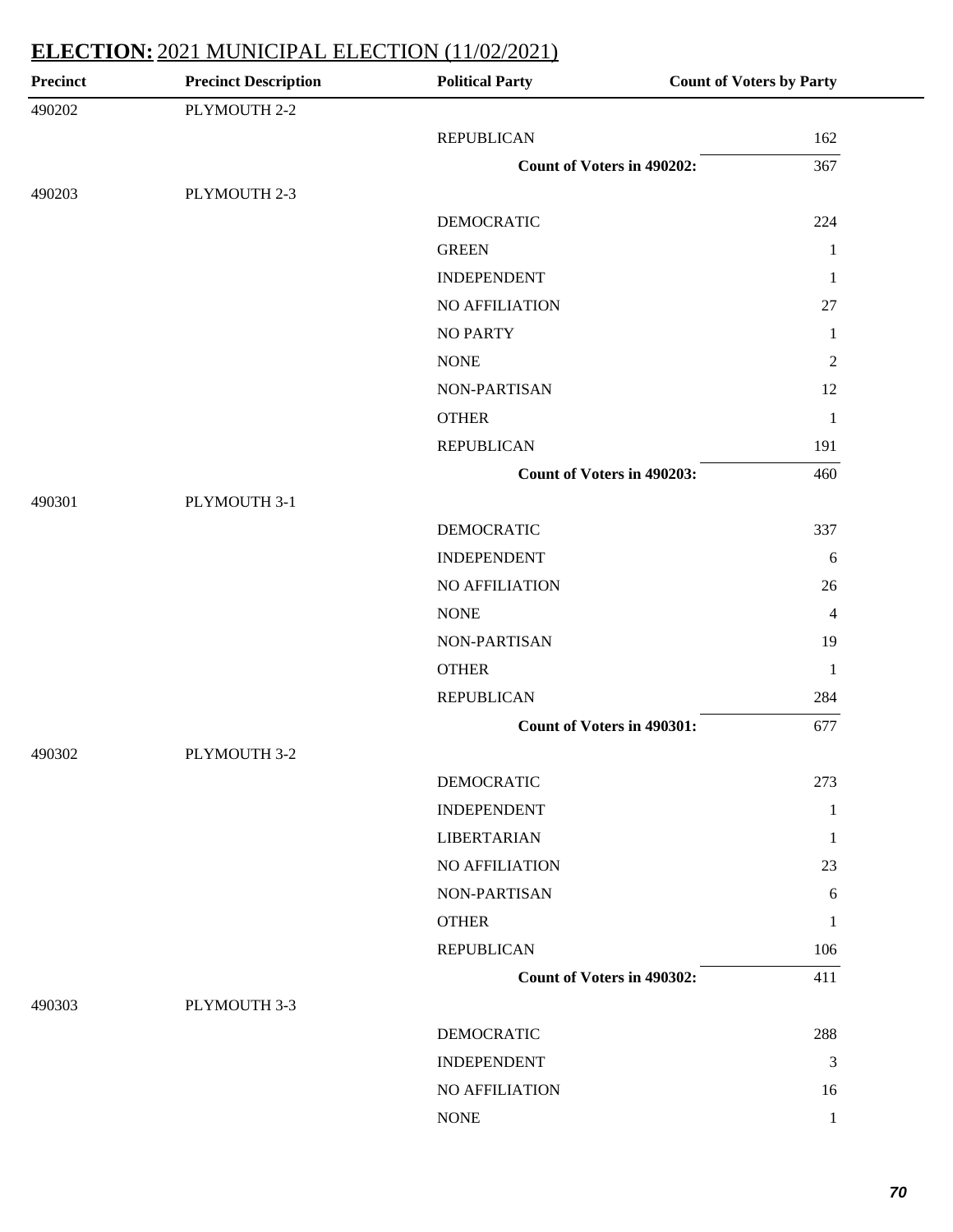| <b>Precinct</b> | <b>Precinct Description</b> | <b>Political Party</b>            | <b>Count of Voters by Party</b> |
|-----------------|-----------------------------|-----------------------------------|---------------------------------|
| 490303          | PLYMOUTH 3-3                |                                   |                                 |
|                 |                             | NON-PARTISAN                      | $\sqrt{6}$                      |
|                 |                             | <b>OTHER</b>                      | $\mathbf{1}$                    |
|                 |                             | <b>REPUBLICAN</b>                 | 83                              |
|                 |                             | Count of Voters in 490303:        | 398                             |
| 490401          | PLYMOUTH 4-1                |                                   |                                 |
|                 |                             | <b>DEMOCRATIC</b>                 | 189                             |
|                 |                             | <b>INDEPENDENT</b>                | $\mathfrak{2}$                  |
|                 |                             | NO AFFILIATION                    | 10                              |
|                 |                             | NON-PARTISAN                      | $\sqrt{5}$                      |
|                 |                             | <b>REPUBLICAN</b>                 | 125                             |
|                 |                             | Count of Voters in 490401:        | 331                             |
| 490402          | PLYMOUTH 4-2                |                                   |                                 |
|                 |                             | <b>DEMOCRATIC</b>                 | 338                             |
|                 |                             | <b>INDEPENDENT</b>                | $\overline{4}$                  |
|                 |                             | NO AFFILIATION                    | 39                              |
|                 |                             | <b>NO PARTY</b>                   | $\mathbf{1}$                    |
|                 |                             | <b>NONE</b>                       | $\overline{c}$                  |
|                 |                             | NON-PARTISAN                      | 19                              |
|                 |                             | <b>OTHER</b>                      | $\mathbf{1}$                    |
|                 |                             | <b>REPUBLICAN</b>                 | 298                             |
|                 |                             | Count of Voters in 490402:        | 702                             |
| 160101          | POTTSTOWN 1-1               |                                   |                                 |
|                 |                             | <b>DEMOCRATIC</b>                 | 99                              |
|                 |                             | NO AFFILIATION                    | $\tau$                          |
|                 |                             | NON-PARTISAN                      | 1                               |
|                 |                             | <b>OTHER</b>                      | -1                              |
|                 |                             | <b>REPUBLICAN</b>                 | 33                              |
|                 |                             | <b>Count of Voters in 160101:</b> | 141                             |
| 160102          | POTTSTOWN 1-2               |                                   |                                 |
|                 |                             | DEMOCRATIC                        | 62                              |
|                 |                             | <b>INDEPENDENT</b>                | 3                               |
|                 |                             | NO AFFILIATION                    | 1                               |
|                 |                             | <b>NO PARTY</b>                   |                                 |
|                 |                             | NON-PARTISAN                      | 1                               |
|                 |                             | <b>OTHER</b>                      | 1                               |
|                 |                             | <b>REPUBLICAN</b>                 | 19                              |
|                 |                             | Count of Voters in 160102:        | 88                              |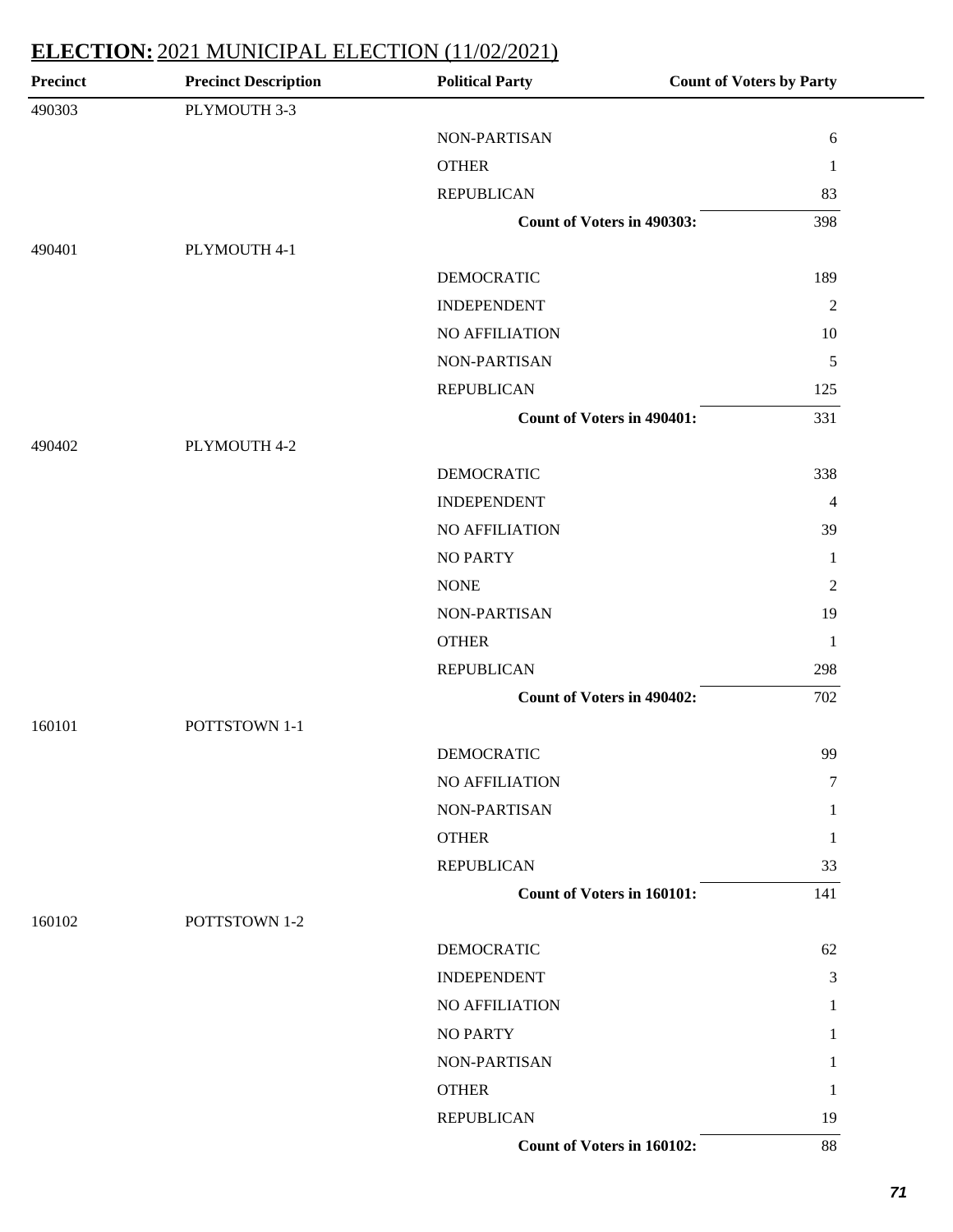| Precinct | <b>Precinct Description</b> | <b>Political Party</b>     | <b>Count of Voters by Party</b> |
|----------|-----------------------------|----------------------------|---------------------------------|
| 160201   | POTTSTOWN 2-1               |                            |                                 |
|          |                             | <b>DEMOCRATIC</b>          | 87                              |
|          |                             | <b>INDEPENDENT</b>         | $\mathbf{1}$                    |
|          |                             | <b>LIBERTARIAN</b>         | 1                               |
|          |                             | NO AFFILIATION             | $8\,$                           |
|          |                             | NON-PARTISAN               | $\overline{c}$                  |
|          |                             | <b>OTHER</b>               | 1                               |
|          |                             | <b>REPUBLICAN</b>          | $44$                            |
|          |                             | Count of Voters in 160201: | 144                             |
| 160202   | POTTSTOWN 2-2               |                            |                                 |
|          |                             | <b>DEMOCRATIC</b>          | 87                              |
|          |                             | <b>INDEPENDENT</b>         | $\mathbf{1}$                    |
|          |                             | <b>LIBERTARIAN</b>         | 3                               |
|          |                             | NO AFFILIATION             | $\sqrt{6}$                      |
|          |                             | <b>NONE</b>                | 1                               |
|          |                             | NON-PARTISAN               | $\overline{9}$                  |
|          |                             | <b>OTHER</b>               | 1                               |
|          |                             | <b>REPUBLICAN</b>          | 46                              |
|          |                             | Count of Voters in 160202: | 154                             |
| 160300   | POTTSTOWN 3                 |                            |                                 |
|          |                             | <b>DEMOCRATIC</b>          | 245                             |
|          |                             | <b>GREEN</b>               | $\mathbf{1}$                    |
|          |                             | <b>INDEPENDENT</b>         | $\mathfrak{2}$                  |
|          |                             | <b>LIBERTARIAN</b>         | $\mathbf{1}$                    |
|          |                             | $\rm N/A$                  | 1                               |
|          |                             | NO AFFILIATION             | 15                              |
|          |                             | NON-PARTISAN               | 11                              |
|          |                             | <b>OTHER</b>               | $\overline{2}$                  |
|          |                             | <b>REPUBLICAN</b>          | 152                             |
|          |                             | Count of Voters in 160300: | 430                             |
| 160400   | POTTSTOWN 4                 |                            |                                 |
|          |                             | <b>CHRISTIAN</b>           | 1                               |
|          |                             | <b>DEMOCRATIC</b>          | 246                             |
|          |                             | <b>GREEN</b>               | 1                               |
|          |                             | <b>INDEPENDENT</b>         | 6                               |
|          |                             | <b>LIBERTARIAN</b>         | 1                               |
|          |                             | NO AFFILIATION             | 20                              |
|          |                             | NO PARTY                   | $\mathbf{1}$                    |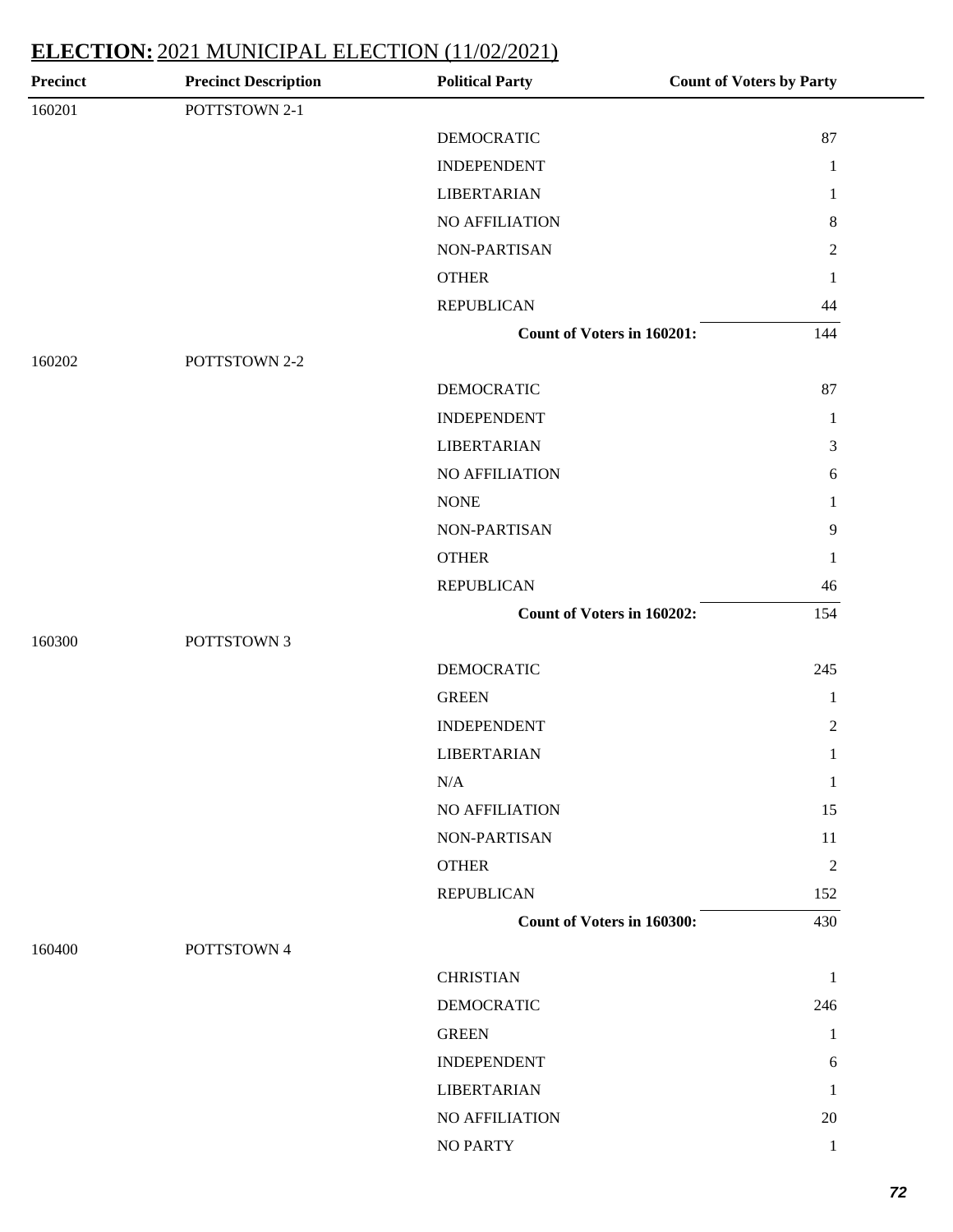| Precinct | <b>Precinct Description</b> | <b>Political Party</b>     | <b>Count of Voters by Party</b> |
|----------|-----------------------------|----------------------------|---------------------------------|
| 160400   | POTTSTOWN 4                 |                            |                                 |
|          |                             | <b>NONE</b>                | $\sqrt{2}$                      |
|          |                             | NON-PARTISAN               | 12                              |
|          |                             | <b>OTHER</b>               | 1                               |
|          |                             | <b>REPUBLICAN</b>          | 205                             |
|          |                             | Count of Voters in 160400: | 496                             |
| 160500   | POTTSTOWN 5                 |                            |                                 |
|          |                             | <b>CONSERVATIVE</b>        | $\mathbf{1}$                    |
|          |                             | CONSTITUTIONAL             | $\mathbf{1}$                    |
|          |                             | <b>DEMOCRATIC</b>          | 264                             |
|          |                             | <b>INDEPENDENT</b>         | 4                               |
|          |                             | <b>LIBERTARIAN</b>         | $\overline{c}$                  |
|          |                             | NO AFFILIATION             | 22                              |
|          |                             | NON-PARTISAN               | 14                              |
|          |                             | <b>OTHER</b>               | $\mathfrak{2}$                  |
|          |                             | <b>REPUBLICAN</b>          | 169                             |
|          |                             | Count of Voters in 160500: | 479                             |
| 160600   | POTTSTOWN 6                 |                            |                                 |
|          |                             | <b>DEMOCRATIC</b>          | 247                             |
|          |                             | <b>GREEN</b>               | $\mathbf{1}$                    |
|          |                             | LIBERTARIAN                | 1                               |
|          |                             | NO AFFILIATION             | 21                              |
|          |                             | <b>NO PARTY</b>            | 1                               |
|          |                             | NON-PARTISAN               | 12                              |
|          |                             | <b>OTHER</b>               | 1                               |
|          |                             | <b>REPUBLICAN</b>          | 126                             |
|          |                             | Count of Voters in 160600: | 410                             |
| 160701   | POTTSTOWN 7-1               |                            |                                 |
|          |                             | <b>DEMOCRATIC</b>          | 164                             |
|          |                             | <b>INDEPENDENT</b>         | $\overline{c}$                  |
|          |                             | <b>LIBERTARIAN</b>         | $\mathbf{1}$                    |
|          |                             | NO AFFILIATION             | 10                              |
|          |                             | NON-PARTISAN               | 3                               |
|          |                             | <b>REPUBLICAN</b>          | 44                              |
|          |                             | Count of Voters in 160701: | 224                             |
| 160702   | POTTSTOWN 7-2               |                            |                                 |
|          |                             | <b>DEMOCRATIC</b>          | 115                             |
|          |                             | <b>INDEPENDENT</b>         | $\overline{c}$                  |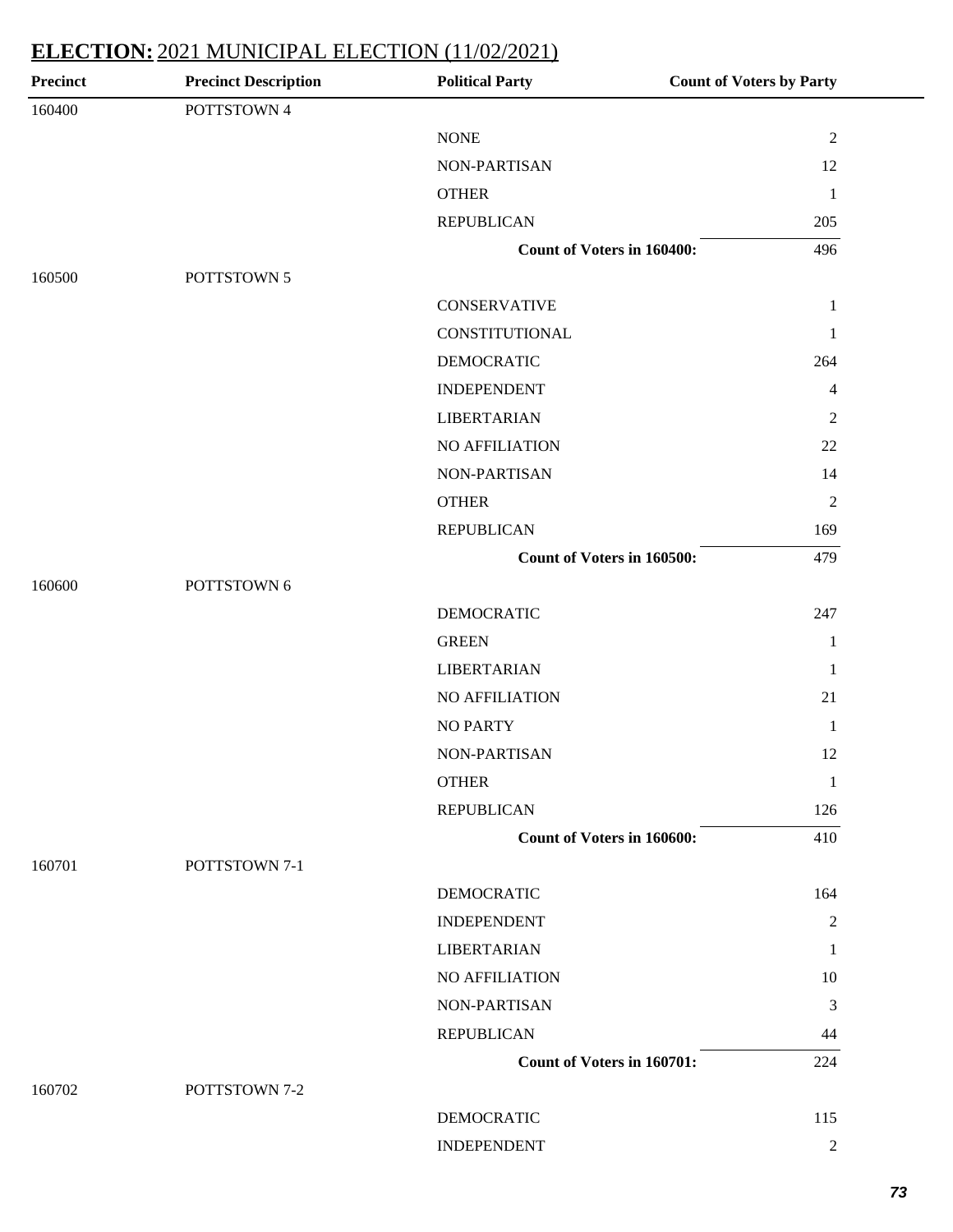| Precinct | <b>Precinct Description</b> | <b>Political Party</b>            | <b>Count of Voters by Party</b> |
|----------|-----------------------------|-----------------------------------|---------------------------------|
| 160702   | POTTSTOWN 7-2               |                                   |                                 |
|          |                             | <b>LIBERTARIAN</b>                | $\mathbf{1}$                    |
|          |                             | NO AFFILIATION                    | 14                              |
|          |                             | <b>NONE</b>                       | $\mathbf{1}$                    |
|          |                             | NON-PARTISAN                      | $8\,$                           |
|          |                             | <b>OTHER</b>                      | $\mathbf{1}$                    |
|          |                             | <b>REPUBLICAN</b>                 | 131                             |
|          |                             | Count of Voters in 160702:        | 273                             |
| 170001   | <b>RED HILL</b>             |                                   |                                 |
|          |                             | CONSTITUTIONALIST                 | $\mathbf{1}$                    |
|          |                             | <b>DEMOCRATIC</b>                 | 242                             |
|          |                             | <b>INDEPENDENT</b>                | 3                               |
|          |                             | <b>LIBERTARIAN</b>                | $\boldsymbol{2}$                |
|          |                             | NO AFFILIATION                    | 26                              |
|          |                             | <b>NO PARTY</b>                   | $\overline{c}$                  |
|          |                             | <b>NONE</b>                       | $\mathbf{1}$                    |
|          |                             | NON-PARTISAN                      | 18                              |
|          |                             | <b>OTHER</b>                      | $\mathbf{1}$                    |
|          |                             | <b>REPUBLICAN</b>                 | 278                             |
|          |                             | <b>Count of Voters in 170001:</b> | 574                             |
| 180001   | <b>ROCKLEDGE</b>            |                                   |                                 |
|          |                             | <b>DEMOCRATIC</b>                 | 268                             |
|          |                             | <b>GREEN</b>                      | $\mathbf{1}$                    |
|          |                             | <b>INDEPENDENT</b>                | 5                               |
|          |                             | <b>NO AFFILIATION</b>             | 32                              |
|          |                             | <b>NONE</b>                       | $\overline{4}$                  |
|          |                             | NON-PARTISAN                      | 15                              |
|          |                             | <b>OTHER</b>                      | $\mathbf{1}$                    |
|          |                             | <b>REPUBLICAN</b>                 | 283                             |
|          |                             | <b>Count of Voters in 180001:</b> | 609                             |
| 190001   | <b>ROYERSFORD 1</b>         |                                   |                                 |
|          |                             | <b>CONSTITUTION</b>               | $\mathbf{1}$                    |
|          |                             | <b>DEMOCRATIC</b>                 | 199                             |
|          |                             | <b>GREEN</b>                      | $\mathbf{1}$                    |
|          |                             | <b>INDEPENDENT</b>                | 3                               |
|          |                             | <b>LIBERTARIAN</b>                | 4                               |
|          |                             | NO AFFILIATION                    | 21                              |
|          |                             | <b>NO PARTY</b>                   | 1                               |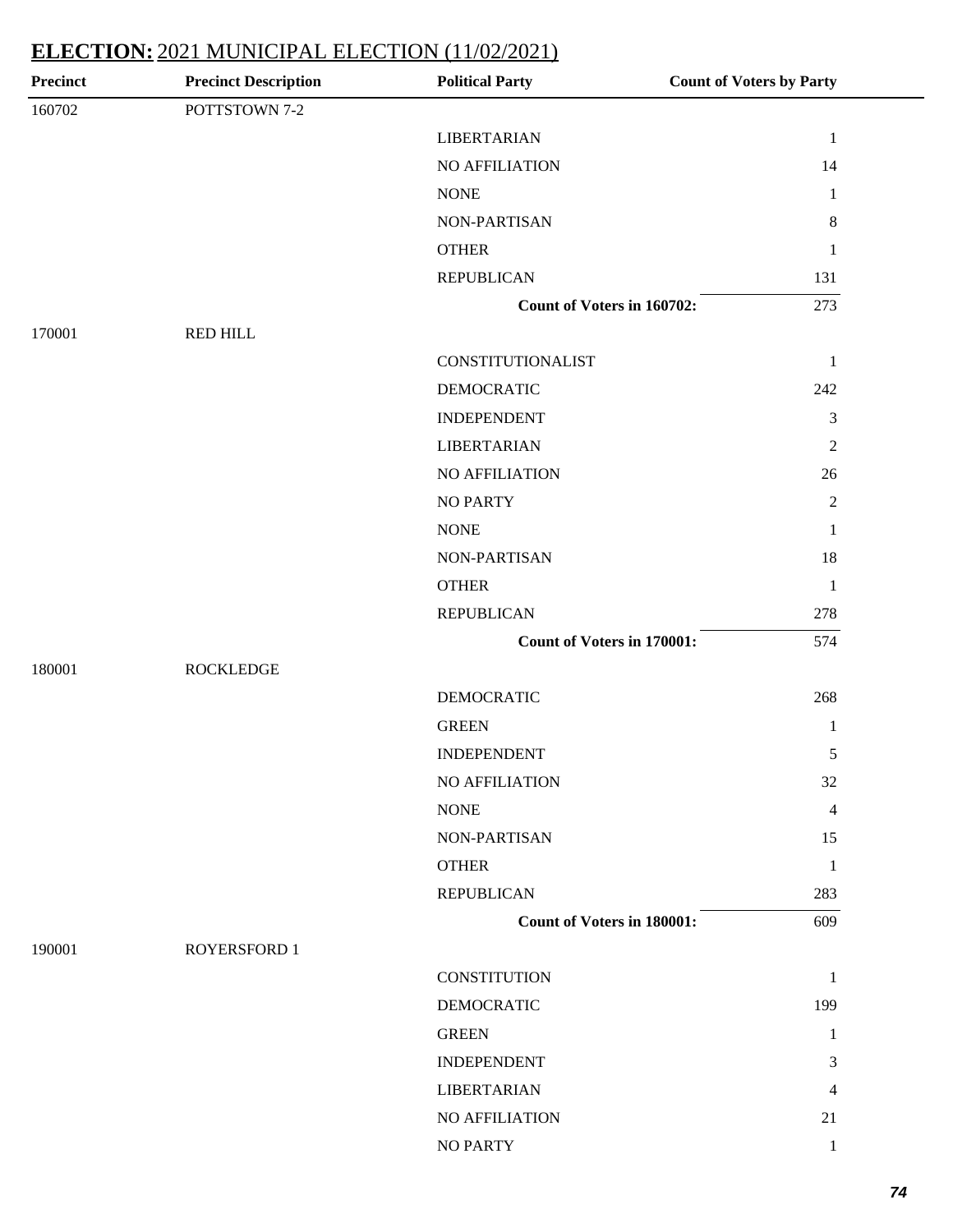| <b>Precinct</b> | <b>Precinct Description</b> | <b>Political Party</b>            | <b>Count of Voters by Party</b> |
|-----------------|-----------------------------|-----------------------------------|---------------------------------|
| 190001          | ROYERSFORD 1                |                                   |                                 |
|                 |                             | <b>NON-PARTISAN</b>               | 11                              |
|                 |                             | <b>REPUBLICAN</b>                 | 187                             |
|                 |                             | <b>Count of Voters in 190001:</b> | 428                             |
| 190002          | <b>ROYERSFORD 2</b>         |                                   |                                 |
|                 |                             | <b>DEMOCRATIC</b>                 | 296                             |
|                 |                             | <b>INDEPENDENT</b>                | $\overline{4}$                  |
|                 |                             | <b>LIBERTARIAN</b>                | $\overline{c}$                  |
|                 |                             | NO AFFILIATION                    | 38                              |
|                 |                             | <b>NON-PARTISAN</b>               | $\,8$                           |
|                 |                             | <b>OTHER</b>                      | $\mathbf{1}$                    |
|                 |                             | <b>REPUBLICAN</b>                 | 158                             |
|                 |                             | <b>Count of Voters in 190002:</b> | 507                             |
| 440001          | <b>SALFORD</b>              |                                   |                                 |
|                 |                             | <b>DEMOCRATIC</b>                 | 253                             |
|                 |                             | <b>INDEPENDENT</b>                | $\tau$                          |
|                 |                             | <b>LIBERTARIAN</b>                | 3                               |
|                 |                             | NO AFFILIATION                    | 47                              |
|                 |                             | <b>NONE</b>                       | $\mathbf{1}$                    |
|                 |                             | NON-PARTISAN                      | 21                              |
|                 |                             | <b>OTHER</b>                      | $\mathbf{1}$                    |
|                 |                             | <b>REPUBLICAN</b>                 | 615                             |
|                 |                             | <b>Count of Voters in 440001:</b> | 948                             |
| 200001          | <b>SCHWENKSVILLE</b>        |                                   |                                 |
|                 |                             | <b>DEMOCRATIC</b>                 | 114                             |
|                 |                             | <b>INDEPENDENT</b>                | 6                               |
|                 |                             | <b>LIBERTARIAN</b>                | 3                               |
|                 |                             | <b>NO AFFILIATION</b>             | 16                              |
|                 |                             | <b>NO PARTY</b>                   | 1                               |
|                 |                             | <b>NON-PARTISAN</b>               | 7                               |
|                 |                             | <b>REPUBLICAN</b>                 | 124                             |
|                 |                             | <b>Count of Voters in 200001:</b> | 271                             |
| 510001          | <b>SKIPPACK1</b>            |                                   |                                 |
|                 |                             | <b>DEMOCRATIC</b>                 | 489                             |
|                 |                             | <b>GREEN</b>                      | 1                               |
|                 |                             | <b>INDEPENDENT</b>                | 9                               |
|                 |                             | <b>LIBERTARIAN</b>                | 5                               |
|                 |                             | NO AFFILIATION                    | 79                              |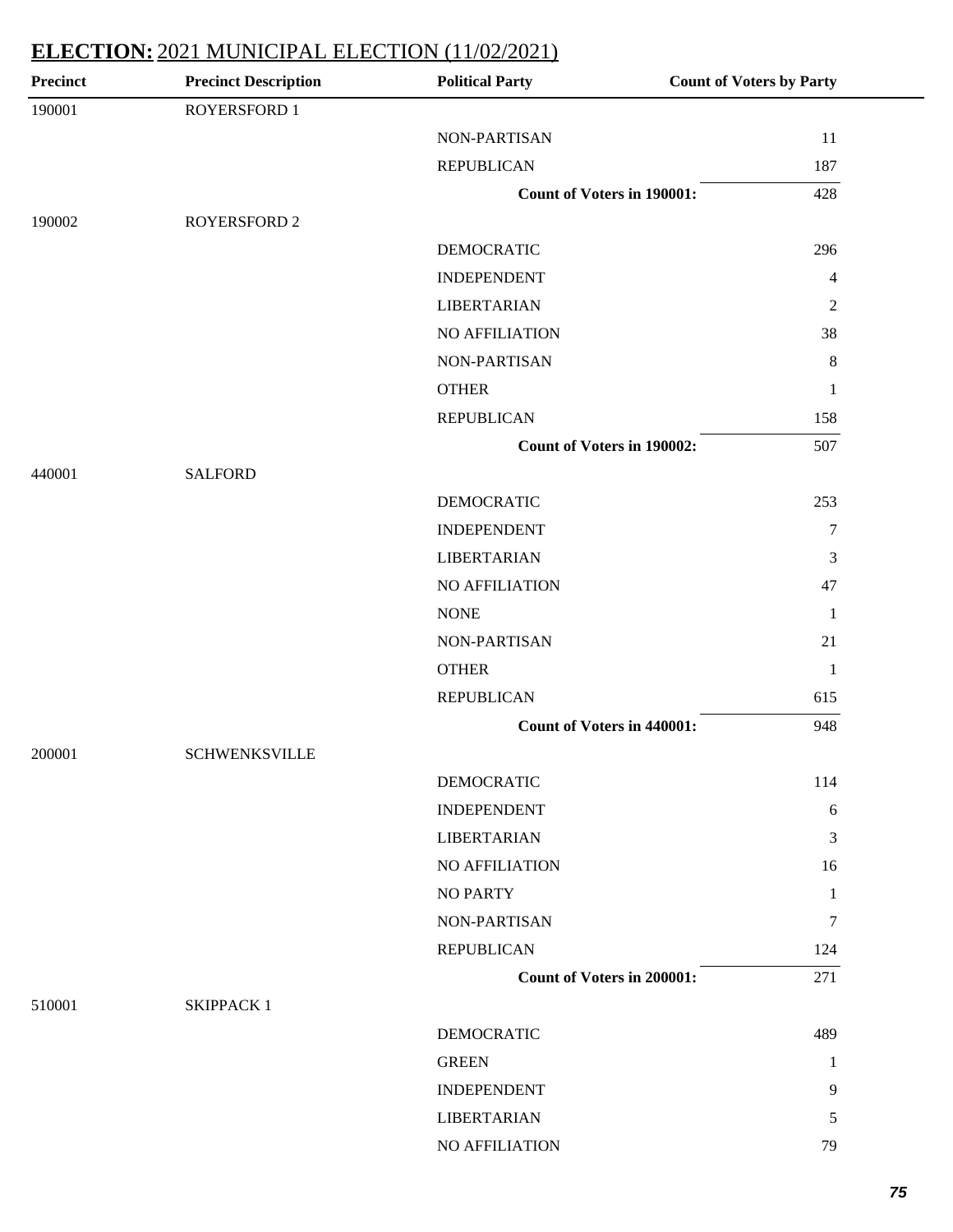| <b>Precinct</b> | <b>Precinct Description</b> | <b>Political Party</b>     | <b>Count of Voters by Party</b> |
|-----------------|-----------------------------|----------------------------|---------------------------------|
| 510001          | <b>SKIPPACK1</b>            |                            |                                 |
|                 |                             | <b>NO PARTY</b>            | $\mathbf{1}$                    |
|                 |                             | <b>NONE</b>                | $\sqrt{2}$                      |
|                 |                             | NON-PARTISAN               | 37                              |
|                 |                             | <b>OTHER</b>               | $\sqrt{2}$                      |
|                 |                             | <b>REPUBLICAN</b>          | 554                             |
|                 |                             | Count of Voters in 510001: | 1179                            |
| 510002          | <b>SKIPPACK 2</b>           |                            |                                 |
|                 |                             | <b>DEMOCRATIC</b>          | 466                             |
|                 |                             | <b>GREEN</b>               | $\mathbf{1}$                    |
|                 |                             | <b>INDEPENDENT</b>         | $\tau$                          |
|                 |                             | <b>LIBERTARIAN</b>         | $\tau$                          |
|                 |                             | NO AFFILIATION             | 57                              |
|                 |                             | <b>NONE</b>                | 3                               |
|                 |                             | NON-PARTISAN               | 46                              |
|                 |                             | <b>OTHER</b>               | $\mathbf{1}$                    |
|                 |                             | <b>REPUBLICAN</b>          | 575                             |
|                 |                             | Count of Voters in 510002: | 1163                            |
| 510003          | <b>SKIPPACK 3</b>           |                            |                                 |
|                 |                             | <b>DEMOCRATIC</b>          | 511                             |
|                 |                             | <b>INDEPENDANT</b>         | $\mathbf{1}$                    |
|                 |                             | <b>INDEPENDENT</b>         | 9                               |
|                 |                             | <b>LIBERTARIAN</b>         | 5                               |
|                 |                             | NO AFFILIATION             | 97                              |
|                 |                             | <b>NO PARTY</b>            | $\mathbf{1}$                    |
|                 |                             | NON-PARTISAN               | 36                              |
|                 |                             | <b>OTHER</b>               | 1                               |
|                 |                             | <b>REPUBLICAN</b>          | 692                             |
|                 |                             | Count of Voters in 510003: | 1353                            |
| 210100          | <b>SOUDERTON 1</b>          |                            |                                 |
|                 |                             | <b>CONSERVATIVE</b>        | $\mathbf{1}$                    |
|                 |                             | <b>DEMOCRATIC</b>          | 227                             |
|                 |                             | <b>INDEPENDENT</b>         | $\overline{c}$                  |
|                 |                             | <b>LIBERTARIAN</b>         | 4                               |
|                 |                             | NO AFFILIATION             | 35                              |
|                 |                             | NON-PARTISAN               | 8                               |
|                 |                             | <b>OTHER</b>               | $\overline{2}$                  |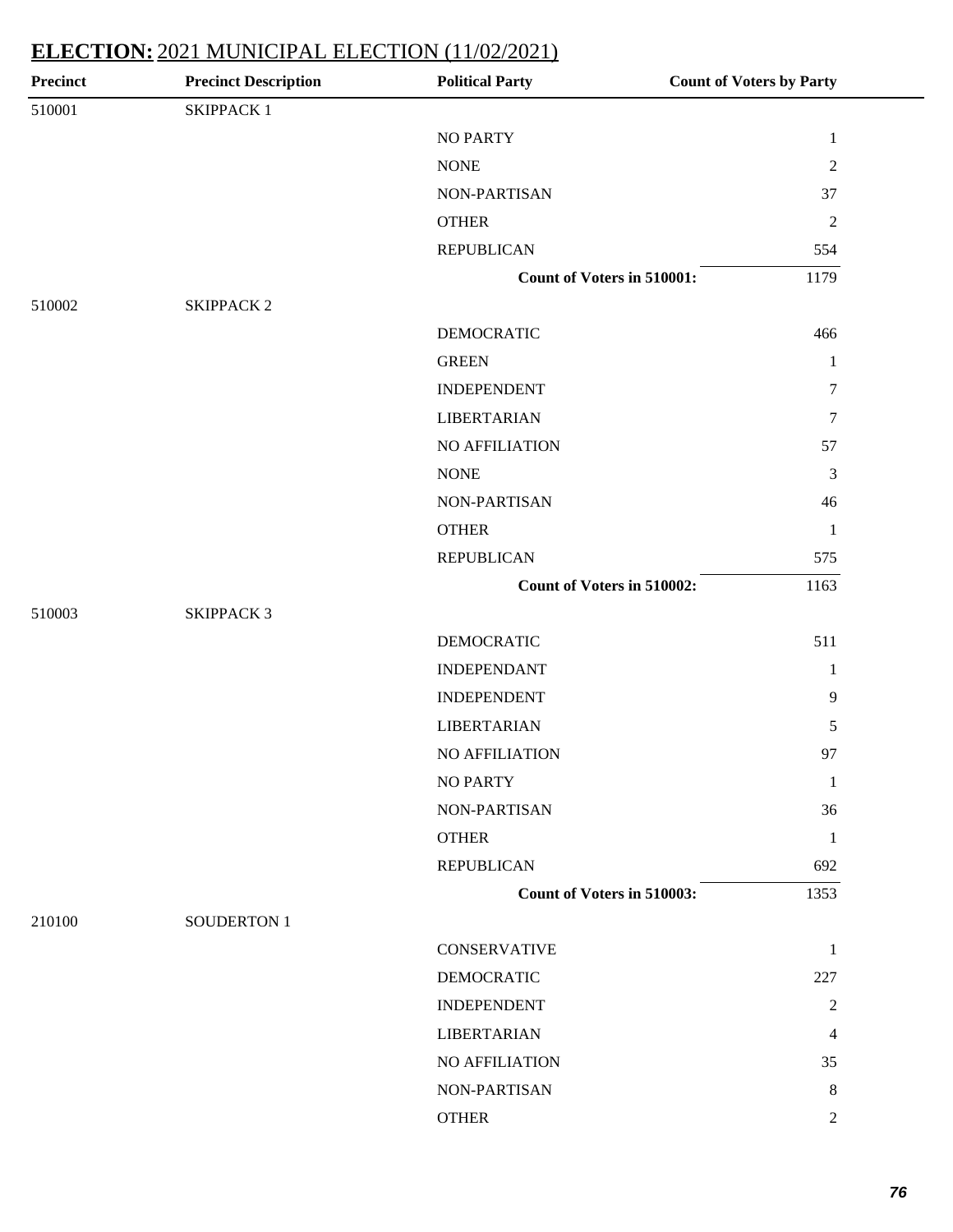| <b>Precinct</b> | <b>Precinct Description</b> | <b>Political Party</b>            | <b>Count of Voters by Party</b> |
|-----------------|-----------------------------|-----------------------------------|---------------------------------|
| 210100          | <b>SOUDERTON 1</b>          |                                   |                                 |
|                 |                             | <b>REPUBLICAN</b>                 | 295                             |
|                 |                             | <b>Count of Voters in 210100:</b> | 574                             |
| 210200          | <b>SOUDERTON 2</b>          |                                   |                                 |
|                 |                             | <b>CONSTITUTIONAL</b>             | $\overline{2}$                  |
|                 |                             | <b>DEMOCRATIC</b>                 | 191                             |
|                 |                             | <b>INDEPENDENT</b>                | $\sqrt{5}$                      |
|                 |                             | <b>LIBERTARIAN</b>                | 3                               |
|                 |                             | NO AFFILIATION                    | 29                              |
|                 |                             | <b>NO PARTY</b>                   | 1                               |
|                 |                             | NON-PARTISAN                      | 12                              |
|                 |                             | <b>OTHER</b>                      | $\mathbf{1}$                    |
|                 |                             | <b>REPUBLICAN</b>                 | 278                             |
|                 |                             | <b>Count of Voters in 210200:</b> | 522                             |
| 210300          | <b>SOUDERTON 3</b>          |                                   |                                 |
|                 |                             | <b>DEMOCRATIC</b>                 | 172                             |
|                 |                             | <b>GREEN</b>                      | 1                               |
|                 |                             | <b>INDEPENDENT</b>                | $\overline{4}$                  |
|                 |                             | <b>LIBERTARIAN</b>                | 5                               |
|                 |                             | NO AFFILIATION                    | 26                              |
|                 |                             | NON-PARTISAN                      | 17                              |
|                 |                             | <b>OTHER</b>                      | $\overline{2}$                  |
|                 |                             | <b>REPUBLICAN</b>                 | 245                             |
|                 |                             | <b>Count of Voters in 210300:</b> | 472                             |
| 520101          | SPRINGFIELD 1-1             |                                   |                                 |
|                 |                             | <b>DEMOCRATIC</b>                 | 442                             |
|                 |                             | <b>GREEN</b>                      | 1                               |
|                 |                             | <b>INDEPENDENT</b>                | 6                               |
|                 |                             | <b>LIBERTARIAN</b>                | 1                               |
|                 |                             | NO AFFILIATION                    | 23                              |
|                 |                             | <b>NO PARTY</b>                   | 1                               |
|                 |                             | <b>NONE</b>                       | $\mathfrak{2}$                  |
|                 |                             | NON-PARTISAN                      | 7                               |
|                 |                             | <b>OTHER</b>                      | 1                               |
|                 |                             | <b>REPUBLICAN</b>                 | 110                             |
|                 |                             | Count of Voters in 520101:        | 594                             |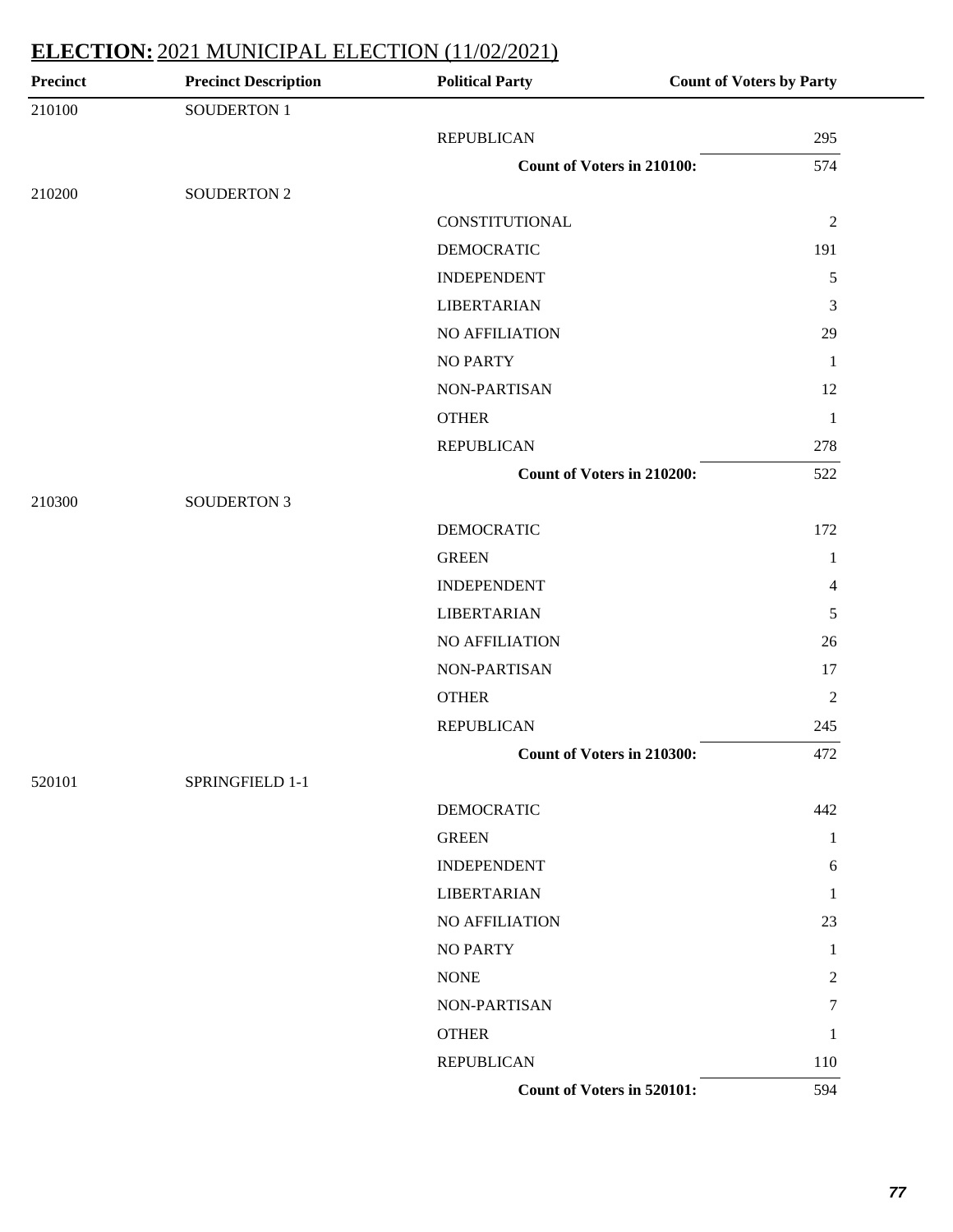| <b>Precinct</b> | <b>Precinct Description</b> | <b>Political Party</b>     | <b>Count of Voters by Party</b> |
|-----------------|-----------------------------|----------------------------|---------------------------------|
| 520102          | SPRINGFIELD 1-2             |                            |                                 |
|                 |                             | <b>DEMOCRATIC</b>          | 414                             |
|                 |                             | <b>INDEPENDANT</b>         | $\mathbf{1}$                    |
|                 |                             | <b>INDEPENDENT</b>         | 6                               |
|                 |                             | NO AFFILIATION             | 39                              |
|                 |                             | <b>NONE</b>                | $\sqrt{2}$                      |
|                 |                             | NON-PARTISAN               | 18                              |
|                 |                             | <b>OTHER</b>               | $\sqrt{2}$                      |
|                 |                             | <b>REPUBLICAN</b>          | 244                             |
|                 |                             | Count of Voters in 520102: | 726                             |
| 520201          | SPRINGFIELD 2-1             |                            |                                 |
|                 |                             | <b>DEMOCRATIC</b>          | 390                             |
|                 |                             | <b>INDEPENDENT</b>         | $\sqrt{5}$                      |
|                 |                             | <b>LIBERTARIAN</b>         | $\mathbf{1}$                    |
|                 |                             | NO AFFILIATION             | $\,8\,$                         |
|                 |                             | NON-PARTISAN               | $\overline{9}$                  |
|                 |                             | <b>OTHER</b>               | 1                               |
|                 |                             | <b>REPUBLICAN</b>          | 67                              |
|                 |                             | Count of Voters in 520201: | 481                             |
| 520202          | SPRINGFIELD 2-2             |                            |                                 |
|                 |                             | <b>DEMOCRATIC</b>          | 352                             |
|                 |                             | <b>INDEPENDENT</b>         | $\sqrt{5}$                      |
|                 |                             | <b>LIBERTARIAN</b>         | $\mathfrak{Z}$                  |
|                 |                             | <b>NO AFFILIATION</b>      | 19                              |
|                 |                             | <b>NONE</b>                | 1                               |
|                 |                             | NON-PARTISAN               | 9                               |
|                 |                             | <b>REPUBLICAN</b>          | 72                              |
|                 |                             | Count of Voters in 520202: | 461                             |
| 520203          | SPRINGFIELD 2-3             |                            |                                 |
|                 |                             | <b>DEMOCRATIC</b>          | 144                             |
|                 |                             | NO AFFILIATION             | $\overline{4}$                  |
|                 |                             | <b>NONE</b>                | 1                               |
|                 |                             | <b>REPUBLICAN</b>          | 52                              |
|                 |                             | <b>UNKNOWN</b>             | 1                               |
|                 |                             | Count of Voters in 520203: | 202                             |
| 520301          | SPRINGFIELD 3-1             |                            |                                 |
|                 |                             | <b>DEMOCRATIC</b>          | 333                             |
|                 |                             | <b>INDEPENDENT</b>         | $\overline{4}$                  |
|                 |                             |                            |                                 |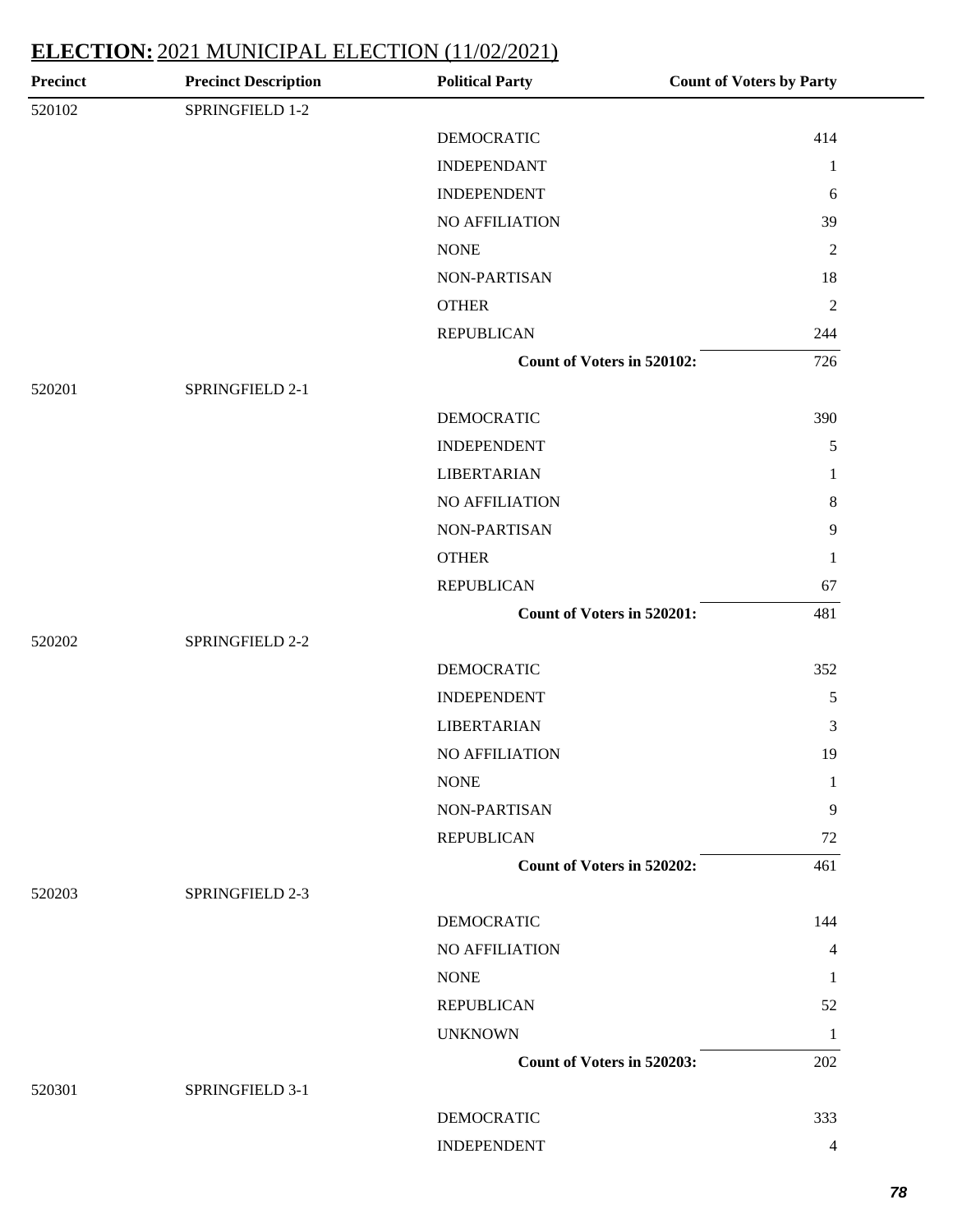| <b>Precinct Description</b> | <b>Political Party</b> | <b>Count of Voters by Party</b>                                                                                             |
|-----------------------------|------------------------|-----------------------------------------------------------------------------------------------------------------------------|
| SPRINGFIELD 3-1             |                        |                                                                                                                             |
|                             | <b>LIBERTARIAN</b>     | $\sqrt{2}$                                                                                                                  |
|                             | NO AFFILIATION         | 24                                                                                                                          |
|                             | <b>NONE</b>            | $\boldsymbol{2}$                                                                                                            |
|                             | NON-PARTISAN           | 26                                                                                                                          |
|                             | <b>OTHER</b>           | $\mathbf{1}$                                                                                                                |
|                             | <b>REPUBLICAN</b>      | 211                                                                                                                         |
|                             |                        | 603                                                                                                                         |
| SPRINGFIELD 3-2             |                        |                                                                                                                             |
|                             | <b>DEMOCRATIC</b>      | 347                                                                                                                         |
|                             | <b>INDEPENDENT</b>     | $\mathbf{2}$                                                                                                                |
|                             | <b>LIBERTARIAN</b>     | $\overline{4}$                                                                                                              |
|                             | <b>NO AFFILIATION</b>  | 37                                                                                                                          |
|                             | NON-PARTISAN           | $\sqrt{6}$                                                                                                                  |
|                             | <b>OTHER</b>           | $\boldsymbol{2}$                                                                                                            |
|                             | <b>REPUBLICAN</b>      | 202                                                                                                                         |
|                             |                        | 600                                                                                                                         |
| SPRINGFIELD 4-1             |                        |                                                                                                                             |
|                             | <b>DEMOCRATIC</b>      | 236                                                                                                                         |
|                             | <b>INDEPENDENT</b>     | $\mathbf{2}$                                                                                                                |
|                             | <b>LIBERTARIAN</b>     | 5                                                                                                                           |
|                             | <b>NO AFFILIATION</b>  | 17                                                                                                                          |
|                             | <b>NONE</b>            | $\mathbf{1}$                                                                                                                |
|                             | NON-PARTISAN           | 5                                                                                                                           |
|                             | <b>REPUBLICAN</b>      | 119                                                                                                                         |
|                             |                        | 385                                                                                                                         |
| SPRINGFIELD 4-2             |                        |                                                                                                                             |
|                             | <b>DEMOCRATIC</b>      | 398                                                                                                                         |
|                             | <b>INDEPENDENT</b>     | 2                                                                                                                           |
|                             | <b>LIBERTARIAN</b>     | $\mathbf{1}$                                                                                                                |
|                             | NO AFFILIATION         | 38                                                                                                                          |
|                             | NON-PARTISAN           | 15                                                                                                                          |
|                             | <b>REPUBLICAN</b>      | 212                                                                                                                         |
|                             |                        | 666                                                                                                                         |
| SPRINGFIELD 5-1             |                        |                                                                                                                             |
|                             | <b>DEMOCRATIC</b>      | 422                                                                                                                         |
|                             | <b>GREEN</b>           | 1                                                                                                                           |
|                             | <b>INDEPENDENT</b>     | 2                                                                                                                           |
|                             |                        | Count of Voters in 520301:<br>Count of Voters in 520302:<br><b>Count of Voters in 520401:</b><br>Count of Voters in 520402: |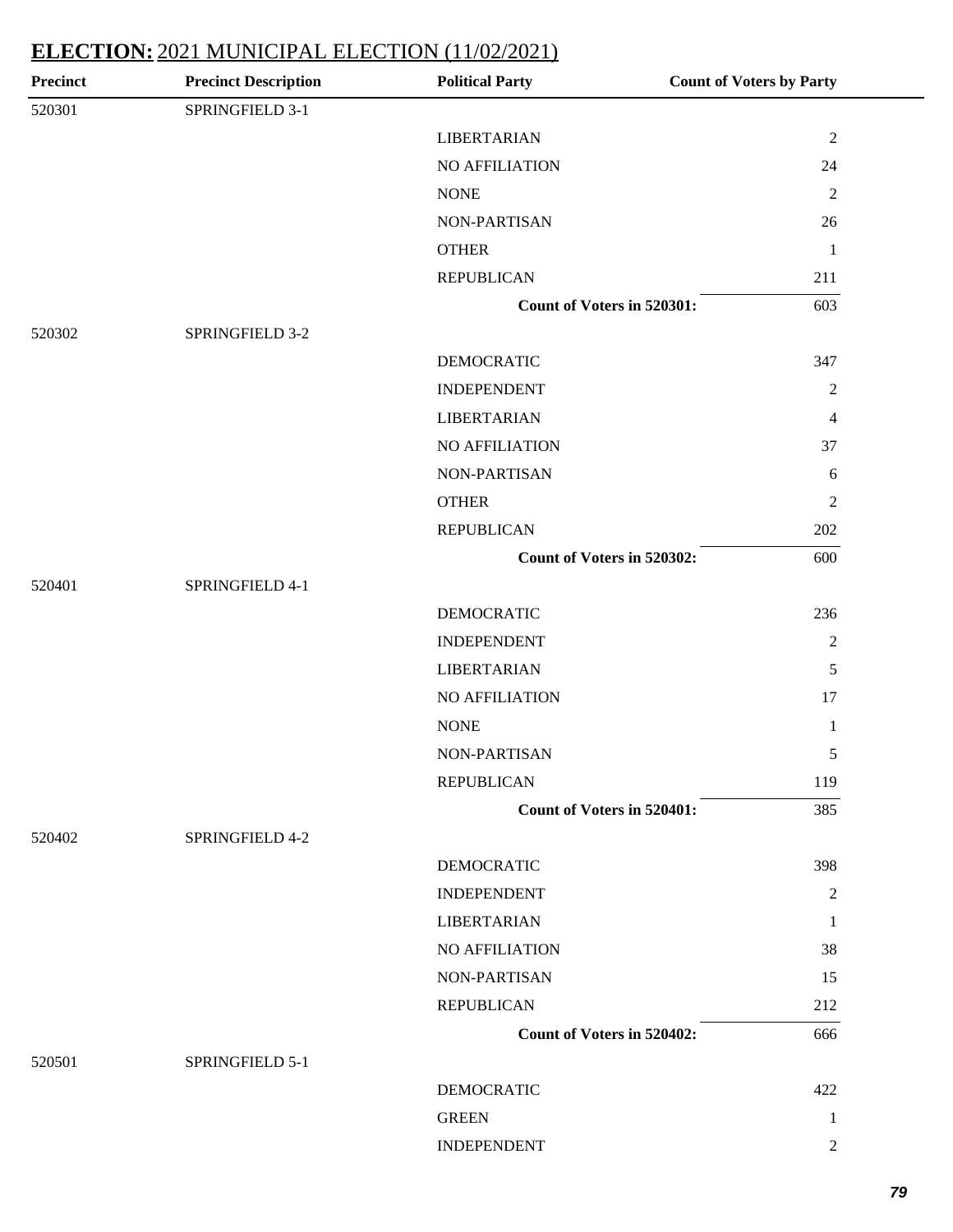| Precinct | <b>Precinct Description</b> | <b>Political Party</b>     | <b>Count of Voters by Party</b> |
|----------|-----------------------------|----------------------------|---------------------------------|
| 520501   | SPRINGFIELD 5-1             |                            |                                 |
|          |                             | NO AFFILIATION             | 28                              |
|          |                             | <b>NO PARTY</b>            | $\sqrt{2}$                      |
|          |                             | $\rm{NONE}$                | $\mathbf{1}$                    |
|          |                             | NON-PARTISAN               | 15                              |
|          |                             | <b>OTHER</b>               | $\mathbf{1}$                    |
|          |                             | <b>REPUBLICAN</b>          | 125                             |
|          |                             | Count of Voters in 520501: | 597                             |
| 520502   | SPRINGFIELD 5-2             |                            |                                 |
|          |                             | <b>DEMOCRATIC</b>          | 220                             |
|          |                             | <b>GREEN</b>               | $\mathbf{1}$                    |
|          |                             | <b>INDEPENDENT</b>         | 6                               |
|          |                             | <b>LIBERTARIAN</b>         | $\mathbf{1}$                    |
|          |                             | NO AFFILIATION             | 13                              |
|          |                             | NON-PARTISAN               | $\overline{4}$                  |
|          |                             | <b>REPUBLICAN</b>          | 62                              |
|          |                             | Count of Voters in 520502: | 307                             |
| 520601   | SPRINGFIELD 6-1             |                            |                                 |
|          |                             | <b>DEMOCRATIC</b>          | 227                             |
|          |                             | <b>INDEPENDENT</b>         | $\sqrt{2}$                      |
|          |                             | <b>LIBERTARIAN</b>         | $\mathbf{1}$                    |
|          |                             | NO AFFILIATION             | 21                              |
|          |                             | <b>NO PARTY</b>            | $\sqrt{2}$                      |
|          |                             | NON-PARTISAN               | 13                              |
|          |                             | <b>REPUBLICAN</b>          | 182                             |
|          |                             | Count of Voters in 520601: | 448                             |
| 520602   | SPRINGFIELD 6-2             |                            |                                 |
|          |                             | <b>DEMOCRATIC</b>          | 249                             |
|          |                             | <b>INDEPENDENT</b>         | 6                               |
|          |                             | NO AFFILIATION             | 23                              |
|          |                             | <b>NONE</b>                | 1                               |
|          |                             | NON-PARTISAN               | 15                              |
|          |                             | <b>OTHER</b>               | $\overline{2}$                  |
|          |                             | <b>REPUBLICAN</b>          | 217                             |
|          |                             | Count of Voters in 520602: | 513                             |
| 520701   | SPRINGFIELD 7-1             |                            |                                 |
|          |                             | <b>DEMOCRATIC</b>          | 290                             |
|          |                             | <b>INDEPENDENT</b>         | $\overline{2}$                  |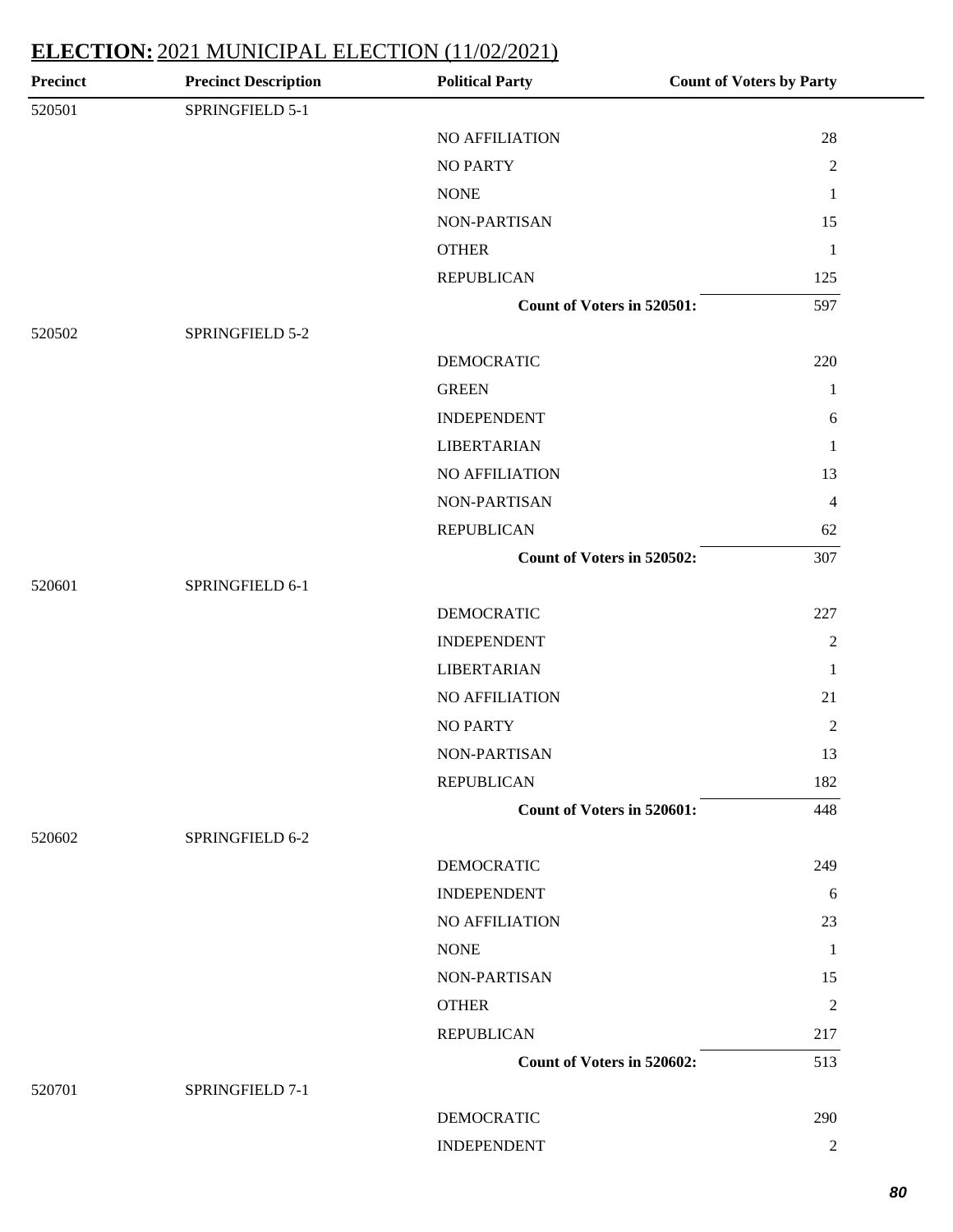| <b>Precinct</b> | <b>Precinct Description</b> | <b>Political Party</b>            | <b>Count of Voters by Party</b> |
|-----------------|-----------------------------|-----------------------------------|---------------------------------|
| 520701          | SPRINGFIELD 7-1             |                                   |                                 |
|                 |                             | NO AFFILIATION                    | 14                              |
|                 |                             | NON-PARTISAN                      | $\overline{2}$                  |
|                 |                             | <b>REPUBLICAN</b>                 | 52                              |
|                 |                             | Count of Voters in 520701:        | 360                             |
| 520702          | SPRINGFIELD 7-2             |                                   |                                 |
|                 |                             | <b>DEMOCRATIC</b>                 | 282                             |
|                 |                             | <b>GREEN</b>                      | $\mathbf{1}$                    |
|                 |                             | <b>INDEPENDANT</b>                | 1                               |
|                 |                             | <b>INDEPENDENT</b>                | $\tau$                          |
|                 |                             | <b>LIBERTARIAN</b>                | 1                               |
|                 |                             | NO AFFILIATION                    | 24                              |
|                 |                             | <b>NO PARTY</b>                   | $\mathbf{1}$                    |
|                 |                             | NON-PARTISAN                      | 15                              |
|                 |                             | <b>REPUBLICAN</b>                 | 201                             |
|                 |                             | Count of Voters in 520702:        | 533                             |
| 220001          | <b>TELFORD</b>              |                                   |                                 |
|                 |                             | <b>DEMOCRATIC</b>                 | 223                             |
|                 |                             | <b>GREEN</b>                      | $\mathfrak{2}$                  |
|                 |                             | <b>INDEPENDENT</b>                | $\sqrt{6}$                      |
|                 |                             | <b>LIBERTARIAN</b>                | 6                               |
|                 |                             | NO AFFILIATION                    | 22                              |
|                 |                             | NON-PARTISAN                      | 11                              |
|                 |                             | <b>OTHER</b>                      | $\mathbf{1}$                    |
|                 |                             | <b>REPUBLICAN</b>                 | 336                             |
|                 |                             | <b>Count of Voters in 220001:</b> | 607                             |
| 530101          | TOWAMENCIN 1-1              |                                   |                                 |
|                 |                             | <b>DEMOCRATIC</b>                 | 312                             |
|                 |                             | <b>INDEPENDENT</b>                | $\tau$                          |
|                 |                             | <b>LIBERTARIAN</b>                | 3                               |
|                 |                             | NO AFFILIATION                    | 39                              |
|                 |                             | <b>NONE</b>                       | 2                               |
|                 |                             | NON-PARTISAN                      | 10                              |
|                 |                             | <b>OTHER</b>                      | 1                               |
|                 |                             | <b>REPUBLICAN</b>                 | 269                             |
|                 |                             | Count of Voters in 530101:        | 643                             |
| 530102          | TOWAMENCIN 1-2              |                                   |                                 |
|                 |                             | <b>DEMOCRATIC</b>                 | 214                             |

**81**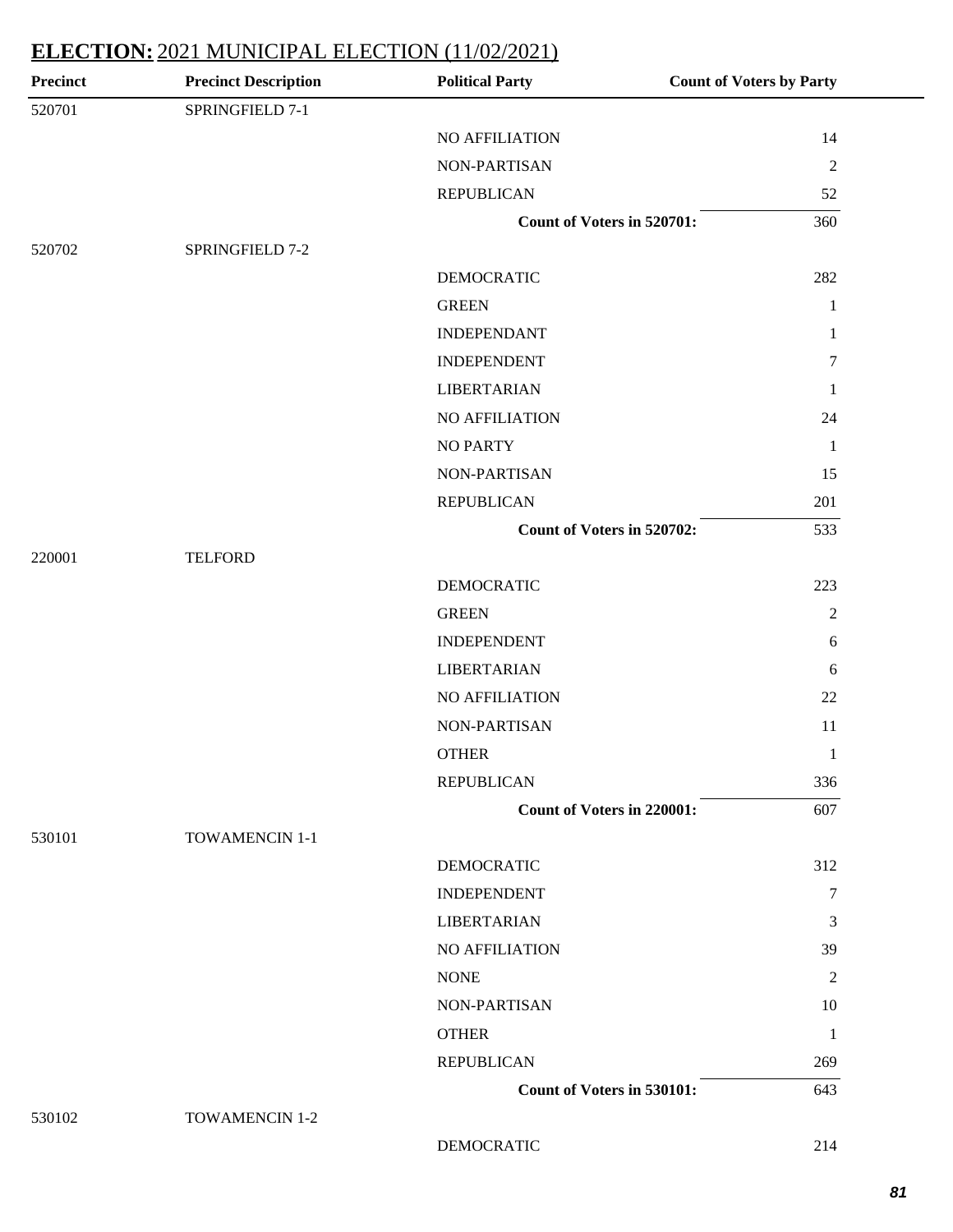| <b>Precinct</b> | <b>Precinct Description</b> | <b>Political Party</b>            | <b>Count of Voters by Party</b> |
|-----------------|-----------------------------|-----------------------------------|---------------------------------|
| 530102          | TOWAMENCIN 1-2              |                                   |                                 |
|                 |                             | <b>GREEN</b>                      | $\sqrt{2}$                      |
|                 |                             | <b>INDEPENDENT</b>                | $\mathbf{1}$                    |
|                 |                             | <b>LIBERTARIAN</b>                | $\mathfrak{2}$                  |
|                 |                             | NO AFFILIATION                    | 20                              |
|                 |                             | <b>NO PARTY</b>                   | $\mathbf{1}$                    |
|                 |                             | <b>NONE</b>                       | 3                               |
|                 |                             | NON-PARTISAN                      | 13                              |
|                 |                             | <b>REPUBLICAN</b>                 | 228                             |
|                 |                             | Count of Voters in 530102:        | 484                             |
| 530103          | <b>TOWAMENCIN 1-3</b>       |                                   |                                 |
|                 |                             | <b>DEMOCRATIC</b>                 | 290                             |
|                 |                             | <b>INDEPENDENT</b>                | $6\,$                           |
|                 |                             | <b>LIBERTARIAN</b>                | $\mathbf{1}$                    |
|                 |                             | <b>NO AFFILIATION</b>             | 40                              |
|                 |                             | <b>NONE</b>                       | $\overline{2}$                  |
|                 |                             | NON-PARTISAN                      | 16                              |
|                 |                             | <b>OTHER</b>                      | 3                               |
|                 |                             | <b>REPUBLICAN</b>                 | 320                             |
|                 |                             | Count of Voters in 530103:        | 678                             |
| 530201          | <b>TOWAMENCIN 2-1</b>       |                                   |                                 |
|                 |                             | <b>DEMOCRATIC</b>                 | 310                             |
|                 |                             | <b>INDEPENDENT</b>                | 6                               |
|                 |                             | <b>LIBERTARIAN</b>                | $\mathbf{1}$                    |
|                 |                             | NO AFFILIATION                    | 36                              |
|                 |                             | NON-PARTISAN                      | 25                              |
|                 |                             | <b>OTHER</b>                      | $\mathbf{1}$                    |
|                 |                             | <b>PATRIOT</b>                    | $\mathbf{1}$                    |
|                 |                             | <b>REPUBLICAN</b>                 | 314                             |
|                 |                             | <b>Count of Voters in 530201:</b> | 694                             |
| 530202          | TOWAMENCIN 2-2              |                                   |                                 |
|                 |                             | <b>DEMOCRATIC</b>                 | 274                             |
|                 |                             | <b>INDEPENDENT</b>                | 6                               |
|                 |                             | <b>LIBERTARIAN</b>                | 3                               |
|                 |                             | NO AFFILIATION                    | 39                              |
|                 |                             | NO PARTY                          | $\overline{c}$                  |
|                 |                             | NON-PARTISAN                      | 19                              |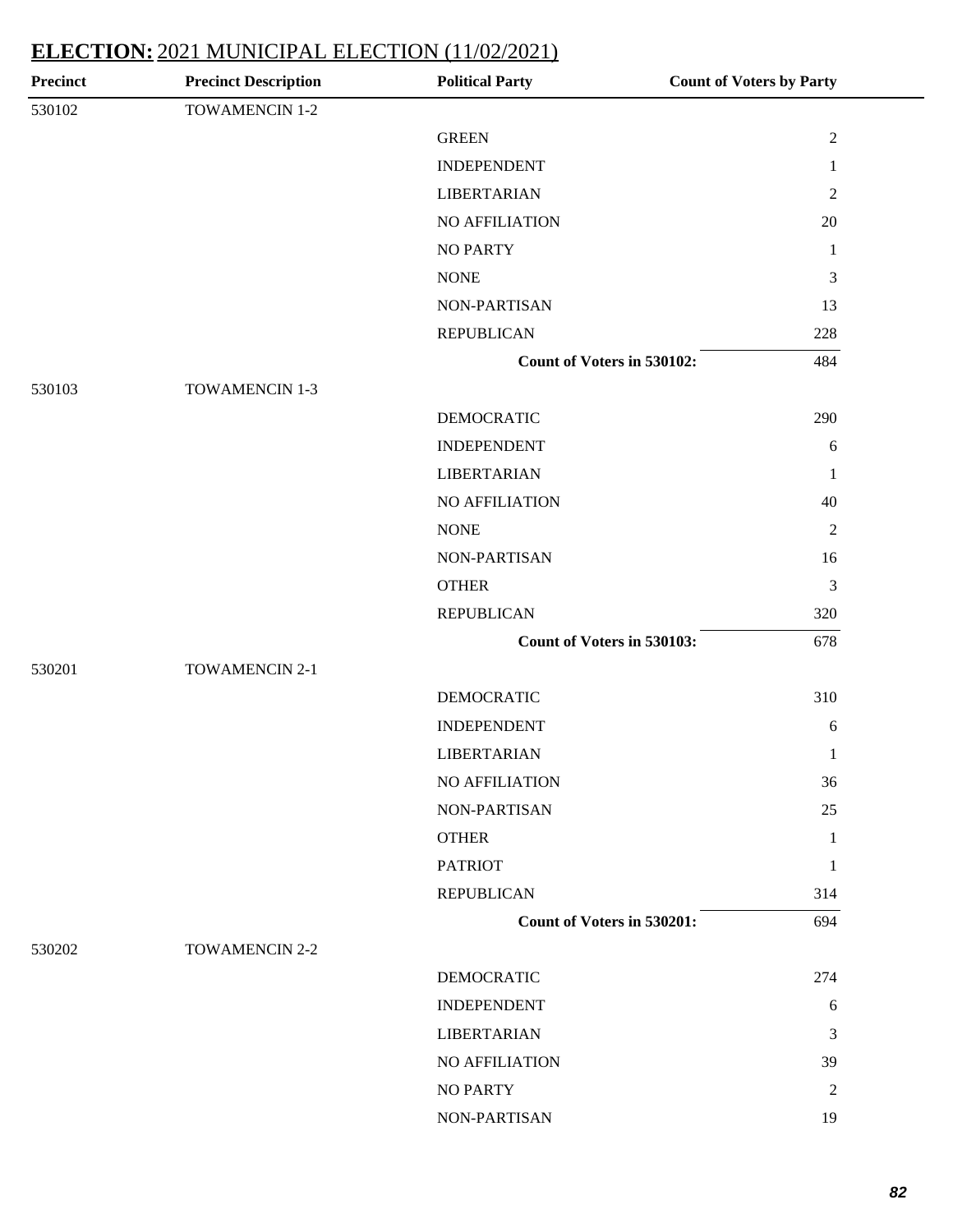| Precinct | <b>Precinct Description</b> | <b>Political Party</b>     | <b>Count of Voters by Party</b> |
|----------|-----------------------------|----------------------------|---------------------------------|
| 530202   | TOWAMENCIN 2-2              |                            |                                 |
|          |                             | <b>REPUBLICAN</b>          | 290                             |
|          |                             | Count of Voters in 530202: | 633                             |
| 530203   | <b>TOWAMENCIN 2-3</b>       |                            |                                 |
|          |                             | <b>DEMOCRATIC</b>          | 228                             |
|          |                             | <b>INDEPENDENT</b>         | 5                               |
|          |                             | <b>LIBERTARIAN</b>         | 4                               |
|          |                             | <b>NO AFFILIATION</b>      | 25                              |
|          |                             | <b>NONE</b>                | 1                               |
|          |                             | NON-PARTISAN               | 26                              |
|          |                             | <b>REPUBLICAN</b>          | 387                             |
|          |                             | Count of Voters in 530203: | 676                             |
| 530301   | TOWAMENCIN 3-1              |                            |                                 |
|          |                             | <b>DEMOCRATIC</b>          | 319                             |
|          |                             | <b>INDEPENDENCE</b>        | 1                               |
|          |                             | <b>INDEPENDENT</b>         | 9                               |
|          |                             | <b>LIBERTARIAN</b>         | $\overline{2}$                  |
|          |                             | NO AFFILIATION             | 31                              |
|          |                             | <b>NONE</b>                | -1                              |
|          |                             | NON-PARTISAN               | 23                              |
|          |                             | <b>OTHER</b>               | 1                               |
|          |                             | <b>REPUBLICAN</b>          | 451                             |
|          |                             | Count of Voters in 530301: | 838                             |
| 530302   | <b>TOWAMENCIN 3-2</b>       |                            |                                 |
|          |                             | <b>DEMOCRATIC</b>          | 233                             |
|          |                             | <b>GREEN</b>               | 1                               |
|          |                             | <b>INDEPENDENT</b>         | 3                               |
|          |                             | <b>LIBERTARIAN</b>         | 1                               |
|          |                             | <b>NO AFFILIATION</b>      | 29                              |
|          |                             | NON-PARTISAN               | 15                              |
|          |                             | <b>OTHER</b>               | 3                               |
|          |                             | <b>REPUBLICAN</b>          | 193                             |
|          |                             | Count of Voters in 530302: | 478                             |
| 530303   | <b>TOWAMENCIN 3-3</b>       |                            |                                 |
|          |                             | <b>DEMOCRATIC</b>          | 295                             |
|          |                             | <b>INDEPENDENT</b>         | 4                               |
|          |                             | <b>LIBERTARIAN</b>         | 1                               |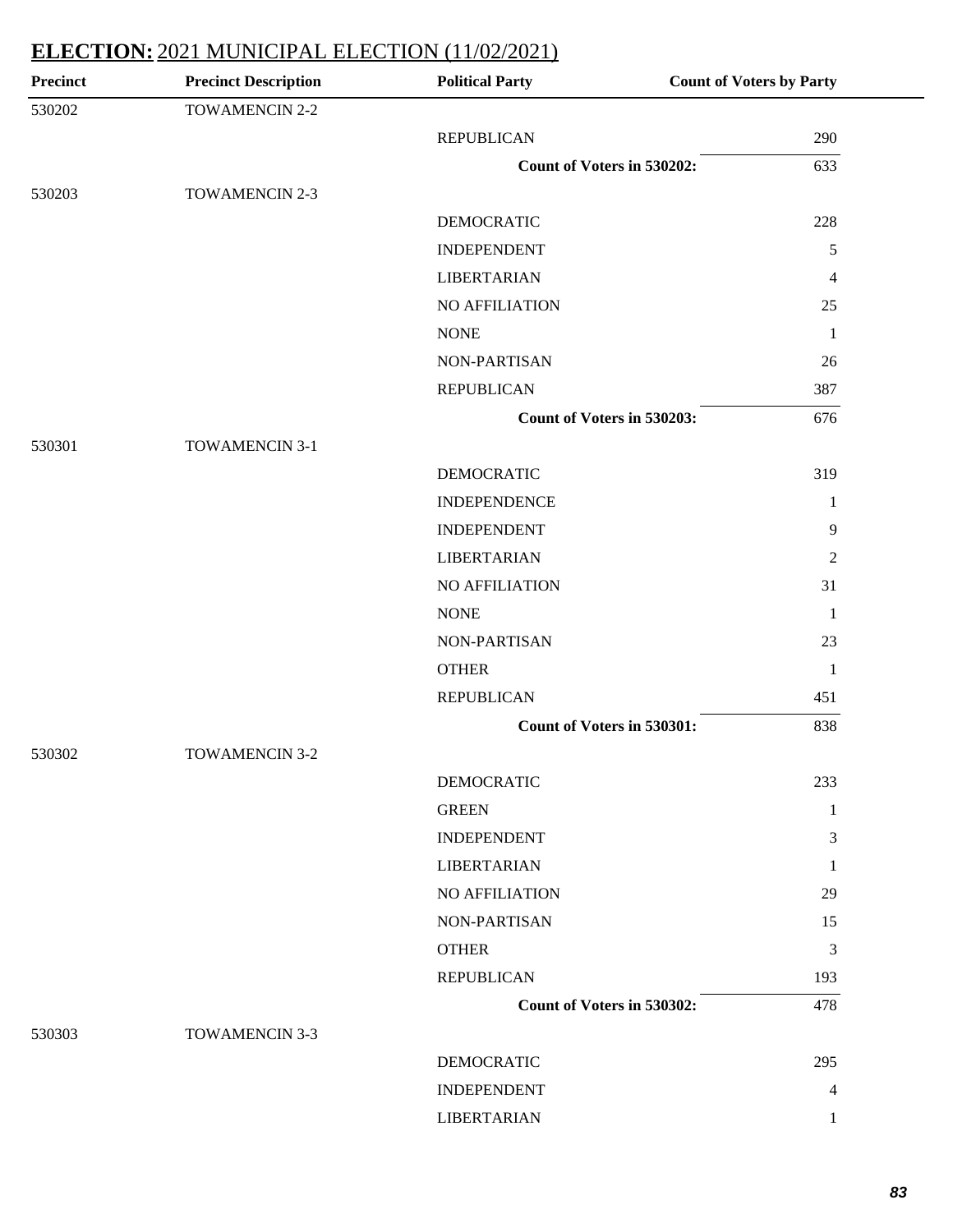| <b>Precinct Description</b> | <b>Political Party</b> | <b>Count of Voters by Party</b>                                                                                                    |
|-----------------------------|------------------------|------------------------------------------------------------------------------------------------------------------------------------|
| TOWAMENCIN 3-3              |                        |                                                                                                                                    |
|                             | NO AFFILIATION         | 32                                                                                                                                 |
|                             | <b>NONE</b>            | $\mathbf{1}$                                                                                                                       |
|                             | NON-PARTISAN           | 16                                                                                                                                 |
|                             | <b>REPUBLICAN</b>      | 208                                                                                                                                |
|                             |                        | 557                                                                                                                                |
| <b>TRAPPE BORO</b>          |                        |                                                                                                                                    |
|                             | <b>DEMOCRATIC</b>      | 462                                                                                                                                |
|                             | <b>INDEPENDENT</b>     | $\mathfrak{S}$                                                                                                                     |
|                             | <b>LIBERTARIAN</b>     | $\overline{2}$                                                                                                                     |
|                             | NO AFFILIATION         | 69                                                                                                                                 |
|                             | <b>NONE</b>            | -1                                                                                                                                 |
|                             | NON-PARTISAN           | 27                                                                                                                                 |
|                             | <b>OTHER</b>           | 1                                                                                                                                  |
|                             | <b>REPUBLICAN</b>      | 563                                                                                                                                |
|                             |                        | 1130                                                                                                                               |
| <b>UPPER DUBLIN 1-1</b>     |                        |                                                                                                                                    |
|                             | <b>DEMOCRATIC</b>      | 244                                                                                                                                |
|                             | <b>INDEPENDENT</b>     | 6                                                                                                                                  |
|                             | NO AFFILIATION         | 14                                                                                                                                 |
|                             | <b>NO PARTY</b>        | $\mathbf{1}$                                                                                                                       |
|                             | NON-PARTISAN           | $\tau$                                                                                                                             |
|                             | <b>REPUBLICAN</b>      | 123                                                                                                                                |
|                             |                        | 395                                                                                                                                |
| <b>UPPER DUBLIN 1-2</b>     |                        |                                                                                                                                    |
|                             | <b>DEMOCRATIC</b>      | 232                                                                                                                                |
|                             | <b>INDEPENDENT</b>     | $\overline{2}$                                                                                                                     |
|                             | <b>LIBERTARIAN</b>     | 4                                                                                                                                  |
|                             | NO AFFILIATION         | 14                                                                                                                                 |
|                             | NON-PARTISAN           | 12                                                                                                                                 |
|                             | <b>REPUBLICAN</b>      | 156                                                                                                                                |
|                             |                        | 420                                                                                                                                |
| <b>UPPER DUBLIN 1-3</b>     |                        |                                                                                                                                    |
|                             | <b>DEMOCRATIC</b>      | 247                                                                                                                                |
|                             | <b>LIBERTARIAN</b>     | -1                                                                                                                                 |
|                             | NO AFFILIATION         | 20                                                                                                                                 |
|                             | NON-PARTISAN           | 6                                                                                                                                  |
|                             | <b>OTHER</b>           | 2                                                                                                                                  |
|                             |                        | Count of Voters in 530303:<br><b>Count of Voters in 230001:</b><br><b>Count of Voters in 540101:</b><br>Count of Voters in 540102: |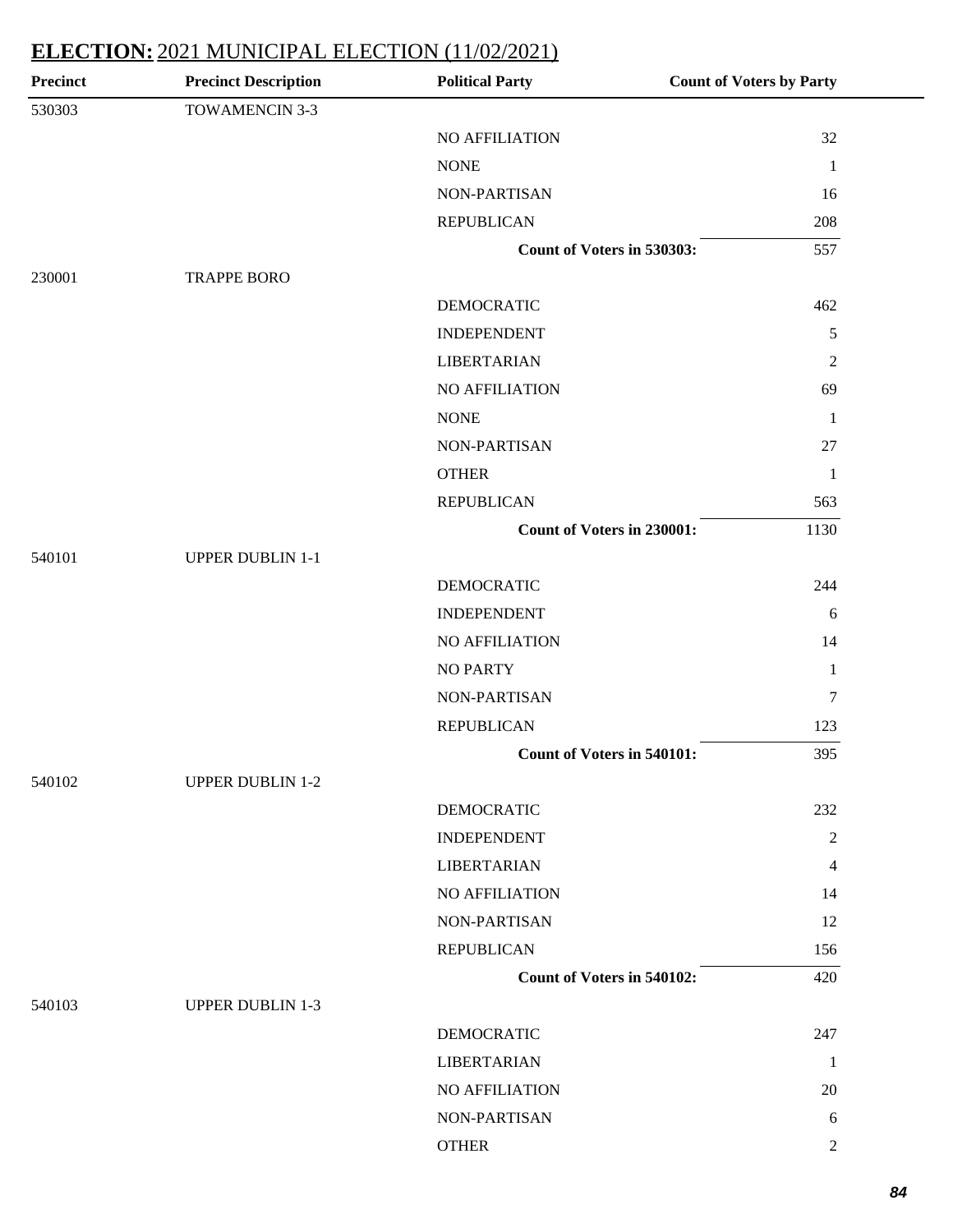| <b>Precinct</b> | <b>Precinct Description</b> | <b>Political Party</b>     | <b>Count of Voters by Party</b> |
|-----------------|-----------------------------|----------------------------|---------------------------------|
| 540103          | <b>UPPER DUBLIN 1-3</b>     |                            |                                 |
|                 |                             | <b>REPUBLICAN</b>          | 167                             |
|                 |                             | Count of Voters in 540103: | 443                             |
| 540201          | <b>UPPER DUBLIN 2-1</b>     |                            |                                 |
|                 |                             | <b>DEMOCRATIC</b>          | 242                             |
|                 |                             | <b>INDEPENDENT</b>         | $\overline{4}$                  |
|                 |                             | <b>NO AFFILIATION</b>      | 21                              |
|                 |                             | <b>NO PARTY</b>            | $\mathbf{1}$                    |
|                 |                             | <b>NONE</b>                | 1                               |
|                 |                             | NON-PARTISAN               | $\,8\,$                         |
|                 |                             | <b>OTHER</b>               | $\mathbf{1}$                    |
|                 |                             | <b>REPUBLICAN</b>          | 181                             |
|                 |                             | Count of Voters in 540201: | 459                             |
| 540202          | <b>UPPER DUBLIN 2-2</b>     |                            |                                 |
|                 |                             | <b>DEMOCRATIC</b>          | 224                             |
|                 |                             | <b>INDEPENDENT</b>         | 3                               |
|                 |                             | NO AFFILIATION             | 15                              |
|                 |                             | NON-PARTISAN               | $\tau$                          |
|                 |                             | <b>REPUBLICAN</b>          | 151                             |
|                 |                             | Count of Voters in 540202: | 400                             |
| 540203          | <b>UPPER DUBLIN 2-3</b>     |                            |                                 |
|                 |                             | <b>DEMOCRATIC</b>          | 384                             |
|                 |                             | <b>GREEN</b>               | $\overline{2}$                  |
|                 |                             | <b>INDEPENDENT</b>         | 3                               |
|                 |                             | <b>LIBERTARIAN</b>         | 2                               |
|                 |                             | NO AFFILIATION             | 27                              |
|                 |                             | <b>NO PARTY</b>            | 1                               |
|                 |                             | <b>NONE</b>                | -1                              |
|                 |                             | NON-PARTISAN               | 10                              |
|                 |                             | <b>OTHER</b>               | $\mathbf{1}$                    |
|                 |                             | <b>REPUBLICAN</b>          | 129                             |
|                 |                             | Count of Voters in 540203: | 560                             |
| 540301          | <b>UPPER DUBLIN 3-1</b>     |                            |                                 |
|                 |                             | <b>DEMOCRATIC</b>          | 558                             |
|                 |                             | <b>GREEN</b>               | -1                              |
|                 |                             | <b>INDEPENDENT</b>         | 10                              |
|                 |                             | NO AFFILIATION             | 46                              |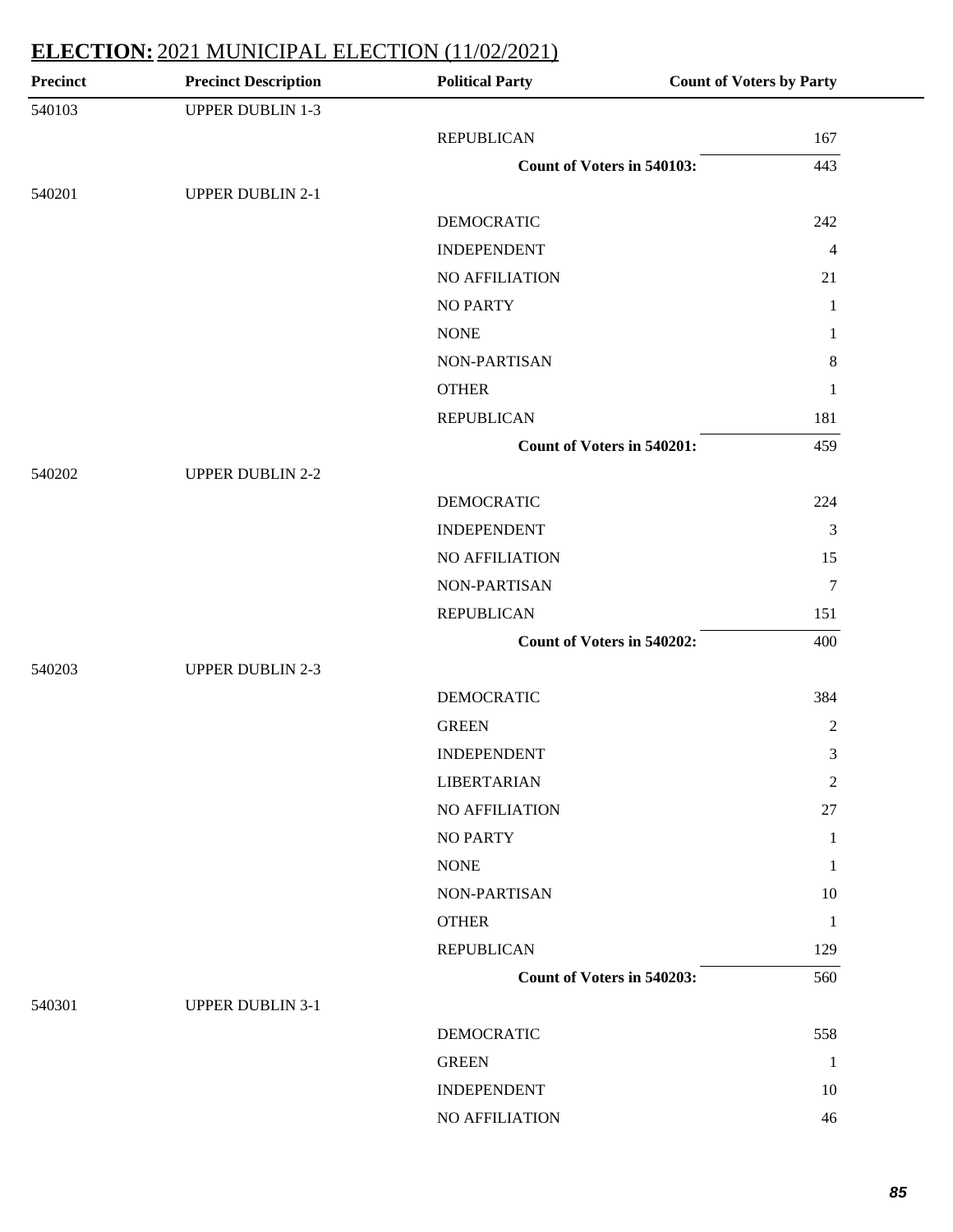| <b>Precinct</b> | <b>Precinct Description</b> | <b>Political Party</b>            | <b>Count of Voters by Party</b> |
|-----------------|-----------------------------|-----------------------------------|---------------------------------|
| 540301          | <b>UPPER DUBLIN 3-1</b>     |                                   |                                 |
|                 |                             | <b>NO PARTY</b>                   | $\sqrt{2}$                      |
|                 |                             | <b>NONE</b>                       | $\mathbf{1}$                    |
|                 |                             | NON-PARTISAN                      | 27                              |
|                 |                             | <b>REPUBLICAN</b>                 | 229                             |
|                 |                             | <b>Count of Voters in 540301:</b> | 874                             |
| 540302          | <b>UPPER DUBLIN 3-2</b>     |                                   |                                 |
|                 |                             | <b>DEMOCRATIC</b>                 | 243                             |
|                 |                             | <b>INDEPENDENT</b>                | $\mathbf{1}$                    |
|                 |                             | <b>LIBERTARIAN</b>                | $\overline{c}$                  |
|                 |                             | NO AFFILIATION                    | 16                              |
|                 |                             | NON-PARTISAN                      | 16                              |
|                 |                             | <b>OTHER</b>                      | $\mathbf{1}$                    |
|                 |                             | <b>REPUBLICAN</b>                 | 185                             |
|                 |                             | <b>Count of Voters in 540302:</b> | 464                             |
| 540401          | <b>UPPER DUBLIN 4-1</b>     |                                   |                                 |
|                 |                             | <b>DEMOCRATIC</b>                 | 200                             |
|                 |                             | <b>INDEPENDENT</b>                | $\mathbf{1}$                    |
|                 |                             | <b>LIBERTARIAN</b>                | 3                               |
|                 |                             | NO AFFILIATION                    | 14                              |
|                 |                             | NON-PARTISAN                      | 12                              |
|                 |                             | <b>REPUBLICAN</b>                 | 165                             |
|                 |                             | Count of Voters in 540401:        | 395                             |
| 540402          | <b>UPPER DUBLIN 4-2</b>     |                                   |                                 |
|                 |                             | <b>DEMOCRATIC</b>                 | 313                             |
|                 |                             | NO AFFILIATION                    | 27                              |
|                 |                             | NON-PARTISAN                      | 10                              |
|                 |                             | <b>OTHER</b>                      | $\mathbf{1}$                    |
|                 |                             | <b>REPUBLICAN</b>                 | 125                             |
|                 |                             | Count of Voters in 540402:        | 476                             |
| 540403          | <b>UPPER DUBLIN 4-3</b>     |                                   |                                 |
|                 |                             | <b>DEMOCRATIC</b>                 | 243                             |
|                 |                             | <b>GREEN</b>                      | 1                               |
|                 |                             | <b>INDEPENDENT</b>                | 3                               |
|                 |                             | NO AFFILIATION                    | 35                              |
|                 |                             | <b>NO PARTY</b>                   | $\mathbf{1}$                    |
|                 |                             | <b>NONE</b>                       | $\mathbf{1}$                    |
|                 |                             | NON-PARTISAN                      | 17                              |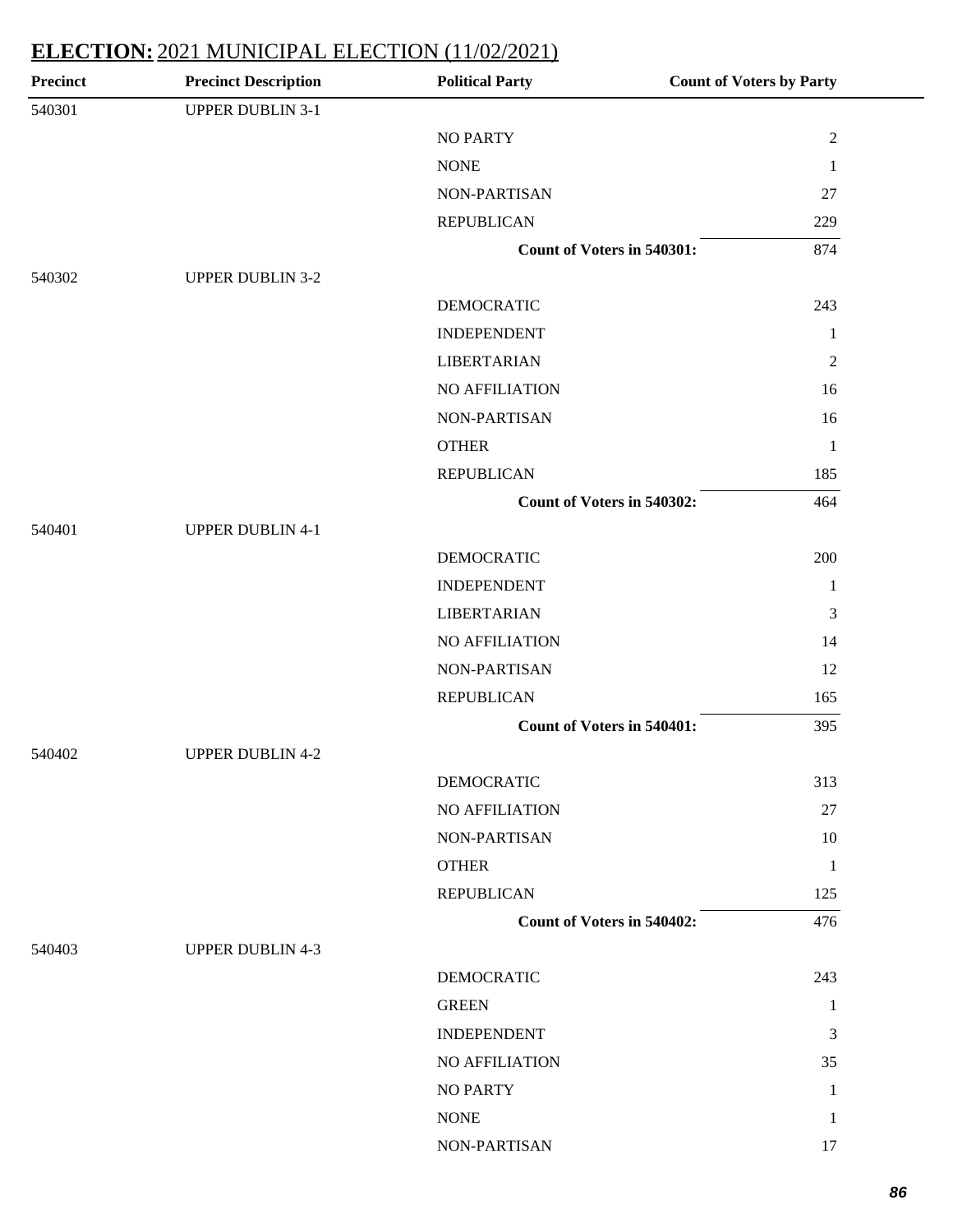| <b>Precinct</b> | <b>Precinct Description</b> | <b>Political Party</b>            | <b>Count of Voters by Party</b> |
|-----------------|-----------------------------|-----------------------------------|---------------------------------|
| 540403          | <b>UPPER DUBLIN 4-3</b>     |                                   |                                 |
|                 |                             | <b>REPUBLICAN</b>                 | 146                             |
|                 |                             | Count of Voters in 540403:        | 447                             |
| 540501          | <b>UPPER DUBLIN 5-1</b>     |                                   |                                 |
|                 |                             | <b>DEMOCRATIC</b>                 | 301                             |
|                 |                             | <b>INDEPENDENT</b>                | $\mathbf{1}$                    |
|                 |                             | NO AFFILIATION                    | 21                              |
|                 |                             | <b>NO PARTY</b>                   | $\mathbf{1}$                    |
|                 |                             | <b>NONE</b>                       | 1                               |
|                 |                             | NON-PARTISAN                      | $\tau$                          |
|                 |                             | <b>REPUBLICAN</b>                 | 108                             |
|                 |                             | <b>Count of Voters in 540501:</b> | 440                             |
| 540502          | <b>UPPER DUBLIN 5-2</b>     |                                   |                                 |
|                 |                             | <b>DEMOCRATIC</b>                 | 356                             |
|                 |                             | <b>INDEPENDENT</b>                | 1                               |
|                 |                             | <b>LIBERTARIAN</b>                | 1                               |
|                 |                             | NO AFFILIATION                    | 31                              |
|                 |                             | <b>NO PARTY</b>                   | 1                               |
|                 |                             | <b>NONE</b>                       | 3                               |
|                 |                             | NON-PARTISAN                      | 11                              |
|                 |                             | <b>REPUBLICAN</b>                 | 142                             |
|                 |                             | Count of Voters in 540502:        | 546                             |
| 540503          | <b>UPPER DUBLIN 5-3</b>     |                                   |                                 |
|                 |                             | <b>DEMOCRATIC</b>                 | 332                             |
|                 |                             | <b>GREEN</b>                      | 1                               |
|                 |                             | <b>INDEPENDENT</b>                | 1                               |
|                 |                             | <b>NO AFFILIATION</b>             | 22                              |
|                 |                             | <b>NO PARTY</b>                   | 1                               |
|                 |                             | <b>NONE</b>                       | 1                               |
|                 |                             | NON-PARTISAN                      | 12                              |
|                 |                             | <b>REPUBLICAN</b>                 | 95                              |
|                 |                             | Count of Voters in 540503:        | 465                             |
| 540601          | <b>UPPER DUBLIN 6-1</b>     |                                   |                                 |
|                 |                             | <b>DEMOCRATIC</b>                 | 466                             |
|                 |                             | <b>INDEPENDENT</b>                | 6                               |
|                 |                             | NO AFFILIATION                    | 35                              |
|                 |                             | <b>NONE</b>                       | 1                               |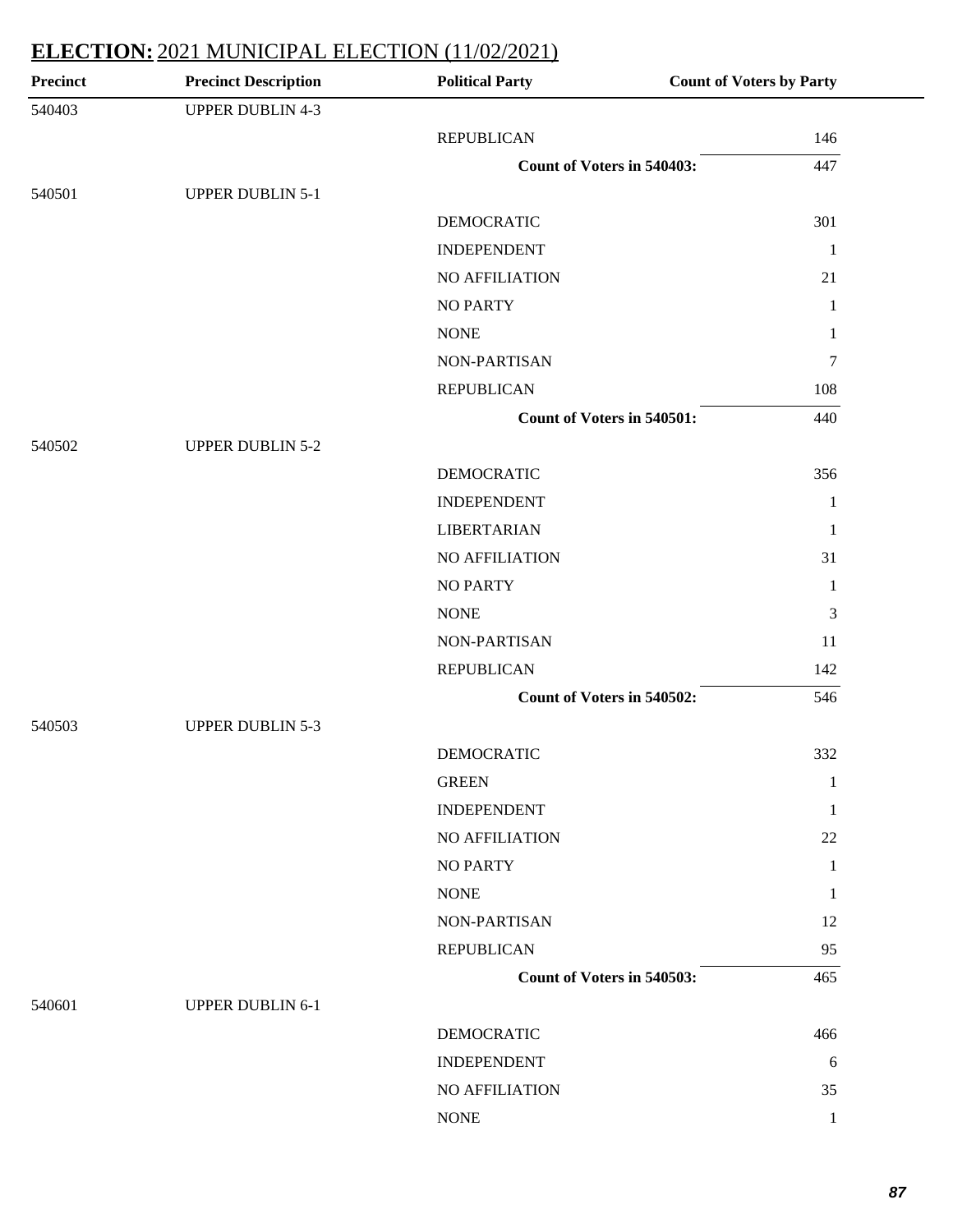| <b>Precinct</b> | <b>Precinct Description</b> | <b>Political Party</b>            | <b>Count of Voters by Party</b> |
|-----------------|-----------------------------|-----------------------------------|---------------------------------|
| 540601          | <b>UPPER DUBLIN 6-1</b>     |                                   |                                 |
|                 |                             | NON-PARTISAN                      | 28                              |
|                 |                             | <b>OTHER</b>                      | $\mathbf{1}$                    |
|                 |                             | <b>REPUBLICAN</b>                 | 200                             |
|                 |                             | Count of Voters in 540601:        | 737                             |
| 540602          | <b>UPPER DUBLIN 6-2</b>     |                                   |                                 |
|                 |                             | <b>DEMOCRATIC</b>                 | 258                             |
|                 |                             | <b>INDEPENDENT</b>                | $\overline{4}$                  |
|                 |                             | NO AFFILIATION                    | 30                              |
|                 |                             | NON-PARTISAN                      | 14                              |
|                 |                             | <b>REPUBLICAN</b>                 | 170                             |
|                 |                             | <b>Count of Voters in 540602:</b> | 476                             |
| 540701          | <b>UPPER DUBLIN 7-1</b>     |                                   |                                 |
|                 |                             | <b>DEMOCRATIC</b>                 | 237                             |
|                 |                             | <b>GREEN PARTY</b>                | $\mathbf{1}$                    |
|                 |                             | <b>LIBERTARIAN</b>                | $\mathbf{1}$                    |
|                 |                             | NO AFFILIATION                    | 31                              |
|                 |                             | NON-PARTISAN                      | 10                              |
|                 |                             | <b>REPUBLICAN</b>                 | 161                             |
|                 |                             | <b>Count of Voters in 540701:</b> | 441                             |
| 540702          | <b>UPPER DUBLIN 7-2</b>     |                                   |                                 |
|                 |                             | <b>DEMOCRATIC</b>                 | 252                             |
|                 |                             | <b>INDEPENDENT</b>                | $\overline{2}$                  |
|                 |                             | <b>NO AFFILIATION</b>             | 21                              |
|                 |                             | NON-PARTISAN                      | 12                              |
|                 |                             | <b>OTHER</b>                      | $\mathbf{1}$                    |
|                 |                             | <b>REPUBLICAN</b>                 | 157                             |
|                 |                             | Count of Voters in 540702:        | 445                             |
| 540703          | <b>UPPER DUBLIN 7-3</b>     |                                   |                                 |
|                 |                             | <b>DEMOCRATIC</b>                 | 199                             |
|                 |                             | <b>GREEN</b>                      | $\mathbf{1}$                    |
|                 |                             | <b>INDEPENDANT</b>                | $\mathbf{1}$                    |
|                 |                             | <b>INDEPENDENT</b>                | $5\overline{)}$                 |
|                 |                             | <b>LIBERTARIAN</b>                | 1                               |
|                 |                             | NO AFFILIATION                    | 15                              |
|                 |                             | <b>NONE</b>                       | $\mathbf{1}$                    |
|                 |                             | NON-PARTISAN                      | 10                              |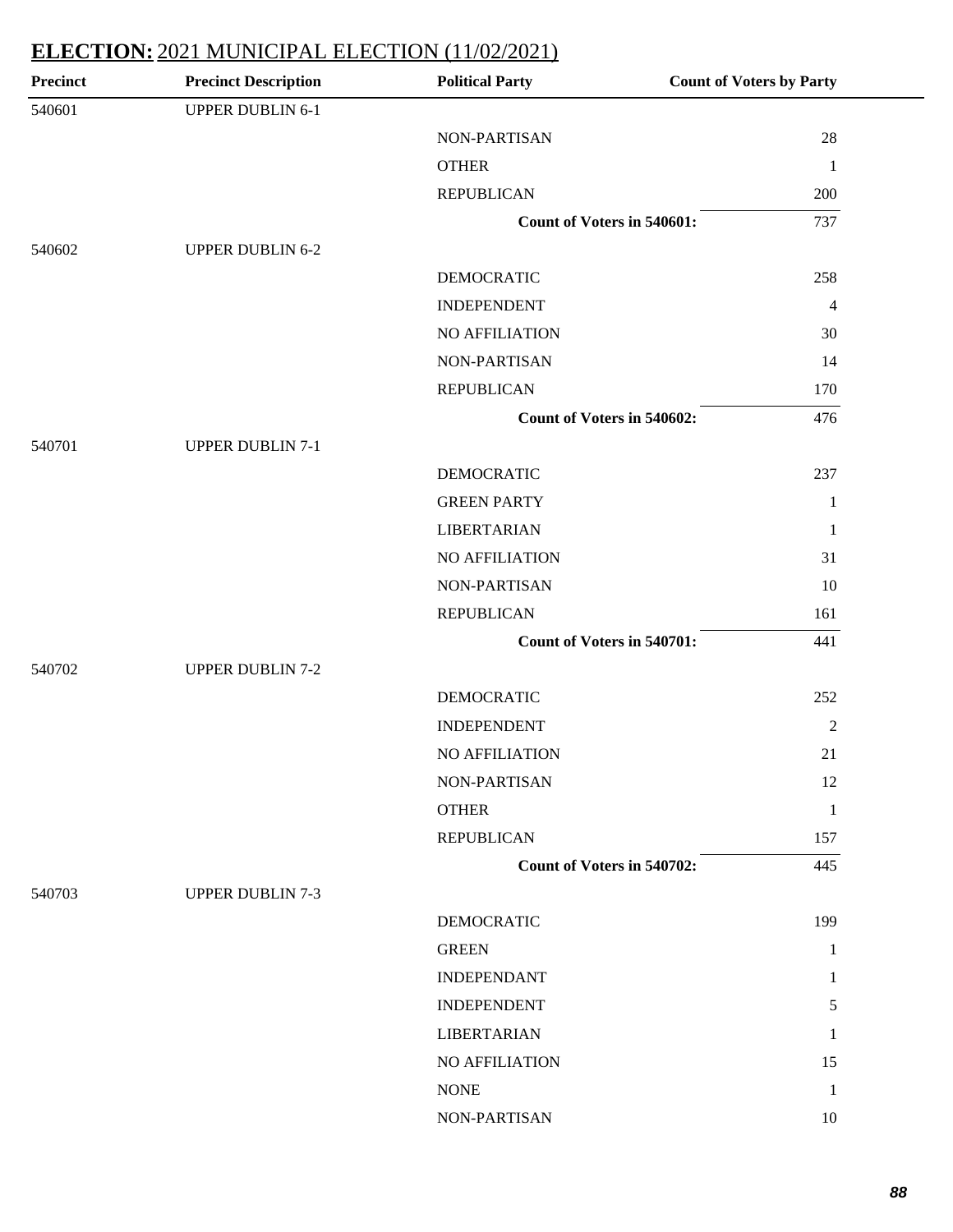| <b>Precinct</b> | <b>Precinct Description</b> | <b>Political Party</b>            | <b>Count of Voters by Party</b> |
|-----------------|-----------------------------|-----------------------------------|---------------------------------|
| 540703          | <b>UPPER DUBLIN 7-3</b>     |                                   |                                 |
|                 |                             | <b>REPUBLICAN</b>                 | 64                              |
|                 |                             | <b>Count of Voters in 540703:</b> | 297                             |
| 550001          | <b>UPPER FREDERICK</b>      |                                   |                                 |
|                 |                             | <b>DEMOCRATIC</b>                 | 356                             |
|                 |                             | <b>INDEPENDENT</b>                | 12                              |
|                 |                             | <b>LIBERTARIAN</b>                | $\overline{7}$                  |
|                 |                             | NO AFFILIATION                    | 37                              |
|                 |                             | <b>NO PARTY</b>                   | $\mathbf{1}$                    |
|                 |                             | <b>NONE</b>                       | $\mathfrak{2}$                  |
|                 |                             | NON-PARTISAN                      | 30                              |
|                 |                             | <b>OTHER</b>                      | 3                               |
|                 |                             | <b>REPUBLICAN</b>                 | 595                             |
|                 |                             | Count of Voters in 550001:        | 1043                            |
| 560001          | <b>UPPER GWYNEDD 1</b>      |                                   |                                 |
|                 |                             | <b>DEMOCRATIC</b>                 | 225                             |
|                 |                             | <b>INDEPENDENT</b>                | $8\,$                           |
|                 |                             | <b>LIBERTARIAN</b>                | $\overline{2}$                  |
|                 |                             | NO AFFILIATION                    | 35                              |
|                 |                             | <b>NONE</b>                       | 3                               |
|                 |                             | NON-PARTISAN                      | 17                              |
|                 |                             | <b>OTHER</b>                      | $\mathbf{1}$                    |
|                 |                             | <b>REPUBLICAN</b>                 | 280                             |
|                 |                             | <b>Count of Voters in 560001:</b> | 571                             |
| 560002          | <b>UPPER GWYNEDD 2</b>      |                                   |                                 |
|                 |                             | <b>DEMOCRATIC</b>                 | 264                             |
|                 |                             | <b>INDEPENDENT</b>                | $\overline{2}$                  |
|                 |                             | <b>LIBERTARIAN</b>                | 1                               |
|                 |                             | NO AFFILIATION                    | 36                              |
|                 |                             | <b>NO PARTY</b>                   | $\overline{2}$                  |
|                 |                             | <b>NONE</b>                       | 1                               |
|                 |                             | NON-PARTISAN                      | 21                              |
|                 |                             | <b>OTHER</b>                      | 1                               |
|                 |                             | <b>REPUBLICAN</b>                 | 260                             |
|                 |                             | <b>UNDECIDED</b>                  | 1                               |
|                 |                             | Count of Voters in 560002:        | 589                             |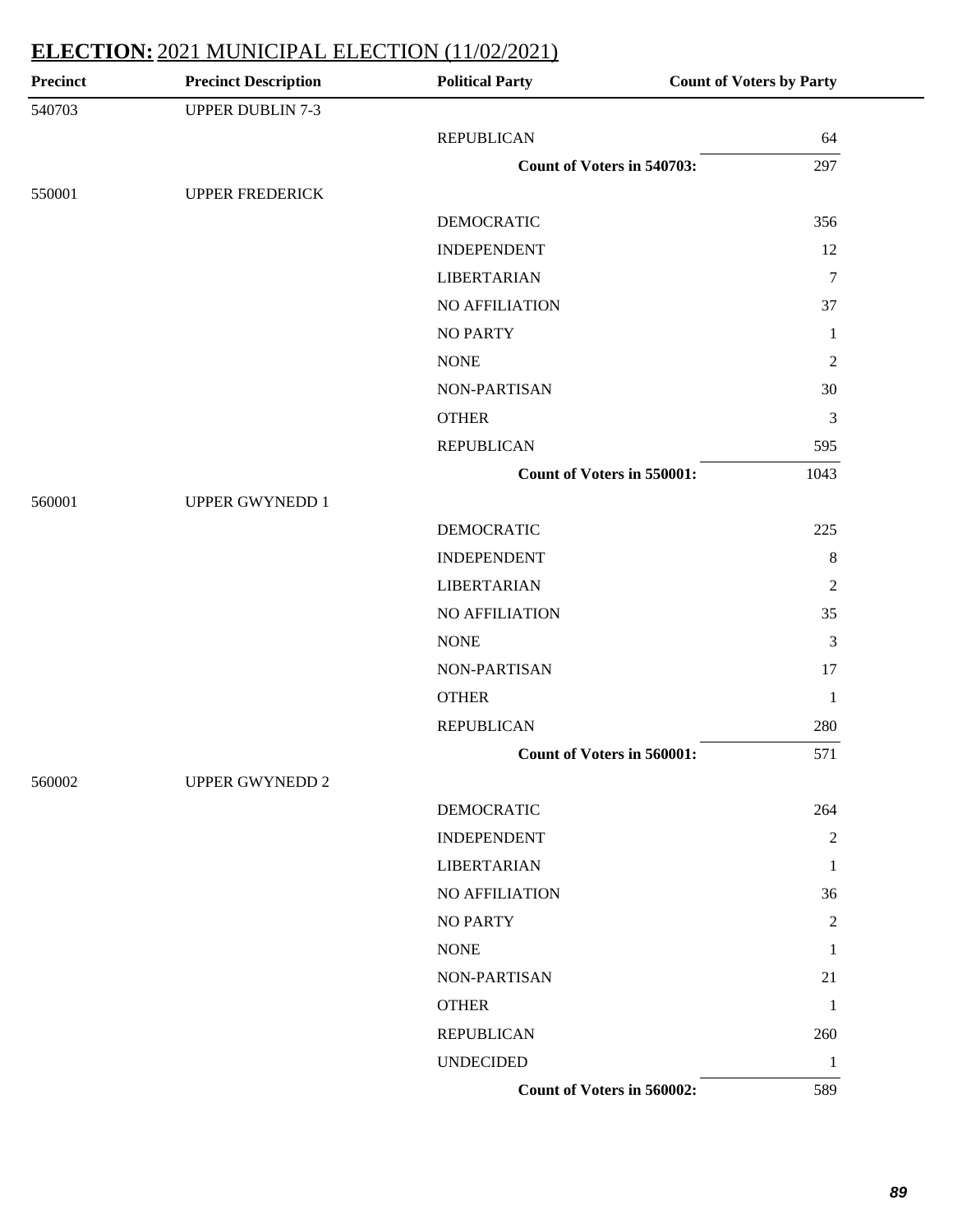| <b>Precinct</b> | <b>Precinct Description</b> | <b>Political Party</b>            | <b>Count of Voters by Party</b> |
|-----------------|-----------------------------|-----------------------------------|---------------------------------|
| 560003          | <b>UPPER GWYNEDD 3</b>      |                                   |                                 |
|                 |                             | <b>DEMOCRATIC</b>                 | 348                             |
|                 |                             | <b>INDEPENDENT</b>                | $\,8\,$                         |
|                 |                             | <b>LIBERTARIAN</b>                | $\mathbf{1}$                    |
|                 |                             | NO AFFILIATION                    | 30                              |
|                 |                             | <b>NO PARTY</b>                   | $\mathbf{1}$                    |
|                 |                             | NON-PARTISAN                      | 13                              |
|                 |                             | <b>OTHER</b>                      | 3                               |
|                 |                             | <b>REFORM</b>                     | $\mathbf{1}$                    |
|                 |                             | <b>REPUBLICAN</b>                 | 188                             |
|                 |                             | <b>Count of Voters in 560003:</b> | 593                             |
| 560004          | <b>UPPER GWYNEDD 4</b>      |                                   |                                 |
|                 |                             | <b>DEMOCRATIC</b>                 | 551                             |
|                 |                             | <b>INDEPENDENT</b>                | $\,8\,$                         |
|                 |                             | <b>LIBERTARIAN</b>                | 5                               |
|                 |                             | NO AFFILIATION                    | 68                              |
|                 |                             | <b>NO PARTY</b>                   | $\mathbf{1}$                    |
|                 |                             | NON-PARTISAN                      | 26                              |
|                 |                             | <b>NOT SURE</b>                   | $\mathbf{1}$                    |
|                 |                             | <b>OTHER</b>                      | $\overline{2}$                  |
|                 |                             | <b>REPUBLICAN</b>                 | 441                             |
|                 |                             | <b>Count of Voters in 560004:</b> | 1103                            |
| 560005          | <b>UPPER GWYNEDD 5</b>      |                                   |                                 |
|                 |                             | <b>DEMOCRATIC</b>                 | 262                             |
|                 |                             | <b>INDEPENDENT</b>                | $\mathbf{1}$                    |
|                 |                             | <b>LIBERTARIAN</b>                | 3                               |
|                 |                             | NO AFFILIATION                    | 21                              |
|                 |                             | <b>NO PARTY</b>                   | 1                               |
|                 |                             | NON-PARTISAN                      | 25                              |
|                 |                             | <b>REPUBLICAN</b>                 | 276                             |
|                 |                             | Count of Voters in 560005:        | 589                             |
| 560006          | <b>UPPER GWYNEDD 6</b>      |                                   |                                 |
|                 |                             | <b>DEMOCRATIC</b>                 | 344                             |
|                 |                             | <b>INDEPENDENT</b>                | $\tau$                          |
|                 |                             | <b>LIBERTARIAN</b>                | 3                               |
|                 |                             | NO AFFILIATION                    | 30                              |
|                 |                             | <b>NONE</b>                       | 1                               |
|                 |                             | NON-PARTISAN                      | 22                              |
|                 |                             |                                   |                                 |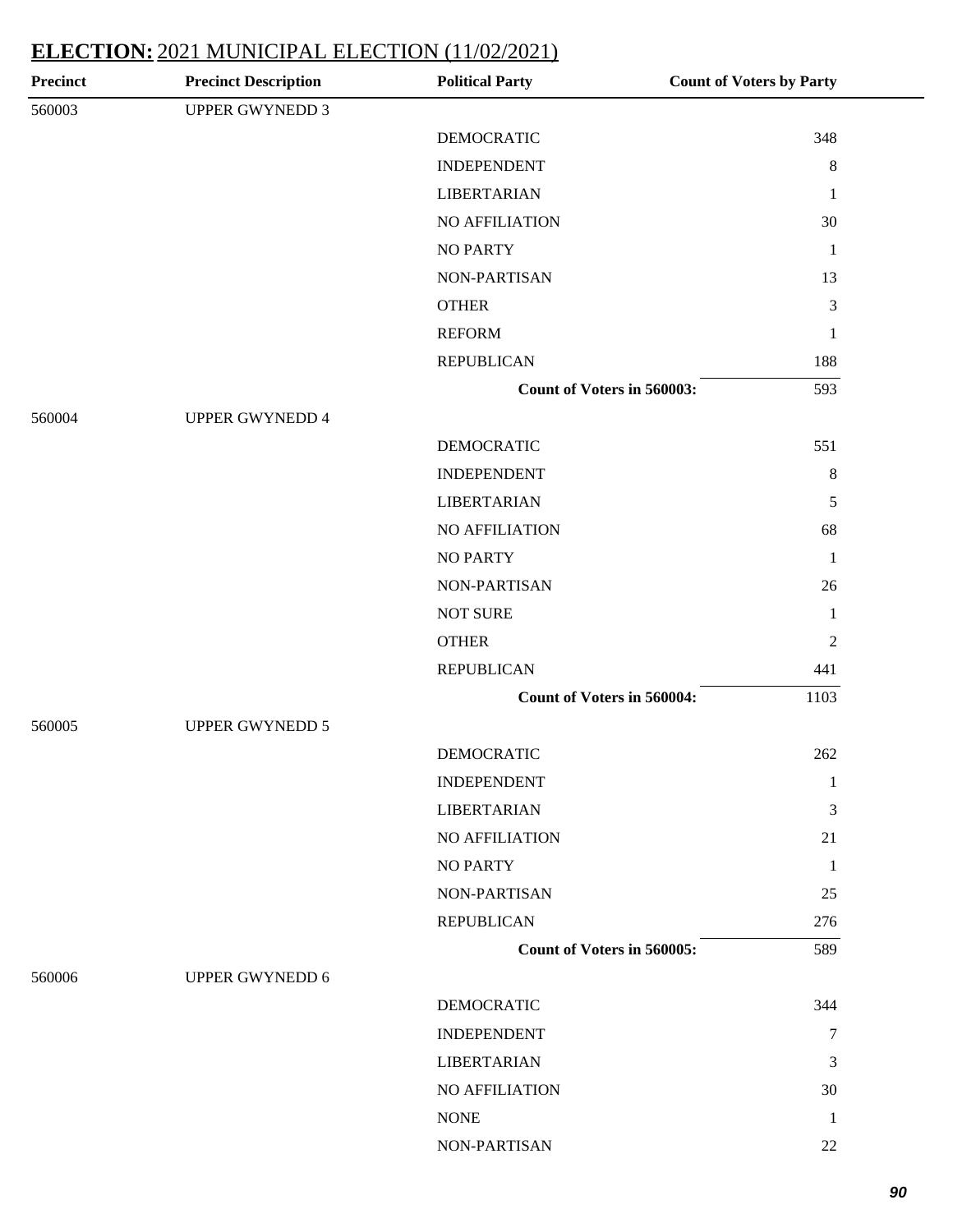| Precinct | <b>Precinct Description</b> | <b>Political Party</b>            | <b>Count of Voters by Party</b> |
|----------|-----------------------------|-----------------------------------|---------------------------------|
| 560006   | <b>UPPER GWYNEDD 6</b>      |                                   |                                 |
|          |                             | <b>OTHER</b>                      | $\sqrt{2}$                      |
|          |                             | <b>REPUBLICAN</b>                 | 285                             |
|          |                             | Count of Voters in 560006:        | 694                             |
| 560007   | <b>UPPER GWYNEDD 7</b>      |                                   |                                 |
|          |                             | <b>DEMOCRATIC</b>                 | 566                             |
|          |                             | <b>GREEN</b>                      | 1                               |
|          |                             | <b>INDEPENDENT</b>                | 16                              |
|          |                             | <b>LIBERTARIAN</b>                | $\overline{2}$                  |
|          |                             | NO AFFILIATION                    | 56                              |
|          |                             | <b>NO PARTY</b>                   | 1                               |
|          |                             | <b>NONE</b>                       | $\overline{c}$                  |
|          |                             | NON-PARTISAN                      | 44                              |
|          |                             | <b>REPUBLICAN</b>                 | 473                             |
|          |                             | Count of Voters in 560007:        | 1161                            |
| 570001   | <b>UPPER HANOVER 1</b>      |                                   |                                 |
|          |                             | <b>DEMOCRATIC</b>                 | 435                             |
|          |                             | <b>GREEN</b>                      | $\mathbf{1}$                    |
|          |                             | <b>INDEPENDENT</b>                | 18                              |
|          |                             | <b>LIBERTARIAN</b>                | $\tau$                          |
|          |                             | NO AFFILIATION                    | 78                              |
|          |                             | <b>NO PARTY</b>                   | 3                               |
|          |                             | <b>NONE</b>                       | 1                               |
|          |                             | NON-PARTISAN                      | 34                              |
|          |                             | <b>OTHER</b>                      | 5                               |
|          |                             | <b>REPUBLICAN</b>                 | 637                             |
|          |                             | <b>Count of Voters in 570001:</b> | 1219                            |
| 570002   | <b>UPPER HANOVER 2</b>      |                                   |                                 |
|          |                             | <b>DEMOCRATIC</b>                 | 164                             |
|          |                             | <b>INDEPENDENT</b>                | 6                               |
|          |                             | <b>LIBERTARIAN</b>                | 1                               |
|          |                             | <b>NO AFFILIATION</b>             | 9                               |
|          |                             | <b>NO PARTY</b>                   | 2                               |
|          |                             | NON-PARTISAN                      | 12                              |
|          |                             | <b>REPUBLICAN</b>                 | 283                             |
|          |                             | <b>Count of Voters in 570002:</b> | 477                             |
| 570003   | <b>UPPER HANOVER 3</b>      |                                   |                                 |
|          |                             | <b>DEMOCRATIC</b>                 | 162                             |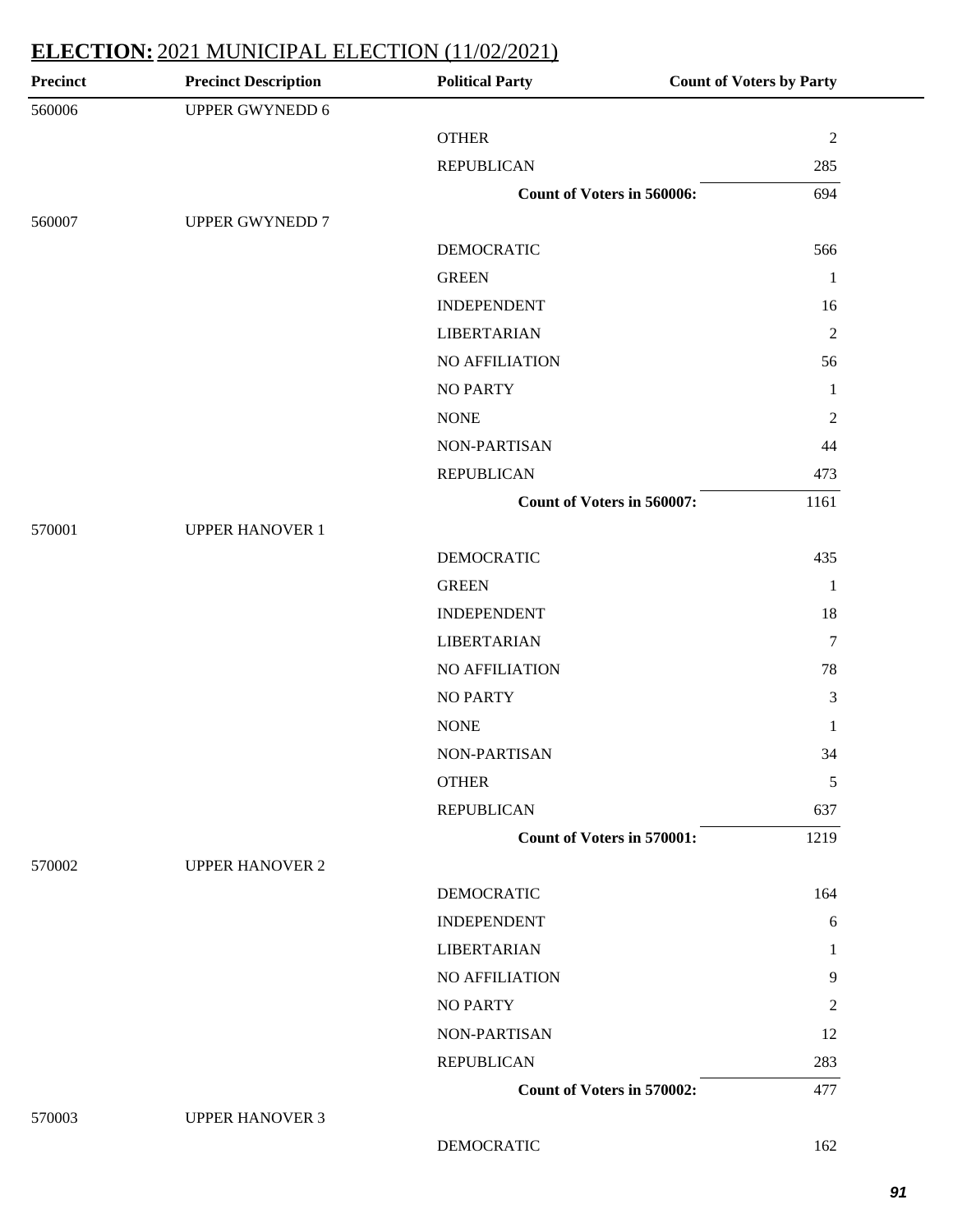| <b>Precinct</b> | <b>Precinct Description</b>   | <b>Political Party</b>             | <b>Count of Voters by Party</b> |
|-----------------|-------------------------------|------------------------------------|---------------------------------|
| 570003          | <b>UPPER HANOVER 3</b>        |                                    |                                 |
|                 |                               | <b>INDEPENDENT</b>                 | $\overline{4}$                  |
|                 |                               | <b>LIBERTARIAN</b>                 | 1                               |
|                 |                               | NO AFFILIATION                     | 20                              |
|                 |                               | <b>NO PARTY</b>                    | $\mathbf{1}$                    |
|                 |                               | NON-PARTISAN                       | 11                              |
|                 |                               | <b>OTHER</b>                       | $\mathbf{1}$                    |
|                 |                               | <b>REPUBLICAN</b>                  | 328                             |
|                 |                               | Count of Voters in 570003:         | 528                             |
| 58BEL01         | <b>UPPER MERION BELMONT 1</b> |                                    |                                 |
|                 |                               | <b>DEMOCRATIC</b>                  | 174                             |
|                 |                               | <b>INDEPENDENT</b>                 | $\sqrt{2}$                      |
|                 |                               | NO AFFILIATION                     | 20                              |
|                 |                               | NON-PARTISAN                       | 12                              |
|                 |                               | <b>REPUBLICAN</b>                  | 150                             |
|                 |                               | <b>UNAFFILIATED</b>                | $\mathbf{1}$                    |
|                 |                               | <b>Count of Voters in 58BEL01:</b> | 359                             |
| 58BEL02         | <b>UPPER MERION BELMONT 2</b> |                                    |                                 |
|                 |                               | <b>DEMOCRATIC</b>                  | 446                             |
|                 |                               | <b>GREEN</b>                       | $\mathbf{1}$                    |
|                 |                               | <b>INDEPENDENT</b>                 | 12                              |
|                 |                               | <b>LIBERTARIAN</b>                 | 6                               |
|                 |                               | NO AFFILIATION                     | 47                              |
|                 |                               | <b>NO PARTY</b>                    | $\mathfrak 2$                   |
|                 |                               | NON-PARTISAN                       | 31                              |
|                 |                               | <b>REPUBLICAN</b>                  | 352                             |
|                 |                               | <b>Count of Voters in 58BEL02:</b> | 897                             |
| 58BEL03         | <b>UPPER MERION BELMONT 3</b> |                                    |                                 |
|                 |                               | <b>DEMOCRATIC</b>                  | 229                             |
|                 |                               | <b>INDEPENDENT</b>                 | $\overline{4}$                  |
|                 |                               | <b>LIBERTARIAN</b>                 | 3                               |
|                 |                               | NO AFFILIATION                     | 33                              |
|                 |                               | <b>NONE</b>                        | $\mathfrak{Z}$                  |
|                 |                               | NON-PARTISAN                       | 17                              |
|                 |                               | <b>REPUBLICAN</b>                  | 186                             |
|                 |                               | <b>Count of Voters in 58BEL03:</b> | 475                             |
| 58BEL04         | <b>UPPER MERION BELMONT 4</b> |                                    |                                 |
|                 |                               | <b>DEMOCRATIC</b>                  | 452                             |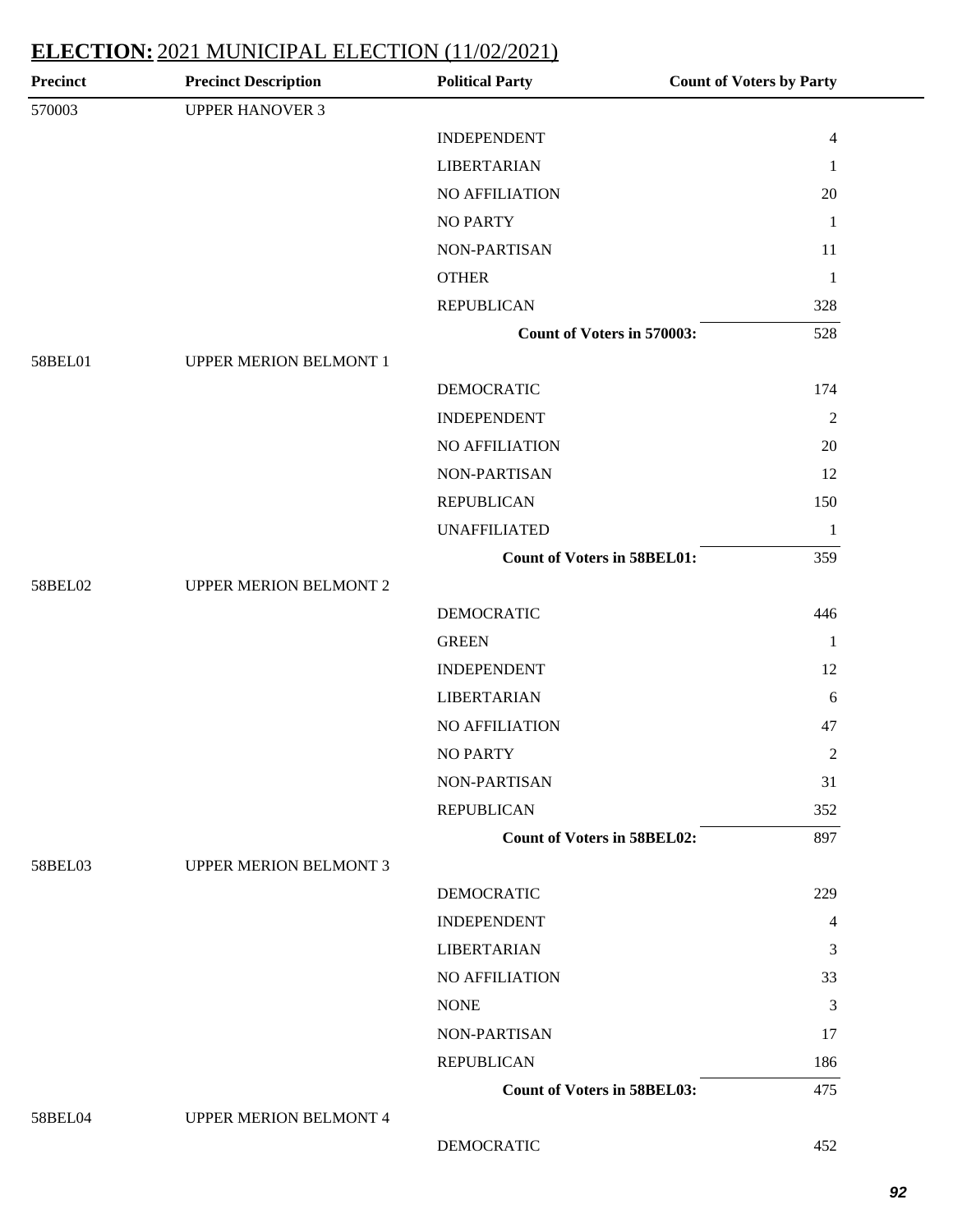| <b>Precinct</b> | <b>Precinct Description</b>   | <b>Political Party</b>             | <b>Count of Voters by Party</b> |
|-----------------|-------------------------------|------------------------------------|---------------------------------|
| 58BEL04         | <b>UPPER MERION BELMONT 4</b> |                                    |                                 |
|                 |                               | <b>INDEPENDANT</b>                 | $\mathbf{1}$                    |
|                 |                               | <b>INDEPENDENT</b>                 | $\overline{7}$                  |
|                 |                               | NO AFFILIATION                     | 52                              |
|                 |                               | <b>NONE</b>                        | $\mathfrak{Z}$                  |
|                 |                               | NON-PARTISAN                       | 40                              |
|                 |                               | <b>OTHER</b>                       | $\mathbf{1}$                    |
|                 |                               | <b>REPUBLICAN</b>                  | 326                             |
|                 |                               | <b>Count of Voters in 58BEL04:</b> | 882                             |
| 58BEL05         | <b>UPPER MERION BELMONT 5</b> |                                    |                                 |
|                 |                               | <b>DEMOCRATIC</b>                  | 370                             |
|                 |                               | <b>GREEN</b>                       | $\mathbf{1}$                    |
|                 |                               | <b>INDEPENDENT</b>                 | 5                               |
|                 |                               | NO AFFILIATION                     | 24                              |
|                 |                               | <b>NONE</b>                        | 5                               |
|                 |                               | NON-PARTISAN                       | 12                              |
|                 |                               | <b>OTHER</b>                       | $\mathfrak{Z}$                  |
|                 |                               | <b>REPUBLICAN</b>                  | 142                             |
|                 |                               | <b>Count of Voters in 58BEL05:</b> | 562                             |
| 58CAN01         | <b>UPPER MERION CANDLE 1</b>  |                                    |                                 |
|                 |                               | <b>DEMOCRATIC</b>                  | 178                             |
|                 |                               | <b>INDEPENDENT</b>                 | 3                               |
|                 |                               | <b>LIBERTARIAN</b>                 | $\overline{2}$                  |
|                 |                               | <b>NO AFFILIATION</b>              | 19                              |
|                 |                               | <b>NONE</b>                        | $\mathbf{1}$                    |
|                 |                               | NON-PARTISAN                       | 12                              |
|                 |                               | <b>REPUBLICAN</b>                  | 130                             |
|                 |                               | <b>Count of Voters in 58CAN01:</b> | 345                             |
| 58CAN02         | <b>UPPER MERION CANDLE 2</b>  |                                    |                                 |
|                 |                               | <b>DEMOCRATIC</b>                  | 351                             |
|                 |                               | <b>INDEPENDANT</b>                 | $\mathbf{1}$                    |
|                 |                               | <b>INDEPENDENT</b>                 | 3                               |
|                 |                               | <b>LIBERTARIAN</b>                 | 3                               |
|                 |                               | NO AFFILIATION                     | 27                              |
|                 |                               | <b>NONE</b>                        | $\mathbf{1}$                    |
|                 |                               | NON-PARTISAN                       | 15                              |
|                 |                               | <b>OTHER</b>                       | $\overline{2}$                  |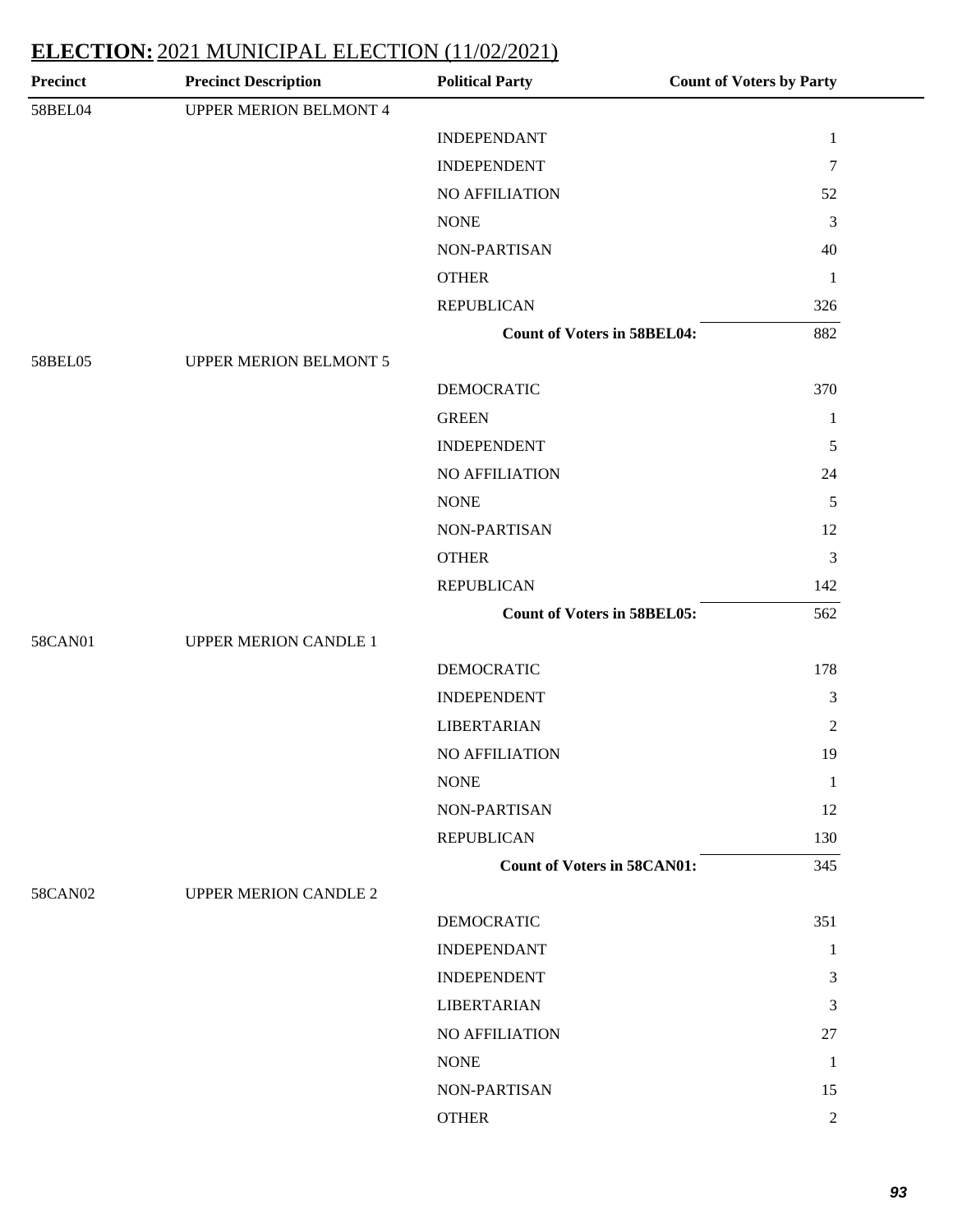| <b>Precinct</b> | <b>Precinct Description</b>  | <b>Political Party</b>             | <b>Count of Voters by Party</b> |
|-----------------|------------------------------|------------------------------------|---------------------------------|
| 58CAN02         | <b>UPPER MERION CANDLE 2</b> |                                    |                                 |
|                 |                              | <b>REPUBLICAN</b>                  | 278                             |
|                 |                              | <b>Count of Voters in 58CAN02:</b> | 681                             |
| 58GUL01         | <b>UPPER MERION GULPH 1</b>  |                                    |                                 |
|                 |                              | <b>DEMOCRATIC</b>                  | 435                             |
|                 |                              | <b>GREEN</b>                       | $\overline{2}$                  |
|                 |                              | <b>GREEN PARTY OF THE US</b>       | 1                               |
|                 |                              | <b>INDEPENDENT</b>                 | $\mathfrak{Z}$                  |
|                 |                              | <b>LIBERTARIAN</b>                 | $\mathfrak{2}$                  |
|                 |                              | NO AFFILIATION                     | 38                              |
|                 |                              | <b>NONE</b>                        | $\mathbf{1}$                    |
|                 |                              | NON-PARTISAN                       | 16                              |
|                 |                              | <b>OTHER</b>                       | $\mathbf{1}$                    |
|                 |                              | <b>REPUBLICAN</b>                  | 235                             |
|                 |                              | <b>Count of Voters in 58GUL01:</b> | 734                             |
| 58GUL02         | <b>UPPER MERION GULPH 2</b>  |                                    |                                 |
|                 |                              | <b>DEMOCRATIC</b>                  | 447                             |
|                 |                              | <b>GREEN</b>                       | $\overline{2}$                  |
|                 |                              | <b>INDEPENDENT</b>                 | $\tau$                          |
|                 |                              | <b>LIBERTARIAN</b>                 | $\mathbf{1}$                    |
|                 |                              | <b>NO AFFILIATION</b>              | 33                              |
|                 |                              | NON-PARTISAN                       | 25                              |
|                 |                              | <b>OTHER</b>                       | $\mathbf{1}$                    |
|                 |                              | <b>REPUBLICAN</b>                  | 274                             |
|                 |                              | <b>Count of Voters in 58GUL02:</b> | 790                             |
| 58KIN01         | <b>UPPER MERION KING 1</b>   |                                    |                                 |
|                 |                              | <b>CONSERVATIVE</b>                | $\mathbf{1}$                    |
|                 |                              | <b>DEMOCRATIC</b>                  | 112                             |
|                 |                              | <b>INDEPENDENT</b>                 | 4                               |
|                 |                              | <b>LIBERTARIAN</b>                 | 2                               |
|                 |                              | NO AFFILIATION                     | 22                              |
|                 |                              | NON-PARTISAN                       | 10                              |
|                 |                              | <b>REPUBLICAN</b>                  | 70                              |
|                 |                              | <b>Count of Voters in 58KIN01:</b> | 221                             |
| 58KIN02         | <b>UPPER MERION KING 2</b>   |                                    |                                 |
|                 |                              | <b>DEMOCRATIC</b>                  | 201                             |
|                 |                              |                                    |                                 |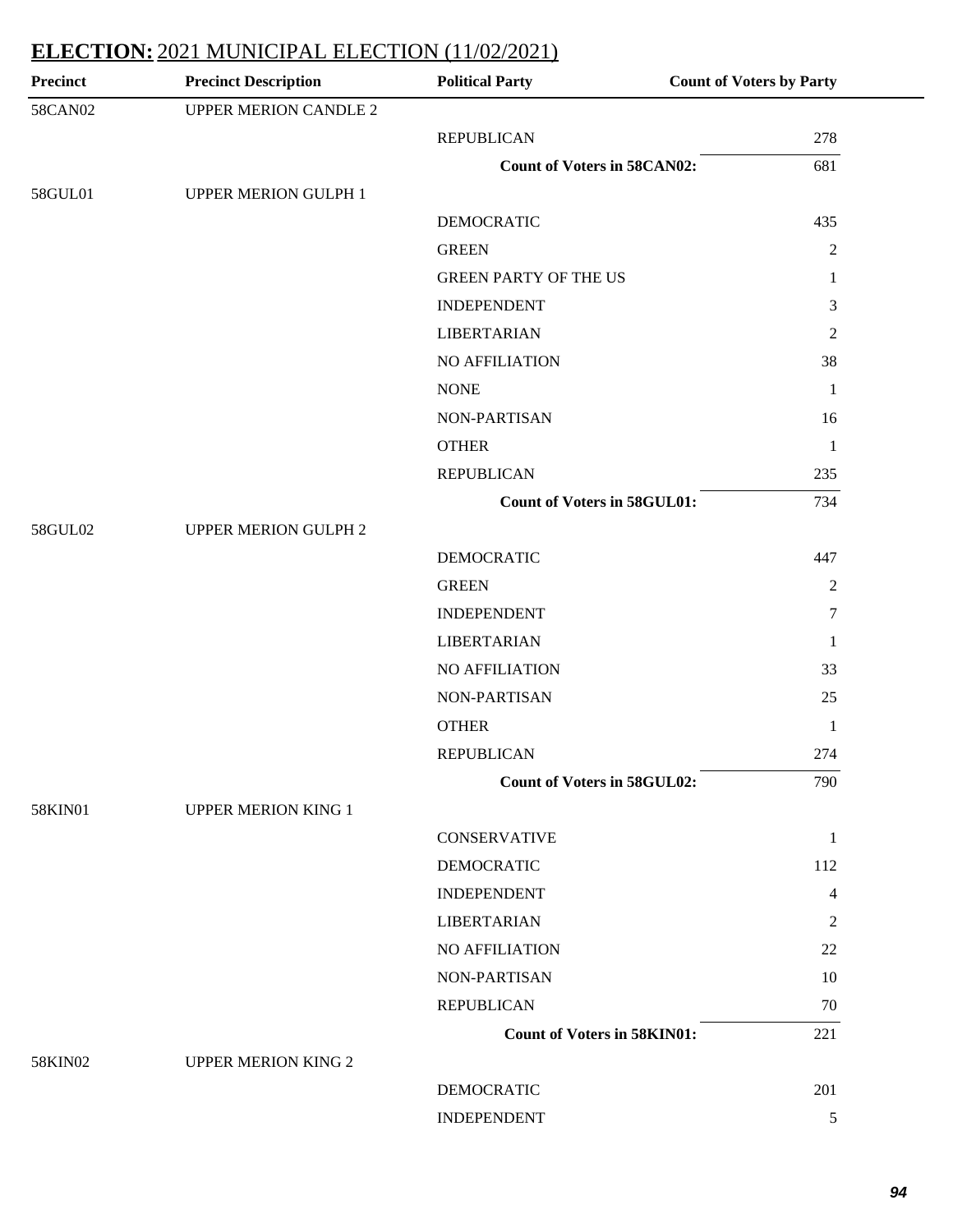| <b>Precinct</b> | <b>Precinct Description</b> | <b>Political Party</b>             | <b>Count of Voters by Party</b> |
|-----------------|-----------------------------|------------------------------------|---------------------------------|
| 58KIN02         | <b>UPPER MERION KING 2</b>  |                                    |                                 |
|                 |                             | <b>LIBERTARIAN</b>                 | $\sqrt{2}$                      |
|                 |                             | <b>NO AFFILIATION</b>              | 24                              |
|                 |                             | <b>NO PARTY</b>                    | $\mathbf{1}$                    |
|                 |                             | <b>NONE</b>                        | $\mathbf{1}$                    |
|                 |                             | NON-PARTISAN                       | 11                              |
|                 |                             | <b>REPUBLICAN</b>                  | 107                             |
|                 |                             | <b>Count of Voters in 58KIN02:</b> | 352                             |
| 58ROB00         | <b>UPPER MERION ROBERTS</b> |                                    |                                 |
|                 |                             | <b>DEMOCRATIC</b>                  | 468                             |
|                 |                             | <b>GREEN</b>                       | $\mathbf{1}$                    |
|                 |                             | <b>INDEPENDENT</b>                 | $\overline{9}$                  |
|                 |                             | <b>LIBERTARIAN</b>                 | 1                               |
|                 |                             | N/A                                | 1                               |
|                 |                             | NO AFFILIATION                     | 65                              |
|                 |                             | <b>NONE</b>                        | $\mathbf{1}$                    |
|                 |                             | NON-PARTISAN                       | 29                              |
|                 |                             | <b>REPUBLICAN</b>                  | 388                             |
|                 |                             | <b>Count of Voters in 58ROB00:</b> | 963                             |
| 58SLD00         | UPPER MERION SWEDELAND      |                                    |                                 |
|                 |                             | <b>DEMOCRATIC</b>                  | 82                              |
|                 |                             | <b>GREEN</b>                       | $\mathbf{1}$                    |
|                 |                             | <b>INDEPENDENT</b>                 | $\sqrt{2}$                      |
|                 |                             | <b>LIBERTARIAN</b>                 | $\mathbf{1}$                    |
|                 |                             | NO AFFILIATION                     | 11                              |
|                 |                             | NON-PARTISAN                       | 4                               |
|                 |                             | <b>OTHER</b>                       | 1                               |
|                 |                             | <b>REPUBLICAN</b>                  | 57                              |
|                 |                             | <b>Count of Voters in 58SLD00:</b> | 159                             |
| 58SBG00         | UPPER MERION SWEDESBURG     |                                    |                                 |
|                 |                             | <b>DEMOCRATIC</b>                  | 84                              |
|                 |                             | <b>GREEN</b>                       | 1                               |
|                 |                             | NO AFFILIATION                     | 6                               |
|                 |                             | NON-PARTISAN                       | 6                               |
|                 |                             | <b>OTHER</b>                       | 1                               |
|                 |                             | <b>REPUBLICAN</b>                  | 74                              |
|                 |                             | Count of Voters in 58SBG00:        | 172                             |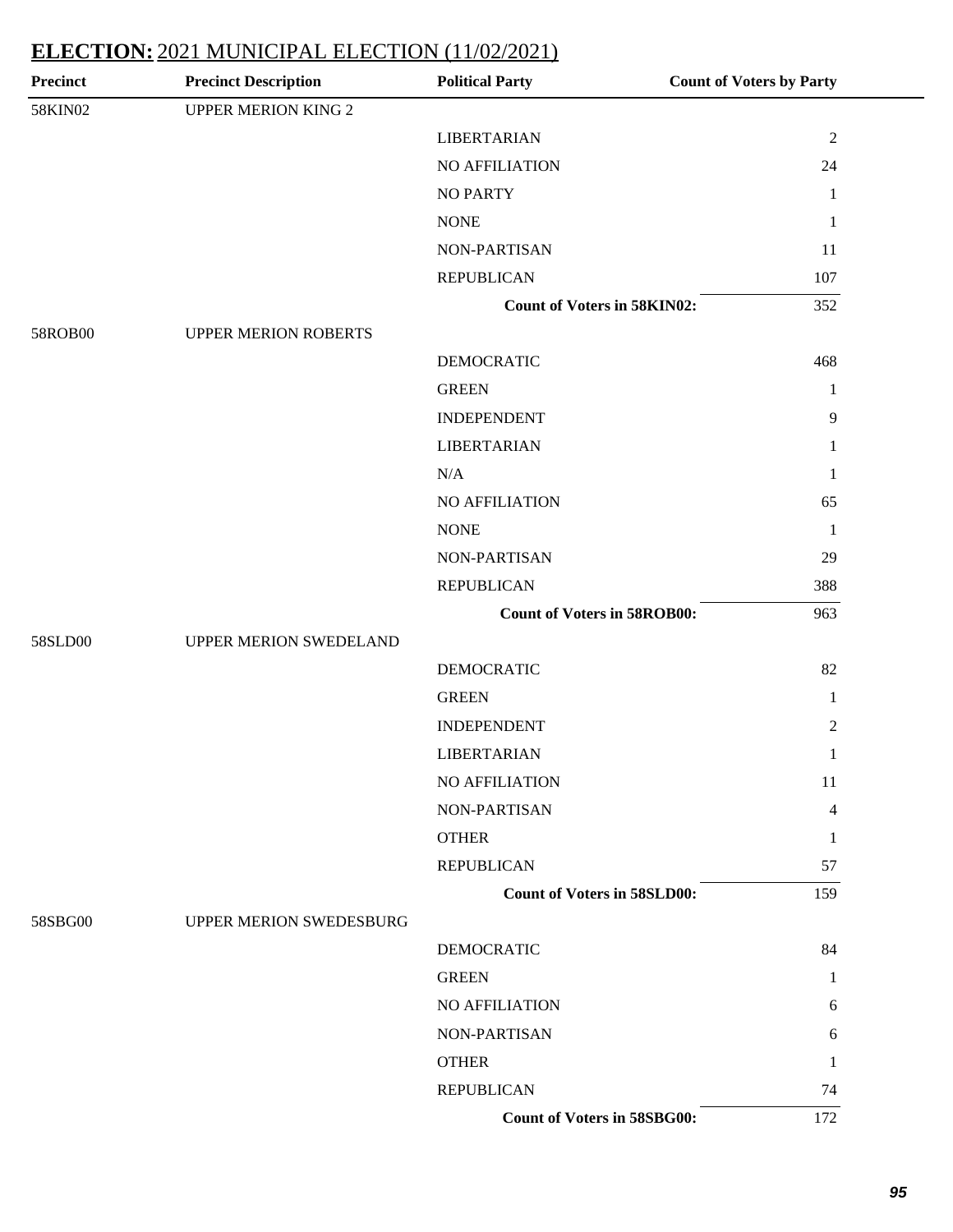| <b>Precinct</b> | <b>Precinct Description</b> | <b>Political Party</b>             | <b>Count of Voters by Party</b> |
|-----------------|-----------------------------|------------------------------------|---------------------------------|
| 58TNC00         | UPPER MERION TOWN CENTER    |                                    |                                 |
|                 |                             | <b>DEMOCRATIC</b>                  | 267                             |
|                 |                             | <b>INDEPENDENT</b>                 | $\sqrt{2}$                      |
|                 |                             | NO AFFILIATION                     | 41                              |
|                 |                             | <b>NO PARTY</b>                    | $\overline{4}$                  |
|                 |                             | <b>NONE</b>                        | $\mathbf{2}$                    |
|                 |                             | NON-PARTISAN                       | 12                              |
|                 |                             | <b>REPUBLICAN</b>                  | 157                             |
|                 |                             | <b>Count of Voters in 58TNC00:</b> | 485                             |
| 590101          | <b>UPPER MORELAND 1-1</b>   |                                    |                                 |
|                 |                             | <b>DEMOCRATIC</b>                  | 250                             |
|                 |                             | <b>GREEN</b>                       | $\overline{2}$                  |
|                 |                             | <b>INDEPENDENT</b>                 | $\mathfrak{Z}$                  |
|                 |                             | <b>LIBERTARIAN</b>                 | $\mathbf{1}$                    |
|                 |                             | NO AFFILIATION                     | 28                              |
|                 |                             | <b>NONE</b>                        | $\sqrt{2}$                      |
|                 |                             | NON-PARTISAN                       | 11                              |
|                 |                             | <b>OTHER</b>                       | $\mathbf{1}$                    |
|                 |                             | <b>REPUBLICAN</b>                  | 176                             |
|                 |                             | Count of Voters in 590101:         | 474                             |
| 590102          | <b>UPPER MORELAND 1-2</b>   |                                    |                                 |
|                 |                             | <b>DEMOCRATIC</b>                  | 228                             |
|                 |                             | <b>GREEN</b>                       | $\mathbf{1}$                    |
|                 |                             | <b>INDEPENDENT</b>                 | $\mathbf{1}$                    |
|                 |                             | <b>LIBERTARIAN</b>                 | $\mathbf{2}$                    |
|                 |                             | NO AFFILIATION                     | 19                              |
|                 |                             | NON-PARTISAN                       | 11                              |
|                 |                             | <b>OTHER</b>                       | $\mathbf{1}$                    |
|                 |                             | <b>REPUBLICAN</b>                  | 185                             |
|                 |                             | <b>Count of Voters in 590102:</b>  | 448                             |
| 590201          | <b>UPPER MORELAND 2-1</b>   |                                    |                                 |
|                 |                             | <b>DEMOCRATIC</b>                  | 159                             |
|                 |                             | <b>GREEN</b>                       | $\mathbf{1}$                    |
|                 |                             | <b>INDEPENDENT</b>                 | $\boldsymbol{2}$                |
|                 |                             | <b>LIBERTARIAN</b>                 | 1                               |
|                 |                             | NO AFFILIATION                     | 17                              |
|                 |                             | NON-PARTISAN                       | $\mathfrak{Z}$                  |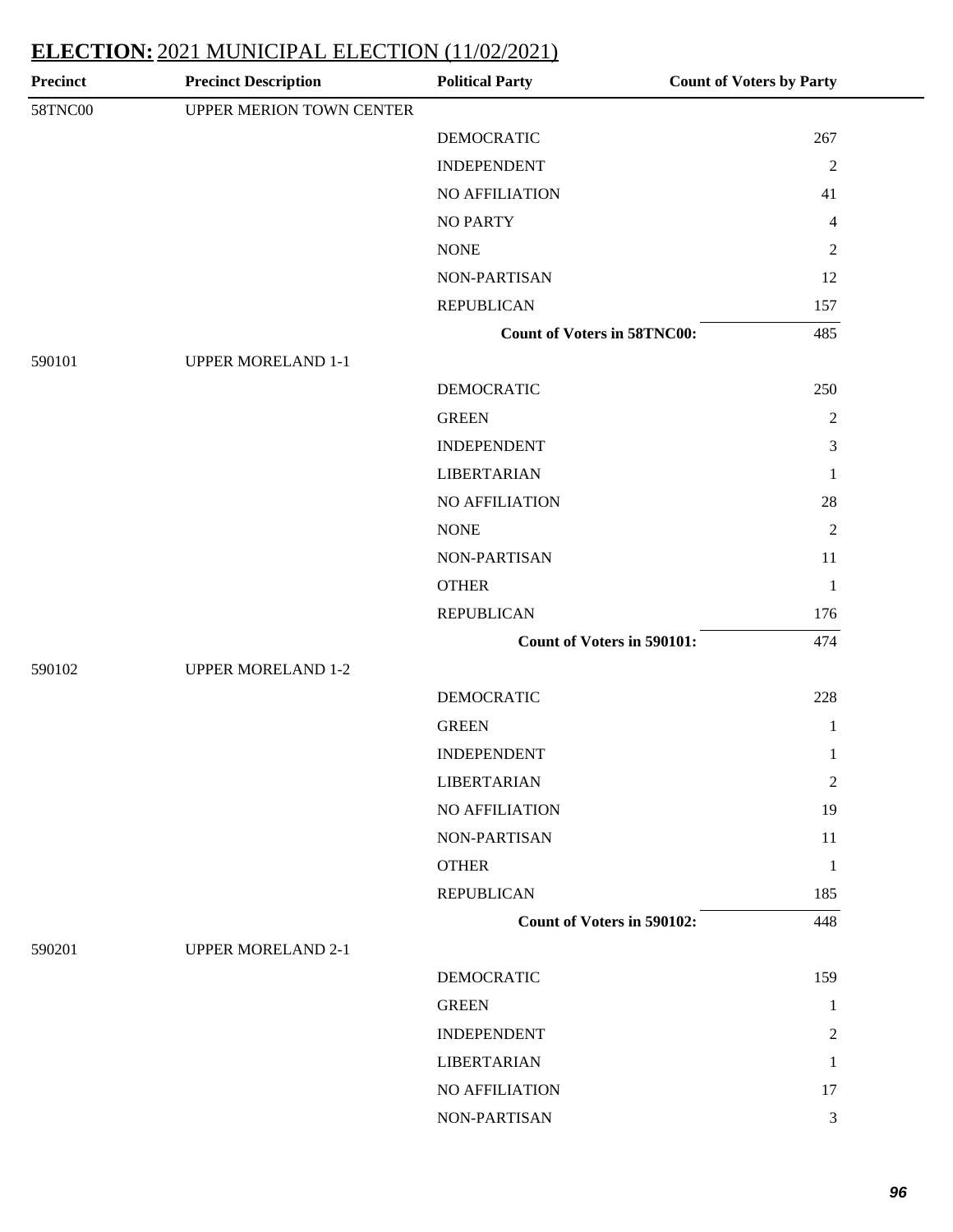| <b>Precinct</b> | <b>Precinct Description</b> | <b>Political Party</b>            | <b>Count of Voters by Party</b> |
|-----------------|-----------------------------|-----------------------------------|---------------------------------|
| 590201          | <b>UPPER MORELAND 2-1</b>   |                                   |                                 |
|                 |                             | <b>REPUBLICAN</b>                 | 88                              |
|                 |                             | <b>Count of Voters in 590201:</b> | 271                             |
| 590202          | <b>UPPER MORELAND 2-2</b>   |                                   |                                 |
|                 |                             | <b>DEMOCRATIC</b>                 | 162                             |
|                 |                             | <b>GREEN</b>                      | 1                               |
|                 |                             | <b>INDEPENDENT</b>                | 1                               |
|                 |                             | <b>LIBERTARIAN</b>                | 1                               |
|                 |                             | NO AFFILIATION                    | 8                               |
|                 |                             | <b>NO PARTY</b>                   | 1                               |
|                 |                             | NON-PARTISAN                      | $\sqrt{5}$                      |
|                 |                             | <b>OTHER</b>                      | 1                               |
|                 |                             | <b>REPUBLICAN</b>                 | 113                             |
|                 |                             | <b>Count of Voters in 590202:</b> | 293                             |
| 590301          | <b>UPPER MORELAND 3-1</b>   |                                   |                                 |
|                 |                             | <b>DEMOCRATIC</b>                 | 243                             |
|                 |                             | <b>GREEN</b>                      | 1                               |
|                 |                             | <b>INDEPENDENT</b>                | $\overline{2}$                  |
|                 |                             | NO AFFILIATION                    | 22                              |
|                 |                             | <b>NONE</b>                       | $\mathbf{1}$                    |
|                 |                             | <b>NON-PARTISAN</b>               | 14                              |
|                 |                             | <b>OTHER</b>                      | $\mathbf{1}$                    |
|                 |                             | <b>REPUBLICAN</b>                 | 179                             |
|                 |                             | <b>Count of Voters in 590301:</b> | 463                             |
| 590302          | <b>UPPER MORELAND 3-2</b>   |                                   |                                 |
|                 |                             | <b>DEMOCRATIC</b>                 | 169                             |
|                 |                             | <b>INDEPENDENT</b>                | $\overline{2}$                  |
|                 |                             | NO AFFILIATION                    | 14                              |
|                 |                             | <b>NO PARTY</b>                   | $\overline{2}$                  |
|                 |                             | NON-PARTISAN                      | 8                               |
|                 |                             | <b>OTHER</b>                      | 1                               |
|                 |                             | <b>REPUBLICAN</b>                 | 106                             |
|                 |                             | <b>Count of Voters in 590302:</b> | 302                             |
| 590401          | <b>UPPER MORELAND 4-1</b>   |                                   |                                 |
|                 |                             | <b>DEMOCRATIC</b>                 | 196                             |
|                 |                             | <b>INDEPENDENT</b>                | 4                               |
|                 |                             | <b>LIBERTARIAN</b>                | 1                               |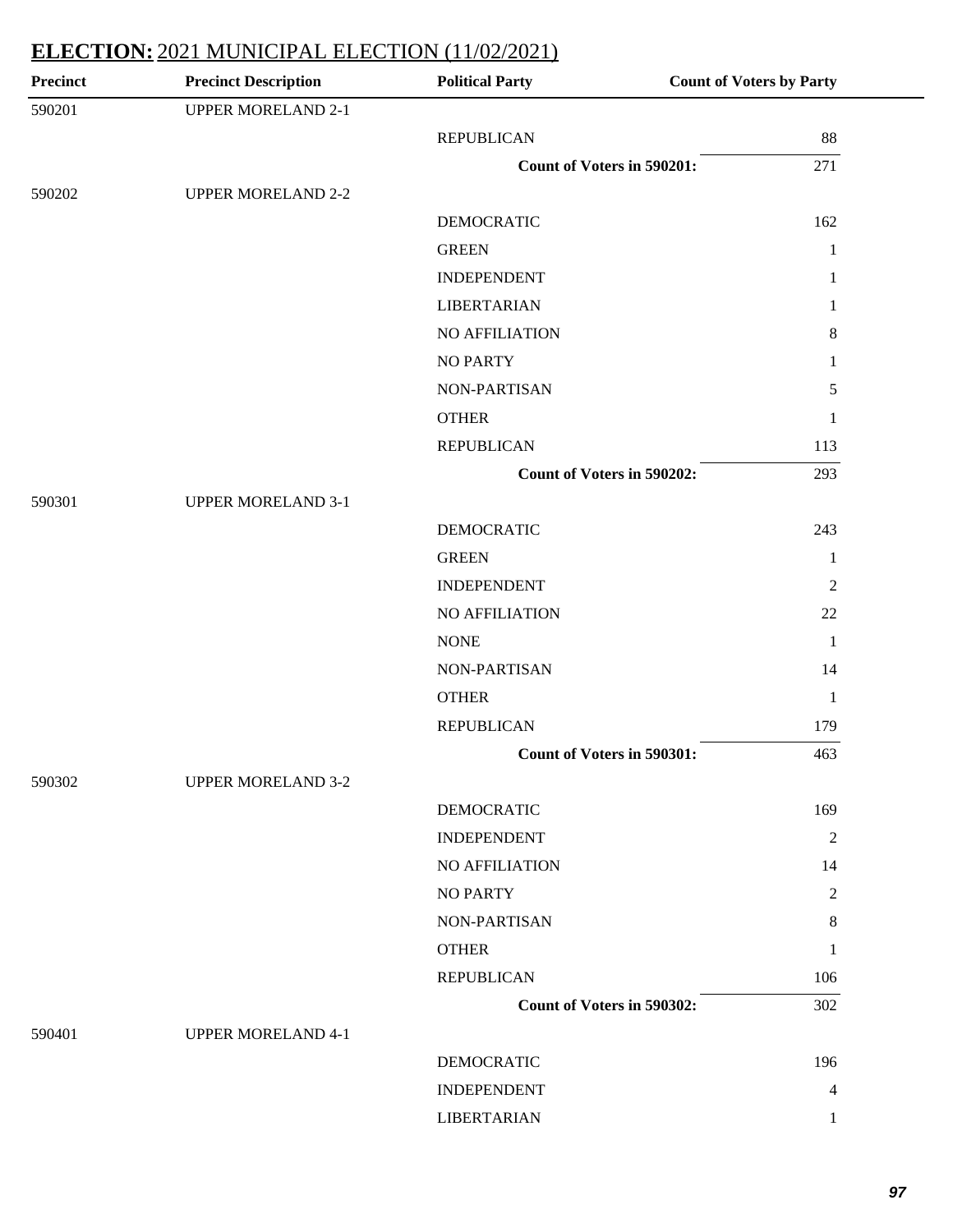| <b>Precinct</b> | <b>Precinct Description</b> | <b>Political Party</b>            | <b>Count of Voters by Party</b> |
|-----------------|-----------------------------|-----------------------------------|---------------------------------|
| 590401          | <b>UPPER MORELAND 4-1</b>   |                                   |                                 |
|                 |                             | NO AFFILIATION                    | 24                              |
|                 |                             | NON-PARTISAN                      | 5                               |
|                 |                             | <b>OTHER</b>                      | $\mathbf{1}$                    |
|                 |                             | <b>REPUBLICAN</b>                 | 141                             |
|                 |                             | <b>Count of Voters in 590401:</b> | 372                             |
| 590402          | <b>UPPER MORELAND 4-2</b>   |                                   |                                 |
|                 |                             | <b>DEMOCRATIC</b>                 | 257                             |
|                 |                             | <b>LIBERTARIAN</b>                | $\overline{2}$                  |
|                 |                             | NO AFFILIATION                    | 16                              |
|                 |                             | <b>NO PARTY</b>                   | $\mathbf{1}$                    |
|                 |                             | NON-PARTISAN                      | 5                               |
|                 |                             | <b>OTHER</b>                      | $\boldsymbol{2}$                |
|                 |                             | <b>REPUBLICAN</b>                 | 130                             |
|                 |                             | <b>Count of Voters in 590402:</b> | 413                             |
| 590501          | <b>UPPER MORELAND 5-1</b>   |                                   |                                 |
|                 |                             | <b>DEMOCRATIC</b>                 | 139                             |
|                 |                             | <b>INDEPENDENT</b>                | $\mathbf{2}$                    |
|                 |                             | <b>LIBERTARIAN</b>                | 1                               |
|                 |                             | NO AFFILIATION                    | 21                              |
|                 |                             | <b>NONE</b>                       | 4                               |
|                 |                             | NON-PARTISAN                      | $\mathfrak s$                   |
|                 |                             | <b>REPUBLICAN</b>                 | 157                             |
|                 |                             | Count of Voters in 590501:        | 329                             |
| 590502          | <b>UPPER MORELAND 5-2</b>   |                                   |                                 |
|                 |                             | <b>DEMOCRATIC</b>                 | 261                             |
|                 |                             | <b>GREEN</b>                      | $\mathbf{1}$                    |
|                 |                             | <b>INDEPENDENT</b>                | 11                              |
|                 |                             | <b>LIBERTARIAN</b>                | 4                               |
|                 |                             | <b>NO AFFILIATION</b>             | 31                              |
|                 |                             | <b>NONE</b>                       | $\mathfrak{Z}$                  |
|                 |                             | NON-PARTISAN                      | 21                              |
|                 |                             | <b>OTHER</b>                      | $\overline{c}$                  |
|                 |                             | <b>REPUBLICAN</b>                 | 291                             |
|                 |                             | Count of Voters in 590502:        | 625                             |
| 590601          | <b>UPPER MORELAND 6-1</b>   |                                   |                                 |
|                 |                             | <b>DEMOCRATIC</b>                 | 269                             |
|                 |                             | <b>INDEPENDENT</b>                | $\,8\,$                         |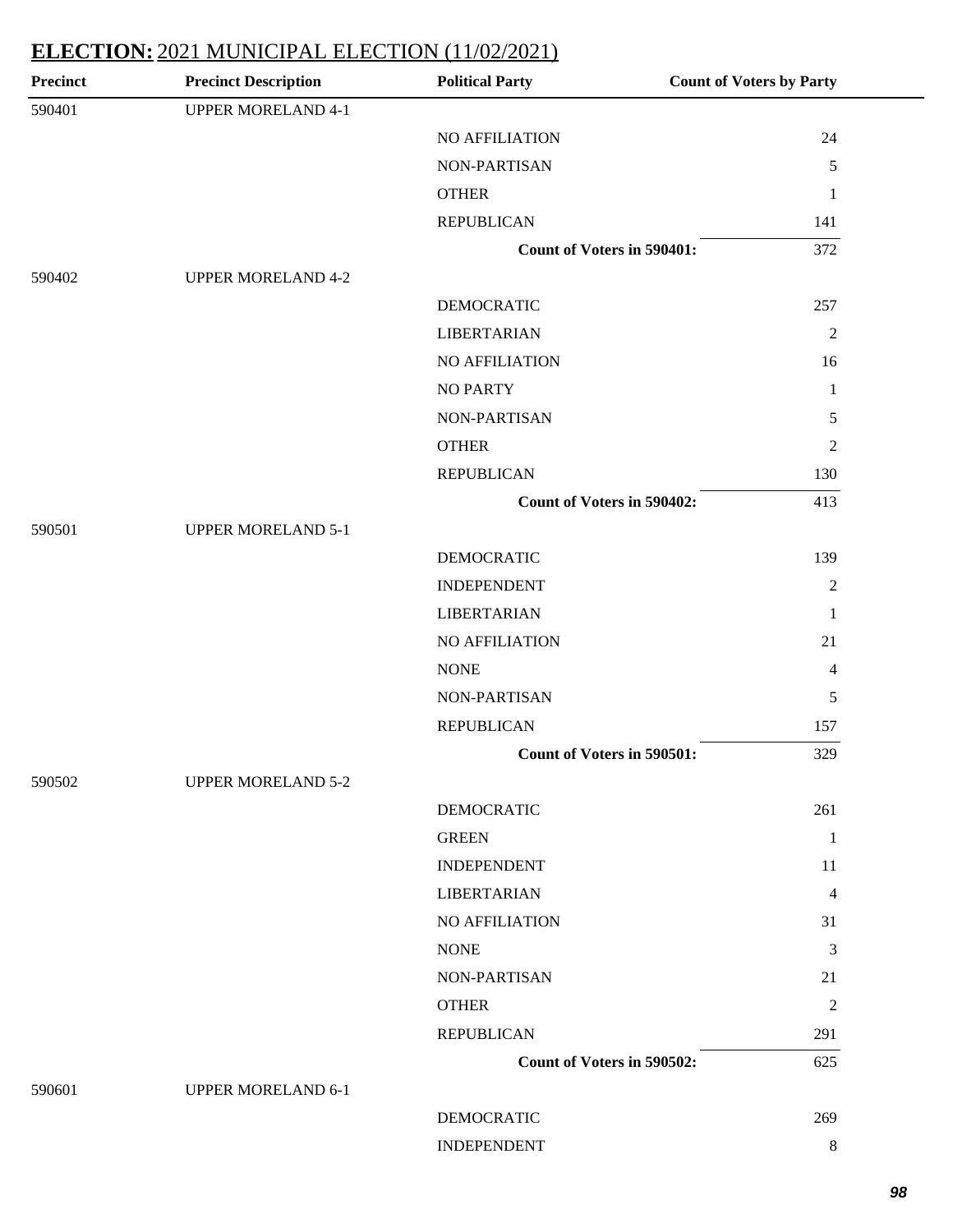| <b>Precinct</b> | <b>Precinct Description</b> | <b>Political Party</b>            | <b>Count of Voters by Party</b> |
|-----------------|-----------------------------|-----------------------------------|---------------------------------|
| 590601          | <b>UPPER MORELAND 6-1</b>   |                                   |                                 |
|                 |                             | <b>LIBERTARIAN</b>                | $\mathbf{1}$                    |
|                 |                             | NO AFFILIATION                    | 17                              |
|                 |                             | <b>NO PARTY</b>                   | $\mathbf{1}$                    |
|                 |                             | NON-PARTISAN                      | 18                              |
|                 |                             | <b>REPUBLICAN</b>                 | 185                             |
|                 |                             | Count of Voters in 590601:        | 499                             |
| 590602          | <b>UPPER MORELAND 6-2</b>   |                                   |                                 |
|                 |                             | <b>DEMOCRATIC</b>                 | 268                             |
|                 |                             | <b>INDEPENDENT</b>                | $\sqrt{5}$                      |
|                 |                             | NO AFFILIATION                    | 24                              |
|                 |                             | <b>NO PARTY</b>                   | $\mathbf{1}$                    |
|                 |                             | <b>NONE</b>                       | 3                               |
|                 |                             | NON-PARTISAN                      | 11                              |
|                 |                             | <b>OTHER</b>                      | $\mathbf{1}$                    |
|                 |                             | <b>REPUBLICAN</b>                 | 285                             |
|                 |                             | Count of Voters in 590602:        | 598                             |
| 590701          | <b>UPPER MORELAND 7-1</b>   |                                   |                                 |
|                 |                             | <b>DEMOCRATIC</b>                 | 232                             |
|                 |                             | <b>INDEPENDENT</b>                | $\overline{4}$                  |
|                 |                             | <b>LIBERTARIAN</b>                | $\mathbf{1}$                    |
|                 |                             | NO AFFILIATION                    | 26                              |
|                 |                             | NON-PARTISAN                      | 10                              |
|                 |                             | <b>REPUBLICAN</b>                 | 234                             |
|                 |                             | <b>SOCIALIST</b>                  | 1                               |
|                 |                             | <b>Count of Voters in 590701:</b> | 508                             |
| 590702          | <b>UPPER MORELAND 7-2</b>   |                                   |                                 |
|                 |                             | <b>DEMOCRATIC</b>                 | 243                             |
|                 |                             | <b>INDEPENDENT</b>                | $\mathfrak{2}$                  |
|                 |                             | <b>LIBERTARIAN</b>                | 1                               |
|                 |                             | NO AFFILIATION                    | 19                              |
|                 |                             | <b>NO PARTY</b>                   | 1                               |
|                 |                             | <b>NONE</b>                       | 2                               |
|                 |                             | NON-PARTISAN                      | 9                               |
|                 |                             | <b>OTHER</b>                      | $\overline{c}$                  |
|                 |                             | <b>REPUBLICAN</b>                 | 274                             |
|                 |                             | Count of Voters in 590702:        | 553                             |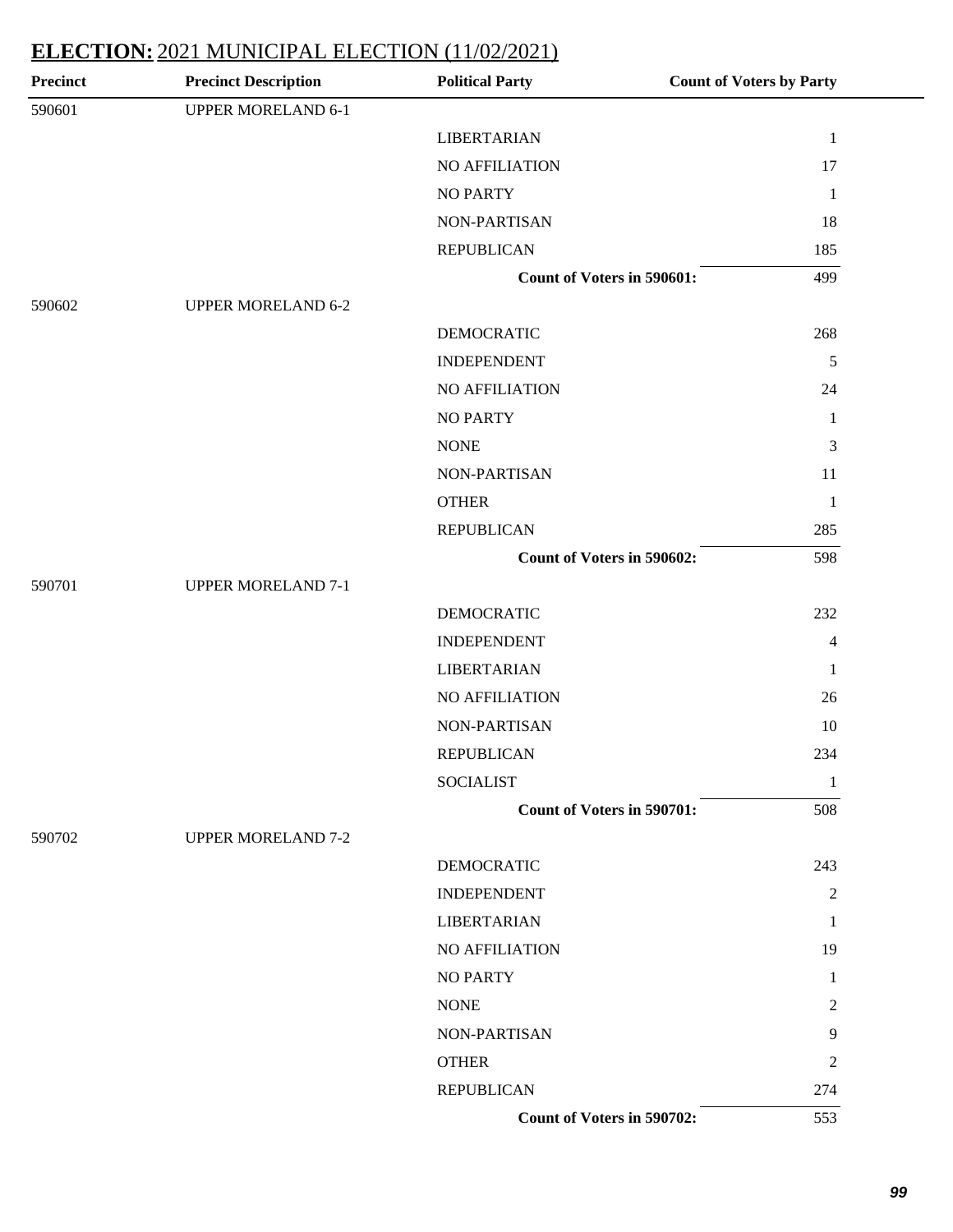| <b>Precinct</b> | <b>Precinct Description</b> | <b>Political Party</b>            | <b>Count of Voters by Party</b> |
|-----------------|-----------------------------|-----------------------------------|---------------------------------|
| 600001          | UPPER POTTSGROVE            |                                   |                                 |
|                 |                             | <b>DEMOCRATIC</b>                 | 476                             |
|                 |                             | <b>GREEN</b>                      | 5                               |
|                 |                             | <b>INDEPENDENT</b>                | $\overline{4}$                  |
|                 |                             | <b>LIBERTARIAN</b>                | 7                               |
|                 |                             | NO AFFILIATION                    | 65                              |
|                 |                             | <b>NONE</b>                       | $\overline{2}$                  |
|                 |                             | NON-PARTISAN                      | 46                              |
|                 |                             | <b>OTHER</b>                      | $\mathbf{1}$                    |
|                 |                             | <b>REPUBLICAN</b>                 | 614                             |
|                 |                             | <b>Count of Voters in 600001:</b> | 1220                            |
| 61M100          | <b>UPPER PROVIDENCE M-1</b> |                                   |                                 |
|                 |                             | CONSTITUTIONAL                    | $\mathbf{1}$                    |
|                 |                             | <b>DEMOCRATIC</b>                 | 356                             |
|                 |                             | <b>GREEN</b>                      | $\overline{2}$                  |
|                 |                             | <b>INDEPENDENT</b>                | 12                              |
|                 |                             | <b>LIBERTARIAN</b>                | 8                               |
|                 |                             | NO AFFILIATION                    | 46                              |
|                 |                             | <b>NO PARTY</b>                   | $\mathbf{1}$                    |
|                 |                             | <b>NONE</b>                       | $\mathbf{1}$                    |
|                 |                             | NON-PARTISAN                      | 28                              |
|                 |                             | <b>OTHER</b>                      | $\mathbf{2}$                    |
|                 |                             | <b>REPUBLICAN</b>                 | 402                             |
|                 |                             | <b>Count of Voters in 61M100:</b> | 859                             |
| 61M200          | <b>UPPER PROVIDENCE M-2</b> |                                   |                                 |
|                 |                             | <b>DEMOCRATIC</b>                 | 543                             |
|                 |                             | <b>GREEN</b>                      | $\mathbf{1}$                    |
|                 |                             | <b>INDEPENDENT</b>                | 9                               |
|                 |                             | <b>LIBERTARIAN</b>                | 6                               |
|                 |                             | NO AFFILIATION                    | 61                              |
|                 |                             | <b>NONE</b>                       | $\mathbf{2}$                    |
|                 |                             | NON-PARTISAN                      | 45                              |
|                 |                             | <b>OTHER</b>                      | 3                               |
|                 |                             | <b>REPUBLICAN</b>                 | 534                             |
|                 |                             | <b>Count of Voters in 61M200:</b> | 1204                            |
| 61MC00          | UPPER PROVIDENCE MONT       |                                   |                                 |
|                 | <b>CLARE</b>                | CONSTITUTIONAL                    | 1                               |
|                 |                             | <b>DEMOCRATIC</b>                 |                                 |
|                 |                             |                                   | 582                             |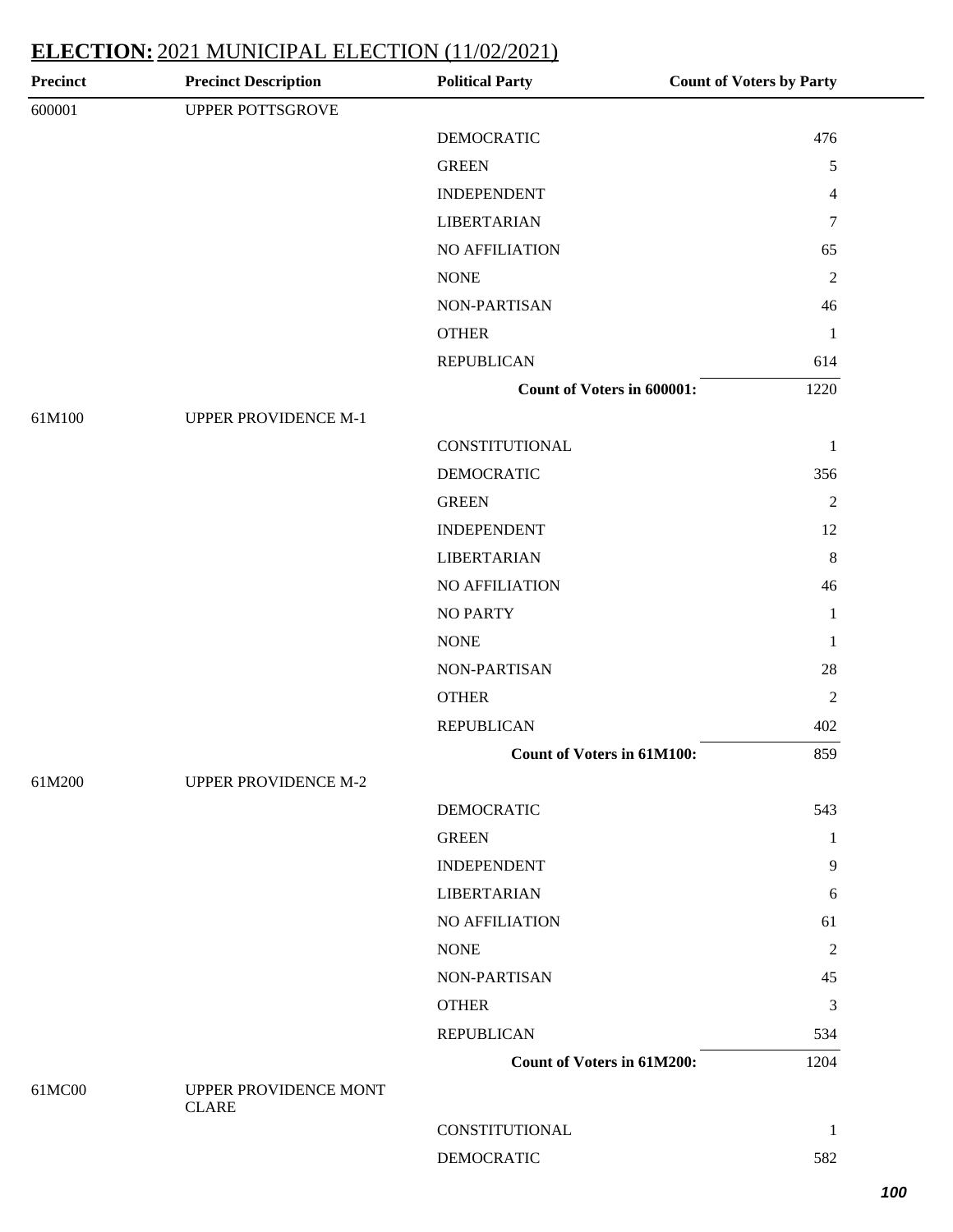| <b>Precinct</b> | <b>Precinct Description</b>           | <b>Political Party</b>            | <b>Count of Voters by Party</b> |
|-----------------|---------------------------------------|-----------------------------------|---------------------------------|
| 61MC00          | UPPER PROVIDENCE MONT<br><b>CLARE</b> |                                   |                                 |
|                 |                                       | <b>GREEN</b>                      | $\mathbf{1}$                    |
|                 |                                       | <b>INDEPENDENT</b>                | 9                               |
|                 |                                       | <b>LIBERTARIAN</b>                | 11                              |
|                 |                                       | NO AFFILIATION                    | 81                              |
|                 |                                       | <b>NONE</b>                       | 3                               |
|                 |                                       | NON-PARTISAN                      | 55                              |
|                 |                                       | <b>OTHER</b>                      | $\mathbf{1}$                    |
|                 |                                       | <b>REPUBLICAN</b>                 | 498                             |
|                 |                                       | <b>UNKNOWN</b>                    | $\mathbf{1}$                    |
|                 |                                       | <b>Count of Voters in 61MC00:</b> | 1243                            |
| 61O00           | UPPER PROVIDENCE OAKS                 |                                   |                                 |
|                 |                                       | <b>DEMOCRATIC</b>                 | 743                             |
|                 |                                       | <b>GREEN</b>                      | $\mathfrak{2}$                  |
|                 |                                       | <b>INDEPENDENT</b>                | 23                              |
|                 |                                       | <b>LIBERTARIAN</b>                | 6                               |
|                 |                                       | NO AFFILIATION                    | 106                             |
|                 |                                       | <b>NO PARTY</b>                   | 4                               |
|                 |                                       | <b>NONE</b>                       | $\mathbf{1}$                    |
|                 |                                       | NON-PARTISAN                      | 54                              |
|                 |                                       | <b>OTHER</b>                      | $\mathfrak{Z}$                  |
|                 |                                       | <b>REPUBLICAN</b>                 | 610                             |
|                 |                                       | Count of Voters in 61000:         | 1552                            |
| 61T00           | UPPER PROVIDENCE TRAPPE               |                                   |                                 |
|                 |                                       | <b>DEMOCRATIC</b>                 | 590                             |
|                 |                                       | <b>INDEPENDENT</b>                | 13                              |
|                 |                                       | <b>LIBERTARIAN</b>                | $\mathfrak{2}$                  |
|                 |                                       | NO AFFILIATION                    | 97                              |
|                 |                                       | <b>NONE</b>                       | $\mathbf{1}$                    |
|                 |                                       | NON-PARTISAN                      | 47                              |
|                 |                                       | <b>OTHER</b>                      | $\mathbf{1}$                    |
|                 |                                       | <b>REPUBLICAN</b>                 | 679                             |
|                 |                                       | <b>Count of Voters in 61T00:</b>  | 1430                            |
| 620001          | <b>UPPER SALFORD</b>                  |                                   |                                 |
|                 |                                       | <b>CONSERVATIVE</b>               | $\mathbf{1}$                    |
|                 |                                       | <b>CONSTITUTIONAL</b>             | $\mathbf{1}$                    |
|                 |                                       | <b>DEMOCRATIC</b>                 | 350                             |
|                 |                                       | <b>GREEN</b>                      | $\sqrt{2}$                      |
|                 |                                       |                                   |                                 |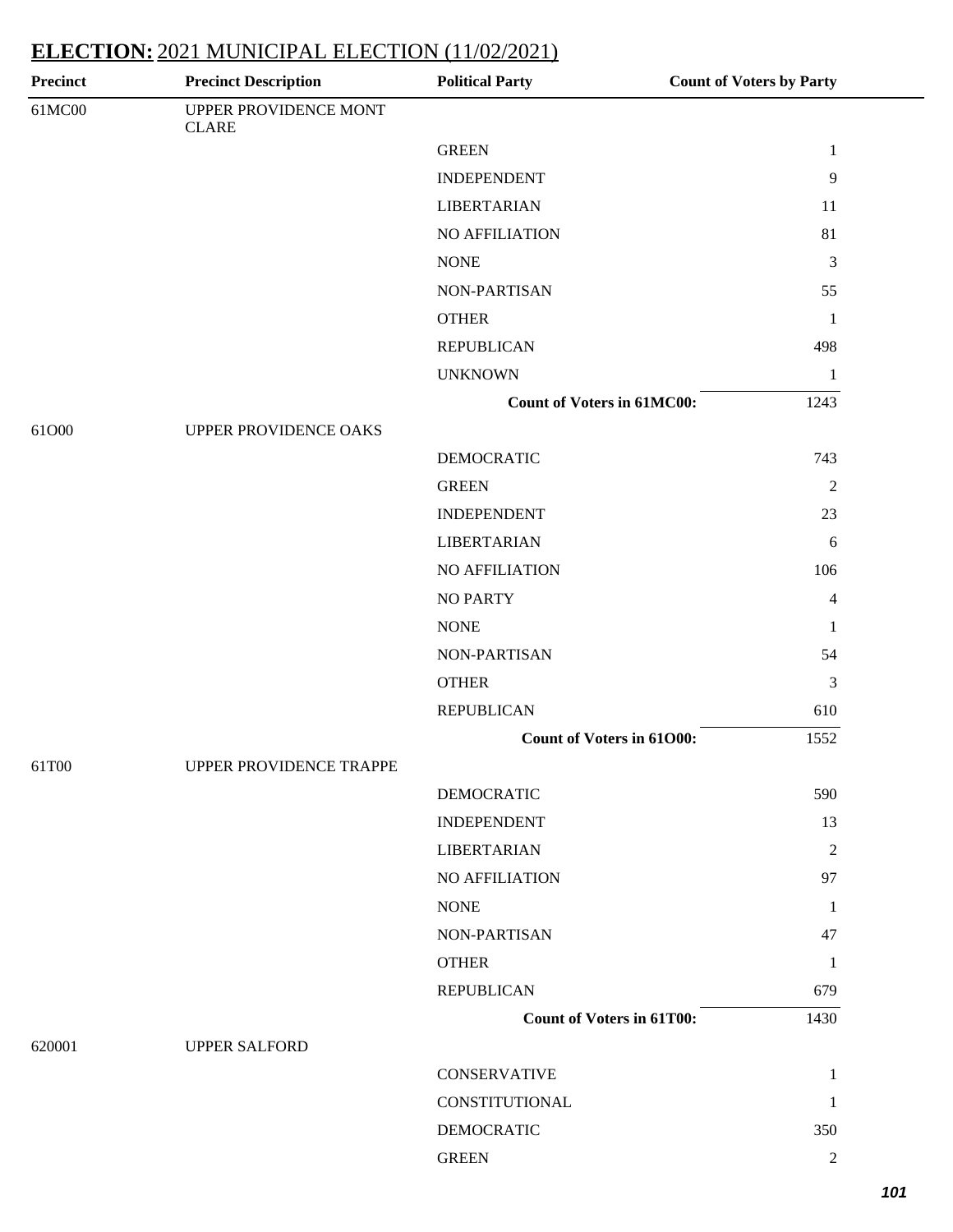| <b>Precinct</b> | <b>Precinct Description</b> | <b>Political Party</b>            | <b>Count of Voters by Party</b> |
|-----------------|-----------------------------|-----------------------------------|---------------------------------|
| 620001          | <b>UPPER SALFORD</b>        |                                   |                                 |
|                 |                             | <b>INDEPENDANT</b>                | $\mathbf{1}$                    |
|                 |                             | <b>INDEPENDENT</b>                | 9                               |
|                 |                             | <b>LIBERTARIAN</b>                | $\overline{c}$                  |
|                 |                             | NO AFFILIATION                    | 43                              |
|                 |                             | <b>NONE</b>                       | $\overline{2}$                  |
|                 |                             | NON-PARTISAN                      | 21                              |
|                 |                             | <b>OTHER</b>                      | $\mathfrak{Z}$                  |
|                 |                             | <b>REPUBLICAN</b>                 | 675                             |
|                 |                             | <b>Count of Voters in 620001:</b> | 1110                            |
| 240001          | WEST CONSHOHOCKEN           |                                   |                                 |
|                 |                             | <b>DEMOCRATIC</b>                 | 238                             |
|                 |                             | <b>INDEPENDENT</b>                | $\overline{2}$                  |
|                 |                             | <b>LIBERTARIAN</b>                | $\mathbf{1}$                    |
|                 |                             | NO AFFILIATION                    | 26                              |
|                 |                             | <b>NONE</b>                       | $\sqrt{2}$                      |
|                 |                             | NON-PARTISAN                      | $\sqrt{5}$                      |
|                 |                             | <b>REPUBLICAN</b>                 | 171                             |
|                 |                             | Count of Voters in 240001:        | 445                             |
| 630101          | <b>WEST NORRITON 1-1</b>    |                                   |                                 |
|                 |                             | <b>DEMOCRATIC</b>                 | 316                             |
|                 |                             | <b>INDEPENDANT</b>                | $\mathbf{1}$                    |
|                 |                             | <b>INDEPENDENT</b>                | 10                              |
|                 |                             | <b>NO AFFILIATION</b>             | 32                              |
|                 |                             | NON-PARTISAN                      | 11                              |
|                 |                             | <b>OTHER</b>                      | $\mathbf{1}$                    |
|                 |                             | <b>REPUBLICAN</b>                 | 291                             |
|                 |                             | <b>Count of Voters in 630101:</b> | 662                             |
| 630102          | <b>WEST NORRITON 1-2</b>    |                                   |                                 |
|                 |                             | <b>DEMOCRATIC</b>                 | 191                             |
|                 |                             | <b>INDEPENDANT</b>                | $\overline{2}$                  |
|                 |                             | <b>INDEPENDENT</b>                | 1                               |
|                 |                             | <b>LIBERTARIAN</b>                | $\overline{2}$                  |
|                 |                             | NO AFFILIATION                    | 22                              |
|                 |                             | NON-PARTISAN                      | 6                               |
|                 |                             | <b>REPUBLICAN</b>                 | 134                             |
|                 |                             | Count of Voters in 630102:        | 358                             |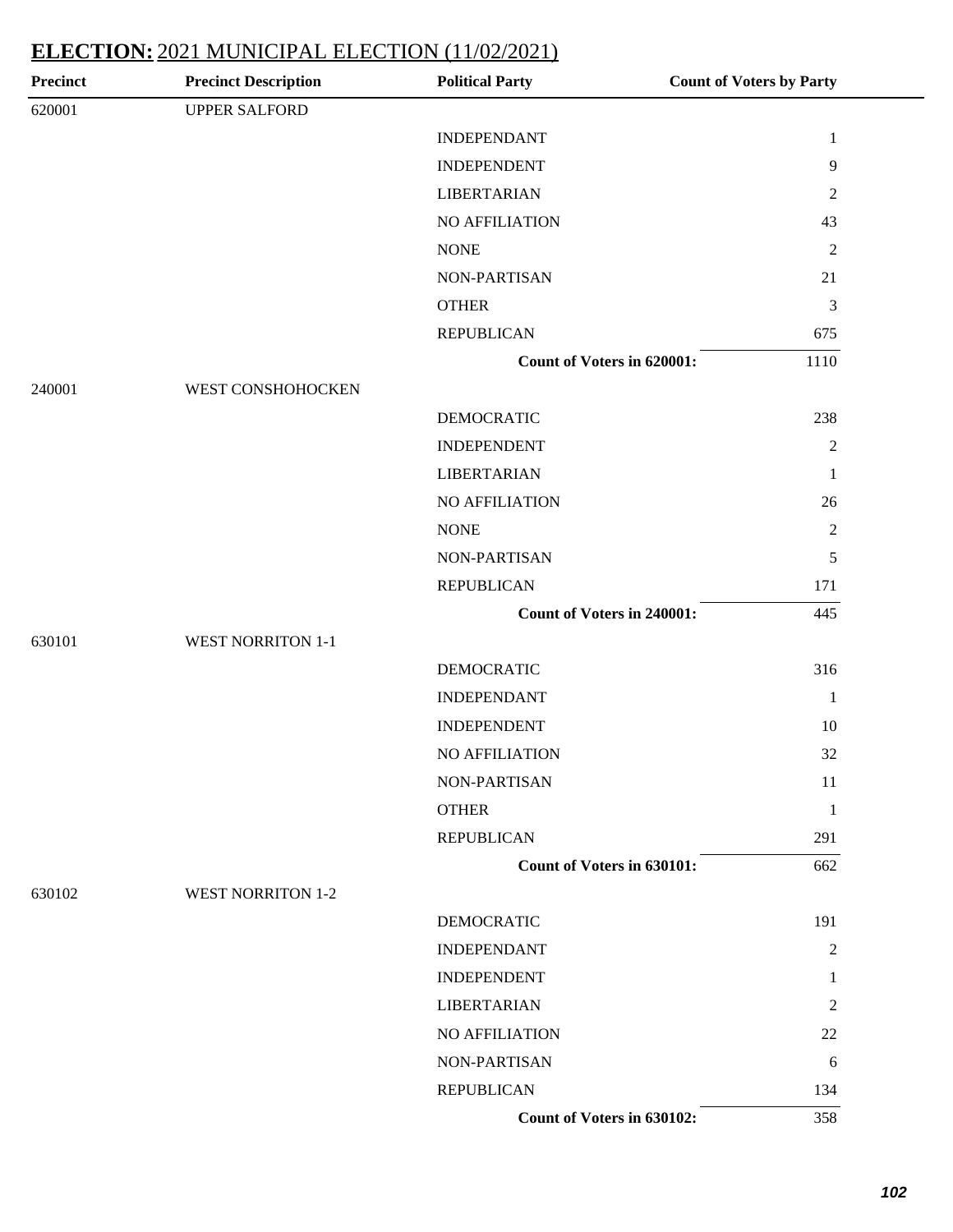| <b>Precinct</b> | <b>Precinct Description</b> | <b>Political Party</b>     | <b>Count of Voters by Party</b> |
|-----------------|-----------------------------|----------------------------|---------------------------------|
| 630201          | <b>WEST NORRITON 2-1</b>    |                            |                                 |
|                 |                             | <b>DEMOCRATIC</b>          | 229                             |
|                 |                             | <b>GREEN</b>               | $\mathbf{1}$                    |
|                 |                             | <b>INDEPENDENT</b>         | 5                               |
|                 |                             | <b>LIBERTARIAN</b>         | $\overline{2}$                  |
|                 |                             | NO AFFILIATION             | 22                              |
|                 |                             | <b>NO PARTY</b>            | $\mathbf{1}$                    |
|                 |                             | NON-PARTISAN               | $\overline{4}$                  |
|                 |                             | <b>REPUBLICAN</b>          | 173                             |
|                 |                             | Count of Voters in 630201: | 437                             |
| 630202          | <b>WEST NORRITON 2-2</b>    |                            |                                 |
|                 |                             | <b>DEMOCRATIC</b>          | 191                             |
|                 |                             | DEMOCRATIC SOCIALIST       | $\mathbf{1}$                    |
|                 |                             | <b>INDEPENDENT</b>         | $\mathbf{1}$                    |
|                 |                             | <b>NO AFFILIATION</b>      | 15                              |
|                 |                             | <b>NONE</b>                | $\mathbf{1}$                    |
|                 |                             | NON-PARTISAN               | $\overline{2}$                  |
|                 |                             | <b>REPUBLICAN</b>          | 91                              |
|                 |                             | Count of Voters in 630202: | 302                             |
| 630301          | <b>WEST NORRITON 3-1</b>    |                            |                                 |
|                 |                             | <b>DEMOCRATIC</b>          | 345                             |
|                 |                             | <b>INDEPENDENT</b>         | 6                               |
|                 |                             | <b>LIBERTARIAN</b>         | 4                               |
|                 |                             | <b>NO AFFILIATION</b>      | 40                              |
|                 |                             | <b>NONE</b>                | $\overline{2}$                  |
|                 |                             | NON-PARTISAN               | 16                              |
|                 |                             | <b>REPUBLICAN</b>          | 183                             |
|                 |                             | Count of Voters in 630301: | 596                             |
| 630302          | <b>WEST NORRITON 3-2</b>    |                            |                                 |
|                 |                             | <b>DEMOCRATIC</b>          | 223                             |
|                 |                             | <b>INDEPENDENT</b>         | $\mathfrak{Z}$                  |
|                 |                             | NO AFFILIATION             | 18                              |
|                 |                             | <b>NONE</b>                | $\mathbf{1}$                    |
|                 |                             | NON-PARTISAN               | 13                              |
|                 |                             | <b>OTHER</b>               | $\mathbf{1}$                    |
|                 |                             | <b>REPUBLICAN</b>          | 185                             |
|                 |                             | Count of Voters in 630302: | 444                             |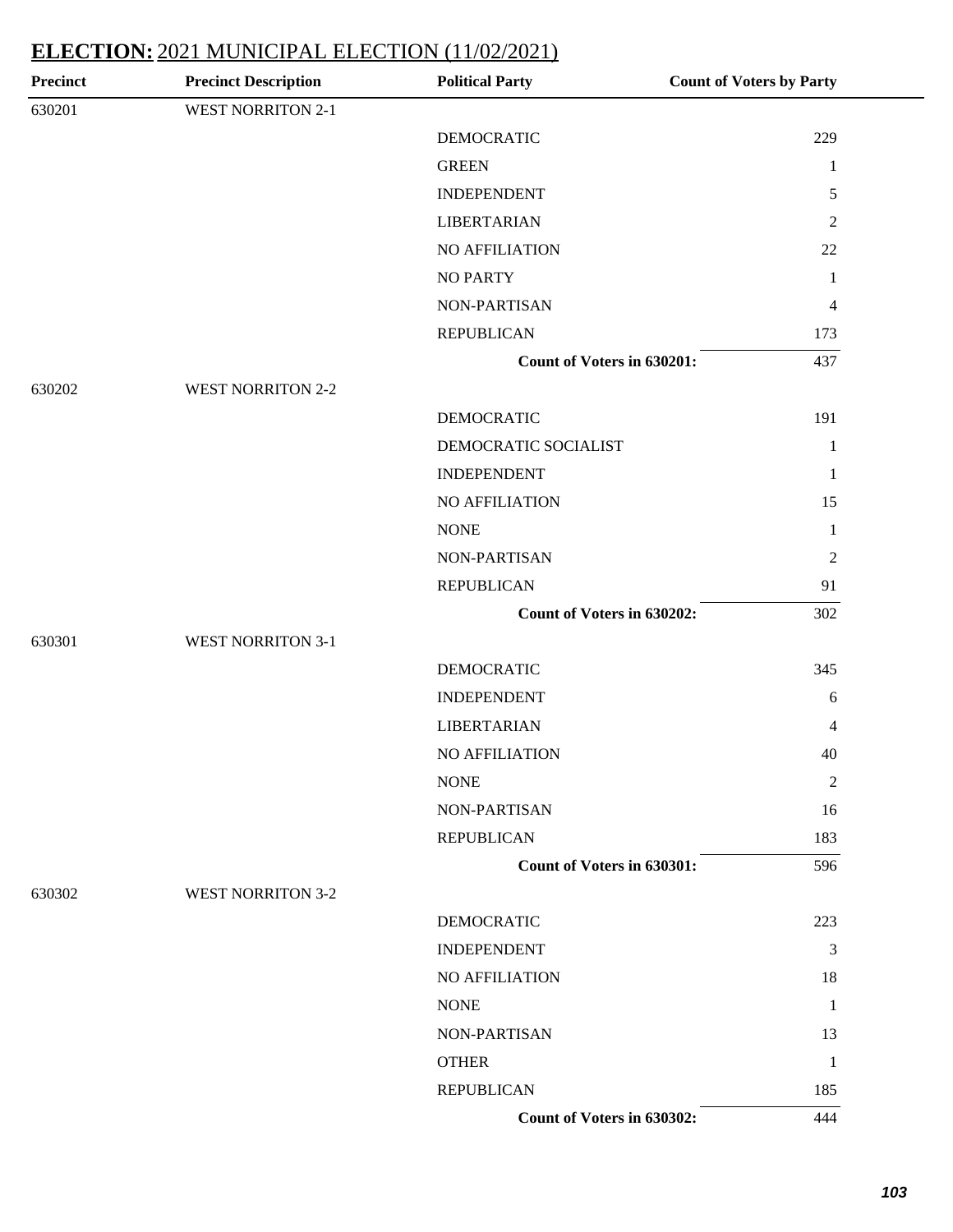| <b>Precinct</b> | <b>Precinct Description</b> | <b>Political Party</b>            | <b>Count of Voters by Party</b> |
|-----------------|-----------------------------|-----------------------------------|---------------------------------|
| 630401          | <b>WEST NORRITON 4-1</b>    |                                   |                                 |
|                 |                             | <b>DEMOCRATIC</b>                 | 300                             |
|                 |                             | <b>GREEN</b>                      | $\sqrt{2}$                      |
|                 |                             | <b>INDEPENDENT</b>                | $\tau$                          |
|                 |                             | <b>LIBERTARIAN</b>                | $\mathbf{1}$                    |
|                 |                             | <b>NO AFFILIATION</b>             | 24                              |
|                 |                             | <b>NONE</b>                       | $\sqrt{2}$                      |
|                 |                             | NON-PARTISAN                      | 5                               |
|                 |                             | <b>OTHER</b>                      | $\mathbf{1}$                    |
|                 |                             | <b>REPUBLICAN</b>                 | 243                             |
|                 |                             | Count of Voters in 630401:        | 585                             |
| 630402          | <b>WEST NORRITON 4-2</b>    |                                   |                                 |
|                 |                             | <b>DEMOCRATIC</b>                 | 268                             |
|                 |                             | <b>GREEN</b>                      | $\mathbf{1}$                    |
|                 |                             | <b>INDEPENDANT</b>                | $\mathbf{1}$                    |
|                 |                             | <b>INDEPENDENT</b>                | 3                               |
|                 |                             | NO AFFILIATION                    | 18                              |
|                 |                             | NON-PARTISAN                      | 13                              |
|                 |                             | <b>OTHER</b>                      | $\mathbf{1}$                    |
|                 |                             | <b>REPUBLICAN</b>                 | 100                             |
|                 |                             | Count of Voters in 630402:        | 405                             |
| 640001          | WEST POTTSGROVE             |                                   |                                 |
|                 |                             | <b>DEMOCRATIC</b>                 | 250                             |
|                 |                             | <b>GREEN</b>                      | $\mathbf{1}$                    |
|                 |                             | <b>INDEPENDENT</b>                | 6                               |
|                 |                             | <b>LIBERTARIAN</b>                | 4                               |
|                 |                             | NO AFFILIATION                    | 26                              |
|                 |                             | <b>NO PARTY</b>                   | 2                               |
|                 |                             | <b>NONE</b>                       | $\mathbf{1}$                    |
|                 |                             | NON-PARTISAN                      | 13                              |
|                 |                             | <b>OTHER</b>                      | $\mathbf{1}$                    |
|                 |                             | <b>REPUBLICAN</b>                 | 270                             |
|                 |                             | <b>Count of Voters in 640001:</b> | 574                             |
| 65E01           | WHITEMARSH EAST 1           |                                   |                                 |
|                 |                             | <b>DEMOCRATIC</b>                 | 357                             |
|                 |                             | <b>GREEN</b>                      | $\overline{c}$                  |
|                 |                             | <b>INDEPENDENT</b>                | 5                               |
|                 |                             | <b>LIBERTARIAN</b>                | $\overline{2}$                  |
|                 |                             |                                   |                                 |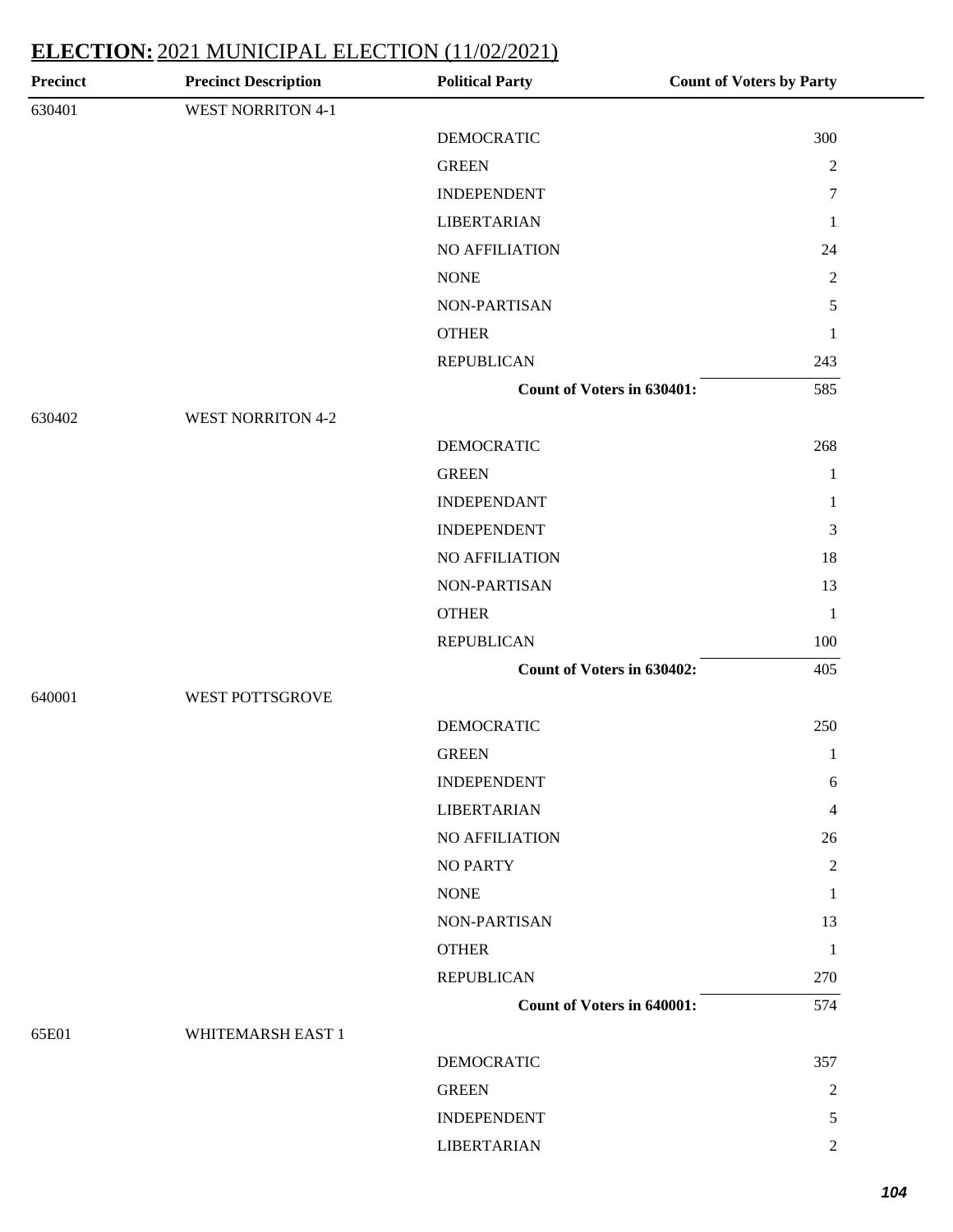| <b>Precinct</b> | <b>Precinct Description</b> | <b>Political Party</b>           | <b>Count of Voters by Party</b> |
|-----------------|-----------------------------|----------------------------------|---------------------------------|
| 65E01           | WHITEMARSH EAST 1           |                                  |                                 |
|                 |                             | $\rm N/A$                        | $\mathbf{1}$                    |
|                 |                             | NO AFFILIATION                   | 34                              |
|                 |                             | <b>NONE</b>                      | $\sqrt{2}$                      |
|                 |                             | NON-PARTISAN                     | 16                              |
|                 |                             | <b>OTHER</b>                     | $\sqrt{2}$                      |
|                 |                             | <b>REPUBLICAN</b>                | 249                             |
|                 |                             | <b>Count of Voters in 65E01:</b> | 670                             |
| 65E02           | WHITEMARSH EAST 2           |                                  |                                 |
|                 |                             | <b>DEMOCRATIC</b>                | 215                             |
|                 |                             | <b>INDEPENDENT</b>               | $\overline{2}$                  |
|                 |                             | NO AFFILIATION                   | 14                              |
|                 |                             | <b>NO PARTY</b>                  | 3                               |
|                 |                             | <b>NONE</b>                      | $\mathbf{1}$                    |
|                 |                             | NON-PARTISAN                     | 11                              |
|                 |                             | <b>OTHER</b>                     | $\mathbf{1}$                    |
|                 |                             | <b>REPUBLICAN</b>                | 221                             |
|                 |                             | <b>Count of Voters in 65E02:</b> | 468                             |
| 65M01           | WHITEMARSH MIDDLE 1         |                                  |                                 |
|                 |                             | <b>DEMOCRATIC</b>                | 321                             |
|                 |                             | <b>INDEPENDENT</b>               | $\overline{\mathcal{A}}$        |
|                 |                             | <b>LIBERTARIAN</b>               | $\sqrt{2}$                      |
|                 |                             | NO AFFILIATION                   | 15                              |
|                 |                             | NON-PARTISAN                     | 11                              |
|                 |                             | <b>OTHER</b>                     | $\mathbf{1}$                    |
|                 |                             | <b>REPUBLICAN</b>                | 203                             |
|                 |                             | <b>Count of Voters in 65M01:</b> | 557                             |
| 65M02           | WHITEMARSH MIDDLE 2         |                                  |                                 |
|                 |                             | DEMOCRATIC                       | 172                             |
|                 |                             | <b>INDEPENDENT</b>               | 4                               |
|                 |                             | <b>LIBERTARIAN</b>               | 1                               |
|                 |                             | NO AFFILIATION                   | 10                              |
|                 |                             | NON-PARTISAN                     | 6                               |
|                 |                             | <b>REPUBLICAN</b>                | 105                             |
|                 |                             | <b>Count of Voters in 65M02:</b> | 298                             |
| 65M03           | WHITEMARSH MIDDLE 3         |                                  |                                 |
|                 |                             | <b>DEMOCRATIC</b>                | 432                             |
|                 |                             | <b>GREEN</b>                     | $\mathbf{1}$                    |
|                 |                             |                                  |                                 |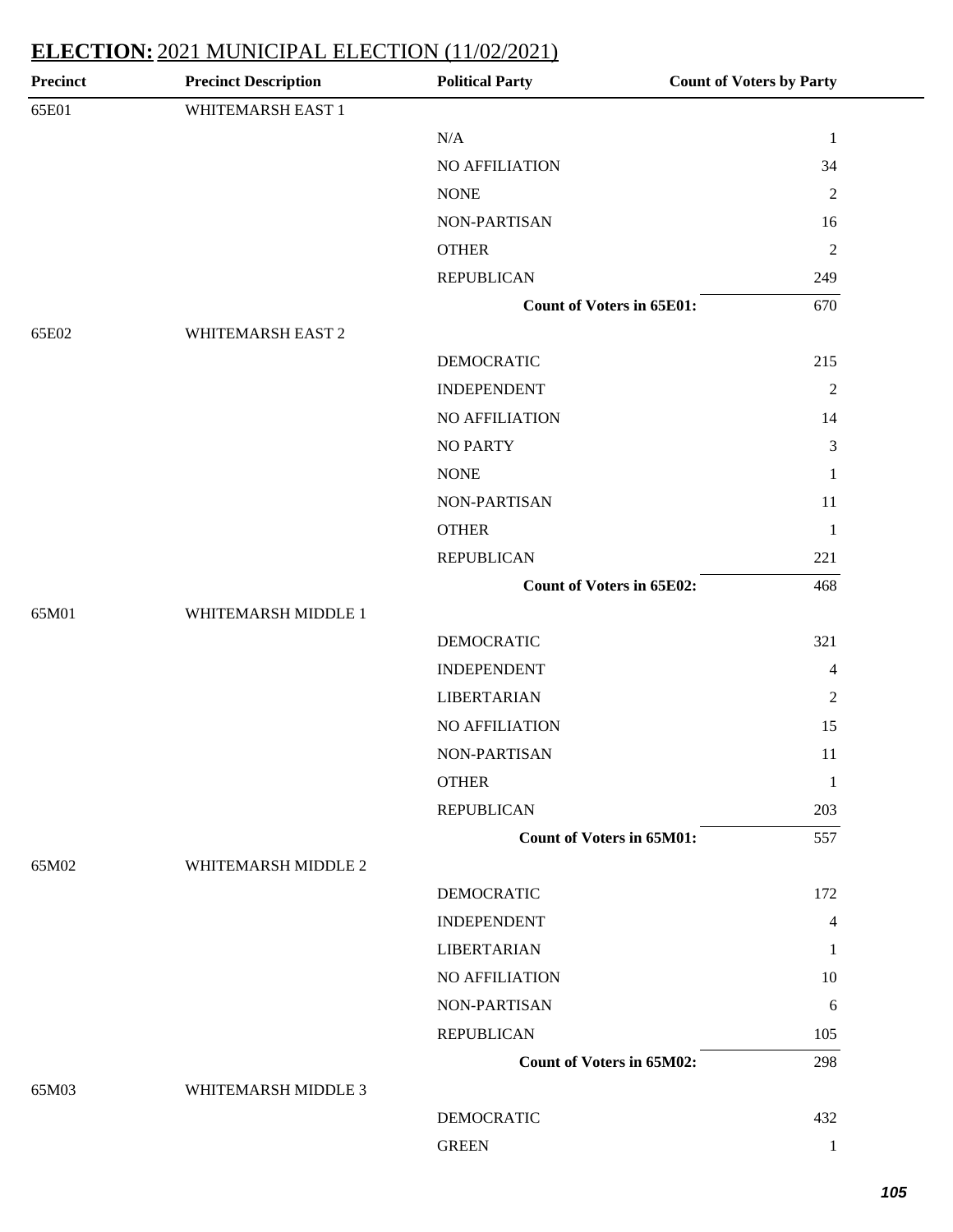| <b>Precinct</b> | <b>Precinct Description</b> | <b>Political Party</b>           | <b>Count of Voters by Party</b> |
|-----------------|-----------------------------|----------------------------------|---------------------------------|
| 65M03           | WHITEMARSH MIDDLE 3         |                                  |                                 |
|                 |                             | <b>INDEPENDENT</b>               | $\ensuremath{\mathfrak{Z}}$     |
|                 |                             | <b>LIBERTARIAN</b>               | $\mathbf{1}$                    |
|                 |                             | NO AFFILIATION                   | 27                              |
|                 |                             | <b>NO PARTY</b>                  | $\mathbf{1}$                    |
|                 |                             | <b>NONE</b>                      | $\mathbf{1}$                    |
|                 |                             | NON-PARTISAN                     | 22                              |
|                 |                             | <b>REPUBLICAN</b>                | 193                             |
|                 |                             | <b>Count of Voters in 65M03:</b> | 681                             |
| 65M04           | WHITEMARSH MIDDLE 4         |                                  |                                 |
|                 |                             | <b>DEMOCRATIC</b>                | 423                             |
|                 |                             | <b>INDEPENDENT</b>               | $\boldsymbol{7}$                |
|                 |                             | <b>LIBERTARIAN</b>               | $\mathbf{1}$                    |
|                 |                             | NO AFFILIATION                   | 23                              |
|                 |                             | <b>NONE</b>                      | $\mathbf{1}$                    |
|                 |                             | NON-PARTISAN                     | 12                              |
|                 |                             | <b>REPUBLICAN</b>                | 229                             |
|                 |                             | <b>Count of Voters in 65M04:</b> | 696                             |
| 65M05           | WHITEMARSH MIDDLE 5         |                                  |                                 |
|                 |                             | CARE                             | $\mathbf{1}$                    |
|                 |                             | <b>DEMOCRATIC</b>                | 211                             |
|                 |                             | <b>GREEN</b>                     | $\mathbf{1}$                    |
|                 |                             | <b>INDEPENDENT</b>               | 3                               |
|                 |                             | <b>LIBERTARIAN</b>               | 4                               |
|                 |                             | <b>NO AFFILIATION</b>            | 9                               |
|                 |                             | NON-PARTISAN                     | 10                              |
|                 |                             | <b>OTHER</b>                     | $\mathbf{1}$                    |
|                 |                             | <b>REPUBLICAN</b>                | 156                             |
|                 |                             | <b>Count of Voters in 65M05:</b> | 396                             |
| 65W01           | WHITEMARSH WEST 1           |                                  |                                 |
|                 |                             | <b>DEMOCRATIC</b>                | 271                             |
|                 |                             | <b>INDEPENDENT</b>               | $\sqrt{5}$                      |
|                 |                             | NO AFFILIATION                   | 26                              |
|                 |                             | <b>NO PARTY</b>                  | 1                               |
|                 |                             | NON-PARTISAN                     | 18                              |
|                 |                             | <b>REPUBLICAN</b>                | 119                             |
|                 |                             | Count of Voters in 65W01:        | 440                             |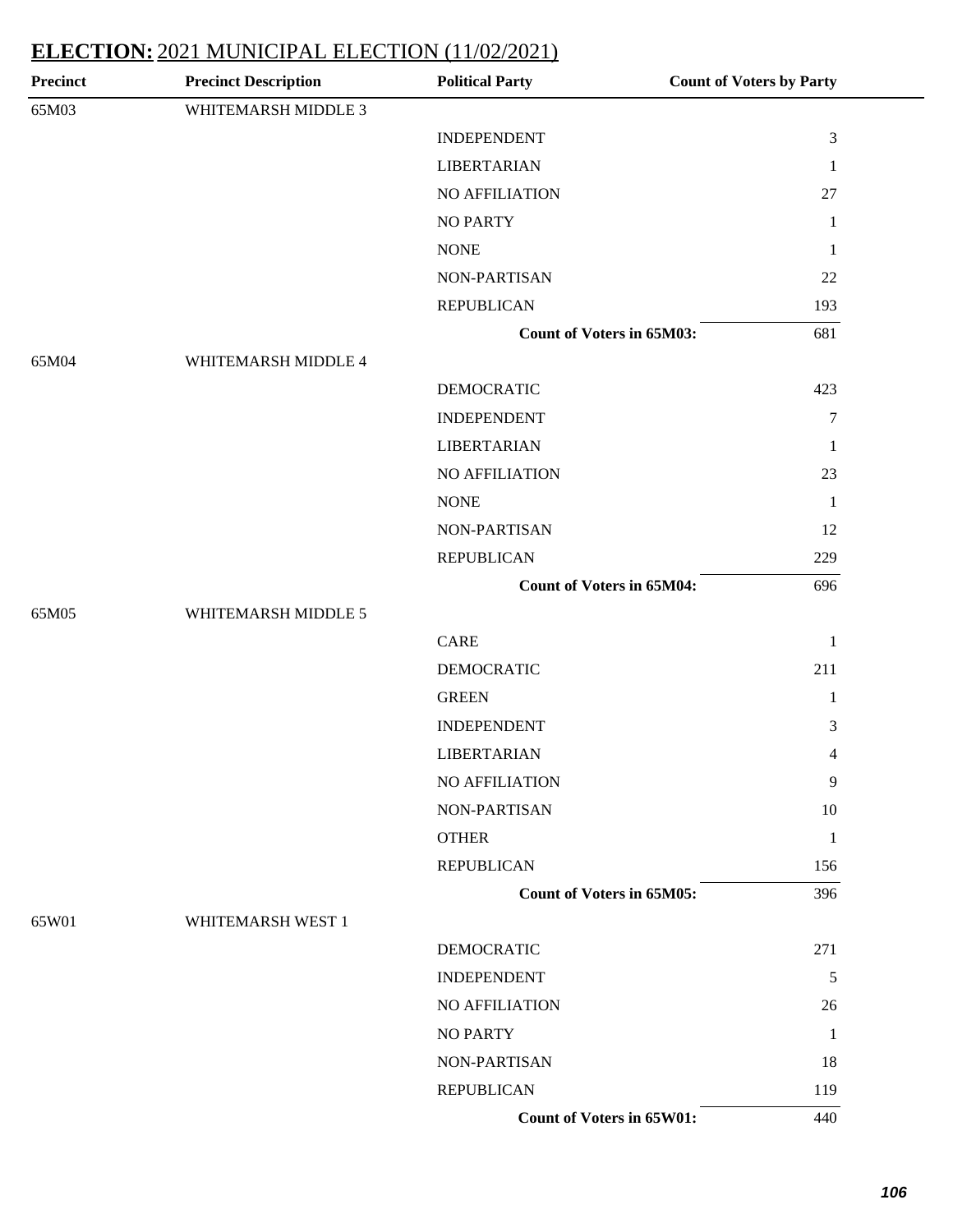| <b>Precinct</b> | <b>Precinct Description</b> | <b>Political Party</b>           | <b>Count of Voters by Party</b> |
|-----------------|-----------------------------|----------------------------------|---------------------------------|
| 65W02           | WHITEMARSH WEST 2           |                                  |                                 |
|                 |                             | <b>DEMOCRATIC</b>                | 533                             |
|                 |                             | <b>INDEPENDENT</b>               | $\,8\,$                         |
|                 |                             | NO AFFILIATION                   | 32                              |
|                 |                             | <b>NO PARTY</b>                  | $\sqrt{2}$                      |
|                 |                             | <b>NONE</b>                      | $\mathbf{1}$                    |
|                 |                             | NON-PARTISAN                     | 22                              |
|                 |                             | <b>OTHER</b>                     | $\sqrt{2}$                      |
|                 |                             | <b>REPUBLICAN</b>                | 196                             |
|                 |                             | <b>Count of Voters in 65W02:</b> | 796                             |
| 65W03           | WHITEMARSH WEST 3           |                                  |                                 |
|                 |                             | <b>DEMOCRATIC</b>                | 433                             |
|                 |                             | <b>INDEPENDENT</b>               | $\,8\,$                         |
|                 |                             | <b>LIBERTARIAN</b>               | $\overline{2}$                  |
|                 |                             | NO AFFILIATION                   | 21                              |
|                 |                             | NON-PARTISAN                     | $\,8\,$                         |
|                 |                             | <b>REPUBLICAN</b>                | 190                             |
|                 |                             | Count of Voters in 65W03:        | 662                             |
| 660001          | WHITPAIN 1                  |                                  |                                 |
|                 |                             | <b>DEMOCRATIC</b>                | 496                             |
|                 |                             | <b>GREEN</b>                     | 1                               |
|                 |                             | <b>INDEPENDENT</b>               | $\mathbf{9}$                    |
|                 |                             | <b>LIBERTARIAN</b>               | 1                               |
|                 |                             | NO AFFILIATION                   | 72                              |
|                 |                             | <b>NO PARTY</b>                  | $\mathfrak{Z}$                  |
|                 |                             | <b>NONE</b>                      | $\overline{2}$                  |
|                 |                             | NON-PARTISAN                     | 21                              |
|                 |                             | <b>REPUBLICAN</b>                | 348                             |
|                 |                             | Count of Voters in 660001:       | 953                             |
| 660010          | WHITPAIN 10                 |                                  |                                 |
|                 |                             | <b>DEMOCRATIC</b>                | 319                             |
|                 |                             | <b>FEDERALIST</b>                | 1                               |
|                 |                             | <b>INDEPENDENT</b>               | 5                               |
|                 |                             | <b>LIBERTARIAN</b>               | 2                               |
|                 |                             | NO AFFILIATION                   | 33                              |
|                 |                             | <b>NONE</b>                      | -1                              |
|                 |                             | NON-PARTISAN                     | 15                              |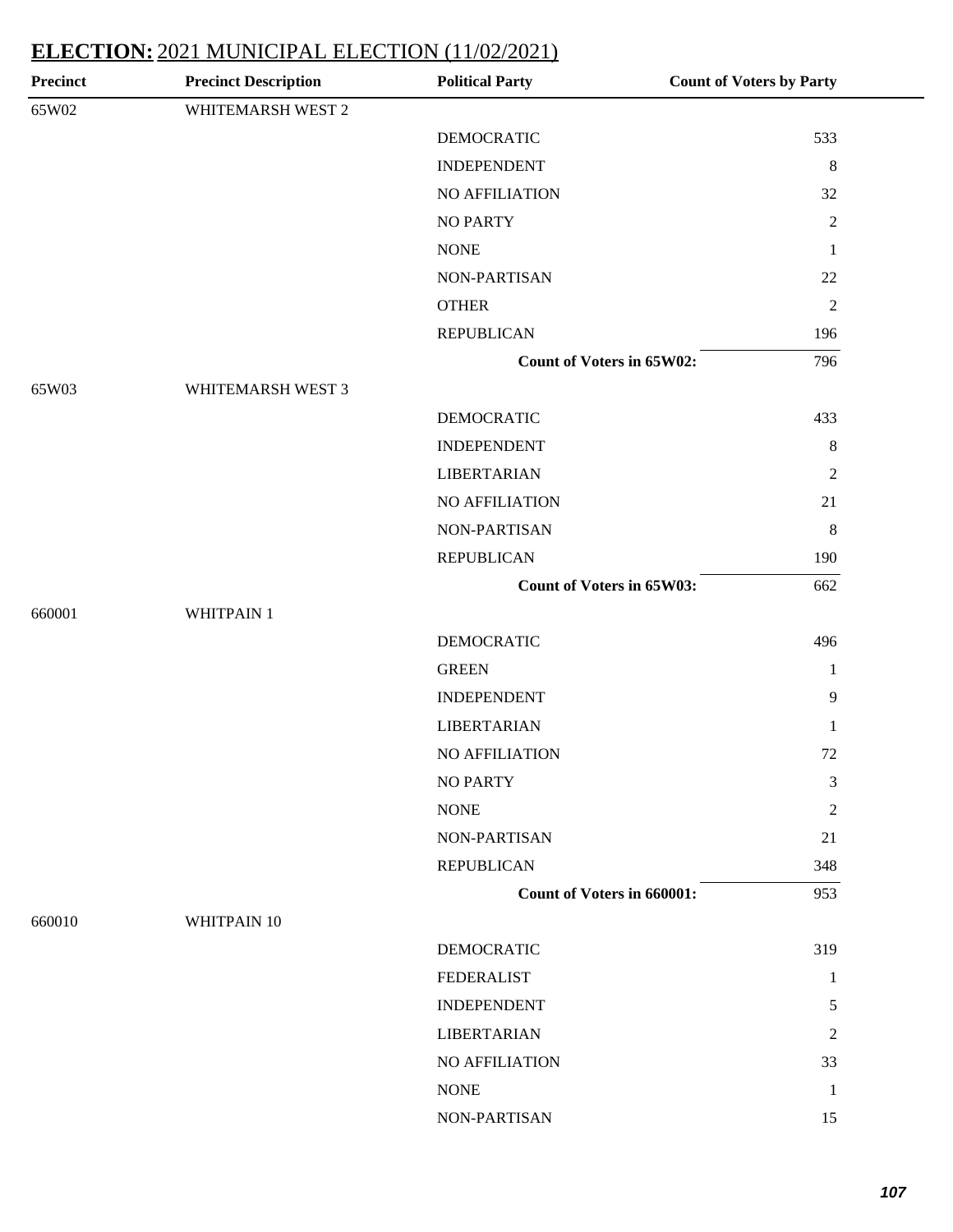| <b>Precinct</b> | <b>Precinct Description</b> | <b>Political Party</b>     | <b>Count of Voters by Party</b> |
|-----------------|-----------------------------|----------------------------|---------------------------------|
| 660010          | WHITPAIN 10                 |                            |                                 |
|                 |                             | <b>REPUBLICAN</b>          | 170                             |
|                 |                             | Count of Voters in 660010: | 546                             |
| 660011          | WHITPAIN 11                 |                            |                                 |
|                 |                             | <b>DEMOCRATIC</b>          | 292                             |
|                 |                             | <b>GREEN</b>               | $\mathbf{1}$                    |
|                 |                             | <b>INDEPENDENT</b>         | 6                               |
|                 |                             | NO AFFILIATION             | 24                              |
|                 |                             | <b>NONE</b>                | $\mathbf{1}$                    |
|                 |                             | NON-PARTISAN               | 11                              |
|                 |                             | <b>OTHER</b>               | $\mathbf{1}$                    |
|                 |                             | <b>REPUBLICAN</b>          | 182                             |
|                 |                             | Count of Voters in 660011: | 518                             |
| 660012          | WHITPAIN 12                 |                            |                                 |
|                 |                             | <b>DEMOCRATIC</b>          | 245                             |
|                 |                             | <b>INDEPENDENT</b>         | $\tau$                          |
|                 |                             | <b>LIBERTARIAN</b>         | 1                               |
|                 |                             | NO AFFILIATION             | 22                              |
|                 |                             | <b>NONE</b>                | $\mathbf{1}$                    |
|                 |                             | NON-PARTISAN               | 9                               |
|                 |                             | <b>REPUBLICAN</b>          | 248                             |
|                 |                             | Count of Voters in 660012: | 533                             |
| 660002          | <b>WHITPAIN 2</b>           |                            |                                 |
|                 |                             | <b>DEMOCRATIC</b>          | 299                             |
|                 |                             | <b>INDEPENDENT</b>         | 4                               |
|                 |                             | <b>LIBERTARIAN</b>         | 3                               |
|                 |                             | <b>NO AFFILIATION</b>      | 19                              |
|                 |                             | <b>NO PARTY</b>            | 1                               |
|                 |                             | <b>NONE</b>                | 2                               |
|                 |                             | NON-PARTISAN               | 11                              |
|                 |                             | <b>REPUBLICAN</b>          | 258                             |
|                 |                             | Count of Voters in 660002: | 597                             |
| 660003          | <b>WHITPAIN 3</b>           |                            |                                 |
|                 |                             | <b>DEMOCRATIC</b>          | 249                             |
|                 |                             | <b>INDEPENDENT</b>         | 5                               |
|                 |                             | <b>LIBERTARIAN</b>         | $\overline{c}$                  |
|                 |                             | NO AFFILIATION             | 15                              |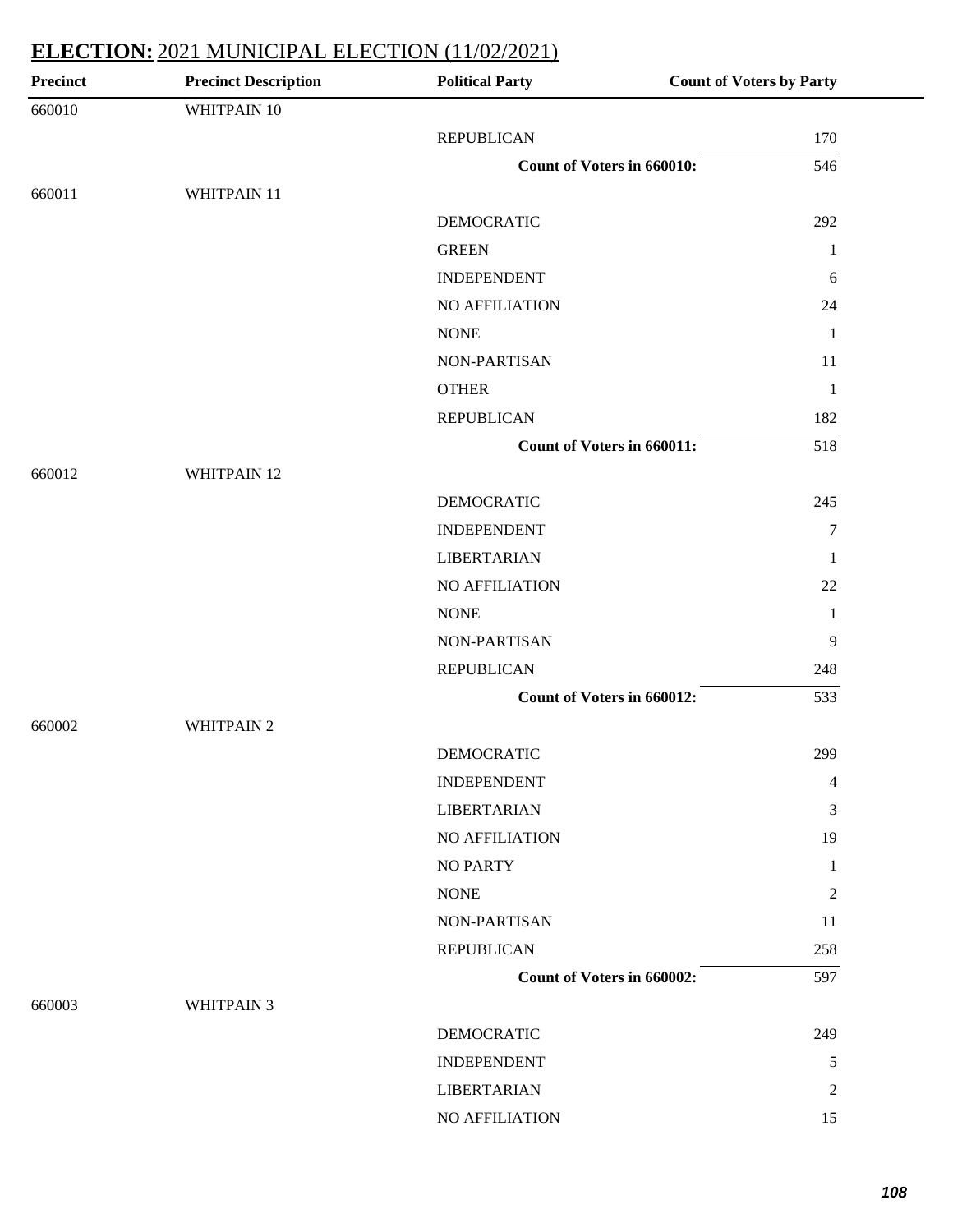| <b>Precinct</b> | <b>Precinct Description</b> | <b>Political Party</b>            | <b>Count of Voters by Party</b> |
|-----------------|-----------------------------|-----------------------------------|---------------------------------|
| 660003          | WHITPAIN 3                  |                                   |                                 |
|                 |                             | NON-PARTISAN                      | 18                              |
|                 |                             | <b>OTHER</b>                      | $\mathbf{1}$                    |
|                 |                             | <b>REPUBLICAN</b>                 | 173                             |
|                 |                             | Count of Voters in 660003:        | 463                             |
| 660004          | WHITPAIN 4                  |                                   |                                 |
|                 |                             | <b>DEMOCRATIC</b>                 | 264                             |
|                 |                             | <b>GREEN</b>                      | $\mathbf{1}$                    |
|                 |                             | <b>INDEPENDENT</b>                | 7                               |
|                 |                             | <b>LIBERTARIAN</b>                | 1                               |
|                 |                             | NO AFFILIATION                    | 18                              |
|                 |                             | NON-PARTISAN                      | 19                              |
|                 |                             | <b>OTHER</b>                      | $\mathbf{1}$                    |
|                 |                             | <b>REPUBLICAN</b>                 | 145                             |
|                 |                             | <b>Count of Voters in 660004:</b> | 456                             |
| 660005          | WHITPAIN 5                  |                                   |                                 |
|                 |                             | <b>DEMOCRATIC</b>                 | 283                             |
|                 |                             | <b>GREEN</b>                      | $\mathbf{1}$                    |
|                 |                             | <b>INDEPENDANT</b>                | $\mathbf{1}$                    |
|                 |                             | <b>INDEPENDENT</b>                | 5                               |
|                 |                             | <b>LIBERTARIAN</b>                | $\mathbf{1}$                    |
|                 |                             | NO AFFILIATION                    | 22                              |
|                 |                             | <b>NONE</b>                       | $\sqrt{2}$                      |
|                 |                             | NON-PARTISAN                      | 14                              |
|                 |                             | <b>OTHER</b>                      | $\mathbf{1}$                    |
|                 |                             | <b>REPUBLICAN</b>                 | 218                             |
|                 |                             | Count of Voters in 660005:        | 548                             |
| 660006          | WHITPAIN 6                  |                                   |                                 |
|                 |                             | <b>DEMOCRATIC</b>                 | 226                             |
|                 |                             | <b>INDEPENDENT</b>                | 4                               |
|                 |                             | <b>LIBERTARIAN</b>                | 1                               |
|                 |                             | NO AFFILIATION                    | 24                              |
|                 |                             | NON-PARTISAN                      | 9                               |
|                 |                             | <b>REPUBLICAN</b>                 | 170                             |
|                 |                             | Count of Voters in 660006:        | 434                             |
| 660007          | WHITPAIN 7                  |                                   |                                 |
|                 |                             | <b>DEMOCRATIC</b>                 | 232                             |
|                 |                             | <b>INDEPENDENT</b>                | 5                               |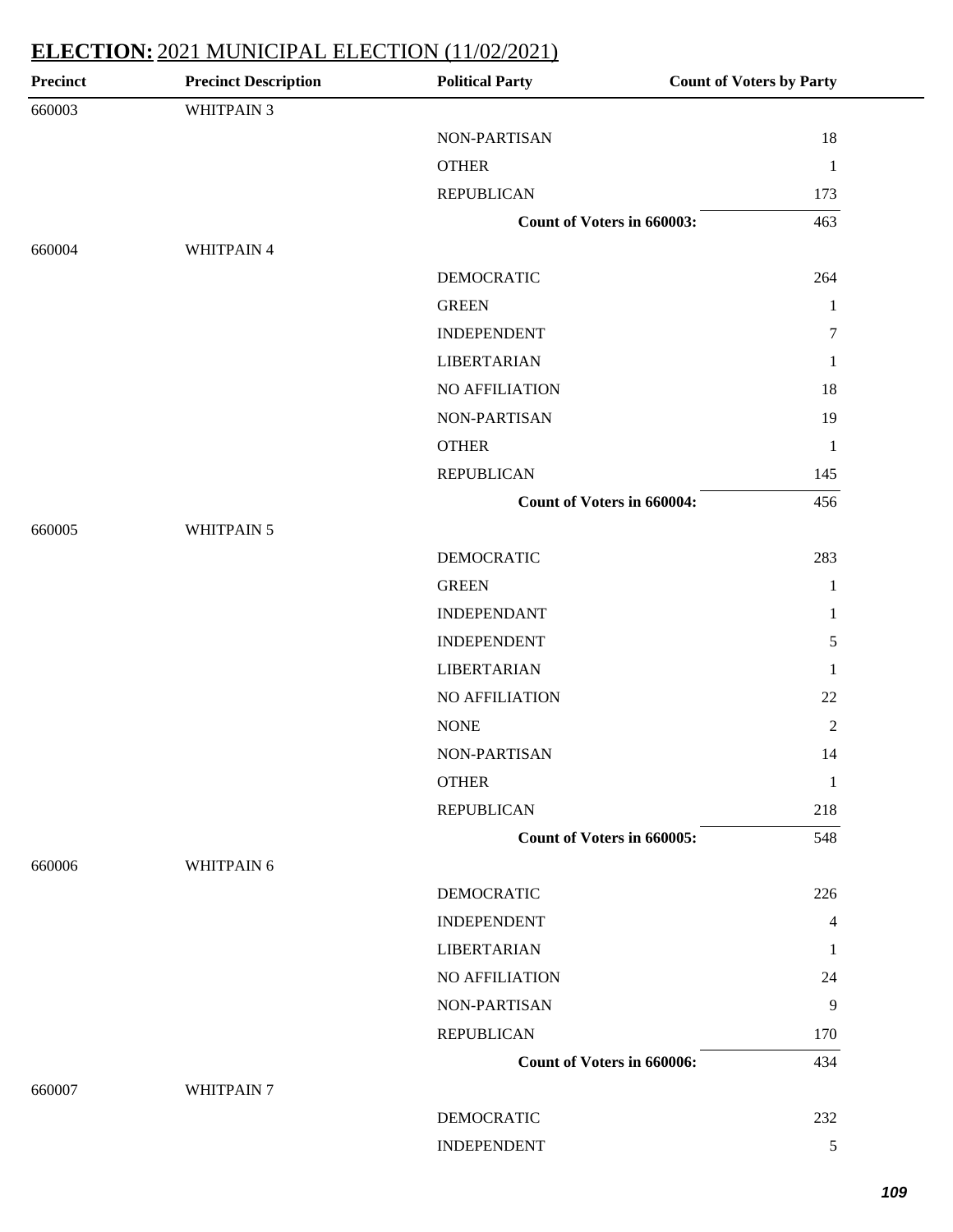| <b>Precinct</b> | <b>Precinct Description</b> | <b>Political Party</b>           | <b>Count of Voters by Party</b> |
|-----------------|-----------------------------|----------------------------------|---------------------------------|
| 660007          | WHITPAIN 7                  |                                  |                                 |
|                 |                             | NO AFFILIATION                   | 23                              |
|                 |                             | <b>NON-PARTISAN</b>              | 17                              |
|                 |                             | <b>OTHER</b>                     | $\mathbf{1}$                    |
|                 |                             | <b>REPUBLICAN</b>                | 197                             |
|                 |                             | Count of Voters in 660007:       | 475                             |
| 660008          | WHITPAIN 8                  |                                  |                                 |
|                 |                             | <b>DEMOCRATIC</b>                | 168                             |
|                 |                             | <b>INDEPENDENT</b>               | $\mathbf{1}$                    |
|                 |                             | <b>LIBERTARIAN</b>               | $\mathbf{1}$                    |
|                 |                             | NO AFFILIATION                   | 13                              |
|                 |                             | <b>NONE</b>                      | $\mathbf{1}$                    |
|                 |                             | NON-PARTISAN                     | $\,8\,$                         |
|                 |                             | <b>OTHER</b>                     | $\mathbf{1}$                    |
|                 |                             | <b>REPUBLICAN</b>                | 158                             |
|                 |                             | Count of Voters in 660008:       | 351                             |
| 660009          | WHITPAIN 9                  |                                  |                                 |
|                 |                             | <b>DEMOCRATIC</b>                | 217                             |
|                 |                             | <b>INDEPENDENT</b>               | $\overline{4}$                  |
|                 |                             | <b>LIBERTARIAN</b>               | $\overline{2}$                  |
|                 |                             | <b>NEUTRAL</b>                   | 1                               |
|                 |                             | NO AFFILIATION                   | 34                              |
|                 |                             | <b>NO PARTY</b>                  | $\mathbf{1}$                    |
|                 |                             | <b>NONE</b>                      | $\mathbf{1}$                    |
|                 |                             | NON-PARTISAN                     | 17                              |
|                 |                             | <b>OTHER</b>                     | $\mathbf{1}$                    |
|                 |                             | <b>REPUBLICAN</b>                | 138                             |
|                 |                             | Count of Voters in 660009:       | 416                             |
| 67E01           | <b>WORCESTER EAST 1</b>     |                                  |                                 |
|                 |                             | <b>DEMOCRATIC</b>                | 318                             |
|                 |                             | <b>GREEN</b>                     | $\mathbf{1}$                    |
|                 |                             | <b>INDEPENDENT</b>               | 6                               |
|                 |                             | <b>LIBERTARIAN</b>               | 6                               |
|                 |                             | NO AFFILIATION                   | 44                              |
|                 |                             | NON-PARTISAN                     | 26                              |
|                 |                             | <b>REPUBLICAN</b>                | 348                             |
|                 |                             | <b>Count of Voters in 67E01:</b> | 749                             |